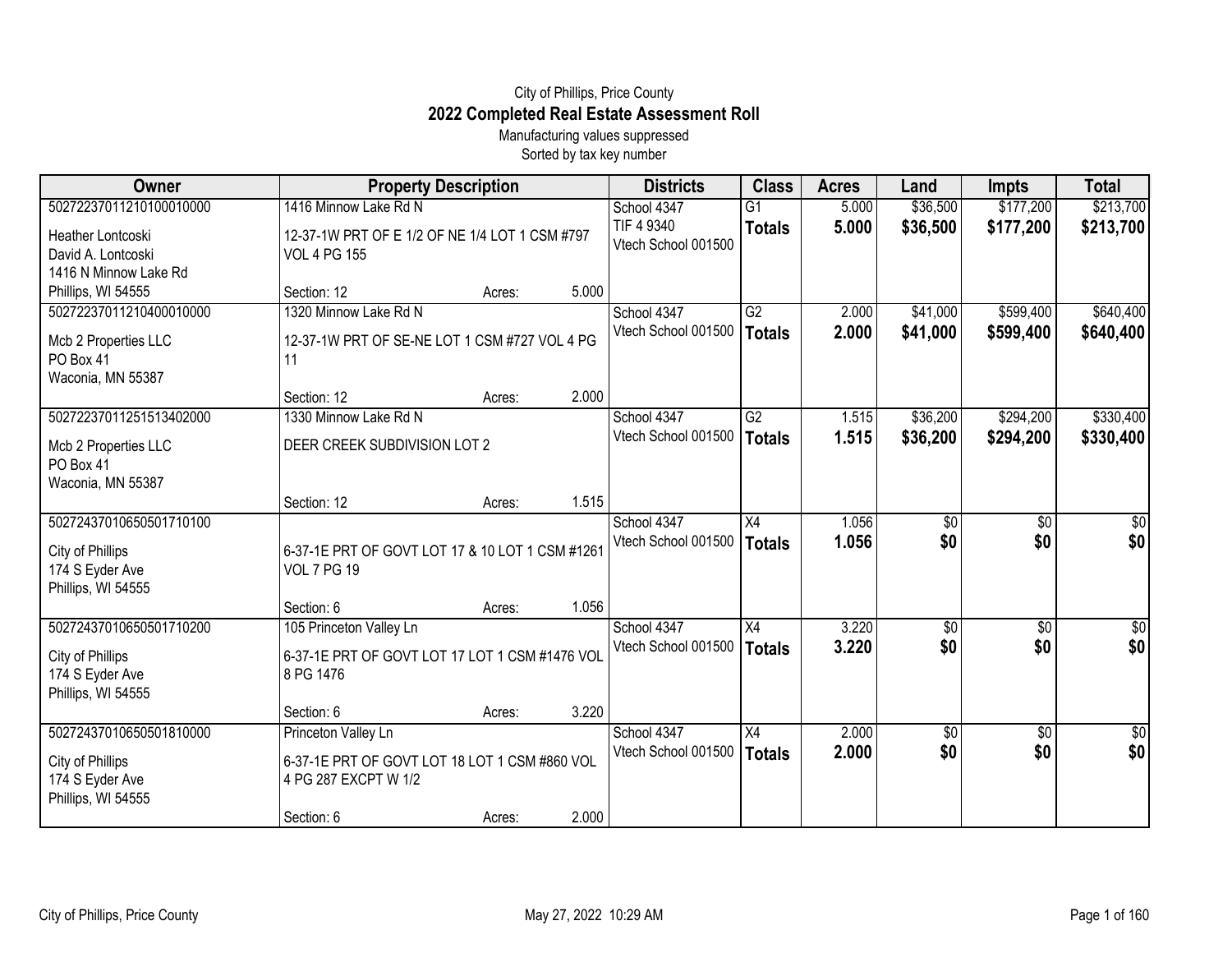| Owner                                                                   |                                                                          | <b>Property Description</b> |        | <b>Districts</b>                  | <b>Class</b>    | <b>Acres</b> | Land            | <b>Impts</b>    | <b>Total</b>    |
|-------------------------------------------------------------------------|--------------------------------------------------------------------------|-----------------------------|--------|-----------------------------------|-----------------|--------------|-----------------|-----------------|-----------------|
| 50272437010650501820000                                                 | Princeton Valley Ln                                                      |                             |        | School 4347                       | X4              | 2.000        | $\overline{50}$ | $\overline{50}$ | \$0             |
| City of Phillips<br>174 S Eyder Ave<br>Phillips, WI 54555               | 6-37-1E PRT OF GOVT LOT 18 W 1/2 LOT 1 CSM #860<br><b>VOL 4 PG 287</b>   |                             |        | Vtech School 001500               | <b>Totals</b>   | 2.000        | \$0             | \$0             | \$0             |
|                                                                         | Section: 6                                                               | Acres:                      | 2.000  |                                   |                 |              |                 |                 |                 |
| 50272437010650501830000                                                 | 1574 Hillcrest Rd                                                        |                             |        | School 4347                       | $\overline{G2}$ | 2.170        | \$16,900        | \$1,915,000     | \$1,931,900     |
| Src America Corporation<br>1574 Hillcrest Rd<br>Phillips, WI 54555      | 6-37-1E PRT OF GOVT LOT 18 LOT 2 CSM #860 VOL<br>4 PG 287                |                             |        | Vtech School 001500               | Totals          | 2.170        | \$16,900        | \$1,915,000     | \$1,931,900     |
|                                                                         | Section: 6                                                               | Acres:                      | 2.170  |                                   |                 |              |                 |                 |                 |
| 50272437010650501840000                                                 | <b>Hickory Hills Ln</b>                                                  |                             |        | School 4347                       | X4              | 4.520        | \$0             | \$0             | \$0             |
| Northern States Power Co<br>Attn: Land & R/O/W<br>PO Box 8              | 6-37-1E PRT OF GOVT LOT 18 LOT 1 CSM #1371 VOL<br>7 PG 289               |                             |        | Vtech School 001500               | <b>Totals</b>   | 4.520        | \$0             | \$0             | \$0             |
| Eau Claire, WI 54702                                                    | Section: 6                                                               | Acres:                      | 4.520  |                                   |                 |              |                 |                 |                 |
| 50272437010650501850000                                                 | <b>Hickory Hills Ln</b>                                                  |                             |        | School 4347                       | X4              | 2.020        | \$0             | \$0             | \$0             |
| Northwest Regional P Commission<br>1400 S River St<br>Spooner, WI 54801 | 6-37-1E PRT OF GOVT LOT 18 LOT 4 CSM #860 VOL<br>4 PG 287                |                             |        | Vtech School 001500               | <b>Totals</b>   | 2.020        | \$0             | \$0             | \$0             |
|                                                                         | Section: 6                                                               | Acres:                      | 2.020  |                                   |                 |              |                 |                 |                 |
| 50272437010650501860000                                                 | <b>Hickory Hills Ln</b>                                                  |                             |        | School 4347                       | $\overline{X4}$ | 2.410        | $\overline{50}$ | $\overline{50}$ | $\overline{50}$ |
| City of Phillips<br>174 S Eyder Ave<br>Phillips, WI 54555               | 6-37-1E PRT OF GOVT LOT 18 LOT 5 CSM #865 VOL<br>4 PG 297                |                             |        | Vtech School 001500               | <b>Totals</b>   | 2.410        | \$0             | \$0             | \$0             |
|                                                                         | Section: 6                                                               | Acres:                      | 2.410  |                                   |                 |              |                 |                 |                 |
| 50272437010650501880000                                                 | Princeton Valley Ln                                                      |                             |        | School 4347                       | $\overline{G2}$ | 2.410        | \$18,100        | \$0             | \$18,100        |
| Src America Corporation<br>1574 Hillcrest Rd<br>Phillips, WI 54555      | 6-37-1E PRT OF GOVT LOT 18 LOT 7 CSM #865 VOL<br>4 PG 297                |                             |        | Vtech School 001500               | <b>Totals</b>   | 2.410        | \$18,100        | \$0             | \$18,100        |
|                                                                         | Section: 6                                                               | Acres:                      | 2.410  |                                   |                 |              |                 |                 |                 |
| 50272437010650501890000                                                 | Princeton Valley Ln                                                      |                             |        | School 4347                       | $\overline{X4}$ | 38.090       | \$0             | $\overline{30}$ | $\overline{30}$ |
| City of Phillips<br>174 S Eyder Ave<br>Phillips, WI 54555               | 6-37-1E GOVT LOT 18 LOT 1 CSM #821 VOL 4 PG 205<br>EXCPT CSM #860 & #865 |                             |        | TIF 4 9340<br>Vtech School 001500 | <b>Totals</b>   | 38.090       | \$0             | \$0             | \$0             |
|                                                                         | Section: 6                                                               | Acres:                      | 38.090 |                                   |                 |              |                 |                 |                 |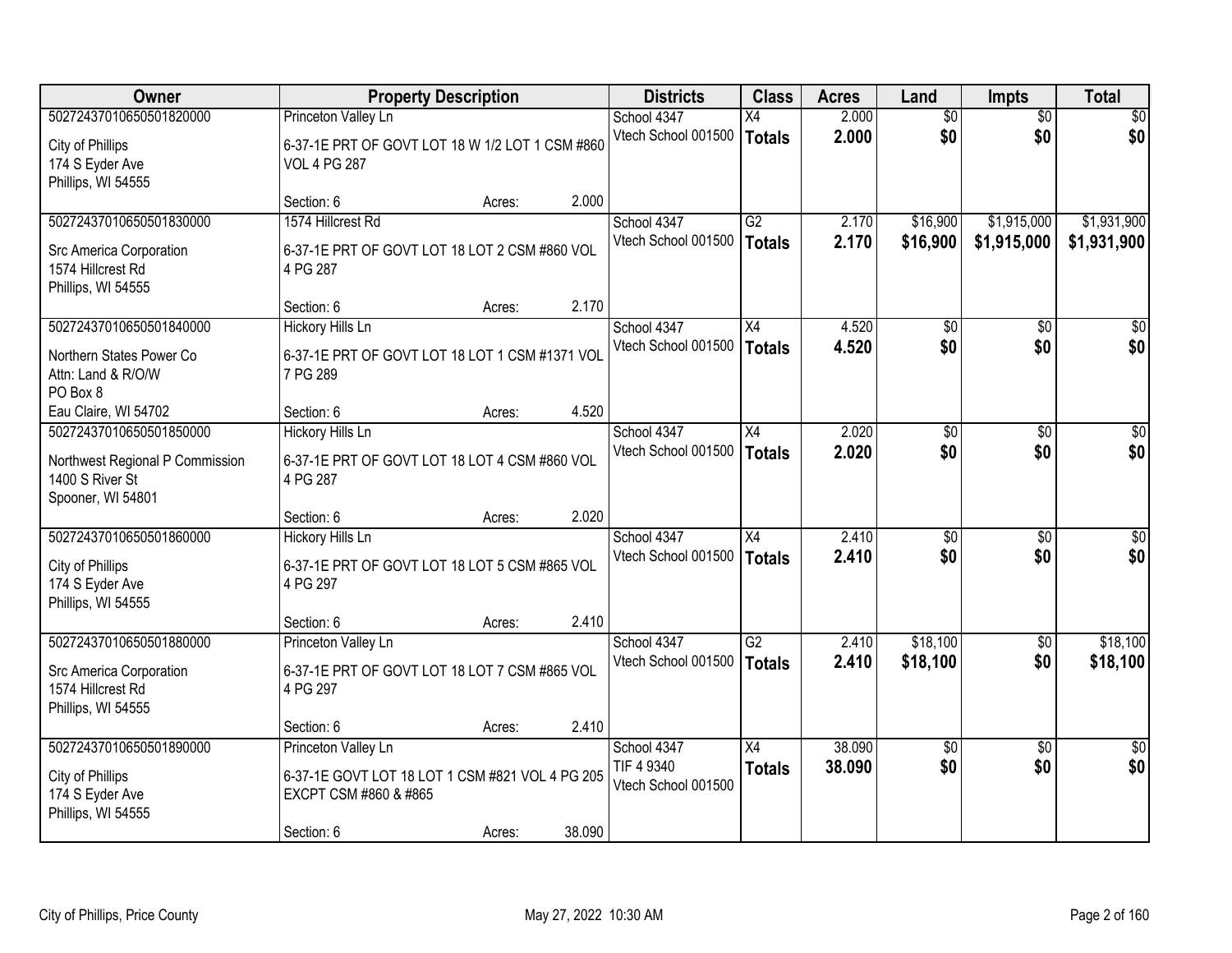| Owner                    | <b>Property Description</b>                     |        | <b>Districts</b>    | <b>Class</b>    | <b>Acres</b> | Land            | <b>Impts</b>    | <b>Total</b>    |
|--------------------------|-------------------------------------------------|--------|---------------------|-----------------|--------------|-----------------|-----------------|-----------------|
| 50272437010710100010000  | N9285 Forest Ln                                 |        | School 4347         | X4              | 17.850       | $\overline{50}$ | $\overline{50}$ | \$0             |
| City of Phillips         | 7-37-1E PRT OF NE-NE & NW-NE PCL FULLY DESC     |        | Vtech School 001500 | Totals          | 17.850       | \$0             | \$0             | \$0             |
| 174 S Eyder Ave          | IN 384100 BEING LOT 1 CSM #392 VOL 2 PG AND     |        |                     |                 |              |                 |                 |                 |
| Phillips, WI 54555       | PARCEL AS DESC                                  |        |                     |                 |              |                 |                 |                 |
|                          | Section: 7<br>Acres:                            | 17.850 |                     |                 |              |                 |                 |                 |
| 50272437010710300010000  | Airport Rd S                                    |        | School 4347         | $\overline{X4}$ | 38.470       | $\overline{50}$ | $\overline{50}$ | \$0             |
|                          |                                                 |        | Vtech School 001500 | Totals          | 38.470       | \$0             | \$0             | \$0             |
| City of Phillips         | 7-37-1E THAT PRT OF NE-NE & SE-NE LYING W OF    |        |                     |                 |              |                 |                 |                 |
| 174 S Eyder Ave          | SQUAW CRK & THAT PRT OF NW-NE & SW-NE &         |        |                     |                 |              |                 |                 |                 |
| Phillips, WI 54555       | GOVT LOT 15 ALL LYING SLY & ELY OF AIRPORT      |        |                     |                 |              |                 |                 |                 |
|                          | Section: 7<br>Acres:                            | 38.470 |                     |                 |              |                 |                 |                 |
| 50272437010710300020000  | 690 Airport Rd S                                |        | School 4347         | $\overline{G3}$ | 2.000        | $\overline{50}$ | \$0             | $\overline{50}$ |
| Charles D. Olson         | 7-37-1E PRT OF W 1/2 OF NE 1/4 LOT 2 CSM #662   |        | Vtech School 001500 | Totals          | 2.000        | \$0             | \$0             | \$0             |
| Julie A. Olson           | VOL 3 PG 255 3 PG 255                           |        |                     |                 |              |                 |                 |                 |
| N8290 E Wilson Flwg Rd   |                                                 |        |                     |                 |              |                 |                 |                 |
| Phillips, WI 54555       | Section: 7<br>Acres:                            | 2.000  |                     |                 |              |                 |                 |                 |
| 50272437010710300030000  | 710 Airport Rd S                                |        | School 4347         | $\overline{G3}$ | 1.000        | $\overline{50}$ | \$0             | $\sqrt{50}$     |
|                          |                                                 |        | Vtech School 001500 | <b>Totals</b>   | 1.000        | \$0             | \$0             | \$0             |
| Jbr Tooling LLC          | 7-37-1E PRT OF SW-NE LOT 1 CSM #662 VOL 3 PG    |        |                     |                 |              |                 |                 |                 |
| 710 S Airport Rd         | 255                                             |        |                     |                 |              |                 |                 |                 |
| Phillips, WI 54555       |                                                 |        |                     |                 |              |                 |                 |                 |
|                          | Section: 7<br>Acres:                            | 1.000  |                     |                 |              |                 |                 |                 |
| 50272437010710300040000  | 705 Airport Rd S                                |        | School 4347         | $\overline{G2}$ | 1.900        | \$15,500        | \$72,300        | \$87,800        |
| Trevor J. Raskie         | 7-37-1E PRT OF W 1/2 OF THE NE 1/4 LOT 1 CSM    |        | TIF 4 9340          | <b>Totals</b>   | 1.900        | \$15,500        | \$72,300        | \$87,800        |
| 705 S Airport Rd         | #747 VOL 4 PG 51                                |        | Vtech School 001500 |                 |              |                 |                 |                 |
| Phillips, WI 54555       |                                                 |        |                     |                 |              |                 |                 |                 |
|                          | Section: 7<br>Acres:                            | 1.900  |                     |                 |              |                 |                 |                 |
| 50272437010710300050000  | 810 Airport Rd S                                |        | School 4347         | $\overline{G3}$ | 3.000        | $\overline{50}$ | \$0             | \$0             |
|                          |                                                 |        | Vtech School 001500 | Totals          | 3.000        | \$0             | \$0             | \$0             |
| Mid-North Development Co | 7-37-1E PRT OF SW-NE LOT 1 CSM # 594 VOL 3 PG   |        |                     |                 |              |                 |                 |                 |
| 2715 29th Ave S          | 111 & PCL DESC IN 333718                        |        |                     |                 |              |                 |                 |                 |
| Minneapolis, MN 55406    |                                                 |        |                     |                 |              |                 |                 |                 |
|                          | Section: 7<br>Acres:                            | 3.000  |                     |                 |              |                 |                 |                 |
| 50272437010710300060000  | 500 Airport Rd S                                |        | School 4347         | $\overline{G3}$ | 4.145        | $\overline{50}$ | $\overline{50}$ | $\overline{50}$ |
| Oem Fabricators Inc      | 7-37-1E PRT OF S 1/2 NE & NW-NE LOT 1 CSM #1156 |        | TIF 4 9340          | <b>Totals</b>   | 4.145        | \$0             | \$0             | \$0             |
| 300 Mcmillan Rd          | <b>VOL 6 PG 159</b>                             |        | Vtech School 001500 |                 |              |                 |                 |                 |
| Woodville, WI 54028      |                                                 |        |                     |                 |              |                 |                 |                 |
|                          | Section: 7<br>Acres:                            | 4.145  |                     |                 |              |                 |                 |                 |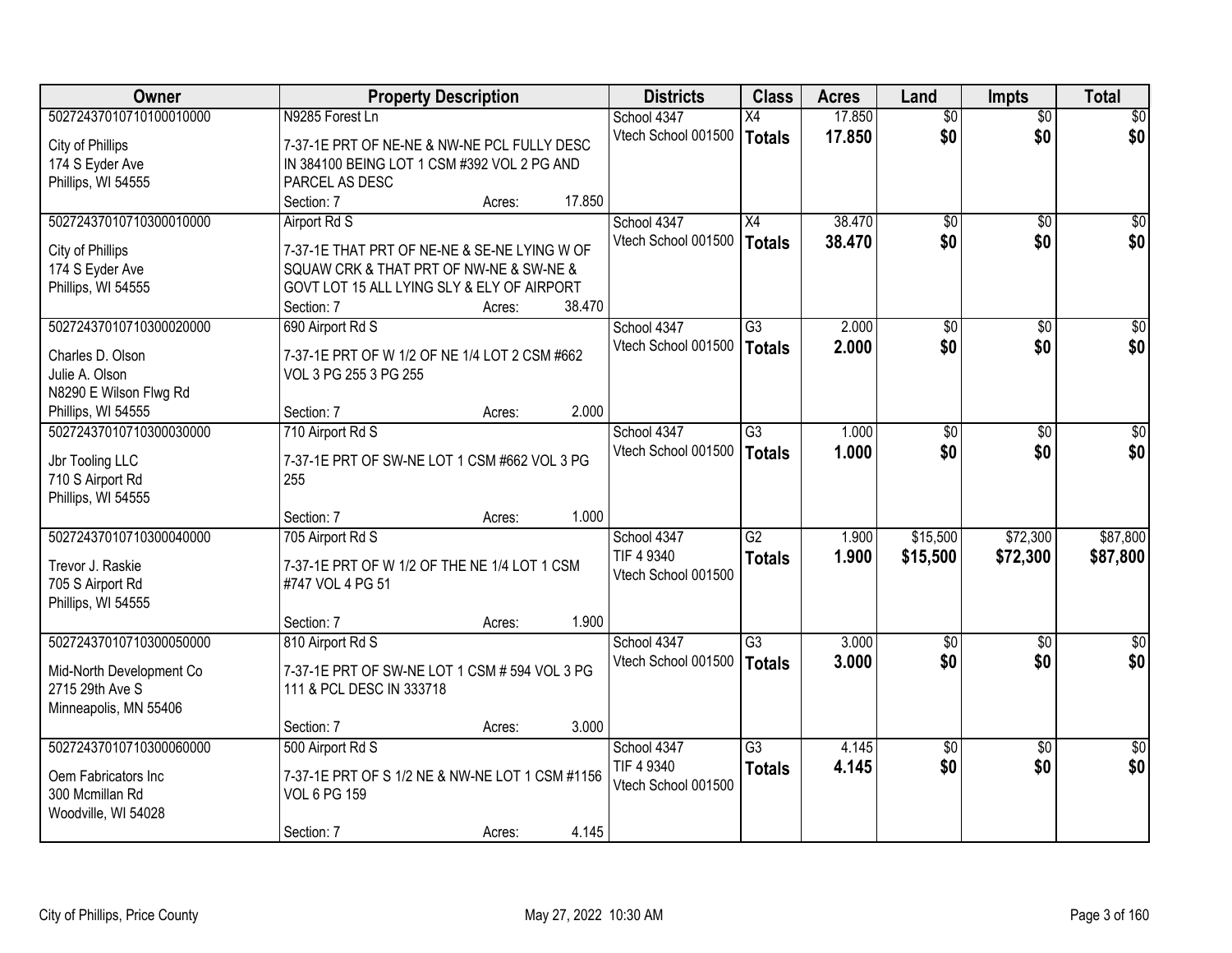| <b>Owner</b>                                                                                      |                                                                                              | <b>Property Description</b> |       | <b>Districts</b>                                 | <b>Class</b>                     | <b>Acres</b>   | Land                 | <b>Impts</b>           | <b>Total</b>           |
|---------------------------------------------------------------------------------------------------|----------------------------------------------------------------------------------------------|-----------------------------|-------|--------------------------------------------------|----------------------------------|----------------|----------------------|------------------------|------------------------|
| 50272437010710300060100<br>Oem Fabricators Inc<br>300 Mcmillan Rd<br>Woodville, WI 54028          | Airport Rd S<br>7-37-1E PRT OF SW-NE & NW-NE PCL DESC IN<br>385130                           |                             |       | School 4347<br>Vtech School 001500               | G2<br><b>Totals</b>              | 2.320<br>2.320 | \$17,600<br>\$17,600 | $\overline{50}$<br>\$0 | \$17,600<br>\$17,600   |
|                                                                                                   | Section: 7                                                                                   | Acres:                      | 2.320 |                                                  |                                  |                |                      |                        |                        |
| 50272437010710300070000<br>Sai Properties LLC Inc<br>450 S Airport Rd<br>Phillips, WI 54555       | Airport Rd S<br>7-37-1E PRT OF S 1/2 NE & NW-NE LOT 2 CSM #1156<br><b>VOL 6 PG 159</b>       |                             |       | School 4347<br>Vtech School 001500               | G2<br><b>Totals</b>              | 0.553<br>0.553 | \$6,000<br>\$6,000   | \$0<br>\$0             | \$6,000<br>\$6,000     |
| 50272437010710400010000                                                                           | Section: 7                                                                                   | Acres:                      | 0.553 | School 4347                                      | G3                               | 2.137          | \$0                  |                        | $\overline{30}$        |
| Sai Properties LLC Inc<br>450 S Airport Rd<br>Phillips, WI 54555                                  | 450 Airport Rd S<br>7-37-1E PRT OF SE-NE LOT 1 CSM #924 VOL 5 PG 49                          |                             |       | TIF 4 9340<br>Vtech School 001500                | <b>Totals</b>                    | 2.137          | \$0                  | \$0<br>\$0             | \$0                    |
|                                                                                                   | Section: 7                                                                                   | Acres:                      | 2.137 |                                                  |                                  |                |                      |                        |                        |
| 50272437010710400020000<br>Sai Properties LLC Inc<br>450 S Airport Rd<br>Phillips, WI 54555       | <b>Airport Rd</b><br>7-37-1E PRT OF SE-NE LOT 1 CSM #916 VOL 5 PG 33                         |                             |       | School 4347<br>Vtech School 001500               | $\overline{G2}$<br><b>Totals</b> | 2.140<br>2.140 | \$16,700<br>\$16,700 | $\sqrt[6]{3}$<br>\$0   | \$16,700<br>\$16,700   |
|                                                                                                   | Section: 7                                                                                   | Acres:                      | 2.140 |                                                  |                                  |                |                      |                        |                        |
| 50272437010710400030000<br>Waste Management of WI<br>PO Box 1450<br>Chicago, IL 60690-1450        | 310 Airport Rd S<br>7-37-1E PRT OF SE-NE LOT 2 CSM #684 VOL 3 PG<br>303 EXCPT PCL            |                             |       | School 4347<br>Vtech School 001500               | $\overline{G2}$<br><b>Totals</b> | 2.217<br>2.217 | \$17,100<br>\$17,100 | \$89,700<br>\$89,700   | \$106,800<br>\$106,800 |
|                                                                                                   | Section: 7                                                                                   | Acres:                      | 2.217 |                                                  |                                  |                |                      |                        |                        |
| 50272437010710400040000<br>Jc Builders WI LLC<br>N10515 E Solberg Lake Rd<br>Phillips, WI 54555   | 210 Airport Rd S<br>7-37-1E PRT OF SE-NE LOT 1 CSM #684 VOL 3 PG<br>303 & PCL DESC IN 381765 |                             |       | School 4347<br>Vtech School 001500               | $\overline{G2}$<br><b>Totals</b> | 2.273<br>2.273 | \$12,000<br>\$12,000 | \$125,200<br>\$125,200 | \$137,200<br>\$137,200 |
|                                                                                                   | Section: 7                                                                                   | Acres:                      | 2.273 |                                                  |                                  |                |                      |                        |                        |
| 50272437010710400050000<br>Price County Powersports, LLC<br>N8570 Stroms Rd<br>Phillips, WI 54555 | 315 Airport Rd S<br>7-37-1E PRT OF SE-NE LOT 1 CSM #793 VOL 4 PG<br>143<br>Section: 7        | Acres:                      | 2.400 | School 4347<br>TIF 4 9340<br>Vtech School 001500 | $\overline{G2}$<br><b>Totals</b> | 2.400<br>2.400 | \$18,000<br>\$18,000 | \$32,300<br>\$32,300   | \$50,300<br>\$50,300   |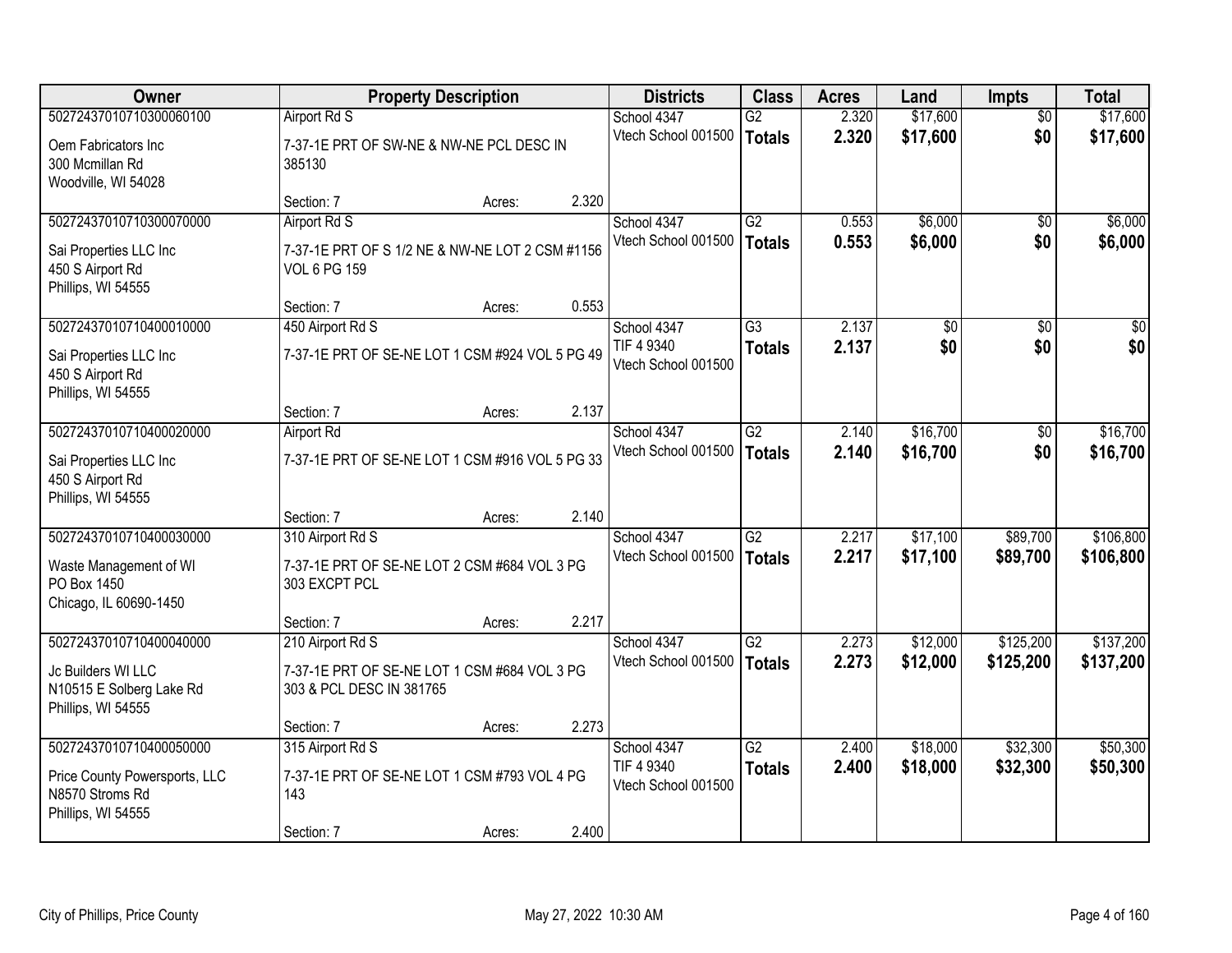| Owner                                 |                                                                 | <b>Property Description</b> |        | <b>Districts</b>    | <b>Class</b>    | <b>Acres</b> | Land            | <b>Impts</b>    | <b>Total</b>    |
|---------------------------------------|-----------------------------------------------------------------|-----------------------------|--------|---------------------|-----------------|--------------|-----------------|-----------------|-----------------|
| 50272437010740100010010               | 715 County Rd H                                                 |                             |        | School 4347         | $\overline{G1}$ | 5.000        | \$36,500        | \$101,500       | \$138,000       |
| Greta R. Wiesman                      | 7-37-1E PRT OF NE-SE & SE-NE LOT 2 CSM #645                     |                             |        | Vtech School 001500 | <b>Totals</b>   | 5.000        | \$36,500        | \$101,500       | \$138,000       |
| 715 County Rd H                       | VOL 3 PG 221 (easement desc in 384472)                          |                             |        |                     |                 |              |                 |                 |                 |
| Phillips, WI 54555                    |                                                                 |                             |        |                     |                 |              |                 |                 |                 |
|                                       | Section: 7                                                      | Acres:                      | 5.000  |                     |                 |              |                 |                 |                 |
| 50272437010740100010100               | 720 County Rd H                                                 |                             |        | School 4347         | $\overline{G1}$ | 6.930        | \$100,000       | \$55,800        | \$155,800       |
| Mark A. Puls                          | 7-37-1E PRT OF NE-SE LYING E OF CO H - EXCPT                    |                             |        | Vtech School 001500 | <b>Totals</b>   | 6.930        | \$100,000       | \$55,800        | \$155,800       |
| Debra L. Puls                         | PCL 8-37-1E PRT OF GOVT 1 LYING S & W OF                        |                             |        |                     |                 |              |                 |                 |                 |
| 720 County Rd H                       | SQUAW CRK (easement desc in 365185)                             |                             |        |                     |                 |              |                 |                 |                 |
| Phillips, WI 54555                    | Section: 7                                                      | Acres:                      | 6.930  |                     |                 |              |                 |                 |                 |
| 50272437010740100020000               | 705 County Rd H                                                 |                             |        | School 4347         | G2              | 1.330        | \$29,200        | \$93,300        | \$122,500       |
| Van's Storage LLC                     | 7-37-1E PRT OF NE-SE LOT 1 CSM #1246 VOL 6 PG                   |                             |        | Vtech School 001500 | <b>Totals</b>   | 1.330        | \$29,200        | \$93,300        | \$122,500       |
| 5826 1st Pl                           | 361                                                             |                             |        |                     |                 |              |                 |                 |                 |
| Kenosha, WI 53144                     |                                                                 |                             |        |                     |                 |              |                 |                 |                 |
|                                       | Section: 7                                                      | Acres:                      | 1.330  |                     |                 |              |                 |                 |                 |
| 50272437010740100030000               | County Rd H                                                     |                             |        | School 4347         | X4              | 34.630       | \$0             | \$0             | \$0             |
|                                       |                                                                 |                             |        | Vtech School 001500 | <b>Totals</b>   | 34.630       | \$0             | \$0             | \$0             |
| City of Phillips<br>174 S Eyder Ave   | 7-37-1E PRT OF GOVT LOT 2 & NE-SE DESC IN<br>300R-531 EXCPT PCL |                             |        |                     |                 |              |                 |                 |                 |
| Phillips, WI 54555                    |                                                                 |                             |        |                     |                 |              |                 |                 |                 |
|                                       | Section: 7                                                      | Acres:                      | 34.630 |                     |                 |              |                 |                 |                 |
| 50272437010740100040000               | 680 County Rd H                                                 |                             |        | School 4347         | $\overline{X4}$ | 0.480        | $\overline{50}$ | $\overline{50}$ | $\overline{50}$ |
|                                       |                                                                 |                             |        | Vtech School 001500 | <b>Totals</b>   | 0.480        | \$0             | \$0             | \$0             |
| City of Phillips                      | 7-37-1E PRT OF NE-SE PCL DESC IN 168067 &<br>184365             |                             |        |                     |                 |              |                 |                 |                 |
| 174 S Eyder Ave<br>Phillips, WI 54555 |                                                                 |                             |        |                     |                 |              |                 |                 |                 |
|                                       | Section: 7                                                      | Acres:                      | 0.480  |                     |                 |              |                 |                 |                 |
| 50272437010740100050000               | County Rd H                                                     |                             |        | School 4347         | $\overline{X4}$ | 1.300        | $\sqrt{6}$      | $\overline{50}$ | \$0             |
|                                       |                                                                 |                             |        | Vtech School 001500 | <b>Totals</b>   | 1.300        | \$0             | \$0             | \$0             |
| City of Phillips                      | 7-37-1E PRT OF NE-SE DESC IN 184365                             |                             |        |                     |                 |              |                 |                 |                 |
| 174 S Eyder Ave                       |                                                                 |                             |        |                     |                 |              |                 |                 |                 |
| Phillips, WI 54555                    | Section: 7                                                      | Acres:                      | 1.300  |                     |                 |              |                 |                 |                 |
| 50272437010750500110000               | County Rd H                                                     |                             |        | School 4347         | $\overline{X4}$ | 27.410       | \$0             | $\overline{30}$ | \$0             |
|                                       |                                                                 |                             |        | Vtech School 001500 | <b>Totals</b>   | 27.410       | \$0             | \$0             | \$0             |
| Lakeside Cemetery                     | 7-37-1E GOVT LOT 1 EXCPT OTHERWISE DESC                         |                             |        |                     |                 |              |                 |                 |                 |
| PO Box 21                             |                                                                 |                             |        |                     |                 |              |                 |                 |                 |
| Phillips, WI 54555                    |                                                                 |                             |        |                     |                 |              |                 |                 |                 |
|                                       | Section: 7                                                      | Acres:                      | 27.410 |                     |                 |              |                 |                 |                 |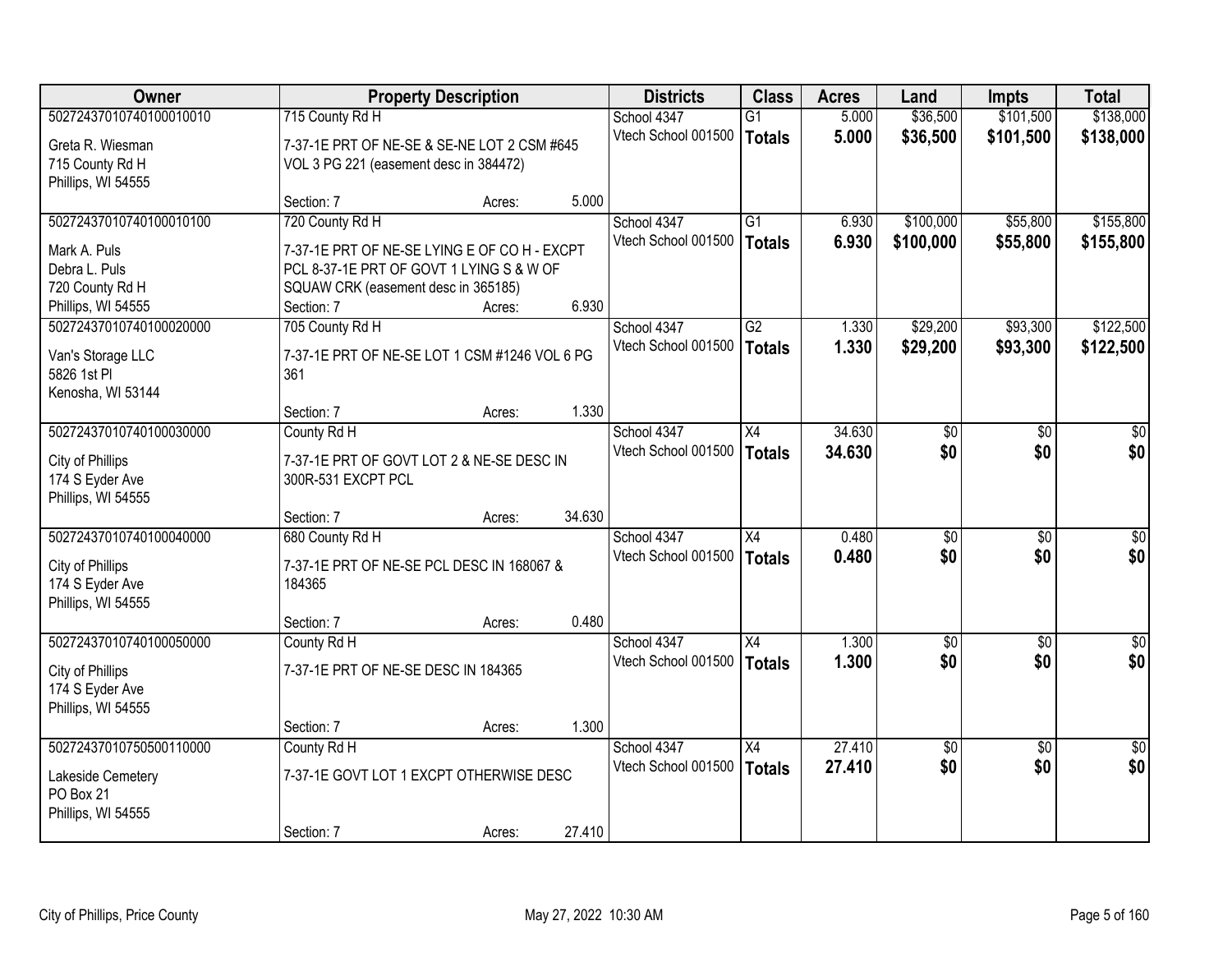| Owner                                   |                                               | <b>Property Description</b> |        | <b>Districts</b>                   | <b>Class</b>           | <b>Acres</b>     | Land                 | <b>Impts</b>     | <b>Total</b>         |
|-----------------------------------------|-----------------------------------------------|-----------------------------|--------|------------------------------------|------------------------|------------------|----------------------|------------------|----------------------|
| 50272437010750500120000                 | 630 County Rd H                               |                             |        | School 4347                        | G1                     | 5.040            | \$42,900             | \$45,900         | \$88,800             |
| Crowns Lodge, LLC                       | 7-37-1E PRT OF GOVT LOT 1 ALL THT PRT LYING E |                             |        | Vtech School 001500                | <b>Totals</b>          | 5.040            | \$42,900             | \$45,900         | \$88,800             |
| 2540 Washington Ave                     | OF BIG ELK HWY (NOW CTH H)                    |                             |        |                                    |                        |                  |                      |                  |                      |
| WI Rapids, WI 54494                     |                                               |                             |        |                                    |                        |                  |                      |                  |                      |
|                                         | Section: 7                                    | Acres:                      | 5.040  |                                    |                        |                  |                      |                  |                      |
| 50272437010750500210000                 | 826 Airport Rd S                              |                             |        | School 4347                        | $\overline{G1}$        | 10.440           | \$149,400            | \$195,700        | \$345,100            |
| Donna M. Moulis                         | 7-37-1E PRT OF GOVT LOT 2 PCL DESC IN 351230  |                             |        | Vtech School 001500                | G <sub>5</sub>         | 10.000<br>20.440 | \$6,000<br>\$155,400 | \$0<br>\$195,700 | \$6,000<br>\$351,100 |
| 826 S Airport Rd                        |                                               |                             |        |                                    | <b>Totals</b>          |                  |                      |                  |                      |
| Phillips, WI 54555                      |                                               |                             |        |                                    |                        |                  |                      |                  |                      |
|                                         | Section: 7                                    | Acres:                      | 20.440 |                                    |                        |                  |                      |                  |                      |
| 50272437010750500301010                 | 930 S Airport Rd                              |                             |        | School 4347<br>Vtech School 001500 | G1                     | 6.420<br>6.420   | \$47,800             | \$191,000        | \$238,800            |
| Betsy A. Ginger                         | 7-37-1E PRT OF GOVT LOT 3 PCL FULLY DESC IN   |                             |        |                                    | <b>Totals</b>          |                  | \$47,800             | \$191,000        | \$238,800            |
| 15 Deerpath Trl                         | 364585                                        |                             |        |                                    |                        |                  |                      |                  |                      |
| Burr Ridge, IL 60527                    |                                               |                             | 6.420  |                                    |                        |                  |                      |                  |                      |
| 50272437010750500302010                 | Section: 7<br>950 Airport Rd S                | Acres:                      |        | School 4347                        | G1                     | 1.460            | \$37,100             | \$7,400          | \$44,500             |
|                                         |                                               |                             |        | Vtech School 001500                | <b>Totals</b>          | 1.460            | \$37,100             | \$7,400          | \$44,500             |
| Betsy A. Ginger                         | 7-37-1E PRT OF GOVT LOT 3 LOT 1 CSM #1122 VOL |                             |        |                                    |                        |                  |                      |                  |                      |
| 15 Deerpath Trl                         | 6 PG 85                                       |                             |        |                                    |                        |                  |                      |                  |                      |
| Burr Ridge, IL 60527                    | Section: 7                                    | Acres:                      | 1.460  |                                    |                        |                  |                      |                  |                      |
| 50272437010750500302021                 | 940 Airport Rd S                              |                             |        | School 4347                        | $\overline{G1}$        | 0.900            | \$53,200             | \$125,700        | \$178,900            |
|                                         |                                               |                             |        | Vtech School 001500                | <b>Totals</b>          | 0.900            | \$53,200             | \$125,700        | \$178,900            |
| Betsy A. Ginger                         | 7-37-1E PRT OF GOVT LOT 3 LOT 2 CSM #1122 VOL |                             |        |                                    |                        |                  |                      |                  |                      |
| 15 Deerpath Trl<br>Burr Ridge, IL 60527 | 6 PG 85 EXCPT PCL (easement desc in 392142)   |                             |        |                                    |                        |                  |                      |                  |                      |
|                                         | Section: 7                                    | Acres:                      | 0.900  |                                    |                        |                  |                      |                  |                      |
| 50272437010750500303000                 | Airport Rd S                                  |                             |        | School 4347                        | $\overline{\text{X3}}$ | 6.340            | $\overline{50}$      | $\overline{50}$  | $\overline{50}$      |
| Price County Airport                    | 7-37-1E PRT OF GOVT LOT 3 DESC IN 278748 AS   |                             |        | Vtech School 001500                | <b>Totals</b>          | 6.340            | \$0                  | \$0              | \$0                  |
| 1215 N Airport Rd                       | <b>PCL 29</b>                                 |                             |        |                                    |                        |                  |                      |                  |                      |
| Phillips, WI 54555                      |                                               |                             |        |                                    |                        |                  |                      |                  |                      |
|                                         | Section: 7                                    | Acres:                      | 6.340  |                                    |                        |                  |                      |                  |                      |
| 50272437010750500304000                 | Airport Rd S                                  |                             |        | School 4347                        | X3                     | 9.950            | $\sqrt{50}$          | $\overline{50}$  | $\overline{50}$      |
| Price County Airport                    | 7-37-1E PRT OF GOVT LOT 3 PCL DESC IN 276334  |                             |        | Vtech School 001500                | <b>Totals</b>          | 9.950            | \$0                  | \$0              | \$0                  |
| 1215 N Airport Rd                       | <b>EXCPT PCL</b>                              |                             |        |                                    |                        |                  |                      |                  |                      |
| Phillips, WI 54555                      |                                               |                             |        |                                    |                        |                  |                      |                  |                      |
|                                         | Section: 7                                    | Acres:                      | 9.950  |                                    |                        |                  |                      |                  |                      |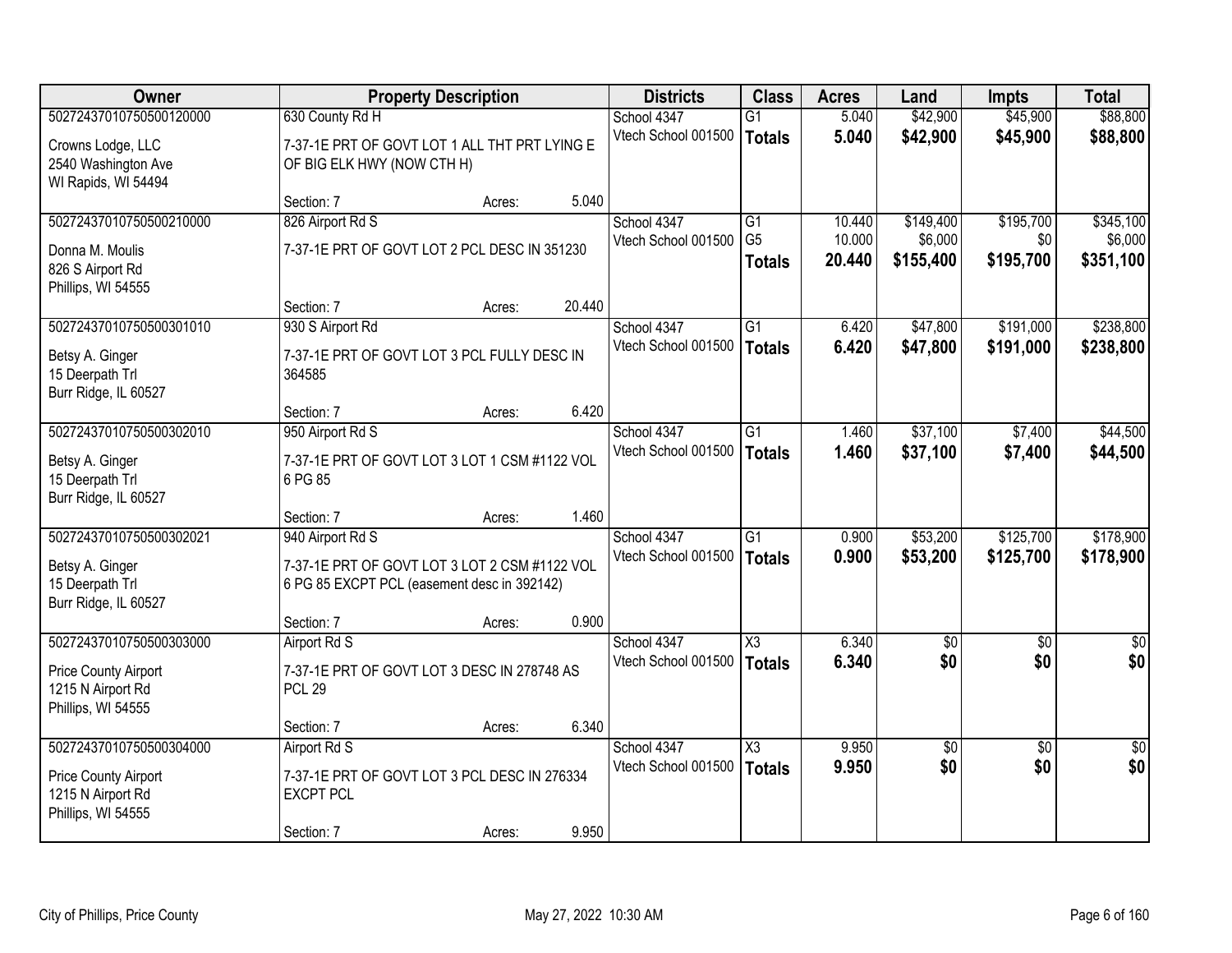| <b>Owner</b>                                 |                                                                                              | <b>Property Description</b> |       | <b>Districts</b>                   | <b>Class</b>    | <b>Acres</b>   | Land                   | Impts                | <b>Total</b>    |
|----------------------------------------------|----------------------------------------------------------------------------------------------|-----------------------------|-------|------------------------------------|-----------------|----------------|------------------------|----------------------|-----------------|
| 50272437010750500305000                      | 830 Elk Lake Dr                                                                              |                             |       | School 4347                        | $\overline{G1}$ | 1.450          | \$21,300               | \$140,700            | \$162,000       |
| Andrew J. Leppla                             | 7-37-1E PRT OF GOVT LOT 3 LOT 1 CSM #806 VOL 4                                               |                             |       | Vtech School 001500                | Totals          | 1.450          | \$21,300               | \$140,700            | \$162,000       |
| Karen A. Leppla                              | PG 173                                                                                       |                             |       |                                    |                 |                |                        |                      |                 |
| W271 N6164 Maple St                          |                                                                                              |                             |       |                                    |                 |                |                        |                      |                 |
| Sussex, WI 53089                             | Section: 7                                                                                   | Acres:                      | 1.450 |                                    |                 |                |                        |                      |                 |
| 50272437010750500306000                      | Elk Lake Dr                                                                                  |                             |       | School 4347                        | X3              | 0.682          | \$0                    | $\overline{50}$      | $\overline{50}$ |
| Price County Airport                         | 7-37-1E PRT OF GOVT LOT 3 PCL DESC IN 280074                                                 |                             |       | Vtech School 001500                | Totals          | 0.682          | \$0                    | \$0                  | \$0             |
| 1215 N Airport Rd                            |                                                                                              |                             |       |                                    |                 |                |                        |                      |                 |
| Phillips, WI 54555                           |                                                                                              |                             |       |                                    |                 |                |                        |                      |                 |
|                                              | Section: 7                                                                                   | Acres:                      | 0.682 |                                    |                 |                |                        |                      |                 |
| 50272437010750500307000                      | 840 Elk Lake Dr                                                                              |                             |       | School 4347                        | G1              | 3.221          | \$68,700               | \$86,900             | \$155,600       |
|                                              |                                                                                              |                             |       | Vtech School 001500                | Totals          | 3.221          | \$68,700               | \$86,900             | \$155,600       |
| Dpg Getaway, LLC<br>W6197 County Rd H        | 7-37-1E PRT OF GOVT LOT 3 PCL DESC IN 391611                                                 |                             |       |                                    |                 |                |                        |                      |                 |
| Phillips, WI 54555                           |                                                                                              |                             |       |                                    |                 |                |                        |                      |                 |
|                                              | Section: 7                                                                                   | Acres:                      | 3.221 |                                    |                 |                |                        |                      |                 |
| 50272437010750500309000                      | 860 Elk Lake Dr                                                                              |                             |       | School 4347                        | $\overline{G1}$ | 0.780          | \$38,500               | \$217,100            | \$255,600       |
|                                              |                                                                                              |                             |       | Vtech School 001500                | Totals          | 0.780          | \$38,500               | \$217,100            | \$255,600       |
| Jay T. Silvernail                            | 7-37-1E PRT OF GOVT LOT 3 BEG AT NW COR IST PT                                               |                             |       |                                    |                 |                |                        |                      |                 |
| Judith A. Silvernail<br>860 Elk Lake Dr      | S31?15'E 977' POB S31?15E 100' S46?50'W 280'TO<br>SHR NWLY ALG SHR 100' N45?30'E 10' N45?30E |                             |       |                                    |                 |                |                        |                      |                 |
| Phillips, WI 54555                           | Section: 7                                                                                   | Acres:                      | 0.780 |                                    |                 |                |                        |                      |                 |
| 50272437010750500310000                      | 870 Elk Lake Dr                                                                              |                             |       | School 4347                        | $\overline{G1}$ | 0.580          | \$91,000               | \$104,000            | \$195,000       |
|                                              |                                                                                              |                             |       | Vtech School 001500                | <b>Totals</b>   | 0.580          | \$91,000               | \$104,000            | \$195,000       |
| Gary J. Rand                                 | 7-37-1E PRT OF GOVT LOT 3 PCL DESC IN 295615                                                 |                             |       |                                    |                 |                |                        |                      |                 |
| Susan M. Rand                                |                                                                                              |                             |       |                                    |                 |                |                        |                      |                 |
| 7798 W Tuckaway Shr Dr<br>Franklin, WI 53132 |                                                                                              |                             | 0.580 |                                    |                 |                |                        |                      |                 |
| 50272437010750500311000                      | Section: 7<br><b>Elk Lake Dr</b>                                                             | Acres:                      |       | School 4347                        | $\overline{X4}$ | 1.464          | $\overline{50}$        | $\overline{50}$      | $\overline{50}$ |
|                                              |                                                                                              |                             |       | Vtech School 001500                | Totals          | 1.464          | \$0                    | \$0                  | \$0             |
| City of Phillips                             | 7-37-1E PRT OF GOVT LOT 3 PCL DESC IN 244122                                                 |                             |       |                                    |                 |                |                        |                      |                 |
| 174 S Eyder Ave                              |                                                                                              |                             |       |                                    |                 |                |                        |                      |                 |
| Phillips, WI 54555                           |                                                                                              |                             |       |                                    |                 |                |                        |                      |                 |
| 50272437010750500312000                      | Section: 7                                                                                   | Acres:                      | 1.464 |                                    | $\overline{G1}$ |                |                        |                      | \$203,300       |
|                                              | 880 Elk Lake Dr                                                                              |                             |       | School 4347<br>Vtech School 001500 |                 | 1.020<br>1.020 | \$105,500<br>\$105,500 | \$97,800<br>\$97,800 |                 |
| Gregory G. Barr                              | 7-37-1E PRT OF GOVT LOT 3 PCL DESC IN 375531                                                 |                             |       |                                    | Totals          |                |                        |                      | \$203,300       |
| Naomi D. Barr                                |                                                                                              |                             |       |                                    |                 |                |                        |                      |                 |
| 880 Elk Lake Dr                              |                                                                                              |                             |       |                                    |                 |                |                        |                      |                 |
| Phillips, WI 54555                           | Section: 7                                                                                   | Acres:                      | 1.020 |                                    |                 |                |                        |                      |                 |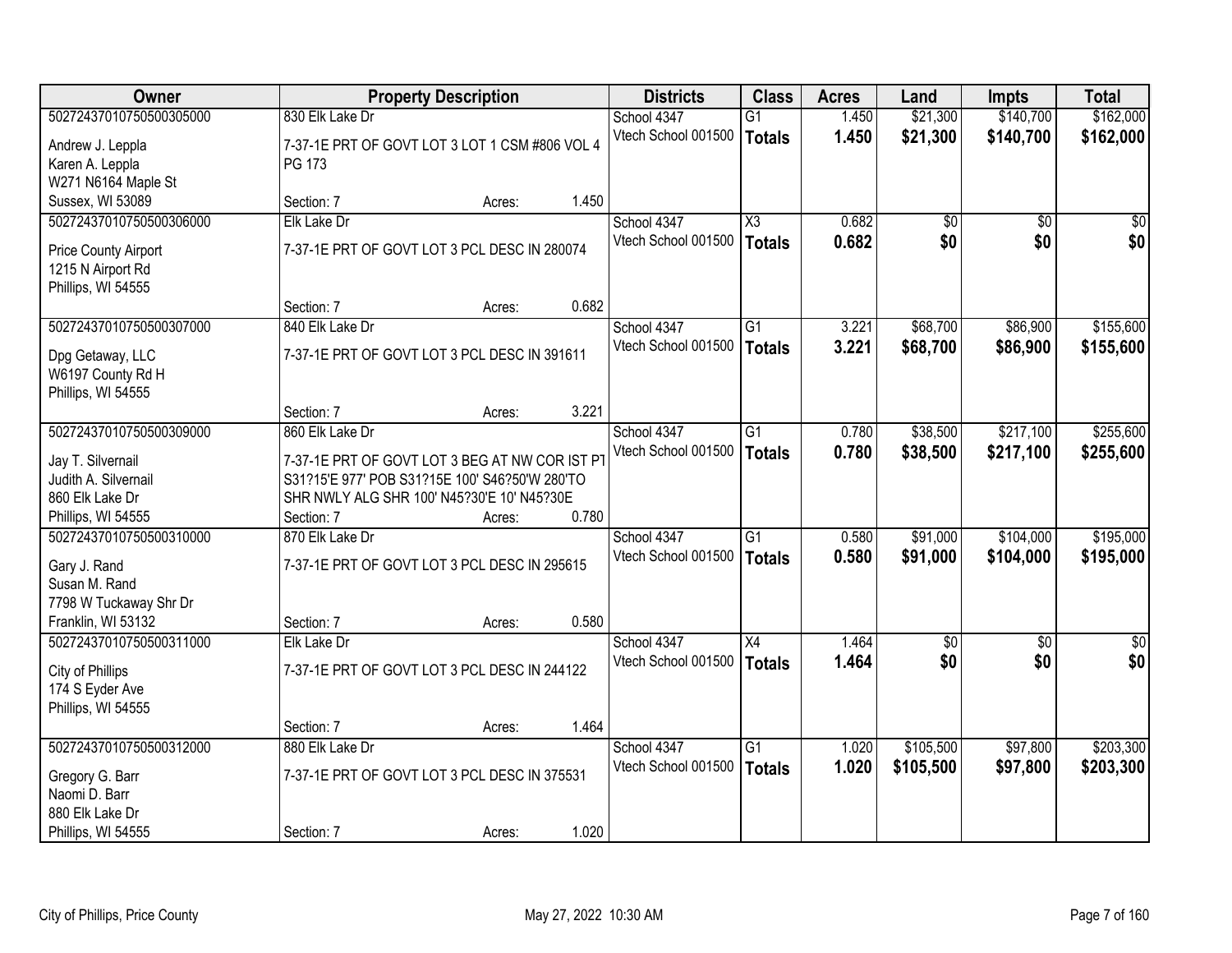| Owner                                                                                |                                                                                                  | <b>Property Description</b> |        | <b>Districts</b>                                 | <b>Class</b>                     | <b>Acres</b>     | Land                   | <b>Impts</b>           | <b>Total</b>           |
|--------------------------------------------------------------------------------------|--------------------------------------------------------------------------------------------------|-----------------------------|--------|--------------------------------------------------|----------------------------------|------------------|------------------------|------------------------|------------------------|
| 50272437010750500313000                                                              | 885 Elk Lake Dr<br>7-37-1E PRT OF GOVT LOT 3 PCL DESC IN 392256<br><b>EXCPT PCL</b>              |                             |        | School 4347<br>Vtech School 001500               | $\overline{G1}$<br><b>Totals</b> | 2.000<br>2.000   | \$36,500<br>\$36,500   | \$307,300<br>\$307,300 | \$343,800<br>\$343,800 |
|                                                                                      | Section: 7                                                                                       | Acres:                      | 2.000  |                                                  |                                  |                  |                        |                        |                        |
| 50272437010750500314000                                                              | 865 Elk Lake Dr                                                                                  |                             |        | School 4347                                      | $\overline{G1}$                  | 0.750            | \$42,400               | \$146,400              | \$188,800              |
| Roger U. Krebsbach<br>Laurel A. Krebsbach<br>219 1st St                              | 7-37-1E PRT OF GOVT LOT 3 PCLS DESC IN 382597                                                    |                             |        | Vtech School 001500                              | <b>Totals</b>                    | 0.750            | \$42,400               | \$146,400              | \$188,800              |
| Colby, WI 54421                                                                      | Section: 7                                                                                       | Acres:                      | 0.750  |                                                  |                                  |                  |                        |                        |                        |
| 50272437010750500315000                                                              | 960 Airport Rd S                                                                                 |                             |        | School 4347                                      | G1                               | 2.000            | \$83,500               | \$0                    | \$83,500               |
| Betsy A. Ginger<br>15 Deerpath Trl<br>Burr Ridge, IL 60527                           | 7-37-1E PRT OF GOVT LOT 3 PCL DESC IN 385366<br>(easement desc in 385366)                        |                             |        | Vtech School 001500                              | <b>Totals</b>                    | 2.000            | \$83,500               | \$0                    | \$83,500               |
|                                                                                      | Section: 7                                                                                       | Acres:                      | 2.000  |                                                  |                                  |                  |                        |                        |                        |
| 50272437010750500410000                                                              | 1156 Airport Rd S                                                                                |                             |        | School 4347                                      | $\overline{G3}$                  | 6.966            | \$0                    | \$0                    | \$0                    |
| Phillips Plastics Corp<br>1 Plastic Dr<br>Phillips, WI 54555                         | 7-37-1E PRT OF GOVT LOT 4 LOT 1 CSM #853 VOL 4<br>PG 273                                         |                             |        | TIF 4 9340<br>Vtech School 001500                | <b>Totals</b>                    | 6.966            | \$0                    | \$0                    | \$0                    |
|                                                                                      | Section: 7                                                                                       | Acres:                      | 6.966  |                                                  |                                  |                  |                        |                        |                        |
| 50272437010750500420000                                                              | 1 Plastics Dr                                                                                    |                             |        | School 4347                                      | $\overline{G3}$                  | 11.290           | \$0                    | \$0                    | \$0                    |
| Phillips Plastics Corp<br>1 Plastic Dr<br>Phillips, WI 54555                         | 7-37-1E PRT OF GOVT LOTS 4 & 5 PCL DESC IN<br>256730 & 259245                                    |                             |        | Vtech School 001500                              | <b>Totals</b>                    | 11.290           | \$0                    | \$0                    | \$0                    |
|                                                                                      | Section: 7                                                                                       | Acres:                      | 11.290 |                                                  |                                  |                  |                        |                        |                        |
| 50272437010750500430000                                                              | 985 Lake Ave N                                                                                   |                             |        | School 4347                                      | $\overline{G2}$                  | 0.626            | \$19,600               | \$4,300                | \$23,900               |
| Elk River Depot, LLC<br>108 E Kobs St<br>Spencer, WI 54479                           | 7-37-1E PRT OF GOVT LOTS 4 & 16 PCL DESC IN<br>390958                                            |                             |        | Vtech School 001500                              | <b>Totals</b>                    | 0.626            | \$19,600               | \$4,300                | \$23,900               |
|                                                                                      | Section: 7                                                                                       | Acres:                      | 0.626  |                                                  |                                  |                  |                        |                        |                        |
| 50272437010750500510000<br>City of Phillips<br>174 S Eyder Ave<br>Phillips, WI 54555 | 781 Lake Ave N<br>7-37-1E PRT OF GOVT LOT 5 LYING E OF RR ROW<br><b>EXCPT PCLS</b><br>Section: 7 | Acres:                      | 28.000 | School 4347<br>TIF 4 9340<br>Vtech School 001500 | $\overline{X4}$<br><b>Totals</b> | 28,000<br>28.000 | $\overline{50}$<br>\$0 | $\overline{30}$<br>\$0 | $\overline{30}$<br>\$0 |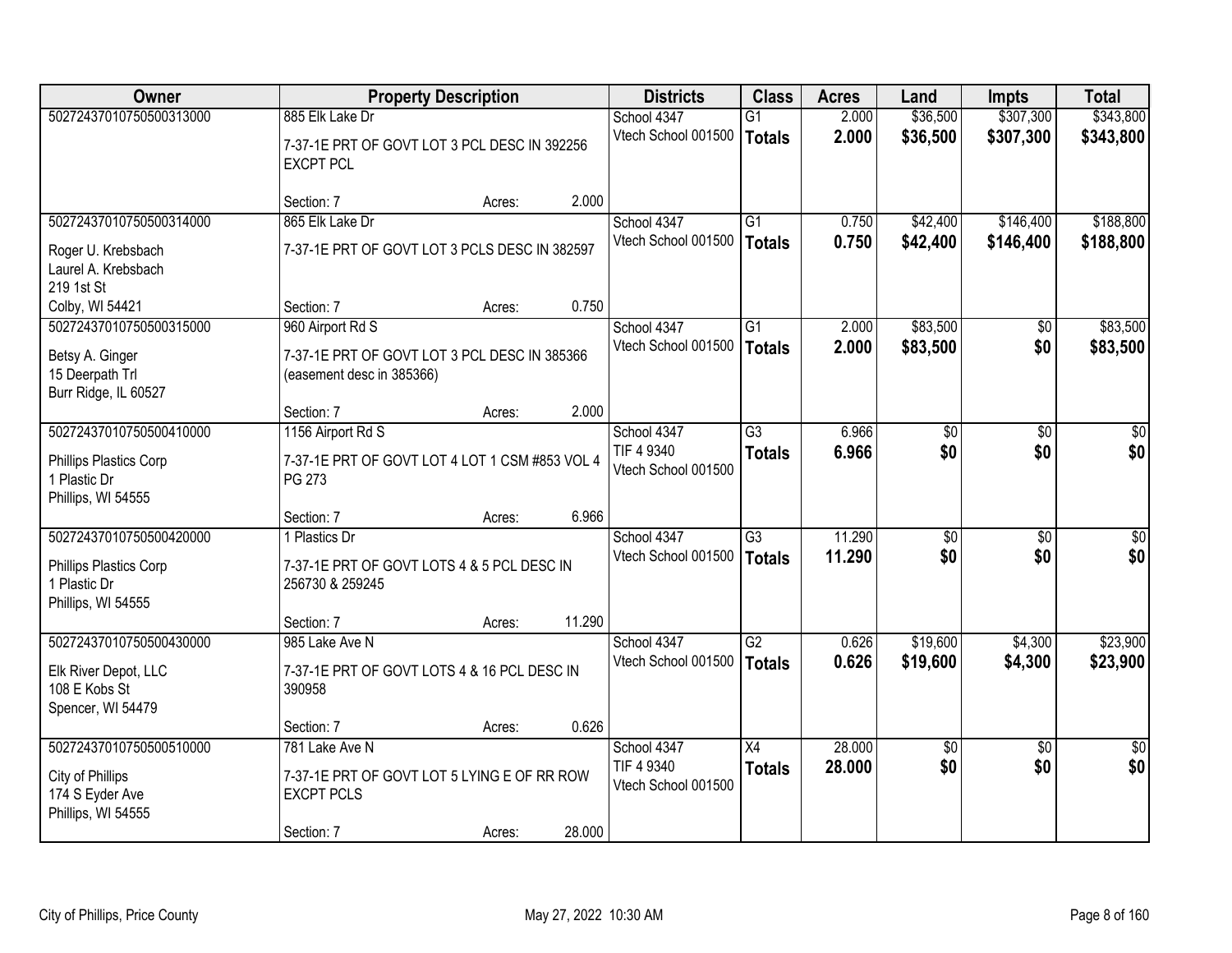| <b>Owner</b>                                 | <b>Property Description</b>                    | <b>Districts</b>    | <b>Class</b>           | <b>Acres</b> | Land            | <b>Impts</b>    | <b>Total</b>     |
|----------------------------------------------|------------------------------------------------|---------------------|------------------------|--------------|-----------------|-----------------|------------------|
| 50272437010750500610000                      | 1215 Airport Rd                                | School 4347         | $\overline{\text{X3}}$ | 173.837      | $\overline{50}$ | \$0             | $\overline{30}$  |
| Price County Airport                         | PRT OF SECS 6 & 7-37-1E CSM INDEX VOL 2 PG     | Vtech School 001500 | <b>Totals</b>          | 173.837      | \$0             | \$0             | \$0              |
| 1215 N Airport Rd                            | 285-325 DESC IN 232R-3 & CSM #1295 EXCPT PCLS  |                     |                        |              |                 |                 |                  |
| Phillips, WI 54555                           | TO MARQUIP & PHILLIPS PLASTICS                 |                     |                        |              |                 |                 |                  |
|                                              | 173.837<br>Section: 7<br>Acres:                |                     |                        |              |                 |                 |                  |
| 50272437010750500710000                      | 1039 N Airport Rd                              | School 4347         | X4                     | 27.933       | \$0             | $\overline{50}$ | \$0              |
|                                              |                                                | TIF 4 9340          | <b>Totals</b>          | 27,933       | \$0             | \$0             | \$0              |
| City of Phillips                             | 7-37-1E PRT OF GOVT LOT 6 & 7 EXCPT PCLS &     | Vtech School 001500 |                        |              |                 |                 |                  |
| 174 S Eyder Ave                              | OUTLOT 1 CSM #1295                             |                     |                        |              |                 |                 |                  |
| Phillips, WI 54555                           |                                                |                     |                        |              |                 |                 |                  |
|                                              | 27.933<br>Section: 7<br>Acres:                 |                     |                        |              |                 |                 |                  |
| 50272437010750500720000                      | <b>Airport Rd</b>                              | School 4347         | $\overline{G3}$        | 12.890       | $\overline{50}$ | \$0             | $\overline{50}$  |
| <b>Marquip Properties LLC</b>                | 7-37-1E PRT OF GOVT LOTS 7 & 14 FULLY DESC IN  | Vtech School 001500 | <b>Totals</b>          | 12.890       | \$0             | \$0             | \$0              |
| c/o James Graczyk                            | 302275 EXCPT PCL IN TID DISTRICT #4            |                     |                        |              |                 |                 |                  |
| 8020 Forsyth Blvd Tax D                      |                                                |                     |                        |              |                 |                 |                  |
| St Louis, MO 63105-1707                      | 12.890<br>Section: 7<br>Acres:                 |                     |                        |              |                 |                 |                  |
| 50272437010750500730000                      | 1300 Airport Rd N                              | School 4347         | $\overline{G3}$        | 11.330       | $\overline{50}$ | \$0             | $\sqrt{50}$      |
|                                              |                                                | TIF 4 9340          | <b>Totals</b>          | 11.330       | \$0             | \$0             | \$0              |
| <b>Marquip Properties LLC</b>                | 7-37-1E PRT OF GOVT LOTS 7,8,13 & 14 PCL DESC  | Vtech School 001500 |                        |              |                 |                 |                  |
| c/o James Graczyk<br>8020 Forsyth Blvd Tax D | IN 302275                                      |                     |                        |              |                 |                 |                  |
| St Louis, MO 63105-1707                      | 11.330<br>Section: 7                           |                     |                        |              |                 |                 |                  |
| 50272437010750500810000                      | Acres:<br><b>Airport Rd</b>                    | School 4347         | $\overline{G1}$        | 11.240       | \$22,100        | \$0             | \$22,100         |
|                                              |                                                | Vtech School 001500 |                        |              |                 |                 |                  |
| Marquip Properties LLC                       | 7-37-1E PRT OF GOVT LOT 8 PCL DESC IN 302275   |                     | <b>Totals</b>          | 11.240       | \$22,100        | \$0             | \$22,100         |
| c/o James Graczyk                            |                                                |                     |                        |              |                 |                 |                  |
| 8020 Forsyth Blvd Tax D                      |                                                |                     |                        |              |                 |                 |                  |
| St Louis, MO 63105-1707                      | 11.240<br>Section: 7<br>Acres:                 |                     |                        |              |                 |                 |                  |
| 50272437010750500820000                      | 1300 Airport Rd N                              | School 4347         | $\overline{G3}$        | 8.243        | $\overline{50}$ | $\overline{50}$ | $\overline{\$0}$ |
| Marquip Properties LLC                       | 7-37-1E PRT OF GOVT LOTS 8 & 13 PCL FULLY DESC | Vtech School 001500 | <b>Totals</b>          | 8.243        | \$0             | \$0             | \$0              |
| c/o James Graczyk                            | IN 302275 EXCPT PCL IN TID DISTRICT #4         |                     |                        |              |                 |                 |                  |
| 8020 Forsyth Blvd Tax D                      |                                                |                     |                        |              |                 |                 |                  |
| St Louis, MO 63105-1707                      | 8.243<br>Section: 7<br>Acres:                  |                     |                        |              |                 |                 |                  |
| 50272437010750500830000                      | <b>Airport Rd</b>                              | School 4347         | $\overline{G1}$        | 3.820        | \$4,900         | $\overline{50}$ | \$4,900          |
|                                              |                                                | Vtech School 001500 | <b>Totals</b>          | 3.820        | \$4,900         | \$0             | \$4,900          |
| Marquip Properties LLC                       | 7-37-1E PRT OF GOVT LOT 8 & 13 DESC IN 302275  |                     |                        |              |                 |                 |                  |
| c/o James Graczyk                            |                                                |                     |                        |              |                 |                 |                  |
| 8020 Forsyth Blvd Tax D                      |                                                |                     |                        |              |                 |                 |                  |
| St Louis, MO 63105-1707                      | 3.820<br>Section: 7<br>Acres:                  |                     |                        |              |                 |                 |                  |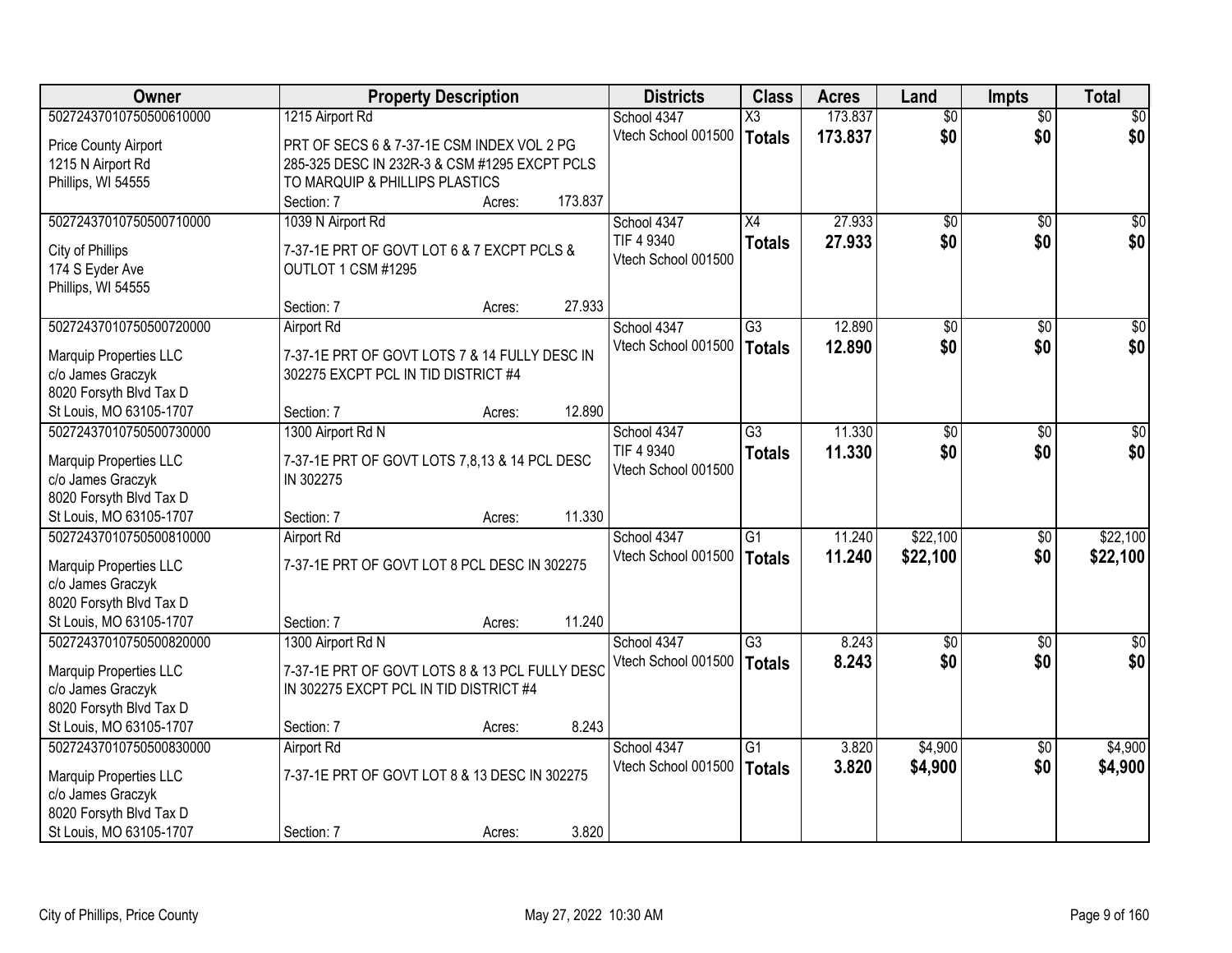| Owner                                | <b>Property Description</b>                                           |                 | <b>Districts</b>    | <b>Class</b>    | <b>Acres</b> | Land            | <b>Impts</b>  | <b>Total</b> |
|--------------------------------------|-----------------------------------------------------------------------|-----------------|---------------------|-----------------|--------------|-----------------|---------------|--------------|
| 50272437010750500850000              | 1384 Lake Ave N                                                       |                 | School 4347         | G2              | 3.200        | \$61,000        | \$106,500     | \$167,500    |
| Marc A. Morrone                      | 7-37-1E PRT OF GOVT LOTS 8 & 9 LOT 1 CSM #402                         |                 | Vtech School 001500 | <b>Totals</b>   | 3.200        | \$61,000        | \$106,500     | \$167,500    |
| Kathleen De Morrone                  | VOL 2 PG 136 & 137                                                    |                 |                     |                 |              |                 |               |              |
| N10031 Dardis Lake Ln                |                                                                       |                 |                     |                 |              |                 |               |              |
| Phillips, WI 54555                   | Section: 7                                                            | 3.200<br>Acres: |                     |                 |              |                 |               |              |
| 50272437010750500860000              | 1334 Lake Ave N                                                       |                 | School 4347         | G2              | 0.500        | \$28,700        | \$64,200      | \$92,900     |
| Spacek Holdings Lln                  | 7-37-1E PRT OF GOVT LOT 8 LOT 10A CSM #632 VOL                        |                 | Vtech School 001500 | <b>Totals</b>   | 0.500        | \$28,700        | \$64,200      | \$92,900     |
| N8000 State Highway 13               | 3 PG 191                                                              |                 |                     |                 |              |                 |               |              |
| Phillips, WI 54555                   |                                                                       |                 |                     |                 |              |                 |               |              |
|                                      | Section: 7                                                            | 0.500<br>Acres: |                     |                 |              |                 |               |              |
| 50272437010750500910000              | 100 Fairway Dr                                                        |                 | School 4347         | X4              | 1.000        | $\overline{50}$ | \$0           | $\sqrt{50}$  |
| Word of Life Church                  | 7-37-1E PRT OF GOVT LOTS 8 & 9 LOT 1 CSM #430                         |                 | Vtech School 001500 | <b>Totals</b>   | 1.000        | \$0             | \$0           | \$0          |
| 104 Fairway Dr                       | <b>VOL 2 PG 174</b>                                                   |                 |                     |                 |              |                 |               |              |
| Phillips, WI 54555                   |                                                                       |                 |                     |                 |              |                 |               |              |
|                                      | Section: 7                                                            | 1.000<br>Acres: |                     |                 |              |                 |               |              |
| 50272437010750500920000              | Pine Ridge Rd                                                         |                 | School 4347         | G <sub>1</sub>  | 6.195        | \$40,100        | $\sqrt[6]{3}$ | \$40,100     |
|                                      | 7-37-1E GOVT LOT 9 EXCPT PCLS                                         |                 | TIF 4 9340          | <b>Totals</b>   | 6.195        | \$40,100        | \$0           | \$40,100     |
| Price Group<br>135 Lake Ave          |                                                                       |                 | Vtech School 001500 |                 |              |                 |               |              |
| Phillips, WI 54555                   |                                                                       |                 |                     |                 |              |                 |               |              |
|                                      | Section: 7                                                            | 6.195<br>Acres: |                     |                 |              |                 |               |              |
| 50272437010750500920100              | 244 Fairway Dr                                                        |                 | School 4347         | $\overline{G1}$ | 0.680        | \$19,800        | \$96,500      | \$116,300    |
|                                      |                                                                       |                 | TIF 4 9340          | <b>Totals</b>   | 0.680        | \$19,800        | \$96,500      | \$116,300    |
| Rose Olson<br>244 Fairway Dr         | 7-37-1E PRT OF GOVT LOTS 9 & 10 LOT 4 CSM #888<br><b>VOL 4 PG 343</b> |                 | Vtech School 001500 |                 |              |                 |               |              |
| Phillips, WI 54555                   |                                                                       |                 |                     |                 |              |                 |               |              |
|                                      | Section: 7                                                            | 0.680<br>Acres: |                     |                 |              |                 |               |              |
| 50272437010750500920200              | 1555 Hillcrest Rd                                                     |                 | School 4347         | G1              | 0.670        | \$19,700        | \$105,800     | \$125,500    |
|                                      |                                                                       |                 | TIF 4 9340          | <b>Totals</b>   | 0.670        | \$19,700        | \$105,800     | \$125,500    |
| Kristine K. Ernst<br>Brian R. Ernst  | 7-37-1E PRT OF GOVT LOTS 9 & 10 LOT 5 CSM #888<br><b>VOL 4 PG 343</b> |                 | Vtech School 001500 |                 |              |                 |               |              |
| 1555 Hillcrest Rd                    |                                                                       |                 |                     |                 |              |                 |               |              |
| Phillips, WI 54555                   | Section: 7                                                            | 0.670<br>Acres: |                     |                 |              |                 |               |              |
| 50272437010750500920300              | 214 Fairway Dr                                                        |                 | School 4347         | $\overline{G1}$ | 0.966        | \$21,800        | \$117,600     | \$139,400    |
|                                      |                                                                       |                 | TIF 4 9340          | <b>Totals</b>   | 0.966        | \$21,800        | \$117,600     | \$139,400    |
| Robert Meusec                        | 7-37-1E PRT OF GOVT LOT 9 LOT 1 CSM #1096 VOL                         |                 | Vtech School 001500 |                 |              |                 |               |              |
| 214 Fairway Dr<br>Phillips, WI 54555 | 6 PG 31                                                               |                 |                     |                 |              |                 |               |              |
|                                      | Section: 7                                                            | 0.966<br>Acres: |                     |                 |              |                 |               |              |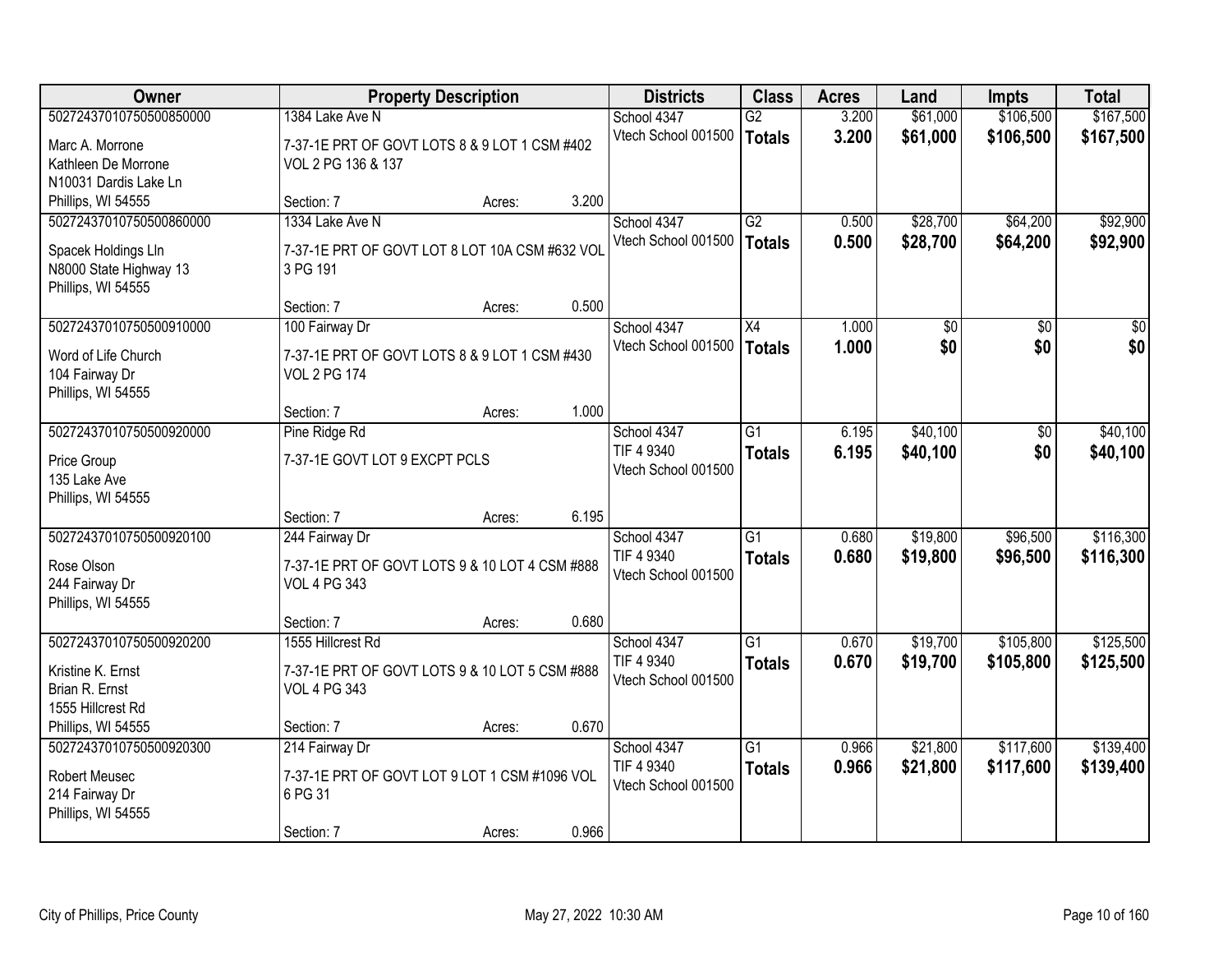| Owner                                                                                            |                                                                                                                                                         | <b>Property Description</b> |        | <b>Districts</b>                                 | <b>Class</b>                     | <b>Acres</b>     | Land                   | Impts                  | <b>Total</b>           |
|--------------------------------------------------------------------------------------------------|---------------------------------------------------------------------------------------------------------------------------------------------------------|-----------------------------|--------|--------------------------------------------------|----------------------------------|------------------|------------------------|------------------------|------------------------|
| 50272437010750500920400<br>Price Group<br>135 Lake Ave<br>Phillips, WI 54555                     | Fairway Dr<br>7-37-1E PRT OF GOVT LOT 9 LOT 2 CSM #1096 VOL<br>6 PG 31                                                                                  |                             |        | School 4347<br>TIF 4 9340<br>Vtech School 001500 | $\overline{G1}$<br><b>Totals</b> | 0.825<br>0.825   | \$20,800<br>\$20,800   | $\overline{50}$<br>\$0 | \$20,800<br>\$20,800   |
|                                                                                                  | Section: 7                                                                                                                                              | Acres:                      | 0.825  |                                                  |                                  |                  |                        |                        |                        |
| 50272437010750500920500<br>Kumaravel Kuppan<br>234 Fairway Dr<br>Phillips, WI 54555              | 234 Fairway Dr<br>7-37-1E PRT OF GOVT LOT 9 LOT 3 CSM #1086 VOL<br>6 PG 11                                                                              |                             |        | School 4347<br>TIF 4 9340<br>Vtech School 001500 | $\overline{G1}$<br><b>Totals</b> | 0.675<br>0.675   | \$19,800<br>\$19,800   | \$122,300<br>\$122,300 | \$142,100<br>\$142,100 |
| 50272437010750500920600                                                                          | Section: 7<br>Fairway Dr                                                                                                                                | Acres:                      | 0.675  | School 4347                                      | $\overline{G5}$                  | 0.879            | \$1,100                | \$0                    | \$1,100                |
| Price Group<br>135 Lake Ave<br>Phillips, WI 54555                                                | 7-37-1E PRT OF GOVT LOT 9 OUTLOT 1 CSM #1096<br><b>VOL 6 PG 31</b>                                                                                      |                             |        | TIF 4 9340<br>Vtech School 001500                | <b>Totals</b>                    | 0.879            | \$1,100                | \$0                    | \$1,100                |
|                                                                                                  | Section: 7                                                                                                                                              | Acres:                      | 0.879  |                                                  |                                  |                  |                        |                        |                        |
| 50272437010750500930000<br>Northcentral Technic College<br>1000 W Central Dr<br>Wausau, WI 54401 | Pine Ridge Rd<br>7-37-1E PRT OF GOVT LOT 9 PCL DESC IN 341591                                                                                           |                             |        | School 4347<br>TIF 4 9340<br>Vtech School 001500 | X4<br><b>Totals</b>              | 0.460<br>0.460   | \$0<br>\$0             | \$0<br>\$0             | \$0<br>\$0             |
|                                                                                                  | Section: 7                                                                                                                                              | Acres:                      | 0.460  |                                                  |                                  |                  |                        |                        |                        |
| 50272437010750501010000<br>Price Group<br>135 Lake Ave<br>Phillips, WI 54555                     | Ridgeway Dr<br>7-37-1E GOVT LOT 10 EXCPT PCL & CSM #978 PRT<br>OF GOVT LOT 11 LYING N OF RIDGE WOOD & LYING<br>E OF 1ST ADD TO RIDGE WOOD<br>Section: 7 | Acres:                      | 31.171 | School 4347<br>TIF 4 9340<br>Vtech School 001500 | $\overline{G1}$<br><b>Totals</b> | 31.171<br>31.171 | \$115,000<br>\$115,000 | $\overline{50}$<br>\$0 | \$115,000<br>\$115,000 |
| 50272437010750501020000                                                                          | Minnow Lake Rd N                                                                                                                                        |                             |        | School 4347                                      | $\overline{G2}$                  | 18.000           | \$100,000              | \$136,800              | \$236,800              |
| Ridgewood Est-Phillips<br>PO Box 875<br>Crivitz, WI 54114                                        | 7-37-1E PRT OF GOVT LOT 10 W 620' EXCPT PRT OF<br>LOTS 28 & 32 IN 1ST ADD RIDGEWOOD                                                                     |                             |        | TIF 4 9340<br>Vtech School 001500                | <b>Totals</b>                    | 18.000           | \$100,000              | \$136,800              | \$236,800              |
| 50272437010750501030000                                                                          | Section: 7<br>300 Fairway Dr                                                                                                                            | Acres:                      | 18.000 | School 4347                                      | $\overline{X4}$                  | 1.239            | $\overline{50}$        | $\overline{50}$        | $\overline{50}$        |
| Hoffman's Landing Hsng<br>147 Lake Almena Dr<br>Almena, WI 54805                                 | 7-37-1E PRT OF GOVT LOT 10 LOT 9 CSM #978 VOL<br>5 PG 175                                                                                               |                             |        | TIF 4 9340<br>Vtech School 001500                | <b>Totals</b>                    | 1.239            | \$0                    | \$0                    | \$0                    |
|                                                                                                  | Section: 7                                                                                                                                              | Acres:                      | 1.239  |                                                  |                                  |                  |                        |                        |                        |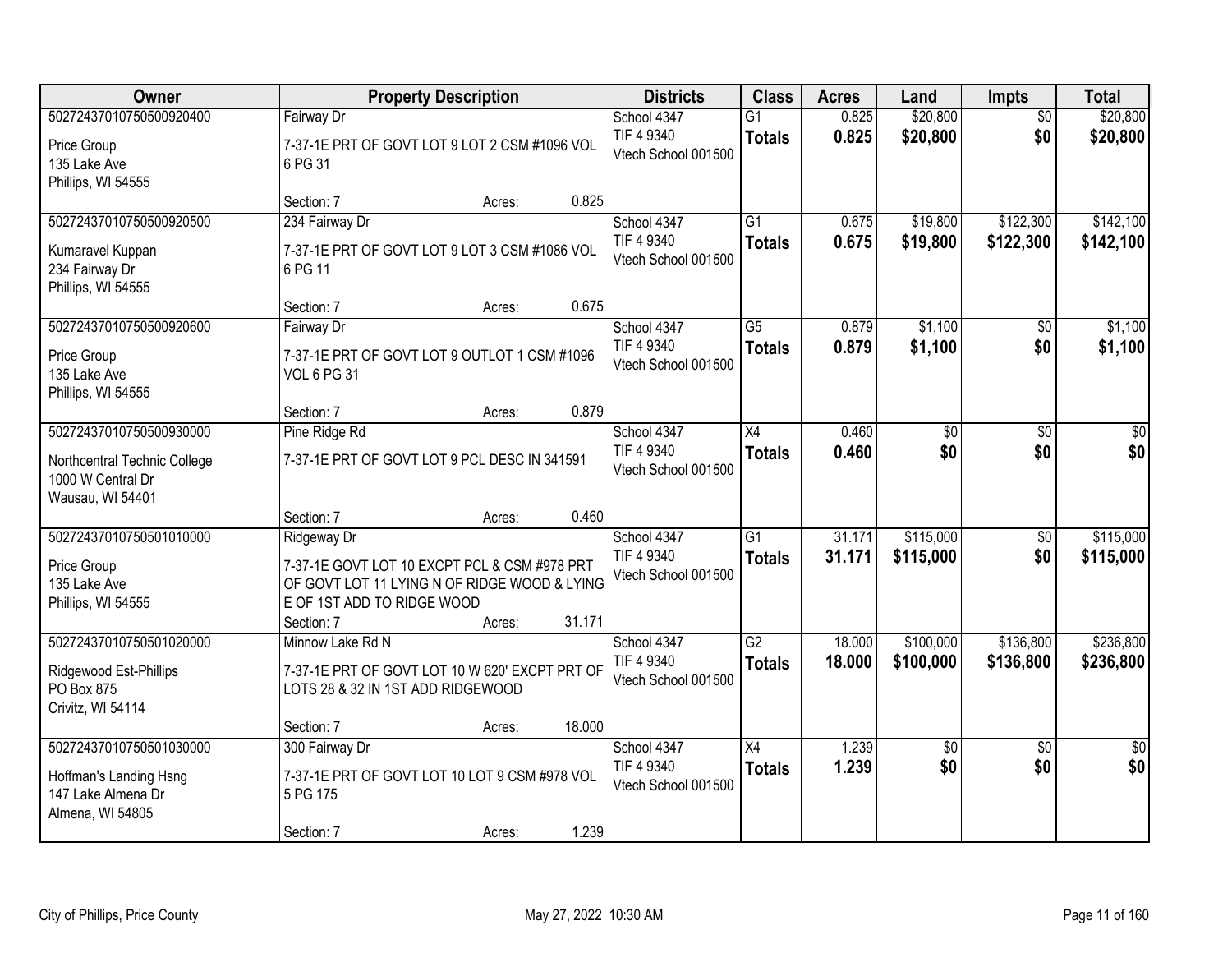| Owner                                    | <b>Property Description</b>                   |        |       | <b>Districts</b>    | <b>Class</b>           | <b>Acres</b> | Land            | Impts           | <b>Total</b> |
|------------------------------------------|-----------------------------------------------|--------|-------|---------------------|------------------------|--------------|-----------------|-----------------|--------------|
| 50272437010750501110000                  | Ridgewood Cir                                 |        |       | School 4347         | $\overline{\text{X3}}$ | 0.700        | $\overline{60}$ | $\overline{30}$ | \$0          |
| City of Phillips                         | 7-37-1E PRT OF GOVT LOT 11 ALL THAT PRT LYING |        |       | TIF 4 9340          | <b>Totals</b>          | 0.700        | \$0             | \$0             | \$0          |
| 174 S Eyder Ave                          | W OF LOT 32 1ST ADD TO RIDGEWOOD TERR & E OF  |        |       | Vtech School 001500 |                        |              |                 |                 |              |
| Phillips, WI 54555                       | LOTS 2 & 3 CSM #818 & LOT 1 CSM #869          |        |       |                     |                        |              |                 |                 |              |
|                                          | Section: 7                                    | Acres: | 0.700 |                     |                        |              |                 |                 |              |
| 50272437010750501120000                  | 1311 Ridgewood Cir                            |        |       | School 4347         | $\overline{G1}$        | 0.400        | \$17,900        | \$92,200        | \$110,100    |
| A Joe Perkins                            | 7-37-1E PRT OF GOVT LOT 11 LOT 1 CSM #818 VOL |        |       | Vtech School 001500 | <b>Totals</b>          | 0.400        | \$17,900        | \$92,200        | \$110,100    |
| 1311 Ridgewood Cir                       | 4 PG 199                                      |        |       |                     |                        |              |                 |                 |              |
| Phillips, WI 54555                       |                                               |        |       |                     |                        |              |                 |                 |              |
|                                          | Section: 7                                    | Acres: | 0.400 |                     |                        |              |                 |                 |              |
| 50272437010750501130000                  | 1305 Ridgewood Cir                            |        |       | School 4347         | $\overline{G1}$        | 0.410        | \$17,900        | \$101,300       | \$119,200    |
|                                          |                                               |        |       | Vtech School 001500 | <b>Totals</b>          | 0.410        | \$17,900        | \$101,300       | \$119,200    |
| Catherine G. Krupp                       | 7-37-1E PRT OF GOVT LOT 11 LOT 2 CSM #818 VOL |        |       |                     |                        |              |                 |                 |              |
| 1305 Ridgewood Cir<br>Phillips, WI 54555 | 4 PG 199                                      |        |       |                     |                        |              |                 |                 |              |
|                                          | Section: 7                                    | Acres: | 0.410 |                     |                        |              |                 |                 |              |
| 50272437010750501140000                  | 1330 Park Ridge Rd                            |        |       | School 4347         | G1                     | 0.410        | \$17,900        | \$88,400        | \$106,300    |
|                                          |                                               |        |       | Vtech School 001500 | <b>Totals</b>          | 0.410        | \$17,900        | \$88,400        | \$106,300    |
| Rose Rental Properties, LLC              | 7-37-1E PRT OF GOVT LOT 11 LOT 3 CSM #818 VOL |        |       |                     |                        |              |                 |                 |              |
| W7770 Katie Ln                           | 4 PG 199                                      |        |       |                     |                        |              |                 |                 |              |
| Phillips, WI 54555                       |                                               |        |       |                     |                        |              |                 |                 |              |
|                                          | Section: 7                                    | Acres: | 0.410 |                     |                        |              |                 |                 |              |
| 50272437010750501150000                  | 1340 Park Ridge Rd                            |        |       | School 4347         | $\overline{G1}$        | 0.410        | \$17,900        | \$88,600        | \$106,500    |
| Neal E. Tritz                            | 7-37-1E PRT OF GOVT LOT 11 LOT 1 CSM #869 VOL |        |       | Vtech School 001500 | <b>Totals</b>          | 0.410        | \$17,900        | \$88,600        | \$106,500    |
| N9910 Mosch Rd                           | 4 PG 305                                      |        |       |                     |                        |              |                 |                 |              |
| Tomahawk, WI 54487                       |                                               |        |       |                     |                        |              |                 |                 |              |
|                                          | Section: 7                                    | Acres: | 0.410 |                     |                        |              |                 |                 |              |
| 50272437010750501160000                  | 1335 Minnow Lake Rd N                         |        |       | School 4347         | G1                     | 0.400        | \$17,900        | \$83,500        | \$101,400    |
| Cody J. Kussrow                          | 7-37-1E PRT OF GOVT LOT 11 LOT 2 CSM #869 VOL |        |       | Vtech School 001500 | <b>Totals</b>          | 0.400        | \$17,900        | \$83,500        | \$101,400    |
| Bobbi Jo Kussrow                         | 4 PG 305                                      |        |       |                     |                        |              |                 |                 |              |
| 1335 N Minnow Lake Rd                    |                                               |        |       |                     |                        |              |                 |                 |              |
| Phillips, WI 54555                       | Section: 7                                    | Acres: | 0.400 |                     |                        |              |                 |                 |              |
| 50272437010750501170000                  | 1325 Minnow Lake Rd N                         |        |       | School 4347         | $\overline{G1}$        | 0.400        | \$17,900        | \$79,800        | \$97,700     |
| Norman Mclaughlin                        | 7-37-1E PRT OF GOVT LOT 11 LOT 3 CSM #869 VOL |        |       | Vtech School 001500 | <b>Totals</b>          | 0.400        | \$17,900        | \$79,800        | \$97,700     |
| Jannie Mclaughlin                        | 4 PG 305                                      |        |       |                     |                        |              |                 |                 |              |
| 101 Moluf Dr                             |                                               |        |       |                     |                        |              |                 |                 |              |
| Rochelle, IL 61068                       | Section: 7                                    | Acres: | 0.400 |                     |                        |              |                 |                 |              |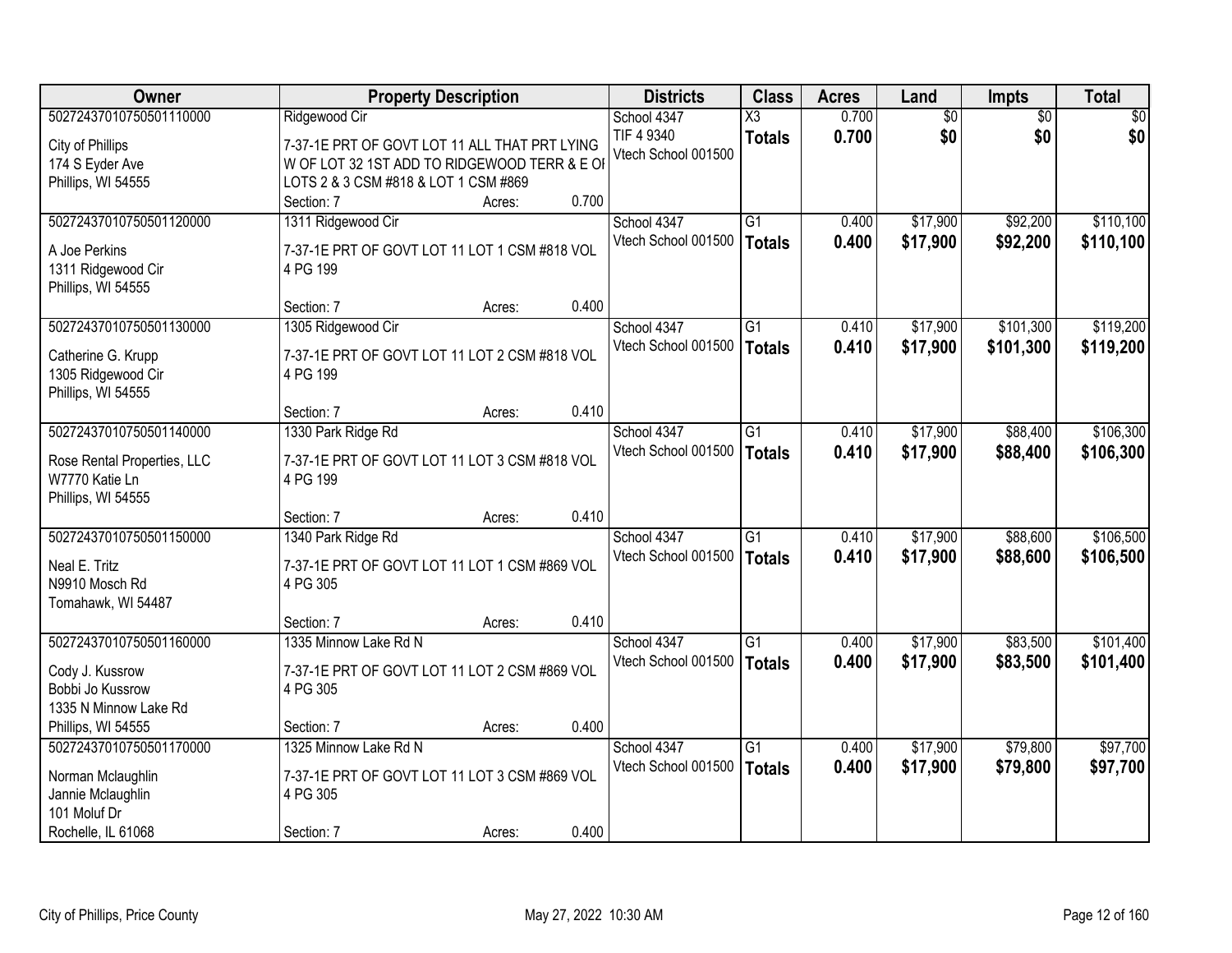| Owner                                                                                                                                                       |                                                                                                                               | <b>Property Description</b> |       | <b>Districts</b>                                 | <b>Class</b>                     | <b>Acres</b>   | Land                 | <b>Impts</b>           | <b>Total</b>           |
|-------------------------------------------------------------------------------------------------------------------------------------------------------------|-------------------------------------------------------------------------------------------------------------------------------|-----------------------------|-------|--------------------------------------------------|----------------------------------|----------------|----------------------|------------------------|------------------------|
| 50272437010750501210000<br>Price Group<br>135 Lake Ave<br>Phillips, WI 54555                                                                                | Pine Ridge Rd<br>7-37-1E GOVT LOT 12                                                                                          |                             |       | School 4347<br>TIF 4 9340<br>Vtech School 001500 | $\overline{G5}$<br><b>Totals</b> | 2.500<br>2.500 | \$1,500<br>\$1,500   | $\overline{30}$<br>\$0 | \$1,500<br>\$1,500     |
|                                                                                                                                                             | Section: 7                                                                                                                    | Acres:                      | 2.500 |                                                  |                                  |                |                      |                        |                        |
| 50272437010750501310000<br>Rose Rental Properties, LLC<br>W7770 Katie Ln<br>Phillips, WI 54555                                                              | 100 Trinity Dr<br>7-37-1E PRT OF GOVT LOTS 8 & 13 LOT 10 CSM #418<br>VOL 2 PG 160 EXCPT PCL                                   |                             |       | School 4347<br>Vtech School 001500               | G2<br>Totals                     | 0.500<br>0.500 | \$28,700<br>\$28,700 | \$30,900<br>\$30,900   | \$59,600<br>\$59,600   |
|                                                                                                                                                             | Section: 7                                                                                                                    | Acres:                      | 0.500 |                                                  |                                  |                |                      |                        |                        |
| 50272437010750501320000<br>Flambeau Hospital Inc<br>PO Box 310<br>Park Falls, WI 54552                                                                      | 104 Trinity Dr<br>7-37-1E PRT OF GOVT LOTS 8 & 13 LOT 11 CSM #447<br>VOL 2 PG 195 & E 2' OF LOT 6 RIDGEWOOD<br><b>TERRACE</b> |                             |       | School 4347<br>TIF 4 9340<br>Vtech School 001500 | G2<br><b>Totals</b>              | 1.560<br>1.560 | \$36,600<br>\$36,600 | \$480,400<br>\$480,400 | \$517,000<br>\$517,000 |
|                                                                                                                                                             | Section: 7                                                                                                                    | Acres:                      | 1.560 |                                                  |                                  |                |                      |                        |                        |
| 50272437010750501330000<br>Trinity Evangelical Lutheran Church Uac   7-37-1E PRT OF GOVT LOT 13 LOT 12 CSM #447 VOL<br>103 Trinity Dr<br>Phillips, WI 54555 | 103 Trinity Dr<br>2 PG 195                                                                                                    |                             |       | School 4347<br>TIF 4 9340<br>Vtech School 001500 | X4<br><b>Totals</b>              | 3.000<br>3.000 | \$0<br>\$0           | \$0<br>\$0             | \$0<br>\$0             |
|                                                                                                                                                             | Section: 7                                                                                                                    | Acres:                      | 3.000 |                                                  |                                  |                |                      |                        |                        |
| 50272437010750501340000<br>Forward Bank<br>1001 N Central Ave<br>Marshfield, WI 54449                                                                       | Lake Ave N<br>7-37-1E PRT OF GOVT LOT 13 PCL DESC IN 390946<br>(N PRT OF PCL 1 DESC ON MAP #1-69 JOB #30-80)<br>Section: 7    | Acres:                      | 4.820 | School 4347<br>Vtech School 001500               | $\overline{G2}$<br>Totals        | 4.820<br>4.820 | \$55,300<br>\$55,300 | \$0<br>\$0             | \$55,300<br>\$55,300   |
| 50272437010750501350000                                                                                                                                     | Lake Ave N                                                                                                                    |                             |       | School 4347                                      | G2                               | 2.340          | \$53,400             | \$0                    | \$53,400               |
| Forward Bank<br>1001 N Central Ave<br>Marshfield, WI 54449                                                                                                  | 7-37-1E PRT OF GOVT LOT 13 PCL DESC IN 390946<br><b>EXCPT HWY ROW</b>                                                         |                             |       | TIF 4 9340<br>Vtech School 001500                | <b>Totals</b>                    | 2.340          | \$53,400             | \$0                    | \$53,400               |
|                                                                                                                                                             | Section: 7                                                                                                                    | Acres:                      | 2.340 |                                                  |                                  |                |                      |                        |                        |
| 50272437010750501360000<br>Forward Bank<br>1001 N Central Ave<br>Marshfield, WI 54449                                                                       | County Rd F<br>7-37-1E PRT OF GOVT LOT 13 PCL DESC IN 390946<br>Section: 7                                                    | Acres:                      | 0.930 | School 4347<br>Vtech School 001500               | $\overline{G2}$<br>Totals        | 0.930<br>0.930 | \$30,600<br>\$30,600 | $\overline{50}$<br>\$0 | \$30,600<br>\$30,600   |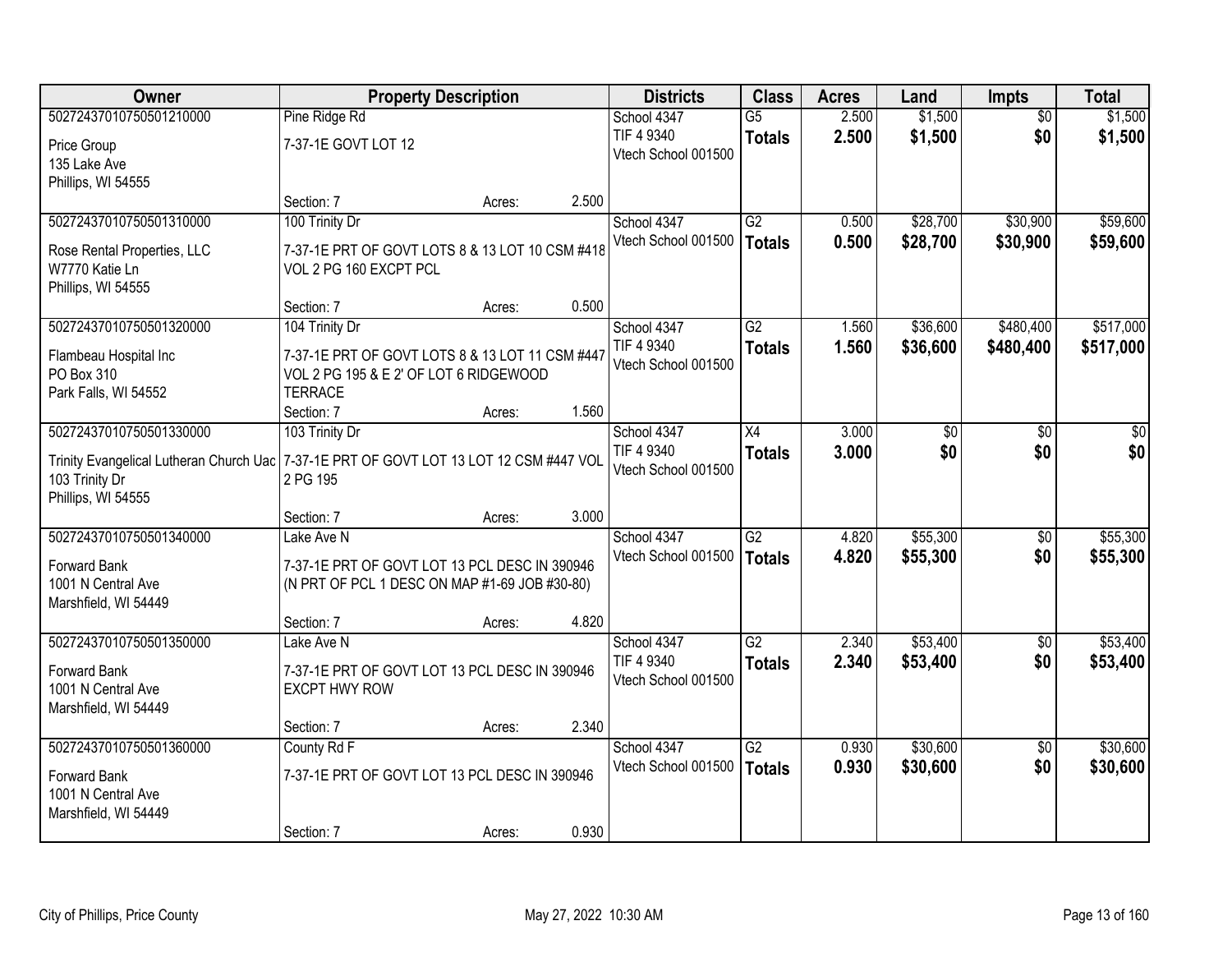| Owner                                              | <b>Property Description</b>                     |        |        | <b>Districts</b>    | <b>Class</b><br><b>Acres</b> |        | Land            | <b>Impts</b>    | <b>Total</b>    |
|----------------------------------------------------|-------------------------------------------------|--------|--------|---------------------|------------------------------|--------|-----------------|-----------------|-----------------|
| 50272437010750501370000                            | 124 County Rd F                                 |        |        | School 4347         | G1                           | 1.090  | \$25,900        | \$61,500        | \$87,400        |
| Bradley W. Meskill                                 | 7-37-1E PRT OF GOVT LOT 13 LOT 15 CSM #450 VOL  |        |        | Vtech School 001500 | <b>Totals</b>                | 1.090  | \$25,900        | \$61,500        | \$87,400        |
| 124 County Rd F                                    | 2 PG 200 EXCPT HWY ROW                          |        |        |                     |                              |        |                 |                 |                 |
| Phillips, WI 54555                                 |                                                 |        |        |                     |                              |        |                 |                 |                 |
|                                                    | Section: 7                                      | Acres: | 1.090  |                     |                              |        |                 |                 |                 |
| 50272437010750501380000                            | 125 County Rd F                                 |        |        | School 4347         | $\overline{G1}$              | 1.650  | \$137,700       | \$50,400        | \$188,100       |
| Duane R. Grube                                     | 7-37-1E PRT OF GOVT LOT 13 PCL DESC IN 322808   |        |        | Vtech School 001500 | <b>Totals</b>                | 1.650  | \$137,700       | \$50,400        | \$188,100       |
| Bonny R. Grube                                     | EXCPT PCL & HWY (ANNEX TO CITY 287R-15)         |        |        |                     |                              |        |                 |                 |                 |
| 1208 Pine Ridge Rd                                 |                                                 |        |        |                     |                              |        |                 |                 |                 |
| Phillips, WI 54555                                 | Section: 7                                      | Acres: | 1.650  |                     |                              |        |                 |                 |                 |
| 50272437010750501390000                            | 1094 Lake Ave N                                 |        |        | School 4347         | $\overline{G2}$              | 1.200  | \$167,200       | \$208,100       | \$375,300       |
| Harbor View of Phillips                            | 7-37-1E PRT OF GOVT LOT 13 PCL DESC IN 280321   |        |        | TIF 4 9340          | <b>Totals</b>                | 1.200  | \$167,200       | \$208,100       | \$375,300       |
| c/o Duane R. Grube                                 |                                                 |        |        | Vtech School 001500 |                              |        |                 |                 |                 |
| 1208 Pine Ridge Rd                                 |                                                 |        |        |                     |                              |        |                 |                 |                 |
| Phillips, WI 54555                                 | Section: 7                                      | Acres: | 1.200  |                     |                              |        |                 |                 |                 |
| 50272437010750501410000                            | Airport Rd N                                    |        |        | School 4347         | $\overline{G2}$              | 4.810  | \$3,000         | \$0             | \$3,000         |
|                                                    |                                                 |        |        | Vtech School 001500 | <b>Totals</b>                | 4.810  | \$3,000         | \$0             | \$3,000         |
| Marquip Properties LLC                             | 7-37-1E PRT OF GOVT LOTS 7,13 & 14 LOT 1 CSM    |        |        |                     |                              |        |                 |                 |                 |
| c/o James Graczyk                                  | #803 VOL 4 PG 167                               |        |        |                     |                              |        |                 |                 |                 |
| 8020 Forsyth Blvd Tax D<br>St Louis, MO 63105-1707 | Section: 7                                      |        | 4.810  |                     |                              |        |                 |                 |                 |
| 50272437010750501510000                            | 1005 Airport Rd S                               | Acres: |        | School 4347         | $\overline{\chi_3}$          | 12.592 | $\overline{50}$ | $\overline{50}$ | $\overline{50}$ |
|                                                    |                                                 |        |        | Vtech School 001500 |                              | 12.592 | \$0             | \$0             | \$0             |
| Price County Airport                               | 7-37-1E PRT OF GOVT LOT 15 PCL DESC IN 276405   |        |        |                     | <b>Totals</b>                |        |                 |                 |                 |
| 1215 N Airport Rd                                  |                                                 |        |        |                     |                              |        |                 |                 |                 |
| Phillips, WI 54555                                 |                                                 |        |        |                     |                              |        |                 |                 |                 |
|                                                    | Section: 7                                      | Acres: | 12.592 |                     |                              |        |                 |                 |                 |
| 50272437010750501610000                            | 1044 Lake Ave N                                 |        |        | School 4347         | $\overline{G1}$              | 0.240  | \$25,000        | \$5,900         | \$30,900        |
| Mark W. Markkula                                   | 7-37-1E PRT OF GOVT LOT 16 THAT PRT LYING       |        |        | TIF 4 9340          | <b>Totals</b>                | 0.240  | \$25,000        | \$5,900         | \$30,900        |
| Gloria J. Markkula                                 | NELY OF ELK RIVER & W OF HWY 13                 |        |        | Vtech School 001500 |                              |        |                 |                 |                 |
| 13741 Jacks Beach Rd                               |                                                 |        |        |                     |                              |        |                 |                 |                 |
| Menahga, MN 56464                                  | Section: 7                                      | Acres: | 0.240  |                     |                              |        |                 |                 |                 |
| 50272437010750501620000                            | County Rd F                                     |        |        | School 4347         | $\overline{G1}$              | 0.210  | \$5,000         | $\overline{50}$ | \$5,000         |
| Randall J. Beil                                    | 7-37-1E PRT OF GOVT LOT 16 PCL DESC IN 376648 8 |        |        | Vtech School 001500 | <b>Totals</b>                | 0.210  | \$5,000         | \$0             | \$5,000         |
| 1201 Pine Ridge Rd                                 | 235722                                          |        |        |                     |                              |        |                 |                 |                 |
| Phillips, WI 54555                                 |                                                 |        |        |                     |                              |        |                 |                 |                 |
|                                                    | Section: 7                                      | Acres: | 0.210  |                     |                              |        |                 |                 |                 |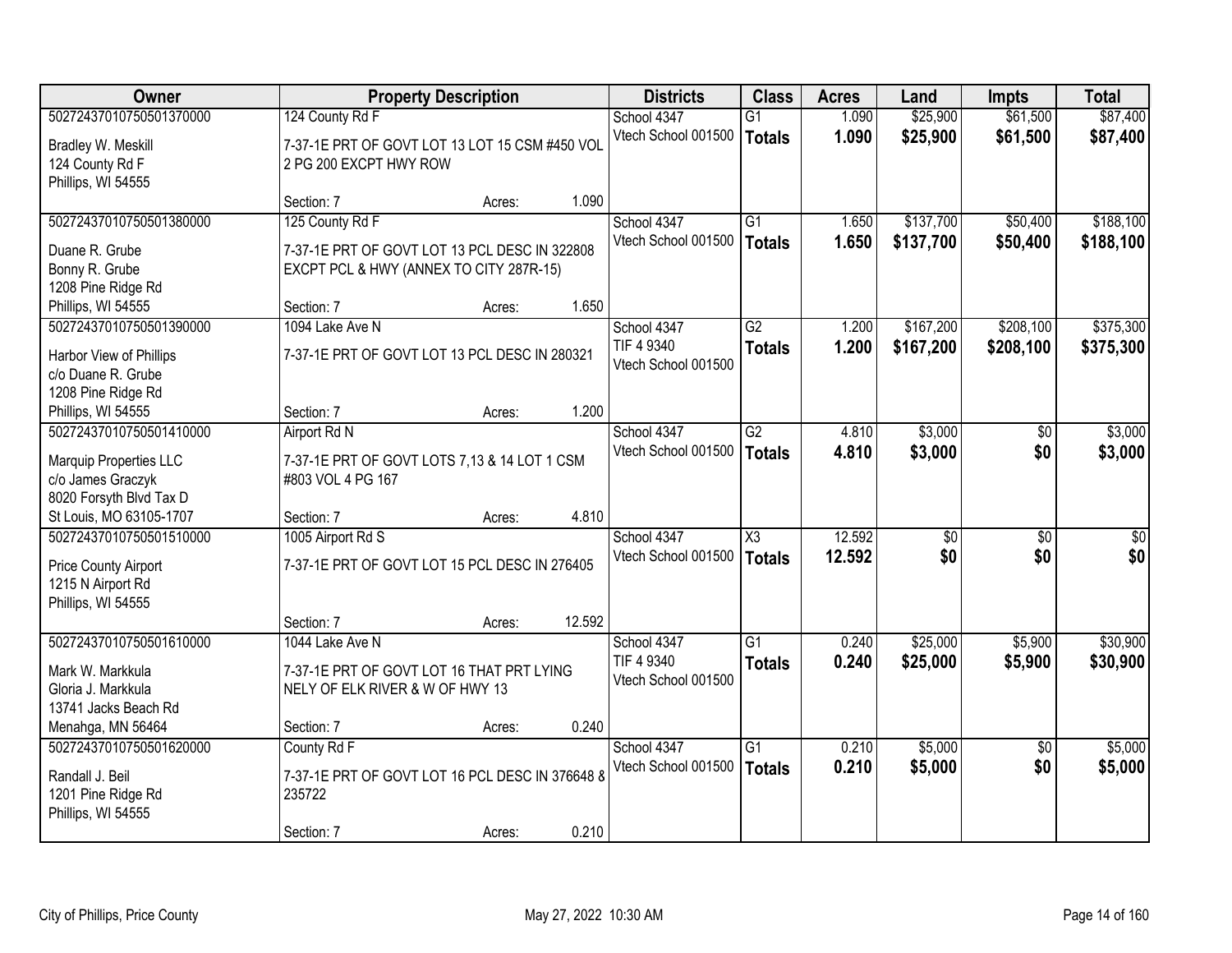| <b>Owner</b>                                                                       |                                                                       | <b>Property Description</b> |       | <b>Districts</b>                   | <b>Class</b>              | <b>Acres</b>   | Land                 | <b>Impts</b> | <b>Total</b>         |
|------------------------------------------------------------------------------------|-----------------------------------------------------------------------|-----------------------------|-------|------------------------------------|---------------------------|----------------|----------------------|--------------|----------------------|
| 50272437010750501630000                                                            | State Rd 13                                                           |                             |       | School 4347                        | G <sub>1</sub>            | 0.180          | \$85,500             | \$0          | \$85,500             |
| Angelus Sanitary Can Machine Co<br>8020 Forsyth Blvd<br>St Louis, MO 63105         | 7-37-1E PRT OF GOVT LOT 16 PCL DESC IN 354103                         |                             |       | TIF 4 9340<br>Vtech School 001500  | <b>Totals</b>             | 0.180          | \$85,500             | \$0          | \$85,500             |
|                                                                                    | Section: 7                                                            | Acres:                      | 0.180 |                                    |                           |                |                      |              |                      |
| 50272437010750501640000                                                            | <b>Fayette St</b>                                                     |                             |       | School 4347                        | $\overline{G1}$           | 0.120          | \$38,300             | \$0          | \$38,300             |
| Thomas J. Bartlett<br>Laura M. Bartlett<br>134 Fayett St                           | 7-37-1E PRT OF GOVT LOT 16 PCL DESC IN 378500                         |                             |       | Vtech School 001500                | <b>Totals</b>             | 0.120          | \$38,300             | \$0          | \$38,300             |
| Phillips, WI 54555                                                                 | Section: 7                                                            | Acres:                      | 0.120 |                                    |                           |                |                      |              |                      |
| 50272437010750501650000                                                            | Fayette St                                                            |                             |       | School 4347                        | G1                        | 0.140          | \$38,300             | \$0          | \$38,300             |
| Anthony S. Budaj<br>N10268 County Rd F<br>Phillips, WI 54555                       | 7-37-1E PRT OF GOVT LOT 16 PCL DESC IN 322151                         |                             |       | Vtech School 001500                | <b>Totals</b>             | 0.140          | \$38,300             | \$0          | \$38,300             |
|                                                                                    | Section: 7                                                            | Acres:                      | 0.140 |                                    |                           |                |                      |              |                      |
| 50272437010750501660100                                                            | <b>Fayette St</b>                                                     |                             |       | School 4347                        | $\overline{G1}$           | 0.560          | \$43,200             | $\sqrt{6}$   | \$43,200             |
| Pier3, LLC<br>154 Fayette St<br>Unit 4                                             | 7-37-1E PRT OF GOVT LOT 16 OUTLOT 1 CSM #1469<br><b>VOL 8 PG 235</b>  |                             |       | Vtech School 001500                | <b>Totals</b>             | 0.560          | \$43,200             | \$0          | \$43,200             |
| Phillips, WI 54555                                                                 | Section: 7                                                            | Acres:                      | 0.560 |                                    |                           |                |                      |              |                      |
| 50272437010750501660200<br>Cala J. Neu<br>W7106 Long Lake Rd<br>Phillips, WI 54555 | 7-37-1E PRT OF GOVT LOT 16 OUTLOT 2 CSM #1469<br><b>VOL 8 PG 235</b>  |                             |       | School 4347<br>Vtech School 001500 | $\overline{G1}$<br>Totals | 0.100<br>0.100 | \$25,900<br>\$25,900 | \$0<br>\$0   | \$25,900<br>\$25,900 |
|                                                                                    | Section: 7                                                            | Acres:                      | 0.100 |                                    |                           |                |                      |              |                      |
| 50272437010750501670000                                                            | 984 Darrell Ave                                                       |                             |       | School 4347                        | $\overline{G2}$           | 0.600          | \$135,800            | \$0          | \$135,800            |
| Shores View Cabins, LLC<br>230935 Rock Falls Rd<br>Edgar, WI 54426                 | 7-37-1E PRT OF GOVT LOTS 16 & 21 LOT 3 CSM<br>#1492 VOL 8 PG 291      |                             |       | Vtech School 001500                | <b>Totals</b>             | 0.600          | \$135,800            | \$0          | \$135,800            |
|                                                                                    | Section: 7                                                            | Acres:                      | 0.600 |                                    |                           |                |                      |              |                      |
| 50272437010750501710000                                                            | 165 County Rd F                                                       |                             |       | School 4347                        | $\overline{G2}$           | 3.260          | \$140,900            | \$435,500    | \$576,400            |
| Four Seasons Comm Devlp Corp<br>8020 Forsyth Blvd<br>St Louis, MO 63105            | 7-37-1E PRT OF GOVT LOT 17 LOTS 3-4-5 CSM #591<br><b>VOL 3 PG 105</b> |                             |       | Vtech School 001500                | <b>Totals</b>             | 3.260          | \$140,900            | \$435,500    | \$576,400            |
|                                                                                    | Section: 7                                                            | Acres:                      | 3.260 |                                    |                           |                |                      |              |                      |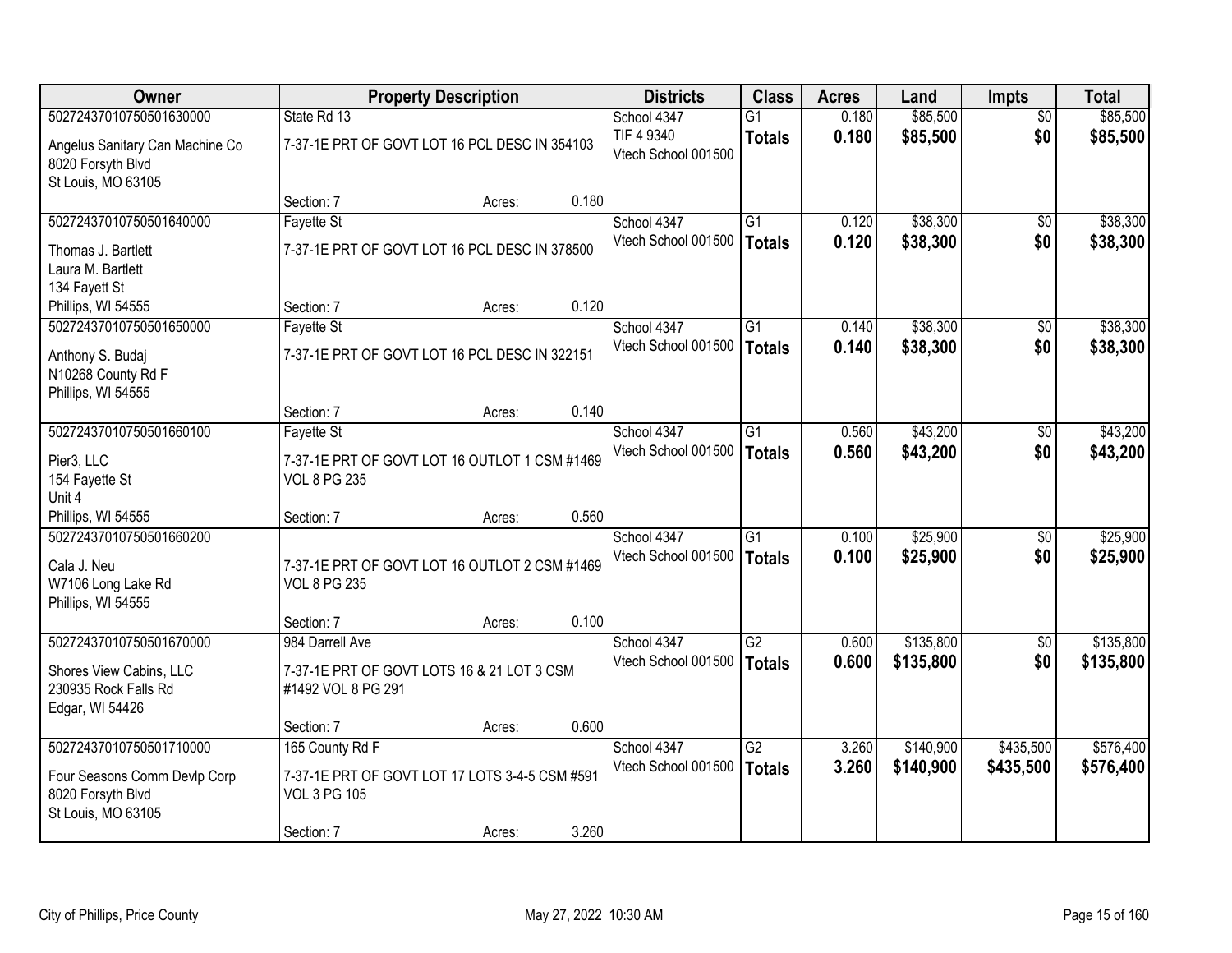| <b>Owner</b>                      |                                                 | <b>Property Description</b> |       | <b>Districts</b>    | <b>Class</b>    | <b>Acres</b> | Land      | <b>Impts</b> | <b>Total</b> |
|-----------------------------------|-------------------------------------------------|-----------------------------|-------|---------------------|-----------------|--------------|-----------|--------------|--------------|
| 50272437010750501720000           | 195 County Rd F                                 |                             |       | School 4347         | $\overline{G1}$ | 1.200        | \$120,000 | \$47,400     | \$167,400    |
| David M. Cooper                   | 7-37-1E PRT OF GOVT LOT 17 LOT 2 CSM #536 VOL   |                             |       | Vtech School 001500 | <b>Totals</b>   | 1.200        | \$120,000 | \$47,400     | \$167,400    |
| Catherine Cooper                  | 2 PG 385 EXCPT HWY ROW                          |                             |       |                     |                 |              |           |              |              |
| 16404 Temple Dr N                 |                                                 |                             |       |                     |                 |              |           |              |              |
| Minnetonka, MN 55345              | Section: 7                                      | Acres:                      | 1.200 |                     |                 |              |           |              |              |
| 50272437010750501730100           | 221 County Rd F                                 |                             |       | School 4347         | $\overline{G1}$ | 0.334        | \$57,800  | \$230,600    | \$288,400    |
| Joseph W. Adomaitis               | 7-37-1E PRT OF GOVT LOT 17 LOT 1 CSM #1458 VOL  |                             |       | Vtech School 001500 | <b>Totals</b>   | 0.334        | \$57,800  | \$230,600    | \$288,400    |
| W7461 State Highway 111           | 8 PG 211                                        |                             |       |                     |                 |              |           |              |              |
| Phillips, WI 54555                |                                                 |                             |       |                     |                 |              |           |              |              |
|                                   | Section: 7                                      | Acres:                      | 0.334 |                     |                 |              |           |              |              |
| 50272437010750501730200           | 215 County Rd F                                 |                             |       | School 4347         | G1              | 0.897        | \$80,900  | \$258,700    | \$339,600    |
|                                   | 7-37-1E PRT OF GOVT LOT 17 LOT 2 CSM #1458 VOL  |                             |       | Vtech School 001500 | <b>Totals</b>   | 0.897        | \$80,900  | \$258,700    | \$339,600    |
| Ted L. Kempkes<br>Mary E. Kempkes | 8 PG 211                                        |                             |       |                     |                 |              |           |              |              |
| 219 County Rd F                   |                                                 |                             |       |                     |                 |              |           |              |              |
| Phillips, WI 54555                | Section: 7                                      | Acres:                      | 0.897 |                     |                 |              |           |              |              |
| 50272437010750501740000           | 329 County Rd F                                 |                             |       | School 4347         | G1              | 2.170        | \$120,000 | \$87,700     | \$207,700    |
|                                   |                                                 |                             |       | Vtech School 001500 | <b>Totals</b>   | 2.170        | \$120,000 | \$87,700     | \$207,700    |
| Laddy R. Hlavacek                 | 7-37-1E PRT OF GOVT LOT 17 & 18 WLY 274' OF LOT |                             |       |                     |                 |              |           |              |              |
| Deborah K. Hlavacek               | 17 & ELY 75' LOT 18                             |                             |       |                     |                 |              |           |              |              |
| 229 County Rd F                   |                                                 |                             |       |                     |                 |              |           |              |              |
| Phillips, WI 54555                | Section: 7                                      | Acres:                      | 2.170 |                     |                 |              |           |              |              |
| 50272437010750501810000           | 255 County Rd F                                 |                             |       | School 4347         | $\overline{G1}$ | 0.880        | \$108,000 | \$52,200     | \$160,200    |
| Gloria G. Wielgus                 | 7-37-1E PRT OF GOVT LOT 18 PCL DESC IN 369546   |                             |       | Vtech School 001500 | <b>Totals</b>   | 0.880        | \$108,000 | \$52,200     | \$160,200    |
| 255 County Rd F                   | <b>EXCPT HWY</b>                                |                             |       |                     |                 |              |           |              |              |
| Phillips, WI 54555                |                                                 |                             |       |                     |                 |              |           |              |              |
|                                   | Section: 7                                      | Acres:                      | 0.880 |                     |                 |              |           |              |              |
| 50272437010750502110000           | Shaw St                                         |                             |       | School 4347         | $\overline{G1}$ | 0.200        | \$35,000  | \$0          | \$35,000     |
| Timothy R. Multerer               | 7-37-1E PRT OF GOVT LOT 21 PCL DESC IN 384284   |                             |       | Vtech School 001500 | Totals          | 0.200        | \$35,000  | \$0          | \$35,000     |
| Jill M. Multerer                  |                                                 |                             |       |                     |                 |              |           |              |              |
| 6803 E Mcmillan St                |                                                 |                             |       |                     |                 |              |           |              |              |
| Auburndale, WI 54412              | Section: 7                                      | Acres:                      | 0.200 |                     |                 |              |           |              |              |
| 50272437010750502120000           | 825 Woodfield Blvd                              |                             |       | School 4347         | $\overline{G2}$ | 0.860        | \$21,100  | \$560,700    | \$581,800    |
| Marquip LLC                       | SHAW'S ADDITION PRT OF LOT 3 BLOCK 3 & LOTS 6   |                             |       | TIF 4 9340          | <b>Totals</b>   | 0.860        | \$21,100  | \$560,700    | \$581,800    |
| c/o Michael Riordan               | THRU 14 BLOCK 5 PRT OF GOVT LOT 21 & GOVT       |                             |       | Vtech School 001500 |                 |              |           |              |              |
| 8020 Forsyth Blvd                 | LOT 5 7-37-1E ALL FULLY DESC IN 302274 EXCPT    |                             |       |                     |                 |              |           |              |              |
| St Louis, MO 63105-1707           | Section: 7                                      | Acres:                      | 0.860 |                     |                 |              |           |              |              |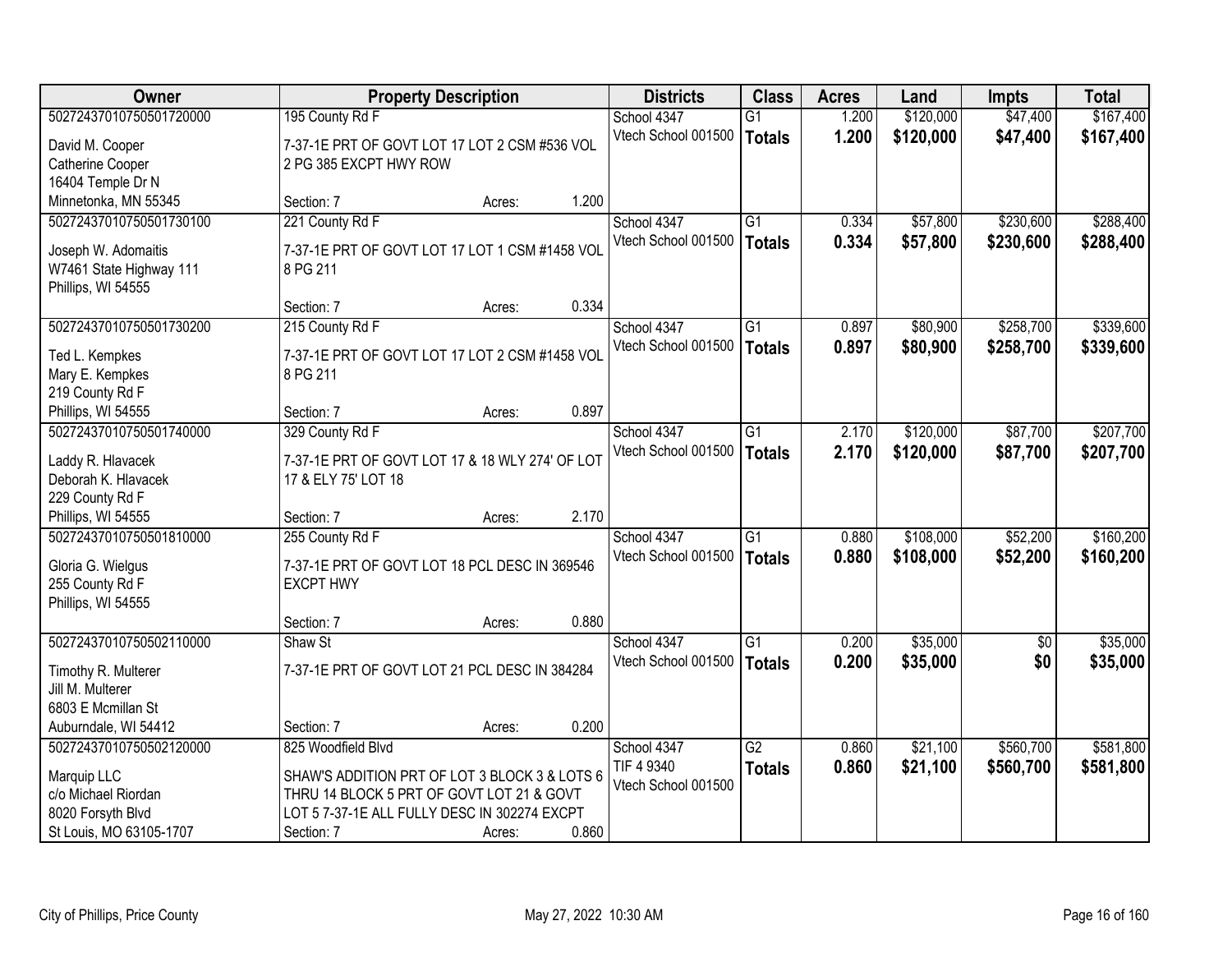| Owner                          | <b>Property Description</b>                      | <b>Districts</b>    | <b>Class</b>    | <b>Acres</b> | Land            | Impts           | <b>Total</b>    |
|--------------------------------|--------------------------------------------------|---------------------|-----------------|--------------|-----------------|-----------------|-----------------|
| 50272437010751502101000        | 704 Lake Ave N                                   | School 4347         | X3              | 4.300        | $\overline{60}$ | $\overline{50}$ | $\overline{50}$ |
| Price County Highway Shop      | KIMBALL'S ADDITION TO PHILLIPS LOTS 1 THRU 7     | TIF 4 9340          | <b>Totals</b>   | 4.300        | \$0             | \$0             | \$0             |
| 704 N Lake Ave                 | 7-37-1E PRT OF GOVT LOT 5 PCL DESC IN 122453     | Vtech School 001500 |                 |              |                 |                 |                 |
| Phillips, WI 54555             | EXCPT PCL 61 TPP IN 396726                       |                     |                 |              |                 |                 |                 |
|                                | 4.300<br>Section: 7<br>Acres:                    |                     |                 |              |                 |                 |                 |
| 50272437010751502108000        | 774 Lake Ave N                                   | School 4347         | $\overline{G2}$ | 0.904        | \$38,100        | \$101,800       | \$139,900       |
|                                |                                                  | Vtech School 001500 | <b>Totals</b>   | 0.904        | \$38,100        | \$101,800       | \$139,900       |
| Michael Reed                   | KIMBALL'S ADDITION TO PHILLIPS LOTS 8 - 9 & 10 & |                     |                 |              |                 |                 |                 |
| Joan M. Reed                   | 7-37-1E PRT OF GOVT LOT 5 PCL DESC IN 380062     |                     |                 |              |                 |                 |                 |
| N9386 Old 13 Rd                | 0.904                                            |                     |                 |              |                 |                 |                 |
| Phillips, WI 54555             | Section: 7<br>Acres:                             |                     |                 |              |                 |                 |                 |
| 50272437010751502110000        | 784 Lake Ave N                                   | School 4347         | $\overline{G2}$ | 0.717        | \$34,500        | \$194,300       | \$228,800       |
| Michael A. Reed                | KIMBALL'S ADDITION TO PHILLIPS LOTS 11-12 & PRT  | Vtech School 001500 | <b>Totals</b>   | 0.717        | \$34,500        | \$194,300       | \$228,800       |
| Joan M. Reed                   | OF LT 13 7-37-1E PRT OF GOVT LOT 5 PCL DESC IN   |                     |                 |              |                 |                 |                 |
| 784 N Lake Ave                 | DOC 363865 EXCPT PRT OF GL 5 PCL                 |                     |                 |              |                 |                 |                 |
| PO Box 84                      | 0.717<br>Section: 7<br>Acres:                    |                     |                 |              |                 |                 |                 |
| Phillips, WI 54555             |                                                  |                     |                 |              |                 |                 |                 |
| 50272437010751502114000        | 804 Lake Ave N                                   | School 4347         | G2              | 1.610        | \$46,100        | \$412,900       | \$459,000       |
| Lakeside Villa Properties, LLC | KIMBALL'S ADDITION TO PHILLIPS LOTS 14 THRU 17   | Vtech School 001500 | <b>Totals</b>   | 1.610        | \$46,100        | \$412,900       | \$459,000       |
| 804 N Lake Ave                 | & PRT OF 13 7-37-1E PRT OF GOVT LOT 5 DESC IN    |                     |                 |              |                 |                 |                 |
| Phillips, WI 54555             | 392091                                           |                     |                 |              |                 |                 |                 |
|                                | 1.610<br>Section: 7<br>Acres:                    |                     |                 |              |                 |                 |                 |
| 50272437010751502118000        | 864 Lake Ave N                                   | School 4347         | $\overline{G2}$ | 0.550        | \$30,100        | \$178,100       | \$208,200       |
|                                |                                                  | TIF 4 9340          |                 | 0.550        | \$30,100        | \$178,100       | \$208,200       |
| Caring Developments, LLC       | KIMBALL'S ADDITION TO PHILLIPS LOT 18 & PRT LTS  | Vtech School 001500 | <b>Totals</b>   |              |                 |                 |                 |
| 804 N Lake Ave                 | 19 & 17 BLK 1 7-37-1E PRT OF GT 5 & 21 PCLS DESC |                     |                 |              |                 |                 |                 |
| Phillips, WI 54555             | IN 380955 & 381253 (easement desc in 380955)     |                     |                 |              |                 |                 |                 |
|                                | 0.550<br>Section: 7<br>Acres:                    |                     |                 |              |                 |                 |                 |
| 50272437010751502119000        | Lake Ave N                                       | School 4347         | $\overline{G2}$ | 0.177        | \$7,700         | $\overline{30}$ | \$7,700         |
| Society of St Vincent De Paul  | KIMBALL'S ADDITION TO PHILLIPS LOT 19 BLOCK 1    | TIF 4 9340          | <b>Totals</b>   | 0.177        | \$7,700         | \$0             | \$7,700         |
| St Therese of Lisiux Conferenc | 7-37-1E PRT OF GOVT LOTS 5 & 21 EXCPT PCL        | Vtech School 001500 |                 |              |                 |                 |                 |
| 134 S Avon Ave                 | <b>DESC IN 388R-149</b>                          |                     |                 |              |                 |                 |                 |
| Phillips, WI 54555             | 0.177<br>Section: 7<br>Acres:                    |                     |                 |              |                 |                 |                 |
| 50272437010751502501011        | <b>Fayette St</b>                                | School 4347         | $\overline{G3}$ | 0.215        | $\sqrt{50}$     | $\overline{30}$ | $\overline{50}$ |
|                                |                                                  | TIF 4 9340          | <b>Totals</b>   | 0.215        | \$0             | \$0             | \$0             |
| Phillips Plating Corp          | SHAW'S ADDITION TO PHILLIPS LOT 1 BLOCK 1 E      | Vtech School 001500 |                 |              |                 |                 |                 |
| 984 N Lake Ave                 | 125'                                             |                     |                 |              |                 |                 |                 |
| PO Box 72                      |                                                  |                     |                 |              |                 |                 |                 |
| Phillips, WI 54555             | 0.215<br>Section: 7<br>Acres:                    |                     |                 |              |                 |                 |                 |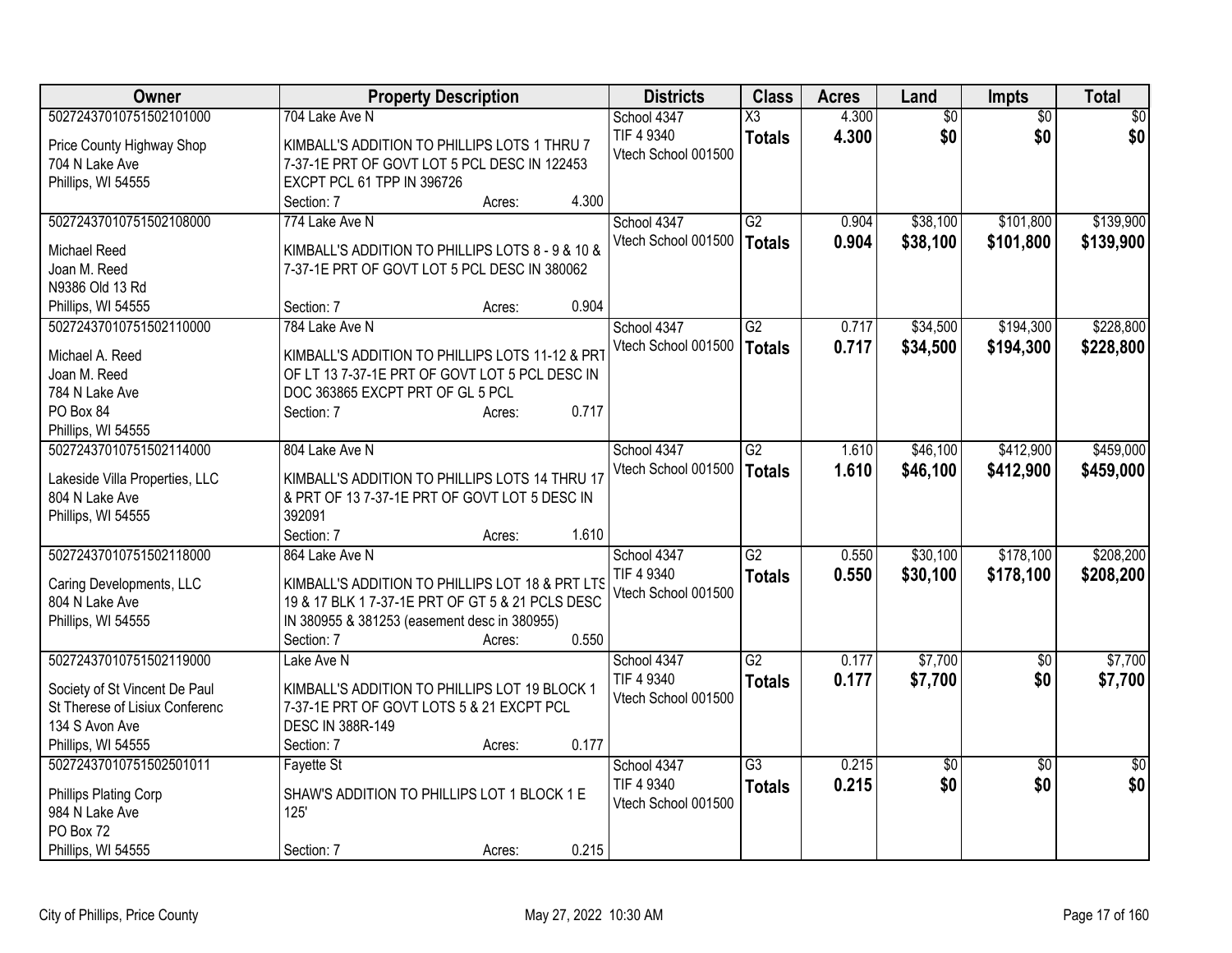| Owner                                                                               |                                                                                             | <b>Property Description</b> |       | <b>Districts</b>                   | <b>Class</b>                     | <b>Acres</b>   | Land                 | <b>Impts</b>         | <b>Total</b>         |
|-------------------------------------------------------------------------------------|---------------------------------------------------------------------------------------------|-----------------------------|-------|------------------------------------|----------------------------------|----------------|----------------------|----------------------|----------------------|
| 50272437010751502501012                                                             | <b>Fayette St</b>                                                                           |                             |       | School 4347                        | G <sub>1</sub>                   | 0.043          | \$1,700              | $\overline{50}$      | \$1,700              |
| Angelus Sanitary Can Machine Co<br>8020 Forsyth Blvd<br>St Louis, MO 63105          | SHAW'S ADDITION TO PHILLIPS LOT 1 BLOCK 1 W 25                                              |                             |       | TIF 4 9340<br>Vtech School 001500  | <b>Totals</b>                    | 0.043          | \$1,700              | \$0                  | \$1,700              |
|                                                                                     | Section: 7                                                                                  | Acres:                      | 0.043 |                                    |                                  |                |                      |                      |                      |
| 50272437010751502501020                                                             | 114 Fayette St                                                                              |                             |       | School 4347                        | $\overline{G1}$                  | 0.258          | \$14,000             | \$238,000            | \$252,000            |
| Angelus Sanitary Can Machine Co<br>8020 Forsyth Blvd<br>St Louis, MO 63105          | SHAW'S ADDITION TO PHILLIPS LOT 2 BLOCK 1                                                   |                             |       | Vtech School 001500                | <b>Totals</b>                    | 0.258          | \$14,000             | \$238,000            | \$252,000            |
|                                                                                     | Section: 7                                                                                  | Acres:                      | 0.258 |                                    |                                  |                |                      |                      |                      |
| 50272437010751502501031                                                             | 120 Fayette St                                                                              |                             |       | School 4347                        | G1                               | 0.220          | \$52,500             | \$85,300             | \$137,800            |
| Steven A. Mann<br>1301 State Highway 102<br>PO Box 31                               | SHAW'S ADDITION TO PHILLIPS N 75' LOT 3 BLOCK 1<br>ALSO PCL DESC AS PARCEL 2 DESC IN 385094 |                             |       | Vtech School 001500                | Totals                           | 0.220          | \$52,500             | \$85,300             | \$137,800            |
| Rib Lake, WI 54470                                                                  | Section: 7                                                                                  | Acres:                      | 0.220 |                                    |                                  |                |                      |                      |                      |
| 50272437010751502501032                                                             | 124 Fayette St                                                                              |                             |       | School 4347                        | $\overline{G1}$                  | 0.129          | \$7,900              | \$41,600             | \$49,500             |
| Cynthia M. Brand<br>124 Fayette St<br>Phillips, WI 54555                            | SHAW'S ADDITION TO PHILLIPS LOT 3 BLOCK 1<br>EXCPT THE N 75'                                |                             |       | TIF 4 9340<br>Vtech School 001500  | <b>Totals</b>                    | 0.129          | \$7,900              | \$41,600             | \$49,500             |
|                                                                                     | Section: 7                                                                                  | Acres:                      | 0.129 |                                    |                                  |                |                      |                      |                      |
| 50272437010751502501040<br>Thomas J. Bartlett<br>Laura M. Bartlett<br>134 Fayett St | 134 Fayette St<br>SHAW'S ADDITION TO PHILLIPS LOT 4 BLOCK 1                                 |                             |       | School 4347<br>Vtech School 001500 | $\overline{G1}$<br><b>Totals</b> | 0.258<br>0.258 | \$14,000<br>\$14,000 | \$51,400<br>\$51,400 | \$65,400<br>\$65,400 |
| Phillips, WI 54555                                                                  | Section: 7                                                                                  | Acres:                      | 0.258 |                                    |                                  |                |                      |                      |                      |
| 50272437010751502501050                                                             | 144 Fayette St                                                                              |                             |       | School 4347                        | $\overline{G1}$                  | 0.258          | \$14,000             | \$25,300             | \$39,300             |
| Anthony S. Budaj<br>N10268 County Rd F<br>Phillips, WI 54555                        | SHAW'S ADDITION TO PHILLIPS LOT 5 BLOCK 1                                                   |                             |       | Vtech School 001500                | Totals                           | 0.258          | \$14,000             | \$25,300             | \$39,300             |
|                                                                                     | Section: 7                                                                                  | Acres:                      | 0.258 |                                    |                                  |                |                      |                      |                      |
| 50272437010751502501060                                                             | 154 Fayette St                                                                              |                             |       | School 4347                        | $\overline{G2}$                  | 0.260          | \$14,100             | \$99,700             | \$113,800            |
| Pier3, LLC<br>154 Fayette St<br>Unit 4                                              | SHAW'S ADDITION TO PHILLIPS LOT 6 BLOCK 1 LOT<br>1 CSM #1469 VOL 8 PG 235                   |                             |       | Vtech School 001500                | Totals                           | 0.260          | \$14,100             | \$99,700             | \$113,800            |
| Phillips, WI 54555                                                                  | Section: 7                                                                                  | Acres:                      | 0.260 |                                    |                                  |                |                      |                      |                      |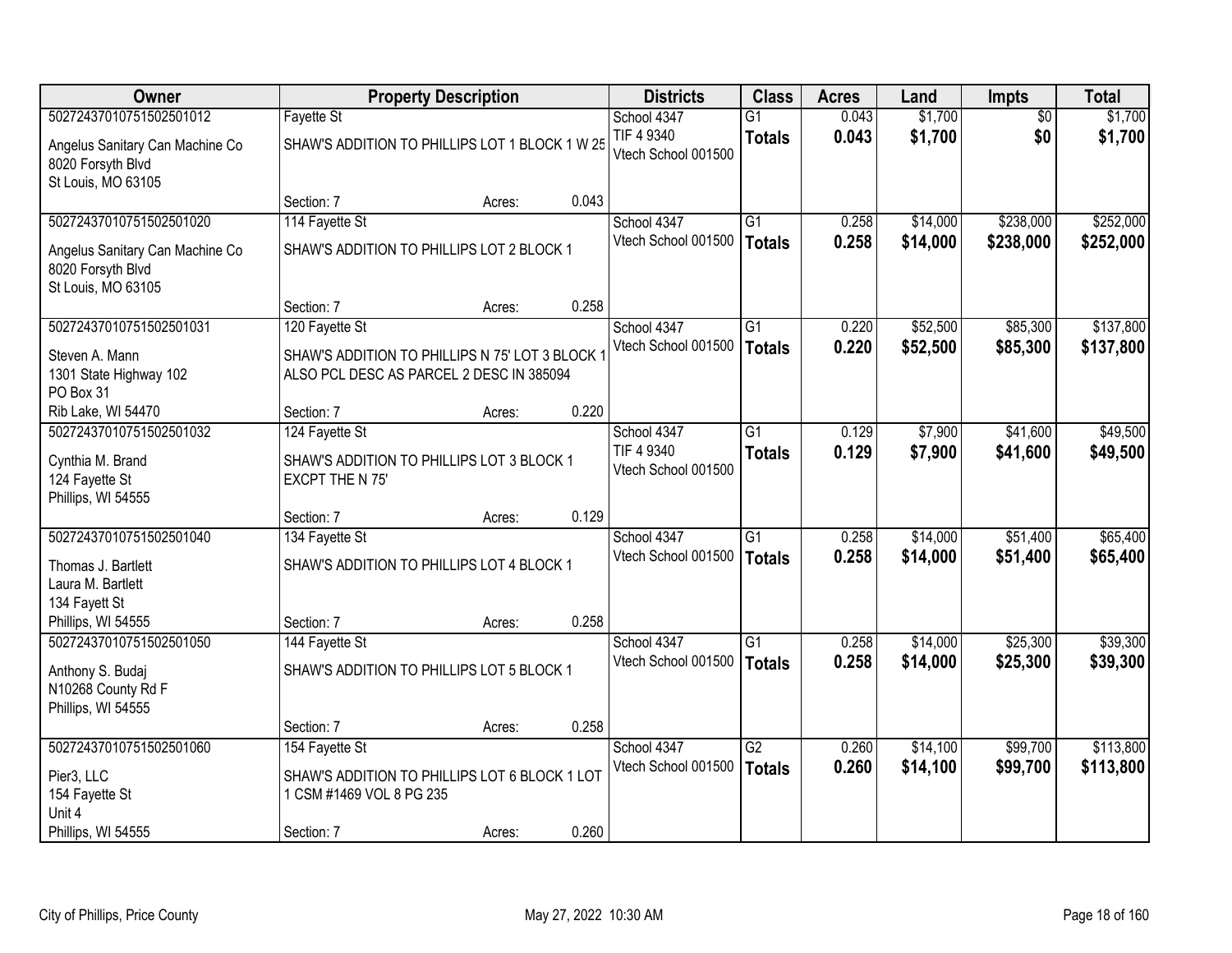| <b>Owner</b>                                                                                              |                                                                                                                                                                       | <b>Property Description</b> |       | <b>Districts</b>                                 | <b>Class</b>                     | <b>Acres</b>   | Land                 | <b>Impts</b>           | <b>Total</b>         |
|-----------------------------------------------------------------------------------------------------------|-----------------------------------------------------------------------------------------------------------------------------------------------------------------------|-----------------------------|-------|--------------------------------------------------|----------------------------------|----------------|----------------------|------------------------|----------------------|
| 50272437010751502501070                                                                                   | 164 Fayette St                                                                                                                                                        |                             |       | School 4347                                      | $\overline{G1}$                  | 0.260          | \$14,100             | \$36,500               | \$50,600             |
| Cala (Feranec J. Neu<br>W7106 Long Lake Rd<br>Phillips, WI 54555                                          | SHAW'S ADDITION TO PHILLIPS LOT 7 BLOCK 1 LOT<br>2 CSM #1469 VOL 8 PG 235                                                                                             |                             |       | Vtech School 001500                              | <b>Totals</b>                    | 0.260          | \$14,100             | \$36,500               | \$50,600             |
|                                                                                                           | Section: 7                                                                                                                                                            | Acres:                      | 0.260 |                                                  |                                  |                |                      |                        |                      |
| 50272437010751502501080                                                                                   | Fayette St                                                                                                                                                            |                             |       | School 4347                                      | $\overline{G1}$                  | 0.258          | \$42,500             | \$0                    | \$42,500             |
| Frank D. Budaj<br>11722 Lake Grove Ct<br>San Diego, CA 92131                                              | SHAW'S ADDITION TO PHILLIPS LOT 8 BLOCK 1                                                                                                                             |                             |       | Vtech School 001500                              | <b>Totals</b>                    | 0.258          | \$42,500             | \$0                    | \$42,500             |
|                                                                                                           | Section: 7                                                                                                                                                            | Acres:                      | 0.258 |                                                  |                                  |                |                      |                        |                      |
| 50272437010751502501090                                                                                   | 184 Fayette St                                                                                                                                                        |                             |       | School 4347                                      | G1                               | 0.258          | \$52,500             | \$16,300               | \$68,800             |
| Frank D. Budaj<br>11722 Lake Grove Ct<br>San Diego, CA 92131                                              | SHAW'S ADDITION TO PHILLIPS LOT 9 BLOCK 1                                                                                                                             |                             |       | Vtech School 001500                              | <b>Totals</b>                    | 0.258          | \$52,500             | \$16,300               | \$68,800             |
|                                                                                                           | Section: 7                                                                                                                                                            | Acres:                      | 0.258 |                                                  |                                  |                |                      |                        |                      |
| 50272437010751502501100                                                                                   | <b>Fayette St</b>                                                                                                                                                     |                             |       | School 4347                                      | $\overline{G1}$                  | 0.258          | \$34,100             | \$0                    | \$34,100             |
| Frank D. Budaj<br>11722 Lake Grove Ct<br>San Diego, CA 92131                                              | SHAW'S ADDITION TO PHILLIPS LOT 10 BLOCK 1                                                                                                                            |                             |       | Vtech School 001500                              | <b>Totals</b>                    | 0.258          | \$34,100             | \$0                    | \$34,100             |
|                                                                                                           | Section: 7                                                                                                                                                            | Acres:                      | 0.258 |                                                  |                                  |                |                      |                        |                      |
| 50272437010751502502030<br>Phillips Plating Corp<br>984 N Lake Ave<br>PO Box 72<br>Phillips, WI 54555     | 984 Lake Ave N<br>SHAW'S ADDITION TO PHILLIPS LOTS 1 thru 7 BLOCK<br>2 EXCPT 10' IN LOT 4 BLOCK 2 & E 3' OF LOT 18<br>BLOCK 2 EXCPT THE N 60' OF LOT 18<br>Section: 7 | Acres:                      | 1.800 | School 4347<br>Vtech School 001500               | $\overline{G3}$<br><b>Totals</b> | 1.800<br>1.800 | \$0<br>\$0           | $\overline{60}$<br>\$0 | \$0<br>\$0           |
| 50272437010751502502080                                                                                   | 145 Fayette St                                                                                                                                                        |                             |       | School 4347                                      | $\overline{G2}$                  | 0.258          | \$14,000             | \$49,100               | \$63,100             |
| Michael J. Spanjer<br>Marie C. Spanjer<br>155 Fayette St                                                  | SHAW'S ADDITION TO PHILLIPS LOT 8 BLOCK 2                                                                                                                             |                             |       | TIF 4 9340<br>Vtech School 001500                | <b>Totals</b>                    | 0.258          | \$14,000             | \$49,100               | \$63,100             |
| Phillips, WI 54555                                                                                        | Section: 7                                                                                                                                                            | Acres:                      | 0.258 |                                                  |                                  |                |                      |                        |                      |
| 50272437010751502502090<br>Michael J. Spanjer<br>Marie C. Spanjer<br>155 Fayette St<br>Phillips, WI 54555 | <b>Fayette St</b><br>SHAW'S ADDITION TO PHILLIPS LOT 9 BLOCK 2<br>Section: 7                                                                                          | Acres:                      | 0.258 | School 4347<br>TIF 4 9340<br>Vtech School 001500 | $\overline{G1}$<br><b>Totals</b> | 0.258<br>0.258 | \$14,000<br>\$14,000 | $\overline{50}$<br>\$0 | \$14,000<br>\$14,000 |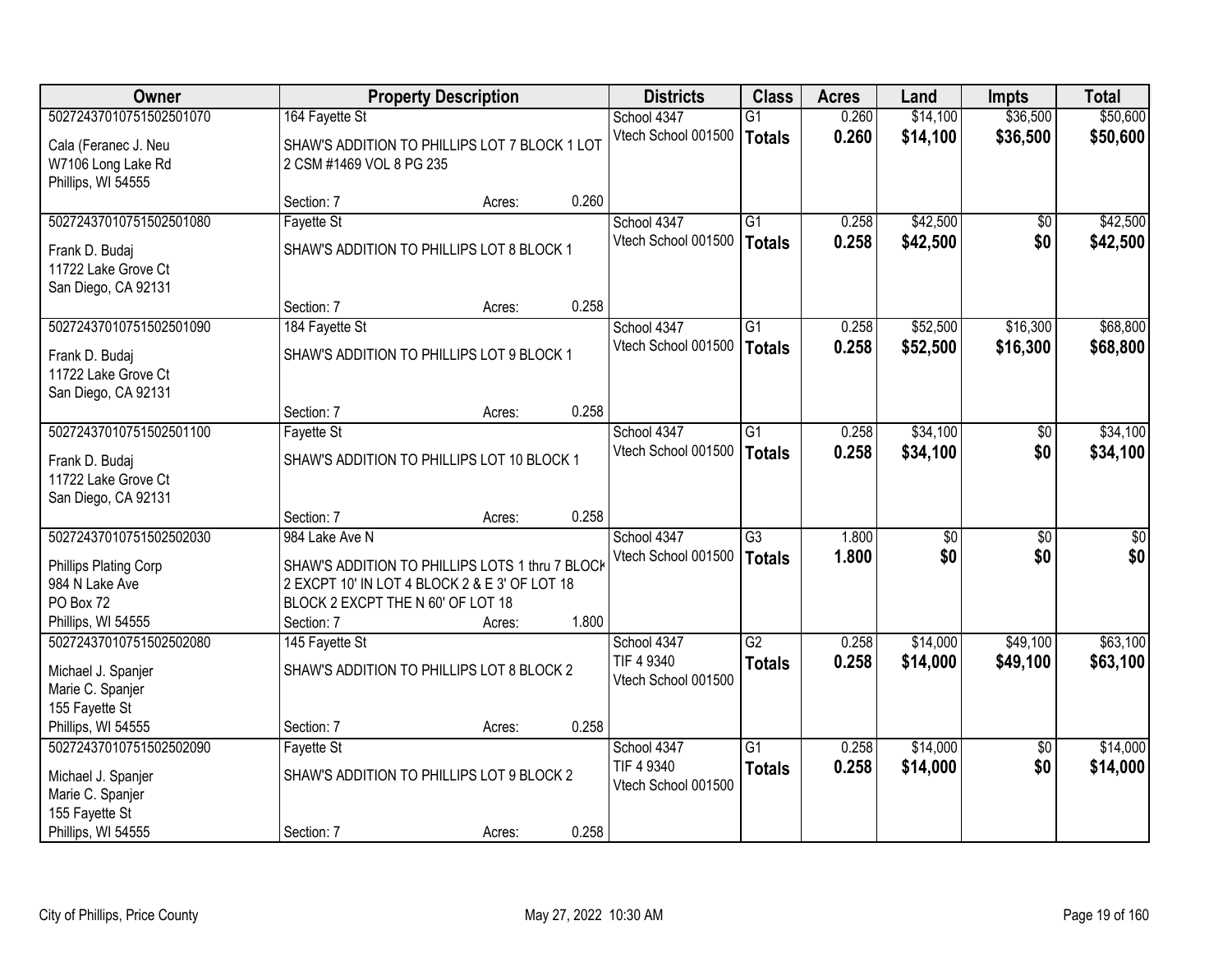| <b>Owner</b>                                                    |                                                | <b>Property Description</b> |       | <b>Districts</b>    | <b>Class</b>    | <b>Acres</b> | Land            | <b>Impts</b>    | <b>Total</b> |
|-----------------------------------------------------------------|------------------------------------------------|-----------------------------|-------|---------------------|-----------------|--------------|-----------------|-----------------|--------------|
| 50272437010751502502100                                         | 155 Fayette St                                 |                             |       | School 4347         | $\overline{G1}$ | 0.258        | \$14,000        | \$74,700        | \$88,700     |
| Michael J. Spanjer                                              | SHAW'S ADDITION TO PHILLIPS LOT 10 BLOCK 2     |                             |       | TIF 4 9340          | <b>Totals</b>   | 0.258        | \$14,000        | \$74,700        | \$88,700     |
| 155 Fayette St                                                  |                                                |                             |       | Vtech School 001500 |                 |              |                 |                 |              |
| Phillips, WI 54555                                              |                                                |                             |       |                     |                 |              |                 |                 |              |
|                                                                 | Section: 7                                     | Acres:                      | 0.258 |                     |                 |              |                 |                 |              |
| 50272437010751502502110                                         | 975 Darrell Ave                                |                             |       | School 4347         | $\overline{G1}$ | 0.310        | \$16,100        | $\overline{50}$ | \$16,100     |
| Phillips Plating Corp                                           | SHAW'S ADDITION TO PHILLIPS LOT 11 BLOCK 2 N   |                             |       | TIF 4 9340          | <b>Totals</b>   | 0.310        | \$16,100        | \$0             | \$16,100     |
| 984 N Lake Ave                                                  | 30' OF LOT 12 BLOCK 2 EXCPT PCL FOR ST ROW     |                             |       | Vtech School 001500 |                 |              |                 |                 |              |
| PO Box 72                                                       |                                                |                             |       |                     |                 |              |                 |                 |              |
| Phillips, WI 54555                                              | Section: 7                                     | Acres:                      | 0.310 |                     |                 |              |                 |                 |              |
| 50272437010751502502120                                         | 164 Shaw St                                    |                             |       | School 4347         | $\overline{G1}$ | 0.207        | \$11,900        | \$0             | \$11,900     |
| Phillips Plating Corp                                           | SHAW'S ADDITION TO PHILLIPS LOT 12 BLOCK 2 S   |                             |       | TIF 4 9340          | <b>Totals</b>   | 0.207        | \$11,900        | \$0             | \$11,900     |
| 984 N Lake Ave                                                  | 120'                                           |                             |       | Vtech School 001500 |                 |              |                 |                 |              |
| PO Box 72                                                       |                                                |                             |       |                     |                 |              |                 |                 |              |
| Phillips, WI 54555                                              | Section: 7                                     | Acres:                      | 0.207 |                     |                 |              |                 |                 |              |
| 50272437010751502502130                                         | 134 Shaw St                                    |                             |       | School 4347         | $\overline{G3}$ | 1.746        | $\overline{50}$ | \$0             | \$0          |
| Phillips Plating Corp                                           | SHAW'S ADDITION TO PHILLIPS LOTS 13 THRU 18    |                             |       | Vtech School 001500 | <b>Totals</b>   | 1.746        | \$0             | \$0             | \$0          |
| 984 N Lake Ave                                                  | BLOCK 2 EXCPT E 3' LOT 18 BLOCK 2              |                             |       |                     |                 |              |                 |                 |              |
| PO Box 72                                                       |                                                |                             |       |                     |                 |              |                 |                 |              |
| Phillips, WI 54555                                              | Section: 7                                     | Acres:                      | 1.746 |                     |                 |              |                 |                 |              |
| 50272437010751502503010                                         | 884 Lake Ave N                                 |                             |       | School 4347         | X4              | 0.258        | \$0             | $\overline{50}$ | $\sqrt{50}$  |
| Society of St Vincent De Paul                                   | SHAW'S ADDITION TO PHILLIPS LOT 1 BLOCK 3      |                             |       | Vtech School 001500 | Totals          | 0.258        | \$0             | \$0             | \$0          |
| St Therese of Lisiux Conferenc                                  | EXCPT PCL 66 TPP IN 396739                     |                             |       |                     |                 |              |                 |                 |              |
| 134 S Avon Ave                                                  |                                                |                             |       |                     |                 |              |                 |                 |              |
| Phillips, WI 54555                                              | Section: 7                                     | Acres:                      | 0.258 |                     |                 |              |                 |                 |              |
| 50272437010751502503020                                         | 894 Lake Ave N                                 |                             |       | School 4347         | G2              | 0.258        | \$18,700        | \$66,300        | \$85,000     |
| Glass-to-Go Inc                                                 | SHAW'S ADDITION TO PHILLIPS LOT 2 BLOCK 3      |                             |       | Vtech School 001500 | Totals          | 0.258        | \$18,700        | \$66,300        | \$85,000     |
| Attn: Markly G & Marni L Belan                                  |                                                |                             |       |                     |                 |              |                 |                 |              |
| 265 Germania Ave                                                |                                                |                             |       |                     |                 |              |                 |                 |              |
| Phillips, WI 54555                                              | Section: 7                                     | Acres:                      | 0.258 |                     |                 |              |                 |                 |              |
| 50272437010751502503030                                         | Shaw St                                        |                             |       | School 4347         | $\overline{G2}$ | 0.069        | \$2,300         | $\overline{30}$ | \$2,300      |
|                                                                 |                                                |                             |       | TIF 4 9340          | <b>Totals</b>   | 0.069        | \$2,300         | \$0             | \$2,300      |
| Society of St Vincent De Paul<br>St Therese of Lisiux Conferenc | SHAW'S ADDITION TO PHILLIPS LOT 3 BLOCK 3 E 20 |                             |       | Vtech School 001500 |                 |              |                 |                 |              |
| 134 S Avon Ave                                                  |                                                |                             |       |                     |                 |              |                 |                 |              |
| Phillips, WI 54555                                              | Section: 7                                     | Acres:                      | 0.069 |                     |                 |              |                 |                 |              |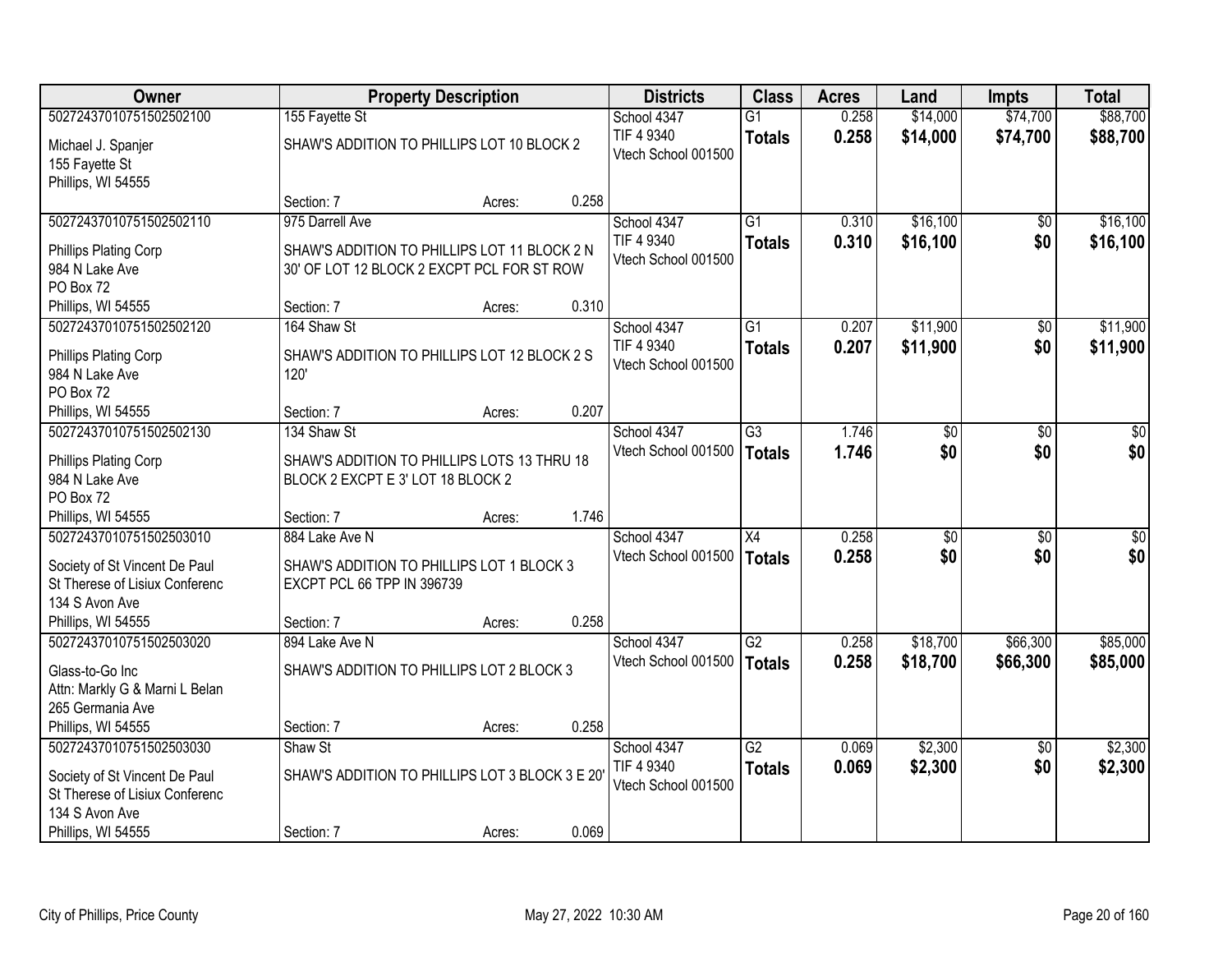| Owner                   |                                             | <b>Property Description</b> |       | <b>Districts</b>                  | <b>Class</b>    | <b>Acres</b> | Land     | <b>Impts</b>    | <b>Total</b> |
|-------------------------|---------------------------------------------|-----------------------------|-------|-----------------------------------|-----------------|--------------|----------|-----------------|--------------|
| 50272437010751502503040 | 125 Shaw St                                 |                             |       | School 4347                       | $\overline{G1}$ | 0.258        | \$14,000 | \$37,600        | \$51,600     |
| North Park Place, LLC   | SHAW'S ADDITION TO PHILLIPS LOT 4 BLOCK 3   |                             |       | Vtech School 001500               | <b>Totals</b>   | 0.258        | \$14,000 | \$37,600        | \$51,600     |
| PO Box 72               |                                             |                             |       |                                   |                 |              |          |                 |              |
| Phillips, WI 54555      |                                             |                             |       |                                   |                 |              |          |                 |              |
|                         | Section: 7                                  | Acres:                      | 0.258 |                                   |                 |              |          |                 |              |
| 50272437010751502503050 | 135 Shaw St                                 |                             |       | School 4347                       | G1              | 0.258        | \$14,000 | \$83,800        | \$97,800     |
| Donald R. Olson         | SHAW'S ADDITION TO PHILLIPS LOT 5 BLOCK 3   |                             |       | Vtech School 001500               | <b>Totals</b>   | 0.258        | \$14,000 | \$83,800        | \$97,800     |
| Effie Olson             |                                             |                             |       |                                   |                 |              |          |                 |              |
| 135 Shaw St             |                                             |                             |       |                                   |                 |              |          |                 |              |
| Phillips, WI 54555      | Section: 7                                  | Acres:                      | 0.258 |                                   |                 |              |          |                 |              |
| 50272437010751502503060 | 145 Shaw St                                 |                             |       | School 4347                       | G1              | 0.258        | \$14,000 | \$7,400         | \$21,400     |
| Effie Marie Olson       | SHAW'S ADDITION TO PHILLIPS LOT 6 BLOCK 3   |                             |       | Vtech School 001500               | <b>Totals</b>   | 0.258        | \$14,000 | \$7,400         | \$21,400     |
| 135 Shaw St             |                                             |                             |       |                                   |                 |              |          |                 |              |
| Phillips, WI 54555      |                                             |                             |       |                                   |                 |              |          |                 |              |
|                         | Section: 7                                  | Acres:                      | 0.258 |                                   |                 |              |          |                 |              |
| 50272437010751502503070 | 155 Shaw St                                 |                             |       | School 4347                       | $\overline{G1}$ | 0.362        | \$17,600 | \$42,700        | \$60,300     |
| Jeffrey A. Olver        | SHAW'S ADDITION TO PHILLIPS LOT 7 BLOCK 3 & |                             |       | Vtech School 001500               | <b>Totals</b>   | 0.362        | \$17,600 | \$42,700        | \$60,300     |
| Denise E. Olver         | ELY 30' LOT 8 BLOCK 3                       |                             |       |                                   |                 |              |          |                 |              |
| 155 Shaw St             |                                             |                             |       |                                   |                 |              |          |                 |              |
| Phillips, WI 54555      | Section: 7                                  | Acres:                      | 0.362 |                                   |                 |              |          |                 |              |
| 50272437010751502503080 | Shaw St                                     |                             |       | School 4347                       | $\overline{G1}$ | 0.155        | \$4,000  | $\overline{50}$ | \$4,000      |
| Joshua Upson            | SHAW'S ADDITION TO PHILLIPS LOT 8 BLOCK 3   |                             |       | TIF 4 9340<br>Vtech School 001500 | <b>Totals</b>   | 0.155        | \$4,000  | \$0             | \$4,000      |
| 175 Shaw St             | EXCPT ELY 30'                               |                             |       |                                   |                 |              |          |                 |              |
| Phillips, WI 54555      |                                             |                             |       |                                   |                 |              |          |                 |              |
|                         | Section: 7                                  | Acres:                      | 0.155 |                                   |                 |              |          |                 |              |
| 50272437010751502503090 | 175 Shaw St                                 |                             |       | School 4347                       | G1              | 0.258        | \$14,000 | \$76,800        | \$90,800     |
| Joshua Upson            | SHAW'S ADDITION TO PHILLIPS LOT 9 BLOCK 3   |                             |       | TIF 4 9340<br>Vtech School 001500 | <b>Totals</b>   | 0.258        | \$14,000 | \$76,800        | \$90,800     |
| 175 Shaw St             |                                             |                             |       |                                   |                 |              |          |                 |              |
| Phillips, WI 54555      |                                             |                             |       |                                   |                 |              |          |                 |              |
|                         | Section: 7                                  | Acres:                      | 0.258 |                                   |                 |              |          |                 |              |
| 50272437010751502503100 | 185 Shaw St                                 |                             |       | School 4347                       | $\overline{G1}$ | 0.258        | \$14,000 | \$59,400        | \$73,400     |
| James Stadter           | SHAW'S ADDITION TO PHILLIPS LOT 10 BLOCK 3  |                             |       | Vtech School 001500               | <b>Totals</b>   | 0.258        | \$14,000 | \$59,400        | \$73,400     |
| Donna Stadter           |                                             |                             |       |                                   |                 |              |          |                 |              |
| 185 Shaw St             |                                             |                             |       |                                   |                 |              |          |                 |              |
| Phillips, WI 54555      | Section: 7                                  | Acres:                      | 0.258 |                                   |                 |              |          |                 |              |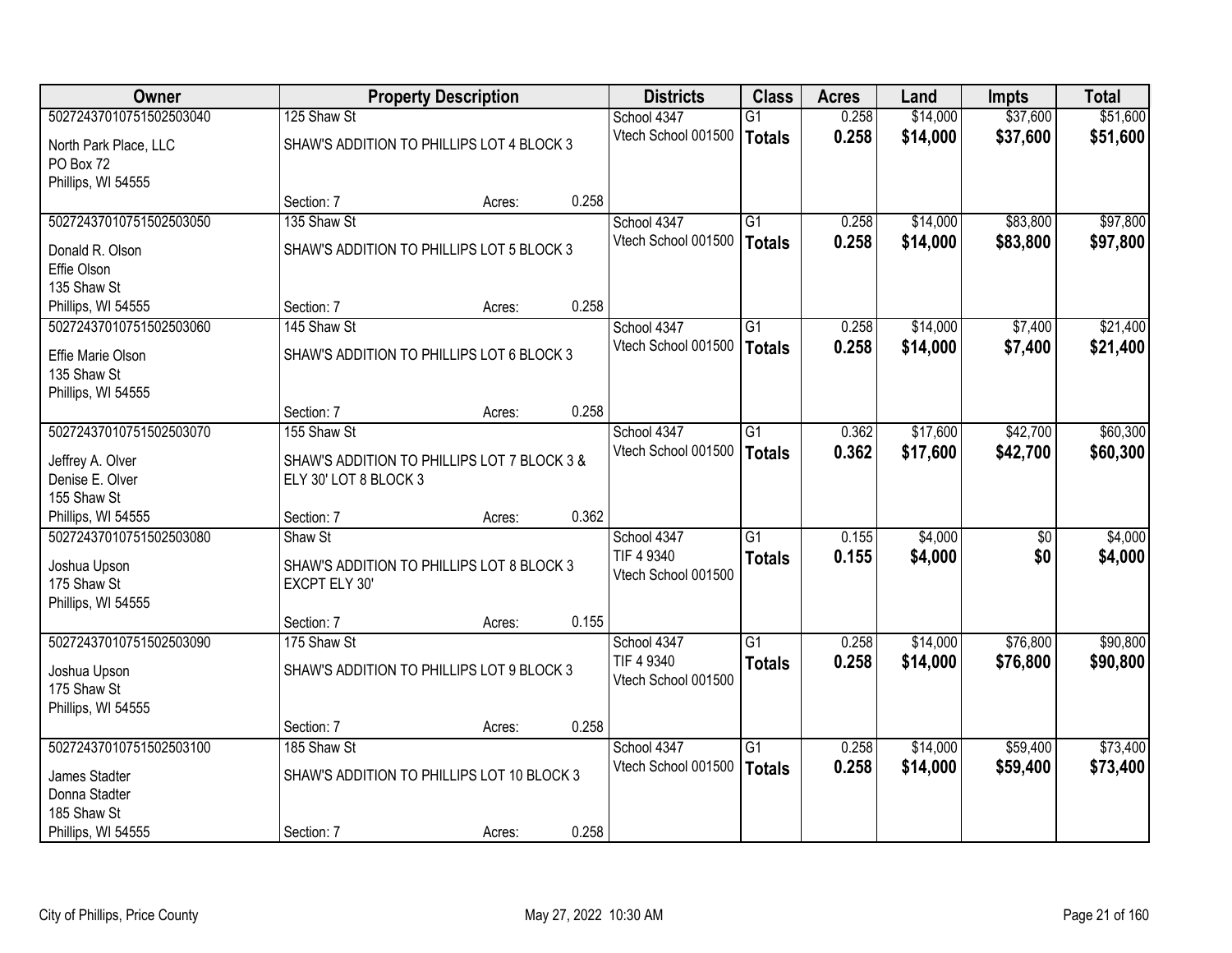| Owner                                                                                                           |                                                                                                                                                 | <b>Property Description</b> |       | <b>Districts</b>                   | <b>Class</b>                     | <b>Acres</b>   | Land                 | <b>Impts</b>         | <b>Total</b>         |
|-----------------------------------------------------------------------------------------------------------------|-------------------------------------------------------------------------------------------------------------------------------------------------|-----------------------------|-------|------------------------------------|----------------------------------|----------------|----------------------|----------------------|----------------------|
| 50272437010751502503110                                                                                         | 195 Shaw St                                                                                                                                     |                             |       | School 4347                        | $\overline{G1}$                  | 0.258          | \$14,000             | \$57,900             | \$71,900             |
| Eveline E. Skomaroske<br>195 Shaw St<br>Phillips, WI 54555                                                      | SHAW'S ADDITION TO PHILLIPS LOT 11 BLOCK 3                                                                                                      |                             |       | Vtech School 001500                | <b>Totals</b>                    | 0.258          | \$14,000             | \$57,900             | \$71,900             |
|                                                                                                                 | Section: 7                                                                                                                                      | Acres:                      | 0.258 |                                    |                                  |                |                      |                      |                      |
| 50272437010751502504012                                                                                         | 974 Darrell Ave                                                                                                                                 |                             |       | School 4347                        | $\overline{G1}$                  | 0.112          | \$6,800              | \$30,000             | \$36,800             |
| Shore View Cabins, LLC<br>1580 10th Ave<br>Edgar, WI 54426                                                      | SHAW'S ADDITION TO PHILLIPS S 1/2 LOT 1 BLOCK 4<br>LOT 2 CSM #1492 VOL 8 PG 291                                                                 |                             |       | Vtech School 001500                | <b>Totals</b>                    | 0.112          | \$6,800              | \$30,000             | \$36,800             |
|                                                                                                                 | Section: 7                                                                                                                                      | Acres:                      | 0.112 |                                    |                                  |                |                      |                      |                      |
| 50272437010751502504021                                                                                         | 964 Darrell Ave                                                                                                                                 |                             |       | School 4347                        | G1                               | 0.160          | \$9,800              | \$51,700             | \$61,500             |
| Sally J. Mcfadyen<br>964 Darrell Ave<br>Phillips, WI 54555                                                      | SHAW'S ADDITION TO PHILLIPS N 1/2 OF LOT 2<br>BLOCK 4 FULLY DESC IN #328437                                                                     |                             |       | Vtech School 001500                | <b>Totals</b>                    | 0.160          | \$9,800              | \$51,700             | \$61,500             |
|                                                                                                                 | Section: 7                                                                                                                                      | Acres:                      | 0.160 |                                    |                                  |                |                      |                      |                      |
| 50272437010751502504022                                                                                         | 904 Darrell Ave                                                                                                                                 |                             |       | School 4347                        | G1                               | 0.140          | \$8,500              | \$20,600             | \$29,100             |
| Dawn Marie (Tennant Talley<br>904 Darrell Ave<br>Phillips, WI 54555                                             | SHAW'S ADDITION TO PHILLIPS S 1/2 OF LOT 2<br>BLOCK 4 FULLY DESC IN #328435                                                                     |                             |       | Vtech School 001500                | <b>Totals</b>                    | 0.140          | \$8,500              | \$20,600             | \$29,100             |
|                                                                                                                 | Section: 7                                                                                                                                      | Acres:                      | 0.140 |                                    |                                  |                |                      |                      |                      |
| 50272437010751502504030<br>Aina M. Davis<br>c/o Sandra A. Johnson<br>W8563 Crane Chase Rd<br>Phillips, WI 54555 | 204 Shaw St<br>SHAW'S ADDITION TO PHILLIPS PRT OF LOTS 2 & 3<br>BLOCK 4 7-37-1E PRT OF GL 16 & 21 PARCEL FULLY<br>DESC IN #328433<br>Section: 7 | Acres:                      | 0.240 | School 4347<br>Vtech School 001500 | $\overline{G1}$<br><b>Totals</b> | 0.240<br>0.240 | \$13,200<br>\$13,200 | \$14,200<br>\$14,200 | \$27,400<br>\$27,400 |
| 50272437010751502504040                                                                                         | 214 Shaw St                                                                                                                                     |                             |       | School 4347                        | $\overline{G1}$                  | 0.800          | \$64,900             | \$11,600             | \$76,500             |
| Michael R. Johnson<br>Sandra A. Johnson<br>W8563 Crane Chase Rd                                                 | SHAW'S ADDITION TO PHILLIPS PRT OF LOTS 3 & 4<br>BLOCK 4 7-37-1E PRT OF GL 21 & 16 PCL FULLY<br><b>DESC IN 376129</b>                           |                             |       | Vtech School 001500                | <b>Totals</b>                    | 0.800          | \$64,900             | \$11,600             | \$76,500             |
| Phillips, WI 54555                                                                                              | Section: 7                                                                                                                                      | Acres:                      | 0.800 |                                    |                                  |                |                      |                      |                      |
| 50272437010751502504051<br>Timothy R. Multerer<br>Jill M. Multerer<br>6803 E Mcmillan St                        | 226 Shaw St<br>SHAW'S ADDITION TO PHILLIPS LOT 5 BLOCK 4<br>EXCPT S 65' PRT OF LOT 4 BLOCK 4 DESC IN 384284<br>& PRT OF PCL DESC IN 384284      |                             |       | School 4347<br>Vtech School 001500 | $\overline{G1}$<br><b>Totals</b> | 0.150<br>0.150 | \$9,100<br>\$9,100   | \$54,500<br>\$54,500 | \$63,600<br>\$63,600 |
| Auburndale, WI 54412                                                                                            | Section: 7                                                                                                                                      | Acres:                      | 0.150 |                                    |                                  |                |                      |                      |                      |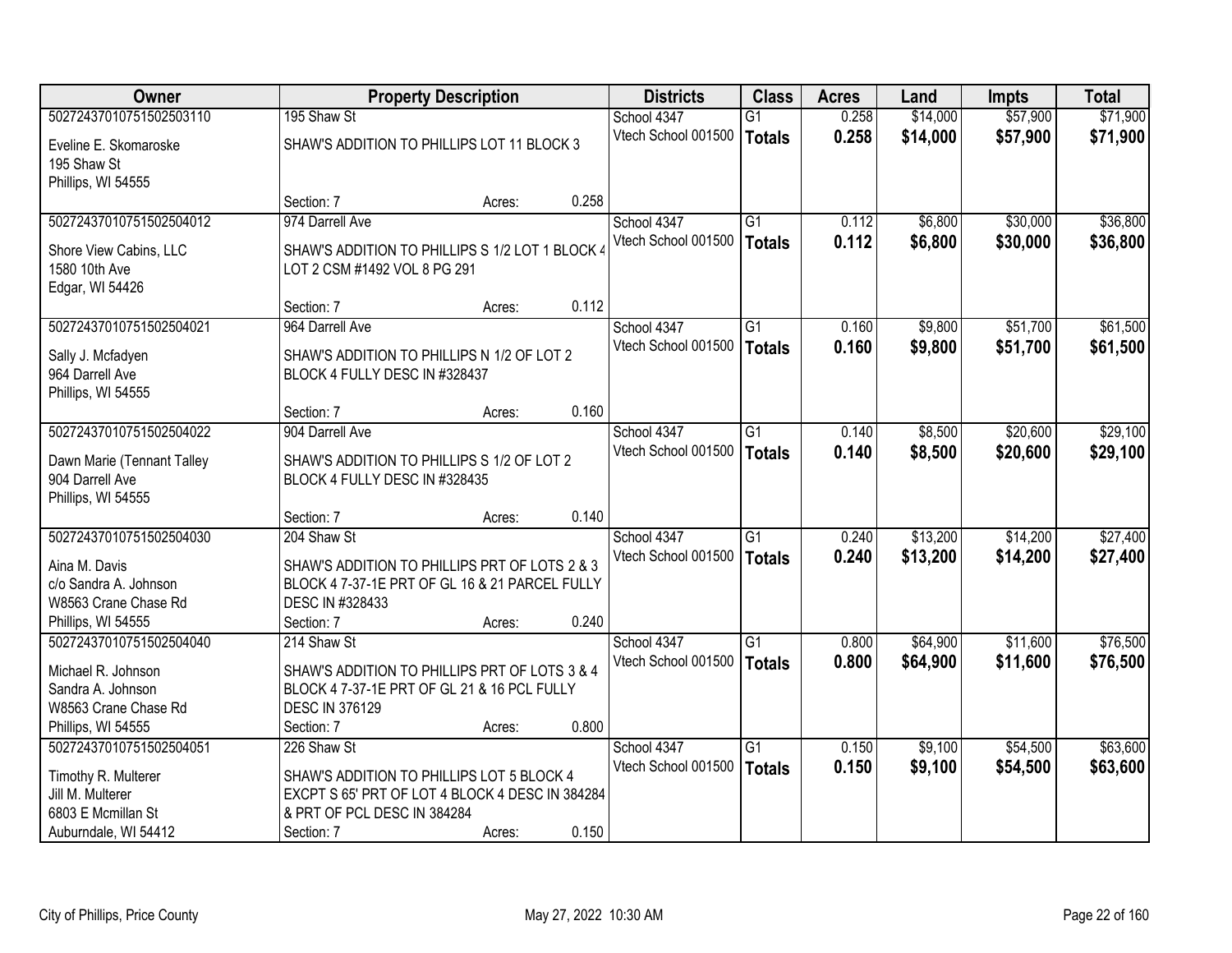| Owner                                                                                              |                                                                                                                                    | <b>Property Description</b> |       | <b>Districts</b>                   | <b>Class</b>                     | <b>Acres</b>   | Land                 | <b>Impts</b>           | <b>Total</b>         |
|----------------------------------------------------------------------------------------------------|------------------------------------------------------------------------------------------------------------------------------------|-----------------------------|-------|------------------------------------|----------------------------------|----------------|----------------------|------------------------|----------------------|
| 50272437010751502504052<br>Timothy R. Multerer<br>Jill M. Multerer                                 | 224 Shaw St<br>SHAW'S ADDITION TO PHILLIPS LOT 5 BLOCK 4 S 65<br>& PRT OF PCL DESC IN 384284                                       |                             |       | School 4347<br>Vtech School 001500 | $\overline{G1}$<br><b>Totals</b> | 0.115<br>0.115 | \$7,000<br>\$7,000   | $\overline{50}$<br>\$0 | \$7,000<br>\$7,000   |
| 6803 E Mcmillan St<br>Auburndale, WI 54412                                                         | Section: 7                                                                                                                         | Acres:                      | 0.115 |                                    |                                  |                |                      |                        |                      |
| 50272437010751502504061<br>Four Seasons Comm Devlp Corp<br>8020 Forsyth Blvd<br>St Louis, MO 63105 | 236 Shaw St<br>SHAW'S ADDITION TO PHILLIPS NWLY 1/2 LOT 6<br>BLOCK 4 (easement desc in 371251)                                     |                             |       | School 4347<br>Vtech School 001500 | $\overline{G1}$<br><b>Totals</b> | 0.112<br>0.112 | \$6,800<br>\$6,800   | $\overline{50}$<br>\$0 | \$6,800<br>\$6,800   |
|                                                                                                    | Section: 7                                                                                                                         | Acres:                      | 0.112 |                                    | $\overline{G1}$                  |                |                      |                        |                      |
| 50272437010751502504062<br>Sharon Shukala<br>234 Shaw St<br>Phillips, WI 54555                     | 234 Shaw St<br>SHAW'S ADDITION TO PHILLIPS SELY 1/2 LOT 6<br>BLOCK 4 PRT OF LOT 5 BLOCK 4 DESC IN 391746                           |                             |       | School 4347<br>Vtech School 001500 | <b>Totals</b>                    | 0.115<br>0.115 | \$7,000<br>\$7,000   | \$23,200<br>\$23,200   | \$30,200<br>\$30,200 |
|                                                                                                    | Section: 7                                                                                                                         | Acres:                      | 0.115 |                                    |                                  |                |                      |                        |                      |
| 50272437010751502504071<br>Sharon Shukala<br>234 Shaw St<br>Phillips, WI 54555                     | Shaw St<br>SHAW'S ADDITION TO PHILLIPS PRT OF LOT 7<br>BLOCK 4 PCL DESC IN 391746                                                  |                             |       | School 4347<br>Vtech School 001500 | G1<br><b>Totals</b>              | 0.060<br>0.060 | \$3,600<br>\$3,600   | $\sqrt[6]{}$<br>\$0    | \$3,600<br>\$3,600   |
|                                                                                                    | Section: 7                                                                                                                         | Acres:                      | 0.060 |                                    |                                  |                |                      |                        |                      |
| 50272437010751502504072<br>Ginger Geng<br>244 Shaw St<br>Phillips, WI 54555                        | 244 Shaw St<br>SHAW'S ADDITION TO PHILLIPS LOT 7 BLOCK 4 &<br>PRT OF LOT 8 BLOCK 4 DESC IN 288779 EXCPT PCL                        |                             | 0.275 | School 4347<br>Vtech School 001500 | $\overline{G1}$<br><b>Totals</b> | 0.275<br>0.275 | \$14,600<br>\$14,600 | \$66,900<br>\$66,900   | \$81,500<br>\$81,500 |
| 50272437010751502504080                                                                            | Section: 7<br>Shaw St                                                                                                              | Acres:                      |       | School 4347                        | G1                               | 0.280          | \$4,300              | \$0                    | \$4,300              |
| Ginger Geng<br>244 Shaw St<br>Phillips, WI 54555                                                   | SHAW'S ADDITION TO PHILLIPS LOT 8 BLOCK 4<br>EXCPT PCL PRT OF LOT 9 BLOCK 4 EXCPT PRT<br>LYING IN LOT 1 CSM #1006                  |                             |       | Vtech School 001500                | <b>Totals</b>                    | 0.280          | \$4,300              | \$0                    | \$4,300              |
| 50272437010751502504100                                                                            | Section: 7<br>264 Shaw St                                                                                                          | Acres:                      | 0.280 | School 4347                        | $\overline{G1}$                  | 1.000          | \$162,000            | \$365,600              | \$527,600            |
| Four Seasons Comm Devlp Corp<br>8020 Forsyth Blvd<br>St Louis, MO 63105                            | SHAW'S ADDITION TO PHILLIPS PRT OF LOTS 9 & 10<br>BLOCK 4 7-37-1E PRT OF GOVT LOT 21 LOT 1 CSM<br>#1006 VOL 5 PG 239<br>Section: 7 | Acres:                      | 1.000 | Vtech School 001500                | <b>Totals</b>                    | 1.000          | \$162,000            | \$365,600              | \$527,600            |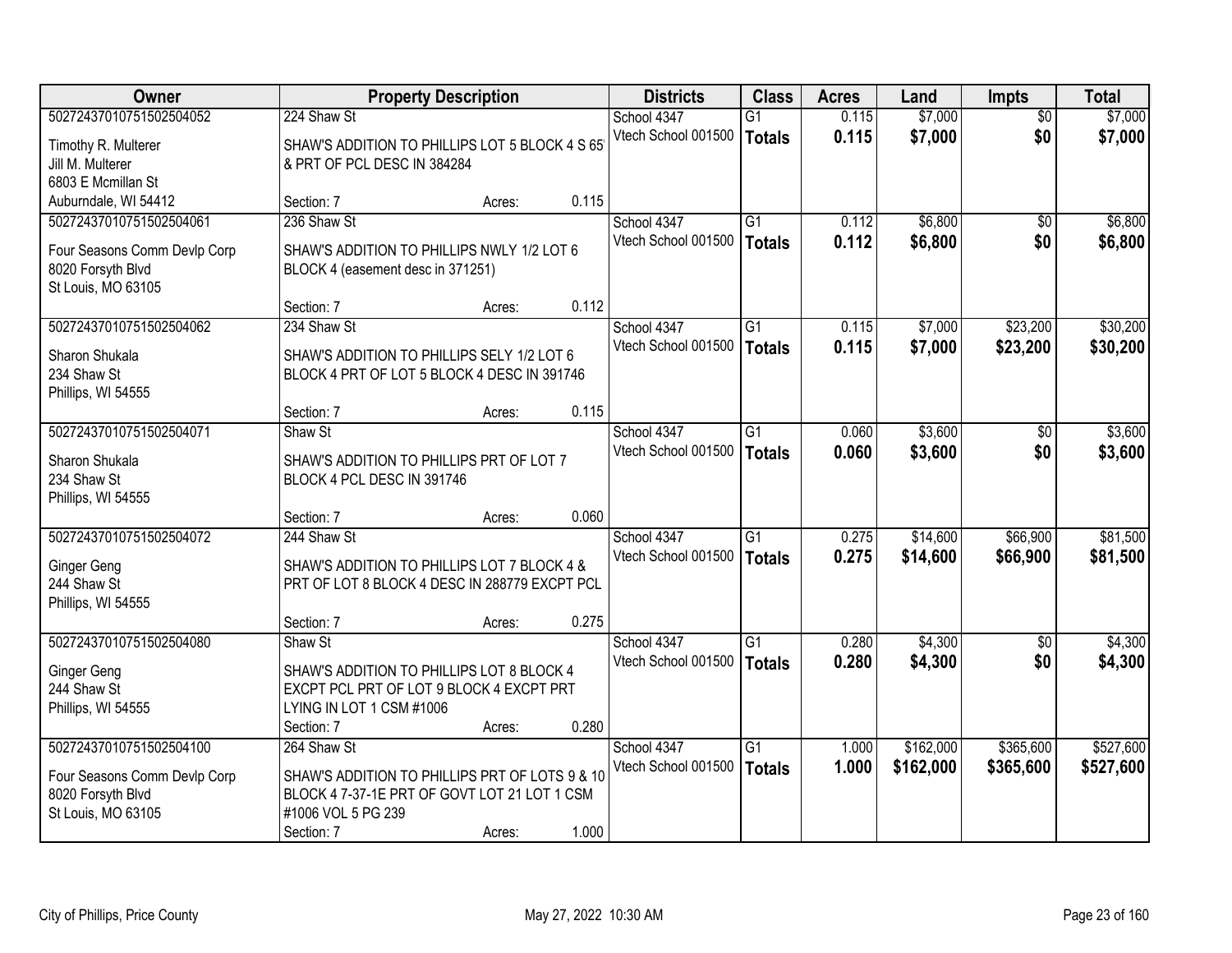| <b>Owner</b>                 | <b>Property Description</b>                    |        | <b>Districts</b>    | <b>Class</b>    | <b>Acres</b> | Land      | <b>Impts</b>    | <b>Total</b> |
|------------------------------|------------------------------------------------|--------|---------------------|-----------------|--------------|-----------|-----------------|--------------|
| 50272437010751502504110      | 284 Shaw St                                    |        | School 4347         | $\overline{G1}$ | 1.500        | \$103,100 | \$156,700       | \$259,800    |
| Joann C. Wegner              | SHAW'S ADDITION TO PHILLIPS PRT OF LOT 10      |        | Vtech School 001500 | Totals          | 1.500        | \$103,100 | \$156,700       | \$259,800    |
| 284 Shaw St                  | BLOCK 4 LOTS 11 THRU 16 BLOCK 4 7-37-1E PRT OF |        |                     |                 |              |           |                 |              |
| Phillips, WI 54555           | GOVT LOT 21 ALL DESC IN 358259                 |        |                     |                 |              |           |                 |              |
|                              | Section: 7                                     | Acres: | 1.500               |                 |              |           |                 |              |
| 50272437010751502504111      | 984 Darrell Ave                                |        | School 4347         | $\overline{G1}$ | 0.382        | \$39,100  | \$27,500        | \$66,600     |
|                              |                                                |        | Vtech School 001500 | Totals          | 0.382        | \$39,100  | \$27,500        | \$66,600     |
| Shores View Cabins, LLC      | SHAW'S ADDITION TO PHILLIPS PRT OF LOT 1       |        |                     |                 |              |           |                 |              |
| 230935 Rock Falls Rd         | BLOCK 4 PRT OF LOT 11 BLOCK 1 LOT 1 CSM #1492  |        |                     |                 |              |           |                 |              |
| Edgar, WI 54426              | <b>VOL 8 PG 291</b>                            |        | 0.382               |                 |              |           |                 |              |
|                              | Section: 7                                     | Acres: |                     |                 |              |           |                 |              |
| 50272437010751502504140      | Shaw St                                        |        | School 4347         | G1              | 0.240        | \$6,600   | $\sqrt{6}$      | \$6,600      |
| Thomas J. Bartlett           | SHAW'S ADDITION TO PHILLIPS PRT OF LOTS 13     |        | Vtech School 001500 | <b>Totals</b>   | 0.240        | \$6,600   | \$0             | \$6,600      |
| Laura M. Bartlett            | THUR 16 BLK 4 7-37-1E PRT OF GOVT LOT 21       |        |                     |                 |              |           |                 |              |
| 134 Fayett St                | OUTLOT 1 CSM #1405 VOL 8 PG 79                 |        |                     |                 |              |           |                 |              |
| Phillips, WI 54555           | Section: 7                                     | Acres: | 0.240               |                 |              |           |                 |              |
| 50272437010751502505010      | 215 Shaw St                                    |        | School 4347         | G1              | 0.390        | \$17,800  | \$4,200         | \$22,000     |
|                              |                                                |        | TIF 4 9340          | <b>Totals</b>   | 0.390        | \$17,800  | \$4,200         | \$22,000     |
| Four Seasons Comm Devlp Corp | SHAW'S ADDITION TO PHILLIPS LOT 1 BLOCK 5 &    |        | Vtech School 001500 |                 |              |           |                 |              |
| 8020 Forsyth Blvd            | <b>VACATED PASS ST</b>                         |        |                     |                 |              |           |                 |              |
| St Louis, MO 63105           |                                                |        | 0.390               |                 |              |           |                 |              |
|                              | Section: 7                                     | Acres: |                     |                 |              |           |                 |              |
| 50272437010751502505020      | Shaw St                                        |        | School 4347         | $\overline{G1}$ | 0.213        | \$12,200  | $\overline{30}$ | \$12,200     |
| Four Seasons Comm Devlp Corp | SHAW'S ADDITION TO PHILLIPS LOT 2 BLOCK 5      |        | TIF 4 9340          | <b>Totals</b>   | 0.213        | \$12,200  | \$0             | \$12,200     |
| 8020 Forsyth Blvd            |                                                |        | Vtech School 001500 |                 |              |           |                 |              |
| St Louis, MO 63105           |                                                |        |                     |                 |              |           |                 |              |
|                              | Section: 7                                     | Acres: | 0.213               |                 |              |           |                 |              |
| 50272437010751502505031      | Shaw St                                        |        | School 4347         | $\overline{G1}$ | 0.069        | \$2,800   | $\overline{50}$ | \$2,800      |
| Four Seasons Comm Devlp Corp | SHAW'S ADDITION TO PHILLIPS LOT 3 BLOCK 5      |        | TIF 4 9340          | <b>Totals</b>   | 0.069        | \$2,800   | \$0             | \$2,800      |
| 8020 Forsyth Blvd            | <b>EXCPT SWLY 55'</b>                          |        | Vtech School 001500 |                 |              |           |                 |              |
| St Louis, MO 63105           |                                                |        |                     |                 |              |           |                 |              |
|                              | Section: 7                                     | Acres: | 0.069               |                 |              |           |                 |              |
| 50272437010751502505032      | Shaw St                                        |        | School 4347         | $\overline{G1}$ | 0.189        | \$3,200   | $\overline{50}$ | \$3,200      |
|                              |                                                |        | Vtech School 001500 | <b>Totals</b>   | 0.189        | \$3,200   | \$0             | \$3,200      |
| Four Seasons Comm Devlp Corp | SHAW'S ADDITION TO PHILLIPS SWLY 55' OF LOT 3  |        |                     |                 |              |           |                 |              |
| 8020 Forsyth Blvd            | BLOCK <sub>5</sub>                             |        |                     |                 |              |           |                 |              |
| St Louis, MO 63105           |                                                |        |                     |                 |              |           |                 |              |
|                              | Section: 7                                     | Acres: | 0.189               |                 |              |           |                 |              |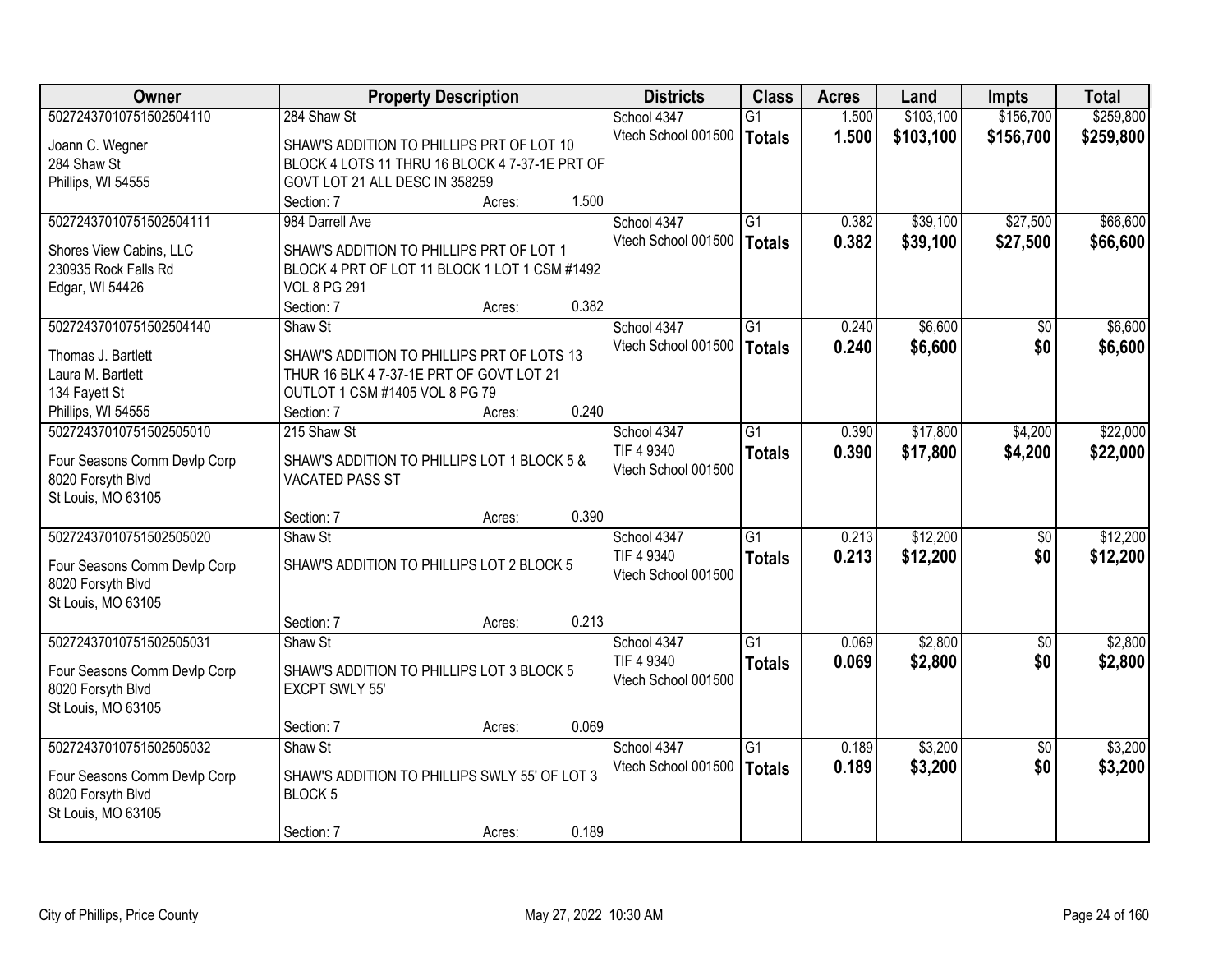| \$64,200<br>50272437010751502505040<br>225 Shaw St<br>$\overline{G1}$<br>0.287<br>\$15,200<br>School 4347                                                           | \$79,400                    |
|---------------------------------------------------------------------------------------------------------------------------------------------------------------------|-----------------------------|
| 0.287<br>TIF 4 9340<br>\$15,200<br>\$64,200<br><b>Totals</b><br>Four Seasons Comm Devlp Corp<br>SHAW'S ADDITION TO PHILLIPS NW 100' OF LOT 4<br>Vtech School 001500 | \$79,400                    |
| 8020 Forsyth Blvd<br>BLOCK 5 NW 100' OF NE 25' OF LOT 5 BLOCK 5<br>St Louis, MO 63105                                                                               |                             |
| 0.287<br>Section: 7<br>Acres:                                                                                                                                       |                             |
| 50272437010751511101000<br>1201 Pine Ridge Rd<br>\$25,200<br>\$109,200<br>School 4347<br>$\overline{G1}$<br>1.580                                                   | \$134,400                   |
| 1.580<br>\$25,200<br>\$109,200<br>Vtech School 001500<br><b>Totals</b><br>Randall J. Beil<br>RIDGEWOOD TERRACE LOT 1 EXCPT LOT 1 CSM                                | \$134,400                   |
| 1201 Pine Ridge Rd<br>#629 EXCPT HWY ROW                                                                                                                            |                             |
| Phillips, WI 54555                                                                                                                                                  |                             |
| 1.580<br>Section: 7<br>Acres:                                                                                                                                       |                             |
| 50272437010751511102000<br>\$28,100<br>\$128,500<br>School 4347<br>G1<br>2.210<br>144 County Rd F                                                                   | \$156,600                   |
| Vtech School 001500<br>2.210<br>\$28,100<br>\$128,500<br><b>Totals</b><br>James Schavey<br>RIDGEWOOD TERRACE LOT 2 & LOT 1 CSM #629                                 | \$156,600                   |
| VOL 3 PG 185 EXCPT HWY ROW<br>Sally Schavey                                                                                                                         |                             |
| 144 County Rd F                                                                                                                                                     |                             |
| 2.210<br>Phillips, WI 54555<br>Section: 7<br>Acres:<br>\$26,000<br>\$122,400<br>50272437010751511103000<br>School 4347<br>$\overline{G1}$                           | \$148,400                   |
| 1205 Pine Ridge Rd<br>1.723<br>Vtech School 001500<br>1.723<br>\$26,000<br>\$122,400                                                                                | \$148,400                   |
| <b>Totals</b><br>RIDGEWOOD TERRACE LOT 3 EXCPT HWY ROW<br>Richard T. Windmoeller                                                                                    |                             |
| Linda M. Windmoeller                                                                                                                                                |                             |
| 1205 Pine Ridge Rd<br>1.723                                                                                                                                         |                             |
| Phillips, WI 54555<br>Section: 7<br>Acres:<br>50272437010751511104000<br>$\overline{G1}$<br>\$25,000<br>\$124,500<br>1207 Pine Ridge Rd<br>School 4347<br>1.543     | \$149,500                   |
| Vtech School 001500<br>1.543<br>\$25,000<br>\$124,500<br><b>Totals</b>                                                                                              | \$149,500                   |
| RIDGEWOOD TERRACE LOT 4<br>Brady J. Howe                                                                                                                            |                             |
| Mindy S. Howe                                                                                                                                                       |                             |
| 1207 Pine Ridge Rd<br>1.543                                                                                                                                         |                             |
| Phillips, WI 54555<br>Section: 7<br>Acres:<br>\$133,000<br>50272437010751511105000<br>School 4347<br>$\overline{G1}$<br>\$25,600<br>1209 Pine Ridge Rd<br>1.653     | \$158,600                   |
| Vtech School 001500<br>1.653<br>\$25,600<br>\$133,000<br><b>Totals</b>                                                                                              | \$158,600                   |
| RIDGEWOOD TERRACE LOT 5 EXCPT NLY 66'<br>Richard A. Liebelt                                                                                                         |                             |
| Carolyn Liebelt                                                                                                                                                     |                             |
| 1209 Pine Ridge Rd<br>1.653<br>Phillips, WI 54555<br>Section: 7<br>Acres:                                                                                           |                             |
| 50272437010751511106000<br>$\overline{G2}$<br>\$26,800<br>Pine Ridge Rd<br>1.876<br>School 4347                                                                     | \$26,800<br>$\overline{30}$ |
| 1.876<br>TIF 4 9340<br>\$26,800<br><b>Totals</b>                                                                                                                    | \$0<br>\$26,800             |
| RIDGEWOOD TERRACE LOT 6 EXCPT E 2'<br>Flambeau Hospital Inc<br>Vtech School 001500                                                                                  |                             |
| 98 Sherry Ave<br>Park Falls, WI 54552                                                                                                                               |                             |
| 1.876<br>Section: 7<br>Acres:                                                                                                                                       |                             |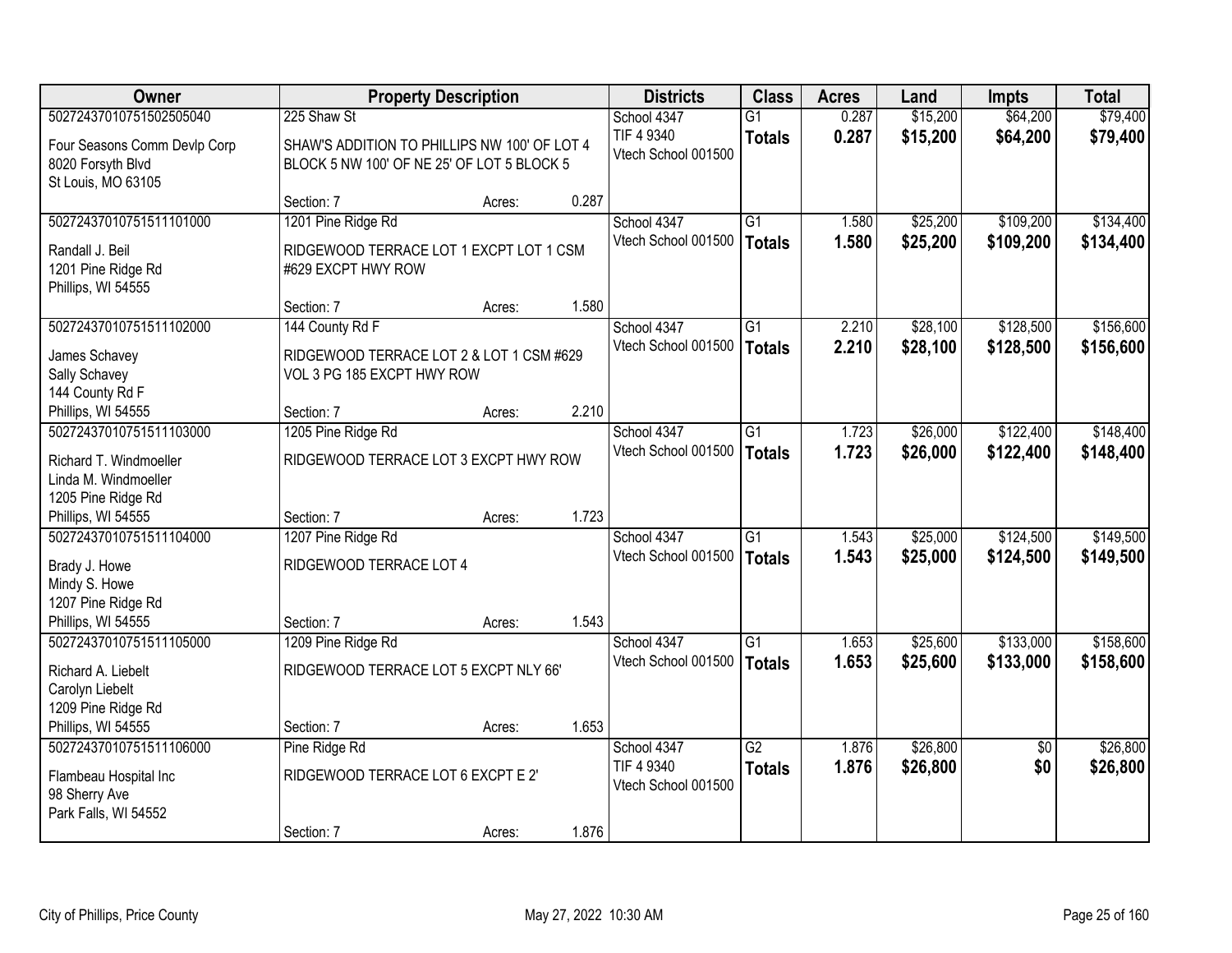| Owner                                    |                          | <b>Property Description</b> |       | <b>Districts</b>    | <b>Class</b>    | <b>Acres</b> | Land     | Impts     | <b>Total</b> |
|------------------------------------------|--------------------------|-----------------------------|-------|---------------------|-----------------|--------------|----------|-----------|--------------|
| 50272437010751511107000                  | 1306 Pine Ridge Rd       |                             |       | School 4347         | $\overline{G1}$ | 1.784        | \$26,300 | \$125,100 | \$151,400    |
| Jason A. Valiga                          | RIDGEWOOD TERRACE LOT 7  |                             |       | Vtech School 001500 | <b>Totals</b>   | 1.784        | \$26,300 | \$125,100 | \$151,400    |
| Nicole A. Valiga                         |                          |                             |       |                     |                 |              |          |           |              |
| 1306 Pine Ridge Rd                       |                          |                             |       |                     |                 |              |          |           |              |
| Phillips, WI 54555                       | Section: 7               | Acres:                      | 1.784 |                     |                 |              |          |           |              |
| 50272437010751511108000                  | 1304 Pine Ridge Rd       |                             |       | School 4347         | G1              | 1.801        | \$26,400 | \$106,700 | \$133,100    |
|                                          |                          |                             |       | Vtech School 001500 | <b>Totals</b>   | 1.801        | \$26,400 | \$106,700 | \$133,100    |
| Danny G. Kundinger                       | RIDGEWOOD TERRACE LOT 8  |                             |       |                     |                 |              |          |           |              |
| Renee M. Kundinger<br>1304 Pine Ridge Rd |                          |                             |       |                     |                 |              |          |           |              |
| Phillips, WI 54555                       | Section: 7               | Acres:                      | 1.801 |                     |                 |              |          |           |              |
| 50272437010751511109000                  | 1210 Pine Ridge Rd       |                             |       | School 4347         | $\overline{G1}$ | 1.693        | \$25,800 | \$88,800  | \$114,600    |
|                                          |                          |                             |       | Vtech School 001500 | <b>Totals</b>   | 1.693        | \$25,800 | \$88,800  | \$114,600    |
| Paul E. Kozey                            | RIDGEWOOD TERRACE LOT 9  |                             |       |                     |                 |              |          |           |              |
| Theresa A. Kozey                         |                          |                             |       |                     |                 |              |          |           |              |
| 1210 Pine Ridge Rd                       |                          |                             |       |                     |                 |              |          |           |              |
| PO Box 6                                 | Section: 7               | Acres:                      | 1.693 |                     |                 |              |          |           |              |
| Phillips, WI 54555                       |                          |                             |       |                     |                 |              |          |           |              |
| 50272437010751511110000                  | 1208 Pine Ridge Rd       |                             |       | School 4347         | $\overline{G1}$ | 2.030        | \$27,600 | \$131,100 | \$158,700    |
| Bonny R. Grube                           | RIDGEWOOD TERRACE LOT 10 |                             |       | Vtech School 001500 | <b>Totals</b>   | 2.030        | \$27,600 | \$131,100 | \$158,700    |
| Duane R. Grube                           |                          |                             |       |                     |                 |              |          |           |              |
| 1208 Pine Ridge Rd                       |                          |                             |       |                     |                 |              |          |           |              |
| Phillips, WI 54555                       | Section: 7               | Acres:                      | 2.030 |                     |                 |              |          |           |              |
| 50272437010751511111000                  | 200 Ridgewood Ct         |                             |       | School 4347         | G1              | 1.846        | \$26,700 | \$93,200  | \$119,900    |
|                                          | RIDGEWOOD TERRACE LOT 11 |                             |       | Vtech School 001500 | <b>Totals</b>   | 1.846        | \$26,700 | \$93,200  | \$119,900    |
| Lynnae L. Helgeson<br>200 Ridgewood Ct   |                          |                             |       |                     |                 |              |          |           |              |
| Phillips, WI 54555                       |                          |                             |       |                     |                 |              |          |           |              |
|                                          | Section: 7               | Acres:                      | 1.846 |                     |                 |              |          |           |              |
| 50272437010751511112000                  | 204 Ridgewood Ct         |                             |       | School 4347         | $\overline{G1}$ | 2.107        | \$27,800 | \$93,200  | \$121,000    |
|                                          |                          |                             |       | Vtech School 001500 | <b>Totals</b>   | 2.107        | \$27,800 | \$93,200  | \$121,000    |
| Jodi A. Rohaley                          | RIDGEWOOD TERRACE LOT 12 |                             |       |                     |                 |              |          |           |              |
| N9472 County Rd F                        |                          |                             |       |                     |                 |              |          |           |              |
| Phillips, WI 54555                       |                          |                             |       |                     |                 |              |          |           |              |
|                                          | Section: 7               | Acres:                      | 2.107 |                     |                 |              |          |           |              |
| 50272437010751511113000                  | 206 Ridgewood Ct         |                             |       | School 4347         | $\overline{G1}$ | 1.774        | \$26,300 | \$131,800 | \$158,100    |
| Lee Roy Belan                            | RIDGEWOOD TERRACE LOT 13 |                             |       | Vtech School 001500 | <b>Totals</b>   | 1.774        | \$26,300 | \$131,800 | \$158,100    |
| Jean S. Belan                            |                          |                             |       |                     |                 |              |          |           |              |
| 206 Ridgewood Ct                         |                          |                             |       |                     |                 |              |          |           |              |
| Phillips, WI 54555                       | Section: 7               | Acres:                      | 1.774 |                     |                 |              |          |           |              |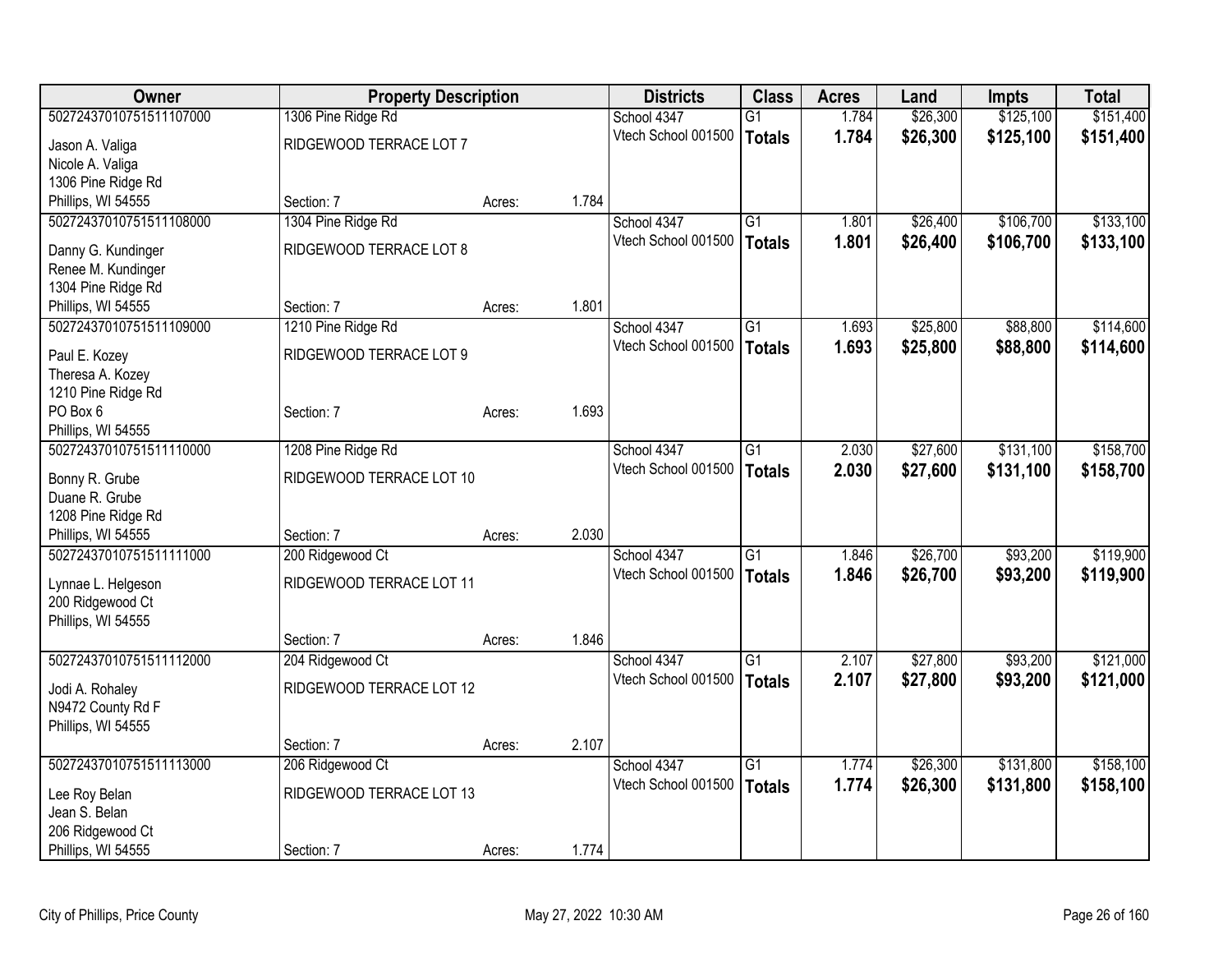| <b>Owner</b>                             |                                            | <b>Property Description</b> |       | <b>Districts</b>                   | <b>Class</b>    | <b>Acres</b>   | Land     | <b>Impts</b>    | <b>Total</b> |
|------------------------------------------|--------------------------------------------|-----------------------------|-------|------------------------------------|-----------------|----------------|----------|-----------------|--------------|
| 50272437010751511114000                  | 208 Ridgewood Ct                           |                             |       | School 4347                        | $\overline{G1}$ | 2.130          | \$27,900 | \$81,700        | \$109,600    |
| Wayne A. Boho                            | RIDGEWOOD TERRACE LOT 14                   |                             |       | Vtech School 001500                | Totals          | 2.130          | \$27,900 | \$81,700        | \$109,600    |
| Janie M. Boho                            |                                            |                             |       |                                    |                 |                |          |                 |              |
| 208 Ridgewood Ct                         |                                            |                             |       |                                    |                 |                |          |                 |              |
| Phillips, WI 54555                       | Section: 7                                 | Acres:                      | 2.130 |                                    |                 |                |          |                 |              |
| 50272437010751511115000                  | 210 Ridgewood Ct                           |                             |       | School 4347                        | $\overline{G1}$ | 2.355          | \$28,600 | \$81,600        | \$110,200    |
| <b>Terry Stanke</b>                      | RIDGEWOOD TERRACE LOT 15                   |                             |       | Vtech School 001500                | <b>Totals</b>   | 2.355          | \$28,600 | \$81,600        | \$110,200    |
| Patricia Stanke                          |                                            |                             |       |                                    |                 |                |          |                 |              |
| 210 Ridgewood Ct                         |                                            |                             |       |                                    |                 |                |          |                 |              |
| Phillips, WI 54555                       | Section: 7                                 | Acres:                      | 2.355 |                                    |                 |                |          |                 |              |
| 50272437010751511116000                  | Ridgewood Cir                              |                             |       | School 4347                        | $\overline{G1}$ | 1.826          | \$26,500 | $\overline{50}$ | \$26,500     |
|                                          |                                            |                             |       | Vtech School 001500                | Totals          | 1.826          | \$26,500 | \$0             | \$26,500     |
| Terry Lee Belan<br>Kay Sue Belan         | RIDGEWOOD TERRACE LOT 16                   |                             |       |                                    |                 |                |          |                 |              |
| W7411 Mink Springs Rd                    |                                            |                             |       |                                    |                 |                |          |                 |              |
| Phillips, WI 54555-0154                  | Section: 7                                 | Acres:                      | 1.826 |                                    |                 |                |          |                 |              |
| 50272437010751511117000                  | 214 Ridgewood Ct                           |                             |       | School 4347                        | $\overline{G1}$ | 1.701          | \$29,700 | \$134,900       | \$164,600    |
|                                          |                                            |                             |       | Vtech School 001500                | Totals          | 1.701          | \$29,700 | \$134,900       | \$164,600    |
| <b>Src America Corporation</b>           | RIDGEWOOD TERRACE LOT 17                   |                             |       |                                    |                 |                |          |                 |              |
| 1574 Hillcrest Rd<br>Phillips, WI 54555  |                                            |                             |       |                                    |                 |                |          |                 |              |
|                                          | Section: 7                                 | Acres:                      | 1.701 |                                    |                 |                |          |                 |              |
| 50272437010751511118000                  | 1204 Pine Ridge Rd                         |                             |       | School 4347                        | $\overline{G1}$ | 1.898          | \$26,900 | \$81,300        | \$108,200    |
|                                          |                                            |                             |       | Vtech School 001500                | Totals          | 1.898          | \$26,900 | \$81,300        | \$108,200    |
| Dwight A. Wegerer                        | RIDGEWOOD TERRACE LOT 18                   |                             |       |                                    |                 |                |          |                 |              |
| Susan J. Wegerer                         |                                            |                             |       |                                    |                 |                |          |                 |              |
| 1204 Pine Ridge Rd<br>Phillips, WI 54555 | Section: 7                                 | Acres:                      | 1.898 |                                    |                 |                |          |                 |              |
| 50272437010751511119000                  | 1202 Pine Ridge Rd                         |                             |       | School 4347                        | G2              | 2.600          | \$29,300 | \$55,300        | \$84,600     |
|                                          |                                            |                             |       | Vtech School 001500                | <b>Totals</b>   | 2.600          | \$29,300 | \$55,300        | \$84,600     |
| David M. Cooper                          | RIDGEWOOD TERRACE LOT 19 EXCPT HWY ROW     |                             |       |                                    |                 |                |          |                 |              |
| 16404 Temple Dr N                        |                                            |                             |       |                                    |                 |                |          |                 |              |
| Minnetonka, MN 55345                     |                                            |                             |       |                                    |                 |                |          |                 |              |
| 50272437010751511820000                  | Section: 7                                 | Acres:                      | 2.600 |                                    |                 |                | \$29,000 | \$87,500        | \$116,500    |
|                                          | 284 County Rd F                            |                             |       | School 4347<br>Vtech School 001500 | $\overline{G1}$ | 2.515<br>2.515 |          |                 |              |
| Susan K. Beam                            | FIRST ADDITION TO RIDGEWOOD TERRACE LOT 20 |                             |       |                                    | Totals          |                | \$29,000 | \$87,500        | \$116,500    |
| 256 County Rd F                          | <b>EXCPT HWY ROW</b>                       |                             |       |                                    |                 |                |          |                 |              |
| Phillips, WI 54555                       |                                            |                             |       |                                    |                 |                |          |                 |              |
|                                          | Section: 7                                 | Acres:                      | 2.515 |                                    |                 |                |          |                 |              |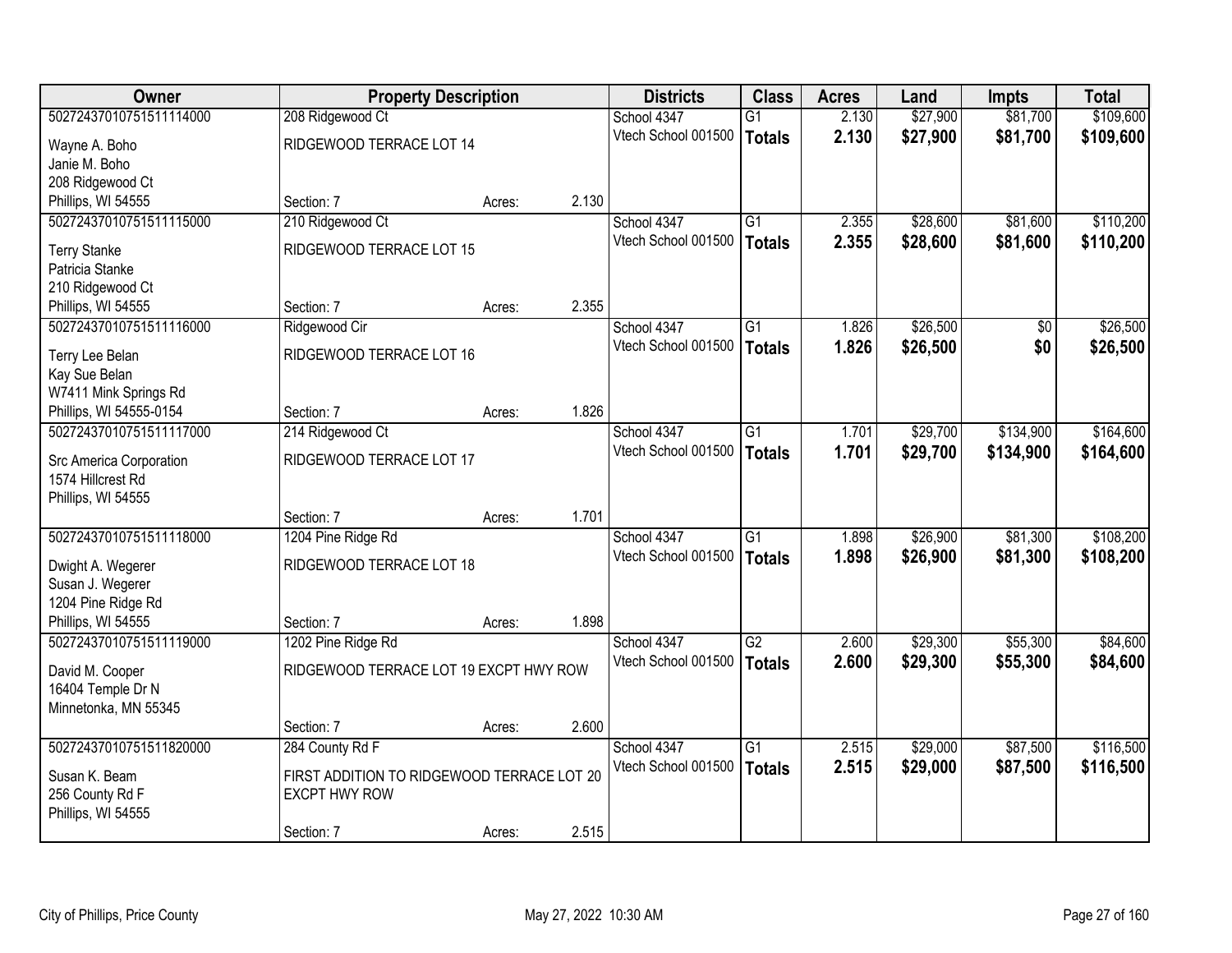| Owner                               |                                            | <b>Property Description</b> |       | <b>Districts</b>    | <b>Class</b>    | <b>Acres</b> | Land     | <b>Impts</b> | <b>Total</b> |
|-------------------------------------|--------------------------------------------|-----------------------------|-------|---------------------|-----------------|--------------|----------|--------------|--------------|
| 50272437010751511821000             | 1203 Ridgewood Cir                         |                             |       | School 4347         | $\overline{G1}$ | 2.901        | \$30,200 | \$148,100    | \$178,300    |
| Cole A. Denzine                     | FIRST ADDITION TO RIDGEWOOD TERRACE LOT 21 |                             |       | Vtech School 001500 | <b>Totals</b>   | 2.901        | \$30,200 | \$148,100    | \$178,300    |
| 1203 Ridgewood Cir                  |                                            |                             |       |                     |                 |              |          |              |              |
| Phillips, WI 54555                  |                                            |                             |       |                     |                 |              |          |              |              |
|                                     | Section: 7                                 | Acres:                      | 2.901 |                     |                 |              |          |              |              |
| 50272437010751511822000             | 1205 Ridgewood Cir                         |                             |       | School 4347         | $\overline{G1}$ | 3.229        | \$31,200 | \$93,400     | \$124,600    |
| Thomas J. Schrader                  | FIRST ADDITION TO RIDGEWOOD TERRACE LOT 22 |                             |       | Vtech School 001500 | <b>Totals</b>   | 3.229        | \$31,200 | \$93,400     | \$124,600    |
| Mary Ann Schrader                   |                                            |                             |       |                     |                 |              |          |              |              |
| 1205 Ridgewood Cir                  |                                            |                             |       |                     |                 |              |          |              |              |
| Phillips, WI 54555                  | Section: 7                                 | Acres:                      | 3.229 |                     |                 |              |          |              |              |
| 50272437010751511823000             | 1207 Ridgewood Cir                         |                             |       | School 4347         | $\overline{G1}$ | 1.520        | \$24,900 | \$134,200    | \$159,100    |
| Samuel Morsching                    | FIRST ADDITION TO RIDGEWOOD TERRACE LOT 23 |                             |       | Vtech School 001500 | <b>Totals</b>   | 1.520        | \$24,900 | \$134,200    | \$159,100    |
| Marsha Morsching                    |                                            |                             |       |                     |                 |              |          |              |              |
| 1207 Ridgewood Cir                  |                                            |                             |       |                     |                 |              |          |              |              |
| Phillips, WI 54555                  | Section: 7                                 | Acres:                      | 1.520 |                     |                 |              |          |              |              |
| 50272437010751511824000             | 1303 Ridgeway Dr                           |                             |       | School 4347         | $\overline{G1}$ | 1.949        | \$27,200 | \$109,100    | \$136,300    |
| Frank Grendys                       | FIRST ADDITION TO RIDGEWOOD TERRACE LOT 24 |                             |       | Vtech School 001500 | <b>Totals</b>   | 1.949        | \$27,200 | \$109,100    | \$136,300    |
| Doreen Grendys                      |                                            |                             |       |                     |                 |              |          |              |              |
| 1303 Ridgeway Dr                    |                                            |                             |       |                     |                 |              |          |              |              |
| Phillips, WI 54555                  | Section: 7                                 | Acres:                      | 1.949 |                     |                 |              |          |              |              |
| 50272437010751511825000             | 1305 Ridgeway Dr                           |                             |       | School 4347         | $\overline{G1}$ | 2.066        | \$27,700 | \$79,500     | \$107,200    |
| Timothy R. Gould                    | FIRST ADDITION TO RIDGEWOOD TERRACE LOT 25 |                             |       | Vtech School 001500 | <b>Totals</b>   | 2.066        | \$27,700 | \$79,500     | \$107,200    |
| Cynthia Gould                       |                                            |                             |       |                     |                 |              |          |              |              |
| 1305 Ridgeway Dr                    |                                            |                             |       |                     |                 |              |          |              |              |
| Phillips, WI 54555                  | Section: 7                                 | Acres:                      | 2.066 |                     |                 |              |          |              |              |
| 50272437010751511826000             | 1319 Ridgeway Dr                           |                             |       | School 4347         | $\overline{G1}$ | 2.411        | \$28,700 | \$127,600    | \$156,300    |
| Devona B. Herman                    | FIRST ADDITION TO RIDGEWOOD TERRACE LOT 26 |                             |       | Vtech School 001500 | <b>Totals</b>   | 2.411        | \$28,700 | \$127,600    | \$156,300    |
| 1319 Ridgeway Dr                    |                                            |                             |       |                     |                 |              |          |              |              |
| Phillips, WI 54555                  |                                            |                             |       |                     |                 |              |          |              |              |
|                                     | Section: 7                                 | Acres:                      | 2.411 |                     |                 |              |          |              |              |
| 50272437010751511827000             | 1329 Ridgeway Dr                           |                             |       | School 4347         | $\overline{G1}$ | 2.298        | \$28,400 | \$115,000    | \$143,400    |
|                                     | FIRST ADDITION TO RIDGEWOOD TERRACE LOT 27 |                             |       | Vtech School 001500 | <b>Totals</b>   | 2.298        | \$28,400 | \$115,000    | \$143,400    |
| Bryan F. Vergin<br>Sharon M. Vergin |                                            |                             |       |                     |                 |              |          |              |              |
| 1329 Ridgeway Dr                    |                                            |                             |       |                     |                 |              |          |              |              |
| Phillips, WI 54555                  | Section: 7                                 | Acres:                      | 2.298 |                     |                 |              |          |              |              |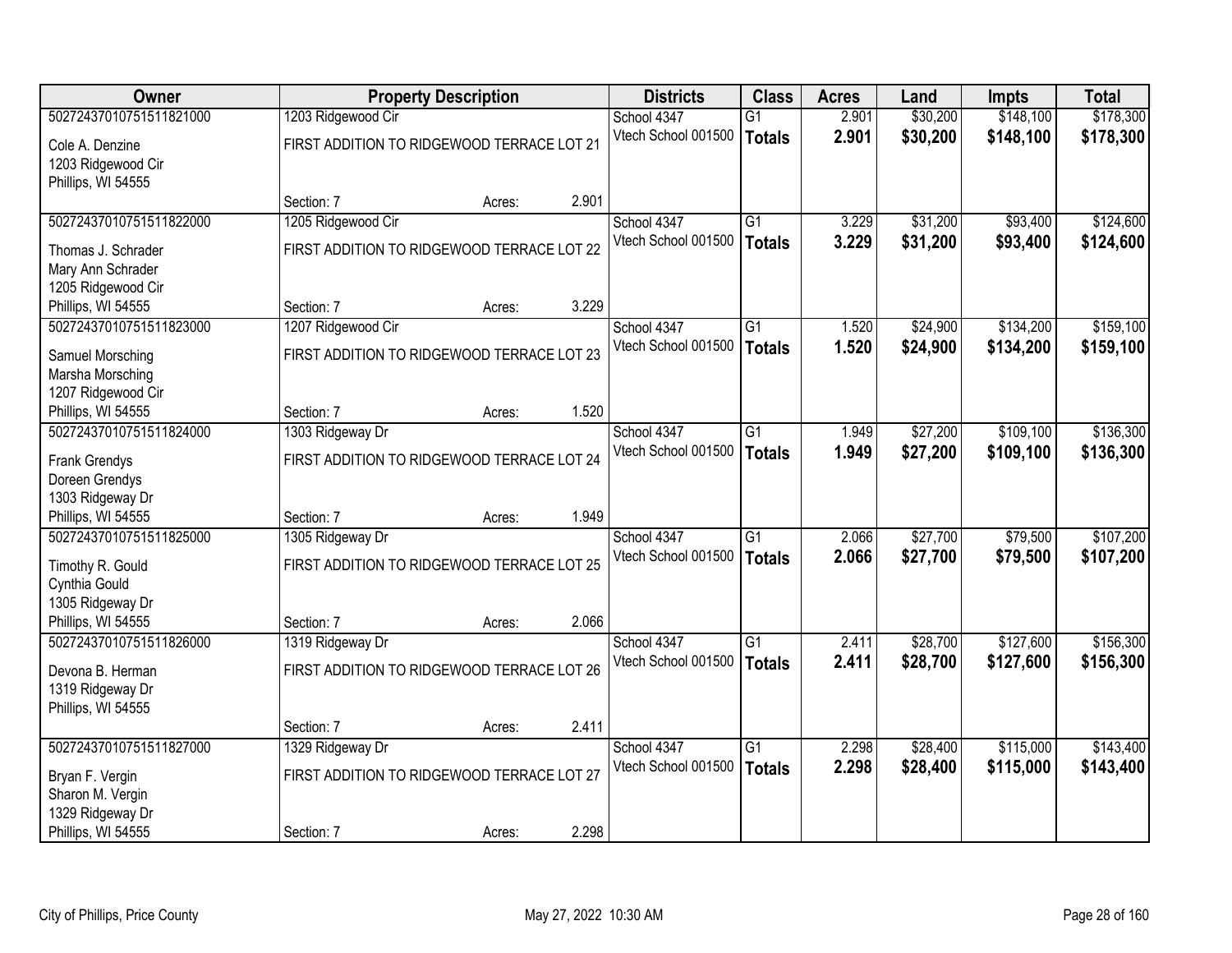| <b>Owner</b>            |                                            | <b>Property Description</b> |       | <b>Districts</b>    | <b>Class</b>    | <b>Acres</b> | Land     | <b>Impts</b>    | <b>Total</b> |
|-------------------------|--------------------------------------------|-----------------------------|-------|---------------------|-----------------|--------------|----------|-----------------|--------------|
| 50272437010751511828000 | 1308 Ridgeway Dr                           |                             |       | School 4347         | $\overline{G1}$ | 1.737        | \$26,100 | \$147,900       | \$174,000    |
| David J. Shipley        | FIRST ADDITION TO RIDGEWOOD TERRACE LOT 28 |                             |       | Vtech School 001500 | Totals          | 1.737        | \$26,100 | \$147,900       | \$174,000    |
| 1308 Ridgeway Dr        |                                            |                             |       |                     |                 |              |          |                 |              |
| Phillips, WI 54555      |                                            |                             |       |                     |                 |              |          |                 |              |
|                         | Section: 7                                 | Acres:                      | 1.737 |                     |                 |              |          |                 |              |
| 50272437010751511829000 | Ridgeway Dr                                |                             |       | School 4347         | $\overline{G1}$ | 1.799        | \$26,400 | $\overline{50}$ | \$26,400     |
| Thomas A. Hunn          | FIRST ADDITION TO RIDGEWOOD TERRACE LOT 29 |                             |       | Vtech School 001500 | <b>Totals</b>   | 1.799        | \$26,400 | \$0             | \$26,400     |
| Catherine Hunn          |                                            |                             |       |                     |                 |              |          |                 |              |
| 6910 Country Village Dr |                                            |                             |       |                     |                 |              |          |                 |              |
| WI Rapids, WI 54494     | Section: 7                                 | Acres:                      | 1.799 |                     |                 |              |          |                 |              |
| 50272437010751511830000 | 1209 Ridgewood Cir                         |                             |       | School 4347         | G1              | 1.752        | \$26,100 | \$100,000       | \$126,100    |
| Dean L. Grube           | FIRST ADDITION TO RIDGEWOOD TERRACE LOT 30 |                             |       | Vtech School 001500 | Totals          | 1.752        | \$26,100 | \$100,000       | \$126,100    |
| Roberta Grube           | & PRT OF LOT 31 DESC IN 319469             |                             |       |                     |                 |              |          |                 |              |
| 1209 Ridgewood Cir      |                                            |                             |       |                     |                 |              |          |                 |              |
| Phillips, WI 54555      | Section: 7                                 | Acres:                      | 1.752 |                     |                 |              |          |                 |              |
| 50272437010751511831000 | 1211 Ridgewood Cir                         |                             |       | School 4347         | $\overline{G1}$ | 1.920        | \$27,100 | \$102,000       | \$129,100    |
| Janet E. Reinke         | FIRST ADDITION TO RIDGEWOOD TERRACE LOT 31 |                             |       | Vtech School 001500 | Totals          | 1.920        | \$27,100 | \$102,000       | \$129,100    |
| 1211 Ridgewood Cir      | EXCPT PCL DESC IN 319469                   |                             |       |                     |                 |              |          |                 |              |
| Phillips, WI 54555      |                                            |                             |       |                     |                 |              |          |                 |              |
|                         | Section: 7                                 | Acres:                      | 1.920 |                     |                 |              |          |                 |              |
| 50272437010751511832000 | Ridgewood Cir                              |                             |       | School 4347         | $\overline{X4}$ | 2.331        | \$0      | $\overline{50}$ | $\sqrt{50}$  |
| City of Phillips        | FIRST ADDITION TO RIDGEWOOD TERRACE LOT 32 |                             |       | Vtech School 001500 | Totals          | 2.331        | \$0      | \$0             | \$0          |
| 174 S Eyder Ave         |                                            |                             |       |                     |                 |              |          |                 |              |
| Phillips, WI 54555      |                                            |                             |       |                     |                 |              |          |                 |              |
|                         | Section: 7                                 | Acres:                      | 2.331 |                     |                 |              |          |                 |              |
| 50272437010751511833000 | Ridgewood Cir                              |                             |       | School 4347         | G1              | 2.599        | \$29,300 | \$0             | \$29,300     |
| Sandy Vojtech           | FIRST ADDITION TO RIDGEWOOD TERRACE LOT 33 |                             |       | Vtech School 001500 | Totals          | 2.599        | \$29,300 | \$0             | \$29,300     |
| N7312 Emery Hackett Rd  | <b>EXCPT HWY ROW</b>                       |                             |       |                     |                 |              |          |                 |              |
| Phillips, WI 54555      |                                            |                             |       |                     |                 |              |          |                 |              |
|                         | Section: 7                                 | Acres:                      | 2.599 |                     |                 |              |          |                 |              |
| 50272437010751511834000 | Ridgewood Cir                              |                             |       | School 4347         | $\overline{G1}$ | 1.754        | \$26,100 | $\overline{50}$ | \$26,100     |
| Glenn E. Killian        | FIRST ADDITION TO RIDGEWOOD TERRACE LOT 34 |                             |       | Vtech School 001500 | Totals          | 1.754        | \$26,100 | \$0             | \$26,100     |
| W6545 N Loop Rd         | <b>EXCPT HWY ROW</b>                       |                             |       |                     |                 |              |          |                 |              |
| Phillips, WI 54555      |                                            |                             |       |                     |                 |              |          |                 |              |
|                         | Section: 7                                 | Acres:                      | 1.754 |                     |                 |              |          |                 |              |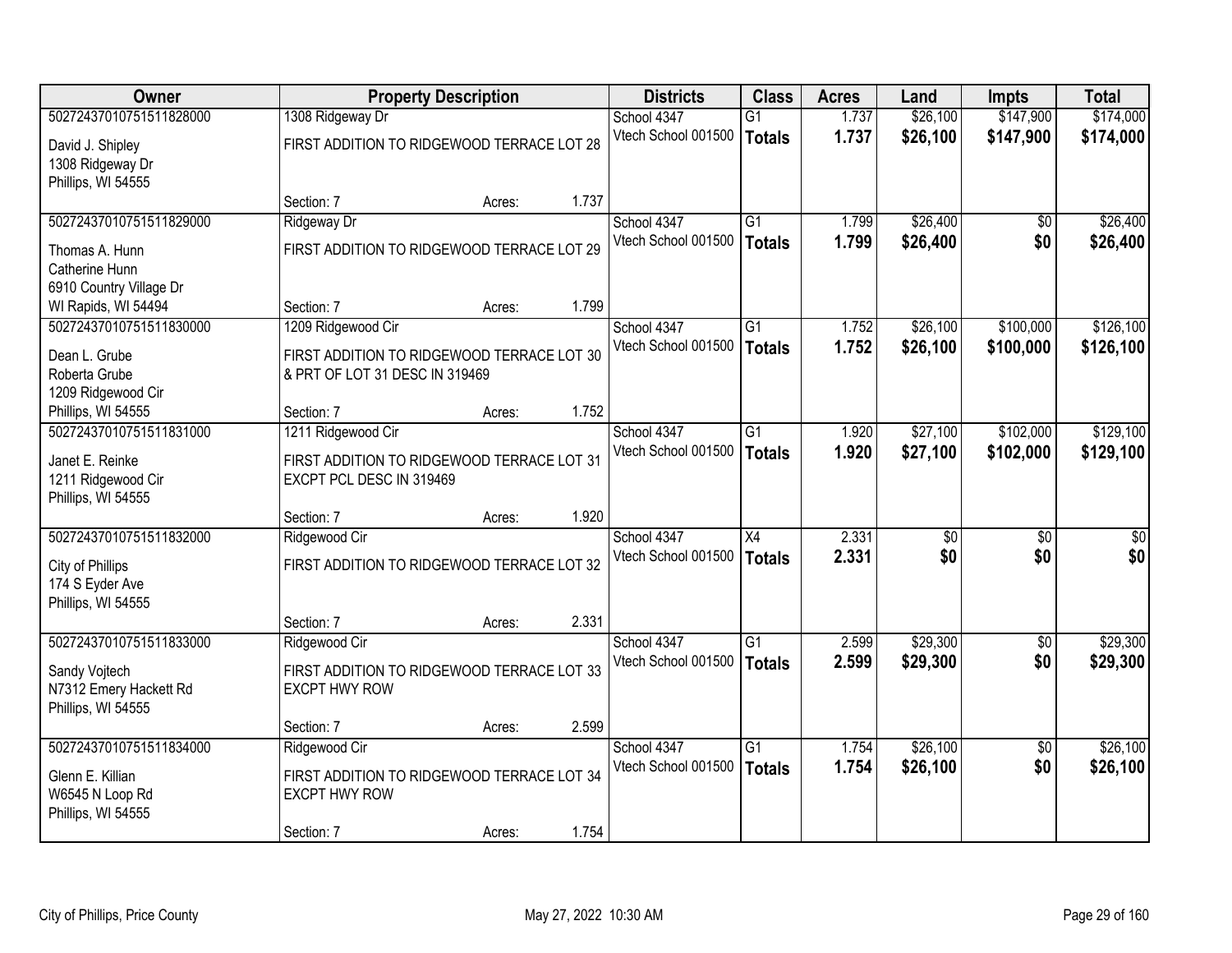| <b>Owner</b>                    |                                                  | <b>Property Description</b> |       | <b>Districts</b>    | <b>Class</b>    | <b>Acres</b> | Land            | <b>Impts</b>    | <b>Total</b> |
|---------------------------------|--------------------------------------------------|-----------------------------|-------|---------------------|-----------------|--------------|-----------------|-----------------|--------------|
| 50272437010751511835000         | 1208 Ridgewood Cir                               |                             |       | School 4347         | $\overline{G1}$ | 1.683        | \$25,800        | \$76,700        | \$102,500    |
| Donna Overby                    | FIRST ADDITION TO RIDGEWOOD TERRACE LOT 35       |                             |       | Vtech School 001500 | <b>Totals</b>   | 1.683        | \$25,800        | \$76,700        | \$102,500    |
| 1208 Ridgewood Cir              |                                                  |                             |       |                     |                 |              |                 |                 |              |
| Phillips, WI 54555              |                                                  |                             |       |                     |                 |              |                 |                 |              |
|                                 | Section: 7                                       | Acres:                      | 1.683 |                     |                 |              |                 |                 |              |
| 50272437010751511836000         | 307 County Rd F                                  |                             |       | School 4347         | $\overline{G1}$ | 2.160        | \$28,000        | \$84,400        | \$112,400    |
| Brian M. Davis                  | FIRST ADDITION TO RIDGEWOOD TERRACE LOT 36       |                             |       | Vtech School 001500 | <b>Totals</b>   | 2.160        | \$28,000        | \$84,400        | \$112,400    |
| Rebecca R. Davis                | <b>EXCPT HWY ROW</b>                             |                             |       |                     |                 |              |                 |                 |              |
| 307 County Rd F                 |                                                  |                             |       |                     |                 |              |                 |                 |              |
| Phillips, WI 54555              | Section: 7                                       | Acres:                      | 2.160 |                     |                 |              |                 |                 |              |
| 50272437010751511837000         | 309 County Rd F                                  |                             |       | School 4347         | G1              | 2.057        | \$27,700        | \$94,000        | \$121,700    |
| Peter D. Deleasky               | FIRST ADDITION TO RIDGEWOOD TERRACE LOT 37       |                             |       | Vtech School 001500 | <b>Totals</b>   | 2.057        | \$27,700        | \$94,000        | \$121,700    |
| Shannon Deleasky                | <b>EXCPT HWY ROW</b>                             |                             |       |                     |                 |              |                 |                 |              |
| 309 County Rd F                 |                                                  |                             |       |                     |                 |              |                 |                 |              |
| Phillips, WI 54555              | Section: 7                                       | Acres:                      | 2.057 |                     |                 |              |                 |                 |              |
| 50272437010751511838000         | County Rd F                                      |                             |       | School 4347         | $\overline{G1}$ | 1.528        | \$18,700        | \$0             | \$18,700     |
| Jc Builders WI LLC              | FIRST ADDITION TO RIDGEWOOD TERRACE LOT 38       |                             |       | Vtech School 001500 | <b>Totals</b>   | 1.528        | \$18,700        | \$0             | \$18,700     |
| N10515 E Solberg Lake Rd        | EXCPT HWY ROW IN 250204                          |                             |       |                     |                 |              |                 |                 |              |
| Phillips, WI 54555              |                                                  |                             |       |                     |                 |              |                 |                 |              |
|                                 | Section: 7                                       | Acres:                      | 1.528 |                     |                 |              |                 |                 |              |
| 50272437010751511839000         | County Rd F                                      |                             |       | School 4347         | $\overline{G1}$ | 1.618        | \$19,000        | \$0             | \$19,000     |
| Jc Builders WI LLC              | FIRST ADDITION TO RIDGEWOOD TERRACE LOT 39       |                             |       | Vtech School 001500 | <b>Totals</b>   | 1.618        | \$19,000        | \$0             | \$19,000     |
| N10515 E Solberg Lake Rd        | EXCPT HWY ROW DESC IN 250203                     |                             |       |                     |                 |              |                 |                 |              |
| Phillips, WI 54555              |                                                  |                             |       |                     |                 |              |                 |                 |              |
|                                 | Section: 7                                       | Acres:                      | 1.618 |                     |                 |              |                 |                 |              |
| 50272437010751512220000         | 104 Fairway Dr                                   |                             |       | School 4347         | $\overline{X4}$ | 2.388        | $\overline{50}$ | $\overline{50}$ | \$0          |
| Word of Life Church             | NORTH PLAZA LOT 2                                |                             |       | Vtech School 001500 | <b>Totals</b>   | 2.388        | \$0             | \$0             | \$0          |
| 104 Fairway Dr                  |                                                  |                             |       |                     |                 |              |                 |                 |              |
| Phillips, WI 54555              |                                                  |                             |       |                     |                 |              |                 |                 |              |
|                                 | Section: 7                                       | Acres:                      | 2.388 |                     |                 |              |                 |                 |              |
| 50272437010751512230020         | 111 Fairway Dr                                   |                             |       | School 4347         | $\overline{G2}$ | 3.330        | \$34,800        | \$450,100       | \$484,900    |
| Phillips Lumber & Hardware, LLC | NORTH PLAZA PRT OF LOT 37-37-1E PRT OF GOVT      |                             |       | Vtech School 001500 | <b>Totals</b>   | 3.330        | \$34,800        | \$450,100       | \$484,900    |
| PO Box 3                        | LOTS 8 & 9 LOT 1 CSM #1432 VOL 8 PG 147 (easemen |                             |       |                     |                 |              |                 |                 |              |
| Phillips, WI 54555              | desc in 386267)                                  |                             |       |                     |                 |              |                 |                 |              |
|                                 | Section: 7                                       | Acres:                      | 3.330 |                     |                 |              |                 |                 |              |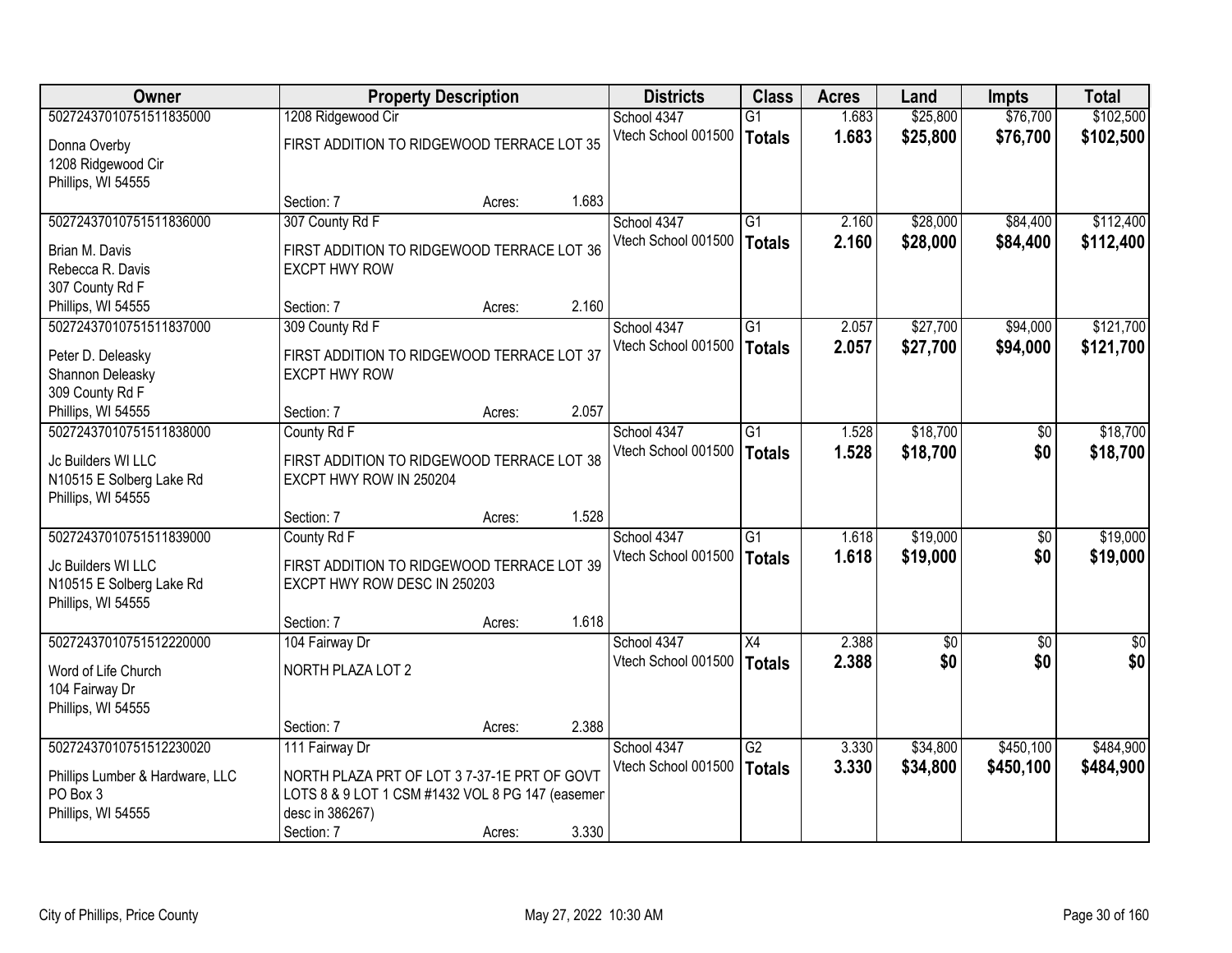| <b>Owner</b>                                        | <b>Property Description</b>                      |        |       | <b>Districts</b>          | <b>Class</b>    | <b>Acres</b> | Land            | <b>Impts</b>    | <b>Total</b>    |
|-----------------------------------------------------|--------------------------------------------------|--------|-------|---------------------------|-----------------|--------------|-----------------|-----------------|-----------------|
| 50272437010751512230200                             | 1424 N Lake Ave                                  |        |       | School 4347               | $\overline{G2}$ | 5.064        | \$70,200        | \$1,255,100     | \$1,325,300     |
| Kwik Trip Inc                                       | NORTH PLAZA PRT OF LOT 37-37-1E PRT OF GOVT      |        |       | Vtech School 001500       | <b>Totals</b>   | 5.064        | \$70,200        | \$1,255,100     | \$1,325,300     |
| PO Box 2107                                         | LOTS 8 & 9 LOT 2 CSM #1432 VOL 8 PG 147 (easemen |        |       |                           |                 |              |                 |                 |                 |
| Lacrosse, WI 54602                                  | desc in 386267)                                  |        |       |                           |                 |              |                 |                 |                 |
|                                                     | Section: 7                                       | Acres: | 5.064 |                           |                 |              |                 |                 |                 |
| 50272437010751512240000                             | Pine Ridge Rd                                    |        |       | School 4347               | $\overline{G2}$ | 3.720        | \$32,700        | \$10,900        | \$43,600        |
|                                                     | <b>NORTH PLAZA LOT 4</b>                         |        |       | TIF 4 9340                | <b>Totals</b>   | 3.720        | \$32,700        | \$10,900        | \$43,600        |
| Phillips Lumber & Hardware, LLC<br>PO Box 3         |                                                  |        |       | Vtech School 001500       |                 |              |                 |                 |                 |
| Phillips, WI 54555                                  |                                                  |        |       |                           |                 |              |                 |                 |                 |
|                                                     | Section: 7                                       | Acres: | 3.720 |                           |                 |              |                 |                 |                 |
| 50272437010751512251000                             | 1496 Pine Ridge Rd                               |        |       | School 4347               | $\overline{X4}$ | 1.070        | \$0             | \$0             | \$0             |
|                                                     |                                                  |        |       | TIF 4 9340                | <b>Totals</b>   | 1.070        | \$0             | \$0             | \$0             |
| Northcentral Technical College<br>1000 W Central Dr | NORTH PLAZA PRT OF LOT 5 NLY 190'                |        |       | Vtech School 001500       |                 |              |                 |                 |                 |
| Wausau, WI 54401                                    |                                                  |        |       |                           |                 |              |                 |                 |                 |
|                                                     | Section: 7                                       | Acres: | 1.070 |                           |                 |              |                 |                 |                 |
| 50272437010751512252000                             | 1490 Pine Ridge Rd                               |        |       | School 4347               | $\overline{X4}$ | 1.562        | $\overline{50}$ | \$0             | $\overline{50}$ |
|                                                     |                                                  |        |       | TIF 4 9340                | <b>Totals</b>   | 1.562        | \$0             | \$0             | \$0             |
| Northcentral Technic College                        | NORTH PLAZA LOT 5 LOT 1 CSM #1171 VOL 6 PG       |        |       | Vtech School 001500       |                 |              |                 |                 |                 |
| 1000 W Central Dr                                   | 191                                              |        |       |                           |                 |              |                 |                 |                 |
| Wausau, WI 54401                                    |                                                  |        | 1.562 |                           |                 |              |                 |                 |                 |
| 50272437010751512253000                             | Section: 7                                       | Acres: |       |                           | $\overline{G1}$ | 0.400        | \$2,800         |                 | \$2,800         |
|                                                     | Pine Ridge Rd                                    |        |       | School 4347<br>TIF 4 9340 |                 | 0.400        |                 | \$0<br>\$0      |                 |
| Price Group                                         | NORTH PLAZA PRT OF LOT 5 S 66' FULLY DESC IN     |        |       | Vtech School 001500       | <b>Totals</b>   |              | \$2,800         |                 | \$2,800         |
| 135 Lake Ave                                        | 305652                                           |        |       |                           |                 |              |                 |                 |                 |
| Phillips, WI 54555                                  |                                                  |        |       |                           |                 |              |                 |                 |                 |
|                                                     | Section: 7                                       | Acres: | 0.400 |                           |                 |              |                 |                 |                 |
| 50272437010751517501000                             | 287 Log Cabin Ln                                 |        |       | School 4347               | $\overline{G1}$ | 0.350        | \$11,700        | $\overline{50}$ | \$11,700        |
| Four Seasons Comm Devlp Corp                        | FOUR SEASONS LOT 1                               |        |       | TIF 4 9340                | <b>Totals</b>   | 0.350        | \$11,700        | \$0             | \$11,700        |
| 8020 Forsyth Blvd                                   |                                                  |        |       | Vtech School 001500       |                 |              |                 |                 |                 |
| St Louis, MO 63105                                  |                                                  |        |       |                           |                 |              |                 |                 |                 |
|                                                     | Section: 7                                       | Acres: | 0.350 |                           |                 |              |                 |                 |                 |
| 50272437010751517502000                             | Log Cabin Ln                                     |        |       | School 4347               | $\overline{G1}$ | 0.330        | \$11,200        | $\overline{50}$ | \$11,200        |
| Four Seasons Comm Devlp Corp                        | FOUR SEASONS LOT 2                               |        |       | TIF 4 9340                | <b>Totals</b>   | 0.330        | \$11,200        | \$0             | \$11,200        |
| 8020 Forsyth Blvd                                   |                                                  |        |       | Vtech School 001500       |                 |              |                 |                 |                 |
| St Louis, MO 63105                                  |                                                  |        |       |                           |                 |              |                 |                 |                 |
|                                                     | Section: 7                                       | Acres: | 0.330 |                           |                 |              |                 |                 |                 |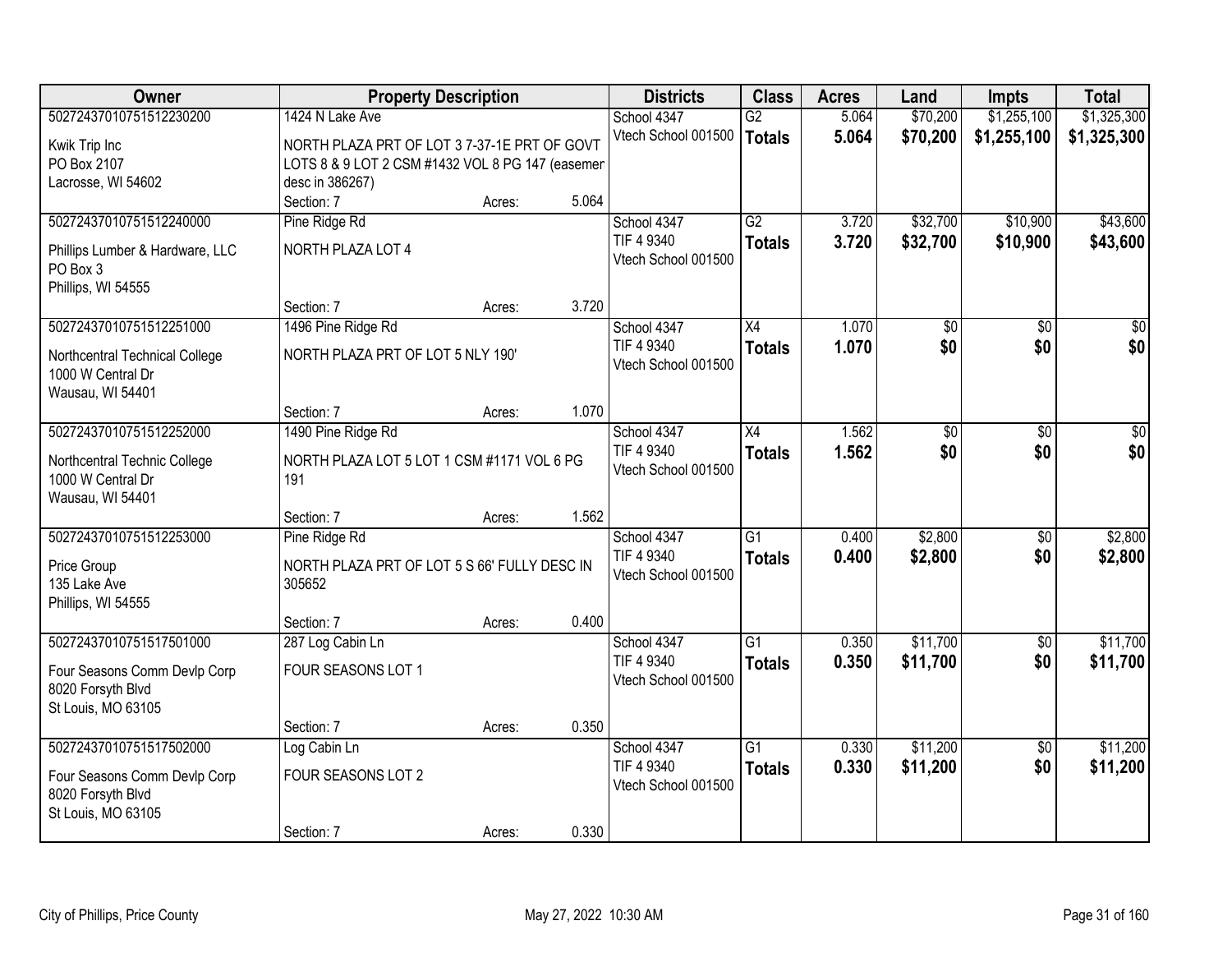| Owner                                                                   | <b>Property Description</b> |        |       | <b>Districts</b>                  | <b>Class</b>    | <b>Acres</b> | Land     | <b>Impts</b>    | <b>Total</b> |
|-------------------------------------------------------------------------|-----------------------------|--------|-------|-----------------------------------|-----------------|--------------|----------|-----------------|--------------|
| 50272437010751517503000                                                 | Log Cabin Ln                |        |       | School 4347                       | $\overline{G1}$ | 0.290        | \$10,300 | $\overline{50}$ | \$10,300     |
| Four Seasons Comm Devlp Corp<br>8020 Forsyth Blvd                       | FOUR SEASONS LOT 3          |        |       | TIF 4 9340<br>Vtech School 001500 | <b>Totals</b>   | 0.290        | \$10,300 | \$0             | \$10,300     |
| St Louis, MO 63105                                                      | Section: 7                  | Acres: | 0.290 |                                   |                 |              |          |                 |              |
| 50272437010751517504000                                                 | Log Cabin Ln                |        |       | School 4347                       | $\overline{G1}$ | 0.280        | \$10,100 | \$0             | \$10,100     |
| Four Seasons Comm Devlp Corp<br>8020 Forsyth Blvd<br>St Louis, MO 63105 | FOUR SEASONS LOT 4          |        |       | TIF 4 9340<br>Vtech School 001500 | <b>Totals</b>   | 0.280        | \$10,100 | \$0             | \$10,100     |
|                                                                         | Section: 7                  | Acres: | 0.280 |                                   |                 |              |          |                 |              |
| 50272437010751517505000                                                 | Log Cabin Ln                |        |       | School 4347                       | $\overline{G1}$ | 0.280        | \$10,100 | \$0             | \$10,100     |
| Four Seasons Comm Devlp Corp<br>8020 Forsyth Blvd<br>St Louis, MO 63105 | FOUR SEASONS LOT 5          |        |       | TIF 4 9340<br>Vtech School 001500 | <b>Totals</b>   | 0.280        | \$10,100 | \$0             | \$10,100     |
|                                                                         | Section: 7                  | Acres: | 0.280 |                                   |                 |              |          |                 |              |
| 50272437010751517506000                                                 | Log Cabin Ln                |        |       | School 4347                       | $\overline{G1}$ | 0.280        | \$10,100 | \$0             | \$10,100     |
| Four Seasons Comm Devlp Corp<br>8020 Forsyth Blvd<br>St Louis, MO 63105 | FOUR SEASONS LOT 6          |        |       | TIF 4 9340<br>Vtech School 001500 | <b>Totals</b>   | 0.280        | \$10,100 | \$0             | \$10,100     |
|                                                                         | Section: 7                  | Acres: | 0.280 |                                   |                 |              |          |                 |              |
| 50272437010751517507000                                                 | Log Cabin Ln                |        |       | School 4347                       | $\overline{G1}$ | 0.280        | \$10,100 | \$0             | \$10,100     |
| Four Seasons Comm Devlp Corp<br>8020 Forsyth Blvd<br>St Louis, MO 63105 | FOUR SEASONS LOT 7          |        |       | TIF 4 9340<br>Vtech School 001500 | <b>Totals</b>   | 0.280        | \$10,100 | \$0             | \$10,100     |
|                                                                         | Section: 7                  | Acres: | 0.280 |                                   |                 |              |          |                 |              |
| 50272437010751517508000                                                 | Log Cabin Ln                |        |       | School 4347                       | $\overline{G1}$ | 0.280        | \$10,100 | $\overline{50}$ | \$10,100     |
| Four Seasons Comm Devlp Corp<br>8020 Forsyth Blvd<br>St Louis, MO 63105 | FOUR SEASONS LOT 8          |        |       | TIF 4 9340<br>Vtech School 001500 | <b>Totals</b>   | 0.280        | \$10,100 | \$0             | \$10,100     |
|                                                                         | Section: 7                  | Acres: | 0.280 |                                   |                 |              |          |                 |              |
| 50272437010751517509000                                                 | 205 Log Cabin Ln            |        |       | School 4347                       | $\overline{G1}$ | 0.275        | \$20,100 | \$218,000       | \$238,100    |
| Four Seasons Comm Devlp Corp<br>8020 Forsyth Blvd<br>St Louis, MO 63105 | FOUR SEASONS LOT 9          |        |       | TIF 4 9340<br>Vtech School 001500 | <b>Totals</b>   | 0.275        | \$20,100 | \$218,000       | \$238,100    |
|                                                                         | Section: 7                  | Acres: | 0.275 |                                   |                 |              |          |                 |              |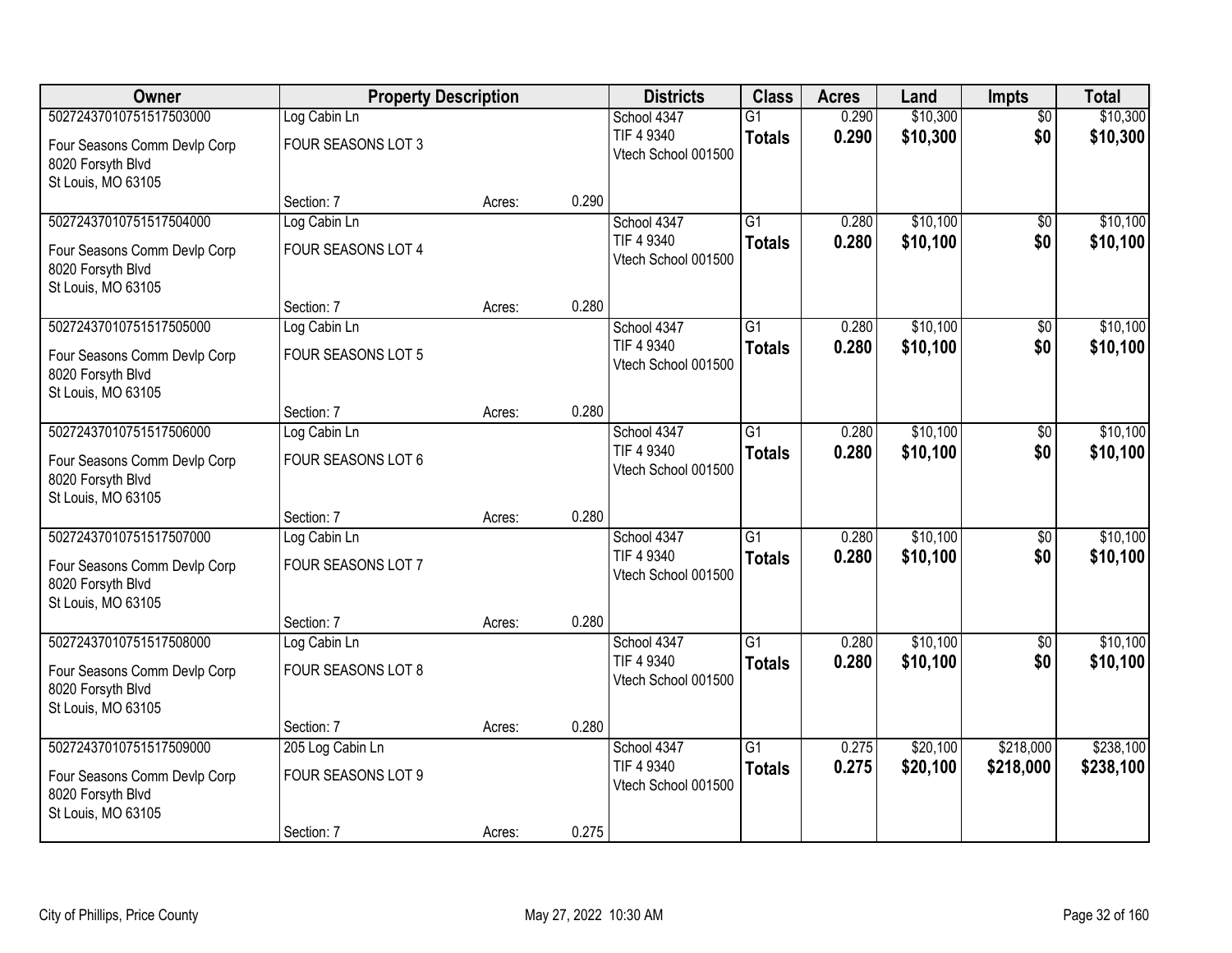| Owner                                             | <b>Property Description</b>    |        |       | <b>Districts</b>                  | <b>Class</b>    | <b>Acres</b> | Land     | <b>Impts</b>    | <b>Total</b> |
|---------------------------------------------------|--------------------------------|--------|-------|-----------------------------------|-----------------|--------------|----------|-----------------|--------------|
| 50272437010751517510000                           | Log Cabin Ln                   |        |       | School 4347                       | $\overline{G1}$ | 0.280        | \$10,100 | $\overline{50}$ | \$10,100     |
| Four Seasons Comm Devlp Corp                      | FOUR SEASONS LOT 10            |        |       | TIF 4 9340                        | <b>Totals</b>   | 0.280        | \$10,100 | \$0             | \$10,100     |
| 8020 Forsyth Blvd                                 |                                |        |       | Vtech School 001500               |                 |              |          |                 |              |
| St Louis, MO 63105                                |                                |        |       |                                   |                 |              |          |                 |              |
|                                                   | Section: 7                     | Acres: | 0.280 |                                   |                 |              |          |                 |              |
| 50272437010751517511000                           | 185 Log Cabin Ln               |        |       | School 4347<br>TIF 4 9340         | $\overline{G1}$ | 0.250        | \$18,900 | \$293,200       | \$312,100    |
| Four Seasons Comm Devlp Corp                      | <b>FOUR SEASONS LOT 11</b>     |        |       | Vtech School 001500               | <b>Totals</b>   | 0.250        | \$18,900 | \$293,200       | \$312,100    |
| 8020 Forsyth Blvd                                 |                                |        |       |                                   |                 |              |          |                 |              |
| St Louis, MO 63105                                |                                |        | 0.250 |                                   |                 |              |          |                 |              |
| 50272437010751517512000                           | Section: 7<br>175 Log Cabin Ln | Acres: |       | School 4347                       | $\overline{G1}$ | 0.300        | \$21,100 | \$302,200       | \$323,300    |
|                                                   |                                |        |       | TIF 4 9340                        | <b>Totals</b>   | 0.300        | \$21,100 | \$302,200       | \$323,300    |
| Angelus Sanitary Can Machine Co                   | FOUR SEASONS LOT 12            |        |       | Vtech School 001500               |                 |              |          |                 |              |
| 8020 Forsyth Blvd                                 |                                |        |       |                                   |                 |              |          |                 |              |
| St Louis, MO 63105                                | Section: 7                     | Acres: | 0.300 |                                   |                 |              |          |                 |              |
| 50272437010751517513000                           | Log Cabin Ln                   |        |       | School 4347                       | G1              | 0.440        | \$13,600 | $\frac{1}{20}$  | \$13,600     |
|                                                   |                                |        |       | TIF 4 9340                        | <b>Totals</b>   | 0.440        | \$13,600 | \$0             | \$13,600     |
| Four Seasons Comm Devlp Corp<br>8020 Forsyth Blvd | FOUR SEASONS LOT 13            |        |       | Vtech School 001500               |                 |              |          |                 |              |
| St Louis, MO 63105                                |                                |        |       |                                   |                 |              |          |                 |              |
|                                                   | Section: 7                     | Acres: | 0.440 |                                   |                 |              |          |                 |              |
| 50272437010751517514000                           | Jennifer Ln                    |        |       | School 4347                       | $\overline{G1}$ | 0.470        | \$14,300 | $\overline{50}$ | \$14,300     |
| Four Seasons Comm Devlp Corp                      | FOUR SEASONS LOT 14            |        |       | Vtech School 001500               | <b>Totals</b>   | 0.470        | \$14,300 | \$0             | \$14,300     |
| 8020 Forsyth Blvd                                 |                                |        |       |                                   |                 |              |          |                 |              |
| St Louis, MO 63105                                |                                |        |       |                                   |                 |              |          |                 |              |
|                                                   | Section: 7                     | Acres: | 0.470 |                                   |                 |              |          |                 |              |
| 50272437010751517515000                           | Jennifer Ln                    |        |       | School 4347                       | $\overline{G1}$ | 0.380        | \$12,300 | $\overline{60}$ | \$12,300     |
| Four Seasons Comm Devlp Corp                      | FOUR SEASONS LOT 15            |        |       | TIF 4 9340                        | <b>Totals</b>   | 0.380        | \$12,300 | \$0             | \$12,300     |
| 8020 Forsyth Blvd                                 |                                |        |       | Vtech School 001500               |                 |              |          |                 |              |
| St Louis, MO 63105                                |                                |        |       |                                   |                 |              |          |                 |              |
|                                                   | Section: 7                     | Acres: | 0.380 |                                   |                 |              |          |                 |              |
| 50272437010751517516000                           | Jennifer Ln                    |        |       | School 4347                       | $\overline{G1}$ | 0.340        | \$11,400 | $\overline{30}$ | \$11,400     |
| Four Seasons Comm Devlp Corp                      | FOUR SEASONS LOT 16            |        |       | TIF 4 9340<br>Vtech School 001500 | <b>Totals</b>   | 0.340        | \$11,400 | \$0             | \$11,400     |
| 8020 Forsyth Blvd                                 |                                |        |       |                                   |                 |              |          |                 |              |
| St Louis, MO 63105                                |                                |        |       |                                   |                 |              |          |                 |              |
|                                                   | Section: 7                     | Acres: | 0.340 |                                   |                 |              |          |                 |              |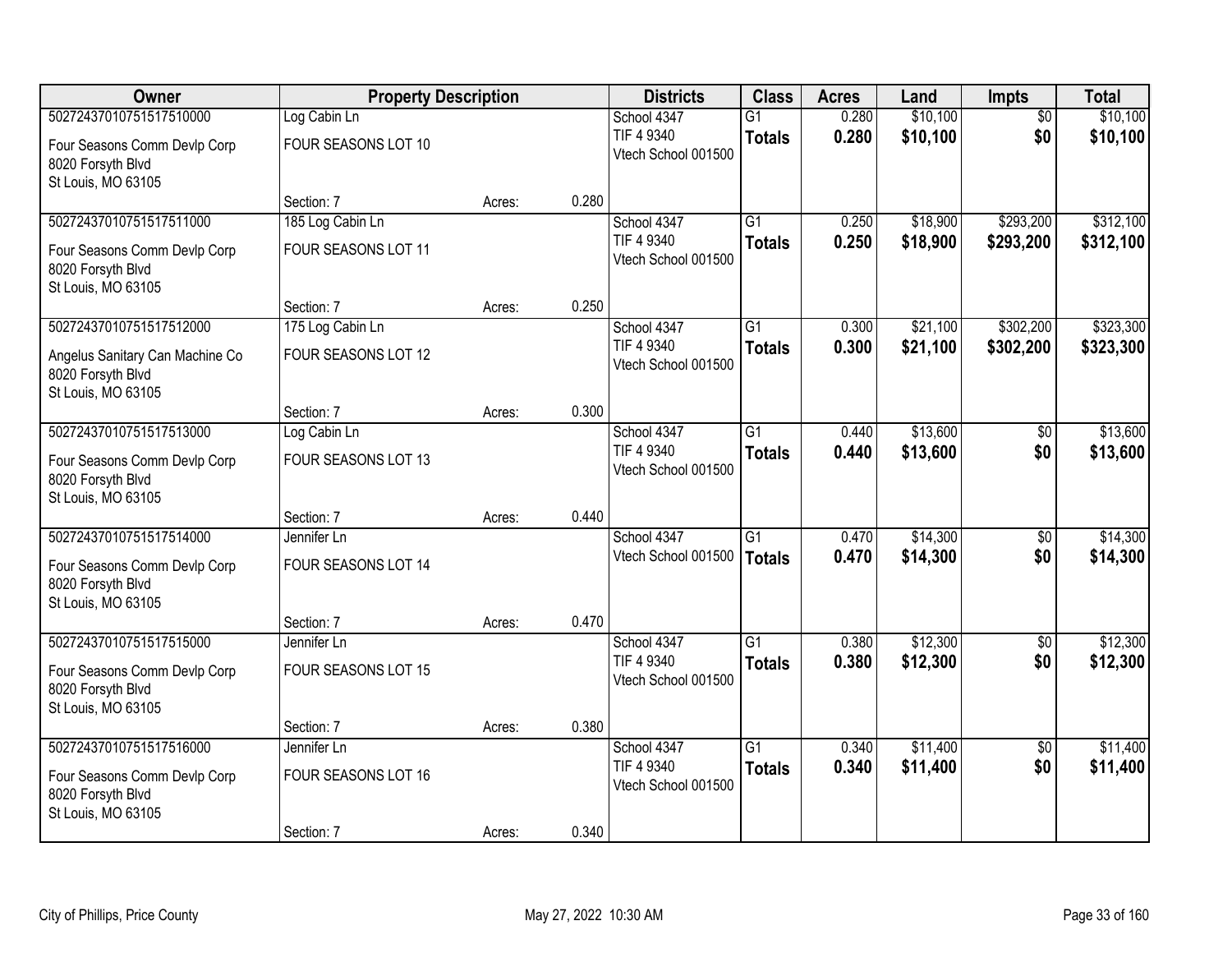| Owner                                                                   | <b>Property Description</b> |        |       | <b>Districts</b>                  | <b>Class</b>    | <b>Acres</b> | Land     | <b>Impts</b>    | <b>Total</b> |
|-------------------------------------------------------------------------|-----------------------------|--------|-------|-----------------------------------|-----------------|--------------|----------|-----------------|--------------|
| 50272437010751517517000                                                 | Jennifer Ln                 |        |       | School 4347                       | $\overline{G1}$ | 0.330        | \$11,200 | $\overline{50}$ | \$11,200     |
| Four Seasons Comm Devlp Corp<br>8020 Forsyth Blvd                       | FOUR SEASONS LOT 17         |        |       | TIF 4 9340<br>Vtech School 001500 | <b>Totals</b>   | 0.330        | \$11,200 | \$0             | \$11,200     |
| St Louis, MO 63105                                                      |                             |        | 0.330 |                                   |                 |              |          |                 |              |
| 50272437010751517518000                                                 | Section: 7<br>Jennifer Ln   | Acres: |       | School 4347                       | $\overline{G1}$ | 0.370        | \$12,100 | \$0             | \$12,100     |
|                                                                         |                             |        |       | TIF 4 9340                        | <b>Totals</b>   | 0.370        | \$12,100 | \$0             | \$12,100     |
| Four Seasons Comm Devlp Corp<br>8020 Forsyth Blvd                       | FOUR SEASONS LOT 18         |        |       | Vtech School 001500               |                 |              |          |                 |              |
| St Louis, MO 63105                                                      | Section: 7                  | Acres: | 0.370 |                                   |                 |              |          |                 |              |
| 50272437010751517519000                                                 | Jennifer Ln                 |        |       | School 4347                       | $\overline{G1}$ | 0.400        | \$12,700 | \$0             | \$12,700     |
| Four Seasons Comm Devlp Corp<br>8020 Forsyth Blvd                       | FOUR SEASONS LOT 19         |        |       | TIF 4 9340<br>Vtech School 001500 | <b>Totals</b>   | 0.400        | \$12,700 | \$0             | \$12,700     |
| St Louis, MO 63105                                                      | Section: 7                  | Acres: | 0.400 |                                   |                 |              |          |                 |              |
| 50272437010751517520000                                                 | Jennifer Ln                 |        |       | School 4347                       | G1              | 0.280        | \$10,100 | \$0             | \$10,100     |
| Four Seasons Comm Devlp Corp<br>8020 Forsyth Blvd<br>St Louis, MO 63105 | FOUR SEASONS LOT 20         |        |       | TIF 4 9340<br>Vtech School 001500 | <b>Totals</b>   | 0.280        | \$10,100 | \$0             | \$10,100     |
|                                                                         | Section: 7                  | Acres: | 0.280 |                                   |                 |              |          |                 |              |
| 50272437010751517521000                                                 | Log Cabin Ln                |        |       | School 4347                       | $\overline{G1}$ | 0.280        | \$10,100 | $\overline{50}$ | \$10,100     |
| Four Seasons Comm Devlp Corp<br>8020 Forsyth Blvd<br>St Louis, MO 63105 | FOUR SEASONS LOT 21         |        |       | TIF 4 9340<br>Vtech School 001500 | <b>Totals</b>   | 0.280        | \$10,100 | \$0             | \$10,100     |
|                                                                         | Section: 7                  | Acres: | 0.280 |                                   |                 |              |          |                 |              |
| 50272437010751517522000                                                 | Log Cabin Ln                |        |       | School 4347                       | $\overline{G1}$ | 0.280        | \$10,100 | $\overline{50}$ | \$10,100     |
| Four Seasons Comm Devlp Corp<br>8020 Forsyth Blvd<br>St Louis, MO 63105 | FOUR SEASONS LOT 22         |        |       | TIF 4 9340<br>Vtech School 001500 | <b>Totals</b>   | 0.280        | \$10,100 | \$0             | \$10,100     |
|                                                                         | Section: 7                  | Acres: | 0.280 |                                   |                 |              |          |                 |              |
| 50272437010751517523000                                                 | Log Cabin Ln                |        |       | School 4347                       | $\overline{G1}$ | 0.280        | \$10,100 | $\overline{30}$ | \$10,100     |
| Four Seasons Comm Devlp Corp<br>8020 Forsyth Blvd<br>St Louis, MO 63105 | FOUR SEASONS LOT 23         |        |       | TIF 4 9340<br>Vtech School 001500 | <b>Totals</b>   | 0.280        | \$10,100 | \$0             | \$10,100     |
|                                                                         | Section: 7                  | Acres: | 0.280 |                                   |                 |              |          |                 |              |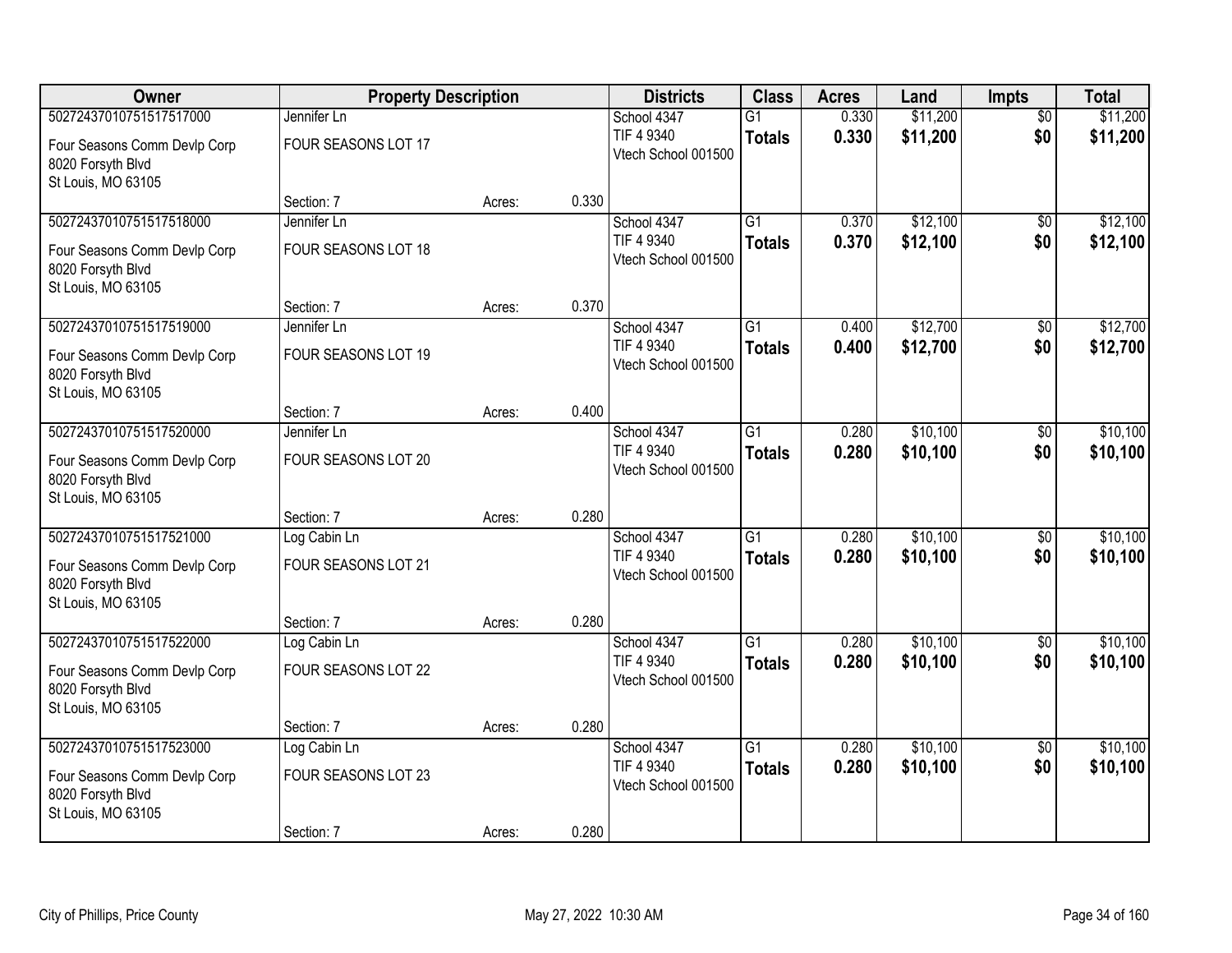| Owner                                                                   | <b>Property Description</b> |        |       | <b>Districts</b>                  | <b>Class</b>    | <b>Acres</b> | Land     | <b>Impts</b>    | <b>Total</b> |
|-------------------------------------------------------------------------|-----------------------------|--------|-------|-----------------------------------|-----------------|--------------|----------|-----------------|--------------|
| 50272437010751517524000                                                 | Katherine Ln                |        |       | School 4347                       | $\overline{G1}$ | 0.380        | \$12,300 | $\overline{50}$ | \$12,300     |
| Four Seasons Comm Devlp Corp<br>8020 Forsyth Blvd<br>St Louis, MO 63105 | FOUR SEASONS LOT 24         |        |       | TIF 4 9340<br>Vtech School 001500 | <b>Totals</b>   | 0.380        | \$12,300 | \$0             | \$12,300     |
|                                                                         | Section: 7                  | Acres: | 0.380 |                                   |                 |              |          |                 |              |
| 50272437010751517525000                                                 | Katherine Ln                |        |       | School 4347                       | $\overline{G1}$ | 0.380        | \$12,300 | \$0             | \$12,300     |
| Four Seasons Comm Devlp Corp<br>8020 Forsyth Blvd<br>St Louis, MO 63105 | FOUR SEASONS LOT 25         |        |       | TIF 4 9340<br>Vtech School 001500 | <b>Totals</b>   | 0.380        | \$12,300 | \$0             | \$12,300     |
|                                                                         | Section: 7                  | Acres: | 0.380 |                                   |                 |              |          |                 |              |
| 50272437010751517526000                                                 | Katherine Ln                |        |       | School 4347                       | $\overline{G1}$ | 0.330        | \$11,200 | \$0             | \$11,200     |
| Four Seasons Comm Devlp Corp<br>8020 Forsyth Blvd<br>St Louis, MO 63105 | FOUR SEASONS LOT 26         |        |       | TIF 4 9340<br>Vtech School 001500 | <b>Totals</b>   | 0.330        | \$11,200 | \$0             | \$11,200     |
|                                                                         | Section: 7                  | Acres: | 0.330 |                                   |                 |              |          |                 |              |
| 50272437010751517527000                                                 | Katherine Ln                |        |       | School 4347                       | $\overline{G1}$ | 0.280        | \$10,100 | \$0             | \$10,100     |
| Four Seasons Comm Devlp Corp<br>8020 Forsyth Blvd<br>St Louis, MO 63105 | FOUR SEASONS LOT 27         |        |       | TIF 4 9340<br>Vtech School 001500 | <b>Totals</b>   | 0.280        | \$10,100 | \$0             | \$10,100     |
|                                                                         | Section: 7                  | Acres: | 0.280 |                                   |                 |              |          |                 |              |
| 50272437010751517528000                                                 | Katherine Ln                |        |       | School 4347                       | $\overline{G1}$ | 0.340        | \$11,400 | \$0             | \$11,400     |
| Four Seasons Comm Devlp Corp<br>8020 Forsyth Blvd<br>St Louis, MO 63105 | FOUR SEASONS LOT 28         |        |       | TIF 4 9340<br>Vtech School 001500 | <b>Totals</b>   | 0.340        | \$11,400 | \$0             | \$11,400     |
|                                                                         | Section: 7                  | Acres: | 0.340 |                                   |                 |              |          |                 |              |
| 50272437010751517529000                                                 | Katherine Ln                |        |       | School 4347                       | $\overline{G1}$ | 0.520        | \$15,200 | $\overline{50}$ | \$15,200     |
| Four Seasons Comm Devlp Corp<br>8020 Forsyth Blvd<br>St Louis, MO 63105 | FOUR SEASONS LOT 29         |        |       | TIF 4 9340<br>Vtech School 001500 | <b>Totals</b>   | 0.520        | \$15,200 | \$0             | \$15,200     |
|                                                                         | Section: 7                  | Acres: | 0.520 |                                   |                 |              |          |                 |              |
| 50272437010751517530000                                                 | Katherine Ln                |        |       | School 4347                       | $\overline{G1}$ | 0.260        | \$9,700  | $\overline{50}$ | \$9,700      |
| Four Seasons Comm Devlp Corp<br>8020 Forsyth Blvd<br>St Louis, MO 63105 | FOUR SEASONS LOT 30         |        |       | TIF 4 9340<br>Vtech School 001500 | <b>Totals</b>   | 0.260        | \$9,700  | \$0             | \$9,700      |
|                                                                         | Section: 7                  | Acres: | 0.260 |                                   |                 |              |          |                 |              |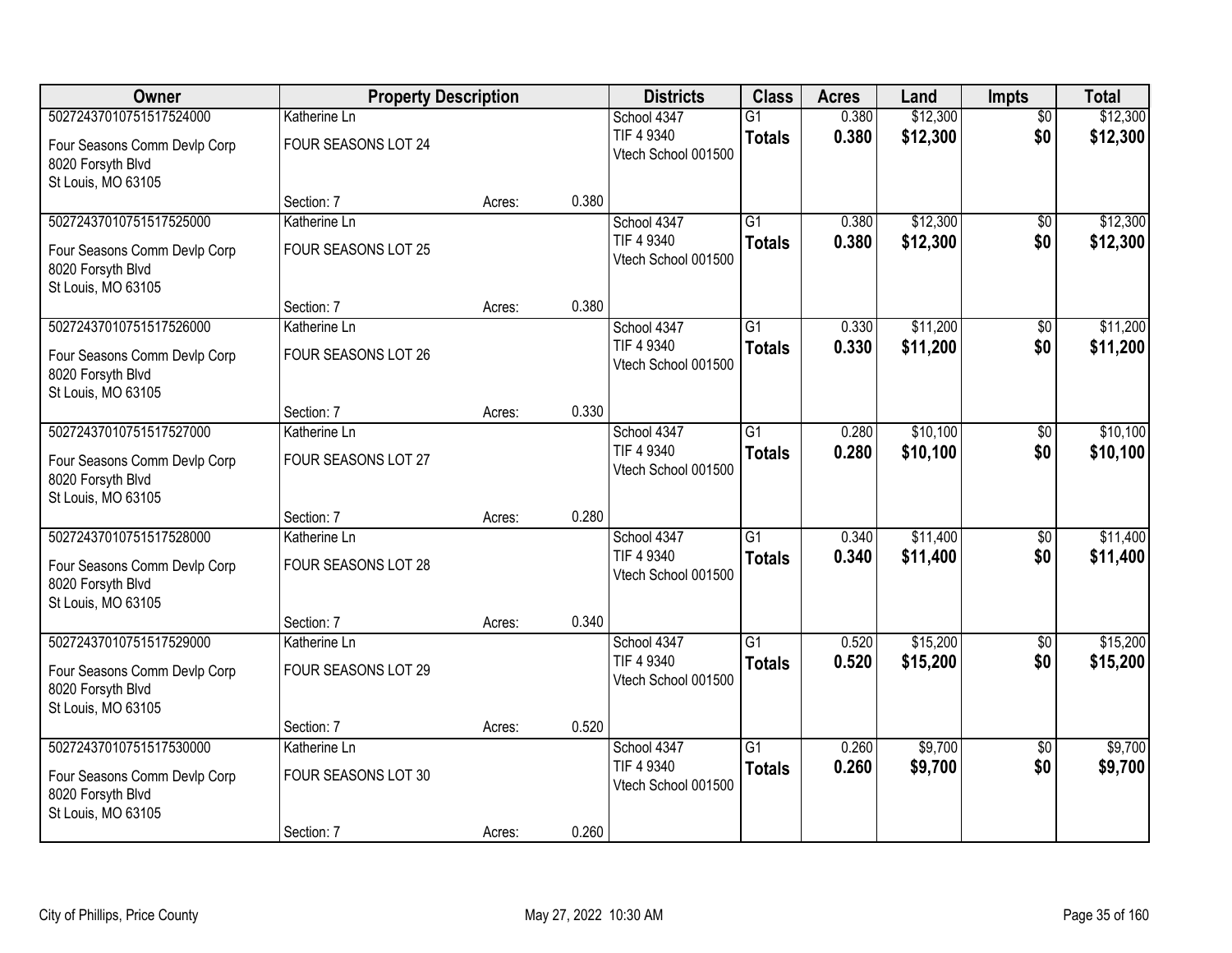| Owner                                                                   | <b>Property Description</b> |        |       | <b>Districts</b>                  | <b>Class</b>    | <b>Acres</b> | Land     | <b>Impts</b>    | <b>Total</b> |
|-------------------------------------------------------------------------|-----------------------------|--------|-------|-----------------------------------|-----------------|--------------|----------|-----------------|--------------|
| 50272437010751517531000                                                 | Katherine Ln                |        |       | School 4347                       | G1              | 0.240        | \$9,100  | $\overline{50}$ | \$9,100      |
| Four Seasons Comm Devlp Corp<br>8020 Forsyth Blvd<br>St Louis, MO 63105 | FOUR SEASONS LOT 31         |        |       | TIF 4 9340<br>Vtech School 001500 | <b>Totals</b>   | 0.240        | \$9,100  | \$0             | \$9,100      |
|                                                                         | Section: 7                  | Acres: | 0.240 |                                   |                 |              |          |                 |              |
| 50272437010751517532000                                                 | Katherine Ln                |        |       | School 4347                       | $\overline{G1}$ | 0.275        | \$10,000 | \$0             | \$10,000     |
| Four Seasons Comm Devlp Corp<br>8020 Forsyth Blvd<br>St Louis, MO 63105 | FOUR SEASONS LOT 32         |        |       | TIF 4 9340<br>Vtech School 001500 | <b>Totals</b>   | 0.275        | \$10,000 | \$0             | \$10,000     |
|                                                                         | Section: 7                  | Acres: | 0.275 |                                   |                 |              |          |                 |              |
| 50272437010751517533000                                                 | Katherine Ln                |        |       | School 4347                       | $\overline{G1}$ | 0.289        | \$10,300 | \$0             | \$10,300     |
| Four Seasons Comm Devlp Corp<br>8020 Forsyth Blvd<br>St Louis, MO 63105 | FOUR SEASONS LOT 33         |        |       | TIF 4 9340<br>Vtech School 001500 | <b>Totals</b>   | 0.289        | \$10,300 | \$0             | \$10,300     |
|                                                                         | Section: 7                  | Acres: | 0.289 |                                   |                 |              |          |                 |              |
| 50272437010751517534000                                                 | Katherine Ln                |        |       | School 4347                       | $\overline{G1}$ | 0.275        | \$10,000 | \$0             | \$10,000     |
| Four Seasons Comm Devlp Corp<br>8020 Forsyth Blvd<br>St Louis, MO 63105 | FOUR SEASONS LOT 34         |        |       | TIF 4 9340<br>Vtech School 001500 | <b>Totals</b>   | 0.275        | \$10,000 | \$0             | \$10,000     |
|                                                                         | Section: 7                  | Acres: | 0.275 |                                   |                 |              |          |                 |              |
| 50272437010751517535000                                                 | Katherine Ln                |        |       | School 4347                       | $\overline{G1}$ | 0.275        | \$10,000 | \$0             | \$10,000     |
| Four Seasons Comm Devlp Corp<br>8020 Forsyth Blvd<br>St Louis, MO 63105 | FOUR SEASONS LOT 35         |        |       | TIF 4 9340<br>Vtech School 001500 | <b>Totals</b>   | 0.275        | \$10,000 | \$0             | \$10,000     |
|                                                                         | Section: 7                  | Acres: | 0.275 |                                   |                 |              |          |                 |              |
| 50272437010751517536000                                                 | Katherine Ln                |        |       | School 4347                       | $\overline{G1}$ | 0.280        | \$10,100 | $\overline{50}$ | \$10,100     |
| Four Seasons Comm Devlp Corp<br>8020 Forsyth Blvd<br>St Louis, MO 63105 | FOUR SEASONS LOT 36         |        |       | TIF 4 9340<br>Vtech School 001500 | <b>Totals</b>   | 0.280        | \$10,100 | \$0             | \$10,100     |
|                                                                         | Section: 7                  | Acres: | 0.280 |                                   |                 |              |          |                 |              |
| 50272437010751517537000                                                 | Katherine Ln                |        |       | School 4347                       | $\overline{G1}$ | 0.370        | \$12,100 | $\overline{50}$ | \$12,100     |
| Four Seasons Comm Devlp Corp<br>8020 Forsyth Blvd<br>St Louis, MO 63105 | FOUR SEASONS LOT 37         |        |       | TIF 4 9340<br>Vtech School 001500 | <b>Totals</b>   | 0.370        | \$12,100 | \$0             | \$12,100     |
|                                                                         | Section: 7                  | Acres: | 0.370 |                                   |                 |              |          |                 |              |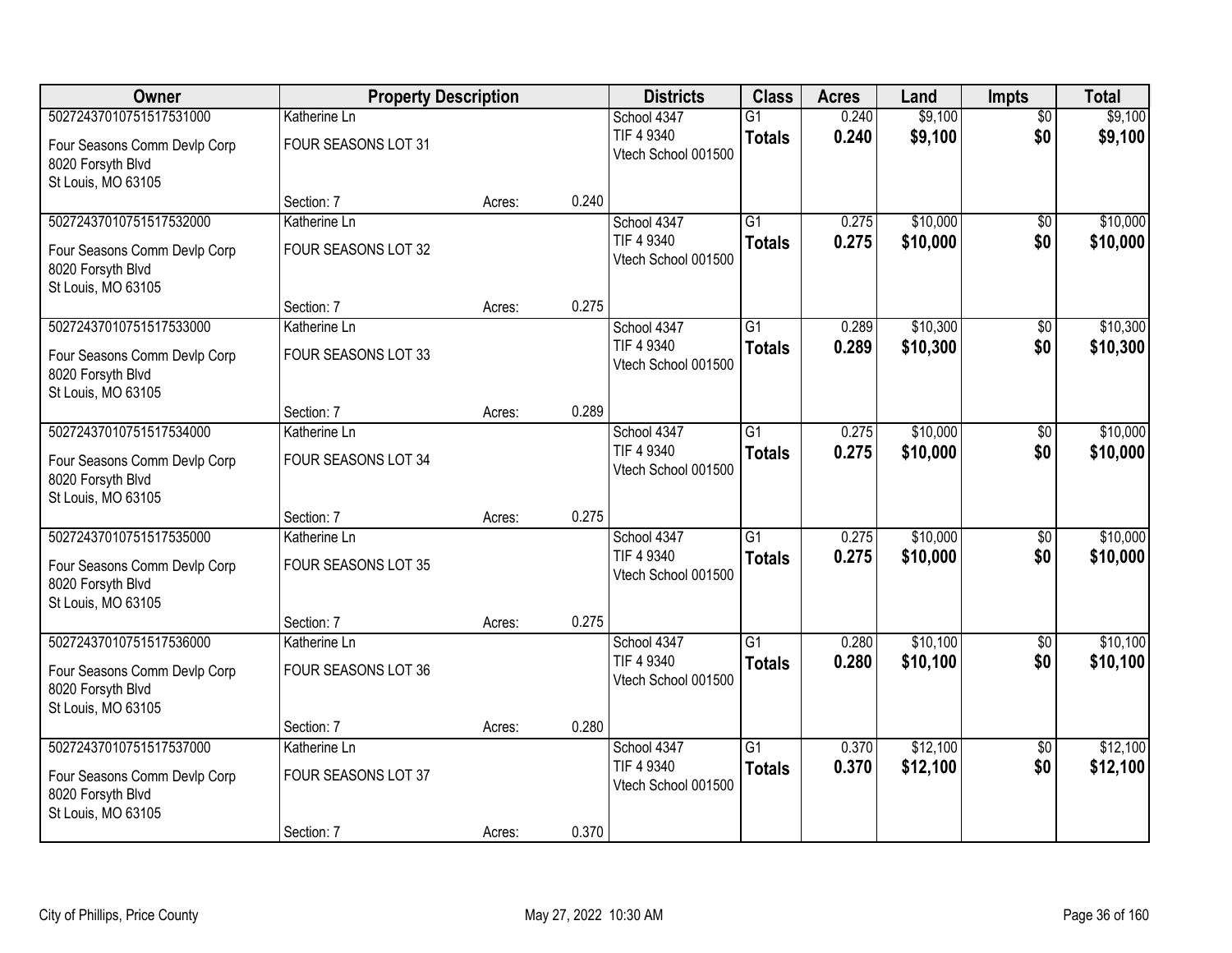| Owner                                             | <b>Property Description</b> |        |       | <b>Districts</b>                  | <b>Class</b>    | <b>Acres</b> | Land     | <b>Impts</b>           | <b>Total</b> |
|---------------------------------------------------|-----------------------------|--------|-------|-----------------------------------|-----------------|--------------|----------|------------------------|--------------|
| 50272437010751517538000                           | Log Cabin Ln                |        |       | School 4347                       | $\overline{G1}$ | 0.270        | \$9,900  | $\overline{50}$        | \$9,900      |
| Four Seasons Comm Devlp Corp<br>8020 Forsyth Blvd | FOUR SEASONS LOT 38         |        |       | TIF 4 9340<br>Vtech School 001500 | <b>Totals</b>   | 0.270        | \$9,900  | \$0                    | \$9,900      |
| St Louis, MO 63105                                |                             |        |       |                                   |                 |              |          |                        |              |
|                                                   | Section: 7                  | Acres: | 0.270 |                                   |                 |              |          |                        |              |
| 50272437010751517539000                           | 287 Log Cabin Ln            |        |       | School 4347                       | $\overline{G1}$ | 0.440        | \$13,600 | $\overline{50}$        | \$13,600     |
| Four Seasons Comm Devlp Corp<br>8020 Forsyth Blvd | FOUR SEASONS LOT 39         |        |       | TIF 4 9340<br>Vtech School 001500 | <b>Totals</b>   | 0.440        | \$13,600 | \$0                    | \$13,600     |
| St Louis, MO 63105                                |                             |        |       |                                   |                 |              |          |                        |              |
|                                                   | Section: 7                  | Acres: | 0.440 |                                   |                 |              |          |                        |              |
| 50272437010751517540000                           | Shaw St                     |        |       | School 4347                       | $\overline{G1}$ | 0.290        | \$10,300 | \$0                    | \$10,300     |
| Four Seasons Comm Devlp Corp                      | FOUR SEASONS LOT 40         |        |       | TIF 4 9340<br>Vtech School 001500 | <b>Totals</b>   | 0.290        | \$10,300 | \$0                    | \$10,300     |
| 8020 Forsyth Blvd                                 |                             |        |       |                                   |                 |              |          |                        |              |
| St Louis, MO 63105                                | Section: 7                  | Acres: | 0.290 |                                   |                 |              |          |                        |              |
| 50272437010751517541000                           | 255 Shaw St                 |        |       | School 4347                       | G1              | 0.305        | \$21,400 | \$166,000              | \$187,400    |
|                                                   |                             |        |       | TIF 4 9340                        | <b>Totals</b>   | 0.305        | \$21,400 | \$166,000              | \$187,400    |
| James F. Christl<br>Sandra L. Christl             | FOUR SEASONS LOT 41         |        |       | Vtech School 001500               |                 |              |          |                        |              |
| 218 Washington Ave                                |                             |        |       |                                   |                 |              |          |                        |              |
| Mellen, WI 54546                                  | Section: 7                  | Acres: | 0.305 |                                   |                 |              |          |                        |              |
| 50272437010751517542000                           | Shaw St                     |        |       | School 4347                       | $\overline{G1}$ | 0.310        | \$21,600 | \$5,600                | \$27,200     |
| Four Seasons Comm Devlp Corp                      | FOUR SEASONS LOT 42         |        |       | TIF 4 9340                        | <b>Totals</b>   | 0.310        | \$21,600 | \$5,600                | \$27,200     |
| 8020 Forsyth Blvd                                 |                             |        |       | Vtech School 001500               |                 |              |          |                        |              |
| St Louis, MO 63105                                |                             |        |       |                                   |                 |              |          |                        |              |
|                                                   | Section: 7                  | Acres: | 0.310 |                                   |                 |              |          |                        |              |
| 50272437010751517543000                           | Shaw St                     |        |       | School 4347                       | $\overline{G1}$ | 0.310        | \$10,800 | $\sqrt{6}$             | \$10,800     |
| Four Seasons Comm Devlp Corp                      | FOUR SEASONS LOT 43         |        |       | TIF 4 9340                        | <b>Totals</b>   | 0.310        | \$10,800 | \$0                    | \$10,800     |
| 8020 Forsyth Blvd                                 |                             |        |       | Vtech School 001500               |                 |              |          |                        |              |
| St Louis, MO 63105                                |                             |        |       |                                   |                 |              |          |                        |              |
|                                                   | Section: 7                  | Acres: | 0.310 |                                   |                 |              |          |                        |              |
| 50272437010751517544000                           | Woodfield Blvd              |        |       | School 4347<br>TIF 4 9340         | $\overline{G1}$ | 0.630        | \$16,500 | $\overline{50}$<br>\$0 | \$16,500     |
| Four Seasons Comm Devlp Corp                      | FOUR SEASONS LOT 44         |        |       | Vtech School 001500               | <b>Totals</b>   | 0.630        | \$16,500 |                        | \$16,500     |
| 8020 Forsyth Blvd                                 |                             |        |       |                                   |                 |              |          |                        |              |
| St Louis, MO 63105                                | Section: 7                  | Acres: | 0.630 |                                   |                 |              |          |                        |              |
|                                                   |                             |        |       |                                   |                 |              |          |                        |              |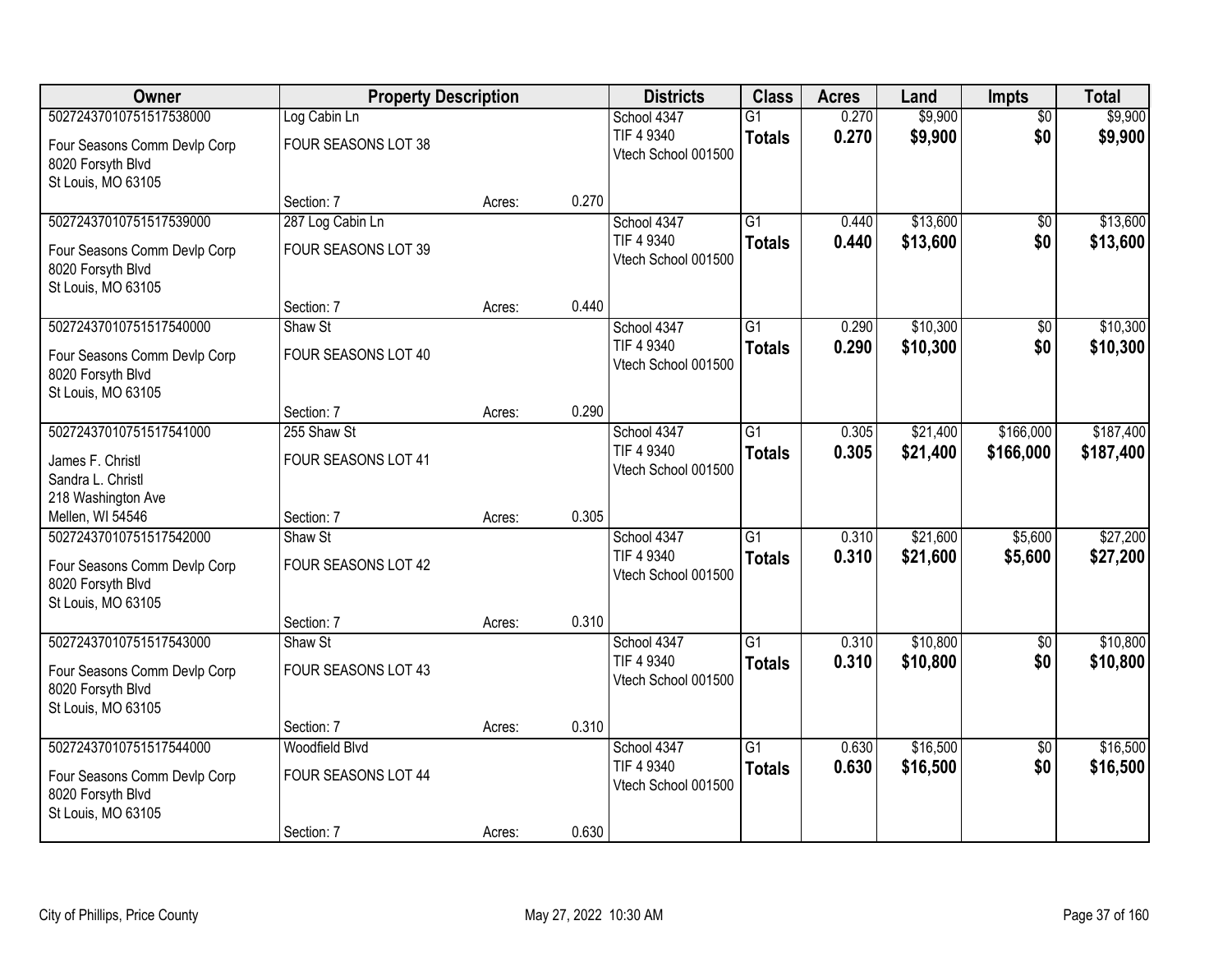| Owner                                             | <b>Property Description</b>         |        |       | <b>Districts</b>                  | <b>Class</b>    | <b>Acres</b> | Land     | <b>Impts</b>           | <b>Total</b> |
|---------------------------------------------------|-------------------------------------|--------|-------|-----------------------------------|-----------------|--------------|----------|------------------------|--------------|
| 50272437010751517545000                           | <b>Woodfield Blvd</b>               |        |       | School 4347                       | $\overline{G1}$ | 0.450        | \$13,800 | $\overline{50}$        | \$13,800     |
| Four Seasons Comm Devlp Corp                      | FOUR SEASONS LOT 45                 |        |       | TIF 4 9340<br>Vtech School 001500 | <b>Totals</b>   | 0.450        | \$13,800 | \$0                    | \$13,800     |
| 8020 Forsyth Blvd                                 |                                     |        |       |                                   |                 |              |          |                        |              |
| St Louis, MO 63105                                |                                     |        |       |                                   |                 |              |          |                        |              |
| 50272437010751517546000                           | Section: 7<br><b>Woodfield Blvd</b> | Acres: | 0.450 | School 4347                       | $\overline{G1}$ | 0.400        | \$12,700 | \$0                    | \$12,700     |
|                                                   |                                     |        |       | TIF 4 9340                        | <b>Totals</b>   | 0.400        | \$12,700 | \$0                    | \$12,700     |
| Four Seasons Comm Devlp Corp                      | FOUR SEASONS LOT 46                 |        |       | Vtech School 001500               |                 |              |          |                        |              |
| 8020 Forsyth Blvd<br>St Louis, MO 63105           |                                     |        |       |                                   |                 |              |          |                        |              |
|                                                   | Section: 7                          | Acres: | 0.400 |                                   |                 |              |          |                        |              |
| 50272437010751517547000                           | Woodfield Blvd                      |        |       | School 4347                       | $\overline{G1}$ | 0.480        | \$14,500 | \$0                    | \$14,500     |
| Four Seasons Comm Devlp Corp                      | FOUR SEASONS LOT 47                 |        |       | TIF 4 9340                        | <b>Totals</b>   | 0.480        | \$14,500 | \$0                    | \$14,500     |
| 8020 Forsyth Blvd                                 |                                     |        |       | Vtech School 001500               |                 |              |          |                        |              |
| St Louis, MO 63105                                |                                     |        |       |                                   |                 |              |          |                        |              |
|                                                   | Section: 7                          | Acres: | 0.480 |                                   |                 |              |          |                        |              |
| 50272437010751517548000                           | Woodfield Blvd                      |        |       | School 4347<br>TIF 4 9340         | G1              | 0.540        | \$15,400 | \$0                    | \$15,400     |
| Four Seasons Comm Devlp Corp                      | FOUR SEASONS LOT 48                 |        |       | Vtech School 001500               | <b>Totals</b>   | 0.540        | \$15,400 | \$0                    | \$15,400     |
| 8020 Forsyth Blvd                                 |                                     |        |       |                                   |                 |              |          |                        |              |
| St Louis, MO 63105                                | Section: 7                          | Acres: | 0.540 |                                   |                 |              |          |                        |              |
| 50272437010751517549000                           | Woodfield Ct                        |        |       | School 4347                       | $\overline{G1}$ | 0.640        | \$16,600 | $\overline{50}$        | \$16,600     |
|                                                   |                                     |        |       | TIF 4 9340                        | <b>Totals</b>   | 0.640        | \$16,600 | \$0                    | \$16,600     |
| Four Seasons Comm Devlp Corp<br>8020 Forsyth Blvd | FOUR SEASONS LOT 49                 |        |       | Vtech School 001500               |                 |              |          |                        |              |
| St Louis, MO 63105                                |                                     |        |       |                                   |                 |              |          |                        |              |
|                                                   | Section: 7                          | Acres: | 0.640 |                                   |                 |              |          |                        |              |
| 50272437010751517550000                           | <b>Woodfield Ct</b>                 |        |       | School 4347                       | $\overline{G1}$ | 0.600        | \$16,100 | $\overline{60}$        | \$16,100     |
| Four Seasons Comm Devlp Corp                      | FOUR SEASONS LOT 50                 |        |       | TIF 4 9340                        | <b>Totals</b>   | 0.600        | \$16,100 | \$0                    | \$16,100     |
| 8020 Forsyth Blvd                                 |                                     |        |       | Vtech School 001500               |                 |              |          |                        |              |
| St Louis, MO 63105                                |                                     |        |       |                                   |                 |              |          |                        |              |
| 50272437010751517551000                           | Section: 7                          | Acres: | 0.600 |                                   | $\overline{G1}$ | 0.680        | \$17,100 |                        | \$17,100     |
|                                                   | Woodfield Ct                        |        |       | School 4347<br>TIF 4 9340         | <b>Totals</b>   | 0.680        | \$17,100 | $\overline{30}$<br>\$0 | \$17,100     |
| Four Seasons Comm Devlp Corp                      | FOUR SEASONS LOT 51                 |        |       | Vtech School 001500               |                 |              |          |                        |              |
| 8020 Forsyth Blvd<br>St Louis, MO 63105           |                                     |        |       |                                   |                 |              |          |                        |              |
|                                                   | Section: 7                          | Acres: | 0.680 |                                   |                 |              |          |                        |              |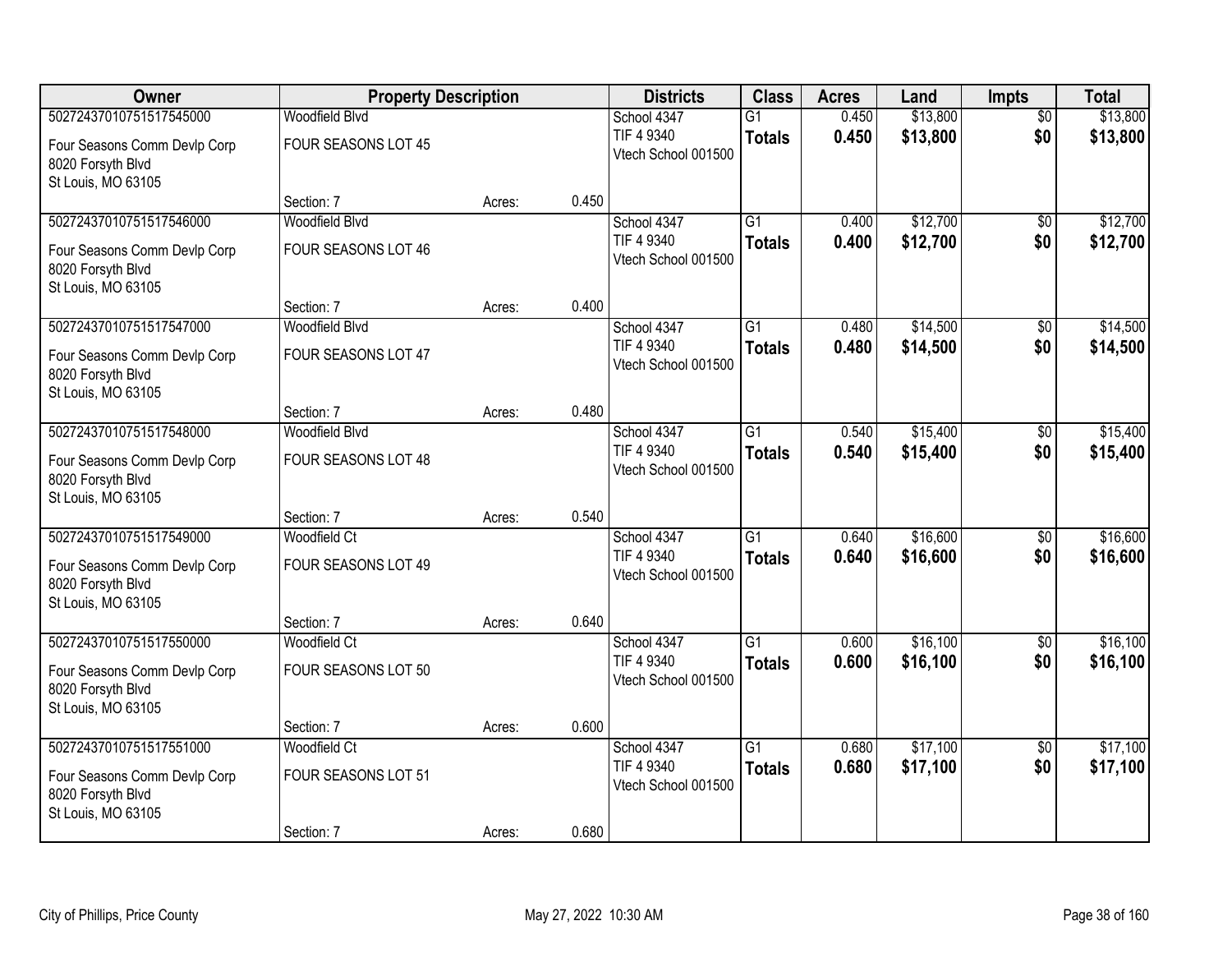| Owner                                                                   | <b>Property Description</b>      |        |       | <b>Districts</b>                  | <b>Class</b>    | <b>Acres</b> | Land     | <b>Impts</b>    | <b>Total</b> |
|-------------------------------------------------------------------------|----------------------------------|--------|-------|-----------------------------------|-----------------|--------------|----------|-----------------|--------------|
| 50272437010751517552000                                                 | <b>Woodfield Blvd</b>            |        |       | School 4347                       | $\overline{G1}$ | 0.710        | \$17,500 | $\overline{50}$ | \$17,500     |
| Four Seasons Comm Devlp Corp<br>8020 Forsyth Blvd                       | FOUR SEASONS LOT 52              |        |       | TIF 4 9340<br>Vtech School 001500 | <b>Totals</b>   | 0.710        | \$17,500 | \$0             | \$17,500     |
| St Louis, MO 63105                                                      | Section: 7                       | Acres: | 0.710 |                                   |                 |              |          |                 |              |
| 50272437010751517553000                                                 | <b>Woodfield Blvd</b>            |        |       | School 4347                       | $\overline{G1}$ | 0.960        | \$19,200 | $\overline{30}$ | \$19,200     |
| Four Seasons Comm Devlp Corp<br>8020 Forsyth Blvd<br>St Louis, MO 63105 | FOUR SEASONS LOT 53              |        |       | TIF 4 9340<br>Vtech School 001500 | <b>Totals</b>   | 0.960        | \$19,200 | \$0             | \$19,200     |
|                                                                         | Section: 7                       | Acres: | 0.960 |                                   |                 |              |          |                 |              |
| 50272437010751517554000                                                 | <b>Woodfield Blvd</b>            |        |       | School 4347                       | $\overline{G1}$ | 1.080        | \$19,900 | \$0             | \$19,900     |
| Four Seasons Comm Devlp Corp<br>8020 Forsyth Blvd<br>St Louis, MO 63105 | FOUR SEASONS LOT 54              |        |       | TIF 4 9340<br>Vtech School 001500 | <b>Totals</b>   | 1.080        | \$19,900 | \$0             | \$19,900     |
|                                                                         | Section: 7                       | Acres: | 1.080 |                                   |                 |              |          |                 |              |
| 50272437010751517555000                                                 | Woodfield Blvd                   |        |       | School 4347                       | $\overline{G1}$ | 0.920        | \$19,000 | \$0             | \$19,000     |
| Four Seasons Comm Devlp Corp<br>8020 Forsyth Blvd<br>St Louis, MO 63105 | FOUR SEASONS LOT 55              |        |       | TIF 4 9340<br>Vtech School 001500 | <b>Totals</b>   | 0.920        | \$19,000 | \$0             | \$19,000     |
|                                                                         | Section: 7                       | Acres: | 0.920 |                                   |                 |              |          |                 |              |
| 50272437010751517556000                                                 | Shaw St                          |        |       | School 4347                       | $\overline{G1}$ | 0.080        | \$600    | $\overline{50}$ | \$600        |
| Four Seasons Comm Devlp Corp<br>8020 Forsyth Blvd<br>St Louis, MO 63105 | FOUR SEASONS OUTLOT 1            |        |       | TIF 4 9340<br>Vtech School 001500 | <b>Totals</b>   | 0.080        | \$600    | \$0             | \$600        |
|                                                                         | Section: 7                       | Acres: | 0.080 |                                   |                 |              |          |                 |              |
| 50272437010751517557000                                                 | <b>Woodfield Blvd</b>            |        |       | School 4347                       | $\overline{G1}$ | 0.150        | \$1,100  | $\sqrt{6}$      | \$1,100      |
| Four Seasons Comm Devlp Corp<br>8020 Forsyth Blvd<br>St Louis, MO 63105 | FOUR SEASONS OUTLOT 2            |        |       | TIF 4 9340<br>Vtech School 001500 | <b>Totals</b>   | 0.150        | \$1,100  | \$0             | \$1,100      |
|                                                                         | Section: 7                       | Acres: | 0.150 |                                   |                 |              |          |                 |              |
| 50272437010751517558000                                                 | 230 Log Cabin Ln                 |        |       | School 4347                       | $\overline{G2}$ | 0.340        | \$11,400 | \$55,000        | \$66,400     |
| Four Seasons Comm Devlp Corp<br>8020 Forsyth Blvd<br>St Louis, MO 63105 | FOUR SEASONS CHAPMAN PUBLIC PARK |        |       | TIF 4 9340<br>Vtech School 001500 | <b>Totals</b>   | 0.340        | \$11,400 | \$55,000        | \$66,400     |
|                                                                         | Section: 7                       | Acres: | 0.340 |                                   |                 |              |          |                 |              |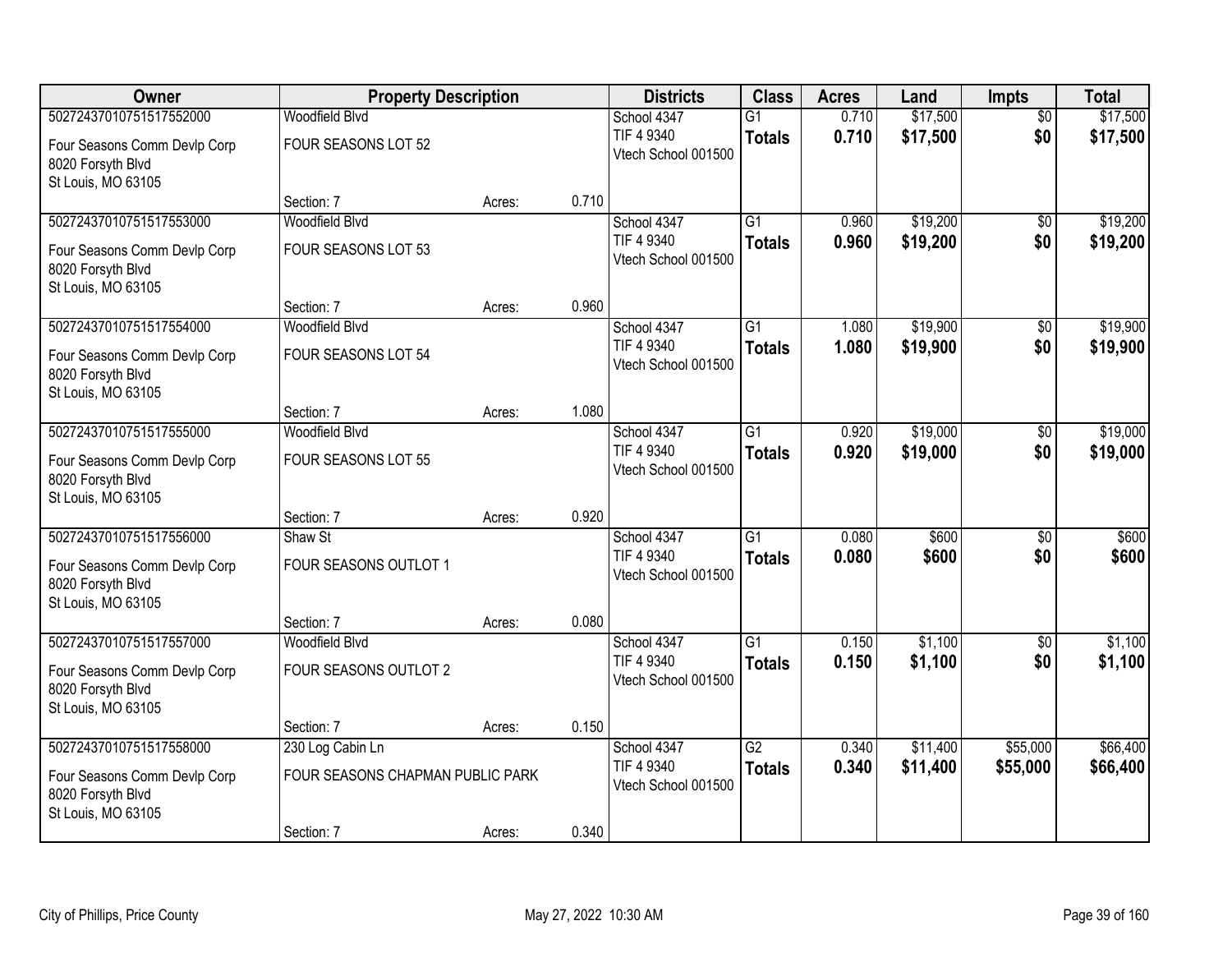| <b>Owner</b>                |                                       | <b>Property Description</b> |       | <b>Districts</b>    | <b>Class</b>    | <b>Acres</b> | Land            | <b>Impts</b>    | <b>Total</b>    |
|-----------------------------|---------------------------------------|-----------------------------|-------|---------------------|-----------------|--------------|-----------------|-----------------|-----------------|
| 50272437010751660610000     | 858 Elk Lake Dr Unit 1                |                             |       | School 4347         | $\overline{G1}$ | 0.000        | \$31,100        | \$109,700       | \$140,800       |
| Timothy M. Neu              | RED PINES CONDOMINIUMS UNIT 1         |                             |       | Vtech School 001500 | Totals          | 0.000        | \$31,100        | \$109,700       | \$140,800       |
| Cala J. Neu                 |                                       |                             |       |                     |                 |              |                 |                 |                 |
| W7106 Long Lake Rd          |                                       |                             |       |                     |                 |              |                 |                 |                 |
| Phillips, WI 54555          | Section: 7                            | Acres:                      | 0.000 |                     |                 |              |                 |                 |                 |
| 50272437010751660620000     | 856 Elk Lake Dr Unit 2                |                             |       | School 4347         | $\overline{G1}$ | 0.000        | \$31,100        | \$81,200        | \$112,300       |
| Roger Guhr                  | RED PINES CONDOMINIUMS UNIT 2         |                             |       | Vtech School 001500 | <b>Totals</b>   | 0.000        | \$31,100        | \$81,200        | \$112,300       |
| Kelly Guhr                  |                                       |                             |       |                     |                 |              |                 |                 |                 |
| S99 W20215 Parker Dr        |                                       |                             |       |                     |                 |              |                 |                 |                 |
| Muskego, WI 53150           | Section: 7                            | Acres:                      | 0.000 |                     |                 |              |                 |                 |                 |
| 50272437010751660630000     | 854 Elk Lake Dr Unit 3                |                             |       | School 4347         | G1              | 0.000        | \$31,100        | \$89,200        | \$120,300       |
| Jay E. Pippenger            | RED PINES CONDOMINIUMS UNIT 3         |                             |       | Vtech School 001500 | Totals          | 0.000        | \$31,100        | \$89,200        | \$120,300       |
| Patricia K. Pippenger       |                                       |                             |       |                     |                 |              |                 |                 |                 |
| 232312 N 88th Ave           |                                       |                             |       |                     |                 |              |                 |                 |                 |
| Wausau, WI 54401            | Section: 7                            | Acres:                      | 0.000 |                     |                 |              |                 |                 |                 |
| 50272437010751660640000     | 852 Elk Lake Dr Unit 4                |                             |       | School 4347         | G1              | 0.000        | \$31,100        | \$89,200        | \$120,300       |
| John M. Kelley              | RED PINES CONDOMINIUMS UNIT 4         |                             |       | Vtech School 001500 | <b>Totals</b>   | 0.000        | \$31,100        | \$89,200        | \$120,300       |
| 10444 N 69th St             |                                       |                             |       |                     |                 |              |                 |                 |                 |
| <b>Unit 114</b>             |                                       |                             |       |                     |                 |              |                 |                 |                 |
| Paradise Valley, AZ 85253   | Section: 7                            | Acres:                      | 0.000 |                     |                 |              |                 |                 |                 |
| 50272437010751660650000     | 850 Elk Lake Dr Unit 5                |                             |       | School 4347         | $\overline{G1}$ | 0.000        | \$31,100        | \$78,600        | \$109,700       |
| Doreen A. Hintz             | RED PINES CONDOMINIUMS UNIT 5         |                             |       | Vtech School 001500 | Totals          | 0.000        | \$31,100        | \$78,600        | \$109,700       |
| 850 Elk Lake Dr             |                                       |                             |       |                     |                 |              |                 |                 |                 |
| Phillips, WI 54555          |                                       |                             |       |                     |                 |              |                 |                 |                 |
|                             | Section: 7                            | Acres:                      | 0.000 |                     |                 |              |                 |                 |                 |
| 50272437010751660660000     | 848 Elk Lake Dr Unit 6                |                             |       | School 4347         | $\overline{G1}$ | 0.000        | \$31,100        | \$134,500       | \$165,600       |
| Vath Haven, LLC             | RED PINES CONDOMINIUMS UNIT 6         |                             |       | Vtech School 001500 | Totals          | 0.000        | \$31,100        | \$134,500       | \$165,600       |
| N10498 Jesunas Ln           |                                       |                             |       |                     |                 |              |                 |                 |                 |
| Phillips, WI 54555          |                                       |                             |       |                     |                 |              |                 |                 |                 |
|                             | Section: 7                            | Acres:                      | 0.000 |                     |                 |              |                 |                 |                 |
| 50272437010751660660600     | Elk Lake Dr                           |                             |       | School 4347         | $\overline{X4}$ | 1.207        | $\overline{50}$ | $\overline{50}$ | $\overline{50}$ |
| Red Pines Condominium Assoc | RED PINES CONDOMINIUMS COMMON ELEMENT |                             |       | Vtech School 001500 | Totals          | 1.207        | \$0             | \$0             | \$0             |
| 850 Elk Lake Dr             | AREA ALL INTEREST BELONGS WITH COMMON |                             |       |                     |                 |              |                 |                 |                 |
| Phillips, WI 54555          | <b>ELEMENT AREA</b>                   |                             |       |                     |                 |              |                 |                 |                 |
|                             | Section: 7                            | Acres:                      | 1.207 |                     |                 |              |                 |                 |                 |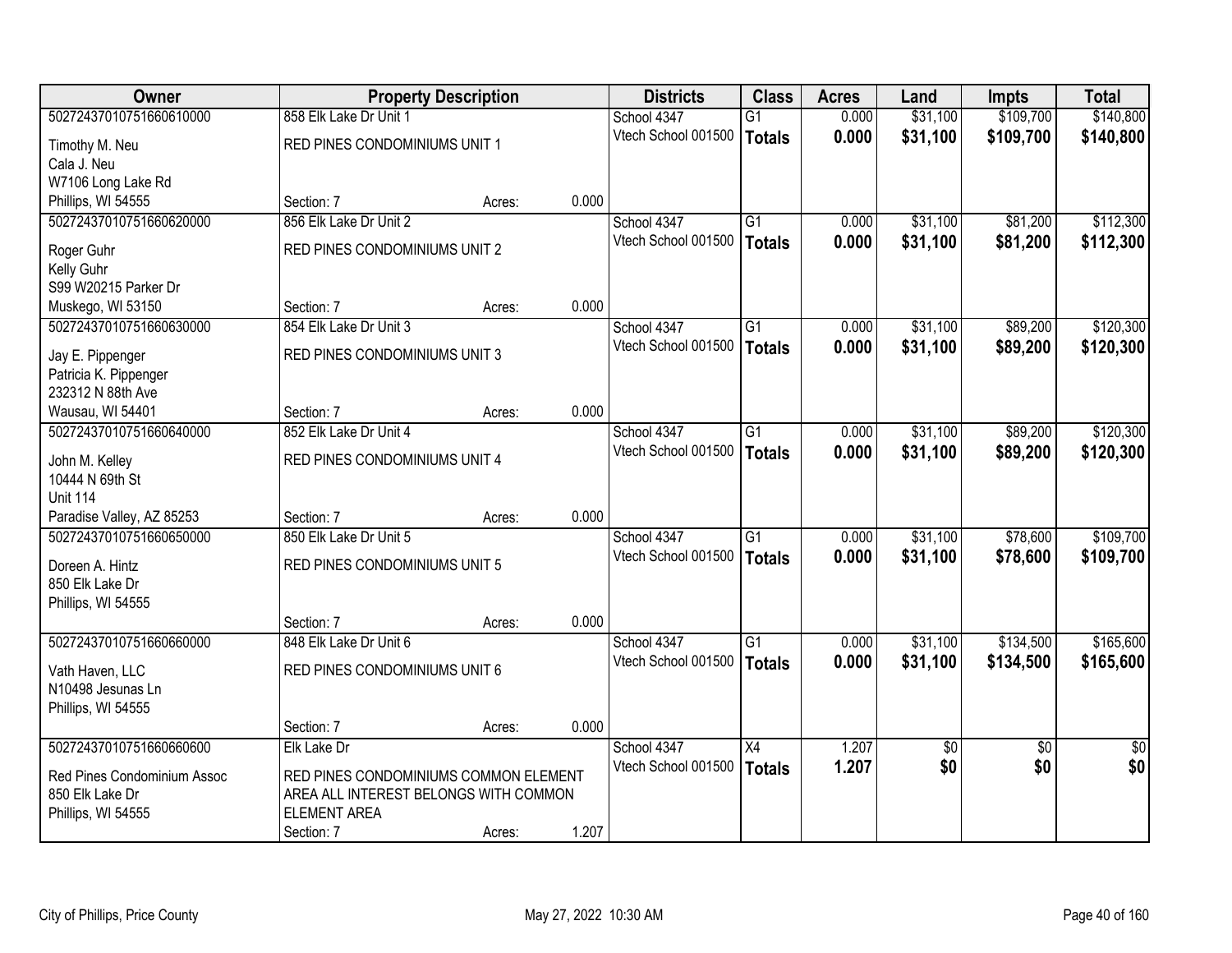| Owner                                                |                                                 | <b>Property Description</b> |        | <b>Districts</b>                   | <b>Class</b>                     | <b>Acres</b>   | Land            | <b>Impts</b>    | <b>Total</b>     |
|------------------------------------------------------|-------------------------------------------------|-----------------------------|--------|------------------------------------|----------------------------------|----------------|-----------------|-----------------|------------------|
| 50272437010830100010000                              | Loop Rd                                         |                             |        | School 4347                        | $\overline{G5}$                  | 40.000         | \$12,000        | $\overline{50}$ | \$12,000         |
| Gerilynn L. Draeger                                  | 8-37-1E NE-SW                                   |                             |        | Vtech School 001500                | Totals                           | 40.000         | \$12,000        | \$0             | \$12,000         |
| 624 Park St                                          |                                                 |                             |        |                                    |                                  |                |                 |                 |                  |
| Prentice, WI 54556                                   |                                                 |                             |        |                                    |                                  |                |                 |                 |                  |
|                                                      | Section: 8                                      | Acres:                      | 40.000 |                                    |                                  |                |                 |                 |                  |
| 50272437010830400010000                              | Loop Rd                                         |                             |        | School 4347                        | $\overline{\chi_3}$              | 22.000         | $\overline{50}$ | $\overline{50}$ | \$0              |
| <b>Price County</b>                                  | 8-37-1E SE-SW                                   |                             |        | Vtech School 001500                | Totals                           | 22.000         | \$0             | \$0             | \$0              |
| 126 Cherry St                                        |                                                 |                             |        |                                    |                                  |                |                 |                 |                  |
| Phillips, WI 54555                                   |                                                 |                             |        |                                    |                                  |                |                 |                 |                  |
| 50272437010850500110000                              | Section: 8                                      | Acres:                      | 22.000 |                                    |                                  |                |                 |                 | $\overline{50}$  |
|                                                      | Forest Ave                                      |                             |        | School 4347<br>Vtech School 001500 | $\overline{\text{X3}}$<br>Totals | 9.200<br>9.200 | \$0<br>\$0      | \$0<br>\$0      | \$0              |
| Price County Fair Ground                             | 8-37-1E GOVT LOT 1 EXCPT LYING S & W OF SQUAW   |                             |        |                                    |                                  |                |                 |                 |                  |
| 126 Cherry St                                        | <b>CRK</b>                                      |                             |        |                                    |                                  |                |                 |                 |                  |
| Phillips, WI 54555                                   | Section: 8                                      | Acres:                      | 9.200  |                                    |                                  |                |                 |                 |                  |
| 50272437011730300001000                              | 655 Park Dr                                     |                             |        | School 4347                        | G1                               | 2.000          | \$27,500        | \$36,200        | \$63,700         |
|                                                      |                                                 |                             |        | Vtech School 001500                | G <sub>5</sub>                   | 5.840          | \$3,500         | \$0             | \$3,500          |
| George P. Hudak                                      | 17-37-1E PRT OF S 1/2 OF SW 1/4 PCLS FULLY DESC |                             |        |                                    | <b>Totals</b>                    | 7.840          | \$31,000        | \$36,200        | \$67,200         |
| 219 Rivercrest Dr<br>Hudson, WI 54016                | IN 306619                                       |                             |        |                                    |                                  |                |                 |                 |                  |
|                                                      | Section: 17                                     | Acres:                      | 7.840  |                                    |                                  |                |                 |                 |                  |
| 50272437011730300002000                              | 585 Peterson Dr                                 |                             |        | School 4347                        | $\overline{X4}$                  | 0.500          | $\overline{50}$ | $\overline{50}$ | $\overline{50}$  |
|                                                      |                                                 |                             |        | Vtech School 001500                | Totals                           | 0.500          | \$0             | \$0             | \$0              |
| Aspirus Extended Services Inc<br>425 Pine Ridge Blvd | 17-37-1E PRT OF SW-SW PCL DESC IN 345012        |                             |        |                                    |                                  |                |                 |                 |                  |
| Wausau, WI 54401                                     |                                                 |                             |        |                                    |                                  |                |                 |                 |                  |
|                                                      | Section: 17                                     | Acres:                      | 0.500  |                                    |                                  |                |                 |                 |                  |
| 50272437011730300003000                              | Peterson Dr                                     |                             |        | School 4347                        | X4                               | 0.172          | $\overline{50}$ | $\overline{30}$ | $\overline{\$0}$ |
| Aspirus Extended Services Inc                        | 17-37-1E PRT OF SW-SW ELY 50' OF LOT 1 CSM #394 |                             |        | Vtech School 001500                | Totals                           | 0.172          | \$0             | \$0             | \$0              |
| 425 Pine Ridge Blvd                                  | <b>VOL 2 PG 128</b>                             |                             |        |                                    |                                  |                |                 |                 |                  |
| Wausau, WI 54401                                     |                                                 |                             |        |                                    |                                  |                |                 |                 |                  |
|                                                      | Section: 17                                     | Acres:                      | 0.172  |                                    |                                  |                |                 |                 |                  |
| 50272437011730300004000                              | Peterson Dr                                     |                             |        | School 4347                        | X4                               | 0.500          | $\overline{50}$ | $\overline{50}$ | $\overline{30}$  |
| Aspirus Extended Services Inc                        | 17-37-1E PRT OF SW-SW LOT 1 CSM #394 VOL 2 PG   |                             |        | Vtech School 001500                | Totals                           | 0.500          | \$0             | \$0             | \$0              |
| 425 Pine Ridge Blvd                                  | 128 EXCPT ELY 50'                               |                             |        |                                    |                                  |                |                 |                 |                  |
| Wausau, WI 54401                                     |                                                 |                             |        |                                    |                                  |                |                 |                 |                  |
|                                                      | Section: 17                                     | Acres:                      | 0.500  |                                    |                                  |                |                 |                 |                  |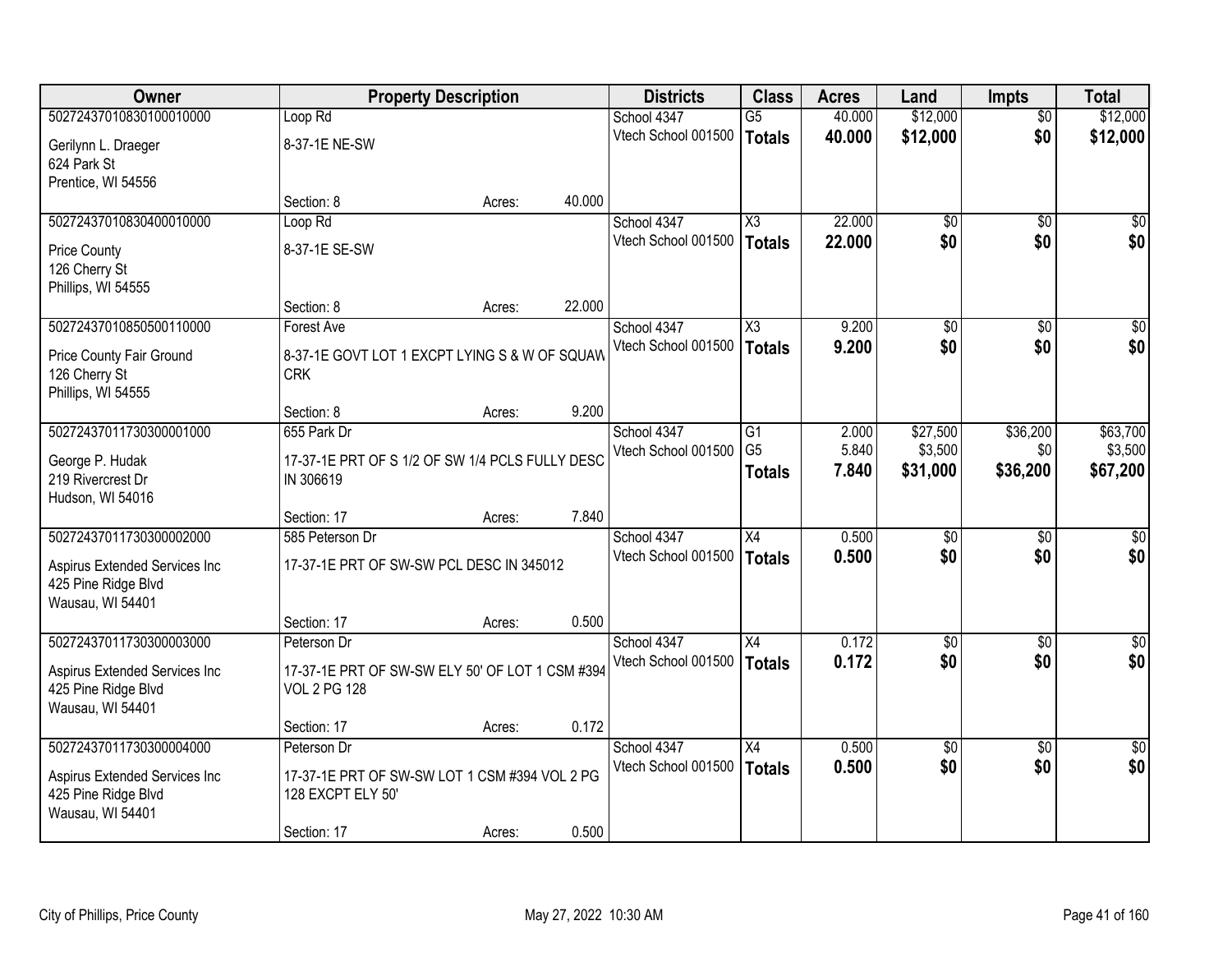| Owner                                                                    |                                                                               | <b>Property Description</b> |       | <b>Districts</b>    | <b>Class</b>    | <b>Acres</b> | Land            | <b>Impts</b>    | <b>Total</b>    |
|--------------------------------------------------------------------------|-------------------------------------------------------------------------------|-----------------------------|-------|---------------------|-----------------|--------------|-----------------|-----------------|-----------------|
| 50272437011730300005000                                                  | 538 Peterson Dr                                                               |                             |       | School 4347         | X4              | 0.517        | $\overline{50}$ | $\overline{50}$ | \$0             |
| Aspirus Extended Services Inc<br>425 Pine Ridge Blvd<br>Wausau, WI 54401 | 17-37-1E PRT OF SW-SW PCL DESC IN 345012                                      |                             |       | Vtech School 001500 | Totals          | 0.517        | \$0             | \$0             | \$0             |
|                                                                          | Section: 17                                                                   | Acres:                      | 0.517 |                     |                 |              |                 |                 |                 |
| 50272437011730300006000                                                  | Peterson Dr                                                                   |                             |       | School 4347         | $\overline{X4}$ | 0.310        | \$0             | $\overline{50}$ | \$0             |
| City of Phillips<br>174 S Eyder Ave<br>Phillips, WI 54555                | 17-37-1E PRT OF SW-SW PCL DESC IN 82451<br>(WATER TOWER) & PCL DESC IN 169601 |                             |       | Vtech School 001500 | Totals          | 0.310        | \$0             | \$0             | \$0             |
|                                                                          | Section: 17                                                                   | Acres:                      | 0.310 |                     |                 |              |                 |                 |                 |
| 50272437011730300007000                                                  | 625 Peterson Dr                                                               |                             |       | School 4347         | X4              | 4.220        | $\overline{50}$ | \$0             | $\overline{50}$ |
| Aspirus Extended Services Inc<br>425 Pine Ridge Blvd<br>Wausau, WI 54401 | 17-37-1E PRT OF SW-SW DESC IN 345012 & 349917<br><b>EXCPT PCLS</b>            |                             |       | Vtech School 001500 | Totals          | 4.220        | \$0             | \$0             | \$0             |
|                                                                          | Section: 17                                                                   | Acres:                      | 4.220 |                     |                 |              |                 |                 |                 |
| 50272437011730300008000                                                  | 598 Peterson Dr                                                               |                             |       | School 4347         | X4              | 0.410        | \$0             | \$0             | \$0             |
| Red Apple Center, Inc.<br>PO Box 71<br>Phillips, WI 54555                | 17-37-1E PRT OF SW-SW FULLY DESC IN 386914                                    |                             |       | Vtech School 001500 | Totals          | 0.410        | \$0             | \$0             | \$0             |
|                                                                          | Section: 17                                                                   | Acres:                      | 0.410 |                     |                 |              |                 |                 |                 |
| 50272437011730300009000                                                  | 605 Peterson Dr                                                               |                             |       | School 4347         | $\overline{G2}$ | 0.550        | \$18,900        | \$228,800       | \$247,700       |
| Aspirus Extended Services Inc<br>425 Pine Ridge Blvd<br>Wausau, WI 54401 | 17-37-1E PRT OF SW-SW PCL DESC IN 345012                                      |                             |       | Vtech School 001500 | Totals          | 0.550        | \$18,900        | \$228,800       | \$247,700       |
|                                                                          | Section: 17                                                                   | Acres:                      | 0.550 |                     |                 |              |                 |                 |                 |
| 50272437011730300010010                                                  | 615 Peterson Ave                                                              |                             |       | School 4347         | $\overline{X4}$ | 2.570        | $\overline{50}$ | \$0             | \$0             |
| Aspirus Extended Services Inc<br>425 Pine Ridge Blvd<br>Wausau, WI 54401 | 17-37-1E PRT OF SW-SW LOT 1 CSM #1245 VOL 6 PG<br>359                         |                             |       | Vtech School 001500 | Totals          | 2.570        | \$0             | \$0             | \$0             |
|                                                                          | Section: 17                                                                   | Acres:                      | 2.570 |                     |                 |              |                 |                 |                 |
| 50272437011730300010100                                                  | 625 Peterson Ave                                                              |                             |       | School 4347         | $\overline{G2}$ | 2.370        | \$44,700        | \$544,300       | \$589,000       |
| Memorial Health Center Inc<br>135 S Gibson St<br>Medford, WI 54451       | 17-37-1E PRT OF SW-SW LOT 2 CSM #1245 VOL 6 PG<br>359                         |                             |       | Vtech School 001500 | Totals          | 2.370        | \$44,700        | \$544,300       | \$589,000       |
|                                                                          | Section: 17                                                                   | Acres:                      | 2.370 |                     |                 |              |                 |                 |                 |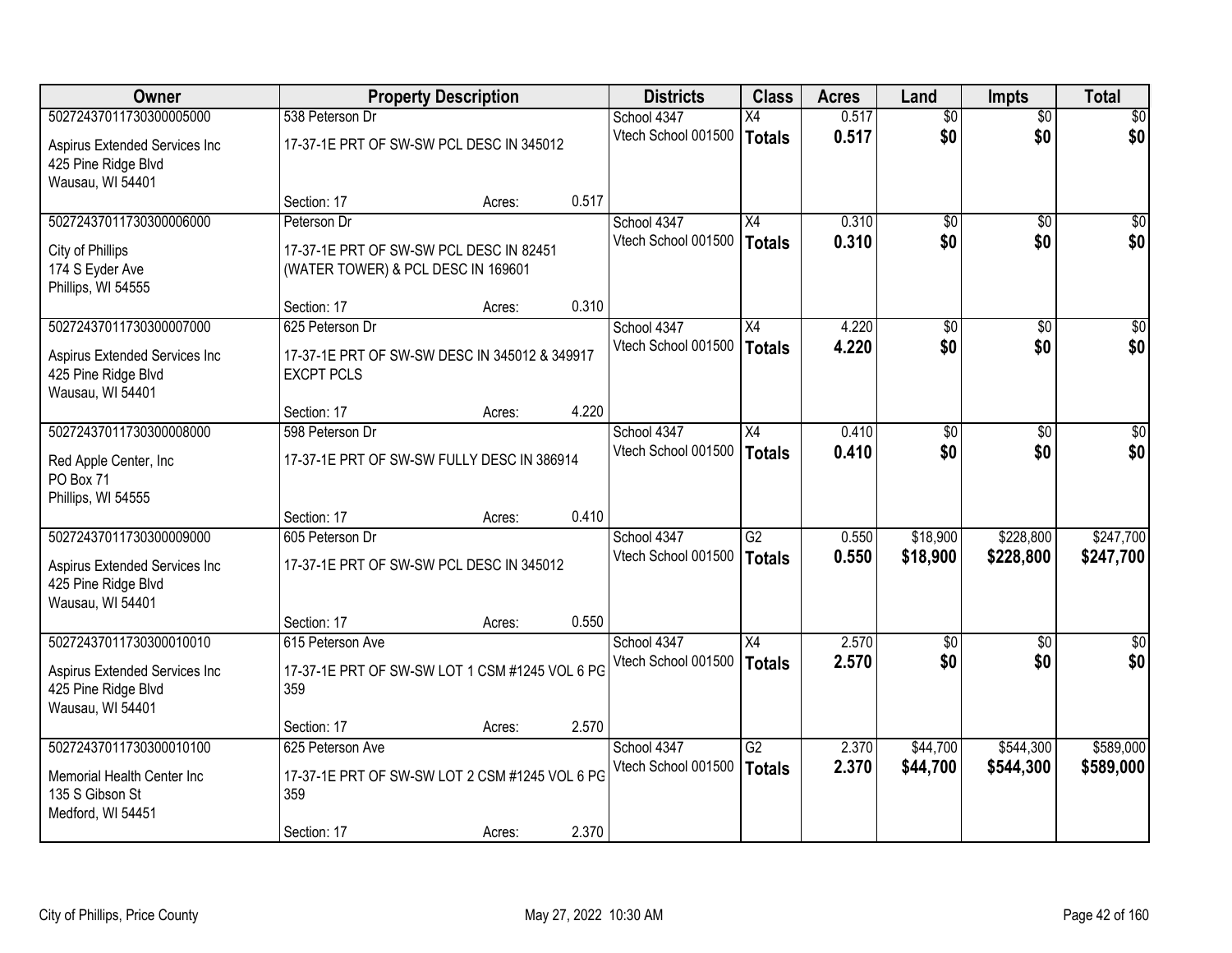| Owner                    |                                                | <b>Property Description</b> |        | <b>Districts</b>                   | <b>Class</b>    | <b>Acres</b> | Land     | <b>Impts</b>           | <b>Total</b> |
|--------------------------|------------------------------------------------|-----------------------------|--------|------------------------------------|-----------------|--------------|----------|------------------------|--------------|
| 50272437011730300011000  | 655 Lake Ave S                                 |                             |        | School 4347                        | X4              | 4.340        | \$0      | $\overline{50}$        | \$0          |
| Saint Therese of Lisieux | 17-37-1E PRT OF SW-SW LOT 1 CSM #1041 VOL 5 PG |                             |        | Vtech School 001500                | <b>Totals</b>   | 4.340        | \$0      | \$0                    | \$0          |
| 655 S Lake Ave           | 315 & LOT 3 CSM #721 VOL 3 PG 377              |                             |        |                                    |                 |              |          |                        |              |
| Phillips, WI 54555       | Section: 17                                    |                             | 4.340  |                                    |                 |              |          |                        |              |
| 50272437011730300012000  |                                                | Acres:                      |        | School 4347                        | $\overline{X4}$ | 1.400        | \$0      | \$0                    | \$0          |
|                          |                                                |                             |        | Vtech School 001500                | <b>Totals</b>   | 1.400        | \$0      | \$0                    | \$0          |
| City of Phillips         | 17-37-1E PRT OF SW-SW PCLS DESC IN 82348 &     |                             |        |                                    |                 |              |          |                        |              |
| 174 S Eyder Ave          | 186565 EXCPT PCL                               |                             |        |                                    |                 |              |          |                        |              |
| Phillips, WI 54555       | Section: 17                                    | Acres:                      | 1.400  |                                    |                 |              |          |                        |              |
| 50272437011730400010000  | 760 County Rd D                                |                             |        | School 4347                        | $\overline{G1}$ | 10.000       | \$51,500 | \$100,000              | \$151,500    |
| Ronald W. Northrop       | 17-37-1E PRT OF SE-SW E 23 ACRES               |                             |        | Vtech School 001500                | G <sub>5</sub>  | 13.000       | \$7,800  | \$0                    | \$7,800      |
| 760 County Rd D          |                                                |                             |        |                                    | <b>Totals</b>   | 23.000       | \$59,300 | \$100,000              | \$159,300    |
| Phillips, WI 54555       |                                                |                             |        |                                    |                 |              |          |                        |              |
|                          | Section: 17                                    | Acres:                      | 23.000 |                                    |                 |              |          |                        |              |
| 50272437011730400020000  | 732 County Rd D                                |                             |        | School 4347                        | G1              | 5.400        | \$37,700 | \$87,600               | \$125,300    |
| Elliot W. Flietner       | 17-37-1E PRT OF SE-SW PCL DESC IN 354244       |                             |        | Vtech School 001500                | <b>Totals</b>   | 5.400        | \$37,700 | \$87,600               | \$125,300    |
| 732 County Rd D          |                                                |                             |        |                                    |                 |              |          |                        |              |
| Phillips, WI 54555       |                                                |                             |        |                                    |                 |              |          |                        |              |
|                          | Section: 17                                    | Acres:                      | 5.400  |                                    |                 |              |          |                        |              |
| 50272437011730400030000  | 730 County Rd D                                |                             |        | School 4347                        | $\overline{G1}$ | 3.000        | \$30,500 | \$25,700               | \$56,200     |
| Gary L. Gabrielsen       | 17-37-1E PRT OF SE-SW W 15 ACRES LESS PCLS     |                             |        | Vtech School 001500                | G <sub>5</sub>  | 5.600        | \$3,400  | \$0                    | \$3,400      |
| 730 County Rd D          |                                                |                             |        |                                    | <b>Totals</b>   | 8.600        | \$33,900 | \$25,700               | \$59,600     |
| Phillips, WI 54555       |                                                |                             |        |                                    |                 |              |          |                        |              |
|                          | Section: 17                                    | Acres:                      | 8.600  |                                    |                 |              |          |                        |              |
| 50272437011730400040000  | 740 County Rd D                                |                             |        | School 4347                        | G1              | 0.372        | \$17,700 | \$53,100               | \$70,800     |
| Dale F. Houdek           | 17-37-1E PRT OF SE-SW PCL DESC IN 301987       |                             |        | Vtech School 001500                | <b>Totals</b>   | 0.372        | \$17,700 | \$53,100               | \$70,800     |
| Paula G. Houdek          |                                                |                             |        |                                    |                 |              |          |                        |              |
| W3601 Maple Dr           |                                                |                             |        |                                    |                 |              |          |                        |              |
| Phillips, WI 54555       | Section: 17                                    | Acres:                      | 0.372  |                                    |                 |              |          |                        |              |
| 50272437011750500120000  | <b>Squaw Point</b>                             |                             |        | School 4347<br>Vtech School 001500 | $\overline{G1}$ | 3.000        | \$15,000 | $\overline{50}$<br>\$0 | \$15,000     |
| Spotted Fawn, LLC        | 17-37-1E PRT OF GOVT LOT 1 THT PRT KNOWN AS    |                             |        |                                    | <b>Totals</b>   | 3.000        | \$15,000 |                        | \$15,000     |
| N9751 Bass Lake Ln       | SQUAW POINT NOW AN ISLAND                      |                             |        |                                    |                 |              |          |                        |              |
| Phillips, WI 54555       |                                                |                             |        |                                    |                 |              |          |                        |              |
|                          | Section: 17                                    | Acres:                      | 3.000  |                                    |                 |              |          |                        |              |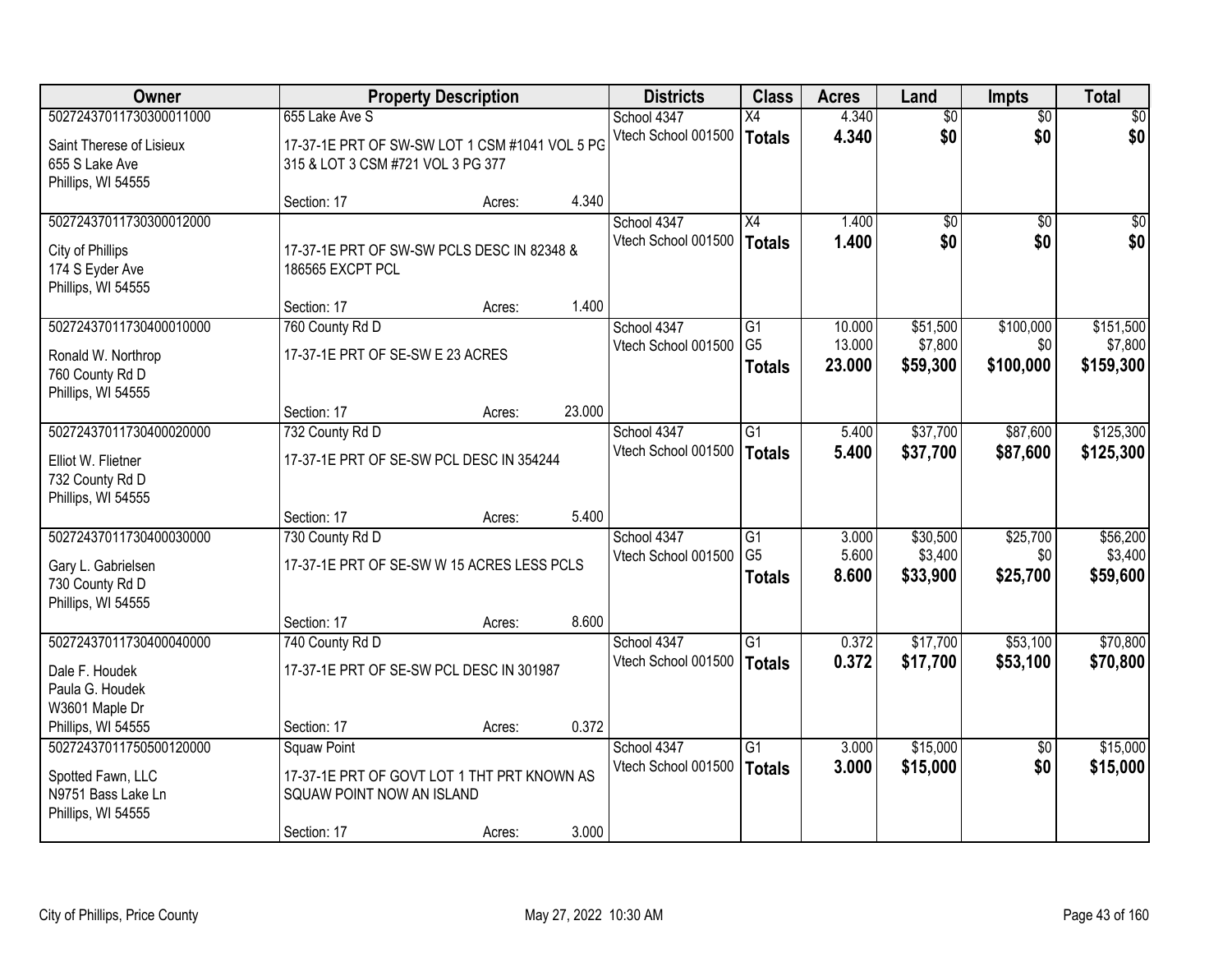| Owner                    |                                                | <b>Property Description</b> |        | <b>Districts</b>    | <b>Class</b>    | <b>Acres</b>    | Land                 | Impts           | <b>Total</b> |
|--------------------------|------------------------------------------------|-----------------------------|--------|---------------------|-----------------|-----------------|----------------------|-----------------|--------------|
| 50272437011750500210000  | None                                           |                             |        | School 4347         | $\overline{G6}$ | 23.600          | \$35,400             | $\overline{50}$ | \$35,400     |
| George P. Hudak          | 17-37-1E GOVT LOT 2                            |                             |        | Vtech School 001500 | <b>Totals</b>   | 23.600          | \$35,400             | \$0             | \$35,400     |
| 219 Rivercrest Dr        |                                                |                             |        |                     |                 |                 |                      |                 |              |
| Hudson, WI 54016         |                                                |                             |        |                     |                 |                 |                      |                 |              |
|                          | Section: 17                                    | Acres:                      | 23.600 |                     |                 |                 |                      |                 |              |
| 50272437011750500310000  | Park Dr                                        |                             |        | School 4347         | $\overline{G5}$ | 14.850          | \$8,900              | $\overline{50}$ | \$8,900      |
| Ronald W. Northrop       | 17-37-1E GOVT LOT 3                            |                             |        | Vtech School 001500 | <b>Totals</b>   | 14.850          | \$8,900              | \$0             | \$8,900      |
| 760 County Rd D          |                                                |                             |        |                     |                 |                 |                      |                 |              |
| Phillips, WI 54555       |                                                |                             |        |                     |                 |                 |                      |                 |              |
|                          | Section: 17                                    | Acres:                      | 14.850 |                     |                 |                 |                      |                 |              |
| 50272437011750500410100  | 425 Park Dr                                    |                             |        | School 4347         | G1              | 0.623           | \$85,100             | \$14,300        | \$99,400     |
| <b>Travis Lindekugel</b> | 17-37-1E PRT OF GOVT LOT 4 LOT 1 CSM #1203 VOL |                             |        | Vtech School 001500 | <b>Totals</b>   | 0.623           | \$85,100             | \$14,300        | \$99,400     |
| 10090 W Ives St          | 6 PG 263                                       |                             |        |                     |                 |                 |                      |                 |              |
| Marshfield, WI 54449     |                                                |                             |        |                     |                 |                 |                      |                 |              |
|                          | Section: 17                                    | Acres:                      | 0.623  |                     |                 |                 |                      |                 |              |
| 50272437011750500410200  | 435 Park Dr                                    |                             |        | School 4347         | G1              | 0.529           | \$77,500             | \$159,100       | \$236,600    |
| Turf-Tamers LLC          | 17-37-1E PRT OF GOVT LOT 4 LOT 2 CSM #1203 VOL |                             |        | Vtech School 001500 | <b>Totals</b>   | 0.529           | \$77,500             | \$159,100       | \$236,600    |
| 10050 W Ives             | 6 PG 263                                       |                             |        |                     |                 |                 |                      |                 |              |
| Marshfield, WI 54449     |                                                |                             |        |                     |                 |                 |                      |                 |              |
|                          | Section: 17                                    | Acres:                      | 0.529  |                     |                 |                 |                      |                 |              |
| 50272437011750500410300  | 435 Park Dr                                    |                             |        | School 4347         | $\overline{G1}$ | 0.619           | \$87,000             | \$32,800        | \$119,800    |
| Tim M. Janssen           | 17-37-1E PRT OF GOVT LOT 4 LOT 3 CSM #1203 VOL |                             |        | Vtech School 001500 | <b>Totals</b>   | 0.619           | \$87,000             | \$32,800        | \$119,800    |
| 7214 Logan Ave S         | 6 PG 263                                       |                             |        |                     |                 |                 |                      |                 |              |
| Richfield, MN 55423      |                                                |                             |        |                     |                 |                 |                      |                 |              |
|                          | Section: 17                                    | Acres:                      | 0.619  |                     |                 |                 |                      |                 |              |
| 50272437011750500410400  | 455 Park Dr                                    |                             |        | School 4347         | $\overline{G1}$ | 0.726           | \$71,000             | \$35,700        | \$106,700    |
| Zvolena Properties LLC   | 17-37-1E PRT OF GOVT LOT 4 LOT 4 CSM #1203 VOL |                             |        | Vtech School 001500 | <b>Totals</b>   | 0.726           | \$71,000             | \$35,700        | \$106,700    |
| N7753 Catlin Ave         | 6 PG 263                                       |                             |        |                     |                 |                 |                      |                 |              |
| Spencer, WI 54479        |                                                |                             |        |                     |                 |                 |                      |                 |              |
|                          | Section: 17                                    | Acres:                      | 0.726  |                     |                 |                 |                      |                 |              |
| 50272437011750500420000  | 475 Park Dr                                    |                             |        | School 4347         | G1              | 2.000           | \$112,600            | \$22,100        | \$134,700    |
| George P. Hudak          | 17-37-1E PRT OF GOVT LOT 4 & SW-SW PCL DESC IN |                             |        | Vtech School 001500 | G <sub>5</sub>  | 5.690           | \$3,400              | \$0             | \$3,400      |
| 219 Rivercrest Dr        | 373103                                         |                             |        |                     | G <sub>6</sub>  | 3.000<br>10.690 | \$4,500<br>\$120,500 | \$0<br>\$22,100 | \$4,500      |
| Hudson, WI 54016         |                                                |                             |        |                     | <b>Totals</b>   |                 |                      |                 | \$142,600    |
|                          | Section: 17                                    | Acres:                      | 10.690 |                     |                 |                 |                      |                 |              |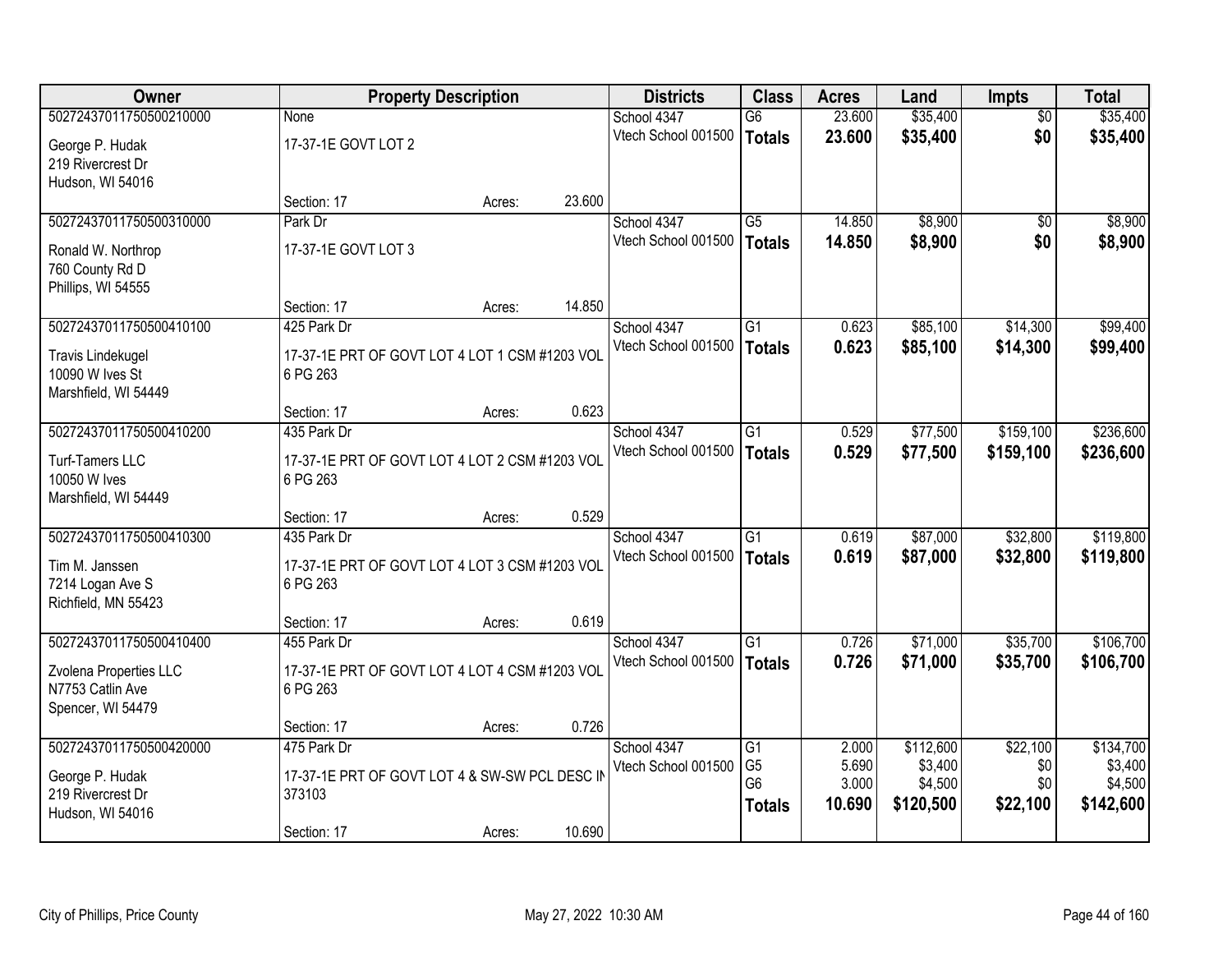| Owner                     |                                                | <b>Property Description</b> |       | <b>Districts</b>    | <b>Class</b>    | <b>Acres</b> | Land     | <b>Impts</b>    | <b>Total</b>    |
|---------------------------|------------------------------------------------|-----------------------------|-------|---------------------|-----------------|--------------|----------|-----------------|-----------------|
| 50272437011750500430000   | 445 Lake Ave S                                 |                             |       | School 4347         | G1              | 0.781        | \$20,500 | \$55,400        | \$75,900        |
| Brent Johnson             | 17-37-1E PRT OF GOVT LOT 4 PCLS DESC IN 368594 |                             |       | Vtech School 001500 | <b>Totals</b>   | 0.781        | \$20,500 | \$55,400        | \$75,900        |
| 445 S Lake Ave            |                                                |                             |       |                     |                 |              |          |                 |                 |
| Phillips, WI 54555        |                                                |                             |       |                     |                 |              |          |                 |                 |
|                           | Section: 17                                    | Acres:                      | 0.781 |                     |                 |              |          |                 |                 |
| 50272437011750500440000   | 455 Lake Ave                                   |                             |       | School 4347         | $\overline{G1}$ | 0.145        | \$8,800  | \$22,500        | \$31,300        |
| Ronald C. Dunbar          | 17-37-1E PRT OF GOVT LOT 4 PCL DESC IN 277153  |                             |       | Vtech School 001500 | <b>Totals</b>   | 0.145        | \$8,800  | \$22,500        | \$31,300        |
| Bonnie J. Dunbar          |                                                |                             |       |                     |                 |              |          |                 |                 |
| N7955 State Highway 13    |                                                |                             |       |                     |                 |              |          |                 |                 |
| Phillips, WI 54555        | Section: 17                                    | Acres:                      | 0.145 |                     |                 |              |          |                 |                 |
| 50272437011750500450000   | 465 Lake Ave S                                 |                             |       | School 4347         | G1              | 0.108        | \$6,600  | \$67,700        | \$74,300        |
| Jacalyn A. Barnes         | 17-37-1E PRT OF GOVT LOT 4 PCL DESC IN 354634  |                             |       | Vtech School 001500 | <b>Totals</b>   | 0.108        | \$6,600  | \$67,700        | \$74,300        |
| 465 S Lake Ave            |                                                |                             |       |                     |                 |              |          |                 |                 |
| Phillips, WI 54555        |                                                |                             |       |                     |                 |              |          |                 |                 |
|                           | Section: 17                                    | Acres:                      | 0.108 |                     |                 |              |          |                 |                 |
| 50272437011750500460000   | Park Dr                                        |                             |       | School 4347         | G1              | 0.064        | \$3,900  | \$0             | \$3,900         |
| Jacalyn A. Barnes         | 17-37-1E PRT OF GOVT LOT 4 PCL DESC IN 354634  |                             |       | Vtech School 001500 | <b>Totals</b>   | 0.064        | \$3,900  | \$0             | \$3,900         |
| 465 S Lake Ave            |                                                |                             |       |                     |                 |              |          |                 |                 |
| Phillips, WI 54555        |                                                |                             |       |                     |                 |              |          |                 |                 |
|                           | Section: 17                                    | Acres:                      | 0.064 |                     |                 |              |          |                 |                 |
| 50272437011750500470000   | 475 Lake Ave S                                 |                             |       | School 4347         | $\overline{G1}$ | 1.035        | \$22,200 | \$53,200        | \$75,400        |
| Tri Smiley Management LLC | 17-37-1E PRT OF GOVT LOT 4 LOTS 2 & 3 OF CSM   |                             |       | Vtech School 001500 | <b>Totals</b>   | 1.035        | \$22,200 | \$53,200        | \$75,400        |
| 2160 Parkdale Ct          | #532 VOL 2 PG 369                              |                             |       |                     |                 |              |          |                 |                 |
| Plover, WI 54467          |                                                |                             |       |                     |                 |              |          |                 |                 |
|                           | Section: 17                                    | Acres:                      | 1.035 |                     |                 |              |          |                 |                 |
| 50272437011750500480000   | 495 Lake Ave S                                 |                             |       | School 4347         | X4              | 1.660        | \$0      | $\overline{30}$ | $\overline{50}$ |
| Whpc-Price County LLC     | 17-37-1E PRT OF GOVT LOT 4 & SW-SW LOT 1 CSM   |                             |       | Vtech School 001500 | <b>Totals</b>   | 1.660        | \$0      | \$0             | \$0             |
| 150 E Gilman St           | #419 VOL 2 PG 161                              |                             |       |                     |                 |              |          |                 |                 |
| Ste 1500                  |                                                |                             |       |                     |                 |              |          |                 |                 |
| Madison, WI 53703         | Section: 17                                    | Acres:                      | 1.660 |                     |                 |              |          |                 |                 |
| 50272437011751501101011   | 605 Lake Ave S                                 |                             |       | School 4347         | $\overline{G1}$ | 0.069        | \$4,200  | \$16,600        | \$20,800        |
| Tara L. Belle             | JACKSON'S ADDITION W 90' OF S 30' LOT 1 BLK 1  |                             |       | Vtech School 001500 | <b>Totals</b>   | 0.069        | \$4,200  | \$16,600        | \$20,800        |
| 595 S Lake Ave            |                                                |                             |       |                     |                 |              |          |                 |                 |
| Phillips, WI 54555        |                                                |                             |       |                     |                 |              |          |                 |                 |
|                           | Section: 17                                    | Acres:                      | 0.069 |                     |                 |              |          |                 |                 |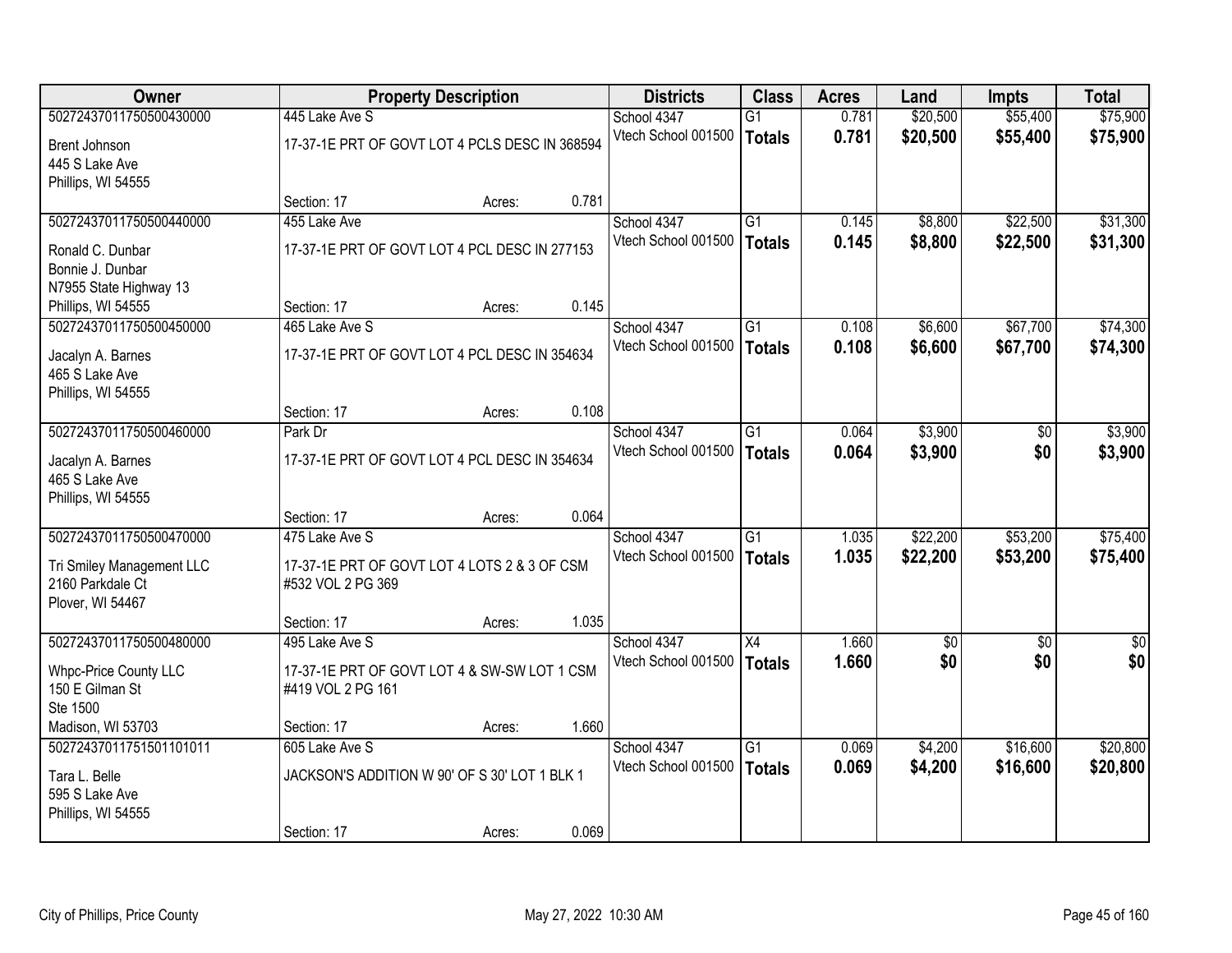| <b>Owner</b>                  |                                               | <b>Property Description</b> |       | <b>Districts</b>    | <b>Class</b>    | <b>Acres</b> | Land     | <b>Impts</b> | <b>Total</b> |
|-------------------------------|-----------------------------------------------|-----------------------------|-------|---------------------|-----------------|--------------|----------|--------------|--------------|
| 50272437011751501101012       | Peterson Dr                                   |                             |       | School 4347         | $\overline{G1}$ | 0.069        | \$2,800  | \$0          | \$2,800      |
| Tara L. Belle                 | JACKSON'S ADDITION TO PHILLIPS E 60' LOT 1    |                             |       | Vtech School 001500 | <b>Totals</b>   | 0.069        | \$2,800  | \$0          | \$2,800      |
| 595 S Lake Ave                | <b>BLOCK1</b>                                 |                             |       |                     |                 |              |          |              |              |
| Phillips, WI 54555            |                                               |                             |       |                     |                 |              |          |              |              |
|                               | Section: 17                                   | Acres:                      | 0.069 |                     |                 |              |          |              |              |
| 50272437011751501101021       | 595 Lake Ave                                  |                             |       | School 4347         | $\overline{G1}$ | 0.145        | \$8,800  | \$53,000     | \$61,800     |
| Tara L. Belle                 | JACKSON'S ADDITION TO PHILLIPS N 20' OF LOT 1 |                             |       | Vtech School 001500 | <b>Totals</b>   | 0.145        | \$8,800  | \$53,000     | \$61,800     |
| 595 S Lake Ave                | BLOCK 1 LOT 2 BLOCK 1 EXCPT E 60'             |                             |       |                     |                 |              |          |              |              |
| Phillips, WI 54555            |                                               |                             |       |                     |                 |              |          |              |              |
|                               | Section: 17                                   | Acres:                      | 0.145 |                     |                 |              |          |              |              |
| 50272437011751501101022       | Peterson Dr                                   |                             |       | School 4347         | G1              | 0.069        | \$3,400  | \$0          | \$3,400      |
| Tara L. Belle                 | JACKSON'S ADDITION TO PHILLIPS E 60' OF LOT 2 |                             |       | Vtech School 001500 | <b>Totals</b>   | 0.069        | \$3,400  | \$0          | \$3,400      |
| 595 S Lake Ave                | BLOCK <sub>1</sub>                            |                             |       |                     |                 |              |          |              |              |
| Phillips, WI 54555            |                                               |                             |       |                     |                 |              |          |              |              |
|                               | Section: 17                                   | Acres:                      | 0.069 |                     |                 |              |          |              |              |
| 50272437011751501101030       | 591 Lake Ave S                                |                             |       | School 4347         | $\overline{G1}$ | 0.172        | \$10,500 | \$50,400     | \$60,900     |
| Robert J. Bushman             | JACKSON'S ADDITION TO PHILLIPS LOT 3 BLOCK 1  |                             |       | Vtech School 001500 | <b>Totals</b>   | 0.172        | \$10,500 | \$50,400     | \$60,900     |
| N5447 Elm Dr                  |                                               |                             |       |                     |                 |              |          |              |              |
| Kennan, WI 54537              |                                               |                             |       |                     |                 |              |          |              |              |
|                               | Section: 17                                   | Acres:                      | 0.172 |                     |                 |              |          |              |              |
| 50272437011751501101040       | 587 Lake Ave S                                |                             |       | School 4347         | $\overline{G1}$ | 0.172        | \$10,500 | \$43,800     | \$54,300     |
| Tammy J. Scholz               | JACKSON'S ADDITION TO PHILLIPS LOT 4 BLOCK 1  |                             |       | Vtech School 001500 | <b>Totals</b>   | 0.172        | \$10,500 | \$43,800     | \$54,300     |
| 587 S Lake Ave                |                                               |                             |       |                     |                 |              |          |              |              |
| Phillips, WI 54555            |                                               |                             |       |                     |                 |              |          |              |              |
|                               | Section: 17                                   | Acres:                      | 0.172 |                     |                 |              |          |              |              |
| 50272437011751501101050       | 575 Lake Ave S                                |                             |       | School 4347         | G1              | 0.369        | \$17,600 | \$35,000     | \$52,600     |
| <b>Tshimek Properties LLC</b> | JACKSON'S ADDITION TO PHILLIPS LOT 5 PRT OF   |                             |       | Vtech School 001500 | <b>Totals</b>   | 0.369        | \$17,600 | \$35,000     | \$52,600     |
| 2918 Green Bass Rd            | LOT 6 BLOCK 1 & 17-37-1E PRT OF SW-SW LOT 2   |                             |       |                     |                 |              |          |              |              |
| Rhinelander, WI 54501         | CSM #1043 VOL 5 PG 319                        |                             |       |                     |                 |              |          |              |              |
|                               | Section: 17                                   | Acres:                      | 0.369 |                     |                 |              |          |              |              |
| 50272437011751501101070       | 571 Lake Ave                                  |                             |       | School 4347         | $\overline{G1}$ | 0.331        | \$16,900 | \$66,900     | \$83,800     |
| <b>Tshimek Properties LLC</b> | JACKSON'S ADDITION TO PHILLIPS LOT 7 PRT OF   |                             |       | Vtech School 001500 | <b>Totals</b>   | 0.331        | \$16,900 | \$66,900     | \$83,800     |
| 2918 Green Bass Rd            | LOT 6 BLOCK 1 & 17-37-1E PRT OF SW-SW LOT 1   |                             |       |                     |                 |              |          |              |              |
| Rhinelander, WI 54501         | CSM #1043 VOL 5 PG 319                        |                             |       |                     |                 |              |          |              |              |
|                               | Section: 17                                   | Acres:                      | 0.331 |                     |                 |              |          |              |              |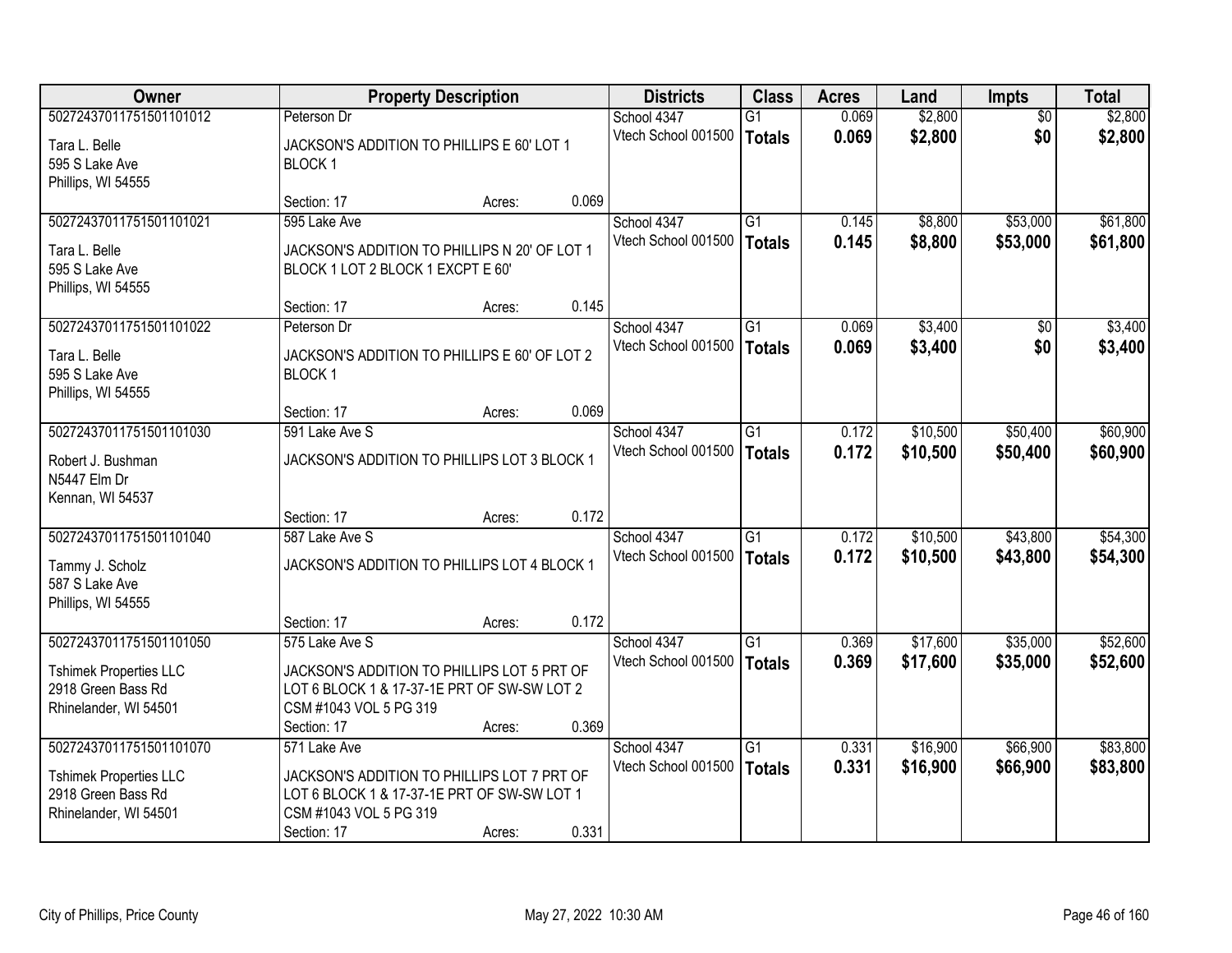| <b>Owner</b>                  |                | <b>Property Description</b>                   |       | <b>Districts</b>    | <b>Class</b>    | <b>Acres</b> | Land            | Impts           | <b>Total</b>    |
|-------------------------------|----------------|-----------------------------------------------|-------|---------------------|-----------------|--------------|-----------------|-----------------|-----------------|
| 50272437011751501101080       | 549 Lake Ave S |                                               |       | School 4347         | $\overline{G1}$ | 0.172        | \$10,500        | \$36,600        | \$47,100        |
| Angelo Buttice                |                | JACKSON'S ADDITION TO PHILLIPS LOT 8 BLOCK 1  |       | Vtech School 001500 | <b>Totals</b>   | 0.172        | \$10,500        | \$36,600        | \$47,100        |
| Donna J. Buttice              |                |                                               |       |                     |                 |              |                 |                 |                 |
| 549 S Lake Ave                |                |                                               |       |                     |                 |              |                 |                 |                 |
| Phillips, WI 54555            | Section: 17    | Acres:                                        | 0.172 |                     |                 |              |                 |                 |                 |
| 50272437011751501101090       | Peterson Dr    |                                               |       | School 4347         | $\overline{X4}$ | 0.172        | $\overline{50}$ | $\overline{50}$ | $\overline{50}$ |
| Aspirus Extended Services Inc |                | JACKSON'S ADDITION TO PHILLIPS LOT 9 BLOCK 1  |       | Vtech School 001500 | <b>Totals</b>   | 0.172        | \$0             | \$0             | \$0             |
| 425 Pine Ridge Blvd           |                |                                               |       |                     |                 |              |                 |                 |                 |
| Wausau, WI 54401              |                |                                               |       |                     |                 |              |                 |                 |                 |
|                               | Section: 17    | Acres:                                        | 0.172 |                     |                 |              |                 |                 |                 |
| 50272437011751501101100       | Peterson Dr    |                                               |       | School 4347         | X4              | 0.172        | $\overline{60}$ | $\overline{50}$ | $\overline{50}$ |
| Aspirus Extended Services Inc |                | JACKSON'S ADDITION TO PHILLIPS LOT 10 BLOCK 1 |       | Vtech School 001500 | <b>Totals</b>   | 0.172        | \$0             | \$0             | \$0             |
| 425 Pine Ridge Blvd           |                |                                               |       |                     |                 |              |                 |                 |                 |
| Wausau, WI 54401              |                |                                               |       |                     |                 |              |                 |                 |                 |
|                               | Section: 17    | Acres:                                        | 0.172 |                     |                 |              |                 |                 |                 |
| 50272437011751501102010       | 535 Lake Ave   |                                               |       | School 4347         | $\overline{G1}$ | 0.172        | \$10,500        | \$54,800        | \$65,300        |
| William R. Krueger            |                | JACKSON'S ADDITION TO PHILLIPS LOT 1 BLOCK 2  |       | Vtech School 001500 | <b>Totals</b>   | 0.172        | \$10,500        | \$54,800        | \$65,300        |
| 535 S Lake Ave                |                |                                               |       |                     |                 |              |                 |                 |                 |
| Phillips, WI 54555            |                |                                               |       |                     |                 |              |                 |                 |                 |
|                               | Section: 17    | Acres:                                        | 0.172 |                     |                 |              |                 |                 |                 |
| 50272437011751501102020       | Peterson Dr    |                                               |       | School 4347         | $\overline{G1}$ | 0.172        | \$7,000         | \$2,000         | \$9,000         |
| William R. Krueger            |                | JACKSON'S ADDITION TO PHILLIPS LOT 2 BLOCK 2  |       | Vtech School 001500 | <b>Totals</b>   | 0.172        | \$7,000         | \$2,000         | \$9,000         |
| 535 S Lake Ave                |                |                                               |       |                     |                 |              |                 |                 |                 |
| Phillips, WI 54555            |                |                                               |       |                     |                 |              |                 |                 |                 |
|                               | Section: 17    | Acres:                                        | 0.172 |                     |                 |              |                 |                 |                 |
| 50272437011751501102030       | 521 Lake Ave   |                                               |       | School 4347         | G1              | 0.172        | \$10,500        | \$36,800        | \$47,300        |
| Jamie Trzecinski              |                | JACKSON'S ADDITION TO PHILLIPS LOT 3 BLOCK 2  |       | Vtech School 001500 | <b>Totals</b>   | 0.172        | \$10,500        | \$36,800        | \$47,300        |
| Robin Trzecinski              |                |                                               |       |                     |                 |              |                 |                 |                 |
| N9172 N Worcester Rd          |                |                                               |       |                     |                 |              |                 |                 |                 |
| Phillips, WI 54555            | Section: 17    | Acres:                                        | 0.172 |                     |                 |              |                 |                 |                 |
| 50272437011751501102040       | 513 Lake Ave S |                                               |       | School 4347         | $\overline{G1}$ | 0.172        | \$10,500        | \$33,500        | \$44,000        |
| Jacob T. Dunbar               |                | JACKSON'S ADDITION TO PHILLIPS LOT 4 BLOCK 2  |       | Vtech School 001500 | <b>Totals</b>   | 0.172        | \$10,500        | \$33,500        | \$44,000        |
| Cera J. Dunbar                |                |                                               |       |                     |                 |              |                 |                 |                 |
| 513 S Lake Ave                |                |                                               |       |                     |                 |              |                 |                 |                 |
| Phillips, WI 54555            | Section: 17    | Acres:                                        | 0.172 |                     |                 |              |                 |                 |                 |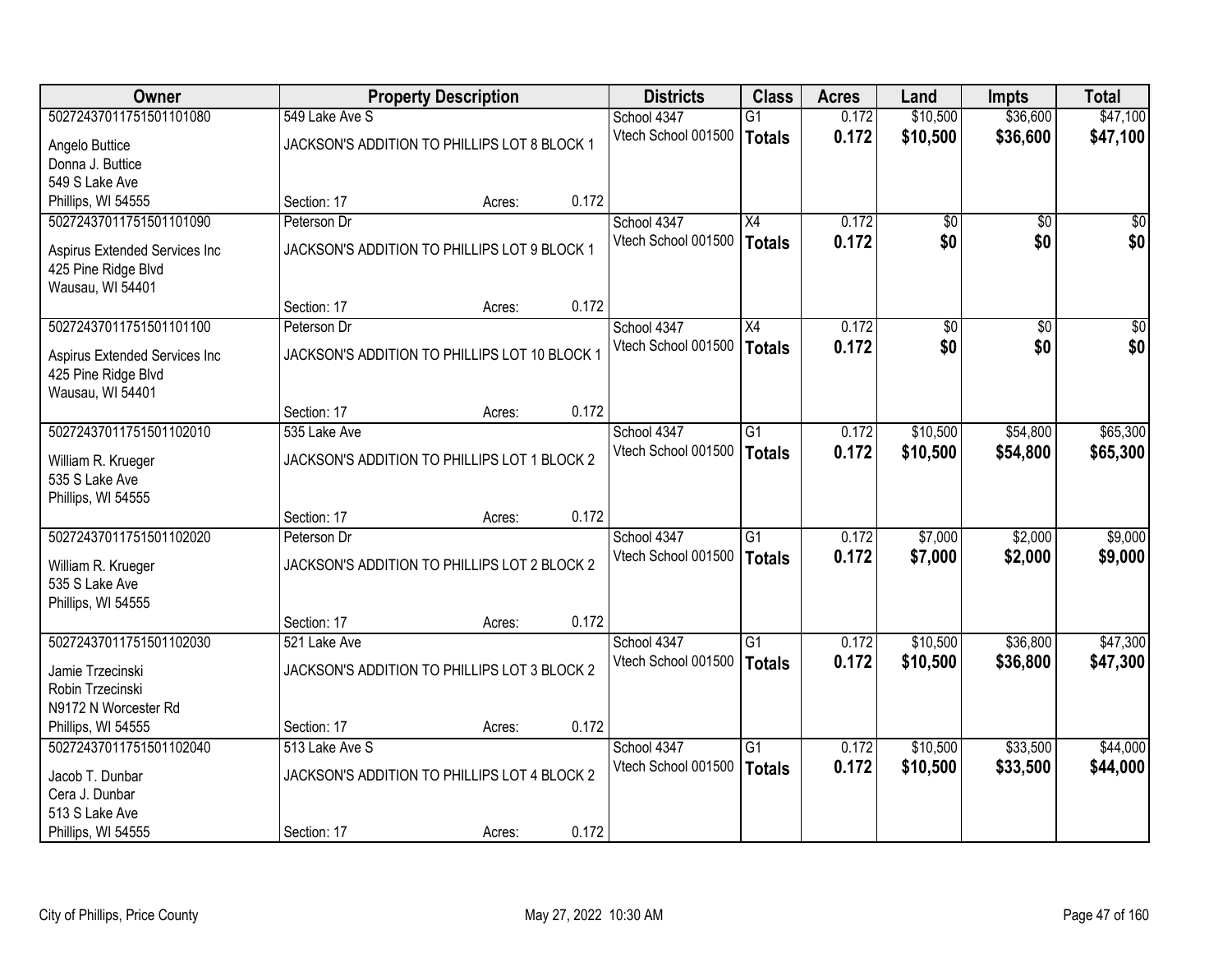| Owner                    |                                                | <b>Property Description</b> |        | <b>Districts</b>    | <b>Class</b>    | <b>Acres</b> | Land            | Impts           | <b>Total</b>     |
|--------------------------|------------------------------------------------|-----------------------------|--------|---------------------|-----------------|--------------|-----------------|-----------------|------------------|
| 50272437011751501102050  | 505 Lake Ave                                   |                             |        | School 4347         | G1              | 0.172        | \$10,500        | \$28,000        | \$38,500         |
| Judith M. Sopa           | JACKSON'S ADDITION TO PHILLIPS LOT 5 BLOCK 2   |                             |        | Vtech School 001500 | Totals          | 0.172        | \$10,500        | \$28,000        | \$38,500         |
| 414 North St             |                                                |                             |        |                     |                 |              |                 |                 |                  |
| Waupaca, WI 54981        |                                                |                             |        |                     |                 |              |                 |                 |                  |
|                          | Section: 17                                    | Acres:                      | 0.172  |                     |                 |              |                 |                 |                  |
| 50272437011751501102060  | Lake Ave S                                     |                             |        | School 4347         | X4              | 0.172        | $\overline{50}$ | $\overline{50}$ | \$0              |
| Whpc-Price County LLC    | JACKSON'S ADDITION TO PHILLIPS LOT 6 BLOCK 2   |                             |        | Vtech School 001500 | Totals          | 0.172        | \$0             | \$0             | \$0              |
| 150 E Gilman St          |                                                |                             |        |                     |                 |              |                 |                 |                  |
| Ste 1500                 |                                                |                             |        |                     |                 |              |                 |                 |                  |
| Madison, WI 53703        | Section: 17                                    | Acres:                      | 0.172  |                     |                 |              |                 |                 |                  |
| 50272437011751501102070  | Lake Ave S                                     |                             |        | School 4347         | X4              | 0.172        | $\overline{50}$ | $\overline{50}$ | $\overline{\$0}$ |
| Whpc-Price County LLC    | JACKSON'S ADDITION TO PHILLIPS LOT 7 BLOCK 2   |                             |        | Vtech School 001500 | <b>Totals</b>   | 0.172        | \$0             | \$0             | \$0              |
| 150 E Gilman St          |                                                |                             |        |                     |                 |              |                 |                 |                  |
| Ste 1500                 |                                                |                             |        |                     |                 |              |                 |                 |                  |
| Madison, WI 53703        | Section: 17                                    | Acres:                      | 0.172  |                     |                 |              |                 |                 |                  |
| 50272437011751501102080  | 485 Lake Ave                                   |                             |        | School 4347         | $\overline{G1}$ | 0.172        | \$10,500        | \$41,500        | \$52,000         |
| Dawn M. Vilt             | JACKSON'S ADDITION TO PHILLIPS LOT 8 BLOCK 2 8 |                             |        | Vtech School 001500 | Totals          | 0.172        | \$10,500        | \$41,500        | \$52,000         |
| 485 S Lake Ave           | 17-37-1E PRT OF GOVT LOT 4 A STRIP 12' WIDE X  |                             |        |                     |                 |              |                 |                 |                  |
| Phillips, WI 54555       | 150' DEEP ADJOINGIN LOT 8 BLOCK 2              |                             |        |                     |                 |              |                 |                 |                  |
|                          | Section: 17                                    | Acres:                      | 0.172  |                     |                 |              |                 |                 |                  |
| 50272437011850500110000  | County Rd H                                    |                             |        | School 4347         | $\overline{X4}$ | 26.470       | \$0             | \$0             | \$0              |
| Lakeside Cemetery        | 18-37-1E PRT OF GOVT LOT 1                     |                             |        | Vtech School 001500 | Totals          | 26.470       | \$0             | \$0             | \$0              |
| PO Box 21                |                                                |                             |        |                     |                 |              |                 |                 |                  |
| Phillips, WI 54555       |                                                |                             |        |                     |                 |              |                 |                 |                  |
|                          | Section: 18                                    | Acres:                      | 26.470 |                     |                 |              |                 |                 |                  |
| 50272437011850500120000  | County Rd H                                    |                             |        | School 4347         | X4              | 0.350        | $\overline{50}$ | $\overline{50}$ | $\sqrt{50}$      |
| City of Phillips         | 18-37-1E PRT OF GOVT LOT 1 PCL DESC IN 191467  |                             |        | Vtech School 001500 | Totals          | 0.350        | \$0             | \$0             | \$0              |
| 174 S Eyder Ave          |                                                |                             |        |                     |                 |              |                 |                 |                  |
| Phillips, WI 54555       |                                                |                             |        |                     |                 |              |                 |                 |                  |
|                          | Section: 18                                    | Acres:                      | 0.350  |                     |                 |              |                 |                 |                  |
| 50272437011850500130000  | County Rd H                                    |                             |        | School 4347         | $\overline{X4}$ | 5.570        | $\overline{50}$ | $\overline{50}$ | $\frac{1}{2}$    |
| Northern States Power Co | 18-37-1E PRT OF GOVT LOT 1 PCL DESC IN 193103  |                             |        | Vtech School 001500 | <b>Totals</b>   | 5.570        | \$0             | \$0             | \$0              |
| Attn: Land & R/O/W       |                                                |                             |        |                     |                 |              |                 |                 |                  |
| PO Box 8                 |                                                |                             |        |                     |                 |              |                 |                 |                  |
| Eau Claire, WI 54702     | Section: 18                                    | Acres:                      | 5.570  |                     |                 |              |                 |                 |                  |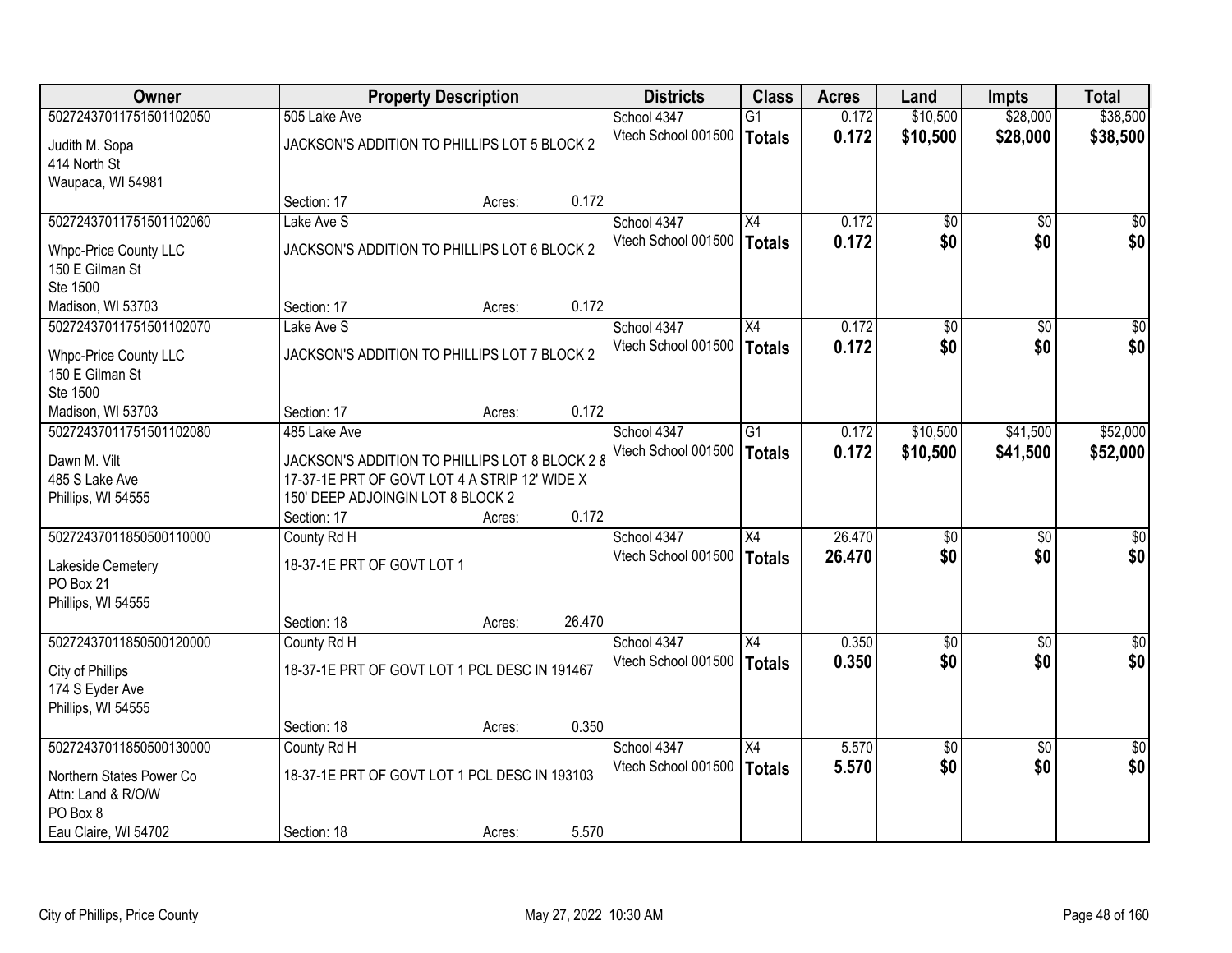| Owner                                                                                   |                                                                                                         | <b>Property Description</b> |       | <b>Districts</b>                   | <b>Class</b>                     | <b>Acres</b>   | Land                 | Impts                  | <b>Total</b>           |
|-----------------------------------------------------------------------------------------|---------------------------------------------------------------------------------------------------------|-----------------------------|-------|------------------------------------|----------------------------------|----------------|----------------------|------------------------|------------------------|
| 50272437011850500210000                                                                 | State Rd 13                                                                                             |                             |       | School 4347                        | X4                               | 8.810          | $\overline{60}$      | $\overline{50}$        | \$0                    |
| City of Phillips<br>174 S Eyder Ave<br>Phillips, WI 54555                               | 18-37-1E PRT OF GOVT LOT 2 THT PRT LYINE E OR<br>N OF SOO LINE ROW                                      |                             |       | Vtech School 001500                | <b>Totals</b>                    | 8.810          | \$0                  | \$0                    | \$0                    |
|                                                                                         | Section: 18                                                                                             | Acres:                      | 8.810 |                                    |                                  |                |                      |                        |                        |
| 50272437011850500310100<br>Medford Co-Operative, Inc<br>160 Medford Plaza<br>PO Box 407 | 185 S Lake Ave<br>18-37-1E PRT OF GOVT LOT 3 PCL DESC IN 395623<br>(easement desc in 395623) (IN TID 3) |                             |       | School 4347<br>Vtech School 001500 | G2<br><b>Totals</b>              | 2.080<br>2.080 | \$32,800<br>\$32,800 | \$150,700<br>\$150,700 | \$183,500<br>\$183,500 |
| Medford, WI 54451                                                                       | Section: 18                                                                                             | Acres:                      | 2.080 |                                    |                                  |                |                      |                        |                        |
| 50272437011850500320000                                                                 | 125 Lake Ave N                                                                                          |                             |       | School 4347                        | G2                               | 0.240          | \$25,800             | \$238,500              | \$264,300              |
| Krist Oil Co Inc<br>303 Selden Rd<br>Iron River, MI 49935                               | 18-37-1E PRT OF GOVT LOT 3 LOT 1 CSM #733 VOL<br>4 PG 23                                                |                             |       | Vtech School 001500                | <b>Totals</b>                    | 0.240          | \$25,800             | \$238,500              | \$264,300              |
|                                                                                         | Section: 18                                                                                             | Acres:                      | 0.240 |                                    |                                  |                |                      |                        |                        |
| 50272437011850500330100                                                                 | 165 Lake Ave S                                                                                          |                             |       | School 4347                        | $\overline{G2}$                  | 0.800          | \$37,100             | \$392,100              | \$429,200              |
| Medford Co-Operative, Inc<br>160 Medford Plaza<br>PO Box 407                            | 18-37-1E PRT OF GOVT LOT 3 PCL FULLY DESC IN<br>395623 (easement desc in 395623) (NOT in TID 3)         |                             |       | TIF 3 9330<br>Vtech School 001500  | <b>Totals</b>                    | 0.800          | \$37,100             | \$392,100              | \$429,200              |
| Medford, WI 54451                                                                       | Section: 18                                                                                             | Acres:                      | 0.800 |                                    |                                  |                |                      |                        |                        |
| 50272437011850500501000<br>Aryan Corporation<br>606 N Lake Ave<br>Phillips, WI 54555    | 606 Lake Ave<br>18-37-1E PRT OF GOVT LOT 5 PCL DESC IN 364987                                           |                             |       | School 4347<br>Vtech School 001500 | $\overline{G2}$<br><b>Totals</b> | 1.040<br>1.040 | \$40,400<br>\$40,400 | \$399,700<br>\$399,700 | \$440,100<br>\$440,100 |
|                                                                                         | Section: 18                                                                                             | Acres:                      | 1.040 |                                    |                                  |                |                      |                        |                        |
| 50272437011850500502000<br>Lavonne B. Nelson<br>106 Fifield St<br>Phillips, WI 54555    | 106 Fifield St<br>18-37-1E PRT OF GOVT LOT 5 PCL DESC IN 392859                                         |                             |       | School 4347<br>Vtech School 001500 | G1<br><b>Totals</b>              | 0.143<br>0.143 | \$10,100<br>\$10,100 | \$64,300<br>\$64,300   | \$74,400<br>\$74,400   |
|                                                                                         | Section: 18                                                                                             | Acres:                      | 0.143 |                                    |                                  |                |                      |                        |                        |
| 50272437011850500503000                                                                 | 112 Fifield St                                                                                          |                             |       | School 4347<br>Vtech School 001500 | $\overline{G1}$<br><b>Totals</b> | 0.143<br>0.143 | \$8,800<br>\$8,800   | \$51,600<br>\$51,600   | \$60,400<br>\$60,400   |
| Donald P. Schultz<br>112 Fifield St<br>Phillips, WI 54555                               | 18-37-1E PRT OF GOVT LOT 5 PCL DESC IN 351333                                                           |                             |       |                                    |                                  |                |                      |                        |                        |
|                                                                                         | Section: 18                                                                                             | Acres:                      | 0.143 |                                    |                                  |                |                      |                        |                        |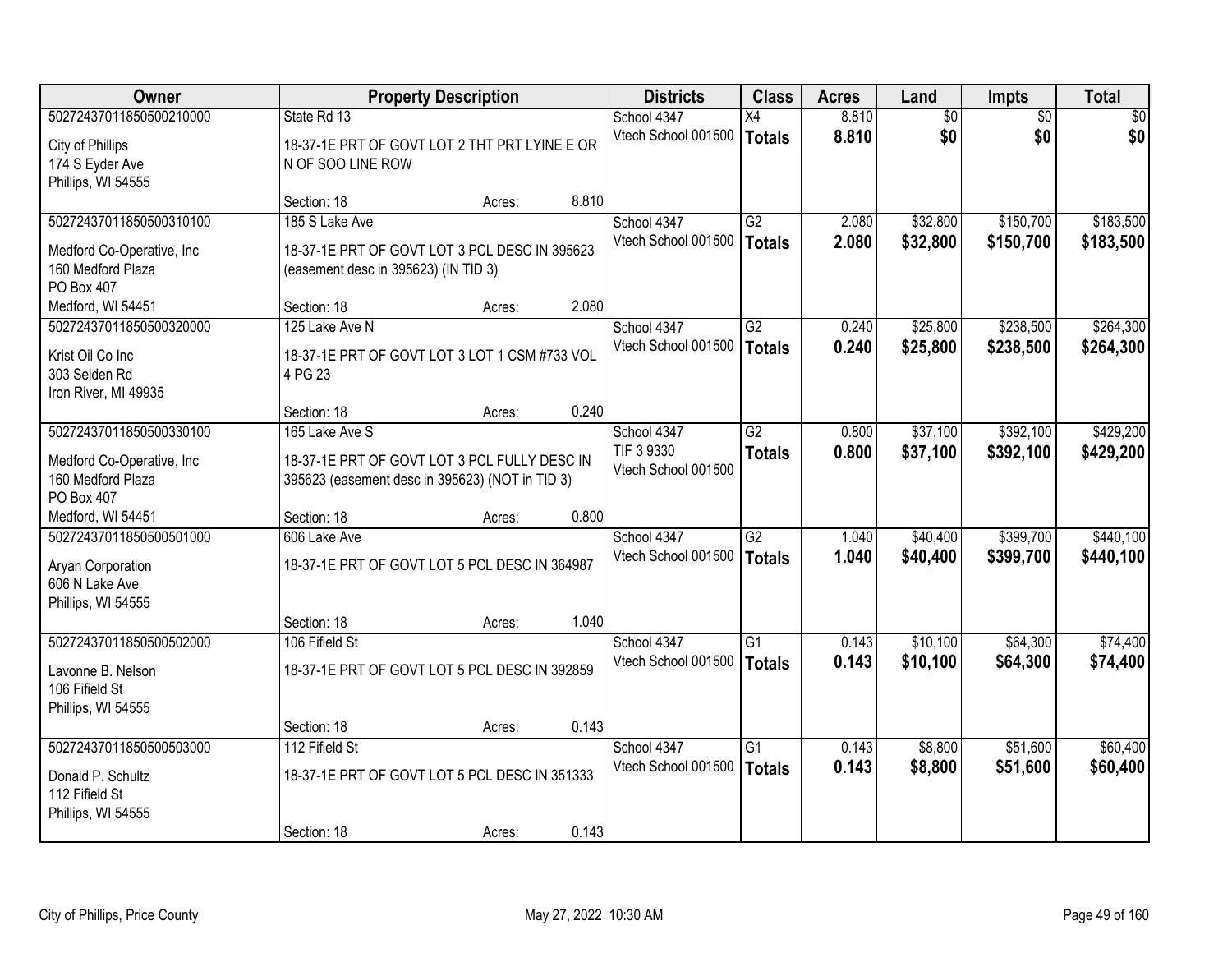| Owner                   |                                   | <b>Property Description</b>                   |       | <b>Districts</b>    | <b>Class</b>    | <b>Acres</b> | Land     | <b>Impts</b>    | <b>Total</b> |
|-------------------------|-----------------------------------|-----------------------------------------------|-------|---------------------|-----------------|--------------|----------|-----------------|--------------|
| 50272437011850500504000 | Victoria St                       |                                               |       | School 4347         | $\overline{G1}$ | 0.070        | \$3,400  | $\overline{30}$ | \$3,400      |
| Donald P. Schultz       |                                   | 18-37-1E PRT OF GOVT LOT 5 PCL DESC IN 351333 |       | Vtech School 001500 | Totals          | 0.070        | \$3,400  | \$0             | \$3,400      |
| 112 Fifield St          |                                   |                                               |       |                     |                 |              |          |                 |              |
| Phillips, WI 54555      |                                   |                                               |       |                     |                 |              |          |                 |              |
|                         | Section: 18                       | Acres:                                        | 0.070 |                     |                 |              |          |                 |              |
| 50272437011850500505000 | 135 Victoria St                   |                                               |       | School 4347         | $\overline{G1}$ | 0.092        | \$5,600  | \$45,200        | \$50,800     |
| Mary E. Konkol          |                                   | 18-37-1E PRT OF GOVT LOT 5 & OUT LOT 2        |       | Vtech School 001500 | <b>Totals</b>   | 0.092        | \$5,600  | \$45,200        | \$50,800     |
| 135 Victoria St         | HOUGHTON'S ADD PCL DESC IN 377924 |                                               |       |                     |                 |              |          |                 |              |
| Phillips, WI 54555      |                                   |                                               |       |                     |                 |              |          |                 |              |
|                         | Section: 18                       | Acres:                                        | 0.092 |                     |                 |              |          |                 |              |
| 50272437011850500516000 | <b>Fifield St</b>                 |                                               |       | School 4347         | G1              | 0.114        | \$800    | \$0             | \$800        |
| Donald R. Miller        |                                   | 18-37-1E PRT OF GOVT LOT 5 PCL DESC IN 320458 |       | Vtech School 001500 | Totals          | 0.114        | \$800    | \$0             | \$800        |
| Brenda L. Miller        |                                   |                                               |       |                     |                 |              |          |                 |              |
| 160 Fifield St          |                                   |                                               |       |                     |                 |              |          |                 |              |
| Phillips, WI 54555      | Section: 18                       | Acres:                                        | 0.114 |                     |                 |              |          |                 |              |
| 50272437011850500517000 | 160 Fifield St                    |                                               |       | School 4347         | G1              | 0.344        | \$17,500 | \$162,200       | \$179,700    |
| Donald R. Miller        |                                   | 18-37-1E PRT OF GOVT LOT 5 PCL DESC IN 320458 |       | Vtech School 001500 | <b>Totals</b>   | 0.344        | \$17,500 | \$162,200       | \$179,700    |
| Brenda L. Miller        |                                   |                                               |       |                     |                 |              |          |                 |              |
| 160 Fifield St          |                                   |                                               |       |                     |                 |              |          |                 |              |
| Phillips, WI 54555      | Section: 18                       | Acres:                                        | 0.344 |                     |                 |              |          |                 |              |
| 50272437011850500518000 | 170 Fifield St                    |                                               |       | School 4347         | $\overline{G1}$ | 0.333        | \$17,000 | \$54,200        | \$71,200     |
| Thomas J. Hommerding    |                                   | 18-37-1E PRT OF GOVT LOT 5 PCL DESC IN 214958 |       | Vtech School 001500 | Totals          | 0.333        | \$17,000 | \$54,200        | \$71,200     |
| Jane B. Hommerding      |                                   |                                               |       |                     |                 |              |          |                 |              |
| 170 Fifield St          |                                   |                                               |       |                     |                 |              |          |                 |              |
| Phillips, WI 54555      | Section: 18                       | Acres:                                        | 0.333 |                     |                 |              |          |                 |              |
| 50272437011850500519000 | 177 Victoria St                   |                                               |       | School 4347         | G1              | 0.200        | \$11,600 | \$100,400       | \$112,000    |
| Victoria Properties LLC |                                   | 18-37-1E PRT OF GOVT LOT 5 PCL DESC IN 383804 |       | Vtech School 001500 | Totals          | 0.200        | \$11,600 | \$100,400       | \$112,000    |
| N10627 Bay View Ln      |                                   |                                               |       |                     |                 |              |          |                 |              |
| Phillips, WI 54555      |                                   |                                               |       |                     |                 |              |          |                 |              |
|                         | Section: 18                       | Acres:                                        | 0.200 |                     |                 |              |          |                 |              |
| 50272437011850500520000 | 165 Victoria St                   |                                               |       | School 4347         | $\overline{G1}$ | 0.153        | \$9,300  | \$62,200        | \$71,500     |
| Laura J. Warren         |                                   | 18-37-1E PRT OF GOVT LOT 5 PCL DESC IN 389122 |       | Vtech School 001500 | Totals          | 0.153        | \$9,300  | \$62,200        | \$71,500     |
| 409 Hamilton St         |                                   |                                               |       |                     |                 |              |          |                 |              |
| Columbus, WI 53925      |                                   |                                               |       |                     |                 |              |          |                 |              |
|                         | Section: 18                       | Acres:                                        | 0.153 |                     |                 |              |          |                 |              |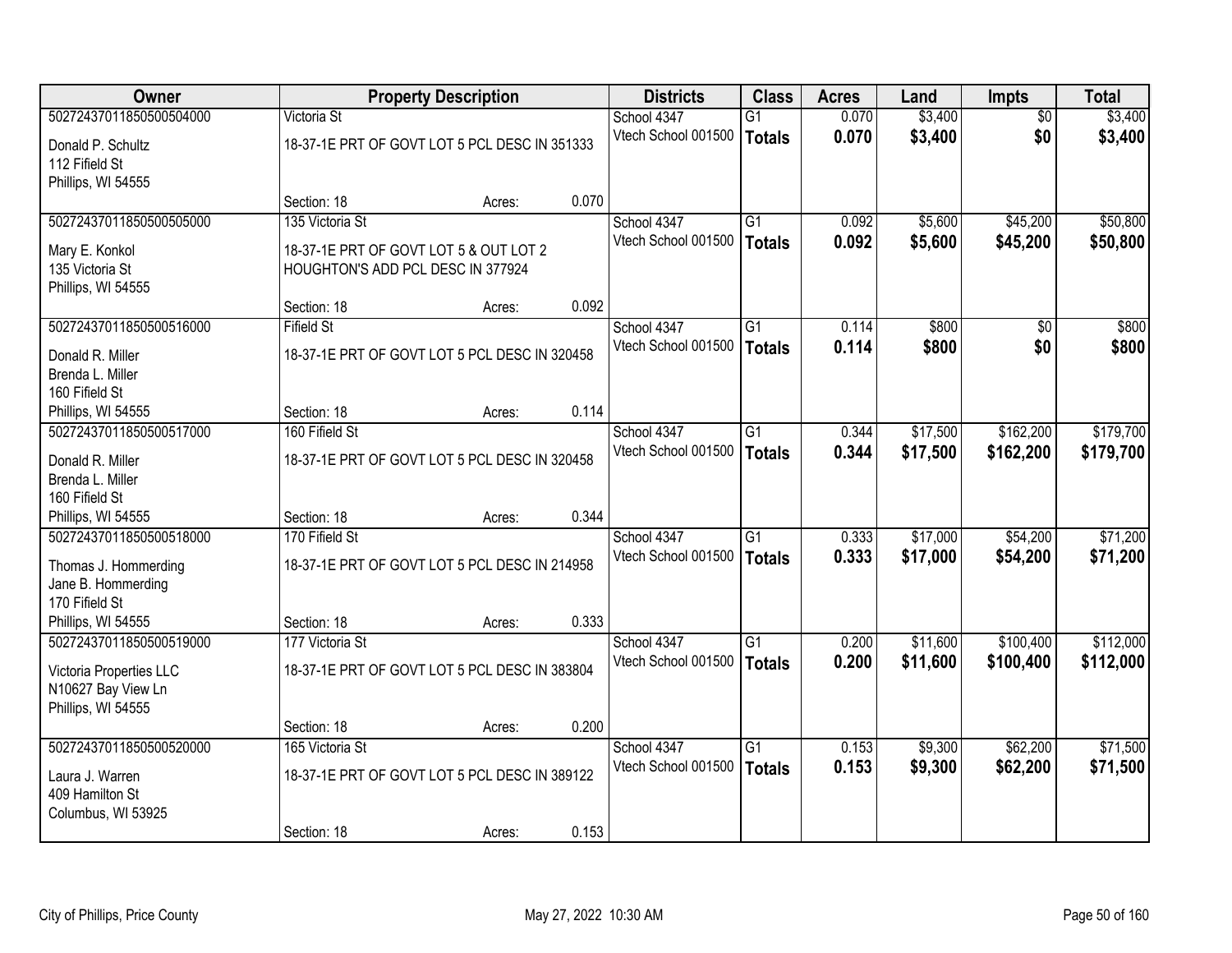| <b>Owner</b>                                                                                         | <b>Property Description</b>                                                                                    |        |        | <b>Districts</b>                                 | <b>Class</b>                     | <b>Acres</b>     | Land                   | <b>Impts</b>           | <b>Total</b>           |
|------------------------------------------------------------------------------------------------------|----------------------------------------------------------------------------------------------------------------|--------|--------|--------------------------------------------------|----------------------------------|------------------|------------------------|------------------------|------------------------|
| 50272437011850500610000<br>Four Seasons Comm Devlp Corp<br>8020 Forsyth Blvd<br>St Louis, MO 63105   | 18-37-1E PRT OF GOVT LOT 6 N 30' OF LOT 1 CSM<br>#633 VOL 3 PG 193                                             |        |        | School 4347<br>TIF 4 9340<br>Vtech School 001500 | $\overline{G1}$<br><b>Totals</b> | 0.920<br>0.920   | \$21,500<br>\$21,500   | $\overline{50}$<br>\$0 | \$21,500<br>\$21,500   |
|                                                                                                      | Section: 18                                                                                                    | Acres: | 0.920  |                                                  |                                  |                  |                        |                        |                        |
| 50272437011850500620000<br>Phillips School Dist<br>PO Box 70<br>Phillips, WI 54555                   | 990 Flambeau Ave<br>18-37-1E PRT OF GOVT LOT 6 LOT 1 CSM #633 VOL<br>3 PG 193 EXCPT N 30'                      |        |        | School 4347<br>TIF 4 9340<br>Vtech School 001500 | $\overline{X4}$<br><b>Totals</b> | 36.430<br>36.430 | $\overline{50}$<br>\$0 | $\overline{50}$<br>\$0 | \$0<br>\$0             |
|                                                                                                      | Section: 18                                                                                                    | Acres: | 36.430 |                                                  |                                  |                  |                        |                        |                        |
| 50272437011850500630000<br>Frederic C. Wester<br>355 Highwy 100<br>Phillips, WI 54555                | 355 Us Hwy 100<br>18-37-1E PRT OF GOVT LOT 6 DESC IN 378076<br>(ANNEX TO CITY 373R-109)                        |        |        | School 4347<br>Vtech School 001500               | G1<br><b>Totals</b>              | 1.500<br>1.500   | \$24,800<br>\$24,800   | \$54,500<br>\$54,500   | \$79,300<br>\$79,300   |
|                                                                                                      | Section: 18                                                                                                    | Acres: | 1.500  |                                                  |                                  |                  |                        |                        |                        |
| 50272437011850500640000<br>Stephen D. Willett<br>300 Storms Rd<br>Phillips, WI 54555                 | 300 Storms Rd<br>18-37-1E PRT OF GOVT LOTS 6 & 11 LOT 1 CSM #436<br>VOL 2 PG 181 (ANNEXATION)                  |        |        | School 4347<br>Vtech School 001500               | G1<br><b>Totals</b>              | 1.200<br>1.200   | \$23,100<br>\$23,100   | \$135,300<br>\$135,300 | \$158,400<br>\$158,400 |
|                                                                                                      | Section: 18                                                                                                    | Acres: | 1.200  |                                                  |                                  |                  |                        |                        |                        |
| 50272437011850500650000<br>Stephen D. Willett<br>Mary M. Willett<br>300 Storms Rd                    | Flambeau Ave<br>18-37-1E PRT OF GOVT LOT 6 & 11 LOT 1 CSM #819<br>VOL 4 PG 201 (ANNEX TO CITY 373R-111)        |        |        | School 4347<br>TIF 4 9340<br>Vtech School 001500 | $\overline{G1}$<br><b>Totals</b> | 4.000<br>4.000   | \$33,500<br>\$33,500   | $\overline{60}$<br>\$0 | \$33,500<br>\$33,500   |
| Phillips, WI 54555                                                                                   | Section: 18                                                                                                    | Acres: | 4.000  |                                                  |                                  |                  |                        |                        |                        |
| 50272437011850500710000<br>Lynda L. Ludwig<br>N9751 Bass Lake Ln<br>Phillips, WI 54555               | 1016 County Rd W<br>18-37-1E PRT OF GOVT LOT 7 LOT 1 CSM #949 VOL<br>5 PG 107 PRT OF GOVT LOT 6 DESC IN 396250 |        |        | School 4347<br>Vtech School 001500               | $\overline{G1}$<br><b>Totals</b> | 1.126<br>1.126   | \$22,700<br>\$22,700   | $\overline{50}$<br>\$0 | \$22,700<br>\$22,700   |
|                                                                                                      | Section: 18                                                                                                    | Acres: | 1.126  |                                                  |                                  |                  |                        |                        |                        |
| 50272437011850500720000<br>Roger G. Meier<br>Caryl A. Meier<br>250 Highway 100<br>Phillips, WI 54555 | 250 Us Hwy 100<br>18-37-1E PRT OF GOVT LOT 7 LOT 2 CSM #949 VOL<br>5 PG 107<br>Section: 18                     | Acres: | 0.600  | School 4347<br>Vtech School 001500               | $\overline{G1}$<br><b>Totals</b> | 0.600<br>0.600   | \$19,300<br>\$19,300   | \$117,700<br>\$117,700 | \$137,000<br>\$137,000 |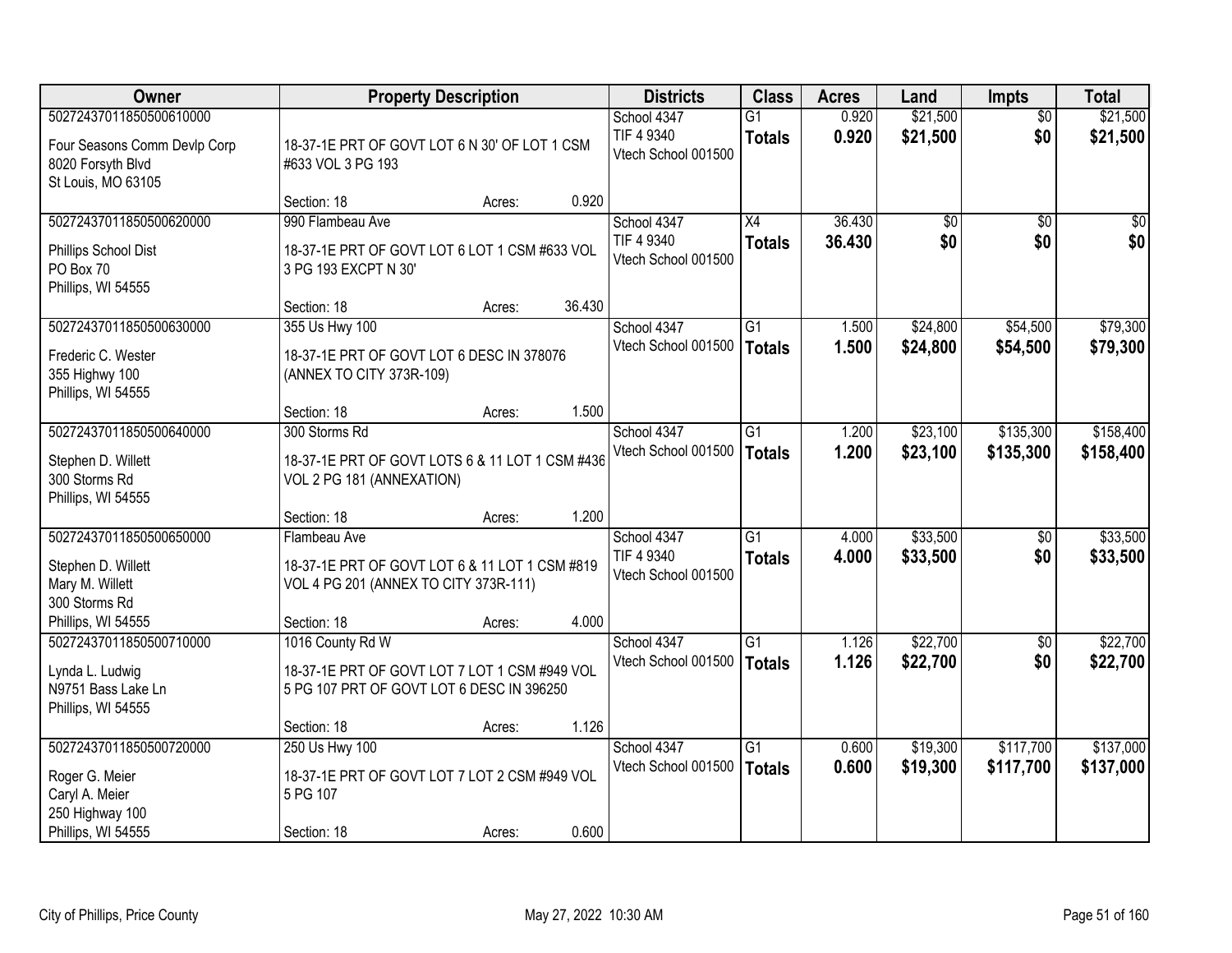| Owner                   |                                                | <b>Property Description</b> |        | <b>Districts</b>    | <b>Class</b>    | <b>Acres</b> | Land            | <b>Impts</b>    | <b>Total</b> |
|-------------------------|------------------------------------------------|-----------------------------|--------|---------------------|-----------------|--------------|-----------------|-----------------|--------------|
| 50272437011850501210000 | Storms Rd                                      |                             |        | School 4347         | X4              | 23.000       | $\overline{50}$ | $\overline{50}$ | $\sqrt{30}$  |
| City of Phillips        | 18-37-1E PRT OF GOVT LOT 12 LOT 2 & OUTLOT 1   |                             |        | Vtech School 001500 | Totals          | 23.000       | \$0             | \$0             | \$0          |
| 174 S Eyder Ave         | CSM #849 VOL 4 PG 263 PRT OF LOT 1 DESC 284252 |                             |        |                     |                 |              |                 |                 |              |
| Phillips, WI 54555      | ALSO PCLS DESC IN 109896 & 165591              |                             |        |                     |                 |              |                 |                 |              |
|                         | Section: 18                                    | Acres:                      | 23.000 |                     |                 |              |                 |                 |              |
| 50272437011850501220000 | 705 Elk Ave                                    |                             |        | School 4347         | $\overline{X4}$ | 6.700        | $\overline{50}$ | $\overline{50}$ | $\sqrt{50}$  |
|                         |                                                |                             |        | Vtech School 001500 | Totals          | 6.700        | \$0             | \$0             | \$0          |
| Phillips School Dist    | 18-37-1E PRT OF GOVT LOT 12 LOT 1 CSM #849 VOL |                             |        |                     |                 |              |                 |                 |              |
| PO Box 70               | 4 PG 263 EXCPT PCL & PRT OF GOVT LOT 13 ALL    |                             |        |                     |                 |              |                 |                 |              |
| Phillips, WI 54555      | <b>DESC IN 284253</b>                          |                             |        |                     |                 |              |                 |                 |              |
|                         | Section: 18                                    | Acres:                      | 6.700  |                     |                 |              |                 |                 |              |
| 50272437011850501260000 | Storms Rd                                      |                             |        | School 4347         | $\overline{G5}$ | 17.441       | \$10,500        | \$0             | \$10,500     |
| Troy D. Makovsky        | 18-37-1E PRT OF GOVT LOT 12 ALL THAT PRT LYING |                             |        | Vtech School 001500 | <b>Totals</b>   | 17.441       | \$10,500        | \$0             | \$10,500     |
| 515 Storms Rd           | S OF THE DRAINAGE DITCH                        |                             |        |                     |                 |              |                 |                 |              |
| Phillips, WI 54555      |                                                |                             |        |                     |                 |              |                 |                 |              |
|                         | Section: 18                                    | Acres:                      | 17.441 |                     |                 |              |                 |                 |              |
| 50272437011850501301000 | 604 Beebe St                                   |                             |        | School 4347         | G1              | 0.220        | \$12,500        | \$73,600        | \$86,100     |
| John E. Vlach           | 18-37-1E PRT OF GOVT LOT 13 PCL DESC IN 297102 |                             |        | Vtech School 001500 | <b>Totals</b>   | 0.220        | \$12,500        | \$73,600        | \$86,100     |
| Pat V. Vlach            |                                                |                             |        |                     |                 |              |                 |                 |              |
| 604 Beebe St            |                                                |                             |        |                     |                 |              |                 |                 |              |
| Phillips, WI 54555      | Section: 18                                    | Acres:                      | 0.220  |                     |                 |              |                 |                 |              |
| 50272437011850501302000 | 141 Forest Ave                                 |                             |        | School 4347         | $\overline{G1}$ | 0.300        | \$15,700        | \$104,800       | \$120,500    |
|                         |                                                |                             |        | Vtech School 001500 | <b>Totals</b>   | 0.300        | \$15,700        | \$104,800       | \$120,500    |
| Erika B. Willett        | 18-37-1E PRT OF GOVT LOT 13 PCL DESC IN 375630 |                             |        |                     |                 |              |                 |                 |              |
| 141 Forest Ave          |                                                |                             |        |                     |                 |              |                 |                 |              |
| Phillips, WI 54555      |                                                |                             |        |                     |                 |              |                 |                 |              |
|                         | Section: 18                                    | Acres:                      | 0.300  |                     |                 |              |                 |                 |              |
| 50272437011850501303000 | 225 Forest Ave                                 |                             |        | School 4347         | G2              | 1.397        | \$32,000        | \$0             | \$32,000     |
| Dr Da Pa Do Enterprises | 18-37-1E PRT OF GOVT LOT 13 LOT 1 CSM #1140    |                             |        | Vtech School 001500 | Totals          | 1.397        | \$32,000        | \$0             | \$32,000     |
| <b>PO Box 126</b>       | VOL 6 PG 121 (driveway easement in 333928)     |                             |        |                     |                 |              |                 |                 |              |
| Phillips, WI 54555      |                                                |                             |        |                     |                 |              |                 |                 |              |
|                         | Section: 18                                    | Acres:                      | 1.397  |                     |                 |              |                 |                 |              |
| 50272437011850501304000 | 205 Forest Ave                                 |                             |        | School 4347         | $\overline{G1}$ | 1.072        | \$22,400        | \$90,400        | \$112,800    |
|                         |                                                |                             |        | Vtech School 001500 | Totals          | 1.072        | \$22,400        | \$90,400        | \$112,800    |
| June E. Ellefsen        | 18-37-1E PRT OF GOVT LOT 13 LOT 2 CSM #1140    |                             |        |                     |                 |              |                 |                 |              |
| 205 Forest Ave          | VOL 6 PG 121 (driveway easement in 333927)     |                             |        |                     |                 |              |                 |                 |              |
| Phillips, WI 54555      |                                                |                             |        |                     |                 |              |                 |                 |              |
|                         | Section: 18                                    | Acres:                      | 1.072  |                     |                 |              |                 |                 |              |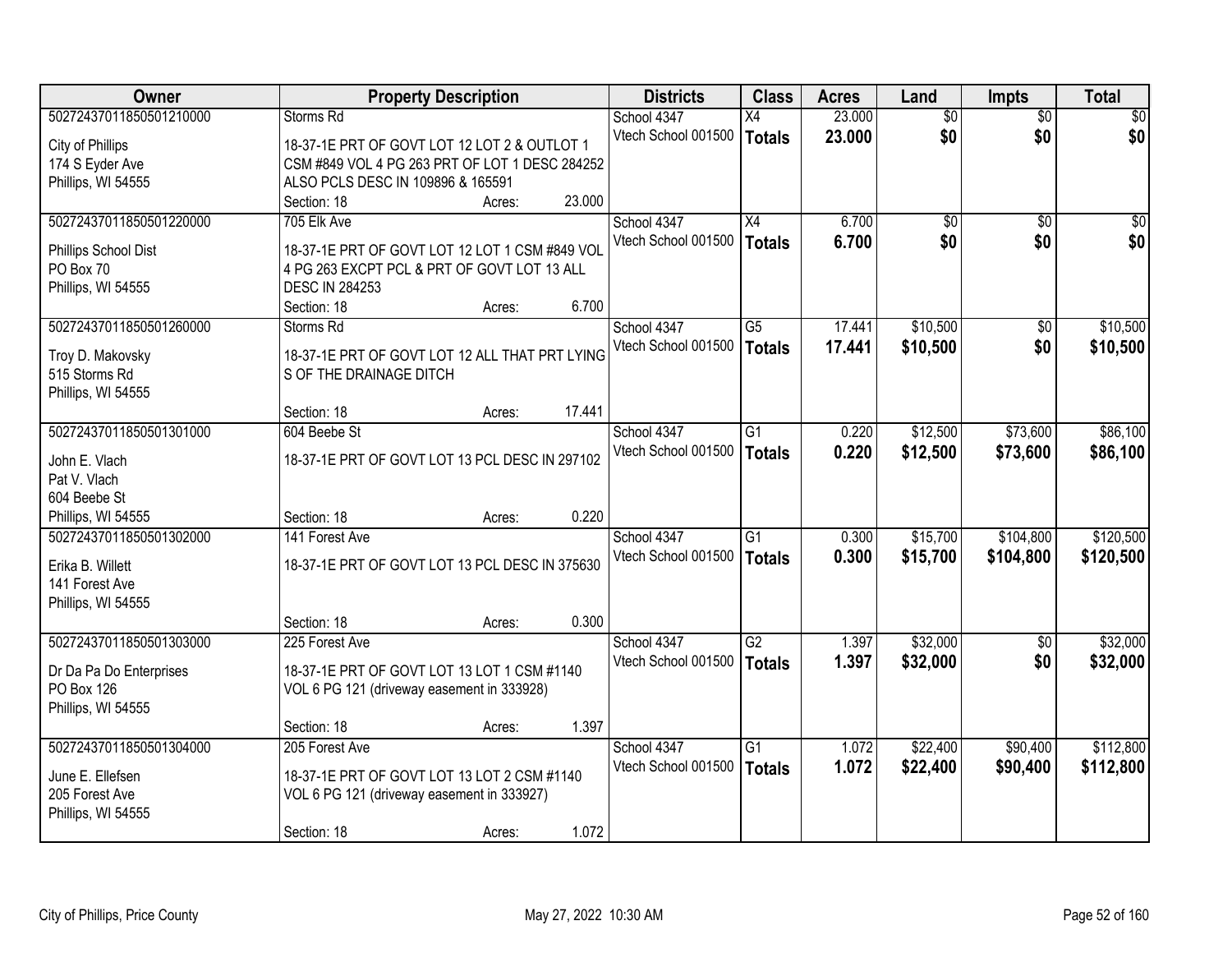| <b>Owner</b>            |                                                | <b>Property Description</b> |        | <b>Districts</b>    | <b>Class</b>    | <b>Acres</b> | Land     | <b>Impts</b>    | <b>Total</b> |
|-------------------------|------------------------------------------------|-----------------------------|--------|---------------------|-----------------|--------------|----------|-----------------|--------------|
| 50272437011850501304010 | 203 Forest Ave                                 |                             |        | School 4347         | $\overline{G1}$ | 0.096        | \$5,900  | \$13,300        | \$19,200     |
| Erika B. Willett        | 18-37-1E PRT OF GOVT LOT 13 LOT 3 CSM #1140    |                             |        | Vtech School 001500 | <b>Totals</b>   | 0.096        | \$5,900  | \$13,300        | \$19,200     |
| 141 Forest Ave          | <b>VOL 6 PG 121</b>                            |                             |        |                     |                 |              |          |                 |              |
| Phillips, WI 54555      |                                                |                             |        |                     |                 |              |          |                 |              |
|                         | Section: 18                                    | Acres:                      | 0.096  |                     |                 |              |          |                 |              |
| 50272437011850501305000 | 291 Forest Ave                                 |                             |        | School 4347         | $\overline{G1}$ | 0.800        | \$20,700 | \$64,800        | \$85,500     |
| William R. Junkman      | 18-37-1E PRT OF GOVT LOTS 13 & 14 PCL DESC IN  |                             |        | Vtech School 001500 | <b>Totals</b>   | 0.800        | \$20,700 | \$64,800        | \$85,500     |
| Tiffany Junkman         | 380502                                         |                             |        |                     |                 |              |          |                 |              |
| 291 Forest Ave          |                                                |                             |        |                     |                 |              |          |                 |              |
| Phillips, WI 54555      | Section: 18                                    | Acres:                      | 0.800  |                     |                 |              |          |                 |              |
| 50272437011850501306000 | 311 Forest Ave                                 |                             |        | School 4347         | G1              | 6.561        | \$41,200 | \$104,000       | \$145,200    |
| Roger E. Samuel         | 18-37-1E PRT OF GOVT LOT 13 PCL DESC IN 358085 |                             |        | Vtech School 001500 | G <sub>5</sub>  | 12.000       | \$7,200  | \$0             | \$7,200      |
| Antoinette Samuel       |                                                |                             |        |                     | <b>Totals</b>   | 18.561       | \$48,400 | \$104,000       | \$152,400    |
| 311 Forest Ave          |                                                |                             |        |                     |                 |              |          |                 |              |
| Phillips, WI 54555      | Section: 18                                    | Acres:                      | 18.561 |                     |                 |              |          |                 |              |
| 50272437011850501307000 | 624 Beebe St                                   |                             |        | School 4347         | $\overline{G1}$ | 0.449        | \$18,200 | \$60,500        | \$78,700     |
| Michael B. Hladilek     | 18-37-1E PRT OF GOVT LOTS 13 & 14 PCL DESC IN  |                             |        | Vtech School 001500 | <b>Totals</b>   | 0.449        | \$18,200 | \$60,500        | \$78,700     |
| 211 S 69th Ave W        | 297237                                         |                             |        |                     |                 |              |          |                 |              |
| Duluth, MN 55807        |                                                |                             |        |                     |                 |              |          |                 |              |
|                         | Section: 18                                    | Acres:                      | 0.449  |                     |                 |              |          |                 |              |
| 50272437011850501308000 | 644 Beebe St                                   |                             |        | School 4347         | $\overline{G1}$ | 0.292        | \$15,400 | \$67,900        | \$83,300     |
| Leon V. Handschke       | 18-37-1E PRT OF GOVT LOT 13 PCL DESC IN 193947 |                             |        | Vtech School 001500 | <b>Totals</b>   | 0.292        | \$15,400 | \$67,900        | \$83,300     |
| Margaret A. Handschke   | & 259791                                       |                             |        |                     |                 |              |          |                 |              |
| 644 Beebe St            |                                                |                             |        |                     |                 |              |          |                 |              |
| Phillips, WI 54555      | Section: 18                                    | Acres:                      | 0.292  |                     |                 |              |          |                 |              |
| 50272437011850501309000 | <b>Beebe St</b>                                |                             |        | School 4347         | $\overline{G1}$ | 0.227        | \$3,300  | $\sqrt{6}$      | \$3,300      |
| Leon V. Handschke       | 18-37-1E PRT OF GOVT LOT 13 PCL DESC IN 193947 |                             |        | Vtech School 001500 | <b>Totals</b>   | 0.227        | \$3,300  | \$0             | \$3,300      |
| Margaret A. Handschke   |                                                |                             |        |                     |                 |              |          |                 |              |
| 644 Beebe St            |                                                |                             |        |                     |                 |              |          |                 |              |
| Phillips, WI 54555      | Section: 18                                    | Acres:                      | 0.227  |                     |                 |              |          |                 |              |
| 50272437011850501310000 | Beebe St                                       |                             |        | School 4347         | $\overline{G1}$ | 0.316        | \$16,300 | $\overline{50}$ | \$16,300     |
| Sharon E. Ringersma     | 18-37-1E PRT OF GOVT LOTS 13 & 14 FULLY DESC   |                             |        | Vtech School 001500 | <b>Totals</b>   | 0.316        | \$16,300 | \$0             | \$16,300     |
| Duane H. Ringersma      | IN 319990                                      |                             |        |                     |                 |              |          |                 |              |
| N7798 County Rd K       |                                                |                             |        |                     |                 |              |          |                 |              |
| Phillips, WI 54555      | Section: 18                                    | Acres:                      | 0.316  |                     |                 |              |          |                 |              |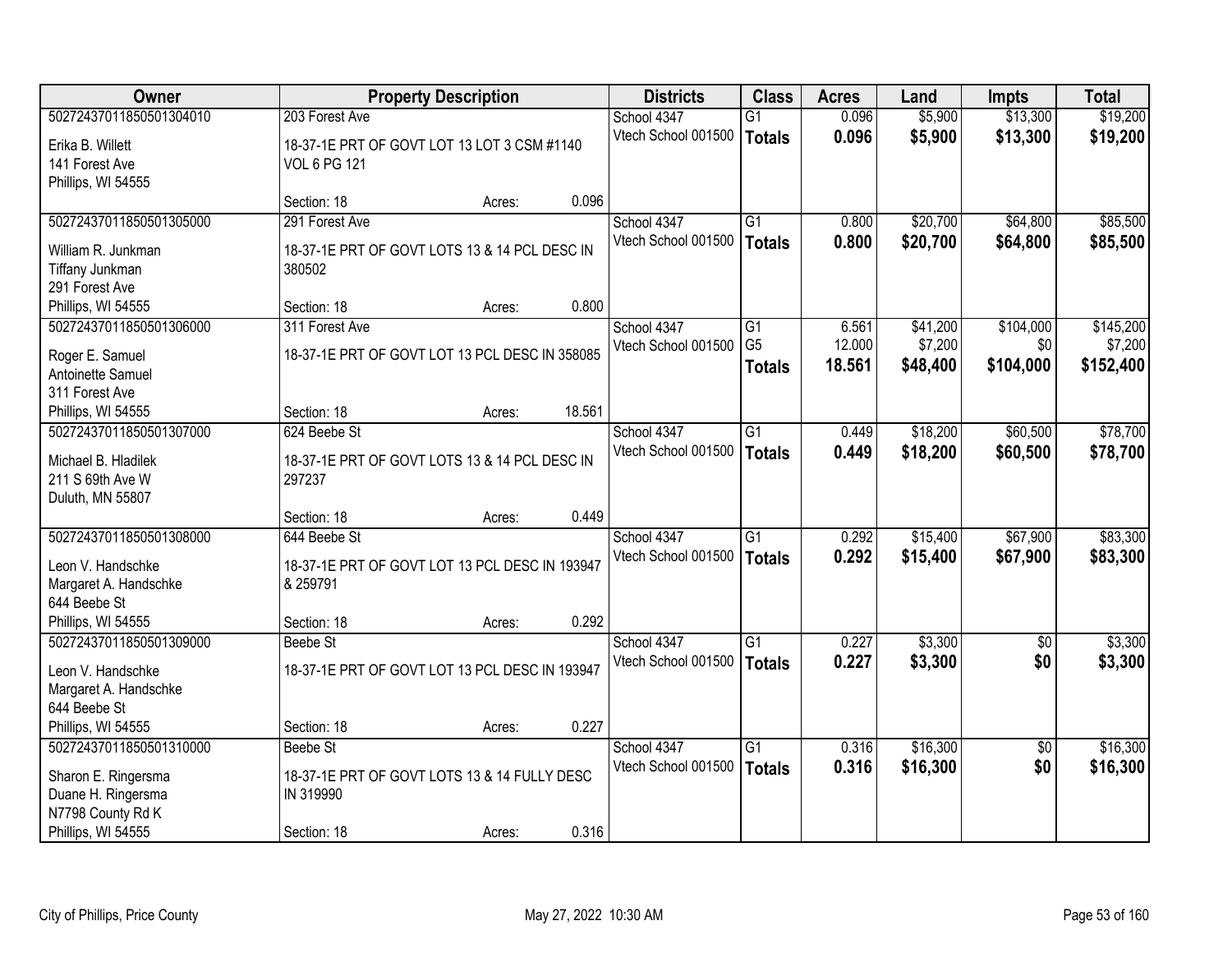| <b>Owner</b>                         |                                                                                          | <b>Property Description</b> |       | <b>Districts</b>    | <b>Class</b>    | <b>Acres</b> | Land     | <b>Impts</b>    | <b>Total</b> |
|--------------------------------------|------------------------------------------------------------------------------------------|-----------------------------|-------|---------------------|-----------------|--------------|----------|-----------------|--------------|
| 50272437011850501311000              | 654 Beebe St                                                                             |                             |       | School 4347         | $\overline{G1}$ | 0.172        | \$10,500 | \$41,600        | \$52,100     |
| David A. Sell                        | 18-37-1E PRT OF GOVT LOT 13 PCL DESC IN 354319                                           |                             |       | Vtech School 001500 | <b>Totals</b>   | 0.172        | \$10,500 | \$41,600        | \$52,100     |
| Doreen A. Sell                       |                                                                                          |                             |       |                     |                 |              |          |                 |              |
| 1532 Benton St                       |                                                                                          |                             |       |                     |                 |              |          |                 |              |
| Rockford, IL 61107                   | Section: 18                                                                              | Acres:                      | 0.172 |                     |                 |              |          |                 |              |
| 50272437011850501312000              | 664 Beebe St                                                                             |                             |       | School 4347         | $\overline{G1}$ | 0.172        | \$2,200  | \$0             | \$2,200      |
| Sharon E. Ringersma                  | 18-37-1E PRT OF GOVT LOTS 13 & 14 FULLY DESC                                             |                             |       | Vtech School 001500 | <b>Totals</b>   | 0.172        | \$2,200  | \$0             | \$2,200      |
| Duane H. Ringersma                   | IN 319990                                                                                |                             |       |                     |                 |              |          |                 |              |
| N7798 County Rd K                    |                                                                                          |                             |       |                     |                 |              |          |                 |              |
| Phillips, WI 54555                   | Section: 18                                                                              | Acres:                      | 0.172 |                     |                 |              |          |                 |              |
| 50272437011850501313000              | 674 Beebe St                                                                             |                             |       | School 4347         | G1              | 0.215        | \$12,200 | \$47,600        | \$59,800     |
| Precour, Inc                         | 18-37-1E PRT OF GOVT LOT 13 LOT 2 CSM #537 VOL                                           |                             |       | Vtech School 001500 | <b>Totals</b>   | 0.215        | \$12,200 | \$47,600        | \$59,800     |
| PO Box 126                           | 2 PG 387 & 388                                                                           |                             |       |                     |                 |              |          |                 |              |
| Phillips, WI 54555                   |                                                                                          |                             |       |                     |                 |              |          |                 |              |
|                                      | Section: 18                                                                              | Acres:                      | 0.215 |                     |                 |              |          |                 |              |
| 50272437011850501314000              | 684 Beebe St                                                                             |                             |       | School 4347         | $\overline{G1}$ | 0.250        | \$13,600 | \$20,300        | \$33,900     |
| Matthew J. Eckhoff                   | 18-37-1E PRT OF GOVT LOTS 13 & 14 LOT 1 CSM                                              |                             |       | Vtech School 001500 | <b>Totals</b>   | 0.250        | \$13,600 | \$20,300        | \$33,900     |
| 684 Beebe St                         | #537 VOL 2 PG 387 & 388                                                                  |                             |       |                     |                 |              |          |                 |              |
| Phillips, WI 54555                   |                                                                                          |                             |       |                     |                 |              |          |                 |              |
|                                      | Section: 18                                                                              | Acres:                      | 0.250 |                     |                 |              |          |                 |              |
| 50272437011850501315000              | Beebe St                                                                                 |                             |       | School 4347         | $\overline{X4}$ | 1.700        | \$0      | \$0             | \$0          |
|                                      |                                                                                          |                             |       | Vtech School 001500 | <b>Totals</b>   | 1.700        | \$0      | \$0             | \$0          |
| City of Phillips<br>174 S Eyder Ave  | 18-37-1E PRT OF GOVT LOT 13 PCLS DESC IN<br>98D-408 389R-191 & PRT OF VACATED ASHLAND ST |                             |       |                     |                 |              |          |                 |              |
| Phillips, WI 54555                   |                                                                                          |                             |       |                     |                 |              |          |                 |              |
|                                      | Section: 18                                                                              | Acres:                      | 1.700 |                     |                 |              |          |                 |              |
| 50272437011850501410000              | 694 Beebe St                                                                             |                             |       | School 4347         | $\overline{G1}$ | 2.471        | \$28,900 | \$67,100        | \$96,000     |
|                                      |                                                                                          |                             |       | Vtech School 001500 | <b>Totals</b>   | 2.471        | \$28,900 | \$67,100        | \$96,000     |
| Jeannie R. Shore<br>694 Beebe St     | 18-37-1E PRT OF GOVT LOT 14 FULLY DESC IN<br>382200                                      |                             |       |                     |                 |              |          |                 |              |
| Phillips, WI 54555                   |                                                                                          |                             |       |                     |                 |              |          |                 |              |
|                                      | Section: 18                                                                              | Acres:                      | 2.471 |                     |                 |              |          |                 |              |
| 50272437011850501420000              |                                                                                          |                             |       | School 4347         | $\overline{G5}$ | 5.500        | \$3,300  | $\overline{50}$ | \$3,300      |
|                                      |                                                                                          |                             |       | Vtech School 001500 | <b>Totals</b>   | 5.500        | \$3,300  | \$0             | \$3,300      |
| Roger E. Samuel<br>Antoinette Samuel | 18-37-1E PRT OF GOVT LOT 13 & 14 PCL DESC IN<br>358085                                   |                             |       |                     |                 |              |          |                 |              |
| 311 Forest Ave                       |                                                                                          |                             |       |                     |                 |              |          |                 |              |
| Phillips, WI 54555                   | Section: 18                                                                              | Acres:                      | 5.500 |                     |                 |              |          |                 |              |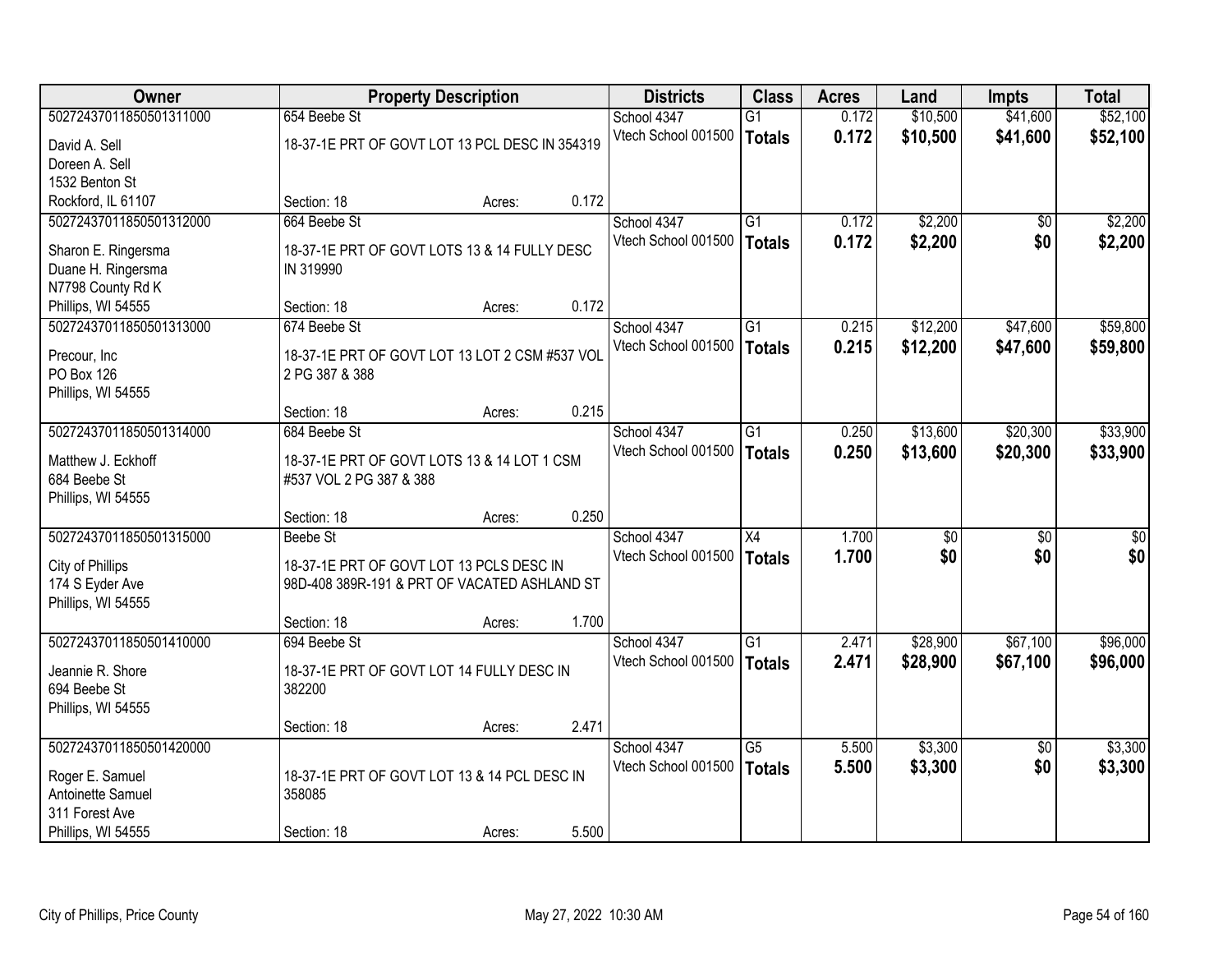| Owner                    |                                                | <b>Property Description</b> |        | <b>Districts</b>    | <b>Class</b>    | <b>Acres</b> | Land     | <b>Impts</b>    | <b>Total</b> |
|--------------------------|------------------------------------------------|-----------------------------|--------|---------------------|-----------------|--------------|----------|-----------------|--------------|
| 50272437011850501430000  | 696 Beebe St                                   |                             |        | School 4347         | $\overline{G2}$ | 4.000        | \$47,600 | $\overline{50}$ | \$47,600     |
| Corey Dehmer             | 18-37-1E PRT OF GOVT LOT 14 LOT 1 CSM #790 VOL |                             |        | Vtech School 001500 | G <sub>5</sub>  | 9.500        | \$5,700  | \$0             | \$5,700      |
| Samantha Dehmer          | 4 PG 137                                       |                             |        |                     | <b>Totals</b>   | 13.500       | \$53,300 | \$0             | \$53,300     |
| 15330 S Bluff Rd         |                                                |                             |        |                     |                 |              |          |                 |              |
| South Beloit, IL 61080   | Section: 18                                    | Acres:                      | 13.500 |                     |                 |              |          |                 |              |
| 50272437011850501440000  | <b>Beebe St</b>                                |                             |        | School 4347         | $\overline{G5}$ | 20.000       | \$12,000 | \$0             | \$12,000     |
|                          |                                                |                             |        | Vtech School 001500 | <b>Totals</b>   | 20.000       | \$12,000 | \$0             | \$12,000     |
| Price Co Mini-Storage    | 18-37-1E PRT OF GOVT LOT 14 PCL DESC IN 276854 |                             |        |                     |                 |              |          |                 |              |
| 1329 Ridge Way Dr        | <b>EXCPT PCL</b>                               |                             |        |                     |                 |              |          |                 |              |
| Phillips, WI 54555       |                                                |                             | 20.000 |                     |                 |              |          |                 |              |
| 50272437011850501510000  | Section: 18<br>Storms Rd                       | Acres:                      |        |                     | G5              | 29.844       | \$17,900 |                 |              |
|                          |                                                |                             |        | School 4347         |                 |              |          | \$0             | \$17,900     |
| Lorraine Marks           | 18-37-1E PRT OF GOVT LOT 15 E 1/2 & SW 1/4 OF  |                             |        | Vtech School 001500 | <b>Totals</b>   | 29.844       | \$17,900 | \$0             | \$17,900     |
| 1604 N 117th St          | GOVT LT 15                                     |                             |        |                     |                 |              |          |                 |              |
| Wauwatosa, WI 53226-3008 |                                                |                             |        |                     |                 |              |          |                 |              |
|                          | Section: 18                                    | Acres:                      | 29.844 |                     |                 |              |          |                 |              |
| 50272437011850501520000  | 515 Storms Rd                                  |                             |        | School 4347         | G1              | 2.000        | \$27,500 | \$63,400        | \$90,900     |
| Troy D. Makovsky         | 18-37-1E PRT OF GOVT LOT 15 N 1/2 OF NW 1/4 OF |                             |        | Vtech School 001500 | G <sub>5</sub>  | 2.649        | \$1,600  | \$0             | \$1,600      |
| 515 Storms Rd            | GVT LT 15                                      |                             |        |                     | <b>Totals</b>   | 4.649        | \$29,100 | \$63,400        | \$92,500     |
| Phillips, WI 54555       |                                                |                             |        |                     |                 |              |          |                 |              |
|                          | Section: 18                                    | Acres:                      | 4.649  |                     |                 |              |          |                 |              |
| 50272437011850501530000  | 615 Storms Rd                                  |                             |        | School 4347         | $\overline{G1}$ | 4.649        | \$35,400 | \$94,400        | \$129,800    |
|                          |                                                |                             |        | Vtech School 001500 | <b>Totals</b>   | 4.649        | \$35,400 | \$94,400        | \$129,800    |
| Michael D. Hlavacek      | 18-37-1E PRT OF GOVT LOT 15 S 1/2 OF NW 1/4    |                             |        |                     |                 |              |          |                 |              |
| 615 Storms Rd            | GOVT LOT 15                                    |                             |        |                     |                 |              |          |                 |              |
| Phillips, WI 54555       | Section: 18                                    |                             | 4.649  |                     |                 |              |          |                 |              |
| 50272437011850502310000  | Beebe St                                       | Acres:                      |        | School 4347         | $\overline{G5}$ | 18.251       | \$11,000 | $\sqrt{6}$      | \$11,000     |
|                          |                                                |                             |        | Vtech School 001500 |                 | 18.251       |          | \$0             |              |
| Trandy H. Revie          | 18-37-1E N 1/2 OF GOVT LOT 23                  |                             |        |                     | <b>Totals</b>   |              | \$11,000 |                 | \$11,000     |
| Stacy J. Revie           |                                                |                             |        |                     |                 |              |          |                 |              |
| 212990 Page Rd           |                                                |                             |        |                     |                 |              |          |                 |              |
| Hatley, WI 54440         | Section: 18                                    | Acres:                      | 18.251 |                     |                 |              |          |                 |              |
| 50272437011850502320000  | Beebe St                                       |                             |        | School 4347         | $\overline{G5}$ | 15.361       | \$9,200  | $\overline{50}$ | \$9,200      |
| Trandy H. Revie          | 18-37-1E S 1/2 OF GOVT LOT 23                  |                             |        | Vtech School 001500 | <b>Totals</b>   | 15.361       | \$9,200  | \$0             | \$9,200      |
| Stacy J. Revie           |                                                |                             |        |                     |                 |              |          |                 |              |
| 212990 Page Rd           |                                                |                             |        |                     |                 |              |          |                 |              |
| Hatley, WI 54440         | Section: 18                                    | Acres:                      | 15.361 |                     |                 |              |          |                 |              |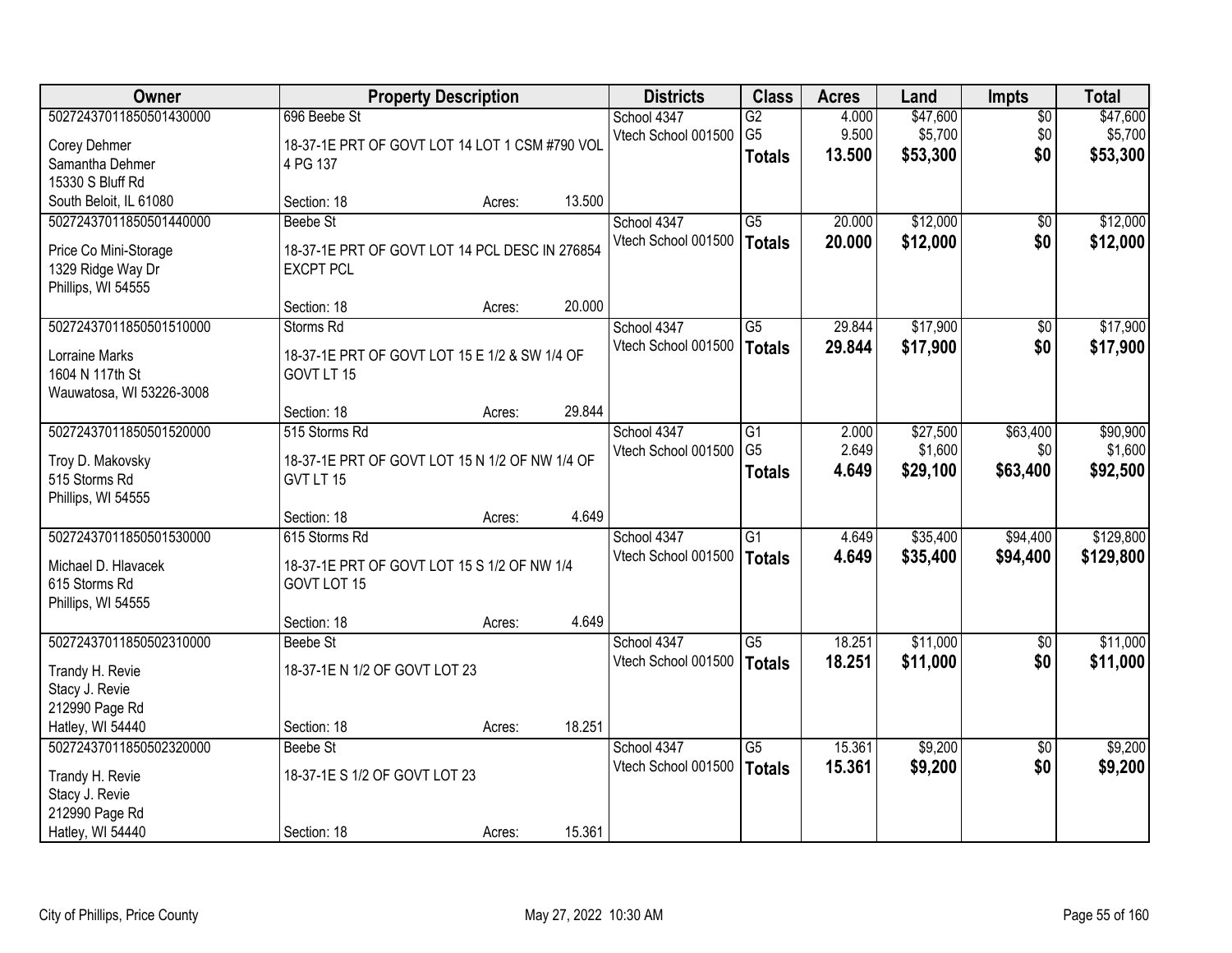| Owner                                    | <b>Property Description</b>         |        |       | <b>Districts</b>    | <b>Class</b>    | <b>Acres</b> | Land     | <b>Impts</b>    | <b>Total</b> |
|------------------------------------------|-------------------------------------|--------|-------|---------------------|-----------------|--------------|----------|-----------------|--------------|
| 50272437011851500201010                  | 396 Lake Ave N                      |        |       | School 4347         | $\overline{G2}$ | 0.267        | \$27,000 | \$148,300       | \$175,300    |
| Scf Rc Funding IV LLC                    | PHILLIPS LOT 1 BLOCK 1              |        |       | Vtech School 001500 | Totals          | 0.267        | \$27,000 | \$148,300       | \$175,300    |
| c/o Gpm Southeast, LLC                   |                                     |        |       |                     |                 |              |          |                 |              |
| 1410 Commonwealth Dr Ste 202             |                                     |        |       |                     |                 |              |          |                 |              |
| Wilmington, NC 28403                     | Section: 18                         | Acres: | 0.267 |                     |                 |              |          |                 |              |
| 50272437011851500201020                  | Lake Ave                            |        |       | School 4347         | G2              | 0.138        | \$4,100  | \$0             | \$4,100      |
| First National Bank of Park Falls        | PHILLIPS LOT 2 BLOCK 1              |        |       | Vtech School 001500 | <b>Totals</b>   | 0.138        | \$4,100  | \$0             | \$4,100      |
| c/o Forward Bank                         |                                     |        |       |                     |                 |              |          |                 |              |
| 1001 N Central Ave                       |                                     |        |       |                     |                 |              |          |                 |              |
| Marshfield, WI 54449                     | Section: 18                         | Acres: | 0.138 |                     |                 |              |          |                 |              |
| 50272437011851500201030                  | Lake Ave                            |        |       | School 4347         | G2              | 0.138        | \$8,400  | $\overline{50}$ | \$8,400      |
| <b>First National Bank of Park Falls</b> | PHILLIPS LOT 3 BLOCK 1              |        |       | Vtech School 001500 | Totals          | 0.138        | \$8,400  | \$0             | \$8,400      |
| c/o Forward Bank                         |                                     |        |       |                     |                 |              |          |                 |              |
| 1001 N Central Ave                       |                                     |        |       |                     |                 |              |          |                 |              |
| Marshfield, WI 54449                     | Section: 18                         | Acres: | 0.138 |                     |                 |              |          |                 |              |
| 50272437011851500201040                  | 366 Lake Ave N                      |        |       | School 4347         | $\overline{G2}$ | 0.138        | \$19,000 | \$312,400       | \$331,400    |
| <b>First National Bank of Park Falls</b> | PHILLIPS LOT 4 BLOCK 1              |        |       | Vtech School 001500 | Totals          | 0.138        | \$19,000 | \$312,400       | \$331,400    |
| c/o Forward Bank                         |                                     |        |       |                     |                 |              |          |                 |              |
| 1001 N Central Ave                       |                                     |        |       |                     |                 |              |          |                 |              |
| Marshfield, WI 54449                     | Section: 18                         | Acres: | 0.138 |                     |                 |              |          |                 |              |
| 50272437011851500201050                  | 346 Lake Ave N                      |        |       | School 4347         | $\overline{G1}$ | 0.258        | \$14,000 | \$71,300        | \$85,300     |
|                                          |                                     |        |       | Vtech School 001500 | Totals          | 0.258        | \$14,000 | \$71,300        | \$85,300     |
| James R. De La Pena<br>346 N Lake Ave    | PHILLIPS LOT 5 BLOCK 1              |        |       |                     |                 |              |          |                 |              |
| Phillips, WI 54555                       |                                     |        |       |                     |                 |              |          |                 |              |
|                                          | Section: 18                         | Acres: | 0.258 |                     |                 |              |          |                 |              |
| 50272437011851500201060                  | 336 Lake Ave N                      |        |       | School 4347         | G1              | 0.258        | \$14,000 | \$65,200        | \$79,200     |
|                                          |                                     |        |       | Vtech School 001500 | Totals          | 0.258        | \$14,000 | \$65,200        | \$79,200     |
| Jacob J. Anderson<br>336 N Lake Ave      | PHILLIPS LOT 6 BLOCK 1              |        |       |                     |                 |              |          |                 |              |
| Phillips, WI 54555                       |                                     |        |       |                     |                 |              |          |                 |              |
|                                          | Section: 18                         | Acres: | 0.258 |                     |                 |              |          |                 |              |
| 50272437011851500201071                  |                                     |        |       | School 4347         | $\overline{G1}$ | 0.129        | \$7,900  | $\overline{50}$ | \$7,900      |
|                                          |                                     |        |       | Vtech School 001500 | Totals          | 0.129        | \$7,900  | \$0             | \$7,900      |
| Charlotte A. Brendel<br>316 N Lake Ave   | PHILLIPS LOT 7 BOLCK 1 EXCPT NW 1/2 |        |       |                     |                 |              |          |                 |              |
| Phillips, WI 54555                       |                                     |        |       |                     |                 |              |          |                 |              |
|                                          | Section: 18                         | Acres: | 0.129 |                     |                 |              |          |                 |              |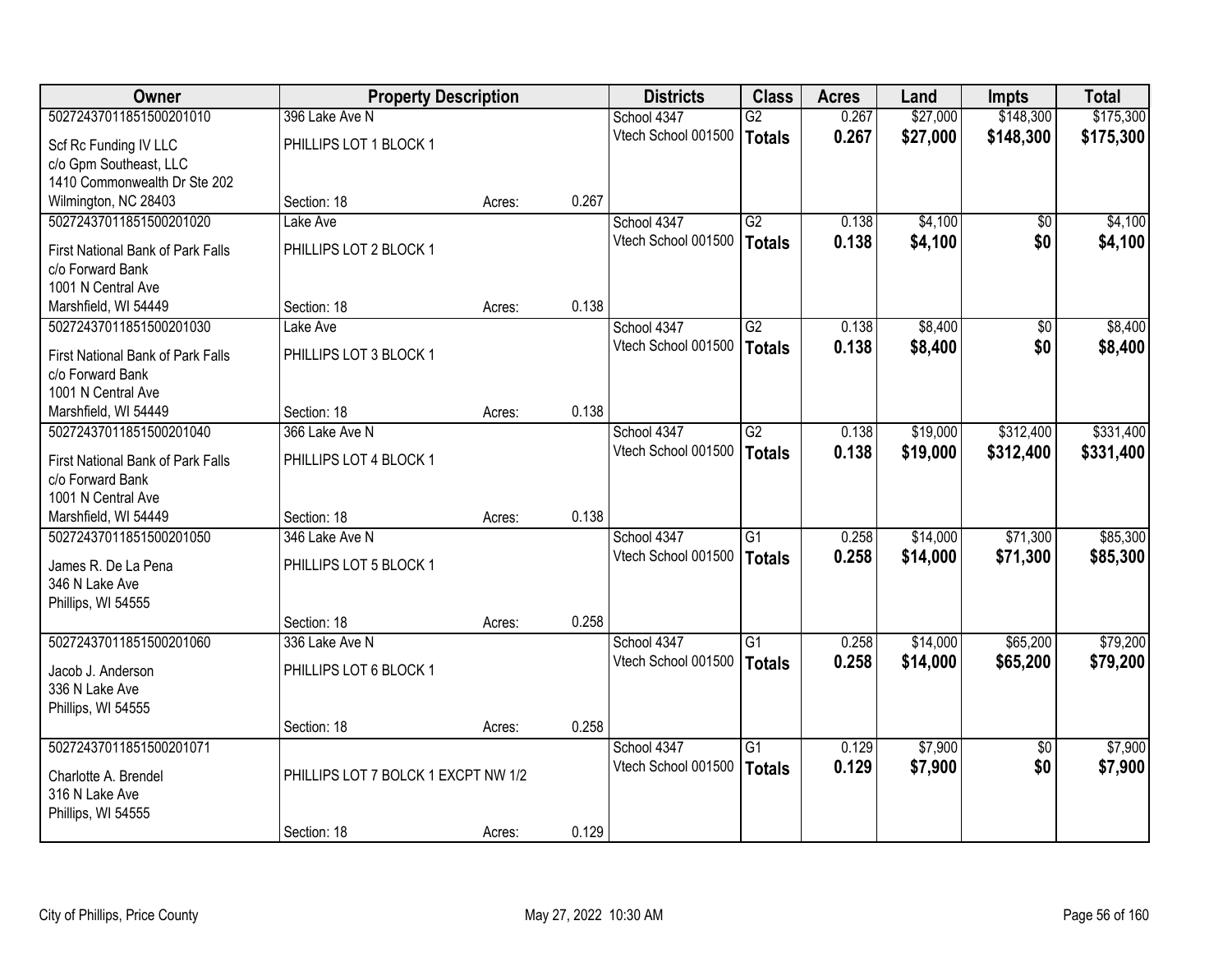| Owner                       | <b>Property Description</b>             |        |       | <b>Districts</b>    | <b>Class</b>    | <b>Acres</b> | Land     | <b>Impts</b>    | <b>Total</b> |
|-----------------------------|-----------------------------------------|--------|-------|---------------------|-----------------|--------------|----------|-----------------|--------------|
| 50272437011851500201072     |                                         |        |       | School 4347         | G1              | 0.129        | \$7,900  | $\overline{30}$ | \$7,900      |
| Jacob J. Anderson           | PHILLIPS NW 1/2 LOT 7 BLOCK 1           |        |       | Vtech School 001500 | Totals          | 0.129        | \$7,900  | \$0             | \$7,900      |
| 336 N Lake Ave              |                                         |        |       |                     |                 |              |          |                 |              |
| Phillips, WI 54555          |                                         |        |       |                     |                 |              |          |                 |              |
|                             | Section: 18                             | Acres: | 0.129 |                     |                 |              |          |                 |              |
| 50272437011851500201080     | 316 Lake Ave N                          |        |       | School 4347         | $\overline{G1}$ | 0.258        | \$14,000 | \$40,300        | \$54,300     |
| Charlotte A. Brendel        | PHILLIPS LOT 8 BLOCK 1 LESS HWY DESC IN |        |       | Vtech School 001500 | Totals          | 0.258        | \$14,000 | \$40,300        | \$54,300     |
| 316 N Lake Ave              | 174R-187                                |        |       |                     |                 |              |          |                 |              |
| Phillips, WI 54555          |                                         |        |       |                     |                 |              |          |                 |              |
|                             | Section: 18                             | Acres: | 0.258 |                     |                 |              |          |                 |              |
| 50272437011851500201090     | 106 Elm St                              |        |       | School 4347         | G2              | 0.172        | \$22,800 | \$105,500       | \$128,300    |
| Knight Barry Title Services | PHILLIPS LOT 9 BLOCK 1 LESS HWY DESC IN |        |       | Vtech School 001500 | <b>Totals</b>   | 0.172        | \$22,800 | \$105,500       | \$128,300    |
| 400 Wisconsin Ave           | 174R-185                                |        |       |                     |                 |              |          |                 |              |
| Racine, WI 53403            |                                         |        |       |                     |                 |              |          |                 |              |
|                             | Section: 18                             | Acres: | 0.172 |                     |                 |              |          |                 |              |
| 50272437011851500201100     | 305 Avon Ave N                          |        |       | School 4347         | G1              | 0.172        | \$10,500 | \$62,100        | \$72,600     |
| John C. Brown               | PHILLIPS LOT 10 BLOCK 1                 |        |       | Vtech School 001500 | <b>Totals</b>   | 0.172        | \$10,500 | \$62,100        | \$72,600     |
| Theresa J. Brown            |                                         |        |       |                     |                 |              |          |                 |              |
| 305 N Avon Ave              |                                         |        |       |                     |                 |              |          |                 |              |
| Phillips, WI 54555          | Section: 18                             | Acres: | 0.172 |                     |                 |              |          |                 |              |
| 50272437011851500201110     | Avon Ave                                |        |       | School 4347         | $\overline{G1}$ | 0.258        | \$7,600  | \$11,400        | \$19,000     |
| John C. Brown               | PHILLIPS LOT 11 BLOCK 1                 |        |       | Vtech School 001500 | Totals          | 0.258        | \$7,600  | \$11,400        | \$19,000     |
| Theresa J. Brown            |                                         |        |       |                     |                 |              |          |                 |              |
| 305 N Avon Ave              |                                         |        |       |                     |                 |              |          |                 |              |
| Phillips, WI 54555          | Section: 18                             | Acres: | 0.258 |                     |                 |              |          |                 |              |
| 50272437011851500201121     | Avon Ave N                              |        |       | School 4347         | $\overline{G1}$ | 0.086        | \$600    | \$0             | \$600        |
| John C. Brown               | PHILLIPS S 1/2 LOT 12 BLOCK 1           |        |       | Vtech School 001500 | <b>Totals</b>   | 0.086        | \$600    | \$0             | \$600        |
| Theresa J. Brown            |                                         |        |       |                     |                 |              |          |                 |              |
| 305 N Avon Ave              |                                         |        |       |                     |                 |              |          |                 |              |
| Phillips, WI 54555          | Section: 18                             | Acres: | 0.086 |                     |                 |              |          |                 |              |
| 50272437011851500201122     | Avon Ave                                |        |       | School 4347         | $\overline{G1}$ | 0.086        | \$4,900  | $\overline{50}$ | \$4,900      |
| Lewis William Podhora       | PHILLIPS N 1/2 LOT 12 BLOCK 1           |        |       | Vtech School 001500 | <b>Totals</b>   | 0.086        | \$4,900  | \$0             | \$4,900      |
| W7452 Point Rd              |                                         |        |       |                     |                 |              |          |                 |              |
| Phillips, WI 54555          |                                         |        |       |                     |                 |              |          |                 |              |
|                             | Section: 18                             | Acres: | 0.086 |                     |                 |              |          |                 |              |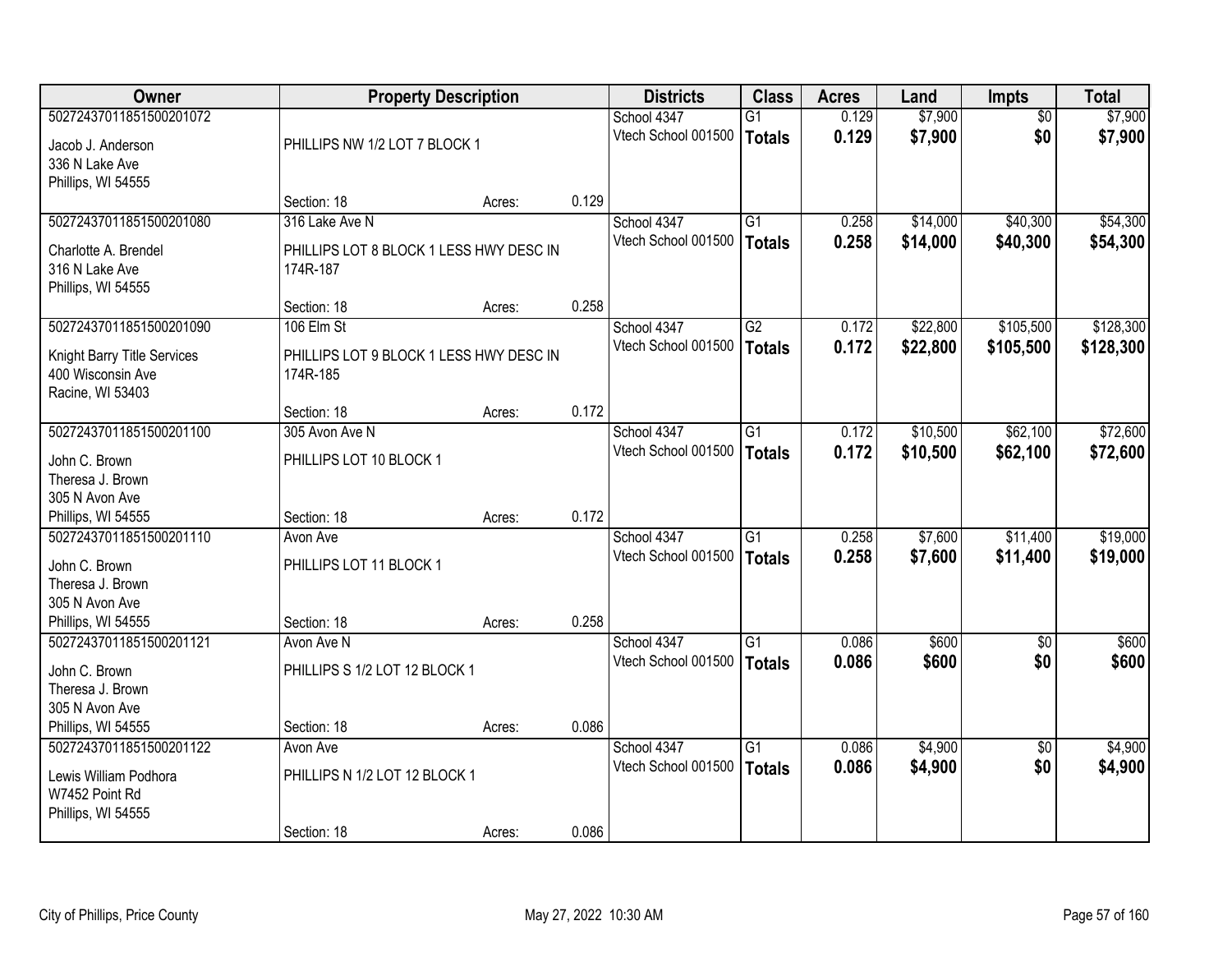| Owner                   |                                  | <b>Property Description</b> |       | <b>Districts</b>    | <b>Class</b>    | <b>Acres</b> | Land     | <b>Impts</b> | <b>Total</b> |
|-------------------------|----------------------------------|-----------------------------|-------|---------------------|-----------------|--------------|----------|--------------|--------------|
| 50272437011851500201131 | 327 Avon Ave N                   |                             |       | School 4347         | $\overline{G1}$ | 0.103        | \$6,300  | \$29,300     | \$35,600     |
| Lewis William Podhora   | PHILLIPS S 30' OF LOT 13 BLOCK 1 |                             |       | Vtech School 001500 | <b>Totals</b>   | 0.103        | \$6,300  | \$29,300     | \$35,600     |
| W7452 Point Rd          |                                  |                             |       |                     |                 |              |          |              |              |
| Phillips, WI 54555      |                                  |                             |       |                     |                 |              |          |              |              |
|                         | Section: 18                      | Acres:                      | 0.103 |                     |                 |              |          |              |              |
| 50272437011851500201132 | Avon Ave                         |                             |       | School 4347         | $\overline{G1}$ | 0.069        | \$2,800  | \$4,800      | \$7,600      |
| Paul R. Pradere         | PHILLIPS N 20' OF LOT 13 BLOCK 1 |                             |       | Vtech School 001500 | <b>Totals</b>   | 0.069        | \$2,800  | \$4,800      | \$7,600      |
| Kristen Joh Pradere     |                                  |                             |       |                     |                 |              |          |              |              |
| 1003 Winters Pkwy       |                                  |                             |       |                     |                 |              |          |              |              |
| Dayton, NV 89403        | Section: 18                      | Acres:                      | 0.069 |                     |                 |              |          |              |              |
| 50272437011851500201140 | 345 Avon Ave N                   |                             |       | School 4347         | $\overline{G1}$ | 0.241        | \$13,300 | \$30,500     | \$43,800     |
| Paul R. Pradere         | PHILLIPS LOT 14 BLOCK 1          |                             |       | Vtech School 001500 | <b>Totals</b>   | 0.241        | \$13,300 | \$30,500     | \$43,800     |
| Kristen Joh Pradere     |                                  |                             |       |                     |                 |              |          |              |              |
| 1003 Winters Pkwy       |                                  |                             |       |                     |                 |              |          |              |              |
| Dayton, NV 89403        | Section: 18                      | Acres:                      | 0.241 |                     |                 |              |          |              |              |
| 50272437011851500201150 | 355 Avon Ave N                   |                             |       | School 4347         | G1              | 0.224        | \$12,600 | \$47,200     | \$59,800     |
| Scott A. Scholz         | PHILLIPS LOT 15 BLOCK 1          |                             |       | Vtech School 001500 | <b>Totals</b>   | 0.224        | \$12,600 | \$47,200     | \$59,800     |
| 355 N Avon Ave          |                                  |                             |       |                     |                 |              |          |              |              |
| Phillips, WI 54555      |                                  |                             |       |                     |                 |              |          |              |              |
|                         | Section: 18                      | Acres:                      | 0.224 |                     |                 |              |          |              |              |
| 50272437011851500201160 | 365 Avon Ave N                   |                             |       | School 4347         | $\overline{G1}$ | 0.386        | \$15,100 | \$46,000     | \$61,100     |
| <b>Ricky Heizler</b>    | PHILLIPS LOT 16 BLOCK 1          |                             |       | Vtech School 001500 | <b>Totals</b>   | 0.386        | \$15,100 | \$46,000     | \$61,100     |
| Martina Heizler         |                                  |                             |       |                     |                 |              |          |              |              |
| 365 N Avon Ave          |                                  |                             |       |                     |                 |              |          |              |              |
| Phillips, WI 54555      | Section: 18                      | Acres:                      | 0.386 |                     |                 |              |          |              |              |
| 50272437011851500202010 | 296 Lake Ave N                   |                             |       | School 4347         | $\overline{G2}$ | 0.172        | \$22,800 | \$77,700     | \$100,500    |
| Donald T. Vansickle     | PHILLIPS LOT 1 BLOCK 2           |                             |       | TIF 3 9330          | <b>Totals</b>   | 0.172        | \$22,800 | \$77,700     | \$100,500    |
| 344 S Avon Ave          |                                  |                             |       | Vtech School 001500 |                 |              |          |              |              |
| Phillips, WI 54555      |                                  |                             |       |                     |                 |              |          |              |              |
|                         | Section: 18                      | Acres:                      | 0.172 |                     |                 |              |          |              |              |
| 50272437011851500202020 | 286 Lake Ave N                   |                             |       | School 4347         | $\overline{G2}$ | 0.172        | \$22,800 | \$81,600     | \$104,400    |
| Linda A. Carlson        | PHILLIPS LOT 2 BLOCK 2           |                             |       | TIF 3 9330          | <b>Totals</b>   | 0.172        | \$22,800 | \$81,600     | \$104,400    |
| 286 N Lake Ave          |                                  |                             |       | Vtech School 001500 |                 |              |          |              |              |
| Phillips, WI 54555-1251 |                                  |                             |       |                     |                 |              |          |              |              |
|                         | Section: 18                      | Acres:                      | 0.172 |                     |                 |              |          |              |              |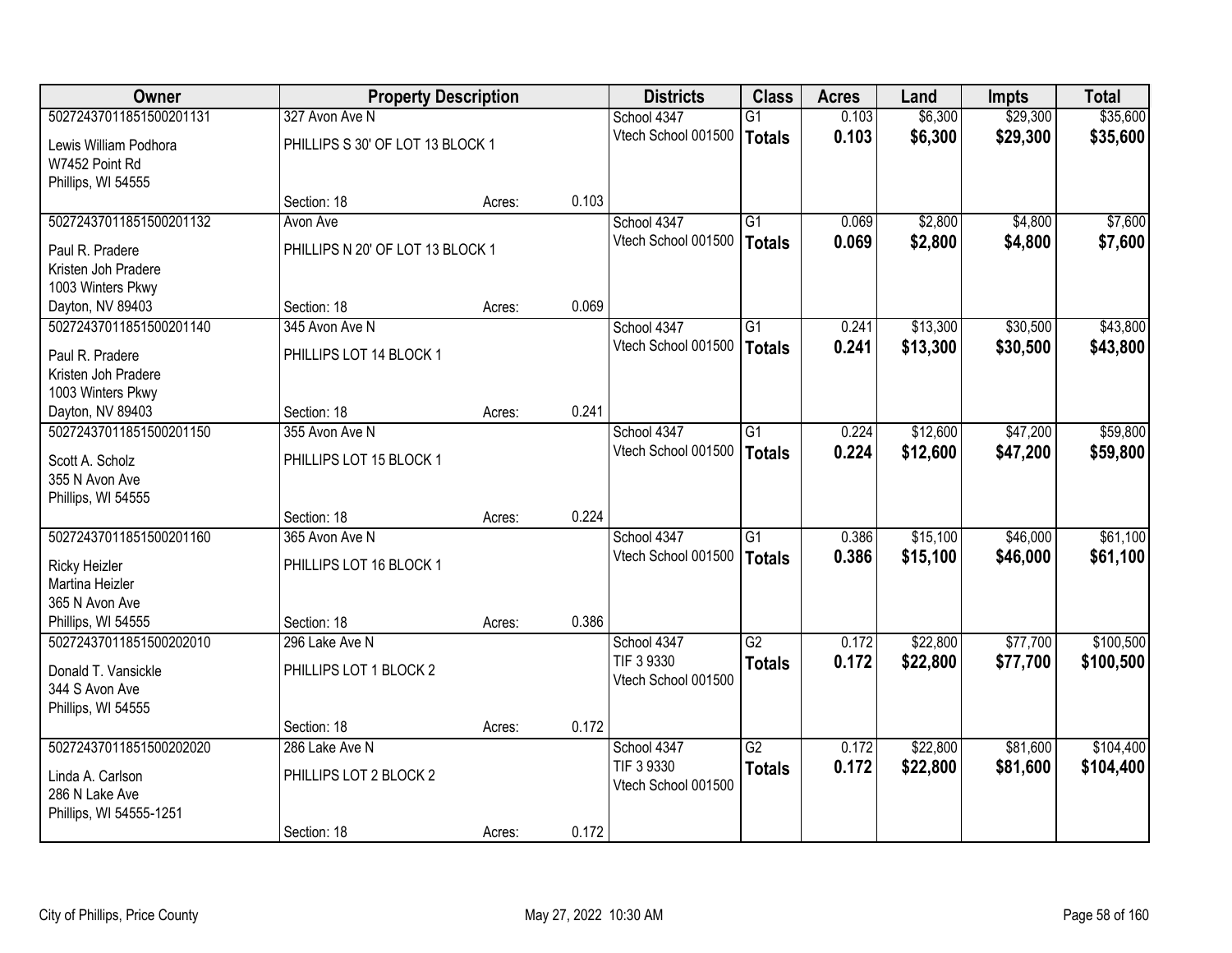| <b>Owner</b>                   |                                                 | <b>Property Description</b> |       | <b>Districts</b>                  | <b>Class</b>           | <b>Acres</b> | Land            | <b>Impts</b>    | <b>Total</b>    |
|--------------------------------|-------------------------------------------------|-----------------------------|-------|-----------------------------------|------------------------|--------------|-----------------|-----------------|-----------------|
| 50272437011851500202030        | 276 Lake Ave N                                  |                             |       | School 4347                       | $\overline{G2}$        | 0.172        | \$22,800        | \$60,200        | \$83,000        |
| Clinks Enterprises, LLC        | PHILLIPS LOT 3 BLOCK 2                          |                             |       | TIF 3 9330                        | <b>Totals</b>          | 0.172        | \$22,800        | \$60,200        | \$83,000        |
| 276 N Lake Ave                 |                                                 |                             |       | Vtech School 001500               |                        |              |                 |                 |                 |
| Phillips, WI 54555             |                                                 |                             |       |                                   |                        |              |                 |                 |                 |
|                                | Section: 18                                     | Acres:                      | 0.172 |                                   |                        |              |                 |                 |                 |
| 50272437011851500202040        | Lake Ave                                        |                             |       | School 4347                       | $\overline{X4}$        | 0.100        | \$0             | $\overline{50}$ | \$0             |
| City of Phillips               | PHILLIPS PRT OF LOTS 4 & 5 BLOCK 2 LOT 2 CSM    |                             |       | TIF 3 9330<br>Vtech School 001500 | <b>Totals</b>          | 0.100        | \$0             | \$0             | \$0             |
| 174 S Eyder Ave                | #1038 VOL 5 PG 307                              |                             |       |                                   |                        |              |                 |                 |                 |
| Phillips, WI 54555             |                                                 |                             |       |                                   |                        |              |                 |                 |                 |
|                                | Section: 18                                     | Acres:                      | 0.100 |                                   |                        |              |                 |                 |                 |
| 50272437011851500202050        | 146 Balsam St                                   |                             |       | School 4347                       | $\overline{G2}$        | 0.270        | \$16,300        | \$52,600        | \$68,900        |
| Kevin D. Chapman               | PHILLIPS PRT OF LOTS 4, 5 & 6 BLOCK 2 LOT 1 CSM |                             |       | TIF 3 9330<br>Vtech School 001500 | <b>Totals</b>          | 0.270        | \$16,300        | \$52,600        | \$68,900        |
| Barbara J. Chapman             | #1038 VOL 5 PG 307                              |                             |       |                                   |                        |              |                 |                 |                 |
| W5461 County Rd H              |                                                 |                             |       |                                   |                        |              |                 |                 |                 |
| Phillips, WI 54555             | Section: 18                                     | Acres:                      | 0.270 |                                   |                        |              |                 |                 |                 |
| 50272437011851500202060        | Lake Ave                                        |                             |       | School 4347                       | X3                     | 0.145        | \$0             | \$0             | \$0             |
| <b>Price County Street</b>     | PHILLIPS 42' OF LOT 6 BLOCK 2                   |                             |       | TIF 3 9330<br>Vtech School 001500 | <b>Totals</b>          | 0.145        | \$0             | \$0             | \$0             |
| 126 Cherry St                  |                                                 |                             |       |                                   |                        |              |                 |                 |                 |
| Phillips, WI 54555             |                                                 |                             |       |                                   |                        |              |                 |                 |                 |
|                                | Section: 18                                     | Acres:                      | 0.145 |                                   |                        |              |                 |                 |                 |
| 50272437011851500202070        | 126 Cherry St                                   |                             |       | School 4347                       | $\overline{\text{X3}}$ | 0.670        | $\overline{50}$ | $\overline{30}$ | $\overline{30}$ |
| <b>Price County Courthouse</b> | PHILLIPS LOTS 7 THRU 18 BLOCK 2 PCL 37 TPP IN   |                             |       | TIF 3 9330<br>Vtech School 001500 | <b>Totals</b>          | 0.670        | \$0             | \$0             | \$0             |
| 126 Cherry St                  | 396973                                          |                             |       |                                   |                        |              |                 |                 |                 |
| Phillips, WI 54555             |                                                 |                             |       |                                   |                        |              |                 |                 |                 |
|                                | Section: 18                                     | Acres:                      | 0.670 |                                   |                        |              |                 |                 |                 |
| 50272437011851500202190        | Avon Ave N                                      |                             |       | School 4347                       | $\overline{G1}$        | 0.172        | \$7,000         | \$13,100        | \$20,100        |
| Robert A. Orlandi              | PHILLIPS LOT 19 BLOCK 2                         |                             |       | Vtech School 001500               | Totals                 | 0.172        | \$7,000         | \$13,100        | \$20,100        |
| 736 N Dryden Ave               |                                                 |                             |       |                                   |                        |              |                 |                 |                 |
| Arlington Heights, IL 60004    |                                                 |                             |       |                                   |                        |              |                 |                 |                 |
|                                | Section: 18                                     | Acres:                      | 0.172 |                                   |                        |              |                 |                 |                 |
| 50272437011851500202200        | 295 Avon Ave N                                  |                             |       | School 4347                       | $\overline{G1}$        | 0.172        | \$10,500        | \$85,900        | \$96,400        |
| Robert A. Orlandi              | PHILLIPS LOT 20 BLOCK 2                         |                             |       | Vtech School 001500               | Totals                 | 0.172        | \$10,500        | \$85,900        | \$96,400        |
| 736 N Dryden Ave               |                                                 |                             |       |                                   |                        |              |                 |                 |                 |
| Arlington Heights, IL 60004    |                                                 |                             |       |                                   |                        |              |                 |                 |                 |
|                                | Section: 18                                     | Acres:                      | 0.172 |                                   |                        |              |                 |                 |                 |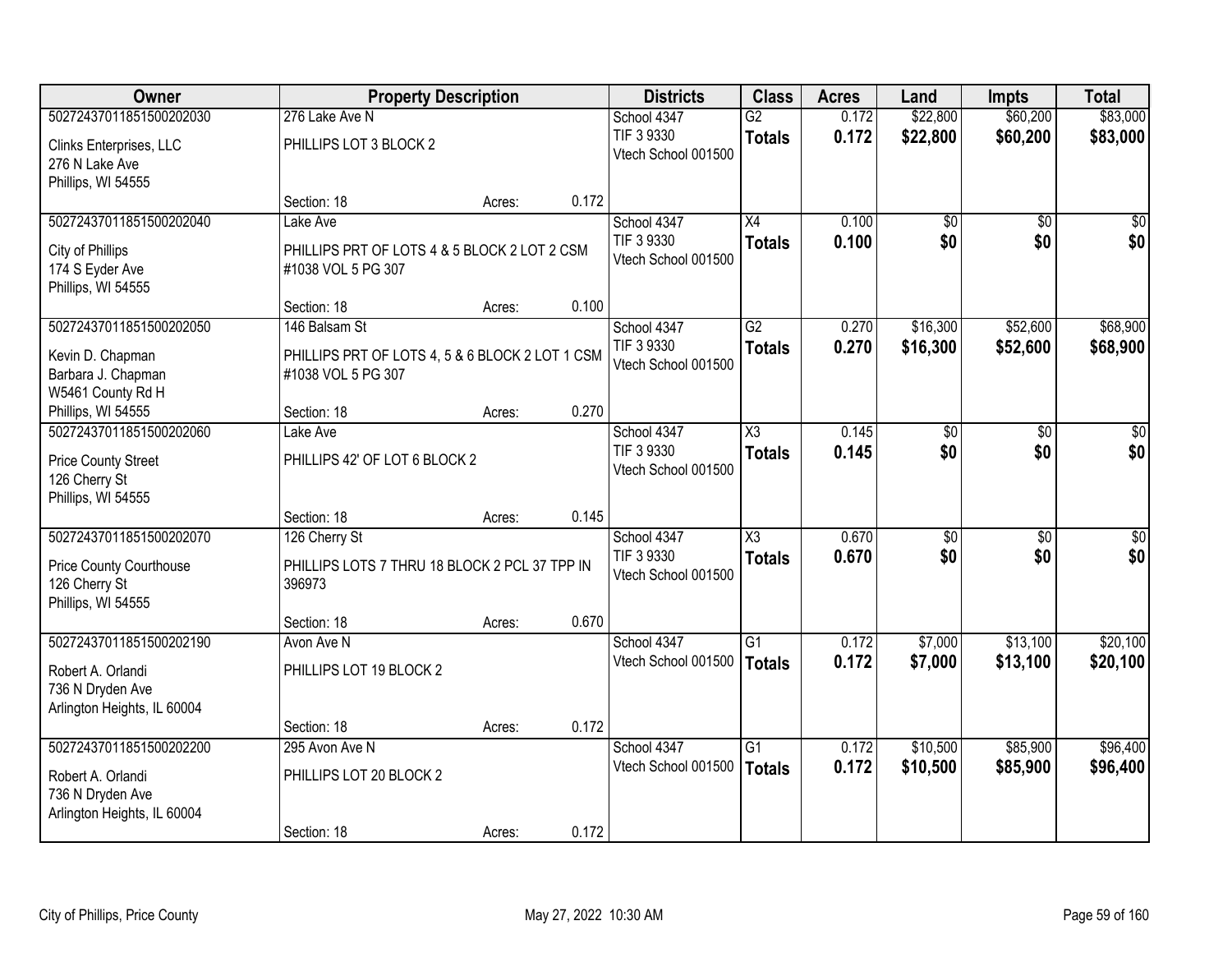| Owner                                                                                                 |                                                                                 | <b>Property Description</b> |       | <b>Districts</b>                                 | <b>Class</b>                     | <b>Acres</b>   | Land               | <b>Impts</b> | <b>Total</b>       |
|-------------------------------------------------------------------------------------------------------|---------------------------------------------------------------------------------|-----------------------------|-------|--------------------------------------------------|----------------------------------|----------------|--------------------|--------------|--------------------|
| 50272437011851500203010                                                                               | 198 Lake Ave                                                                    |                             |       | School 4347                                      | G2                               | 0.172          | \$22,800           | \$109,600    | \$132,400          |
| American Eagle Phillips LLC<br>448 Grand Ave<br>Schofield, WI 54476                                   | PHILLIPS LOT 1 BLOCK 3                                                          |                             |       | Vtech School 001500                              | <b>Totals</b>                    | 0.172          | \$22,800           | \$109,600    | \$132,400          |
|                                                                                                       | Section: 18                                                                     | Acres:                      | 0.172 |                                                  |                                  |                |                    |              |                    |
| 50272437011851500203021                                                                               | 188 Lake Ave N                                                                  |                             |       | School 4347                                      | $\overline{G2}$                  | 0.086          | \$13,400           | \$60,500     | \$73,900           |
| L & M Rentals LLC<br>W7240 Dama Rd<br>Phillips, WI 54555                                              | PHILLIPS N 1/2 OF LOT 2 BLOCK 3                                                 |                             |       | Vtech School 001500                              | <b>Totals</b>                    | 0.086          | \$13,400           | \$60,500     | \$73,900           |
|                                                                                                       | Section: 18                                                                     | Acres:                      | 0.086 |                                                  |                                  |                |                    |              |                    |
| 50272437011851500203022                                                                               | 176 Lake Ave N                                                                  |                             |       | School 4347                                      | $\overline{G2}$                  | 0.190          | \$23,600           | \$137,100    | \$160,700          |
| Phillips Northern Rental LLC<br>N8312 Fox Run Rd<br>Phillips, WI 54555                                | PHILLIPS S 1/2 OF LOT 2 BLOCK 3 PRT OF LOT 3<br>BLOCK 3: NWLY 46 1/2' EXCPT PCL |                             |       | TIF 3 9330<br>Vtech School 001500                | <b>Totals</b>                    | 0.190          | \$23,600           | \$137,100    | \$160,700          |
|                                                                                                       | Section: 18                                                                     | Acres:                      | 0.190 |                                                  |                                  |                |                    |              |                    |
| 50272437011851500203031                                                                               | 172 Lake Ave N                                                                  |                             |       | School 4347                                      | $\overline{G2}$                  | 0.050          | \$9,400            | \$42,000     | \$51,400           |
| Paul H. Precour<br>Jackie A. Precour<br>N9538 Westview Rd                                             | PHILLIPS PRT OF LOT 3 BLOCK 3 ALL FULLY DESC<br>IN 298R-629                     |                             |       | TIF 3 9330<br>Vtech School 001500                | <b>Totals</b>                    | 0.050          | \$9,400            | \$42,000     | \$51,400           |
| Phillips, WI 54555                                                                                    | Section: 18                                                                     | Acres:                      | 0.050 |                                                  |                                  |                |                    |              |                    |
| 50272437011851500203032<br>Capstone Investments LLC<br>N8928 Flemings Rapids Rd<br>Phillips, WI 54555 | Lake Ave N<br>PHILLIPS SE 3 1/2' OF LOT 3 BLOCK 3                               |                             |       | School 4347<br>TIF 3 9330<br>Vtech School 001500 | $\overline{G2}$<br><b>Totals</b> | 0.012<br>0.012 | \$1,300<br>\$1,300 | \$0<br>\$0   | \$1,300<br>\$1,300 |
|                                                                                                       | Section: 18                                                                     | Acres:                      | 0.012 |                                                  |                                  |                |                    |              |                    |
| 50272437011851500203041                                                                               | 166 Lake Ave N                                                                  |                             |       | School 4347                                      | $\overline{G2}$                  | 0.086          | \$13,400           | \$74,300     | \$87,700           |
| Capstone Investments LLC<br>N8928 Flemings Rapids Rd<br>Phillips, WI 54555                            | PHILLIPS NWLY 1/2 OF LOT 4 BLOCK 3                                              |                             |       | TIF 3 9330<br>Vtech School 001500                | <b>Totals</b>                    | 0.086          | \$13,400           | \$74,300     | \$87,700           |
|                                                                                                       | Section: 18                                                                     | Acres:                      | 0.086 |                                                  |                                  |                |                    |              |                    |
| 50272437011851500203042                                                                               | 164 Lake Ave N                                                                  |                             |       | School 4347                                      | $\overline{G2}$                  | 0.086          | \$13,400           | \$84,900     | \$98,300           |
| Terry K. Timmers<br>Dale A. Timmers<br>164 N Lake Ave                                                 | PHILLIPS SELY 1/2 OF LOT 4 BLOCK 3                                              |                             |       | TIF 3 9330<br>Vtech School 001500                | <b>Totals</b>                    | 0.086          | \$13,400           | \$84,900     | \$98,300           |
| Phillips, WI 54555                                                                                    | Section: 18                                                                     | Acres:                      | 0.086 |                                                  |                                  |                |                    |              |                    |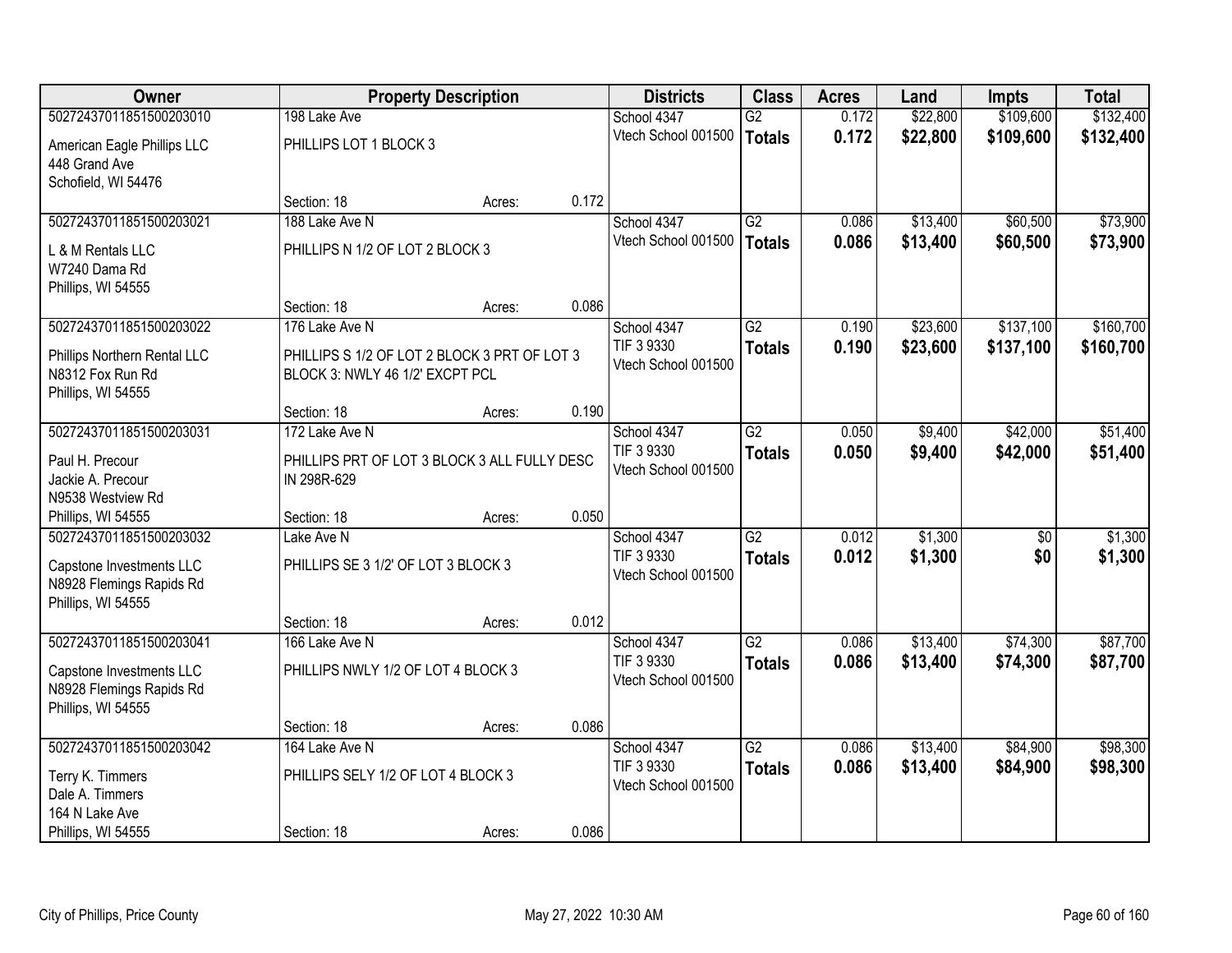| Owner                              |                                                 | <b>Property Description</b> |       | <b>Districts</b>          | <b>Class</b>    | <b>Acres</b> | Land     | <b>Impts</b> | <b>Total</b> |
|------------------------------------|-------------------------------------------------|-----------------------------|-------|---------------------------|-----------------|--------------|----------|--------------|--------------|
| 50272437011851500203051            | 156 Lake Ave N                                  |                             |       | School 4347               | $\overline{G2}$ | 0.086        | \$13,400 | \$55,300     | \$68,700     |
| Terry K. Timmers                   | PHILLIPS N 1/2 OF LOT 5 BLOCK 3                 |                             |       | TIF 3 9330                | <b>Totals</b>   | 0.086        | \$13,400 | \$55,300     | \$68,700     |
| Dale A. Timmers                    |                                                 |                             |       | Vtech School 001500       |                 |              |          |              |              |
| 164 N Lake Ave                     |                                                 |                             |       |                           |                 |              |          |              |              |
| Phillips, WI 54555                 | Section: 18                                     | Acres:                      | 0.086 |                           |                 |              |          |              |              |
| 50272437011851500203052            | 152 Lake Ave N                                  |                             |       | School 4347               | $\overline{G2}$ | 0.086        | \$13,400 | \$71,300     | \$84,700     |
| Skylar B. Smith                    | PHILLIPS S 25' LOT 5 BLOCK 3 1/2 INTEREST IN    |                             |       | TIF 3 9330                | <b>Totals</b>   | 0.086        | \$13,400 | \$71,300     | \$84,700     |
| 403 Harvey St                      | WALL DESC IN 374440                             |                             |       | Vtech School 001500       |                 |              |          |              |              |
| Apt 7                              |                                                 |                             |       |                           |                 |              |          |              |              |
| Necedah, WI 54646-8124             | Section: 18                                     | Acres:                      | 0.086 |                           |                 |              |          |              |              |
| 50272437011851500203060            | 148 Lake Ave N                                  |                             |       | School 4347               | G2              | 0.086        | \$13,400 | \$2,000      | \$15,400     |
| Skylar B. Smith                    | PHILLIPS N 1/2 LOT 6 BLOCK 3                    |                             |       | TIF 3 9330                | <b>Totals</b>   | 0.086        | \$13,400 | \$2,000      | \$15,400     |
| 403 Harvey St                      |                                                 |                             |       | Vtech School 001500       |                 |              |          |              |              |
| Apt 7                              |                                                 |                             |       |                           |                 |              |          |              |              |
| Necedah, WI 54646-8124             | Section: 18                                     | Acres:                      | 0.086 |                           |                 |              |          |              |              |
| 50272437011851500203070            | 132 Lake Ave N                                  |                             |       | School 4347               | $\overline{G2}$ | 0.260        | \$26,700 | \$134,000    | \$160,700    |
|                                    |                                                 |                             |       | TIF 3 9330                | <b>Totals</b>   | 0.260        | \$26,700 | \$134,000    | \$160,700    |
| Terry L. Staroba                   | PHILLIPS SLY 1/2 OF LOT 6 BLOCK 3 LOT 7 BLOCK 3 |                             |       | Vtech School 001500       |                 |              |          |              |              |
| Gayle J. Staroba<br>132 N Lake Ave |                                                 |                             |       |                           |                 |              |          |              |              |
| Phillips, WI 54555                 | Section: 18                                     | Acres:                      | 0.260 |                           |                 |              |          |              |              |
| 50272437011851500203081            | 126 Lake Ave N                                  |                             |       | School 4347               | $\overline{G2}$ | 0.086        | \$13,400 | \$36,000     | \$49,400     |
|                                    |                                                 |                             |       | TIF 3 9330                | <b>Totals</b>   | 0.086        | \$13,400 | \$36,000     | \$49,400     |
| <b>Bumble Bee Rentals</b>          | PHILLIPS NW 1/2 OF LOT 8 BLOCK 3                |                             |       | Vtech School 001500       |                 |              |          |              |              |
| N9791 Deer Creek Rd                |                                                 |                             |       |                           |                 |              |          |              |              |
| Phillips, WI 54555                 |                                                 |                             |       |                           |                 |              |          |              |              |
|                                    | Section: 18                                     | Acres:                      | 0.086 |                           |                 |              |          |              |              |
| 50272437011851500203082            | 122 Lake Ave N                                  |                             |       | School 4347<br>TIF 3 9330 | G2              | 0.086        | \$13,400 | \$57,100     | \$70,500     |
| <b>Bumble Bee Rentals</b>          | PHILLIPS SELY 1/2 LOT 8 BLOCK 3                 |                             |       | Vtech School 001500       | <b>Totals</b>   | 0.086        | \$13,400 | \$57,100     | \$70,500     |
| N9791 Deer Creek Rd                |                                                 |                             |       |                           |                 |              |          |              |              |
| Phillips, WI 54555                 |                                                 |                             |       |                           |                 |              |          |              |              |
|                                    | Section: 18                                     | Acres:                      | 0.086 |                           |                 |              |          |              |              |
| 50272437011851500203091            | 118 Lake Ave N                                  |                             |       | School 4347               | $\overline{G2}$ | 0.086        | \$13,400 | \$31,300     | \$44,700     |
| Crave Enterprises Inc              | PHILLIPS NWLY 1/2 OF LOT 9 BLOCK 3              |                             |       | TIF 3 9330                | <b>Totals</b>   | 0.086        | \$13,400 | \$31,300     | \$44,700     |
| N10114 Dardis Lake Ln              |                                                 |                             |       | Vtech School 001500       |                 |              |          |              |              |
| Phillips, WI 54555                 |                                                 |                             |       |                           |                 |              |          |              |              |
|                                    | Section: 18                                     | Acres:                      | 0.086 |                           |                 |              |          |              |              |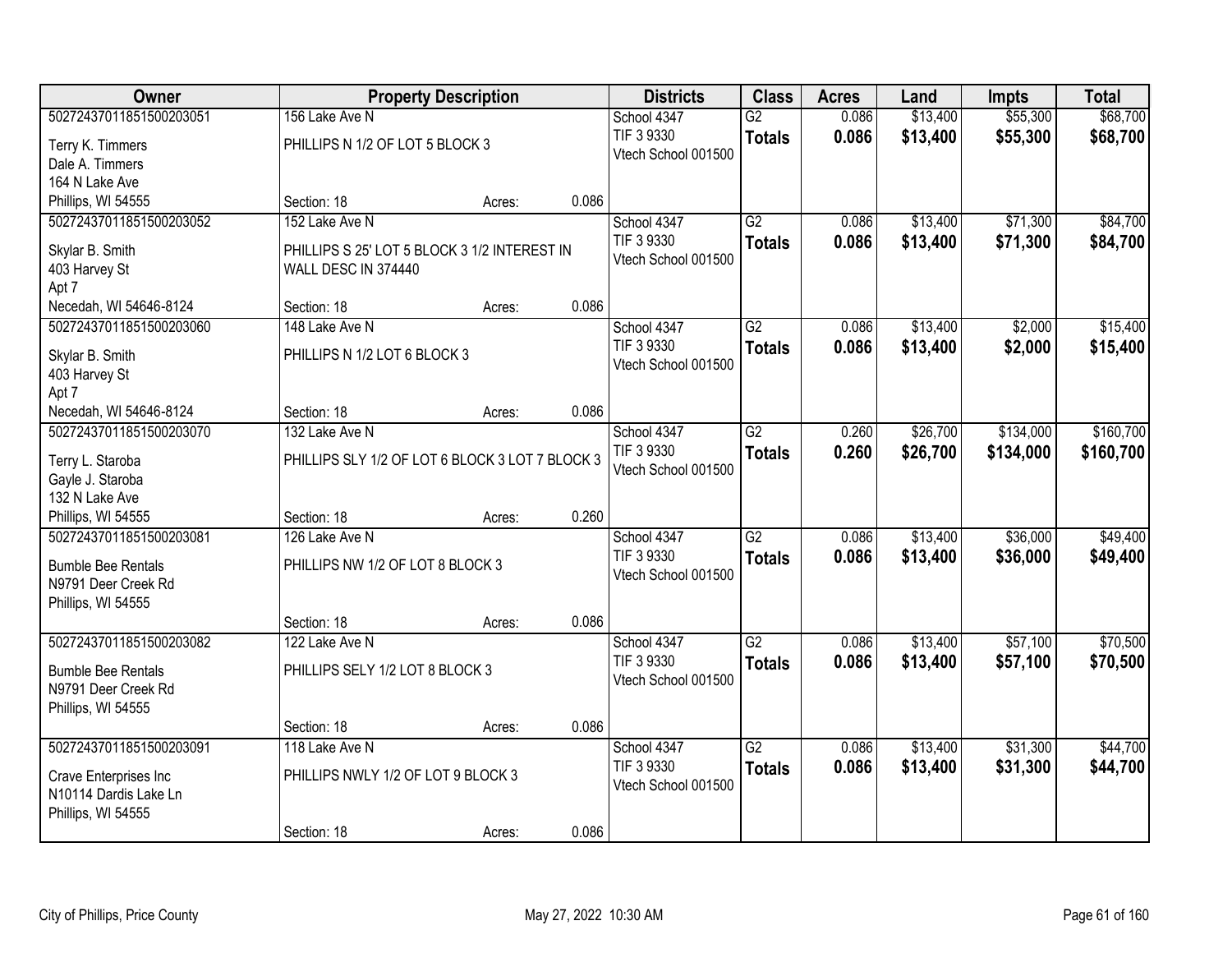| Owner                                         | <b>Property Description</b>                  |        | <b>Districts</b>    | <b>Class</b>    | <b>Acres</b> | Land            | <b>Impts</b>    | <b>Total</b>    |
|-----------------------------------------------|----------------------------------------------|--------|---------------------|-----------------|--------------|-----------------|-----------------|-----------------|
| 50272437011851500203092                       | 114 Lake Ave                                 |        | School 4347         | $\overline{G2}$ | 0.086        | \$13,400        | \$58,400        | \$71,800        |
| Thomas F. Gehrke                              | PHILLIPS SELY 1/2 LOT 9 BLOCK 3              |        | TIF 3 9330          | <b>Totals</b>   | 0.086        | \$13,400        | \$58,400        | \$71,800        |
| Merceda M. Gehrke                             |                                              |        | Vtech School 001500 |                 |              |                 |                 |                 |
| N8368 Trinity Rd                              |                                              |        |                     |                 |              |                 |                 |                 |
| Phillips, WI 54555                            | Section: 18                                  | Acres: | 0.086               |                 |              |                 |                 |                 |
| 50272437011851500203100                       | 104 Lake Ave N                               |        | School 4347         | $\overline{G2}$ | 0.172        | \$22,800        | \$137,200       | \$160,000       |
|                                               | PHILLIPS LOT 10 BLOCK 3                      |        | TIF 3 9330          | <b>Totals</b>   | 0.172        | \$22,800        | \$137,200       | \$160,000       |
| Capstone II Investments, LLC                  |                                              |        | Vtech School 001500 |                 |              |                 |                 |                 |
| c/o Birchland Realty, Inc<br>Attn: Adam Speer |                                              |        |                     |                 |              |                 |                 |                 |
| PO Box 25                                     | Section: 18                                  | Acres: | 0.172               |                 |              |                 |                 |                 |
| Phillips, WI 54555                            |                                              |        |                     |                 |              |                 |                 |                 |
| 50272437011851500203110                       | 105 Avon Ave N                               |        | School 4347         | X4              | 0.172        | \$0             | $\sqrt[6]{}$    | \$0             |
|                                               |                                              |        | Vtech School 001500 | <b>Totals</b>   | 0.172        | \$0             | \$0             | \$0             |
| Price Co Telephone Co                         | PHILLIPS LOT 11 BLOCK 3                      |        |                     |                 |              |                 |                 |                 |
| 105 N Avon Ave                                |                                              |        |                     |                 |              |                 |                 |                 |
| Phillips, WI 54555                            |                                              |        |                     |                 |              |                 |                 |                 |
|                                               | Section: 18                                  | Acres: | 0.172               |                 |              |                 |                 |                 |
| 50272437011851500203120                       | 115 Avon Ave N                               |        | School 4347         | X4              | 0.172        | \$0             | \$0             | \$0             |
| Price Co Telephone Co                         | PHILLIPS LOT 12 BLOCK 3                      |        | Vtech School 001500 | <b>Totals</b>   | 0.172        | \$0             | \$0             | \$0             |
| 105 N Avon Ave                                |                                              |        |                     |                 |              |                 |                 |                 |
| Phillips, WI 54555                            |                                              |        |                     |                 |              |                 |                 |                 |
|                                               | Section: 18                                  | Acres: | 0.172               |                 |              |                 |                 |                 |
| 50272437011851500203131                       | 105 Avon Ave N                               |        | School 4347         | X4              | 0.086        | \$0             | \$0             | $\overline{50}$ |
|                                               |                                              |        | Vtech School 001500 | <b>Totals</b>   | 0.086        | \$0             | \$0             | \$0             |
| Price Co Telephone Co<br>105 N Avon Ave       | PHILLIPS S 1/2 LOT 13 BLOCK 3                |        |                     |                 |              |                 |                 |                 |
|                                               |                                              |        |                     |                 |              |                 |                 |                 |
| Phillips, WI 54555                            | Section: 18                                  | Acres: | 0.086               |                 |              |                 |                 |                 |
| 50272437011851500203132                       | 105 Avon Ave N                               |        | School 4347         | $\overline{X4}$ | 0.086        | $\overline{30}$ | $\overline{50}$ | $\sqrt{50}$     |
|                                               |                                              |        | Vtech School 001500 | <b>Totals</b>   | 0.086        | \$0             | \$0             | \$0             |
| Price Co Telephone Co                         | PHILLIPS N 1/2 LOT 13 & S 10' LOT 14 BLOCK 3 |        |                     |                 |              |                 |                 |                 |
| 105 N Avon Ave                                |                                              |        |                     |                 |              |                 |                 |                 |
| Phillips, WI 54555                            |                                              |        |                     |                 |              |                 |                 |                 |
|                                               | Section: 18                                  | Acres: | 0.086               |                 |              |                 |                 |                 |
| 50272437011851500203140                       | Avon Ave                                     |        | School 4347         | $\overline{G2}$ | 0.138        | \$11,400        | \$5,100         | \$16,500        |
| American Eagle of Phillips LLC                | PHILLIPS N 40' OF LOT 14 BLOCK 3             |        | Vtech School 001500 | <b>Totals</b>   | 0.138        | \$11,400        | \$5,100         | \$16,500        |
| 7585 Blue Lake Island Rd                      |                                              |        |                     |                 |              |                 |                 |                 |
| Minocqua, WI 54548                            |                                              |        |                     |                 |              |                 |                 |                 |
|                                               | Section: 18                                  | Acres: | 0.138               |                 |              |                 |                 |                 |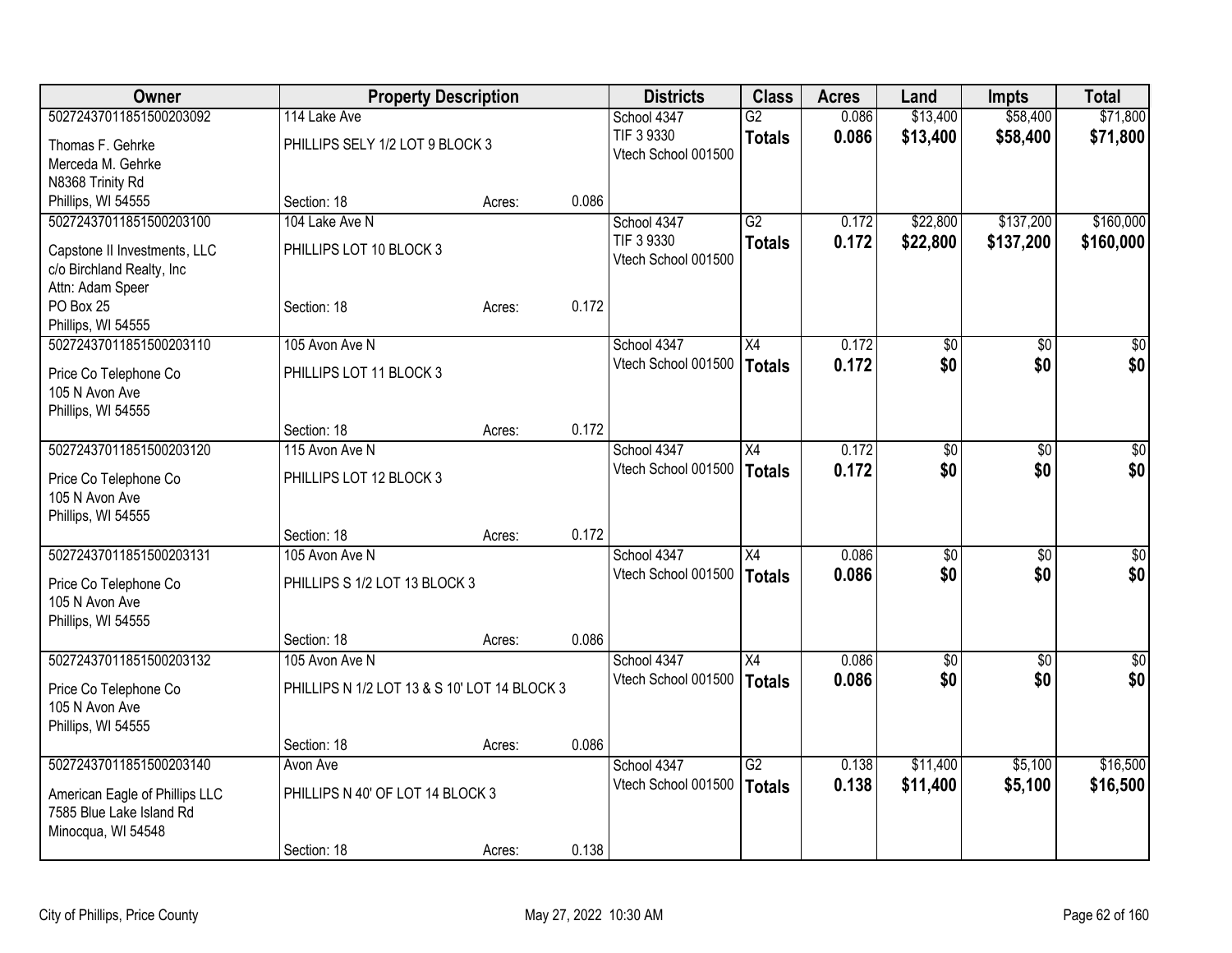| <b>Owner</b>                                                                     | <b>Property Description</b>           |        |       | <b>Districts</b>                  | <b>Class</b>    | <b>Acres</b> | Land            | <b>Impts</b>    | <b>Total</b>    |
|----------------------------------------------------------------------------------|---------------------------------------|--------|-------|-----------------------------------|-----------------|--------------|-----------------|-----------------|-----------------|
| 50272437011851500203150                                                          | Avon Ave                              |        |       | School 4347                       | $\overline{G2}$ | 0.172        | \$14,300        | \$6,400         | \$20,700        |
| American Eagle of Phillips LLC<br>7585 Blue Lake Island Rd<br>Minocqua, WI 54548 | PHILLIPS LOT 15 BLOCK 3               |        |       | Vtech School 001500               | <b>Totals</b>   | 0.172        | \$14,300        | \$6,400         | \$20,700        |
|                                                                                  | Section: 18                           | Acres: | 0.172 |                                   |                 |              |                 |                 |                 |
| 50272437011851500203160                                                          | Avon Ave                              |        |       | School 4347                       | $\overline{G2}$ | 0.172        | \$14,300        | \$6,400         | \$20,700        |
| American Eagle of Phillips LLC<br>7585 Blue Lake Island Rd<br>Minocqua, WI 54548 | PHILLIPS LOT 16 BLOCK 3               |        |       | Vtech School 001500               | <b>Totals</b>   | 0.172        | \$14,300        | \$6,400         | \$20,700        |
|                                                                                  | Section: 18                           | Acres: | 0.172 |                                   |                 |              |                 |                 |                 |
| 50272437011851500203170                                                          | 175 Avon Ave N                        |        |       | School 4347                       | G2              | 0.172        | \$14,300        | \$46,000        | \$60,300        |
| American Eagle of Phillips LLC<br>7585 Blue Lake Island Rd<br>Minocqua, WI 54548 | PHILLIPS LOT 17 BLOCK 3               |        |       | Vtech School 001500               | <b>Totals</b>   | 0.172        | \$14,300        | \$46,000        | \$60,300        |
|                                                                                  | Section: 18                           | Acres: | 0.172 |                                   |                 |              |                 |                 |                 |
| 50272437011851500203180                                                          | 175 Avon Ave N                        |        |       | School 4347                       | $\overline{G2}$ | 0.172        | \$14,300        | \$204,800       | \$219,100       |
| American Eagle of Phillips LLC<br>7585 Blue Lake Island Rd<br>Minocqua, WI 54548 | PHILLIPS LOT 18 BLOCK 3               |        |       | Vtech School 001500               | <b>Totals</b>   | 0.172        | \$14,300        | \$204,800       | \$219,100       |
|                                                                                  | Section: 18                           | Acres: | 0.172 |                                   |                 |              |                 |                 |                 |
| 50272437011851500203190                                                          | 165 Cherry St                         |        |       | School 4347                       | $\overline{G2}$ | 0.230        | \$19,000        | \$4,300         | \$23,300        |
| American Eagle Phillips LLC<br>448 Grand Ave<br>Schofield, WI 54476              | PHILLIPS W 100' OF LOTS 19-20 BLOCK 3 |        |       | Vtech School 001500               | <b>Totals</b>   | 0.230        | \$19,000        | \$4,300         | \$23,300        |
|                                                                                  | Section: 18                           | Acres: | 0.230 |                                   |                 |              |                 |                 |                 |
| 50272437011851500203200                                                          | 165 Cherry St                         |        |       | School 4347                       | $\overline{G2}$ | 0.115        | \$9,500         | \$2,100         | \$11,600        |
| American Eagle Phillips LLC<br>448 Grand Ave<br>Schofield, WI 54476              | PHILLIPS E 50' OF LOTS 19-20 BLOCK 3  |        |       | Vtech School 001500               | <b>Totals</b>   | 0.115        | \$9,500         | \$2,100         | \$11,600        |
|                                                                                  | Section: 18                           | Acres: | 0.115 |                                   |                 |              |                 |                 |                 |
| 50272437011851500204010                                                          | 104 Lake Ave N                        |        |       | School 4347                       | $\overline{X4}$ | 0.172        | $\overline{50}$ | $\overline{30}$ | $\overline{30}$ |
| City of Phillips<br>174 S Eyder Ave<br>Phillips, WI 54555                        | PHILLIPS LOT 1 BLOCK 4                |        |       | TIF 3 9330<br>Vtech School 001500 | <b>Totals</b>   | 0.172        | \$0             | \$0             | \$0             |
|                                                                                  | Section: 18                           | Acres: | 0.172 |                                   |                 |              |                 |                 |                 |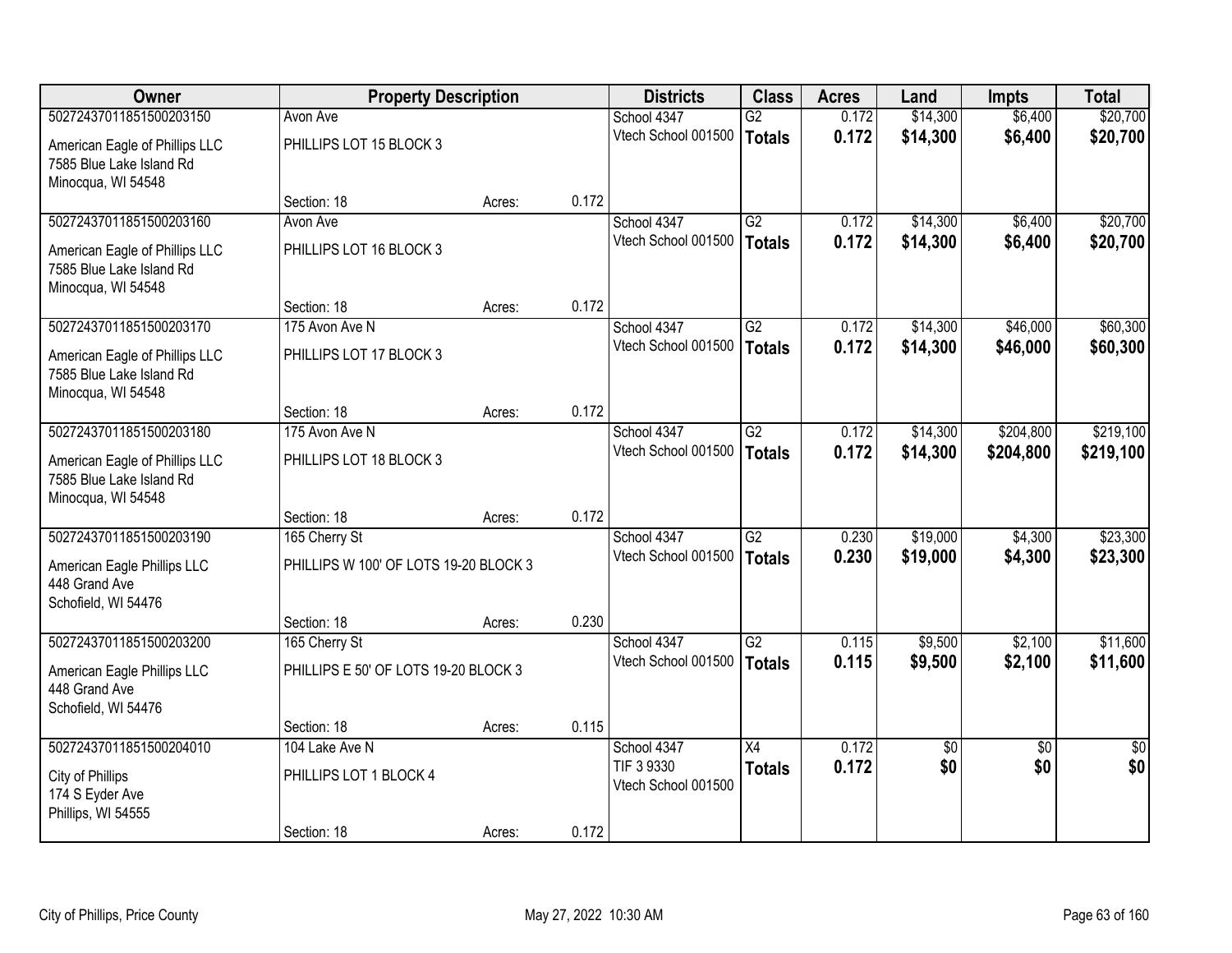| <b>Owner</b>                                                       |                                                                                  | <b>Property Description</b> |       | <b>Districts</b>                  | <b>Class</b>    | <b>Acres</b> | Land     | <b>Impts</b>    | <b>Total</b> |
|--------------------------------------------------------------------|----------------------------------------------------------------------------------|-----------------------------|-------|-----------------------------------|-----------------|--------------|----------|-----------------|--------------|
| 50272437011851500204021                                            | 104 Lake Ave S                                                                   |                             |       | School 4347                       | X4              | 0.086        | \$0      | $\overline{50}$ | \$0          |
| City of Phillips<br>174 S Eyder Ave<br>Phillips, WI 54555          | PHILLIPS N 1/2 OF LOT 2 BLOCK 4                                                  |                             |       | TIF 3 9330<br>Vtech School 001500 | <b>Totals</b>   | 0.086        | \$0      | \$0             | \$0          |
|                                                                    | Section: 18                                                                      | Acres:                      | 0.086 |                                   |                 |              |          |                 |              |
| 50272437011851500204022                                            | 116 Lake Ave S                                                                   |                             |       | School 4347                       | $\overline{G2}$ | 0.086        | \$13,400 | \$51,700        | \$65,100     |
| Properties on Main, LLC<br>201 Kimball St<br>Phillips, WI 54555    | PHILLIPS SE 1/2 OF LOT 2 BLOCK 4                                                 |                             |       | TIF 3 9330<br>Vtech School 001500 | <b>Totals</b>   | 0.086        | \$13,400 | \$51,700        | \$65,100     |
|                                                                    | Section: 18                                                                      | Acres:                      | 0.086 |                                   |                 |              |          |                 |              |
| 50272437011851500204031                                            | 126 Lake Ave S                                                                   |                             |       | School 4347                       | $\overline{G2}$ | 0.076        | \$12,300 | \$55,100        | \$67,400     |
| <b>Troy Dunbar</b><br>N7999 State Highway 13<br>Phillips, WI 54555 | PHILLIPS NW 22' OF LOT 3 BLOCK 4                                                 |                             |       | TIF 3 9330<br>Vtech School 001500 | <b>Totals</b>   | 0.076        | \$12,300 | \$55,100        | \$67,400     |
|                                                                    | Section: 18                                                                      | Acres:                      | 0.076 |                                   |                 |              |          |                 |              |
| 50272437011851500204032                                            | 124 Lake Ave S                                                                   |                             |       | School 4347                       | $\overline{G2}$ | 0.052        | \$9,600  | \$29,100        | \$38,700     |
| <b>Troy Dunbar</b><br>N7999 State Highway 13<br>Phillips, WI 54555 | PHILLIPS N 15' OF S 28' LOT 3 BLOCK 4                                            |                             |       | TIF 3 9330<br>Vtech School 001500 | <b>Totals</b>   | 0.052        | \$9,600  | \$29,100        | \$38,700     |
|                                                                    | Section: 18                                                                      | Acres:                      | 0.052 |                                   |                 |              |          |                 |              |
| 50272437011851500204033                                            | 128 Lake Ave                                                                     |                             |       | School 4347                       | $\overline{G2}$ | 0.052        | \$9,600  | \$22,100        | \$31,700     |
| Lauren L. Wywialowski-Ball<br>W7240 Dama Rd<br>Phillips, WI 54555  | PHILLIPS S 13' OF LOT 3 BLOCK 4 PRT OF LOT 4<br>BLOCK 4 ALL FULLY DESC IN 346184 |                             |       | TIF 3 9330<br>Vtech School 001500 | <b>Totals</b>   | 0.052        | \$9,600  | \$22,100        | \$31,700     |
|                                                                    | Section: 18                                                                      | Acres:                      | 0.052 |                                   |                 |              |          |                 |              |
| 50272437011851500204041                                            | 138 Lake Ave S                                                                   |                             |       | School 4347                       | $\overline{G2}$ | 0.086        | \$13,400 | \$59,800        | \$73,200     |
| Moises Morales Blanco<br>125 S 8th St<br>Medford, WI 54451         | PHILLIPS PRT OF LOT 4 BLOCK 4 ALL FULLY DESC<br>IN 392970                        |                             |       | TIF 3 9330<br>Vtech School 001500 | <b>Totals</b>   | 0.086        | \$13,400 | \$59,800        | \$73,200     |
|                                                                    | Section: 18                                                                      | Acres:                      | 0.086 |                                   |                 |              |          |                 |              |
| 50272437011851500204042                                            | Lake Ave                                                                         |                             |       | School 4347                       | $\overline{G2}$ | 0.080        | \$12,700 | $\overline{50}$ | \$12,700     |
| National Retail Properties LP<br>450 Orange Ave<br>Suite 900       | PHILLIPS PRT OF LOT 4 BLOCK 4 DESC IN 332093                                     |                             |       | Vtech School 001500               | <b>Totals</b>   | 0.080        | \$12,700 | \$0             | \$12,700     |
| Orlando, FL 32801                                                  | Section: 18                                                                      | Acres:                      | 0.080 |                                   |                 |              |          |                 |              |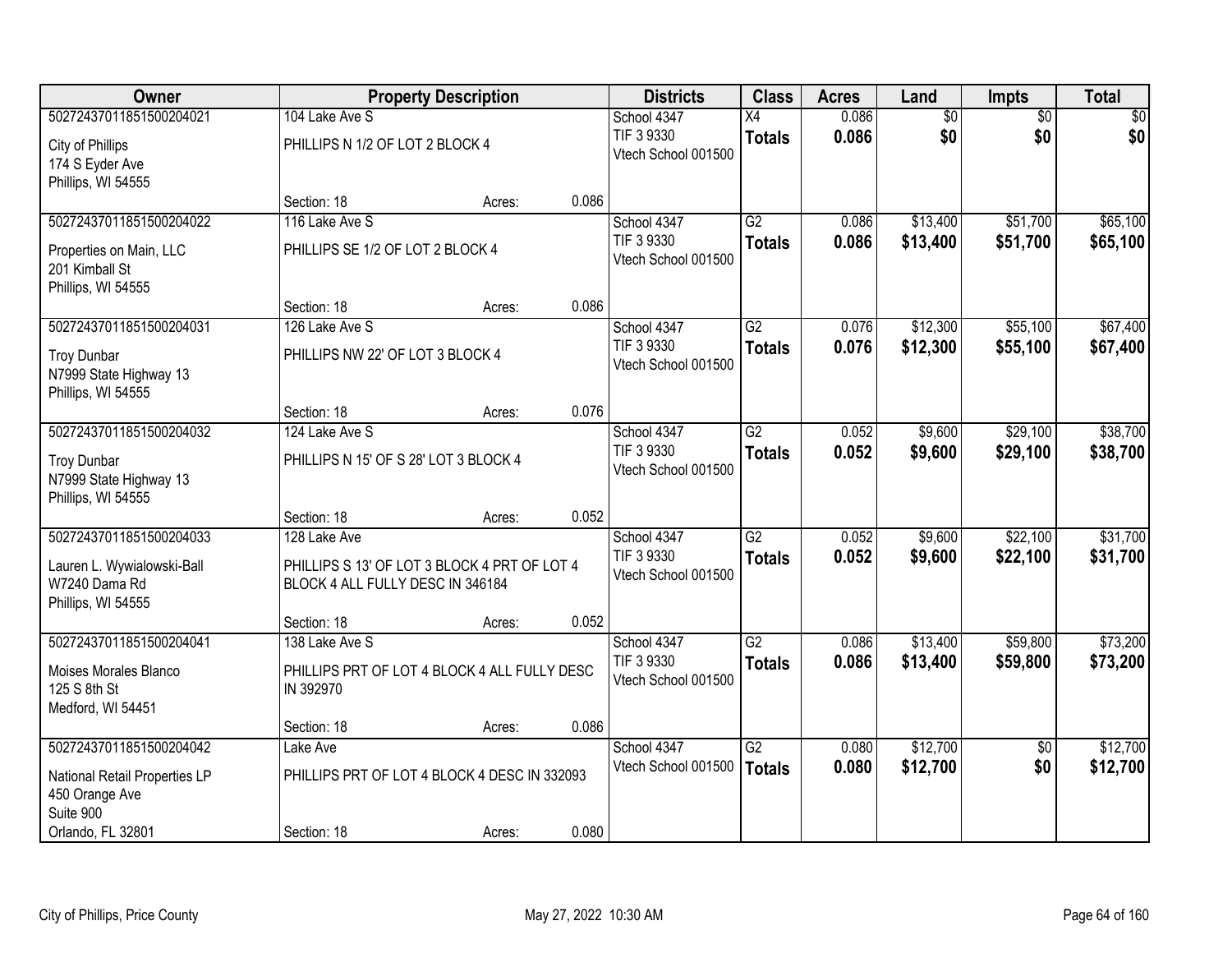| Owner                         |                                                  | <b>Property Description</b> |       | <b>Districts</b>                  | <b>Class</b>    | <b>Acres</b> | Land     | <b>Impts</b>    | <b>Total</b> |
|-------------------------------|--------------------------------------------------|-----------------------------|-------|-----------------------------------|-----------------|--------------|----------|-----------------|--------------|
| 50272437011851500204050       | 148 Lake Ave                                     |                             |       | School 4347                       | G2              | 0.258        | \$26,700 | \$156,900       | \$183,600    |
| National Retail Properties LP | PHILLIPS LOT 5 & N 1/2 LOT 6 BLOCK 4             |                             |       | Vtech School 001500               | <b>Totals</b>   | 0.258        | \$26,700 | \$156,900       | \$183,600    |
| 450 Orange Ave                |                                                  |                             |       |                                   |                 |              |          |                 |              |
| Suite 900                     |                                                  |                             |       |                                   |                 |              |          |                 |              |
| Orlando, FL 32801             | Section: 18                                      | Acres:                      | 0.258 |                                   |                 |              |          |                 |              |
| 50272437011851500204060       | 156 Lake Ave S                                   |                             |       | School 4347                       | $\overline{G2}$ | 0.121        | \$17,100 | \$56,800        | \$73,900     |
| Jay A. Halmstad               | PHILLIPS S 1/2 LOT 6 & N 10' LOT 7 BLOCK 4       |                             |       | TIF 3 9330                        | <b>Totals</b>   | 0.121        | \$17,100 | \$56,800        | \$73,900     |
| Heidi A. Halmstad             |                                                  |                             |       | Vtech School 001500               |                 |              |          |                 |              |
| N4215 County Rd O             |                                                  |                             |       |                                   |                 |              |          |                 |              |
| Catawba, WI 54515             | Section: 18                                      | Acres:                      | 0.121 |                                   |                 |              |          |                 |              |
| 50272437011851500204070       | 164 Lake Ave                                     |                             |       | School 4347                       | G2              | 0.138        | \$19,000 | \$56,500        | \$75,500     |
| Davette Lynne Hrabak          | PHILLIPS LOT 7 BLOCK 4 EXCPT 10' FRONT BY 150'   |                             |       | TIF 3 9330                        | <b>Totals</b>   | 0.138        | \$19,000 | \$56,500        | \$75,500     |
| N9791 Deer Creek Rd           | DEEP ALG LOT LN BTWN LOTS 6&7 OF BLOCK 4         |                             |       | Vtech School 001500               |                 |              |          |                 |              |
| Phillips, WI 54555            |                                                  |                             |       |                                   |                 |              |          |                 |              |
|                               | Section: 18                                      | Acres:                      | 0.138 |                                   |                 |              |          |                 |              |
| 50272437011851500204081       | 174 Lake Ave N                                   |                             |       | School 4347                       | $\overline{G2}$ | 0.089        | \$13,700 | \$68,100        | \$81,800     |
| Visions in Styling LLC        | PHILLIPS N 1/2 LOT 8 & PCL 2'X62' IN NE COR OF S |                             |       | TIF 3 9330                        | <b>Totals</b>   | 0.089        | \$13,700 | \$68,100        | \$81,800     |
| 174 S Lake Ave                | 1/2 OF LOT 8 BLOCK 4                             |                             |       | Vtech School 001500               |                 |              |          |                 |              |
| Phillips, WI 54555            |                                                  |                             |       |                                   |                 |              |          |                 |              |
|                               | Section: 18                                      | Acres:                      | 0.089 |                                   |                 |              |          |                 |              |
| 50272437011851500204082       | Lake Ave                                         |                             |       | School 4347                       | $\overline{G2}$ | 0.083        | \$6,000  | $\overline{50}$ | \$6,000      |
| RI Buda Properties, LLC       | PHILLIPS S 1/2 OF LOT 8 BLOCK 4 EXCPT PCL 2'X62' |                             |       | TIF 3 9330                        | <b>Totals</b>   | 0.083        | \$6,000  | \$0             | \$6,000      |
| N12045 Hidden Lake Rd         | IN NE COR                                        |                             |       | Vtech School 001500               |                 |              |          |                 |              |
| Minong, WI 54859              |                                                  |                             |       |                                   |                 |              |          |                 |              |
|                               | Section: 18                                      | Acres:                      | 0.083 |                                   |                 |              |          |                 |              |
| 50272437011851500204090       | 184 Lake Ave                                     |                             |       | School 4347                       | $\overline{G2}$ | 0.138        | \$19,000 | \$138,000       | \$157,000    |
| RI Buda Properties, LLC       | PHILLIPS N 40' OF LOT 9 BLOCK 4                  |                             |       | TIF 3 9330                        | <b>Totals</b>   | 0.138        | \$19,000 | \$138,000       | \$157,000    |
| N12045 Hidden Lake Rd         |                                                  |                             |       | Vtech School 001500               |                 |              |          |                 |              |
| Minong, WI 54859              |                                                  |                             |       |                                   |                 |              |          |                 |              |
|                               | Section: 18                                      | Acres:                      | 0.138 |                                   |                 |              |          |                 |              |
| 50272437011851500204100       | Lake Ave                                         |                             |       | School 4347                       | $\overline{G2}$ | 0.207        | \$11,600 | \$5,000         | \$16,600     |
| RI Buda Properties, LLC       | PHILLIPS S 10' OF LOT 9 BLOCK 4 LOT 10 BLOCK 4   |                             |       | TIF 3 9330<br>Vtech School 001500 | <b>Totals</b>   | 0.207        | \$11,600 | \$5,000         | \$16,600     |
| N12045 Hidden Lake Rd         |                                                  |                             |       |                                   |                 |              |          |                 |              |
| Minong, WI 54859              |                                                  |                             |       |                                   |                 |              |          |                 |              |
|                               | Section: 18                                      | Acres:                      | 0.207 |                                   |                 |              |          |                 |              |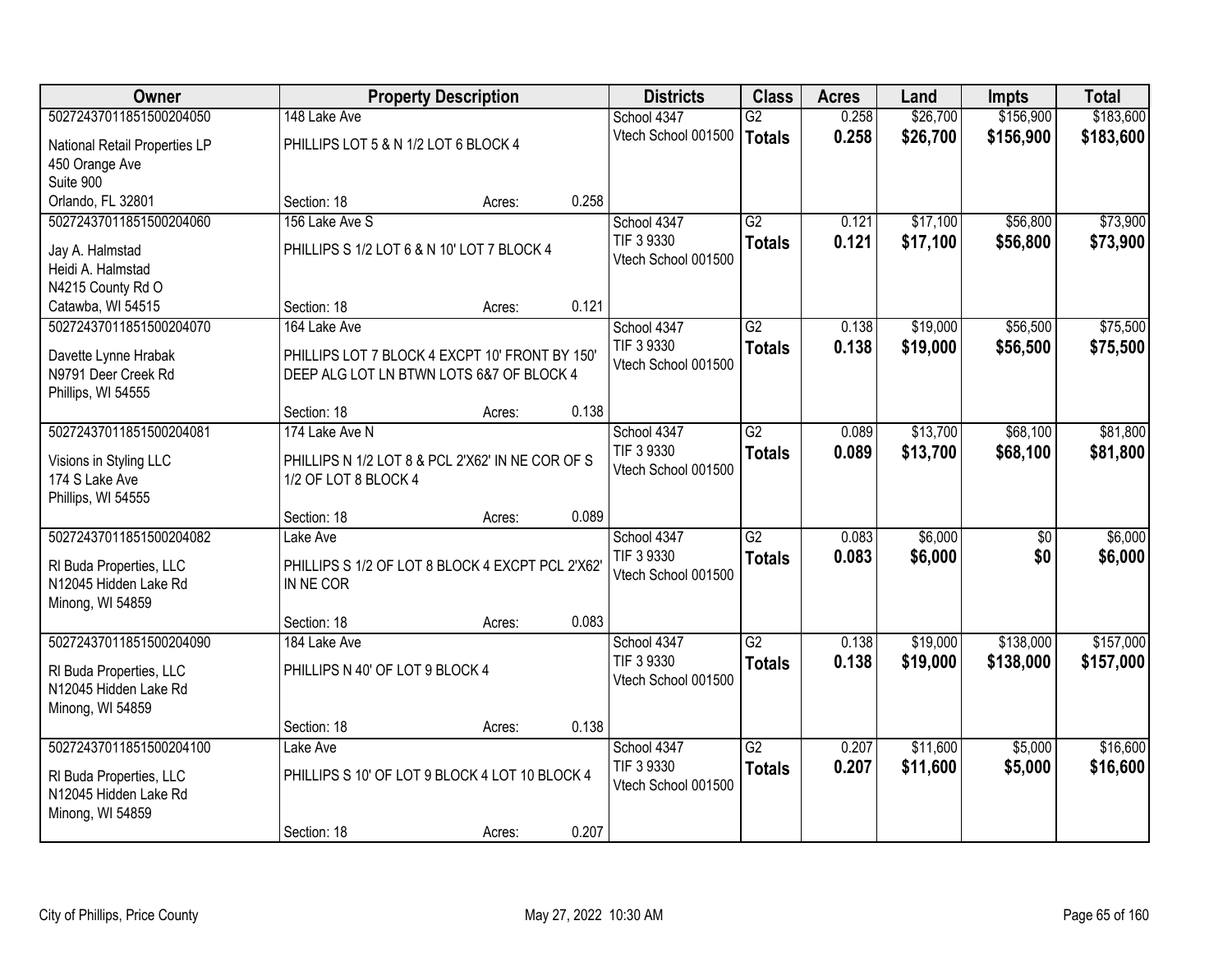| <b>Owner</b>              | <b>Property Description</b>                  |        |       | <b>Districts</b>    | <b>Class</b>    | <b>Acres</b> | Land            | <b>Impts</b>    | <b>Total</b>    |
|---------------------------|----------------------------------------------|--------|-------|---------------------|-----------------|--------------|-----------------|-----------------|-----------------|
| 50272437011851500204110   | 195 Avon Ave S                               |        |       | School 4347         | $\overline{G2}$ | 0.172        | \$14,300        | $\overline{50}$ | \$14,300        |
| Eckam Properties LLC      | PHILLIPS LOT 11 BLOCK 4                      |        |       | Vtech School 001500 | Totals          | 0.172        | \$14,300        | \$0             | \$14,300        |
| N3788 Ogema Prentice Rd   |                                              |        |       |                     |                 |              |                 |                 |                 |
| PO Box 85                 |                                              |        |       |                     |                 |              |                 |                 |                 |
| Prentice, WI 54556        | Section: 18                                  | Acres: | 0.172 |                     |                 |              |                 |                 |                 |
| 50272437011851500204120   | 195 Avon Ave S                               |        |       | School 4347         | G2              | 0.172        | \$14,300        | $\overline{50}$ | \$14,300        |
| Eckam Properties LLC      | PHILLIPS LOT 12 BLOCK 4                      |        |       | Vtech School 001500 | <b>Totals</b>   | 0.172        | \$14,300        | \$0             | \$14,300        |
| N3788 Ogema Prentice Rd   |                                              |        |       |                     |                 |              |                 |                 |                 |
| PO Box 85                 |                                              |        |       |                     |                 |              |                 |                 |                 |
| Prentice, WI 54556        | Section: 18                                  | Acres: | 0.172 |                     |                 |              |                 |                 |                 |
| 50272437011851500204130   | 175 Avon Ave                                 |        |       | School 4347         | G2              | 0.172        | \$14,300        | \$36,100        | \$50,400        |
| Lewis W. Podhora          | PHILLIPS LOT 13 BLOCK 4                      |        |       | Vtech School 001500 | Totals          | 0.172        | \$14,300        | \$36,100        | \$50,400        |
| W7452 Point Rd            |                                              |        |       |                     |                 |              |                 |                 |                 |
| Phillips, WI 54555        |                                              |        |       |                     |                 |              |                 |                 |                 |
|                           | Section: 18                                  | Acres: | 0.172 |                     |                 |              |                 |                 |                 |
| 50272437011851500204140   | 165 Avon Ave S                               |        |       | School 4347         | $\overline{X4}$ | 0.172        | $\overline{50}$ | $\overline{30}$ | $\overline{50}$ |
| Price Co Telephone Co     | PHILLIPS LOT 14 BLOCK 4                      |        |       | Vtech School 001500 | <b>Totals</b>   | 0.172        | \$0             | \$0             | \$0             |
| 105 N Avon Ave            |                                              |        |       |                     |                 |              |                 |                 |                 |
| Phillips, WI 54555        |                                              |        |       |                     |                 |              |                 |                 |                 |
|                           | Section: 18                                  | Acres: | 0.172 |                     |                 |              |                 |                 |                 |
| 50272437011851500204150   | 165 Avon Ave                                 |        |       | School 4347         | $\overline{X4}$ | 0.172        | \$0             | \$0             | $\overline{30}$ |
| Price Co Telephone Co     | PHILLIPS LOT 15 BLOCK 4                      |        |       | Vtech School 001500 | Totals          | 0.172        | \$0             | \$0             | \$0             |
| 105 N Avon Ave            |                                              |        |       |                     |                 |              |                 |                 |                 |
| Phillips, WI 54555        |                                              |        |       |                     |                 |              |                 |                 |                 |
|                           | Section: 18                                  | Acres: | 0.172 |                     |                 |              |                 |                 |                 |
| 50272437011851500204160   | 165 Avon Ave S                               |        |       | School 4347         | $\overline{X4}$ | 0.172        | $\overline{50}$ | \$0             | $\sqrt{50}$     |
| Price Co Telephone Co     | PHILLIPS LOT 16 BLOCK 4                      |        |       | Vtech School 001500 | Totals          | 0.172        | \$0             | \$0             | \$0             |
| 105 N Avon Ave            |                                              |        |       |                     |                 |              |                 |                 |                 |
| Phillips, WI 54555        |                                              |        |       |                     |                 |              |                 |                 |                 |
|                           | Section: 18                                  | Acres: | 0.172 |                     |                 |              |                 |                 |                 |
| 50272437011851500204170   | 175 Chestnut St                              |        |       | School 4347         | G2              | 0.430        | \$25,500        | \$131,700       | \$157,200       |
| Ten Lakes Properties, LLC | PHILLIPS PRT OF LOTS 17-18-19&20 BLOCK 4 ALL |        |       | Vtech School 001500 | Totals          | 0.430        | \$25,500        | \$131,700       | \$157,200       |
| N8556 Substation Rd       | FULLY DESC IN 394348 (STORE)                 |        |       |                     |                 |              |                 |                 |                 |
| Phillips, WI 54555        |                                              |        |       |                     |                 |              |                 |                 |                 |
|                           | Section: 18                                  | Acres: | 0.430 |                     |                 |              |                 |                 |                 |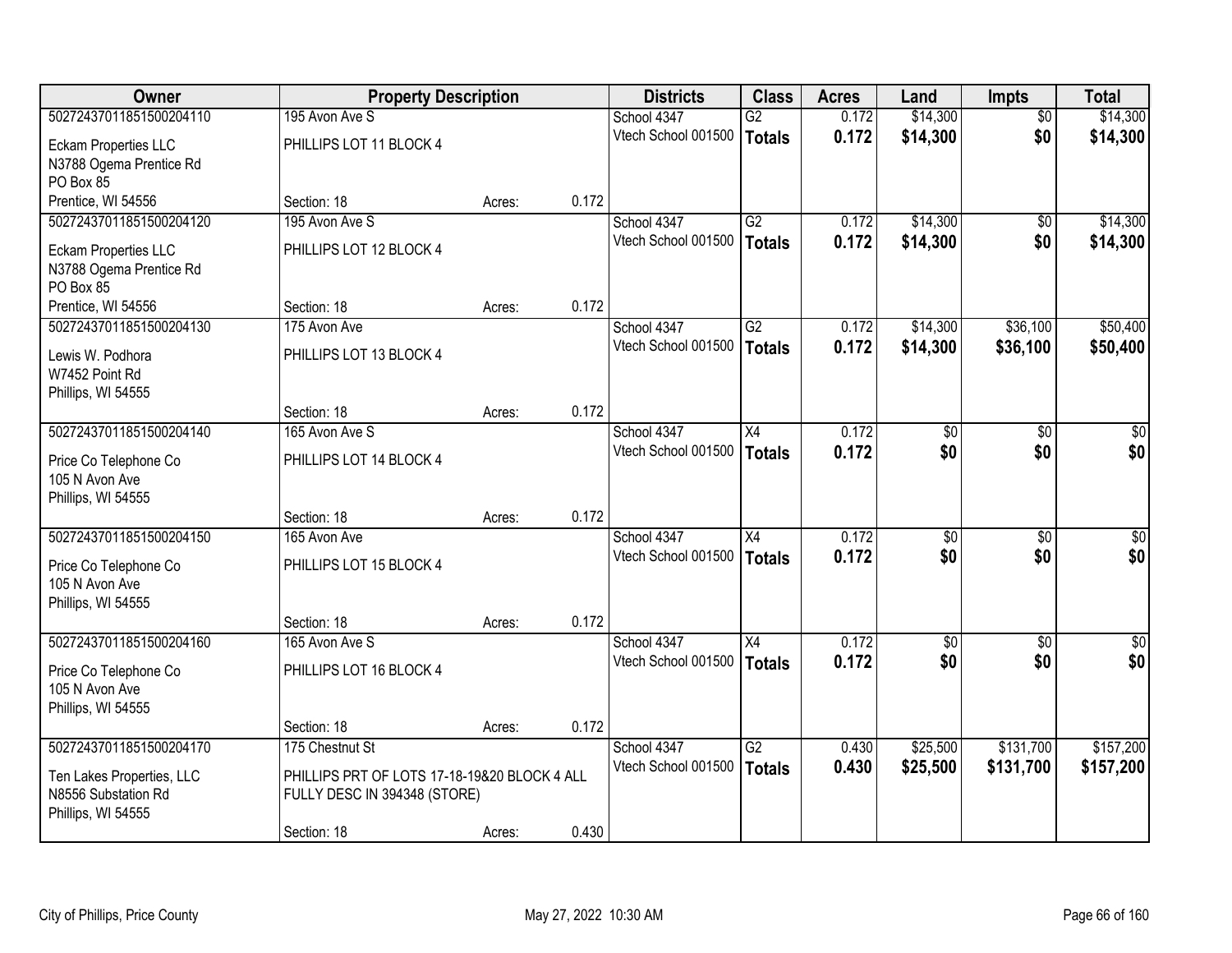| <b>Owner</b>                                                                                                      | <b>Property Description</b>                                           |        |       | <b>Districts</b>                   | <b>Class</b>                     | <b>Acres</b>   | Land                 | Impts              | <b>Total</b>         |
|-------------------------------------------------------------------------------------------------------------------|-----------------------------------------------------------------------|--------|-------|------------------------------------|----------------------------------|----------------|----------------------|--------------------|----------------------|
| 50272437011851500204180                                                                                           | 125 Avon Ave S                                                        |        |       | School 4347                        | $\overline{G2}$                  | 0.133          | \$11,000             | \$62,300           | \$73,300             |
| Ten Lakes Properties, LLC<br>N8556 Substation Rd<br>Phillips, WI 54555                                            | PHILLIPS PRT OF LOTS 17-18&19 BLOCK 4 FULLY<br>DESC IN 394348 (HOUSE) |        |       | Vtech School 001500                | <b>Totals</b>                    | 0.133          | \$11,000             | \$62,300           | \$73,300             |
|                                                                                                                   | Section: 18                                                           | Acres: | 0.133 |                                    |                                  |                |                      |                    |                      |
| 50272437011851500204190                                                                                           | 105 Avon Ave S                                                        |        |       | School 4347                        | G2                               | 0.104          | \$8,600              | \$36,500           | \$45,100             |
| Russell K. Bires<br>12508 Grandview Dr<br>Huntley, IL 60142                                                       | PHILLIPS W 50' OF N 41' OF LOT 19 W 50' OF LOT 20<br>BLOCK 4          |        |       | Vtech School 001500                | <b>Totals</b>                    | 0.104          | \$8,600              | \$36,500           | \$45,100             |
|                                                                                                                   | Section: 18                                                           | Acres: | 0.104 |                                    |                                  |                |                      |                    |                      |
| 50272437011851500205010                                                                                           | Lake Ave                                                              |        |       | School 4347                        | G2                               | 0.172          | \$22,800             | \$4,100            | \$26,900             |
| Roundy's Supermarkets Inc<br><b>Ultimate Mart LLC</b><br>1014 Vine St Property Tax-7th                            | PHILLIPS LOT 1 BLOCK 5                                                |        |       | Vtech School 001500                | <b>Totals</b>                    | 0.172          | \$22,800             | \$4,100            | \$26,900             |
| Cincinnati, OH 45202                                                                                              | Section: 18                                                           | Acres: | 0.172 |                                    |                                  |                |                      |                    |                      |
| 50272437011851500205020                                                                                           | Lake Ave                                                              |        |       | School 4347                        | $\overline{G2}$                  | 0.172          | \$22,800             | \$5,100            | \$27,900             |
| Roundy's Supermarkets Inc<br><b>Ultimate Mart LLC</b><br>1014 Vine St Property Tax-7th                            | PHILLIPS LOT 2 BLOCK 5                                                |        |       | Vtech School 001500                | <b>Totals</b>                    | 0.172          | \$22,800             | \$5,100            | \$27,900             |
| Cincinnati, OH 45202                                                                                              | Section: 18                                                           | Acres: | 0.172 |                                    |                                  |                |                      |                    |                      |
| 50272437011851500205030<br>Roundy's Supermarkets Inc<br><b>Ultimate Mart LLC</b><br>1014 Vine St Property Tax-7th | Lake Ave<br>PHILLIPS LOT 3 BLOCK 5                                    |        |       | School 4347<br>Vtech School 001500 | $\overline{G2}$<br><b>Totals</b> | 0.172<br>0.172 | \$22,800<br>\$22,800 | \$5,100<br>\$5,100 | \$27,900<br>\$27,900 |
| Cincinnati, OH 45202                                                                                              | Section: 18                                                           | Acres: | 0.172 |                                    |                                  |                |                      |                    |                      |
| 50272437011851500205040<br>Mark J. Bader<br>133 S Coleman St<br>Bruce, WI 54819                                   | Lake Ave<br>PHILLIPS LOT 4 BLOCK 5                                    |        |       | School 4347<br>Vtech School 001500 | $\overline{G2}$<br><b>Totals</b> | 0.172<br>0.172 | \$4,400<br>\$4,400   | $\sqrt{6}$<br>\$0  | \$4,400<br>\$4,400   |
|                                                                                                                   | Section: 18                                                           | Acres: | 0.172 |                                    |                                  |                |                      |                    |                      |
| 50272437011851500205050                                                                                           | Lake Ave                                                              |        |       | School 4347                        | $\overline{G2}$                  | 0.172          | \$8,500              | $\overline{50}$    | \$8,500              |
| Mark J. Bader<br>133 S Coleman St<br>Bruce, WI 54819                                                              | PHILLIPS LOT 5 BLOCK 5<br>Section: 18                                 | Acres: | 0.172 | Vtech School 001500                | <b>Totals</b>                    | 0.172          | \$8,500              | \$0                | \$8,500              |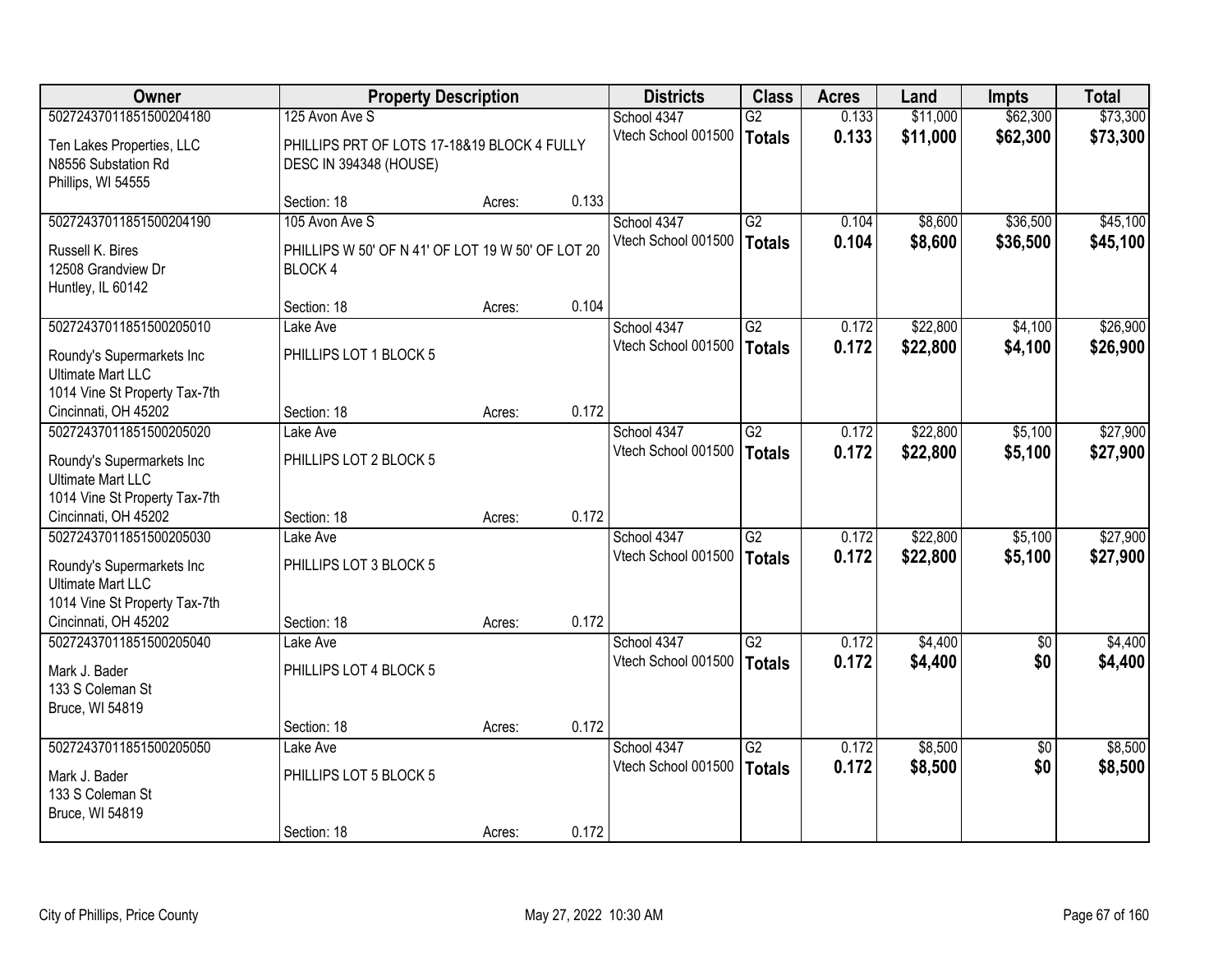| Owner                   | <b>Property Description</b> |        |       | <b>Districts</b>    | <b>Class</b>    | <b>Acres</b> | Land     | <b>Impts</b> | <b>Total</b> |
|-------------------------|-----------------------------|--------|-------|---------------------|-----------------|--------------|----------|--------------|--------------|
| 50272437011851500205060 | 262 Lake Ave S              |        |       | School 4347         | $\overline{G2}$ | 0.172        | \$14,300 | \$89,800     | \$104,100    |
| Mark J. Bader           | PHILLIPS LOT 6 BLOCK 5      |        |       | Vtech School 001500 | <b>Totals</b>   | 0.172        | \$14,300 | \$89,800     | \$104,100    |
| 133 S Coleman St        |                             |        |       |                     |                 |              |          |              |              |
| Bruce, WI 54819         |                             |        |       |                     |                 |              |          |              |              |
|                         | Section: 18                 | Acres: | 0.172 |                     |                 |              |          |              |              |
| 50272437011851500205070 | 266 Lake Ave S              |        |       | School 4347         | $\overline{G1}$ | 0.172        | \$10,500 | \$76,400     | \$86,900     |
| Michael E. Tyrrell      | PHILLIPS LOT 7 BLOCK 5      |        |       | Vtech School 001500 | <b>Totals</b>   | 0.172        | \$10,500 | \$76,400     | \$86,900     |
| Patricia Tyrrell        |                             |        |       |                     |                 |              |          |              |              |
| 266 S Lake Ave          |                             |        |       |                     |                 |              |          |              |              |
| Phillips, WI 54555      | Section: 18                 | Acres: | 0.172 |                     |                 |              |          |              |              |
| 50272437011851500205080 | 276 Lake Ave S              |        |       | School 4347         | $\overline{G1}$ | 0.172        | \$10,500 | \$62,900     | \$73,400     |
| Kenneth Reed Neuhauser  | PHILLIPS LOT 8 BLOCK 5      |        |       | Vtech School 001500 | <b>Totals</b>   | 0.172        | \$10,500 | \$62,900     | \$73,400     |
| Barba Neuhauser         |                             |        |       |                     |                 |              |          |              |              |
| 2906 Skyline Dr         |                             |        |       |                     |                 |              |          |              |              |
| Hays, KS 67601          | Section: 18                 | Acres: | 0.172 |                     |                 |              |          |              |              |
| 50272437011851500205090 | 286 Lake Ave S              |        |       | School 4347         | G1              | 0.172        | \$10,500 | \$25,900     | \$36,400     |
| Toni A. Populorum       | PHILLIPS LOT 9 BLOCK 5      |        |       | Vtech School 001500 | <b>Totals</b>   | 0.172        | \$10,500 | \$25,900     | \$36,400     |
| 286 S Lake Ave          |                             |        |       |                     |                 |              |          |              |              |
| Phillips, WI 54555      |                             |        |       |                     |                 |              |          |              |              |
|                         | Section: 18                 | Acres: | 0.172 |                     |                 |              |          |              |              |
| 50272437011851500205100 | 296 Lake Ave S              |        |       | School 4347         | $\overline{G1}$ | 0.172        | \$10,500 | \$51,400     | \$61,900     |
| Marshall Vich           | PHILLIPS LOT 10 BLOCK 5     |        |       | Vtech School 001500 | <b>Totals</b>   | 0.172        | \$10,500 | \$51,400     | \$61,900     |
| Susan Vich              |                             |        |       |                     |                 |              |          |              |              |
| 296 S Lake Ave          |                             |        |       |                     |                 |              |          |              |              |
| Phillips, WI 54555      | Section: 18                 | Acres: | 0.172 |                     |                 |              |          |              |              |
| 50272437011851500205110 | 295 Avon Ave S              |        |       | School 4347         | G1              | 0.172        | \$10,500 | \$44,300     | \$54,800     |
| Thomas J. Bartlett      | PHILLIPS LOT 11 BLOCK 5     |        |       | Vtech School 001500 | <b>Totals</b>   | 0.172        | \$10,500 | \$44,300     | \$54,800     |
| Laura M. Bartlett       |                             |        |       |                     |                 |              |          |              |              |
| 134 Fayett St           |                             |        |       |                     |                 |              |          |              |              |
| Phillips, WI 54555      | Section: 18                 | Acres: | 0.172 |                     |                 |              |          |              |              |
| 50272437011851500205120 | 285 Avon Ave S              |        |       | School 4347         | $\overline{G1}$ | 0.172        | \$10,500 | \$74,200     | \$84,700     |
| Nathan Madsen           | PHILLIPS LOT 12 BLOCK 5     |        |       | Vtech School 001500 | <b>Totals</b>   | 0.172        | \$10,500 | \$74,200     | \$84,700     |
| 285 S Avon Ave          |                             |        |       |                     |                 |              |          |              |              |
| Phillips, WI 54555      |                             |        |       |                     |                 |              |          |              |              |
|                         | Section: 18                 | Acres: | 0.172 |                     |                 |              |          |              |              |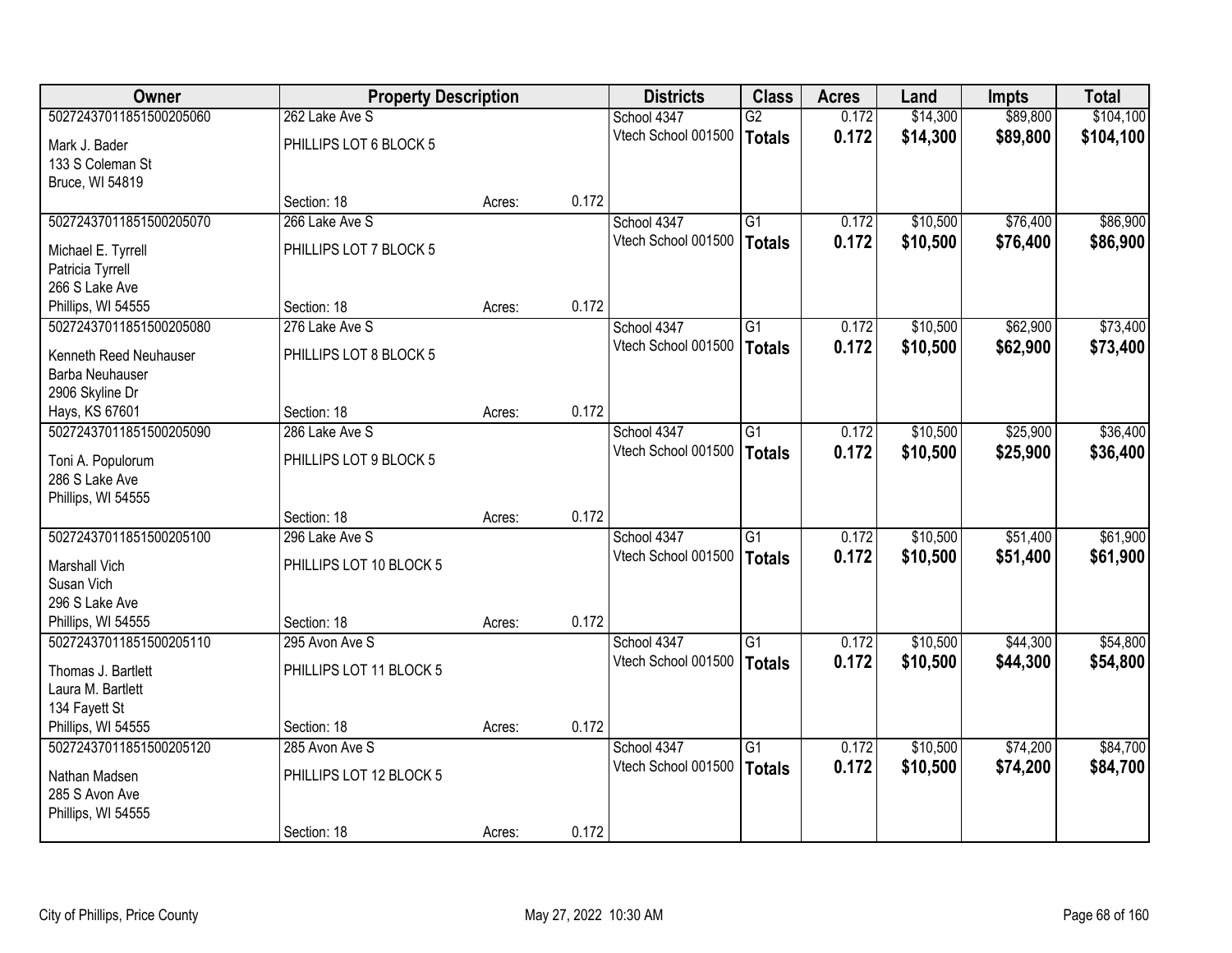| <b>Owner</b>                  |                                                   | <b>Property Description</b> |       | <b>Districts</b>    | <b>Class</b>    | <b>Acres</b> | Land     | <b>Impts</b>    | <b>Total</b> |
|-------------------------------|---------------------------------------------------|-----------------------------|-------|---------------------|-----------------|--------------|----------|-----------------|--------------|
| 50272437011851500205131       | Avon Ave                                          |                             |       | School 4347         | G1              | 0.021        | \$800    | $\overline{50}$ | \$800        |
| Nathan Madsen                 | PHILLIPS SW 6' OF LOT 13 BLOCK 5                  |                             |       | Vtech School 001500 | <b>Totals</b>   | 0.021        | \$800    | \$0             | \$800        |
| 285 S Avon Ave                |                                                   |                             |       |                     |                 |              |          |                 |              |
| Phillips, WI 54555            |                                                   |                             |       |                     |                 |              |          |                 |              |
|                               | Section: 18                                       | Acres:                      | 0.021 |                     |                 |              |          |                 |              |
| 50272437011851500205132       | 265 Avon Ave S                                    |                             |       | School 4347         | $\overline{G1}$ | 0.152        | \$9,200  | \$66,100        | \$75,300     |
| Frances M. Yanich             | PHILLIPS LOT 13 BLOCK 5 EXCPT SW 6'X150'          |                             |       | Vtech School 001500 | <b>Totals</b>   | 0.152        | \$9,200  | \$66,100        | \$75,300     |
| 265 S Avon Ave                |                                                   |                             |       |                     |                 |              |          |                 |              |
| Phillips, WI 54555            |                                                   |                             |       |                     |                 |              |          |                 |              |
|                               | Section: 18                                       | Acres:                      | 0.152 |                     |                 |              |          |                 |              |
| 50272437011851500205140       | 265 Avon Ave S                                    |                             |       | School 4347         | G1              | 0.172        | \$7,400  | \$0             | \$7,400      |
| Frances M. Yanich             | PHILLIPS LOT 14 BLOCK 5                           |                             |       | Vtech School 001500 | Totals          | 0.172        | \$7,400  | \$0             | \$7,400      |
| 265 S Avon Ave                |                                                   |                             |       |                     |                 |              |          |                 |              |
| Phillips, WI 54555            |                                                   |                             |       |                     |                 |              |          |                 |              |
|                               | Section: 18                                       | Acres:                      | 0.172 |                     |                 |              |          |                 |              |
| 50272437011851500205150       | 245 Avon Ave S                                    |                             |       | School 4347         | G1              | 0.121        | \$7,400  | \$43,800        | \$51,200     |
| Precour, Inc.                 | PHILLIPS S 35' OF LOT 15 BLOCK 5                  |                             |       | Vtech School 001500 | <b>Totals</b>   | 0.121        | \$7,400  | \$43,800        | \$51,200     |
| PO Box 126                    |                                                   |                             |       |                     |                 |              |          |                 |              |
| Phillips, WI 54555            |                                                   |                             |       |                     |                 |              |          |                 |              |
|                               | Section: 18                                       | Acres:                      | 0.121 |                     |                 |              |          |                 |              |
| 50272437011851500205160       | 235 Avon Ave S                                    |                             |       | School 4347         | $\overline{G1}$ | 0.207        | \$11,900 | \$33,100        | \$45,000     |
| Joseph C. Rush                | PHILLIPS N 15' OF LOT 15 (15'X150') ALL OF LOT 16 |                             |       | Vtech School 001500 | Totals          | 0.207        | \$11,900 | \$33,100        | \$45,000     |
| <b>Mildred Rush</b>           | EXCPT NLY 5' ALL IN BLOCK 5                       |                             |       |                     |                 |              |          |                 |              |
| 235 S Avon Ave                |                                                   |                             |       |                     |                 |              |          |                 |              |
| Phillips, WI 54555            | Section: 18                                       | Acres:                      | 0.207 |                     |                 |              |          |                 |              |
| 50272437011851500205170       | Avon Ave                                          |                             |       | School 4347         | G2              | 0.189        | \$2,700  | \$0             | \$2,700      |
| Roundy's Supermarkets Inc     | PHILLIPS N 5' OF LOT 16 BLOCK 5 LOT 17 BLOCK 5    |                             |       | Vtech School 001500 | <b>Totals</b>   | 0.189        | \$2,700  | \$0             | \$2,700      |
| <b>Ultimate Mart LLC</b>      |                                                   |                             |       |                     |                 |              |          |                 |              |
| 1014 Vine St Property Tax-7th |                                                   |                             |       |                     |                 |              |          |                 |              |
| Cincinnati, OH 45202          | Section: 18                                       | Acres:                      | 0.189 |                     |                 |              |          |                 |              |
| 50272437011851500205180       | Avon Ave                                          |                             |       | School 4347         | $\overline{G2}$ | 0.172        | \$2,500  | $\overline{50}$ | \$2,500      |
| Roundy's Supermarkets Inc     | PHILLIPS LOT 18 BLOCK 5                           |                             |       | Vtech School 001500 | <b>Totals</b>   | 0.172        | \$2,500  | \$0             | \$2,500      |
| <b>Ultimate Mart LLC</b>      |                                                   |                             |       |                     |                 |              |          |                 |              |
| 1014 Vine St Property Tax-7th |                                                   |                             |       |                     |                 |              |          |                 |              |
| Cincinnati, OH 45202          | Section: 18                                       | Acres:                      | 0.172 |                     |                 |              |          |                 |              |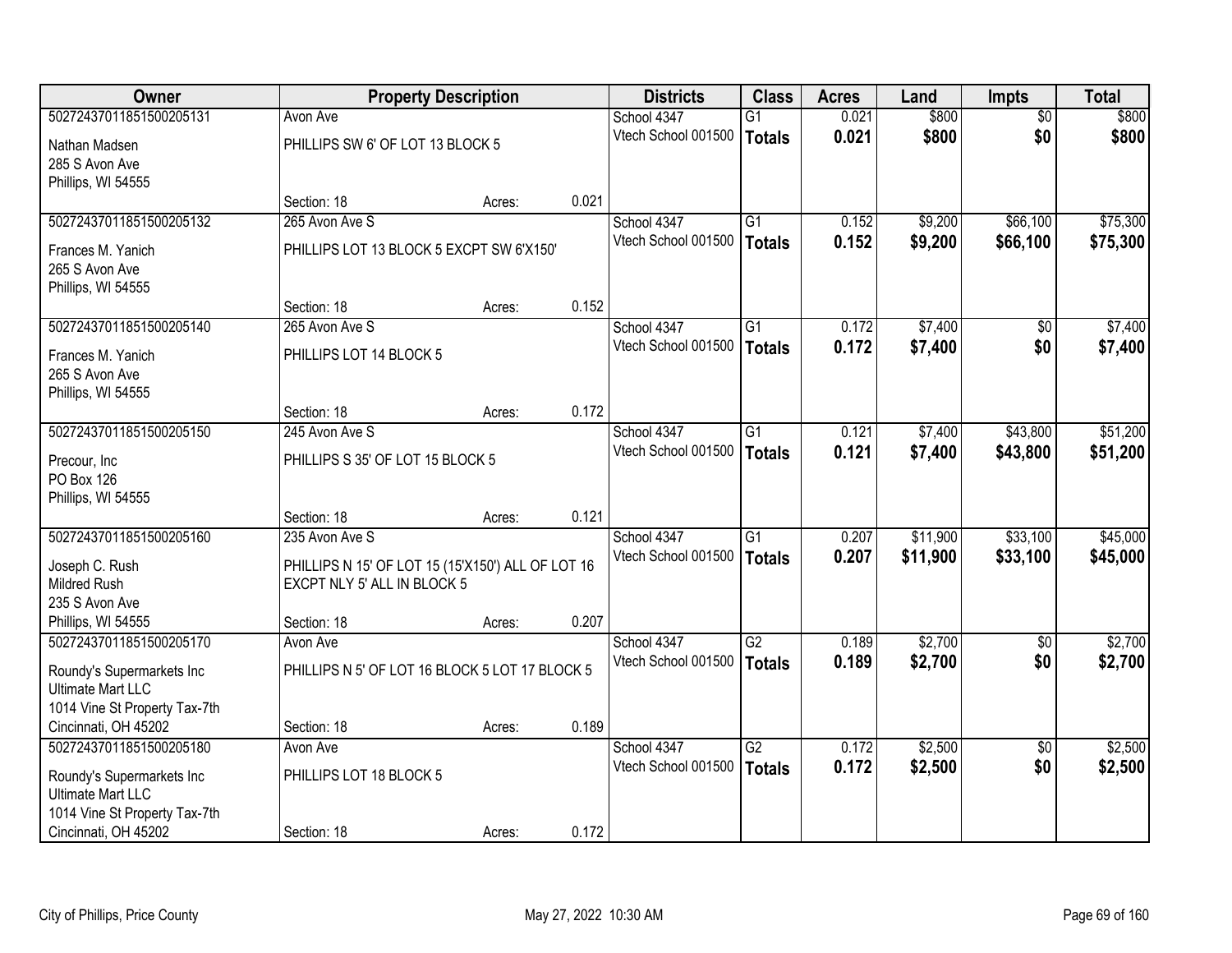| Owner                         | <b>Property Description</b>                 |        |       | <b>Districts</b>    | <b>Class</b>    | <b>Acres</b> | Land            | <b>Impts</b>    | <b>Total</b> |
|-------------------------------|---------------------------------------------|--------|-------|---------------------|-----------------|--------------|-----------------|-----------------|--------------|
| 50272437011851500205190       | Avon Ave                                    |        |       | School 4347         | $\overline{G2}$ | 0.172        | \$7,800         | $\overline{50}$ | \$7,800      |
| Roundy's Supermarkets Inc     | PHILLIPS LOT 19 BLOCK 5                     |        |       | Vtech School 001500 | <b>Totals</b>   | 0.172        | \$7,800         | \$0             | \$7,800      |
| <b>Ultimate Mart LLC</b>      |                                             |        |       |                     |                 |              |                 |                 |              |
| 1014 Vine St Property Tax-7th |                                             |        |       |                     |                 |              |                 |                 |              |
| Cincinnati, OH 45202          | Section: 18                                 | Acres: | 0.172 |                     |                 |              |                 |                 |              |
| 50272437011851500205200       | 256 Lake Ave S                              |        |       | School 4347         | $\overline{G2}$ | 0.172        | \$22,800        | \$750,600       | \$773,400    |
| Roundy's Supermarkets Inc     | PHILLIPS LOT 20 BLOCK 5                     |        |       | Vtech School 001500 | <b>Totals</b>   | 0.172        | \$22,800        | \$750,600       | \$773,400    |
| <b>Ultimate Mart LLC</b>      |                                             |        |       |                     |                 |              |                 |                 |              |
| 1014 Vine St Property Tax-7th |                                             |        |       |                     |                 |              |                 |                 |              |
| Cincinnati, OH 45202          | Section: 18                                 | Acres: | 0.172 |                     |                 |              |                 |                 |              |
| 50272437011851500206010       | 306 Lake Ave S                              |        |       | School 4347         | X4              | 0.344        | $\overline{50}$ | \$0             | $\sqrt{50}$  |
| <b>VFW</b>                    | PHILLIPS LOT 1 & 2 BLOCK 6 EXCPT TPP PCL 23 |        |       | Vtech School 001500 | <b>Totals</b>   | 0.344        | \$0             | \$0             | \$0          |
| 306 S Lake Ave                |                                             |        |       |                     |                 |              |                 |                 |              |
| Phillips, WI 54555            |                                             |        |       |                     |                 |              |                 |                 |              |
|                               | Section: 18                                 | Acres: | 0.344 |                     |                 |              |                 |                 |              |
| 50272437011851500206030       | 326 Lake Ave S                              |        |       | School 4347         | G1              | 0.172        | \$10,500        | \$48,300        | \$58,800     |
| James R. Dobson               | PHILLIPS LOT 3 BLOCK 6                      |        |       | Vtech School 001500 | <b>Totals</b>   | 0.172        | \$10,500        | \$48,300        | \$58,800     |
| Janine B. Dobson              |                                             |        |       |                     |                 |              |                 |                 |              |
| W9341 County Rd S             |                                             |        |       |                     |                 |              |                 |                 |              |
| Phillips, WI 54555            | Section: 18                                 | Acres: | 0.172 |                     |                 |              |                 |                 |              |
| 50272437011851500206040       | 336 Lake Ave S                              |        |       | School 4347         | $\overline{G1}$ | 0.172        | \$10,500        | \$7,900         | \$18,400     |
| Mary J. Mahl                  | PHILLIPS LOT 4 BLOCK 6                      |        |       | Vtech School 001500 | <b>Totals</b>   | 0.172        | \$10,500        | \$7,900         | \$18,400     |
| N4468 Aspen Rd                |                                             |        |       |                     |                 |              |                 |                 |              |
| Prentice, WI 54556            |                                             |        |       |                     |                 |              |                 |                 |              |
|                               | Section: 18                                 | Acres: | 0.172 |                     |                 |              |                 |                 |              |
| 50272437011851500206050       | 346 Lake Ave S                              |        |       | School 4347         | G1              | 0.172        | \$10,500        | \$62,900        | \$73,400     |
| Patrick J. Daniels            | PHILLIPS LOT 5 BLOCK 6                      |        |       | Vtech School 001500 | <b>Totals</b>   | 0.172        | \$10,500        | \$62,900        | \$73,400     |
| Ellen P. Daniels              |                                             |        |       |                     |                 |              |                 |                 |              |
| 346 S Lake Ave                |                                             |        |       |                     |                 |              |                 |                 |              |
| Phillips, WI 54555            | Section: 18                                 | Acres: | 0.172 |                     |                 |              |                 |                 |              |
| 50272437011851500206060       | 356 Lake Ave S                              |        |       | School 4347         | $\overline{G1}$ | 0.172        | \$10,500        | \$69,400        | \$79,900     |
| Kevin M. Rominske             | PHILLIPS LOT 6 BLOCK 6                      |        |       | Vtech School 001500 | <b>Totals</b>   | 0.172        | \$10,500        | \$69,400        | \$79,900     |
| Katherine Rominske            |                                             |        |       |                     |                 |              |                 |                 |              |
| 356 S Lake Ave                |                                             |        |       |                     |                 |              |                 |                 |              |
| Phillips, WI 54555            | Section: 18                                 | Acres: | 0.172 |                     |                 |              |                 |                 |              |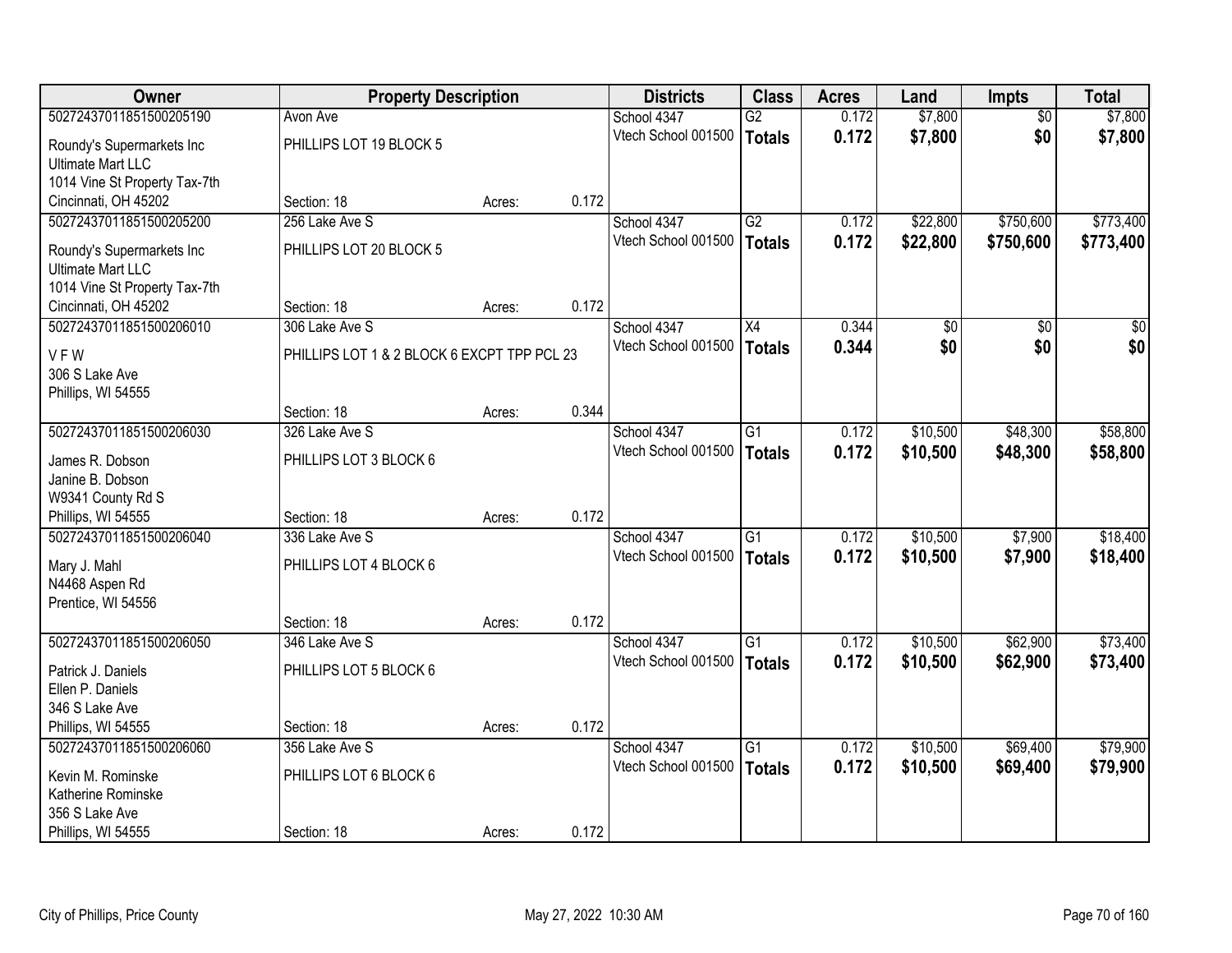| Owner                     | <b>Property Description</b>                    |        |       | <b>Districts</b>    | <b>Class</b>    | <b>Acres</b> | Land     | <b>Impts</b>    | <b>Total</b> |
|---------------------------|------------------------------------------------|--------|-------|---------------------|-----------------|--------------|----------|-----------------|--------------|
| 50272437011851500206070   | 366 Lake Ave S                                 |        |       | School 4347         | $\overline{G1}$ | 0.172        | \$10,500 | \$20,400        | \$30,900     |
| Ronald L. Kucaba          | PHILLIPS LOT 7 BLOCK 6                         |        |       | Vtech School 001500 | <b>Totals</b>   | 0.172        | \$10,500 | \$20,400        | \$30,900     |
| 366 S Lake Ave            |                                                |        |       |                     |                 |              |          |                 |              |
| Phillips, WI 54555        |                                                |        |       |                     |                 |              |          |                 |              |
|                           | Section: 18                                    | Acres: | 0.172 |                     |                 |              |          |                 |              |
| 50272437011851500206080   | 376 Lake Ave S                                 |        |       | School 4347         | G1              | 0.172        | \$10,500 | \$32,100        | \$42,600     |
| Catherine Luzar           | PHILLIPS LOT 8 BLOCK 6                         |        |       | Vtech School 001500 | <b>Totals</b>   | 0.172        | \$10,500 | \$32,100        | \$42,600     |
| 376 S Lake Ave            |                                                |        |       |                     |                 |              |          |                 |              |
| Phillips, WI 54555        |                                                |        |       |                     |                 |              |          |                 |              |
|                           | Section: 18                                    | Acres: | 0.172 |                     |                 |              |          |                 |              |
| 50272437011851500206090   | 386 Lake Ave S                                 |        |       | School 4347         | G1              | 0.172        | \$10,500 | \$39,100        | \$49,600     |
| Jdj Rental Properties LLC | PHILLIPS LOT 9 BLOCK 6                         |        |       | Vtech School 001500 | <b>Totals</b>   | 0.172        | \$10,500 | \$39,100        | \$49,600     |
| W5140 County Rd H         |                                                |        |       |                     |                 |              |          |                 |              |
| Phillips, WI 54555        |                                                |        |       |                     |                 |              |          |                 |              |
|                           | Section: 18                                    | Acres: | 0.172 |                     |                 |              |          |                 |              |
| 50272437011851500206100   | 396 Lake Ave                                   |        |       | School 4347         | $\overline{G1}$ | 0.172        | \$10,500 | \$61,500        | \$72,000     |
| Nina R. Sulsdorf          | PHILLIPS LOT 10 BLOCK 6                        |        |       | Vtech School 001500 | <b>Totals</b>   | 0.172        | \$10,500 | \$61,500        | \$72,000     |
| 396 S Lake Ave            |                                                |        |       |                     |                 |              |          |                 |              |
| Phillips, WI 54555        |                                                |        |       |                     |                 |              |          |                 |              |
|                           | Section: 18                                    | Acres: | 0.172 |                     |                 |              |          |                 |              |
| 50272437011851500206110   | 104 Oak St                                     |        |       | School 4347         | $\overline{G1}$ | 0.172        | \$10,500 | \$118,500       | \$129,000    |
| Oak Street Housing LLC    | PHILLIPS LOT 11 BLOCK 6                        |        |       | Vtech School 001500 | <b>Totals</b>   | 0.172        | \$10,500 | \$118,500       | \$129,000    |
| N8000 State Highway 13    |                                                |        |       |                     |                 |              |          |                 |              |
| Phillips, WI 54555        |                                                |        |       |                     |                 |              |          |                 |              |
| 50272437011851500206120   | Section: 18<br>Avon Ave S                      | Acres: | 0.172 | School 4347         | G1              | 0.110        | \$4,500  | $\overline{50}$ | \$4,500      |
|                           |                                                |        |       | Vtech School 001500 | <b>Totals</b>   | 0.110        | \$4,500  | \$0             | \$4,500      |
| Ryan D. Foytik            | PHILLIPS LOT 12 BLOCK 6 EXCPT N 18'            |        |       |                     |                 |              |          |                 |              |
| 375 S Avon Ave            |                                                |        |       |                     |                 |              |          |                 |              |
| Phillips, WI 54555        | Section: 18                                    |        | 0.110 |                     |                 |              |          |                 |              |
| 50272437011851500206130   | 375 Avon Ave S                                 | Acres: |       | School 4347         | $\overline{G1}$ | 0.234        | \$13,000 | \$60,800        | \$73,800     |
|                           |                                                |        |       | Vtech School 001500 | <b>Totals</b>   | 0.234        | \$13,000 | \$60,800        | \$73,800     |
| Ryan D. Foytik            | PHILLIPS LOT 13 BLOCK 6 & N 18' LOT 12 BLOCK 6 |        |       |                     |                 |              |          |                 |              |
| 375 S Avon Ave            |                                                |        |       |                     |                 |              |          |                 |              |
| Phillips, WI 54555        | Section: 18                                    | Acres: | 0.234 |                     |                 |              |          |                 |              |
|                           |                                                |        |       |                     |                 |              |          |                 |              |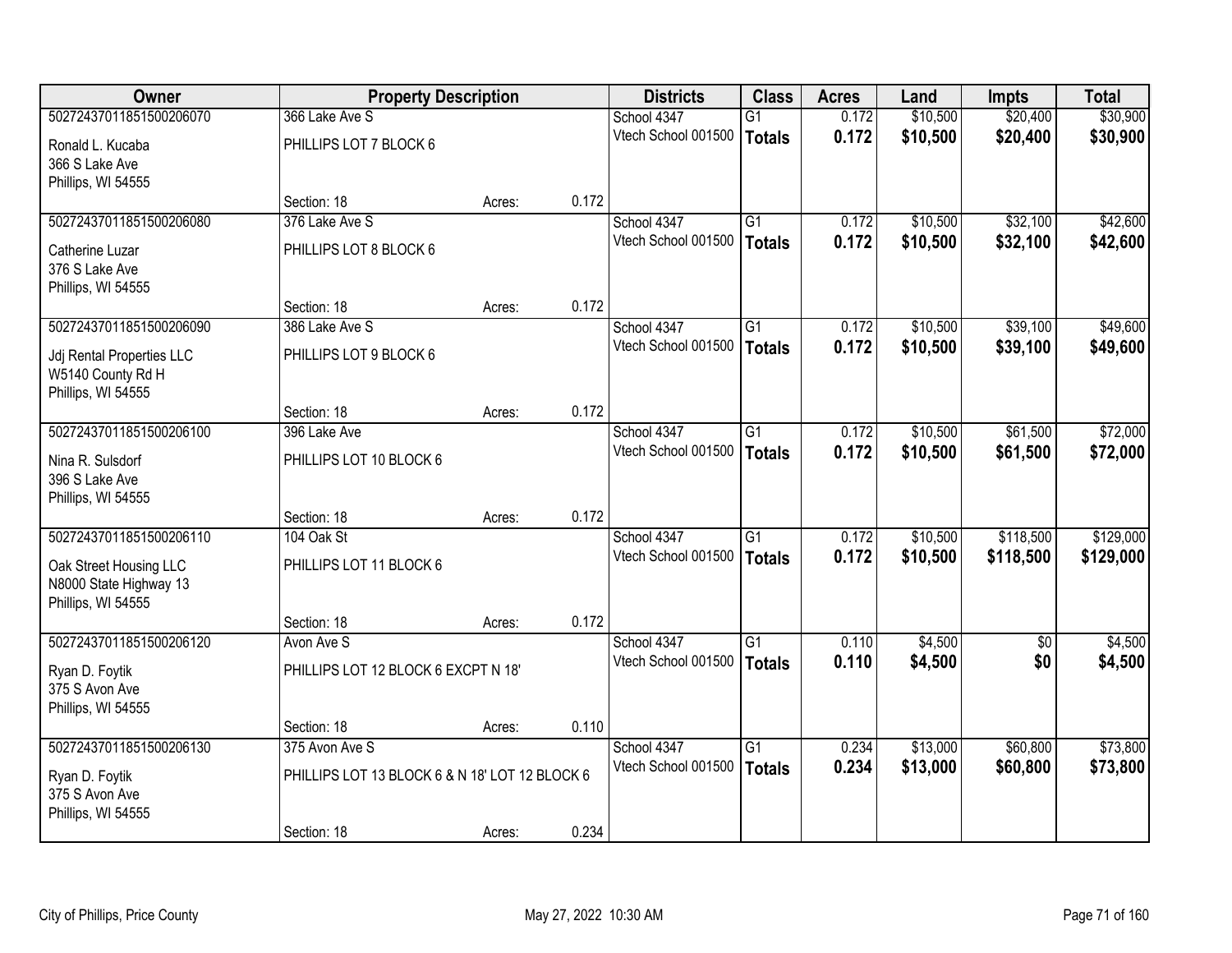| <b>Owner</b>                                                        |                              | <b>Property Description</b> |       | <b>Districts</b>    | <b>Class</b>    | <b>Acres</b> | Land     | Impts     | <b>Total</b> |
|---------------------------------------------------------------------|------------------------------|-----------------------------|-------|---------------------|-----------------|--------------|----------|-----------|--------------|
| 50272437011851500206140                                             | 365 Avon Ave S               |                             |       | School 4347         | $\overline{G1}$ | 0.172        | \$10,500 | \$49,400  | \$59,900     |
| Mad Management LLC<br>13866 Vance Ln                                | PHILLIPS LOT 14 BLOCK 6      |                             |       | Vtech School 001500 | <b>Totals</b>   | 0.172        | \$10,500 | \$49,400  | \$59,900     |
| Manitowish Waters, WI 54545                                         |                              |                             |       |                     |                 |              |          |           |              |
|                                                                     | Section: 18                  | Acres:                      | 0.172 |                     |                 |              |          |           |              |
| 50272437011851500206150                                             | 355 Avon Ave S               |                             |       | School 4347         | $\overline{G1}$ | 0.172        | \$10,500 | \$29,600  | \$40,100     |
| Dustin D. Meyer<br>355 S Avon Ave<br>Phillips, WI 54555             | PHILLIPS LOT 15 BLOCK 6      |                             |       | Vtech School 001500 | <b>Totals</b>   | 0.172        | \$10,500 | \$29,600  | \$40,100     |
|                                                                     | Section: 18                  | Acres:                      | 0.172 |                     |                 |              |          |           |              |
| 50272437011851500206160                                             | 345 Avon Ave S               |                             |       | School 4347         | $\overline{G1}$ | 0.172        | \$10,500 | \$59,000  | \$69,500     |
| Deborah Lynn Staroba<br>345 S Avon Ave<br>Phillips, WI 54555        | PHILLIPS LOT 16 BLOCK 6      |                             |       | Vtech School 001500 | <b>Totals</b>   | 0.172        | \$10,500 | \$59,000  | \$69,500     |
|                                                                     | Section: 18                  | Acres:                      | 0.172 |                     |                 |              |          |           |              |
| 50272437011851500206170                                             | 335 Avon Ave S               |                             |       | School 4347         | $\overline{G1}$ | 0.172        | \$10,500 | \$32,800  | \$43,300     |
| Karen Meyer<br>335 S Avon Ave<br>Phillips, WI 54555                 | PHILLIPS LOT 17 BLOCK 6      |                             |       | Vtech School 001500 | <b>Totals</b>   | 0.172        | \$10,500 | \$32,800  | \$43,300     |
|                                                                     | Section: 18                  | Acres:                      | 0.172 |                     |                 |              |          |           |              |
| 50272437011851500206180                                             | 325 Avon Ave S               |                             |       | School 4347         | $\overline{G1}$ | 0.172        | \$10,500 | \$26,400  | \$36,900     |
|                                                                     |                              |                             |       | Vtech School 001500 | <b>Totals</b>   | 0.172        | \$10,500 | \$26,400  | \$36,900     |
| Jesse D. Sutton<br>Colleen A. Sutton                                | PHILLIPS LOT 18 BLOCK 6      |                             |       |                     |                 |              |          |           |              |
| 325 S Avon Ave                                                      |                              |                             |       |                     |                 |              |          |           |              |
| Phillips, WI 54555                                                  | Section: 18                  | Acres:                      | 0.172 |                     |                 |              |          |           |              |
| 50272437011851500206190                                             | 305 Avon Ave N               |                             |       | School 4347         | G2              | 0.344        | \$22,800 | \$144,300 | \$167,100    |
| Rose Rental Properties, LLC<br>W7770 Katie Ln<br>Phillips, WI 54555 | PHILLIPS LOT 19 & 20 BLOCK 6 |                             |       | Vtech School 001500 | <b>Totals</b>   | 0.344        | \$22,800 | \$144,300 | \$167,100    |
|                                                                     | Section: 18                  | Acres:                      | 0.344 |                     |                 |              |          |           |              |
| 50272437011851500207010                                             | 406 Lake Ave S               |                             |       | School 4347         | $\overline{G1}$ | 0.172        | \$10,500 | \$106,600 | \$117,100    |
| Christopher R. Johnson<br>Nico Johnson                              | PHILLIPS LOT 1 BLOCK 7       |                             |       | Vtech School 001500 | <b>Totals</b>   | 0.172        | \$10,500 | \$106,600 | \$117,100    |
| 406 S Lake Ave                                                      |                              |                             |       |                     |                 |              |          |           |              |
| Phillips, WI 54555                                                  | Section: 18                  | Acres:                      | 0.172 |                     |                 |              |          |           |              |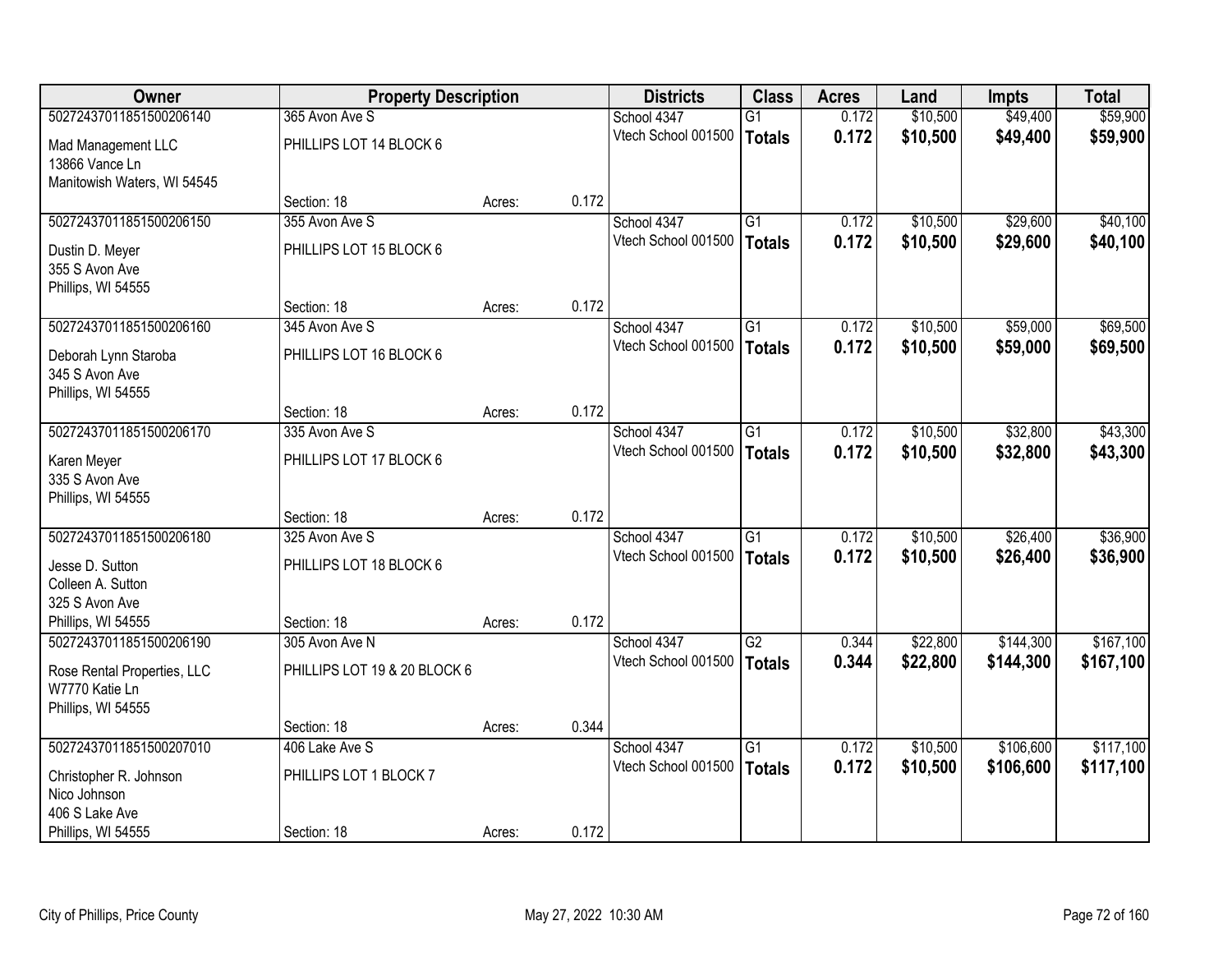| Owner                              | <b>Property Description</b> |        |       | <b>Districts</b>    | <b>Class</b>    | <b>Acres</b> | Land     | <b>Impts</b> | <b>Total</b> |
|------------------------------------|-----------------------------|--------|-------|---------------------|-----------------|--------------|----------|--------------|--------------|
| 50272437011851500207020            | 416 Lake Ave                |        |       | School 4347         | $\overline{G1}$ | 0.172        | \$10,500 | \$28,200     | \$38,700     |
| Troy B. Bakken                     | PHILLIPS LOT 2 BLOCK 7      |        |       | Vtech School 001500 | <b>Totals</b>   | 0.172        | \$10,500 | \$28,200     | \$38,700     |
| 5333 Arapahoe Ln                   |                             |        |       |                     |                 |              |          |              |              |
| Madison, WI 53704                  |                             |        |       |                     |                 |              |          |              |              |
|                                    | Section: 18                 | Acres: | 0.172 |                     |                 |              |          |              |              |
| 50272437011851500207030            | 426 Lake Ave                |        |       | School 4347         | $\overline{G1}$ | 0.172        | \$10,500 | \$62,800     | \$73,300     |
| Mark A. Kronberger                 | PHILLIPS LOT 3 BLOCK 7      |        |       | Vtech School 001500 | <b>Totals</b>   | 0.172        | \$10,500 | \$62,800     | \$73,300     |
| Eileen M. Kronberger               |                             |        |       |                     |                 |              |          |              |              |
| 426 S Lake Ave                     |                             |        |       |                     |                 |              |          |              |              |
| Phillips, WI 54555                 | Section: 18                 | Acres: | 0.172 |                     |                 |              |          |              |              |
| 50272437011851500207040            | 436 Lake Ave S              |        |       | School 4347         | $\overline{G1}$ | 0.172        | \$10,500 | \$35,100     | \$45,600     |
| <b>Timmers Rental Property LLC</b> | PHILLIPS LOT 4 BLOCK 7      |        |       | Vtech School 001500 | <b>Totals</b>   | 0.172        | \$10,500 | \$35,100     | \$45,600     |
| W6950 Squaw Creek Rd               |                             |        |       |                     |                 |              |          |              |              |
| Phillips, WI 54555                 |                             |        |       |                     |                 |              |          |              |              |
|                                    | Section: 18                 | Acres: | 0.172 |                     |                 |              |          |              |              |
| 50272437011851500207050            | 446 Lake Ave                |        |       | School 4347         | G1              | 0.172        | \$10,500 | \$38,000     | \$48,500     |
| Regina Holoubek                    | PHILLIPS LOT 5 BLOCK 7      |        |       | Vtech School 001500 | <b>Totals</b>   | 0.172        | \$10,500 | \$38,000     | \$48,500     |
| 446 S Lake Ave                     |                             |        |       |                     |                 |              |          |              |              |
| Phillips, WI 54555                 |                             |        |       |                     |                 |              |          |              |              |
|                                    | Section: 18                 | Acres: | 0.172 |                     |                 |              |          |              |              |
| 50272437011851500207060            | 456 Lake Ave                |        |       | School 4347         | $\overline{G1}$ | 0.172        | \$10,500 | \$38,600     | \$49,100     |
| Carol A. Hegge                     | PHILLIPS LOT 6 BLOCK 7      |        |       | Vtech School 001500 | <b>Totals</b>   | 0.172        | \$10,500 | \$38,600     | \$49,100     |
| 456 S Lake Ave                     |                             |        |       |                     |                 |              |          |              |              |
| Phillips, WI 54555                 |                             |        |       |                     |                 |              |          |              |              |
|                                    | Section: 18                 | Acres: | 0.172 |                     |                 |              |          |              |              |
| 50272437011851500207070            | 466 Lake Ave S              |        |       | School 4347         | $\overline{G1}$ | 0.158        | \$9,600  | \$53,700     | \$63,300     |
| Dawn E. Carr                       | PHILLIPS LOT 7 BLOCK 7      |        |       | Vtech School 001500 | <b>Totals</b>   | 0.158        | \$9,600  | \$53,700     | \$63,300     |
| 7950 Lancelot Dr                   |                             |        |       |                     |                 |              |          |              |              |
| Pensacola, FL 32514                |                             |        |       |                     |                 |              |          |              |              |
|                                    | Section: 18                 | Acres: | 0.158 |                     |                 |              |          |              |              |
| 50272437011851500207080            | 476 Lake Ave                |        |       | School 4347         | $\overline{G1}$ | 0.114        | \$6,900  | \$29,800     | \$36,700     |
| <b>Timmers Rental Property LLC</b> | PHILLIPS LOT 8 BLOCK 7      |        |       | Vtech School 001500 | <b>Totals</b>   | 0.114        | \$6,900  | \$29,800     | \$36,700     |
| W6950 Squaw Creek Rd               |                             |        |       |                     |                 |              |          |              |              |
| Phillips, WI 54555                 |                             |        |       |                     |                 |              |          |              |              |
|                                    | Section: 18                 | Acres: | 0.114 |                     |                 |              |          |              |              |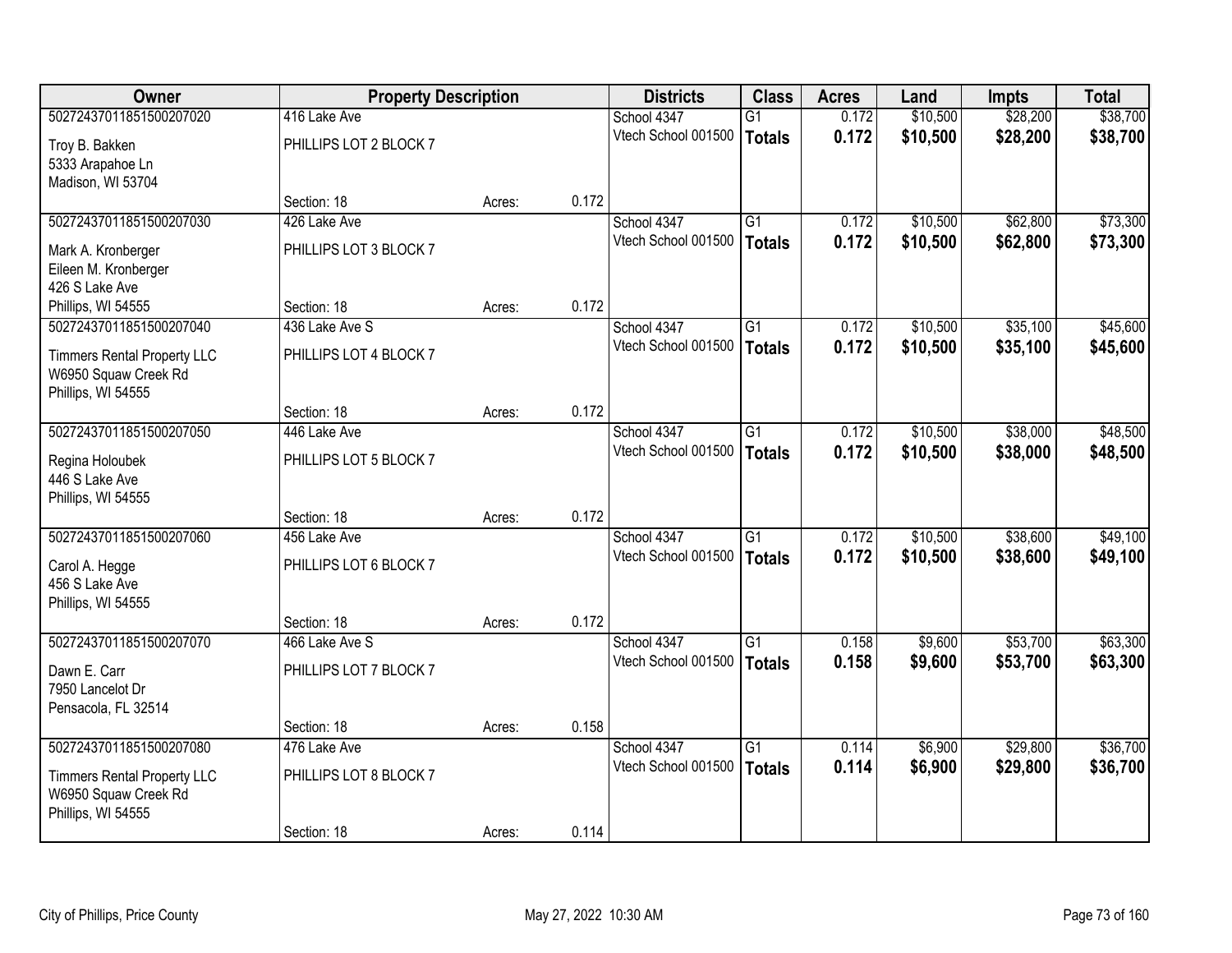| Owner                       | <b>Property Description</b>              |        |       | <b>Districts</b>    | <b>Class</b>    | <b>Acres</b> | Land     | Impts           | <b>Total</b> |
|-----------------------------|------------------------------------------|--------|-------|---------------------|-----------------|--------------|----------|-----------------|--------------|
| 50272437011851500207090     | 486 Lake Ave                             |        |       | School 4347         | $\overline{G1}$ | 0.059        | \$3,600  | \$39,100        | \$42,700     |
| <b>Denise Gerrits</b>       | PHILLIPS LOT 9 BLOCK 7                   |        |       | Vtech School 001500 | <b>Totals</b>   | 0.059        | \$3,600  | \$39,100        | \$42,700     |
| 486 S Lake Ave              |                                          |        |       |                     |                 |              |          |                 |              |
| Phillips, WI 54555          |                                          |        |       |                     |                 |              |          |                 |              |
|                             | Section: 18                              | Acres: | 0.059 |                     |                 |              |          |                 |              |
| 50272437011851500207100     | Lake Ave                                 |        |       | School 4347         | $\overline{G1}$ | 0.014        | \$800    | \$0             | \$800        |
| <b>Denise Gerrits</b>       | PHILLIPS LOT 10 BLOCK 7                  |        |       | Vtech School 001500 | <b>Totals</b>   | 0.014        | \$800    | \$0             | \$800        |
| 486 S Lake Ave              |                                          |        |       |                     |                 |              |          |                 |              |
| Phillips, WI 54555          |                                          |        |       |                     |                 |              |          |                 |              |
|                             | Section: 18                              | Acres: | 0.014 |                     |                 |              |          |                 |              |
| 50272437011851500207110     | 515 Lake Ave S                           |        |       | School 4347         | $\overline{G2}$ | 0.260        | \$10,300 | $\overline{50}$ | \$10,300     |
| Phillips Service Center     | PHILLIPS LOT 11 BLOCK 7 & PRT OF VACATED |        |       | Vtech School 001500 | <b>Totals</b>   | 0.260        | \$10,300 | \$0             | \$10,300     |
| 515 S Lake Ave              | LINDEN ST EXCPT PCL IN 350563            |        |       |                     |                 |              |          |                 |              |
| Phillips, WI 54555          |                                          |        |       |                     |                 |              |          |                 |              |
|                             | Section: 18                              | Acres: | 0.260 |                     |                 |              |          |                 |              |
| 50272437011851500207120     | 485 Avon Ave S                           |        |       | School 4347         | $\overline{G1}$ | 0.172        | \$10,500 | \$15,600        | \$26,100     |
| Edward J. Miller Jr         | PHILLIPS LOT 12 BLOCK 7                  |        |       | Vtech School 001500 | <b>Totals</b>   | 0.172        | \$10,500 | \$15,600        | \$26,100     |
| Nancy Miller                |                                          |        |       |                     |                 |              |          |                 |              |
| 4276 N Valley Lake Dr       |                                          |        |       |                     |                 |              |          |                 |              |
| Unit 11                     | Section: 18                              | Acres: | 0.172 |                     |                 |              |          |                 |              |
| Fayetteville, AR 72703-7075 |                                          |        |       |                     |                 |              |          |                 |              |
| 50272437011851500207130     | 475 Avon Ave                             |        |       | School 4347         | G1              | 0.172        | \$10,500 | \$17,300        | \$27,800     |
| Thomas J. Guzinski          | PHILLIPS LOT 13 BLOCK 7                  |        |       | Vtech School 001500 | <b>Totals</b>   | 0.172        | \$10,500 | \$17,300        | \$27,800     |
| N4028 Pennington Rd         |                                          |        |       |                     |                 |              |          |                 |              |
| Prentice, WI 54556          |                                          |        |       |                     |                 |              |          |                 |              |
|                             | Section: 18                              | Acres: | 0.172 |                     |                 |              |          |                 |              |
| 50272437011851500207140     | 465 Avon Ave S                           |        |       | School 4347         | $\overline{G1}$ | 0.172        | \$10,500 | \$29,700        | \$40,200     |
| Dorothy M. Hanish           | PHILLIPS LOT 14 BLOCK 7                  |        |       | Vtech School 001500 | <b>Totals</b>   | 0.172        | \$10,500 | \$29,700        | \$40,200     |
| 465 S Avon Ave              |                                          |        |       |                     |                 |              |          |                 |              |
| Phillips, WI 54555          |                                          |        |       |                     |                 |              |          |                 |              |
|                             | Section: 18                              | Acres: | 0.172 |                     |                 |              |          |                 |              |
| 50272437011851500207150     | 455 Avon Ave S                           |        |       | School 4347         | $\overline{G1}$ | 0.172        | \$10,500 | \$31,600        | \$42,100     |
| Dr Da Pa Do Enterprises     | PHILLIPS LOT 15 BLOCK 7                  |        |       | Vtech School 001500 | <b>Totals</b>   | 0.172        | \$10,500 | \$31,600        | \$42,100     |
| PO Box 126                  |                                          |        |       |                     |                 |              |          |                 |              |
| Phillips, WI 54555          |                                          |        |       |                     |                 |              |          |                 |              |
|                             | Section: 18                              | Acres: | 0.172 |                     |                 |              |          |                 |              |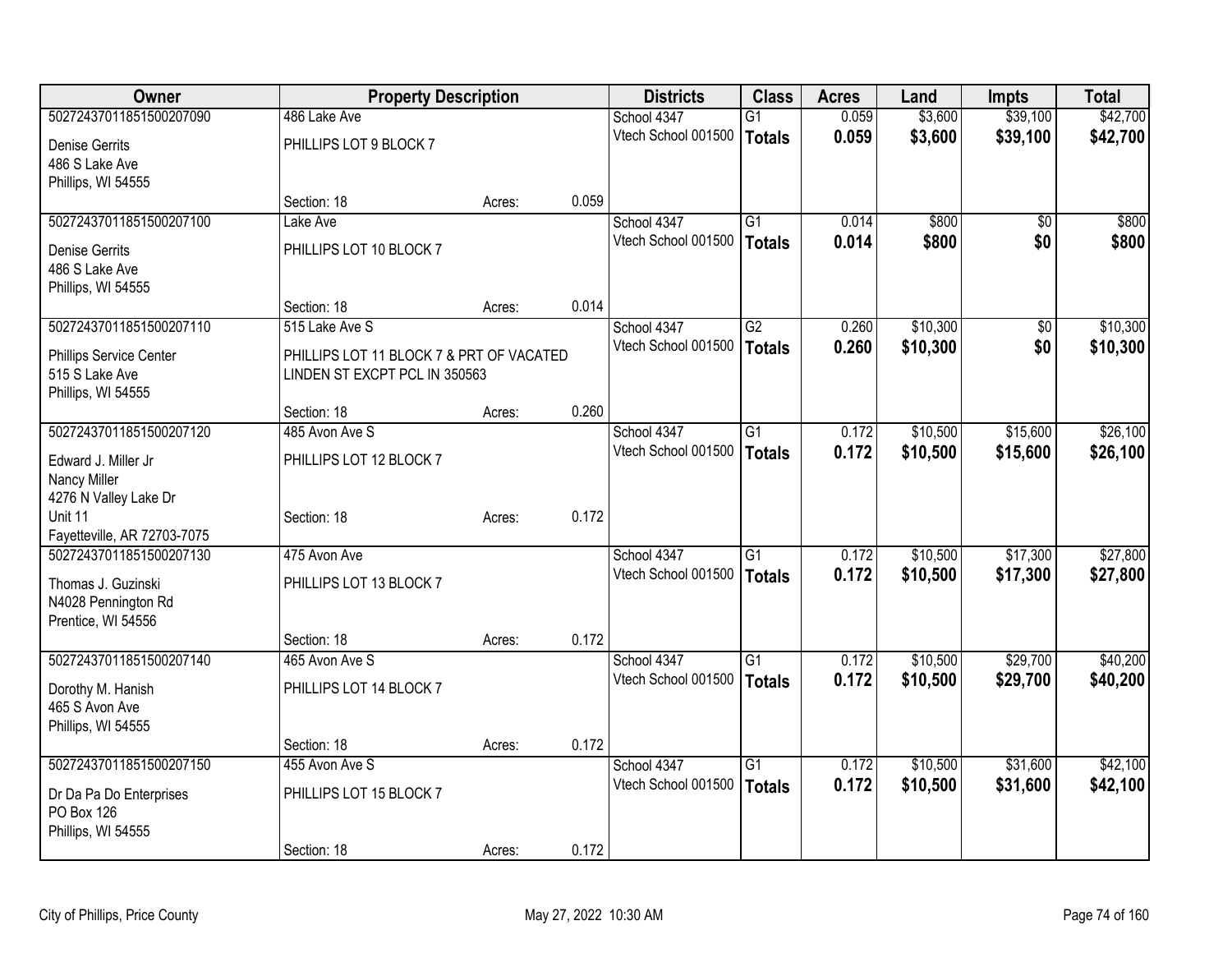| <b>Owner</b>                         | <b>Property Description</b>                                                        |        |       | <b>Districts</b>                   | <b>Class</b>    | <b>Acres</b>   | Land     | <b>Impts</b> | <b>Total</b> |
|--------------------------------------|------------------------------------------------------------------------------------|--------|-------|------------------------------------|-----------------|----------------|----------|--------------|--------------|
| 50272437011851500207160              | 445 Avon Ave S                                                                     |        |       | School 4347                        | $\overline{G1}$ | 0.172          | \$10,500 | \$26,600     | \$37,100     |
| Daniel L. Meives                     | PHILLIPS LOT 16 BLOCK 7                                                            |        |       | Vtech School 001500                | <b>Totals</b>   | 0.172          | \$10,500 | \$26,600     | \$37,100     |
| W9112 Carpenter Creek Rd             |                                                                                    |        |       |                                    |                 |                |          |              |              |
| Phillips, WI 54555                   |                                                                                    |        |       |                                    |                 |                |          |              |              |
|                                      | Section: 18                                                                        | Acres: | 0.172 |                                    |                 |                |          |              |              |
| 50272437011851500207170              | 435 Avon Ave S                                                                     |        |       | School 4347                        | $\overline{G1}$ | 0.172          | \$10,500 | \$48,000     | \$58,500     |
| Frank J. Mikos                       | PHILLIPS LOT 17 BLOCK 7                                                            |        |       | Vtech School 001500                | <b>Totals</b>   | 0.172          | \$10,500 | \$48,000     | \$58,500     |
| Linda J. Mikos                       |                                                                                    |        |       |                                    |                 |                |          |              |              |
| 435 S Avon Ave                       |                                                                                    |        |       |                                    |                 |                |          |              |              |
| Phillips, WI 54555                   | Section: 18                                                                        | Acres: | 0.172 |                                    |                 |                |          |              |              |
| 50272437011851500207180              | 425 Avon Ave S                                                                     |        |       | School 4347                        | G1              | 0.172          | \$10,500 | \$20,900     | \$31,400     |
| Cindy L. Williams                    | PHILLIPS LOT 18 BLOCK 7                                                            |        |       | Vtech School 001500                | <b>Totals</b>   | 0.172          | \$10,500 | \$20,900     | \$31,400     |
| 425 S Avon Ave                       |                                                                                    |        |       |                                    |                 |                |          |              |              |
| Phillips, WI 54555                   |                                                                                    |        |       |                                    |                 |                |          |              |              |
|                                      | Section: 18                                                                        | Acres: | 0.172 |                                    |                 |                |          |              |              |
| 50272437011851500207190              | 405 Avon Ave S                                                                     |        |       | School 4347<br>Vtech School 001500 | $\overline{G1}$ | 0.172<br>0.172 | \$7,000  | \$0<br>\$0   | \$7,000      |
| Rodney J. Dymesich                   | PHILLIPS LOT 19 BLOCK 7                                                            |        |       |                                    | <b>Totals</b>   |                | \$7,000  |              | \$7,000      |
| 405 S Avon Ave                       |                                                                                    |        |       |                                    |                 |                |          |              |              |
| Phillips, WI 54555                   |                                                                                    |        | 0.172 |                                    |                 |                |          |              |              |
| 50272437011851500207200              | Section: 18<br>405 Avon Ave S                                                      | Acres: |       | School 4347                        | $\overline{G1}$ | 0.172          | \$10,500 | \$65,400     | \$75,900     |
|                                      |                                                                                    |        |       | Vtech School 001500                | <b>Totals</b>   | 0.172          | \$10,500 | \$65,400     | \$75,900     |
| Rodney J. Dymesich                   | PHILLIPS LOT 20 BLOCK 7                                                            |        |       |                                    |                 |                |          |              |              |
| 405 S Avon Ave                       |                                                                                    |        |       |                                    |                 |                |          |              |              |
| Phillips, WI 54555                   | Section: 18                                                                        | Acres: | 0.172 |                                    |                 |                |          |              |              |
| 50272437011851500208000              | 515 Lake Ave S                                                                     |        |       | School 4347                        | $\overline{G2}$ | 0.264          | \$19,000 | \$121,600    | \$140,600    |
|                                      |                                                                                    |        |       | Vtech School 001500                | <b>Totals</b>   | 0.264          | \$19,000 | \$121,600    | \$140,600    |
| Phillips Service Center              | PHILLIPS ALL OF BLOCK 8 & PRT OF VACATED                                           |        |       |                                    |                 |                |          |              |              |
| 515 S Lake Ave<br>Phillips, WI 54555 | LINDEN ST EXCPT PCL IN 350563                                                      |        |       |                                    |                 |                |          |              |              |
|                                      | Section: 18                                                                        | Acres: | 0.264 |                                    |                 |                |          |              |              |
| 50272437011851500209100              | 415 Lake Ave                                                                       |        |       | School 4347                        | $\overline{G1}$ | 0.440          | \$18,100 | \$54,400     | \$72,500     |
|                                      |                                                                                    |        |       | Vtech School 001500                | <b>Totals</b>   | 0.440          | \$18,100 | \$54,400     | \$72,500     |
| Patrick J. Clark<br>Sharon M. Clark  | PHILLIPS PRT OF BLOCK 9 18-37-1E PRT OF GOVT<br>LOT 4 LOT 1 CSM #1234 VOL 6 PG 333 |        |       |                                    |                 |                |          |              |              |
| 2049 Nancy Ln                        |                                                                                    |        |       |                                    |                 |                |          |              |              |
| Stoughton, WI 53589                  | Section: 18                                                                        | Acres: | 0.440 |                                    |                 |                |          |              |              |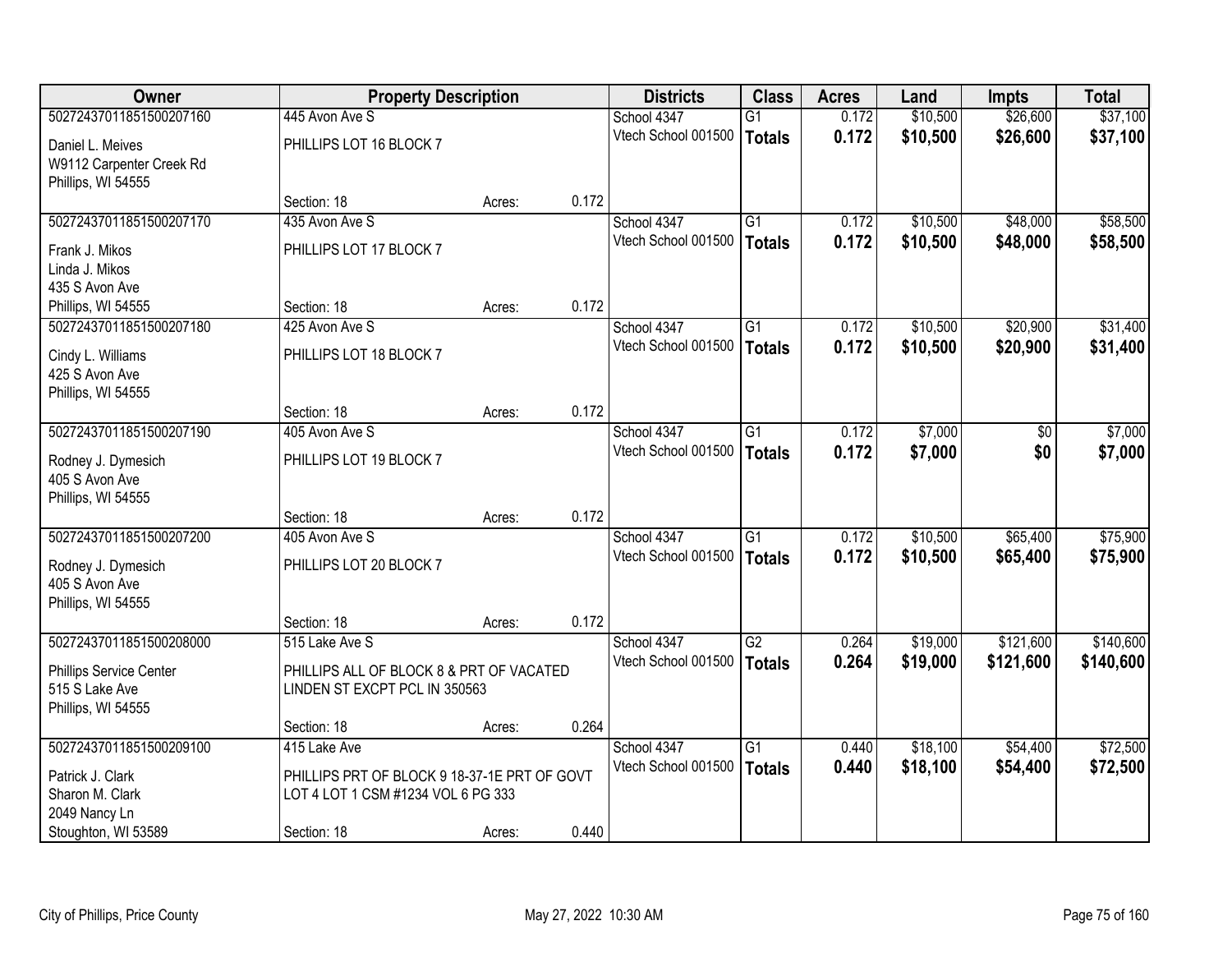| <b>Owner</b>            | <b>Property Description</b>                    |        |       | <b>Districts</b>    | <b>Class</b>    | <b>Acres</b> | Land     | <b>Impts</b>    | <b>Total</b> |
|-------------------------|------------------------------------------------|--------|-------|---------------------|-----------------|--------------|----------|-----------------|--------------|
| 50272437011851500209200 | 435 Lake Ave                                   |        |       | School 4347         | $\overline{G1}$ | 0.200        | \$11,600 | \$74,600        | \$86,200     |
| Peter D. Nowak          | PHILLIPS PRT OF BLOCK 9 FULLY DESC IN 255R-416 |        |       | Vtech School 001500 | <b>Totals</b>   | 0.200        | \$11,600 | \$74,600        | \$86,200     |
| Therese A. Nowak        |                                                |        |       |                     |                 |              |          |                 |              |
| 435 S Lake Ave          |                                                |        |       |                     |                 |              |          |                 |              |
| Phillips, WI 54555      | Section: 18                                    | Acres: | 0.200 |                     |                 |              |          |                 |              |
| 50272437011851500213010 | Avon Ave                                       |        |       | School 4347         | G2              | 0.155        | \$6,300  | \$0             | \$6,300      |
| Jg Nimsgern Pc, LLC     | PHILLIPS LOT 1 BLOCK 13                        |        |       | Vtech School 001500 | <b>Totals</b>   | 0.155        | \$6,300  | \$0             | \$6,300      |
| 7495 Trailwood Dr       |                                                |        |       |                     |                 |              |          |                 |              |
| Minocqua, WI 54548      |                                                |        |       |                     |                 |              |          |                 |              |
|                         | Section: 18                                    | Acres: | 0.155 |                     |                 |              |          |                 |              |
| 50272437011851500213020 | 304 Avon Ave                                   |        |       | School 4347         | G2              | 0.172        | \$10,500 | \$203,000       | \$213,500    |
| Jg Nimsgern Pc, LLC     | PHILLIPS LOT 2 BLOCK 13                        |        |       | Vtech School 001500 | <b>Totals</b>   | 0.172        | \$10,500 | \$203,000       | \$213,500    |
| 7495 Trailwood Dr       |                                                |        |       |                     |                 |              |          |                 |              |
| Minocqua, WI 54548      |                                                |        |       |                     |                 |              |          |                 |              |
|                         | Section: 18                                    | Acres: | 0.172 |                     |                 |              |          |                 |              |
| 50272437011851500213030 | 324 Avon Ave N                                 |        |       | School 4347         | $\overline{G1}$ | 0.140        | \$8,500  | \$71,900        | \$80,400     |
| Carl Langreck           | PHILLIPS LOT 3 BLOCK 13                        |        |       | Vtech School 001500 | <b>Totals</b>   | 0.140        | \$8,500  | \$71,900        | \$80,400     |
| 324 N Avon Ave          |                                                |        |       |                     |                 |              |          |                 |              |
| Phillips, WI 54555      |                                                |        |       |                     |                 |              |          |                 |              |
|                         | Section: 18                                    | Acres: | 0.140 |                     |                 |              |          |                 |              |
| 50272437011851500213040 | Avon Ave N                                     |        |       | School 4347         | $\overline{G1}$ | 0.090        | \$4,300  | \$0             | \$4,300      |
| Carl Langreck           | PHILLIPS LOT 4 BLOCK 13                        |        |       | Vtech School 001500 | <b>Totals</b>   | 0.090        | \$4,300  | \$0             | \$4,300      |
| 324 N Avon Ave          |                                                |        |       |                     |                 |              |          |                 |              |
| Phillips, WI 54555      |                                                |        |       |                     |                 |              |          |                 |              |
|                         | Section: 18                                    | Acres: | 0.090 |                     |                 |              |          |                 |              |
| 50272437011851500213050 | Avon Ave N                                     |        |       | School 4347         | G1              | 0.050        | \$2,000  | $\sqrt{6}$      | \$2,000      |
| Carl Langreck           | PHILLIPS LOT 5 BLOCK 13                        |        |       | Vtech School 001500 | <b>Totals</b>   | 0.050        | \$2,000  | \$0             | \$2,000      |
| 324 N Avon Ave          |                                                |        |       |                     |                 |              |          |                 |              |
| Phillips, WI 54555      |                                                |        |       |                     |                 |              |          |                 |              |
|                         | Section: 18                                    | Acres: | 0.050 |                     |                 |              |          |                 |              |
| 50272437011851500213060 | Elm St                                         |        |       | School 4347         | $\overline{G2}$ | 0.090        | \$1,200  | $\overline{50}$ | \$1,200      |
| Jg Nimsgern Pc, LLC     | PHILLIPS LOT 6 BLOCK 13                        |        |       | Vtech School 001500 | <b>Totals</b>   | 0.090        | \$1,200  | \$0             | \$1,200      |
| 7495 Trailwood Dr       |                                                |        |       |                     |                 |              |          |                 |              |
| Minocqua, WI 54548      |                                                |        |       |                     |                 |              |          |                 |              |
|                         | Section: 18                                    | Acres: | 0.090 |                     |                 |              |          |                 |              |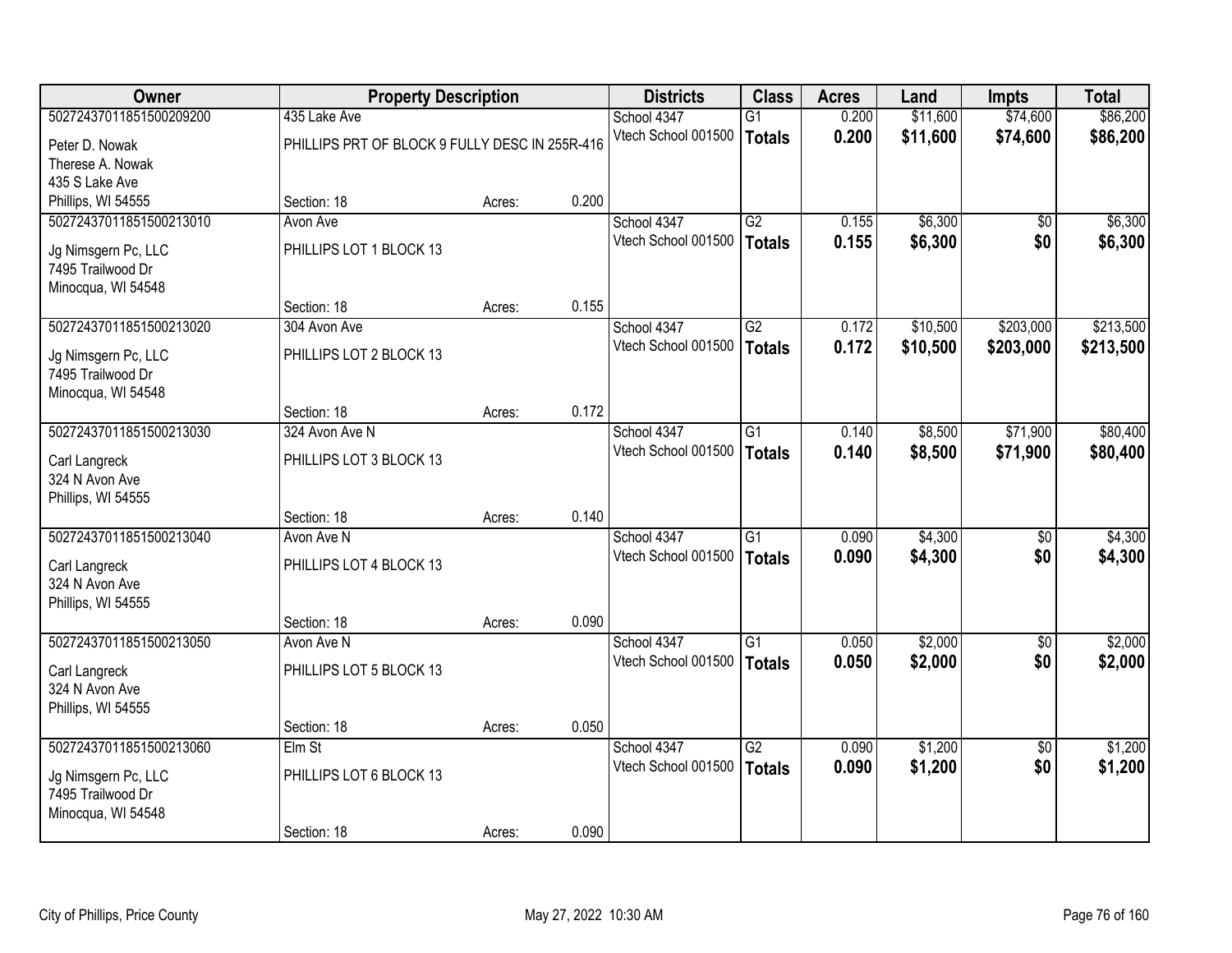| <b>Owner</b>                              | <b>Property Description</b>   |        |       | <b>Districts</b>    | <b>Class</b>    | <b>Acres</b> | Land     | <b>Impts</b>    | <b>Total</b> |
|-------------------------------------------|-------------------------------|--------|-------|---------------------|-----------------|--------------|----------|-----------------|--------------|
| 50272437011851500214010                   | 294 Avon Ave                  |        |       | School 4347         | G1              | 0.172        | \$10,500 | $\overline{50}$ | \$10,500     |
| Jg Nimsgern Pc, LLC<br>7495 Trailwood Dr  | PHILLIPS LOT 1 BLOCK 14       |        |       | Vtech School 001500 | Totals          | 0.172        | \$10,500 | \$0             | \$10,500     |
| Minocqua, WI 54548                        |                               |        |       |                     |                 |              |          |                 |              |
|                                           | Section: 18                   | Acres: | 0.172 |                     |                 |              |          |                 |              |
| 50272437011851500214020                   | 284 Avon Ave N                |        |       | School 4347         | $\overline{G1}$ | 0.172        | \$10,500 | \$40,500        | \$51,000     |
| Caroline T. Noftz                         | PHILLIPS LOT 2 BLOCK 14       |        |       | Vtech School 001500 | <b>Totals</b>   | 0.172        | \$10,500 | \$40,500        | \$51,000     |
| 284 N Avon Ave                            |                               |        |       |                     |                 |              |          |                 |              |
| Phillips, WI 54555                        |                               |        |       |                     |                 |              |          |                 |              |
|                                           | Section: 18                   | Acres: | 0.172 |                     |                 |              |          |                 |              |
| 50272437011851500214031                   | Avon Ave                      |        |       | School 4347         | $\overline{G1}$ | 0.086        | \$3,500  | \$0             | \$3,500      |
| Caroline T. Noftz                         | PHILLIPS N 1/2 LOT 3 BLOCK 14 |        |       | Vtech School 001500 | Totals          | 0.086        | \$3,500  | \$0             | \$3,500      |
| 284 N Avon Ave                            |                               |        |       |                     |                 |              |          |                 |              |
| Phillips, WI 54555                        |                               |        |       |                     |                 |              |          |                 |              |
|                                           | Section: 18                   | Acres: | 0.086 |                     |                 |              |          |                 |              |
| 50272437011851500214032                   | Avon Ave                      |        |       | School 4347         | $\overline{G1}$ | 0.086        | \$3,500  | $\overline{50}$ | \$3,500      |
| Scott R. Hueckman                         | PHILLIPS S 1/2 LOT 3 BLOCK 14 |        |       | Vtech School 001500 | <b>Totals</b>   | 0.086        | \$3,500  | \$0             | \$3,500      |
| Meredith L. Hueckman                      |                               |        |       |                     |                 |              |          |                 |              |
| 264 N Avon Ave                            |                               |        |       |                     |                 |              |          |                 |              |
| Phillips, WI 54555                        | Section: 18                   | Acres: | 0.086 |                     |                 |              |          |                 |              |
| 50272437011851500214040                   | 264 Avon Ave N                |        |       | School 4347         | $\overline{G1}$ | 0.172        | \$10,500 | \$42,600        | \$53,100     |
|                                           |                               |        |       | Vtech School 001500 | <b>Totals</b>   | 0.172        | \$10,500 | \$42,600        | \$53,100     |
| Scott R. Hueckman<br>Meredith L. Hueckman | PHILLIPS LOT 4 BLOCK 14       |        |       |                     |                 |              |          |                 |              |
| 264 N Avon Ave                            |                               |        |       |                     |                 |              |          |                 |              |
| Phillips, WI 54555                        | Section: 18                   | Acres: | 0.172 |                     |                 |              |          |                 |              |
| 50272437011851500214050                   | 254 Avon Ave N                |        |       | School 4347         | G1              | 0.172        | \$10,500 | \$48,400        | \$58,900     |
|                                           |                               |        |       | Vtech School 001500 | Totals          | 0.172        | \$10,500 | \$48,400        | \$58,900     |
| Stanley J. Veverka                        | PHILLIPS LOT 5 BLOCK 14       |        |       |                     |                 |              |          |                 |              |
| 254 N Avon Ave                            |                               |        |       |                     |                 |              |          |                 |              |
| Phillips, WI 54555                        | Section: 18                   | Acres: | 0.172 |                     |                 |              |          |                 |              |
| 50272437011851500214060                   | 244 Avon Ave N                |        |       | School 4347         | $\overline{G1}$ | 0.172        | \$10,500 | \$40,500        | \$51,000     |
|                                           |                               |        |       | Vtech School 001500 | Totals          | 0.172        | \$10,500 | \$40,500        | \$51,000     |
| Myles C. Peterson                         | PHILLIPS LOT 6 BLOCK 14       |        |       |                     |                 |              |          |                 |              |
| 244 N Avon Ave                            |                               |        |       |                     |                 |              |          |                 |              |
| Phillips, WI 54555                        |                               |        |       |                     |                 |              |          |                 |              |
|                                           | Section: 18                   | Acres: | 0.172 |                     |                 |              |          |                 |              |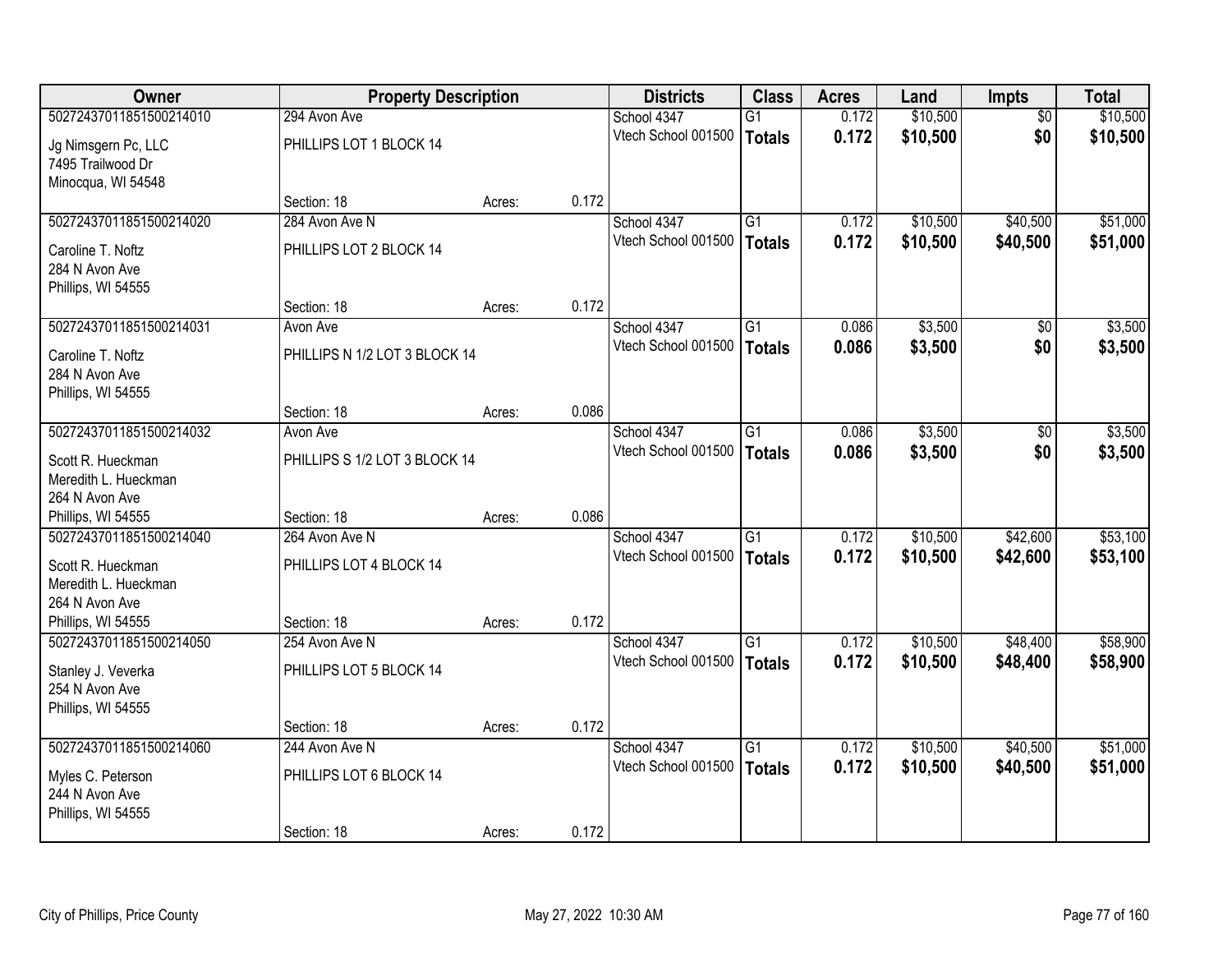| <b>Owner</b>                        | <b>Property Description</b>                                  |        |       | <b>Districts</b>    | <b>Class</b>    | <b>Acres</b> | Land            | <b>Impts</b>    | <b>Total</b>    |
|-------------------------------------|--------------------------------------------------------------|--------|-------|---------------------|-----------------|--------------|-----------------|-----------------|-----------------|
| 50272437011851500214070             | Avon Ave                                                     |        |       | School 4347         | $\overline{G1}$ | 0.344        | \$17,500        | $\overline{30}$ | \$17,500        |
| Time Federal Sav Bank               | PHILLIPS LOT 7 & 8 BLOCK 14                                  |        |       | Vtech School 001500 | Totals          | 0.344        | \$17,500        | \$0             | \$17,500        |
| c/o Prevail Bank                    |                                                              |        |       |                     |                 |              |                 |                 |                 |
| PO Box 239                          |                                                              |        |       |                     |                 |              |                 |                 |                 |
| Medford, WI 54451                   | Section: 18                                                  | Acres: | 0.344 |                     |                 |              |                 |                 |                 |
| 50272437011851500214090             | 204 Avon Ave N                                               |        |       | School 4347         | G2              | 0.344        | \$22,800        | \$322,100       | \$344,900       |
| Time Federal Sav Bank               | PHILLIPS LOT 9 & 10 BLOCK 14                                 |        |       | Vtech School 001500 | <b>Totals</b>   | 0.344        | \$22,800        | \$322,100       | \$344,900       |
| c/o Prevail Bank                    |                                                              |        |       |                     |                 |              |                 |                 |                 |
| PO Box 239                          |                                                              |        |       |                     |                 |              |                 |                 |                 |
| Medford, WI 54451                   | Section: 18                                                  | Acres: | 0.344 |                     |                 |              |                 |                 |                 |
| 50272437011851500214110             | 286 Cherry St                                                |        |       | School 4347         | X4              | 0.680        | \$0             | \$0             | $\overline{30}$ |
|                                     |                                                              |        |       | TIF 2 9320          | <b>Totals</b>   | 0.680        | \$0             | \$0             | \$0             |
| Library City of Phillips            | PHILLIPS LOTS 11 THRU 17 BLOCK 14 BLOCK 29 &                 |        |       | Vtech School 001500 |                 |              |                 |                 |                 |
| 286 Cherry St<br>Phillips, WI 54555 | PRT OF VACATED ARGYLE AVE (FILE #43449)<br><b>EXCPT PCLS</b> |        |       |                     |                 |              |                 |                 |                 |
|                                     | Section: 18                                                  | Acres: | 0.680 |                     |                 |              |                 |                 |                 |
| 50272437011851500214180             | 295 Elm St                                                   |        |       | School 4347         | G1              | 0.300        | \$15,700        | \$38,400        | \$54,100        |
|                                     |                                                              |        |       | Vtech School 001500 | <b>Totals</b>   | 0.300        | \$15,700        | \$38,400        | \$54,100        |
| Jeffrey Jacobi                      | PHILLIPS SW 55' OF LOTS 18-19-20 BLK 14 DESC IN              |        |       |                     |                 |              |                 |                 |                 |
| 295 Elm St                          | 380747 & PRT OF LOT 17 BLK 14 DESC IN 303450                 |        |       |                     |                 |              |                 |                 |                 |
| Phillips, WI 54555                  | Section: 18                                                  |        | 0.300 |                     |                 |              |                 |                 |                 |
| 50272437011851500214190             | 285 Elm St                                                   | Acres: |       | School 4347         | $\overline{G1}$ | 0.170        | \$10,400        | \$55,400        | \$65,800        |
|                                     |                                                              |        |       | Vtech School 001500 | Totals          | 0.170        | \$10,400        | \$55,400        | \$65,800        |
| Tomaszewski Revocable Trust         | PHILLIPS PRT OF LOTS 18-19-20 BLK 14 & PRT OF                |        |       |                     |                 |              |                 |                 |                 |
| 285 Elm St                          | LOT 17 BLK 14 ALL DESC IN 396571                             |        |       |                     |                 |              |                 |                 |                 |
| Phillips, WI 54555                  |                                                              |        |       |                     |                 |              |                 |                 |                 |
|                                     | Section: 18                                                  | Acres: | 0.170 |                     |                 |              |                 |                 |                 |
| 50272437011851500214200             | 265 Elm St                                                   |        |       | School 4347         | $\overline{G1}$ | 0.172        | \$10,500        | \$54,300        | \$64,800        |
| David A. Robbins                    | PHILLIPS E 50' OF LOTS 18-19-20 & PRT OF LOT 17              |        |       | Vtech School 001500 | Totals          | 0.172        | \$10,500        | \$54,300        | \$64,800        |
| 265 Elm St                          | DESC 373921 BLOCK 14                                         |        |       |                     |                 |              |                 |                 |                 |
| Phillips, WI 54555                  |                                                              |        |       |                     |                 |              |                 |                 |                 |
|                                     | Section: 18                                                  | Acres: | 0.172 |                     |                 |              |                 |                 |                 |
| 50272437011851500215010             | 194 Avon Ave                                                 |        |       | School 4347         | $\overline{X1}$ | 0.172        | $\overline{60}$ | $\overline{30}$ | $\sqrt{30}$     |
| United State Post Office            | PHILLIPS LOT 1 BLOCK 15                                      |        |       | Vtech School 001500 | Totals          | 0.172        | \$0             | \$0             | \$0             |
| c/o Dennis Wamsley                  |                                                              |        |       |                     |                 |              |                 |                 |                 |
| 475 L'Enfant Plaza Sw               |                                                              |        |       |                     |                 |              |                 |                 |                 |
| Washington, DC 20260-1121           | Section: 18                                                  | Acres: | 0.172 |                     |                 |              |                 |                 |                 |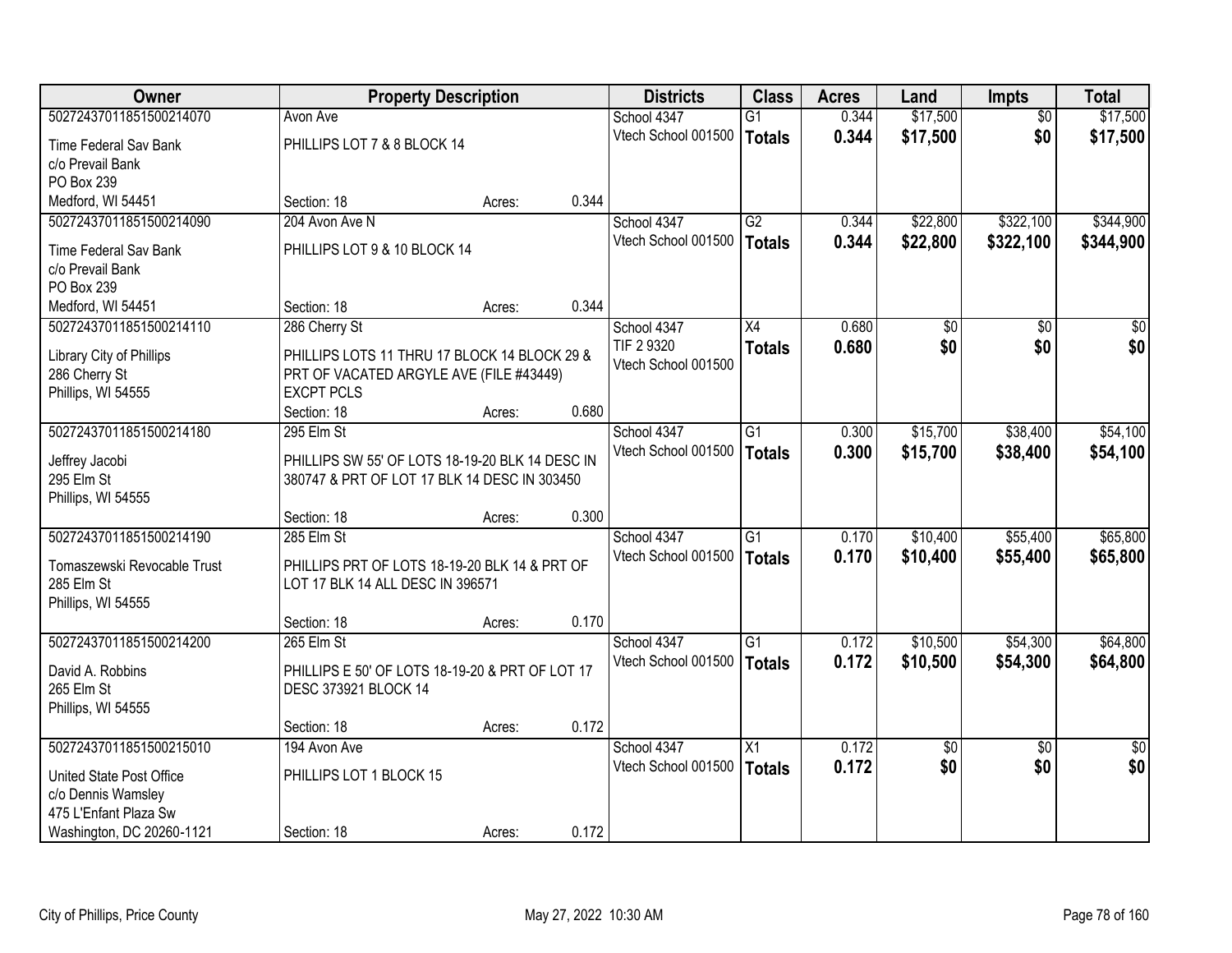| <b>Owner</b>                          | <b>Property Description</b>                     |        |       | <b>Districts</b>    | <b>Class</b>    | <b>Acres</b> | Land            | <b>Impts</b>    | <b>Total</b>    |
|---------------------------------------|-------------------------------------------------|--------|-------|---------------------|-----------------|--------------|-----------------|-----------------|-----------------|
| 50272437011851500215020               | Avon Ave                                        |        |       | School 4347         | X1              | 0.172        | $\overline{50}$ | $\overline{50}$ | $\overline{30}$ |
| United State Post Office              | PHILLIPS LOT 2 BLOCK 15                         |        |       | Vtech School 001500 | Totals          | 0.172        | \$0             | \$0             | \$0             |
| c/o Dennis Wamsley                    |                                                 |        |       |                     |                 |              |                 |                 |                 |
| 475 L'Enfant Plaza Sw                 |                                                 |        |       |                     |                 |              |                 |                 |                 |
| Washington, DC 20260-1121             | Section: 18                                     | Acres: | 0.172 |                     |                 |              |                 |                 |                 |
| 50272437011851500215031               | 174 Avon Ave N                                  |        |       | School 4347         | G2              | 0.086        | \$7,100         | \$88,500        | \$95,600        |
| Dennis H. Mathison                    | PHILLIPS N 1/2 LOT 3 BLOCK 15                   |        |       | Vtech School 001500 | <b>Totals</b>   | 0.086        | \$7,100         | \$88,500        | \$95,600        |
| 174 N Avon Ave                        |                                                 |        |       |                     |                 |              |                 |                 |                 |
| Phillips, WI 54555                    |                                                 |        |       |                     |                 |              |                 |                 |                 |
|                                       | Section: 18                                     | Acres: | 0.086 |                     |                 |              |                 |                 |                 |
| 50272437011851500215032               | Avon Ave                                        |        |       | School 4347         | G2              | 0.086        | \$7,100         | \$0             | \$7,100         |
| Dennis H. Mathison                    | PHILLIPS S 1/2 LOT 3 BLOCK 15                   |        |       | Vtech School 001500 | Totals          | 0.086        | \$7,100         | \$0             | \$7,100         |
| 174 N Avon Ave                        |                                                 |        |       |                     |                 |              |                 |                 |                 |
| Phillips, WI 54555                    |                                                 |        |       |                     |                 |              |                 |                 |                 |
|                                       | Section: 18                                     | Acres: | 0.086 |                     |                 |              |                 |                 |                 |
| 50272437011851500215040               | 146 Avon Ave N                                  |        |       | School 4347         | $\overline{G1}$ | 0.172        | \$10,500        | \$65,000        | \$75,500        |
| Ty A. Bleicher                        | PHILLIPS LOT 4 BLOCK 15                         |        |       | Vtech School 001500 | <b>Totals</b>   | 0.172        | \$10,500        | \$65,000        | \$75,500        |
| 146 N Avon Ave                        |                                                 |        |       |                     |                 |              |                 |                 |                 |
| Phillips, WI 54555                    |                                                 |        |       |                     |                 |              |                 |                 |                 |
|                                       | Section: 18                                     | Acres: | 0.172 |                     |                 |              |                 |                 |                 |
| 50272437011851500215050               | Avon Ave                                        |        |       | School 4347         | $\overline{G1}$ | 0.034        | \$1,400         | \$0             | \$1,400         |
| Ty A. Bleicher                        | PHILLIPS N 10' OF LOT 5 BLOCK 15                |        |       | Vtech School 001500 | Totals          | 0.034        | \$1,400         | \$0             | \$1,400         |
| 146 N Avon Ave                        |                                                 |        |       |                     |                 |              |                 |                 |                 |
| Phillips, WI 54555                    |                                                 |        |       |                     |                 |              |                 |                 |                 |
|                                       | Section: 18                                     | Acres: | 0.034 |                     |                 |              |                 |                 |                 |
| 50272437011851500215060               | 144 Avon Ave N                                  |        |       | School 4347         | $\overline{X4}$ | 0.344        | $\overline{50}$ | \$0             | $\overline{50}$ |
| First Presbyterian Church of Phillips | PHILLIPS S 40' OF LOT 5 BLOCK 15 LOTS 6&7 BLOCK |        |       | Vtech School 001500 | <b>Totals</b>   | 0.344        | \$0             | \$0             | \$0             |
| 144 N Avon Ave                        | 15                                              |        |       |                     |                 |              |                 |                 |                 |
| Phillips, WI 54555                    |                                                 |        |       |                     |                 |              |                 |                 |                 |
|                                       | Section: 18                                     | Acres: | 0.344 |                     |                 |              |                 |                 |                 |
| 50272437011851500215080               | 124 Avon Ave N                                  |        |       | School 4347         | $\overline{G1}$ | 0.172        | \$10,500        | \$29,900        | \$40,400        |
| Foster Suldan                         | PHILLIPS LOT 8 BLOCK 15                         |        |       | Vtech School 001500 | Totals          | 0.172        | \$10,500        | \$29,900        | \$40,400        |
| 124 N Avon Ave                        |                                                 |        |       |                     |                 |              |                 |                 |                 |
| Phillips, WI 54555                    |                                                 |        |       |                     |                 |              |                 |                 |                 |
|                                       | Section: 18                                     | Acres: | 0.172 |                     |                 |              |                 |                 |                 |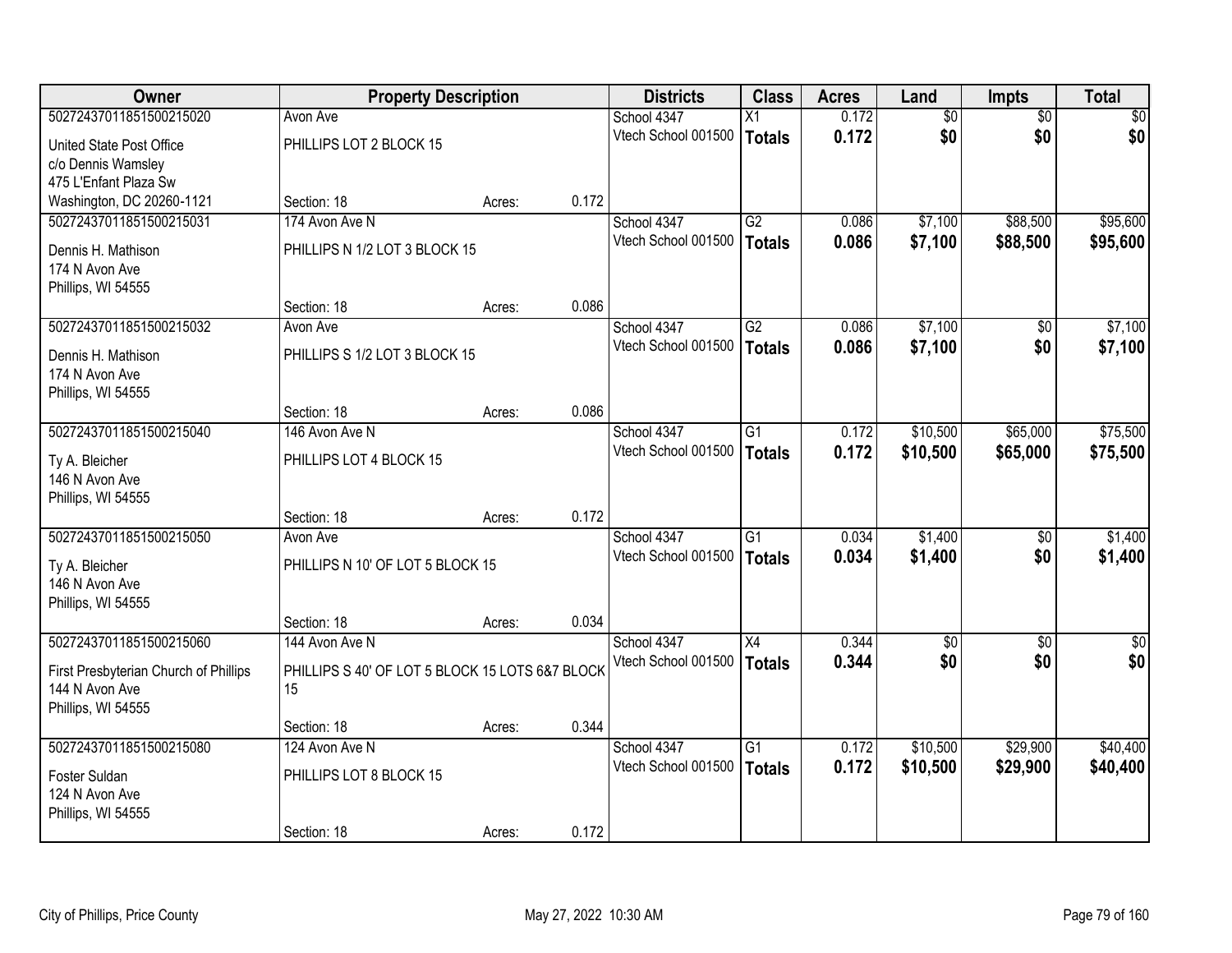| <b>Owner</b>                                 |                                      | <b>Property Description</b> |       | <b>Districts</b>    | <b>Class</b>    | <b>Acres</b> | Land     | Impts           | <b>Total</b> |
|----------------------------------------------|--------------------------------------|-----------------------------|-------|---------------------|-----------------|--------------|----------|-----------------|--------------|
| 50272437011851500215090                      | 114 Avon Ave                         |                             |       | School 4347         | $\overline{X4}$ | 0.258        | \$0      | $\overline{50}$ | \$0          |
| Anchor of Truth Church Inc<br>114 N Avon Ave | PHILLIPS LOT 9 & N 25' LOT 10 BLK 15 |                             |       | Vtech School 001500 | <b>Totals</b>   | 0.258        | \$0      | \$0             | \$0          |
| Phillips, WI 54555                           |                                      |                             |       |                     |                 |              |          |                 |              |
|                                              | Section: 18                          | Acres:                      | 0.258 |                     |                 |              |          |                 |              |
| 50272437011851500215100                      | 104 Avon Ave                         |                             |       | School 4347         | G2              | 0.086        | \$7,100  | \$31,300        | \$38,400     |
| Keith Z. Laatsch                             | PHILLIPS S 1/2 LOT 10 BLOCK 15       |                             |       | Vtech School 001500 | <b>Totals</b>   | 0.086        | \$7,100  | \$31,300        | \$38,400     |
| Patricia M. Laatsch                          |                                      |                             |       |                     |                 |              |          |                 |              |
| W10785 County Rd W                           |                                      |                             |       |                     |                 |              |          |                 |              |
| Phillips, WI 54555                           | Section: 18                          | Acres:                      | 0.086 |                     |                 |              |          |                 |              |
| 50272437011851500215110                      | 125 Argyle Ave N                     |                             |       | School 4347         | G2              | 0.861        | \$30,100 | \$180,100       | \$210,200    |
| Jg Nimsgern LLC                              | PHILLIPS LOTS 11 THRU 15 BLOCK 15    |                             |       | Vtech School 001500 | <b>Totals</b>   | 0.861        | \$30,100 | \$180,100       | \$210,200    |
| PO Box 230                                   |                                      |                             |       |                     |                 |              |          |                 |              |
| Woodruff, WI 54568                           |                                      |                             |       |                     |                 |              |          |                 |              |
|                                              | Section: 18                          | Acres:                      | 0.861 |                     |                 |              |          |                 |              |
| 50272437011851500215160                      | 155 Argyle Ave                       |                             |       | School 4347         | $\overline{G1}$ | 0.172        | \$10,500 | \$42,100        | \$52,600     |
| Susan M. Mara                                | PHILLIPS LOT 16 BLOCK 15             |                             |       | Vtech School 001500 | <b>Totals</b>   | 0.172        | \$10,500 | \$42,100        | \$52,600     |
| 424 Callery Dr                               |                                      |                             |       |                     |                 |              |          |                 |              |
| Bolingbrook, IL 60490                        |                                      |                             |       |                     |                 |              |          |                 |              |
|                                              | Section: 18                          | Acres:                      | 0.172 |                     |                 |              |          |                 |              |
| 50272437011851500215171                      | <b>Argyle Ave</b>                    |                             |       | School 4347         | $\overline{G1}$ | 0.086        | \$3,500  | \$0             | \$3,500      |
| Susan M. Mara                                | PHILLIPS S 1/2 LOT 17 BLOCK 15       |                             |       | Vtech School 001500 | <b>Totals</b>   | 0.086        | \$3,500  | \$0             | \$3,500      |
| 424 Callery Dr                               |                                      |                             |       |                     |                 |              |          |                 |              |
| Bolingbrook, IL 60490                        |                                      |                             |       |                     |                 |              |          |                 |              |
|                                              | Section: 18                          | Acres:                      | 0.086 |                     |                 |              |          |                 |              |
| 50272437011851500215172                      | Argyle Ave                           |                             |       | School 4347         | G1              | 0.086        | \$3,500  | $\sqrt{6}$      | \$3,500      |
| <b>Colin Polacek</b>                         | PHILLIPS N 1/2 LOT 17 BLOCK 15       |                             |       | Vtech School 001500 | <b>Totals</b>   | 0.086        | \$3,500  | \$0             | \$3,500      |
| 318 S Vincennes Cir                          |                                      |                             |       |                     |                 |              |          |                 |              |
| Racine, WI 53402                             |                                      |                             |       |                     |                 |              |          |                 |              |
|                                              | Section: 18                          | Acres:                      | 0.086 |                     |                 |              |          |                 |              |
| 50272437011851500215180                      | 175 Argyle Ave N                     |                             |       | School 4347         | $\overline{G1}$ | 0.172        | \$10,500 | \$44,900        | \$55,400     |
| Colin Polacek                                | PHILLIPS LOT 18 BLOCK 15             |                             |       | Vtech School 001500 | <b>Totals</b>   | 0.172        | \$10,500 | \$44,900        | \$55,400     |
| 318 S Vincennes Cir                          |                                      |                             |       |                     |                 |              |          |                 |              |
| Racine, WI 53402                             |                                      |                             |       |                     |                 |              |          |                 |              |
|                                              | Section: 18                          | Acres:                      | 0.172 |                     |                 |              |          |                 |              |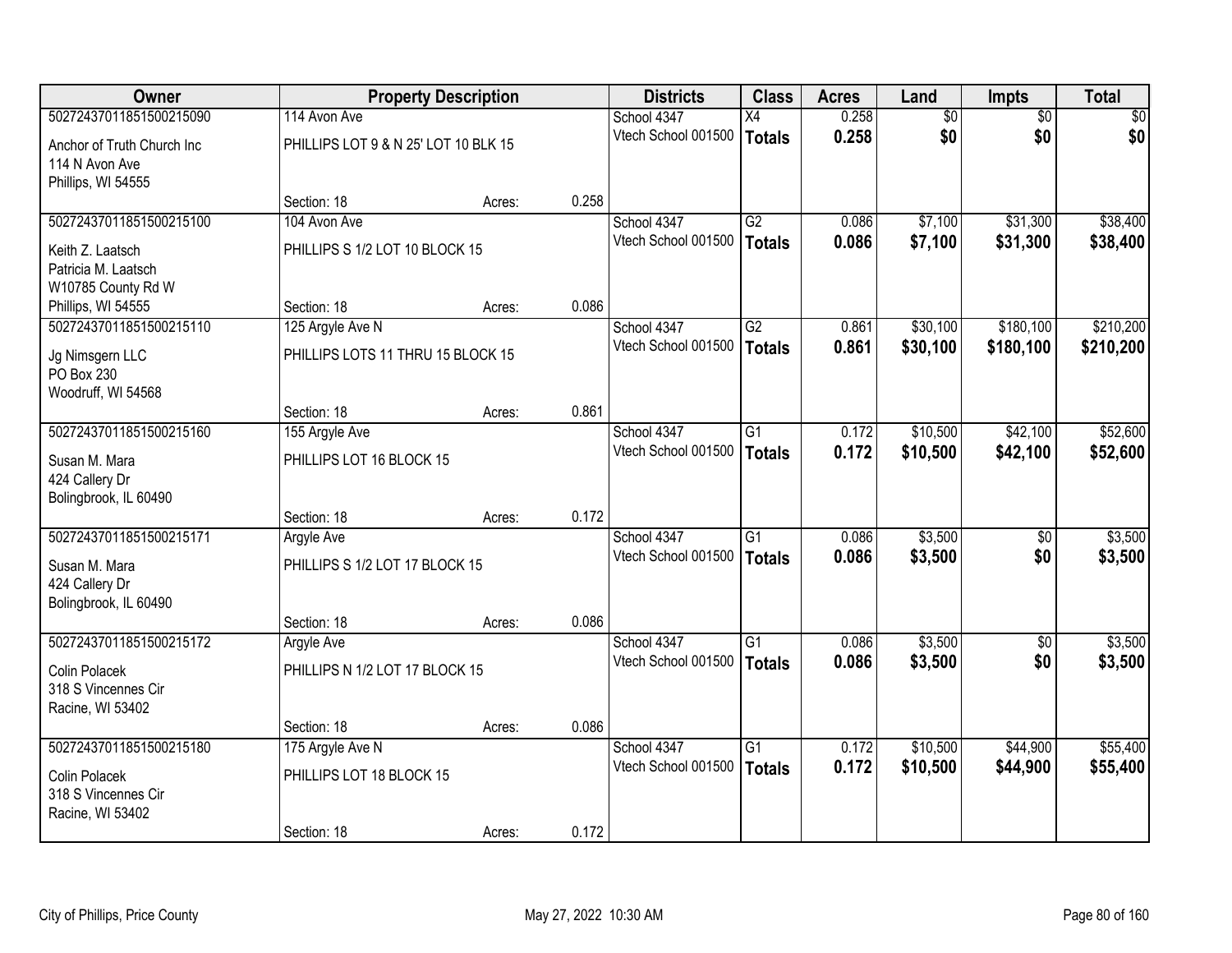| <b>Owner</b>            |                                   | <b>Property Description</b>                |       | <b>Districts</b>    | <b>Class</b>    | <b>Acres</b> | Land     | <b>Impts</b>    | <b>Total</b> |
|-------------------------|-----------------------------------|--------------------------------------------|-------|---------------------|-----------------|--------------|----------|-----------------|--------------|
| 50272437011851500215190 | 285 Cherry St                     |                                            |       | School 4347         | $\overline{G1}$ | 0.115        | \$7,000  | \$70,700        | \$77,700     |
| Steven T. Teeters       |                                   | PHILLIPS SWLY 50' OF LOTS 19 & 20 BLOCK 15 |       | Vtech School 001500 | Totals          | 0.115        | \$7,000  | \$70,700        | \$77,700     |
| 285 Cherry St           |                                   |                                            |       |                     |                 |              |          |                 |              |
| Phillips, WI 54555      |                                   |                                            |       |                     |                 |              |          |                 |              |
|                         | Section: 18                       | Acres:                                     | 0.115 |                     |                 |              |          |                 |              |
| 50272437011851500215200 | 265 Cherry St                     |                                            |       | School 4347         | $\overline{G1}$ | 0.230        | \$12,800 | \$38,500        | \$51,300     |
| Donald G. Sauter        |                                   | PHILLIPS E 100' OF LOTS 19 & 20 BLOCK 15   |       | Vtech School 001500 | <b>Totals</b>   | 0.230        | \$12,800 | \$38,500        | \$51,300     |
| Darlene M. Sauter       |                                   |                                            |       |                     |                 |              |          |                 |              |
| 265 Cherry St           |                                   |                                            |       |                     |                 |              |          |                 |              |
| Phillips, WI 54555      | Section: 18                       | Acres:                                     | 0.230 |                     |                 |              |          |                 |              |
| 50272437011851500216011 | Avon Ave S                        |                                            |       | School 4347         | G2              | 0.115        | \$9,500  | \$0             | \$9,500      |
| Heritage Credit Union   | PHILLIPS E 100' OF LOT 1 BLOCK 16 |                                            |       | Vtech School 001500 | Totals          | 0.115        | \$9,500  | \$0             | \$9,500      |
| 1212 Huxley St          |                                   |                                            |       |                     |                 |              |          |                 |              |
| PO Box 14047            |                                   |                                            |       |                     |                 |              |          |                 |              |
| Madison, WI 53704-0047  | Section: 18                       | Acres:                                     | 0.115 |                     |                 |              |          |                 |              |
| 50272437011851500216012 | <b>Chestnut St</b>                |                                            |       | School 4347         | $\overline{G2}$ | 0.057        | \$4,800  | $\overline{50}$ | \$4,800      |
| Heritage Credit Union   | PHILLIPS W 50' OF LOT 1 BLOCK 16  |                                            |       | Vtech School 001500 | Totals          | 0.057        | \$4,800  | \$0             | \$4,800      |
| 1212 Huxley St          |                                   |                                            |       |                     |                 |              |          |                 |              |
| PO Box 14047            |                                   |                                            |       |                     |                 |              |          |                 |              |
| Madison, WI 53704-0047  | Section: 18                       | Acres:                                     | 0.057 |                     |                 |              |          |                 |              |
| 50272437011851500216021 | Avon Ave                          |                                            |       | School 4347         | $\overline{G2}$ | 0.115        | \$9,500  | \$0             | \$9,500      |
| Heritage Credit Union   | PHILLIPS E 100' OF LOT 2 BLOCK 16 |                                            |       | Vtech School 001500 | <b>Totals</b>   | 0.115        | \$9,500  | \$0             | \$9,500      |
| 1212 Huxley St          |                                   |                                            |       |                     |                 |              |          |                 |              |
| PO Box 14047            |                                   |                                            |       |                     |                 |              |          |                 |              |
| Madison, WI 53704-0047  | Section: 18                       | Acres:                                     | 0.115 |                     |                 |              |          |                 |              |
| 50272437011851500216022 |                                   |                                            |       | School 4347         | G2              | 0.057        | \$4,800  | \$0             | \$4,800      |
| Heritage Credit Union   | PHILLIPS W 50' OF LOT 2 BLOCK 16  |                                            |       | Vtech School 001500 | Totals          | 0.057        | \$4,800  | \$0             | \$4,800      |
| 1212 Huxley St          |                                   |                                            |       |                     |                 |              |          |                 |              |
| PO Box 14047            |                                   |                                            |       |                     |                 |              |          |                 |              |
| Madison, WI 53704-0047  | Section: 18                       | Acres:                                     | 0.057 |                     |                 |              |          |                 |              |
| 50272437011851500216030 | 124 Avon Ave S                    |                                            |       | School 4347         | G2              | 0.172        | \$14,300 | \$518,900       | \$533,200    |
| Heritage Credit Union   | PHILLIPS LOT 3 BLOCK 16           |                                            |       | Vtech School 001500 | Totals          | 0.172        | \$14,300 | \$518,900       | \$533,200    |
| 1212 Huxley St          |                                   |                                            |       |                     |                 |              |          |                 |              |
| PO Box 14047            |                                   |                                            |       |                     |                 |              |          |                 |              |
| Madison, WI 53704-0047  | Section: 18                       | Acres:                                     | 0.172 |                     |                 |              |          |                 |              |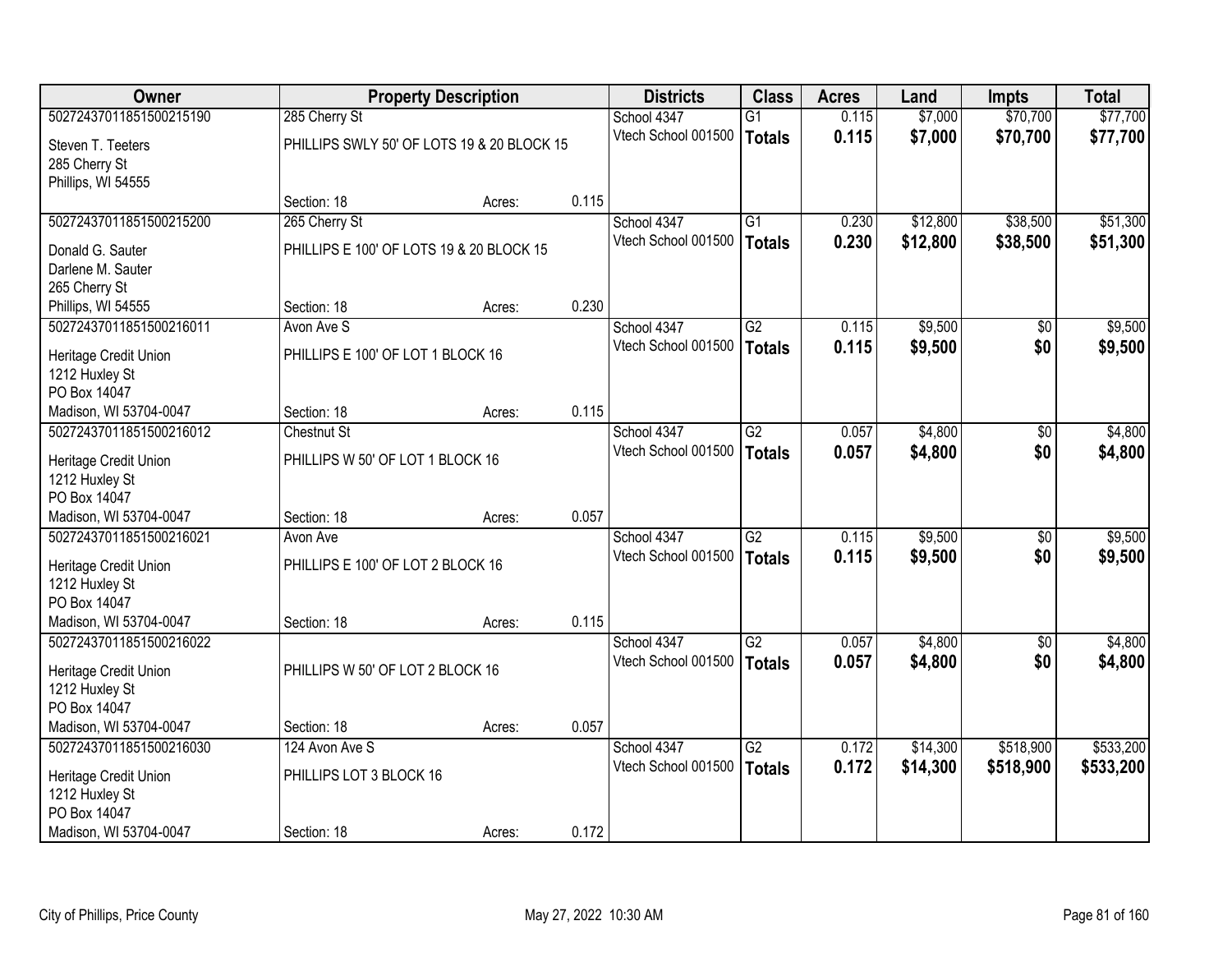| <b>Owner</b>                                                                         |                                                                  | <b>Property Description</b> |       | <b>Districts</b>                   | <b>Class</b>                     | <b>Acres</b>   | Land                 | <b>Impts</b>         | <b>Total</b>         |
|--------------------------------------------------------------------------------------|------------------------------------------------------------------|-----------------------------|-------|------------------------------------|----------------------------------|----------------|----------------------|----------------------|----------------------|
| 50272437011851500216040                                                              | 134 Avon Ave S                                                   |                             |       | School 4347                        | X4                               | 0.205          | $\overline{50}$      | $\overline{50}$      | $\overline{30}$      |
| Society of St Vincent De Paul<br>St Therese of Lisiux Conferenc<br>134 S Avon Ave    | PHILLIPS LOT 4 BLOCK 16 N 20' LOT 5 BLOCK 16<br><b>EXCPT PCL</b> |                             |       | Vtech School 001500                | Totals                           | 0.205          | \$0                  | \$0                  | \$0                  |
| Phillips, WI 54555                                                                   | Section: 18                                                      | Acres:                      | 0.205 |                                    |                                  |                |                      |                      |                      |
| 50272437011851500216052<br>Radlinger Wagner LLC                                      | 148 Avon Ave<br>PHILLIPS PRT OF LOTS 5 & 6 BLOCK 16 DESC IN      |                             |       | School 4347<br>Vtech School 001500 | $\overline{G2}$<br><b>Totals</b> | 0.141<br>0.141 | \$11,700<br>\$11,700 | \$23,200<br>\$23,200 | \$34,900<br>\$34,900 |
| 142 S Avon Ave<br>Phillips, WI 54555                                                 | 378106<br>Section: 18                                            | Acres:                      | 0.141 |                                    |                                  |                |                      |                      |                      |
| 50272437011851500216061                                                              | Avon Ave                                                         |                             |       | School 4347                        | X4                               | 0.138          | $\overline{50}$      | \$0                  | $\overline{30}$      |
| City of Phillips<br>174 S Eyder Ave<br>Phillips, WI 54555                            | PHILLIPS N 40' OF LOT 6 BLOCK 16 EXCPT N 7                       |                             |       | Vtech School 001500                | Totals                           | 0.138          | \$0                  | \$0                  | \$0                  |
|                                                                                      | Section: 18                                                      | Acres:                      | 0.138 |                                    |                                  |                |                      |                      |                      |
| 50272437011851500216062                                                              | Avon Ave                                                         |                             |       | School 4347                        | $\overline{X4}$                  | 0.034          | $\overline{50}$      | $\overline{30}$      | $\overline{50}$      |
| City of Phillips<br>174 S Eyder Ave<br>Phillips, WI 54555                            | PHILLIPS S 10' OF LOT 6 BLOCK 16                                 |                             |       | Vtech School 001500                | <b>Totals</b>                    | 0.034          | \$0                  | \$0                  | \$0                  |
|                                                                                      | Section: 18                                                      | Acres:                      | 0.034 |                                    |                                  |                |                      |                      |                      |
| 50272437011851500216070<br>City of Phillips<br>174 S Eyder Ave<br>Phillips, WI 54555 | Avon Ave<br>PHILLIPS LOT 7 BLOCK 16                              |                             |       | School 4347<br>Vtech School 001500 | $\overline{X4}$<br>Totals        | 0.172<br>0.172 | \$0<br>\$0           | \$0<br>\$0           | $\sqrt{30}$<br>\$0   |
|                                                                                      | Section: 18                                                      | Acres:                      | 0.172 |                                    |                                  |                |                      |                      |                      |
| 50272437011851500216080                                                              | 174 Avon Ave                                                     |                             |       | School 4347                        | $\overline{X4}$                  | 0.172          | $\overline{50}$      | \$0                  | $\sqrt{50}$          |
| City of Phillips<br>174 S Eyder Ave<br>Phillips, WI 54555                            | PHILLIPS LOT 8 BLOCK 16                                          |                             |       | Vtech School 001500                | <b>Totals</b>                    | 0.172          | \$0                  | \$0                  | \$0                  |
|                                                                                      | Section: 18                                                      | Acres:                      | 0.172 |                                    |                                  |                |                      |                      |                      |
| 50272437011851500216091                                                              | Avon Ave                                                         |                             |       | School 4347                        | X4                               | 0.103          | $\overline{50}$      | $\overline{50}$      | $\overline{50}$      |
| City of Phillips<br>174 S Eyder Ave<br>Phillips, WI 54555                            | PHILLIPS N 36' OF LOT 9 BLOCK 16                                 |                             |       | Vtech School 001500                | Totals                           | 0.103          | \$0                  | \$0                  | \$0                  |
|                                                                                      | Section: 18                                                      | Acres:                      | 0.103 |                                    |                                  |                |                      |                      |                      |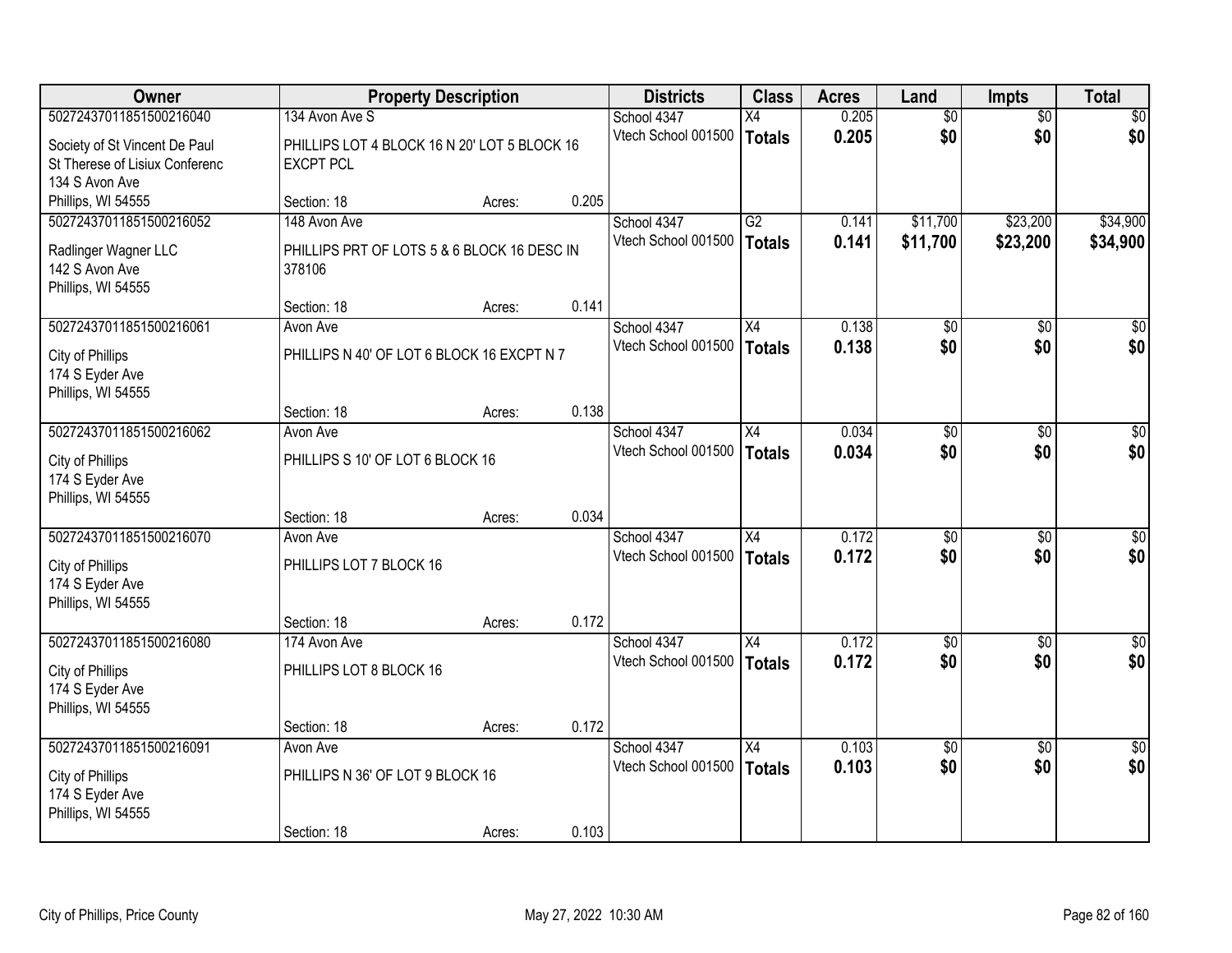| 50272437011851500216092<br>School 4347<br>0.117<br>$\overline{50}$<br>$\overline{50}$<br>$\sqrt{50}$<br>X4<br>\$0<br>0.117<br>\$0<br>\$0<br>Vtech School 001500<br>Totals<br>Central Price County Ambulance Servic   PHILLIPS S 14' OF LOT 9 BLOCK 16 N 20' LOT 10<br>BLOCK 16<br>Inc<br>PO Box 262<br>0.117<br>Phillips, WI 54555<br>Section: 18<br>Acres:<br>50272437011851500216100<br>\$6,300<br>School 4347<br>G1<br>0.103<br>Avon Ave<br>$\overline{50}$<br>Vtech School 001500<br>0.103<br>\$6,300<br>\$0<br><b>Totals</b><br>PHILLIPS S 30' OF LOT 10 BLOCK 16<br>Roundy's Supermarkets Inc<br><b>Ultimate Mart LLC</b><br>1014 Vine St Property Tax-7th<br>0.103<br>Cincinnati, OH 45202<br>Section: 18<br>Acres:<br>50272437011851500216110<br>School 4347<br>G1<br>\$10,500<br>\$55,300<br>0.172<br>195 Argyle Ave S<br>Vtech School 001500<br>0.172<br>\$10,500<br>\$55,300<br>Totals<br>PHILLIPS LOT 11 BLOCK 16<br>James A. Brantner<br>195 S Argyle Ave<br>Phillips, WI 54555<br>0.172<br>Section: 18<br>Acres:<br>\$7,000<br>50272437011851500216120<br>School 4347<br>$\overline{G1}$<br>0.172<br>\$0<br><b>Argyle Ave</b><br>Vtech School 001500<br>0.172<br>\$7,000<br>\$0<br>Totals<br>PHILLIPS LOT 12 BLOCK 16<br>Ronald L. Parpart<br>186 N Argyle Ave<br>Phillips, WI 54555<br>0.172<br>Section: 18<br>Acres:<br>50272437011851500216130<br>\$33,400<br>School 4347<br>$\overline{G1}$<br>0.172<br>\$10,500<br>175 Argyle Ave<br>Vtech School 001500<br>0.172<br>\$10,500<br>\$33,400<br>Totals<br>PHILLIPS LOT 13 BLOCK 16<br>Ronald L. Parpart<br>186 N Argyle Ave<br>Phillips, WI 54555<br>0.172<br>Section: 18<br>Acres:<br>50272437011851500216140<br>\$7,000<br>School 4347<br>G1<br>0.172<br>Argyle Ave<br>\$0<br>\$0<br>Vtech School 001500<br>0.172<br>\$7,000<br>\$7,000<br>Totals<br>PHILLIPS LOT 14 BLOCK 16<br>Jayaprakash Kamatchisundraram<br>155 S Argyle Ave<br>Phillips, WI 54555<br>0.172<br>Section: 18<br>Acres:<br>50272437011851500216150<br>\$67,900<br>School 4347<br>$\overline{G1}$<br>0.172<br>\$10,500<br>155 Argyle Ave<br>0.172<br>Vtech School 001500<br>\$10,500<br>\$67,900<br>\$78,400<br>Totals<br>PHILLIPS LOT 15 BLOCK 16<br>Jayaprakash Kamatchisundraram<br>155 S Argyle Ave<br>Phillips, WI 54555 | Owner | <b>Property Description</b> |  | <b>Districts</b> | <b>Class</b> | <b>Acres</b> | Land | <b>Impts</b> | <b>Total</b> |
|-------------------------------------------------------------------------------------------------------------------------------------------------------------------------------------------------------------------------------------------------------------------------------------------------------------------------------------------------------------------------------------------------------------------------------------------------------------------------------------------------------------------------------------------------------------------------------------------------------------------------------------------------------------------------------------------------------------------------------------------------------------------------------------------------------------------------------------------------------------------------------------------------------------------------------------------------------------------------------------------------------------------------------------------------------------------------------------------------------------------------------------------------------------------------------------------------------------------------------------------------------------------------------------------------------------------------------------------------------------------------------------------------------------------------------------------------------------------------------------------------------------------------------------------------------------------------------------------------------------------------------------------------------------------------------------------------------------------------------------------------------------------------------------------------------------------------------------------------------------------------------------------------------------------------------------------------------------------------------------------------------------------------------------------------------------------------------------------------------------------------------------------------------------------------------------------------------------------------------------------------------------------|-------|-----------------------------|--|------------------|--------------|--------------|------|--------------|--------------|
|                                                                                                                                                                                                                                                                                                                                                                                                                                                                                                                                                                                                                                                                                                                                                                                                                                                                                                                                                                                                                                                                                                                                                                                                                                                                                                                                                                                                                                                                                                                                                                                                                                                                                                                                                                                                                                                                                                                                                                                                                                                                                                                                                                                                                                                                   |       |                             |  |                  |              |              |      |              |              |
| \$6,300<br>\$6,300<br>\$65,800<br>\$65,800<br>\$7,000<br>\$7,000<br>\$43,900                                                                                                                                                                                                                                                                                                                                                                                                                                                                                                                                                                                                                                                                                                                                                                                                                                                                                                                                                                                                                                                                                                                                                                                                                                                                                                                                                                                                                                                                                                                                                                                                                                                                                                                                                                                                                                                                                                                                                                                                                                                                                                                                                                                      |       |                             |  |                  |              |              |      |              |              |
|                                                                                                                                                                                                                                                                                                                                                                                                                                                                                                                                                                                                                                                                                                                                                                                                                                                                                                                                                                                                                                                                                                                                                                                                                                                                                                                                                                                                                                                                                                                                                                                                                                                                                                                                                                                                                                                                                                                                                                                                                                                                                                                                                                                                                                                                   |       |                             |  |                  |              |              |      |              |              |
|                                                                                                                                                                                                                                                                                                                                                                                                                                                                                                                                                                                                                                                                                                                                                                                                                                                                                                                                                                                                                                                                                                                                                                                                                                                                                                                                                                                                                                                                                                                                                                                                                                                                                                                                                                                                                                                                                                                                                                                                                                                                                                                                                                                                                                                                   |       |                             |  |                  |              |              |      |              |              |
|                                                                                                                                                                                                                                                                                                                                                                                                                                                                                                                                                                                                                                                                                                                                                                                                                                                                                                                                                                                                                                                                                                                                                                                                                                                                                                                                                                                                                                                                                                                                                                                                                                                                                                                                                                                                                                                                                                                                                                                                                                                                                                                                                                                                                                                                   |       |                             |  |                  |              |              |      |              |              |
|                                                                                                                                                                                                                                                                                                                                                                                                                                                                                                                                                                                                                                                                                                                                                                                                                                                                                                                                                                                                                                                                                                                                                                                                                                                                                                                                                                                                                                                                                                                                                                                                                                                                                                                                                                                                                                                                                                                                                                                                                                                                                                                                                                                                                                                                   |       |                             |  |                  |              |              |      |              |              |
|                                                                                                                                                                                                                                                                                                                                                                                                                                                                                                                                                                                                                                                                                                                                                                                                                                                                                                                                                                                                                                                                                                                                                                                                                                                                                                                                                                                                                                                                                                                                                                                                                                                                                                                                                                                                                                                                                                                                                                                                                                                                                                                                                                                                                                                                   |       |                             |  |                  |              |              |      |              |              |
|                                                                                                                                                                                                                                                                                                                                                                                                                                                                                                                                                                                                                                                                                                                                                                                                                                                                                                                                                                                                                                                                                                                                                                                                                                                                                                                                                                                                                                                                                                                                                                                                                                                                                                                                                                                                                                                                                                                                                                                                                                                                                                                                                                                                                                                                   |       |                             |  |                  |              |              |      |              |              |
|                                                                                                                                                                                                                                                                                                                                                                                                                                                                                                                                                                                                                                                                                                                                                                                                                                                                                                                                                                                                                                                                                                                                                                                                                                                                                                                                                                                                                                                                                                                                                                                                                                                                                                                                                                                                                                                                                                                                                                                                                                                                                                                                                                                                                                                                   |       |                             |  |                  |              |              |      |              |              |
|                                                                                                                                                                                                                                                                                                                                                                                                                                                                                                                                                                                                                                                                                                                                                                                                                                                                                                                                                                                                                                                                                                                                                                                                                                                                                                                                                                                                                                                                                                                                                                                                                                                                                                                                                                                                                                                                                                                                                                                                                                                                                                                                                                                                                                                                   |       |                             |  |                  |              |              |      |              |              |
|                                                                                                                                                                                                                                                                                                                                                                                                                                                                                                                                                                                                                                                                                                                                                                                                                                                                                                                                                                                                                                                                                                                                                                                                                                                                                                                                                                                                                                                                                                                                                                                                                                                                                                                                                                                                                                                                                                                                                                                                                                                                                                                                                                                                                                                                   |       |                             |  |                  |              |              |      |              |              |
|                                                                                                                                                                                                                                                                                                                                                                                                                                                                                                                                                                                                                                                                                                                                                                                                                                                                                                                                                                                                                                                                                                                                                                                                                                                                                                                                                                                                                                                                                                                                                                                                                                                                                                                                                                                                                                                                                                                                                                                                                                                                                                                                                                                                                                                                   |       |                             |  |                  |              |              |      |              |              |
|                                                                                                                                                                                                                                                                                                                                                                                                                                                                                                                                                                                                                                                                                                                                                                                                                                                                                                                                                                                                                                                                                                                                                                                                                                                                                                                                                                                                                                                                                                                                                                                                                                                                                                                                                                                                                                                                                                                                                                                                                                                                                                                                                                                                                                                                   |       |                             |  |                  |              |              |      |              |              |
|                                                                                                                                                                                                                                                                                                                                                                                                                                                                                                                                                                                                                                                                                                                                                                                                                                                                                                                                                                                                                                                                                                                                                                                                                                                                                                                                                                                                                                                                                                                                                                                                                                                                                                                                                                                                                                                                                                                                                                                                                                                                                                                                                                                                                                                                   |       |                             |  |                  |              |              |      |              |              |
|                                                                                                                                                                                                                                                                                                                                                                                                                                                                                                                                                                                                                                                                                                                                                                                                                                                                                                                                                                                                                                                                                                                                                                                                                                                                                                                                                                                                                                                                                                                                                                                                                                                                                                                                                                                                                                                                                                                                                                                                                                                                                                                                                                                                                                                                   |       |                             |  |                  |              |              |      |              |              |
|                                                                                                                                                                                                                                                                                                                                                                                                                                                                                                                                                                                                                                                                                                                                                                                                                                                                                                                                                                                                                                                                                                                                                                                                                                                                                                                                                                                                                                                                                                                                                                                                                                                                                                                                                                                                                                                                                                                                                                                                                                                                                                                                                                                                                                                                   |       |                             |  |                  |              |              |      |              |              |
|                                                                                                                                                                                                                                                                                                                                                                                                                                                                                                                                                                                                                                                                                                                                                                                                                                                                                                                                                                                                                                                                                                                                                                                                                                                                                                                                                                                                                                                                                                                                                                                                                                                                                                                                                                                                                                                                                                                                                                                                                                                                                                                                                                                                                                                                   |       |                             |  |                  |              |              |      |              |              |
|                                                                                                                                                                                                                                                                                                                                                                                                                                                                                                                                                                                                                                                                                                                                                                                                                                                                                                                                                                                                                                                                                                                                                                                                                                                                                                                                                                                                                                                                                                                                                                                                                                                                                                                                                                                                                                                                                                                                                                                                                                                                                                                                                                                                                                                                   |       |                             |  |                  |              |              |      |              |              |
| \$43,900<br>\$7,000<br>\$78,400                                                                                                                                                                                                                                                                                                                                                                                                                                                                                                                                                                                                                                                                                                                                                                                                                                                                                                                                                                                                                                                                                                                                                                                                                                                                                                                                                                                                                                                                                                                                                                                                                                                                                                                                                                                                                                                                                                                                                                                                                                                                                                                                                                                                                                   |       |                             |  |                  |              |              |      |              |              |
|                                                                                                                                                                                                                                                                                                                                                                                                                                                                                                                                                                                                                                                                                                                                                                                                                                                                                                                                                                                                                                                                                                                                                                                                                                                                                                                                                                                                                                                                                                                                                                                                                                                                                                                                                                                                                                                                                                                                                                                                                                                                                                                                                                                                                                                                   |       |                             |  |                  |              |              |      |              |              |
|                                                                                                                                                                                                                                                                                                                                                                                                                                                                                                                                                                                                                                                                                                                                                                                                                                                                                                                                                                                                                                                                                                                                                                                                                                                                                                                                                                                                                                                                                                                                                                                                                                                                                                                                                                                                                                                                                                                                                                                                                                                                                                                                                                                                                                                                   |       |                             |  |                  |              |              |      |              |              |
|                                                                                                                                                                                                                                                                                                                                                                                                                                                                                                                                                                                                                                                                                                                                                                                                                                                                                                                                                                                                                                                                                                                                                                                                                                                                                                                                                                                                                                                                                                                                                                                                                                                                                                                                                                                                                                                                                                                                                                                                                                                                                                                                                                                                                                                                   |       |                             |  |                  |              |              |      |              |              |
|                                                                                                                                                                                                                                                                                                                                                                                                                                                                                                                                                                                                                                                                                                                                                                                                                                                                                                                                                                                                                                                                                                                                                                                                                                                                                                                                                                                                                                                                                                                                                                                                                                                                                                                                                                                                                                                                                                                                                                                                                                                                                                                                                                                                                                                                   |       |                             |  |                  |              |              |      |              |              |
|                                                                                                                                                                                                                                                                                                                                                                                                                                                                                                                                                                                                                                                                                                                                                                                                                                                                                                                                                                                                                                                                                                                                                                                                                                                                                                                                                                                                                                                                                                                                                                                                                                                                                                                                                                                                                                                                                                                                                                                                                                                                                                                                                                                                                                                                   |       |                             |  |                  |              |              |      |              |              |
|                                                                                                                                                                                                                                                                                                                                                                                                                                                                                                                                                                                                                                                                                                                                                                                                                                                                                                                                                                                                                                                                                                                                                                                                                                                                                                                                                                                                                                                                                                                                                                                                                                                                                                                                                                                                                                                                                                                                                                                                                                                                                                                                                                                                                                                                   |       |                             |  |                  |              |              |      |              |              |
|                                                                                                                                                                                                                                                                                                                                                                                                                                                                                                                                                                                                                                                                                                                                                                                                                                                                                                                                                                                                                                                                                                                                                                                                                                                                                                                                                                                                                                                                                                                                                                                                                                                                                                                                                                                                                                                                                                                                                                                                                                                                                                                                                                                                                                                                   |       |                             |  |                  |              |              |      |              |              |
|                                                                                                                                                                                                                                                                                                                                                                                                                                                                                                                                                                                                                                                                                                                                                                                                                                                                                                                                                                                                                                                                                                                                                                                                                                                                                                                                                                                                                                                                                                                                                                                                                                                                                                                                                                                                                                                                                                                                                                                                                                                                                                                                                                                                                                                                   |       |                             |  |                  |              |              |      |              |              |
|                                                                                                                                                                                                                                                                                                                                                                                                                                                                                                                                                                                                                                                                                                                                                                                                                                                                                                                                                                                                                                                                                                                                                                                                                                                                                                                                                                                                                                                                                                                                                                                                                                                                                                                                                                                                                                                                                                                                                                                                                                                                                                                                                                                                                                                                   |       |                             |  |                  |              |              |      |              |              |
|                                                                                                                                                                                                                                                                                                                                                                                                                                                                                                                                                                                                                                                                                                                                                                                                                                                                                                                                                                                                                                                                                                                                                                                                                                                                                                                                                                                                                                                                                                                                                                                                                                                                                                                                                                                                                                                                                                                                                                                                                                                                                                                                                                                                                                                                   |       |                             |  |                  |              |              |      |              |              |
|                                                                                                                                                                                                                                                                                                                                                                                                                                                                                                                                                                                                                                                                                                                                                                                                                                                                                                                                                                                                                                                                                                                                                                                                                                                                                                                                                                                                                                                                                                                                                                                                                                                                                                                                                                                                                                                                                                                                                                                                                                                                                                                                                                                                                                                                   |       |                             |  |                  |              |              |      |              |              |
|                                                                                                                                                                                                                                                                                                                                                                                                                                                                                                                                                                                                                                                                                                                                                                                                                                                                                                                                                                                                                                                                                                                                                                                                                                                                                                                                                                                                                                                                                                                                                                                                                                                                                                                                                                                                                                                                                                                                                                                                                                                                                                                                                                                                                                                                   |       |                             |  |                  |              |              |      |              |              |
|                                                                                                                                                                                                                                                                                                                                                                                                                                                                                                                                                                                                                                                                                                                                                                                                                                                                                                                                                                                                                                                                                                                                                                                                                                                                                                                                                                                                                                                                                                                                                                                                                                                                                                                                                                                                                                                                                                                                                                                                                                                                                                                                                                                                                                                                   |       |                             |  |                  |              |              |      |              |              |
|                                                                                                                                                                                                                                                                                                                                                                                                                                                                                                                                                                                                                                                                                                                                                                                                                                                                                                                                                                                                                                                                                                                                                                                                                                                                                                                                                                                                                                                                                                                                                                                                                                                                                                                                                                                                                                                                                                                                                                                                                                                                                                                                                                                                                                                                   |       |                             |  |                  |              |              |      |              |              |
|                                                                                                                                                                                                                                                                                                                                                                                                                                                                                                                                                                                                                                                                                                                                                                                                                                                                                                                                                                                                                                                                                                                                                                                                                                                                                                                                                                                                                                                                                                                                                                                                                                                                                                                                                                                                                                                                                                                                                                                                                                                                                                                                                                                                                                                                   |       |                             |  |                  |              |              |      |              |              |
| 0.172<br>Section: 18<br>Acres:                                                                                                                                                                                                                                                                                                                                                                                                                                                                                                                                                                                                                                                                                                                                                                                                                                                                                                                                                                                                                                                                                                                                                                                                                                                                                                                                                                                                                                                                                                                                                                                                                                                                                                                                                                                                                                                                                                                                                                                                                                                                                                                                                                                                                                    |       |                             |  |                  |              |              |      |              |              |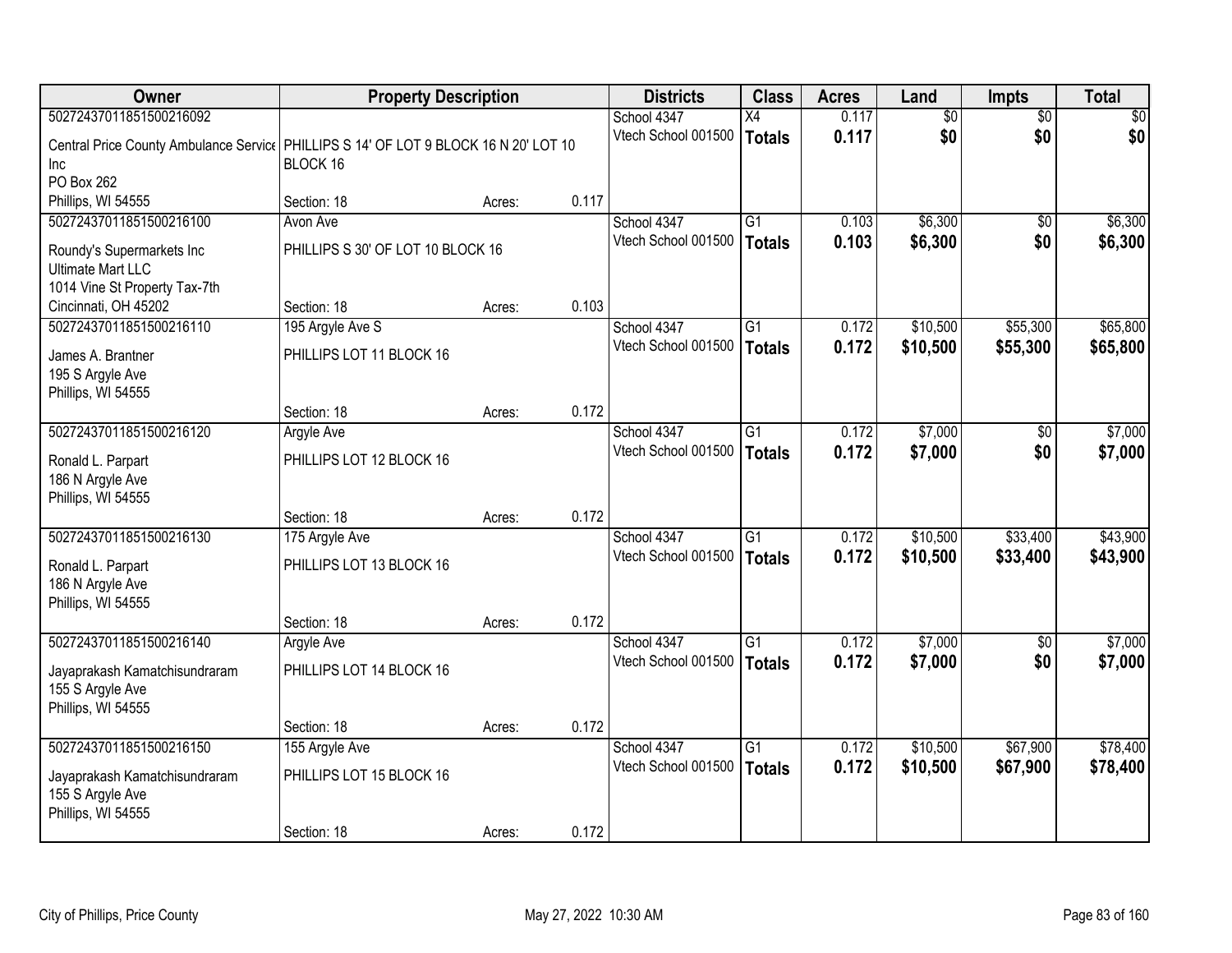| <b>Owner</b>                                                                                                                                 | <b>Property Description</b>                                                             |        |       | <b>Districts</b>                   | <b>Class</b>                     | <b>Acres</b>   | Land                 | Impts                  | <b>Total</b>           |
|----------------------------------------------------------------------------------------------------------------------------------------------|-----------------------------------------------------------------------------------------|--------|-------|------------------------------------|----------------------------------|----------------|----------------------|------------------------|------------------------|
| 50272437011851500216160                                                                                                                      | 145 Argyle Ave                                                                          |        |       | School 4347                        | $\overline{G1}$                  | 0.189          | \$11,200             | \$45,700               | \$56,900               |
| Kim M. Vasek<br>145 S Argyle Ave<br>Phillips, WI 54555                                                                                       | PHILLIPS LOT 16 BLOCK 16 & S 5' OF LOT 17 BLOCK<br>16 EXCPT PCL 3'X20' OM NE COR        |        |       | Vtech School 001500                | <b>Totals</b>                    | 0.189          | \$11,200             | \$45,700               | \$56,900               |
|                                                                                                                                              | Section: 18                                                                             | Acres: | 0.189 |                                    |                                  |                |                      |                        |                        |
| 50272437011851500216172                                                                                                                      | 135 Argyle Ave                                                                          |        |       | School 4347                        | $\overline{G1}$                  | 0.155          | \$9,500              | \$22,300               | \$31,800               |
| Dth Reo Inc<br>PO Box 50500<br>Austin, TX 78763                                                                                              | PHILLIPS N 45' OF LOT 17 BLOCK 16 PCL 3'X20' IN NE<br>COR                               |        |       | Vtech School 001500                | <b>Totals</b>                    | 0.155          | \$9,500              | \$22,300               | \$31,800               |
|                                                                                                                                              | Section: 18                                                                             | Acres: | 0.155 |                                    |                                  |                |                      |                        |                        |
| 50272437011851500216180                                                                                                                      | 125 Argyle Ave S                                                                        |        |       | School 4347                        | $\overline{G1}$                  | 0.172          | \$10,500             | \$29,000               | \$39,500               |
| Phillip J. Mcclain<br>Amanda J. Mcclain<br>125 S Argyle Ave                                                                                  | PHILLIPS LOT 18 BLOCK 16                                                                |        |       | Vtech School 001500                | <b>Totals</b>                    | 0.172          | \$10,500             | \$29,000               | \$39,500               |
| Phillips, WI 54555                                                                                                                           | Section: 18                                                                             | Acres: | 0.172 |                                    |                                  |                |                      |                        |                        |
| 50272437011851500216190                                                                                                                      | 285 Chestnut St                                                                         |        |       | School 4347                        | $\overline{G1}$                  | 0.190          | \$11,200             | \$62,300               | \$73,500               |
| Leroy H. Mattison<br>Mae Mattison<br>W6711 Little Chicago Rd                                                                                 | PHILLIPS W 63' OF LOT 20 BLOCK 16 W 63' OF N 1/2<br>LOT 19 BLK 16 S 1/2 LOT 19 BLOCK 16 |        |       | Vtech School 001500                | <b>Totals</b>                    | 0.190          | \$11,200             | \$62,300               | \$73,500               |
| Phillips, WI 54555                                                                                                                           | Section: 18                                                                             | Acres: | 0.190 |                                    |                                  |                |                      |                        |                        |
| 50272437011851500216200<br>Central Price County Ambulance Servic   PHILLIPS LOTS 19 & 20 BLOCK 16 EXCPT W 63' OF<br><b>Inc</b><br>PO Box 262 | 275 Chestnut St<br>LOT 20 & W 63' OF N 1/2 LOT 19 & S 1/2 LOT 19                        |        |       | School 4347<br>Vtech School 001500 | $\overline{G2}$<br><b>Totals</b> | 0.150<br>0.150 | \$9,100<br>\$9,100   | \$47,300<br>\$47,300   | \$56,400<br>\$56,400   |
| Phillips, WI 54555                                                                                                                           | Section: 18                                                                             | Acres: | 0.150 |                                    |                                  |                |                      |                        |                        |
| 50272437011851500217010<br>Hamal LLC<br>W11450 County Rd W<br>Phillips, WI 54555                                                             | 204 Avon Ave S<br>PHILLIPS LOT 1 BLOCK 17                                               |        |       | School 4347<br>Vtech School 001500 | G2<br><b>Totals</b>              | 0.172<br>0.172 | \$14,300<br>\$14,300 | \$232,200<br>\$232,200 | \$246,500<br>\$246,500 |
|                                                                                                                                              | Section: 18                                                                             | Acres: | 0.172 |                                    |                                  |                |                      |                        |                        |
| 50272437011851500217020                                                                                                                      | Avon Ave                                                                                |        |       | School 4347                        | $\overline{G2}$                  | 0.172          | \$8,500              | $\overline{50}$        | \$8,500                |
| Hamal LLC<br>W11450 County Rd W<br>Phillips, WI 54555                                                                                        | PHILLIPS LOT 2 BLOCK 17                                                                 |        |       | Vtech School 001500                | <b>Totals</b>                    | 0.172          | \$8,500              | \$0                    | \$8,500                |
|                                                                                                                                              | Section: 18                                                                             | Acres: | 0.172 |                                    |                                  |                |                      |                        |                        |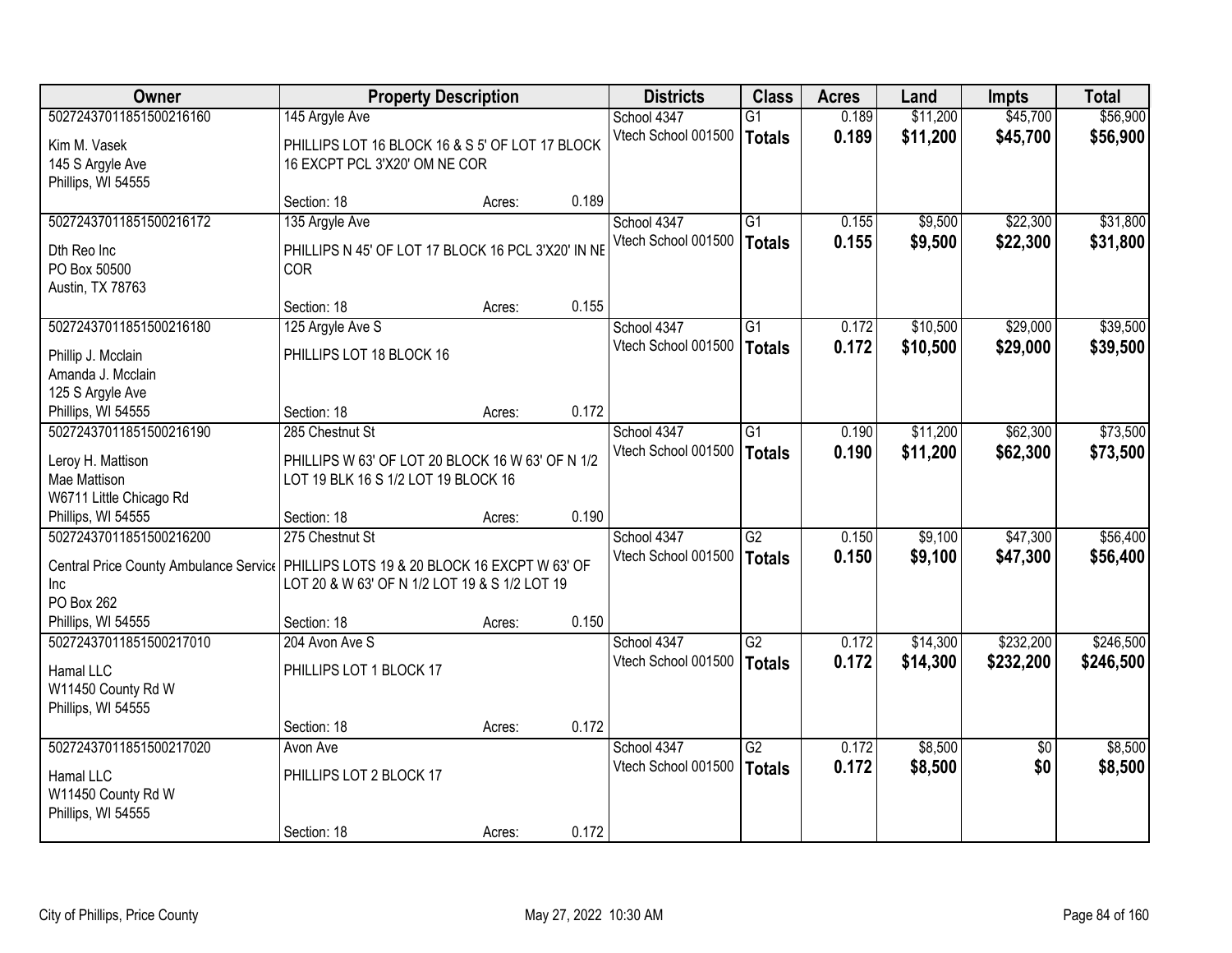| Owner                   |                                       | <b>Property Description</b> |       | <b>Districts</b>    | <b>Class</b>    | <b>Acres</b> | Land     | Impts           | <b>Total</b> |
|-------------------------|---------------------------------------|-----------------------------|-------|---------------------|-----------------|--------------|----------|-----------------|--------------|
| 50272437011851500217030 | 224 Avon Ave                          |                             |       | School 4347         | $\overline{G1}$ | 0.172        | \$10,500 | \$49,200        | \$59,700     |
| Anthony M. Rehberg      | PHILLIPS LOT 3 BLOCK 17               |                             |       | Vtech School 001500 | <b>Totals</b>   | 0.172        | \$10,500 | \$49,200        | \$59,700     |
| Stacie A. Rehberg       |                                       |                             |       |                     |                 |              |          |                 |              |
| W1511 Potter Rd         |                                       |                             |       |                     |                 |              |          |                 |              |
| Burlington, WI 53105    | Section: 18                           | Acres:                      | 0.172 |                     |                 |              |          |                 |              |
| 50272437011851500217040 | 234 Avon Ave S                        |                             |       | School 4347         | $\overline{G1}$ | 0.172        | \$10,500 | \$4,900         | \$15,400     |
| John J. Katt            | PHILLIPS LOT 4 BLOCK 17               |                             |       | Vtech School 001500 | <b>Totals</b>   | 0.172        | \$10,500 | \$4,900         | \$15,400     |
| Patti L. Katt           |                                       |                             |       |                     |                 |              |          |                 |              |
| 234 S Avon Ave          |                                       |                             |       |                     |                 |              |          |                 |              |
| Phillips, WI 54555      | Section: 18                           | Acres:                      | 0.172 |                     |                 |              |          |                 |              |
| 50272437011851500217050 | 244 Avon Ave S                        |                             |       | School 4347         | G1              | 0.172        | \$10,500 | \$45,700        | \$56,200     |
| Robert Allen Eastlick   | PHILLIPS LOT 5 BLOCK 17               |                             |       | Vtech School 001500 | <b>Totals</b>   | 0.172        | \$10,500 | \$45,700        | \$56,200     |
| <b>Tonya Eastlick</b>   |                                       |                             |       |                     |                 |              |          |                 |              |
| 244 S Avon Ave          |                                       |                             |       |                     |                 |              |          |                 |              |
| Phillips, WI 54555      | Section: 18                           | Acres:                      | 0.172 |                     |                 |              |          |                 |              |
| 50272437011851500217060 | 254 Avon Ave                          |                             |       | School 4347         | $\overline{G1}$ | 0.172        | \$10,500 | \$49,800        | \$60,300     |
| Howard R. Borchert      | PHILLIPS LOT 6 BLOCK 17               |                             |       | Vtech School 001500 | <b>Totals</b>   | 0.172        | \$10,500 | \$49,800        | \$60,300     |
| 254 S Argyle Ave        |                                       |                             |       |                     |                 |              |          |                 |              |
| Phillips, WI 54555      |                                       |                             |       |                     |                 |              |          |                 |              |
|                         | Section: 18                           | Acres:                      | 0.172 |                     |                 |              |          |                 |              |
| 50272437011851500217070 | 264 Avon Ave S                        |                             |       | School 4347         | $\overline{G1}$ | 0.172        | \$10,500 | \$62,800        | \$73,300     |
| William J. Nemec        | PHILLIPS LOT 7 BLOCK 17               |                             |       | Vtech School 001500 | <b>Totals</b>   | 0.172        | \$10,500 | \$62,800        | \$73,300     |
| 264 S Avon Ave          |                                       |                             |       |                     |                 |              |          |                 |              |
| Phillips, WI 54555      |                                       |                             |       |                     |                 |              |          |                 |              |
|                         | Section: 18                           | Acres:                      | 0.172 |                     |                 |              |          |                 |              |
| 50272437011851500217081 | 274 Avon Ave S                        |                             |       | School 4347         | G1              | 0.129        | \$7,900  | \$57,800        | \$65,700     |
| William P. Stanke       | PHILLIPS N 37 1/2 ' OF LOT 8 BLOCK 17 |                             |       | Vtech School 001500 | <b>Totals</b>   | 0.129        | \$7,900  | \$57,800        | \$65,700     |
| W5291 Old 8 Rd W        |                                       |                             |       |                     |                 |              |          |                 |              |
| Prentice, WI 54556      |                                       |                             |       |                     |                 |              |          |                 |              |
|                         | Section: 18                           | Acres:                      | 0.129 |                     |                 |              |          |                 |              |
| 50272437011851500217082 | Avon Ave                              |                             |       | School 4347         | $\overline{G1}$ | 0.043        | \$2,600  | $\overline{50}$ | \$2,600      |
| Pamela B. Heizler       | PHILLIPS S 12 1/2' OF LOT 8 BLOCK 17  |                             |       | Vtech School 001500 | <b>Totals</b>   | 0.043        | \$2,600  | \$0             | \$2,600      |
| 284 S Avon Ave          |                                       |                             |       |                     |                 |              |          |                 |              |
| Phillips, WI 54555      |                                       |                             |       |                     |                 |              |          |                 |              |
|                         | Section: 18                           | Acres:                      | 0.043 |                     |                 |              |          |                 |              |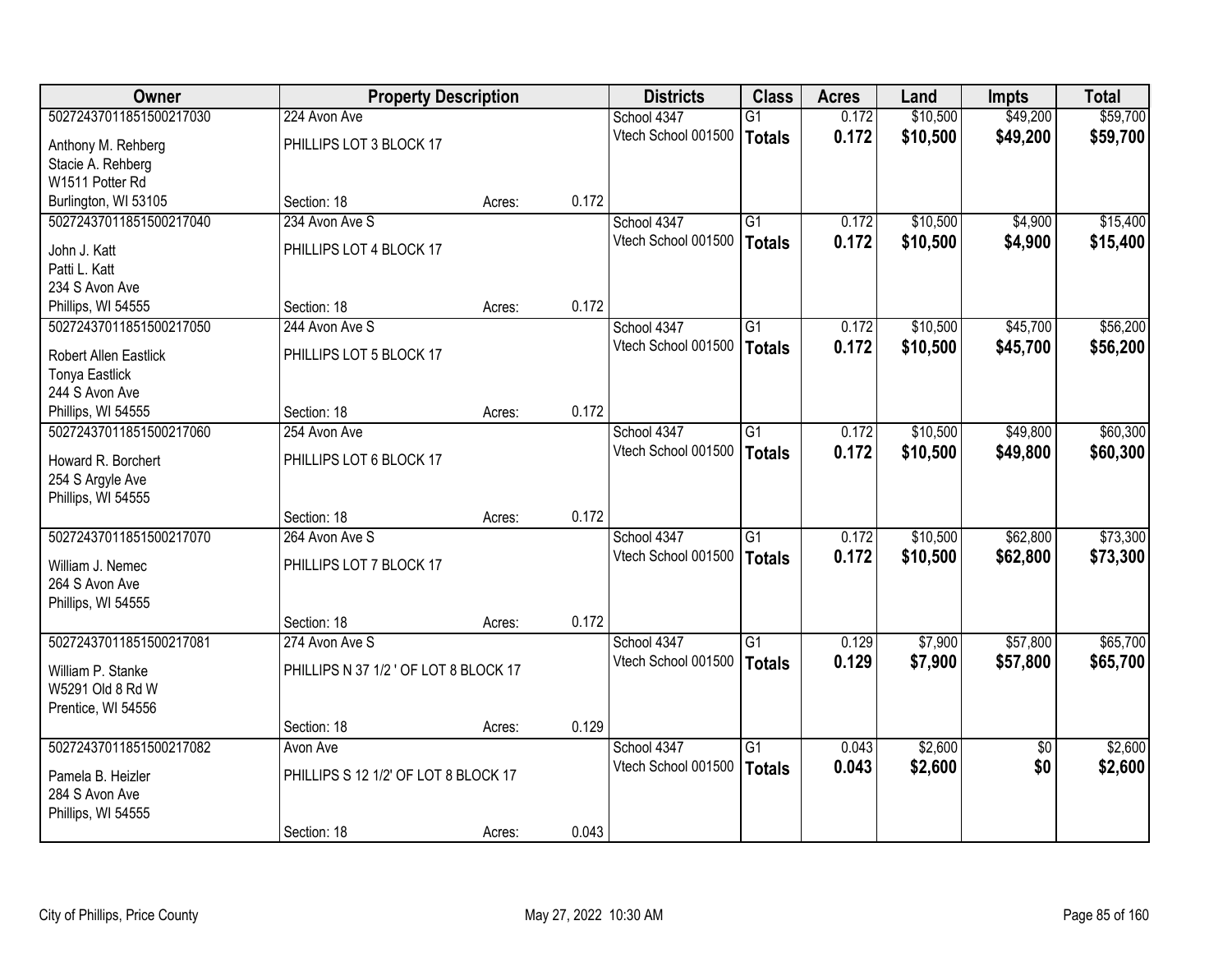| <b>Owner</b>            |                                  | <b>Property Description</b> |       | <b>Districts</b>                   | <b>Class</b>    | <b>Acres</b>   | Land                 | Impts                  | <b>Total</b> |
|-------------------------|----------------------------------|-----------------------------|-------|------------------------------------|-----------------|----------------|----------------------|------------------------|--------------|
| 50272437011851500217091 | 284 Avon Ave S                   |                             |       | School 4347                        | $\overline{G1}$ | 0.086          | \$5,300              | \$45,100               | \$50,400     |
| Pamela B. Heizler       | PHILLIPS N 1/2 OF LOT 9 BLOCK 17 |                             |       | Vtech School 001500                | <b>Totals</b>   | 0.086          | \$5,300              | \$45,100               | \$50,400     |
| 284 S Avon Ave          |                                  |                             |       |                                    |                 |                |                      |                        |              |
| Phillips, WI 54555      |                                  |                             |       |                                    |                 |                |                      |                        |              |
|                         | Section: 18                      | Acres:                      | 0.086 |                                    |                 |                |                      |                        |              |
| 50272437011851500217092 | Avon Ave                         |                             |       | School 4347                        | $\overline{G1}$ | 0.086          | \$3,500              | \$0                    | \$3,500      |
| Russell K. Bires        | PHILLIPS S 1/2 LOT 9 BLOCK 17    |                             |       | Vtech School 001500                | <b>Totals</b>   | 0.086          | \$3,500              | \$0                    | \$3,500      |
| 12508 Grandview Dr      |                                  |                             |       |                                    |                 |                |                      |                        |              |
| Huntley, IL 60142       |                                  |                             |       |                                    |                 |                |                      |                        |              |
|                         | Section: 18                      | Acres:                      | 0.086 |                                    |                 |                |                      |                        |              |
| 50272437011851500217100 | 294 Avon Ave                     |                             |       | School 4347<br>Vtech School 001500 | $\overline{G1}$ | 0.172          | \$10,500             | $\overline{50}$        | \$10,500     |
| Russell K. Bires        | PHILLIPS LOT 10 BLOCK 17         |                             |       |                                    | <b>Totals</b>   | 0.172          | \$10,500             | \$0                    | \$10,500     |
| 12508 Grandview Dr      |                                  |                             |       |                                    |                 |                |                      |                        |              |
| Huntley, IL 60142       |                                  |                             |       |                                    |                 |                |                      |                        |              |
| 50272437011851500217110 | Section: 18                      | Acres:                      | 0.172 | School 4347                        | $\overline{G1}$ | 0.172          | \$7,000              |                        | \$7,000      |
|                         |                                  |                             |       | Vtech School 001500                |                 | 0.172          |                      | $\overline{30}$<br>\$0 |              |
| Philip M. Lile          | PHILLIPS LOT 11 BLOCK 17         |                             |       |                                    | <b>Totals</b>   |                | \$7,000              |                        | \$7,000      |
| Shirley J. Lile         |                                  |                             |       |                                    |                 |                |                      |                        |              |
| 8885 French Ln          |                                  |                             |       |                                    |                 |                |                      |                        |              |
| Woodruff, WI 54568      | Section: 18                      | Acres:                      | 0.172 |                                    |                 |                |                      |                        |              |
| 50272437011851500217120 | 295 Argyle Ave                   |                             |       | School 4347<br>Vtech School 001500 | $\overline{G1}$ | 0.172          | \$10,500             | \$40,600               | \$51,100     |
| Philip M. Lile          | PHILLIPS LOT 12 BLOCK 17         |                             |       |                                    | <b>Totals</b>   | 0.172          | \$10,500             | \$40,600               | \$51,100     |
| Shirley J. Lile         |                                  |                             |       |                                    |                 |                |                      |                        |              |
| 8885 French Ln          |                                  |                             |       |                                    |                 |                |                      |                        |              |
| Woodruff, WI 54568      | Section: 18                      | Acres:                      | 0.172 |                                    |                 |                |                      |                        |              |
| 50272437011851500217130 | 275 Argyle Ave                   |                             |       | School 4347<br>Vtech School 001500 | G1              | 0.172<br>0.172 | \$10,500<br>\$10,500 | \$62,200<br>\$62,200   | \$72,700     |
| Glen A. Schilling       | PHILLIPS LOT 13 BLOCK 17         |                             |       |                                    | <b>Totals</b>   |                |                      |                        | \$72,700     |
| 276 N Lake Ave          |                                  |                             |       |                                    |                 |                |                      |                        |              |
| Phillips, WI 54555      |                                  |                             |       |                                    |                 |                |                      |                        |              |
| 50272437011851500217140 | Section: 18                      | Acres:                      | 0.172 | School 4347                        | $\overline{G1}$ | 0.172          | \$10,500             | \$33,400               | \$43,900     |
|                         | 265 Argyle Ave                   |                             |       | Vtech School 001500                | <b>Totals</b>   | 0.172          | \$10,500             | \$33,400               | \$43,900     |
| Duane J. Vitek          | PHILLIPS LOT 14 BLOCK 17         |                             |       |                                    |                 |                |                      |                        |              |
| Sharon L. Vitek         |                                  |                             |       |                                    |                 |                |                      |                        |              |
| 427 Hickory St          |                                  |                             | 0.172 |                                    |                 |                |                      |                        |              |
| Pewaukee, WI 53072      | Section: 18                      | Acres:                      |       |                                    |                 |                |                      |                        |              |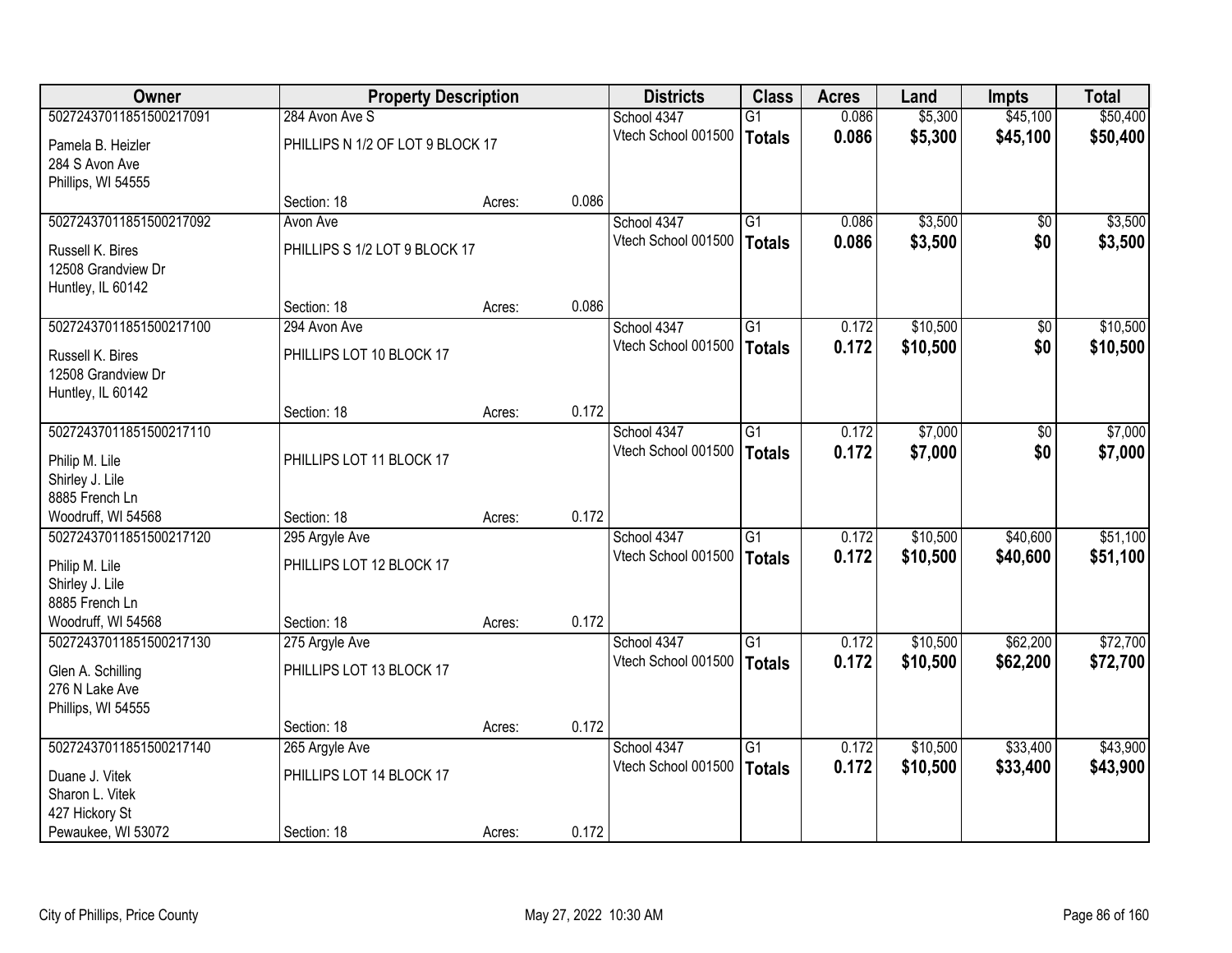| Owner                   |                          | <b>Property Description</b> |       | <b>Districts</b>    | <b>Class</b>    | <b>Acres</b> | Land     | Impts      | <b>Total</b> |
|-------------------------|--------------------------|-----------------------------|-------|---------------------|-----------------|--------------|----------|------------|--------------|
| 50272437011851500217150 | 255 Argyle Ave           |                             |       | School 4347         | $\overline{G1}$ | 0.172        | \$10,500 | \$23,800   | \$34,300     |
| Michael Mahl            | PHILLIPS LOT 15 BLOCK 17 |                             |       | Vtech School 001500 | <b>Totals</b>   | 0.172        | \$10,500 | \$23,800   | \$34,300     |
| 255 S Argyle Ave        |                          |                             |       |                     |                 |              |          |            |              |
| Phillips, WI 54555      |                          |                             |       |                     |                 |              |          |            |              |
|                         | Section: 18              | Acres:                      | 0.172 |                     |                 |              |          |            |              |
| 50272437011851500217160 | 245 Argyle Ave S         |                             |       | School 4347         | $\overline{G1}$ | 0.172        | \$10,500 | \$40,200   | \$50,700     |
| Linda M. Jenkins        | PHILLIPS LOT 16 BLOCK 17 |                             |       | Vtech School 001500 | <b>Totals</b>   | 0.172        | \$10,500 | \$40,200   | \$50,700     |
| Brent E. Jenkins        |                          |                             |       |                     |                 |              |          |            |              |
| 245 S Argyle Ave        |                          |                             |       |                     |                 |              |          |            |              |
| Phillips, WI 54555      | Section: 18              | Acres:                      | 0.172 |                     |                 |              |          |            |              |
| 50272437011851500217170 | 235 Argyle Ave           |                             |       | School 4347         | $\overline{G1}$ | 0.172        | \$10,500 | \$18,700   | \$29,200     |
| Jennifer L. Lange       | PHILLIPS LOT 17 BLOCK 17 |                             |       | Vtech School 001500 | <b>Totals</b>   | 0.172        | \$10,500 | \$18,700   | \$29,200     |
| 235 S Argyle Ave        |                          |                             |       |                     |                 |              |          |            |              |
| Phillips, WI 54555      |                          |                             |       |                     |                 |              |          |            |              |
|                         | Section: 18              | Acres:                      | 0.172 |                     |                 |              |          |            |              |
| 50272437011851500217180 | 225 Argyle Ave S         |                             |       | School 4347         | $\overline{G1}$ | 0.172        | \$10,500 | \$33,300   | \$43,800     |
| Mark T. Chapman         | PHILLIPS LOT 18 BLOCK 17 |                             |       | Vtech School 001500 | <b>Totals</b>   | 0.172        | \$10,500 | \$33,300   | \$43,800     |
| Cheri C. Chapman        |                          |                             |       |                     |                 |              |          |            |              |
| W166 S 8348 Kurtze Ln   |                          |                             |       |                     |                 |              |          |            |              |
| Muskego, WI 53150       | Section: 18              | Acres:                      | 0.172 |                     |                 |              |          |            |              |
| 50272437011851500217190 | 205 Argyle Ave           |                             |       | School 4347         | $\overline{G1}$ | 0.172        | \$10,500 | \$56,100   | \$66,600     |
| Aaron J. Haskins        | PHILLIPS LOT 19 BLOCK 17 |                             |       | Vtech School 001500 | <b>Totals</b>   | 0.172        | \$10,500 | \$56,100   | \$66,600     |
| 205 S Argley Ave        |                          |                             |       |                     |                 |              |          |            |              |
| Phillips, WI 54555      |                          |                             |       |                     |                 |              |          |            |              |
|                         | Section: 18              | Acres:                      | 0.172 |                     |                 |              |          |            |              |
| 50272437011851500217200 | 205 Argyle Ave           |                             |       | School 4347         | G1              | 0.172        | \$7,000  | $\sqrt{6}$ | \$7,000      |
| Aaron J. Haskins        | PHILLIPS LOT 20 BLOCK 17 |                             |       | Vtech School 001500 | <b>Totals</b>   | 0.172        | \$7,000  | \$0        | \$7,000      |
| 205 S Argley Ave        |                          |                             |       |                     |                 |              |          |            |              |
| Phillips, WI 54555      |                          |                             |       |                     |                 |              |          |            |              |
|                         | Section: 18              | Acres:                      | 0.172 |                     |                 |              |          |            |              |
| 50272437011851500218010 | 304 Avon Ave S           |                             |       | School 4347         | $\overline{G1}$ | 0.172        | \$10,500 | \$28,500   | \$39,000     |
| Ronald W. Dahlgren      | PHILLIPS LOT 1 BLOCK 18  |                             |       | Vtech School 001500 | <b>Totals</b>   | 0.172        | \$10,500 | \$28,500   | \$39,000     |
| 304 S Avon Ave          |                          |                             |       |                     |                 |              |          |            |              |
| Phillips, WI 54555      |                          |                             |       |                     |                 |              |          |            |              |
|                         | Section: 18              | Acres:                      | 0.172 |                     |                 |              |          |            |              |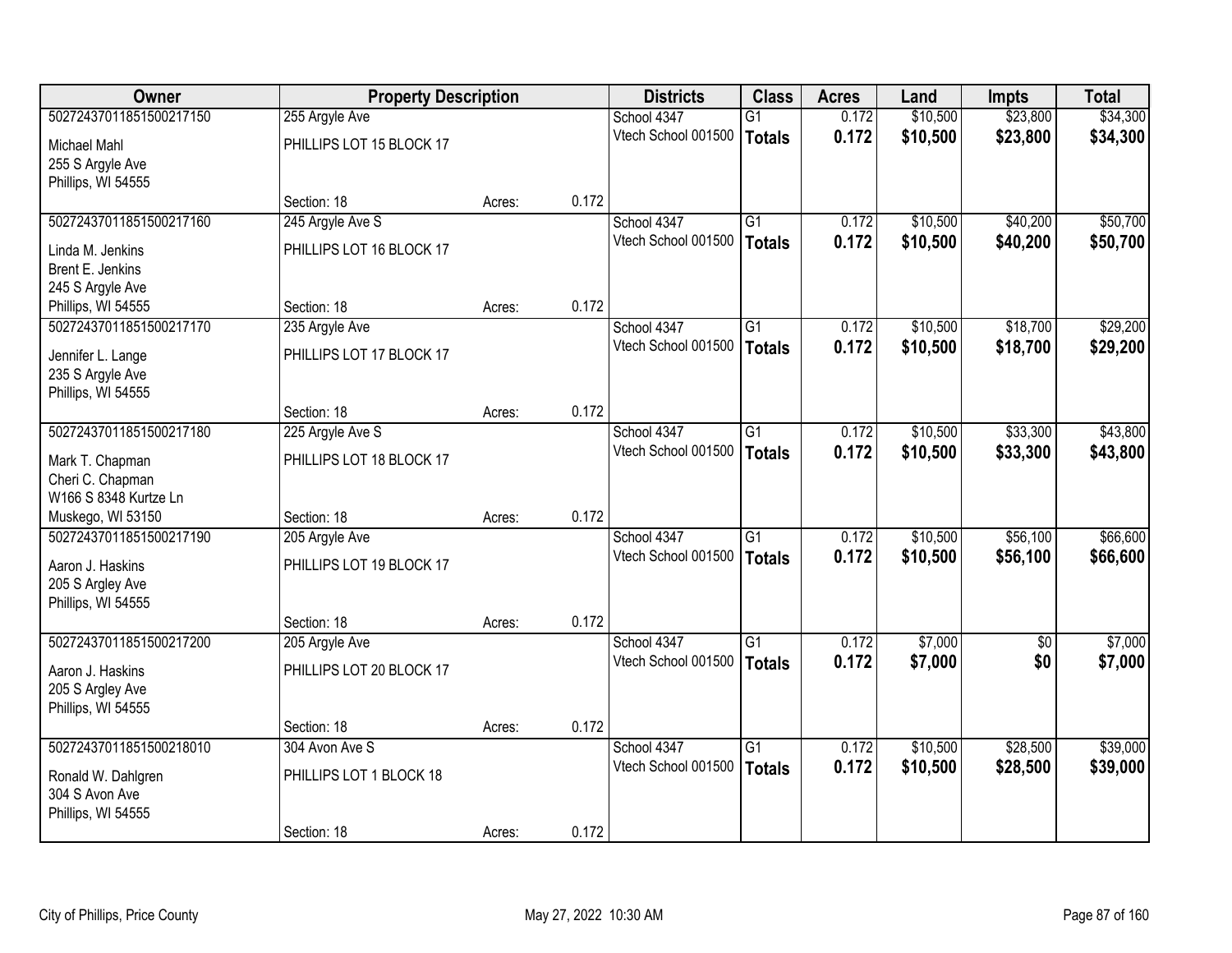| <b>Owner</b>                           |                         | <b>Property Description</b> |       | <b>Districts</b>    | <b>Class</b>           | <b>Acres</b> | Land     | Impts      | <b>Total</b>    |
|----------------------------------------|-------------------------|-----------------------------|-------|---------------------|------------------------|--------------|----------|------------|-----------------|
| 50272437011851500218020                | 314 Avon Ave            |                             |       | School 4347         | $\overline{G1}$        | 0.172        | \$10,500 | \$55,000   | \$65,500        |
| William R. Ball<br>314 S Avon Ave      | PHILLIPS LOT 2 BLOCK 18 |                             |       | Vtech School 001500 | <b>Totals</b>          | 0.172        | \$10,500 | \$55,000   | \$65,500        |
| Phillips, WI 54555                     |                         |                             |       |                     |                        |              |          |            |                 |
|                                        | Section: 18             | Acres:                      | 0.172 |                     |                        |              |          |            |                 |
| 50272437011851500218030                | 318 Avon Ave            |                             |       | School 4347         | $\overline{G1}$        | 0.172        | \$7,000  | \$2,600    | \$9,600         |
| William R. Ball                        | PHILLIPS LOT 3 BLOCK 18 |                             |       | Vtech School 001500 | <b>Totals</b>          | 0.172        | \$7,000  | \$2,600    | \$9,600         |
| 314 S Avon Ave<br>Phillips, WI 54555   |                         |                             |       |                     |                        |              |          |            |                 |
|                                        | Section: 18             | Acres:                      | 0.172 |                     |                        |              |          |            |                 |
| 50272437011851500218040                | 338 Avon Ave S          |                             |       | School 4347         | $\overline{G1}$        | 0.172        | \$10,500 | \$34,600   | \$45,100        |
|                                        |                         |                             |       | Vtech School 001500 | <b>Totals</b>          | 0.172        | \$10,500 | \$34,600   | \$45,100        |
| Cassandra L. Mrotz<br>c/o Sharon Mrotz | PHILLIPS LOT 4 BLOCK 18 |                             |       |                     |                        |              |          |            |                 |
| 859 Jonathan Dr                        |                         |                             |       |                     |                        |              |          |            |                 |
| Apple Valley, MN 55124                 | Section: 18             | Acres:                      | 0.172 |                     |                        |              |          |            |                 |
| 50272437011851500218050                | 344 Avon Ave            |                             |       | School 4347         | $\overline{G1}$        | 0.172        | \$10,500 | \$37,600   | \$48,100        |
| Peter D. Deleasky                      | PHILLIPS LOT 5 BLOCK 18 |                             |       | Vtech School 001500 | <b>Totals</b>          | 0.172        | \$10,500 | \$37,600   | \$48,100        |
| Shannon Deleasky                       |                         |                             |       |                     |                        |              |          |            |                 |
| 309 County Rd F                        |                         |                             |       |                     |                        |              |          |            |                 |
| Phillips, WI 54555                     | Section: 18             | Acres:                      | 0.172 |                     |                        |              |          |            |                 |
| 50272437011851500218060                | 354 Avon Ave S          |                             |       | School 4347         | $\overline{G1}$        | 0.172        | \$10,500 | \$8,300    | \$18,800        |
| Linda M. Merrill                       | PHILLIPS LOT 6 BLOCK 18 |                             |       | Vtech School 001500 | <b>Totals</b>          | 0.172        | \$10,500 | \$8,300    | \$18,800        |
| 354 S Avon Ave                         |                         |                             |       |                     |                        |              |          |            |                 |
| Phillips, WI 54555                     |                         |                             |       |                     |                        |              |          |            |                 |
|                                        | Section: 18             | Acres:                      | 0.172 |                     |                        |              |          |            |                 |
| 50272437011851500218070                | 364 Avon Ave            |                             |       | School 4347         | $\overline{\text{X3}}$ | 0.172        | \$0      | $\sqrt{6}$ | $\overline{50}$ |
| <b>Price County Treasurer</b>          | PHILLIPS LOT 7 BLOCK 18 |                             |       | Vtech School 001500 | <b>Totals</b>          | 0.172        | \$0      | \$0        | \$0             |
| 126 Cherry St                          |                         |                             |       |                     |                        |              |          |            |                 |
| <b>Room 105</b>                        |                         |                             |       |                     |                        |              |          |            |                 |
| Phillips, WI 54555                     | Section: 18             | Acres:                      | 0.172 |                     |                        |              |          |            |                 |
| 50272437011851500218080                | 374 Avon Ave S          |                             |       | School 4347         | $\overline{G1}$        | 0.172        | \$10,500 | \$64,800   | \$75,300        |
| Upd Land Co, LLC                       | PHILLIPS LOT 8 BLOCK 18 |                             |       | Vtech School 001500 | <b>Totals</b>          | 0.172        | \$10,500 | \$64,800   | \$75,300        |
| W5993 Little Chicago Rd                |                         |                             |       |                     |                        |              |          |            |                 |
| Phillips, WI 54555                     |                         |                             |       |                     |                        |              |          |            |                 |
|                                        | Section: 18             | Acres:                      | 0.172 |                     |                        |              |          |            |                 |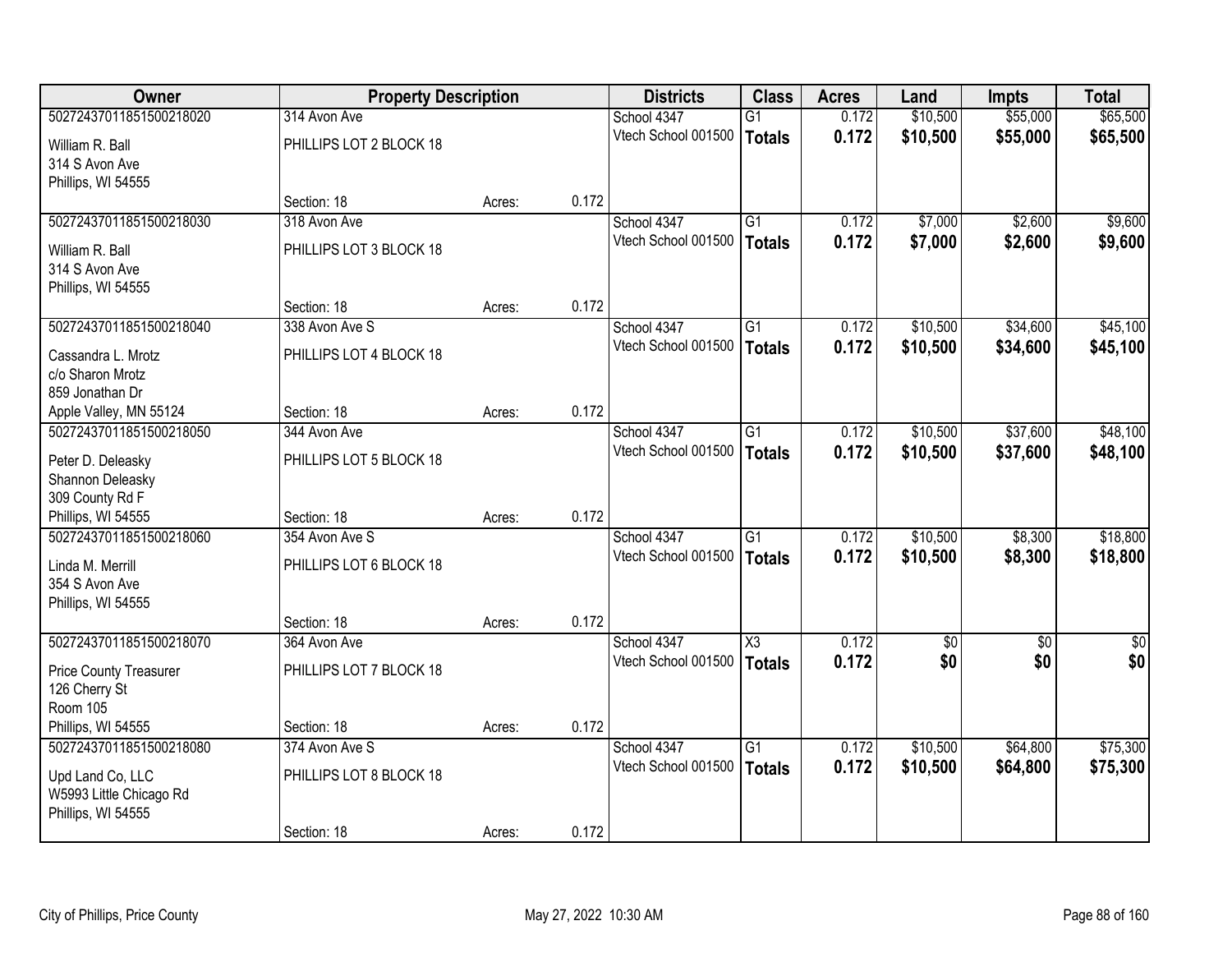| <b>Owner</b>                                                                 |                                                  | <b>Property Description</b> |       | <b>Districts</b>                   | <b>Class</b>                     | <b>Acres</b>   | Land                 | <b>Impts</b>         | <b>Total</b>         |
|------------------------------------------------------------------------------|--------------------------------------------------|-----------------------------|-------|------------------------------------|----------------------------------|----------------|----------------------|----------------------|----------------------|
| 50272437011851500218090                                                      | 384 Avon Ave S                                   |                             |       | School 4347                        | $\overline{G1}$                  | 0.172          | \$10,500             | \$108,500            | \$119,000            |
| Oak Street Housing LLC<br>N8000 State Highway 13<br>Phillips, WI 54555       | PHILLIPS LOT 9 BLOCK 18                          |                             |       | Vtech School 001500                | <b>Totals</b>                    | 0.172          | \$10,500             | \$108,500            | \$119,000            |
|                                                                              | Section: 18                                      | Acres:                      | 0.172 |                                    |                                  |                |                      |                      |                      |
| 50272437011851500218100                                                      | 394 Avon Ave S                                   |                             |       | School 4347                        | $\overline{G1}$                  | 0.172          | \$7,000              | \$108,500            | \$115,500            |
| Oak Street Housing LLC<br>N8000 State Highway 13<br>Phillips, WI 54555       | PHILLIPS LOT 10 BLOCK 18                         |                             |       | Vtech School 001500                | <b>Totals</b>                    | 0.172          | \$7,000              | \$108,500            | \$115,500            |
|                                                                              | Section: 18                                      | Acres:                      | 0.172 |                                    |                                  |                |                      |                      |                      |
| 50272437011851500218110                                                      | 395 Argyle Ave S                                 |                             |       | School 4347                        | $\overline{G1}$                  | 0.172          | \$10,500             | \$45,700             | \$56,200             |
| Graydon R. Gray<br>395 S Argyle Ave<br>Phillips, WI 54555                    | PHILLIPS LOT 11 BLOCK 18                         |                             |       | Vtech School 001500                | <b>Totals</b>                    | 0.172          | \$10,500             | \$45,700             | \$56,200             |
|                                                                              | Section: 18                                      | Acres:                      | 0.172 |                                    |                                  |                |                      |                      |                      |
| 50272437011851500218120                                                      | 385 Argyle Ave                                   |                             |       | School 4347                        | $\overline{G1}$                  | 0.172          | \$10,500             | \$31,700             | \$42,200             |
| Patricia Jean Gegare<br>385 S Argyle Ave<br>Phillips, WI 54555               | PHILLIPS LOT 12 BLOCK 18                         |                             |       | Vtech School 001500                | <b>Totals</b>                    | 0.172          | \$10,500             | \$31,700             | \$42,200             |
|                                                                              | Section: 18                                      | Acres:                      | 0.172 |                                    |                                  |                |                      |                      |                      |
| 50272437011851500218130<br>Janet L. Krucky<br>377 S Argyle Ave<br>PO Box 254 | 377 Argyle Ave S<br>PHILLIPS LOT 13 BLOCK 18     |                             |       | School 4347<br>Vtech School 001500 | $\overline{G1}$<br><b>Totals</b> | 0.172<br>0.172 | \$10,500<br>\$10,500 | \$85,500<br>\$85,500 | \$96,000<br>\$96,000 |
| Phillips, WI 54555                                                           | Section: 18                                      | Acres:                      | 0.172 |                                    |                                  |                |                      |                      |                      |
| 50272437011851500218140                                                      | 365 Argyle Ave S                                 |                             |       | School 4347                        | G1                               | 0.172          | \$10,500             | $\sqrt{6}$           | \$10,500             |
| Janet L. Krucky<br>377 S Argyle Ave<br>PO Box 254                            | PHILLIPS LOT 14 BLOCK 18                         |                             |       | Vtech School 001500                | <b>Totals</b>                    | 0.172          | \$10,500             | \$0                  | \$10,500             |
| Phillips, WI 54555                                                           | Section: 18                                      | Acres:                      | 0.172 |                                    |                                  |                |                      |                      |                      |
| 50272437011851500218150                                                      | 355 Argyle Ave                                   |                             |       | School 4347                        | $\overline{G1}$                  | 0.138          | \$5,600              | $\overline{50}$      | \$5,600              |
| Michelle M. Johnson<br>345 S Argyle Ave<br>Phillips, WI 54555                | PHILLIPS S 40' OF LOT 15 BLOCK 18<br>Section: 18 | Acres:                      | 0.138 | Vtech School 001500                | <b>Totals</b>                    | 0.138          | \$5,600              | \$0                  | \$5,600              |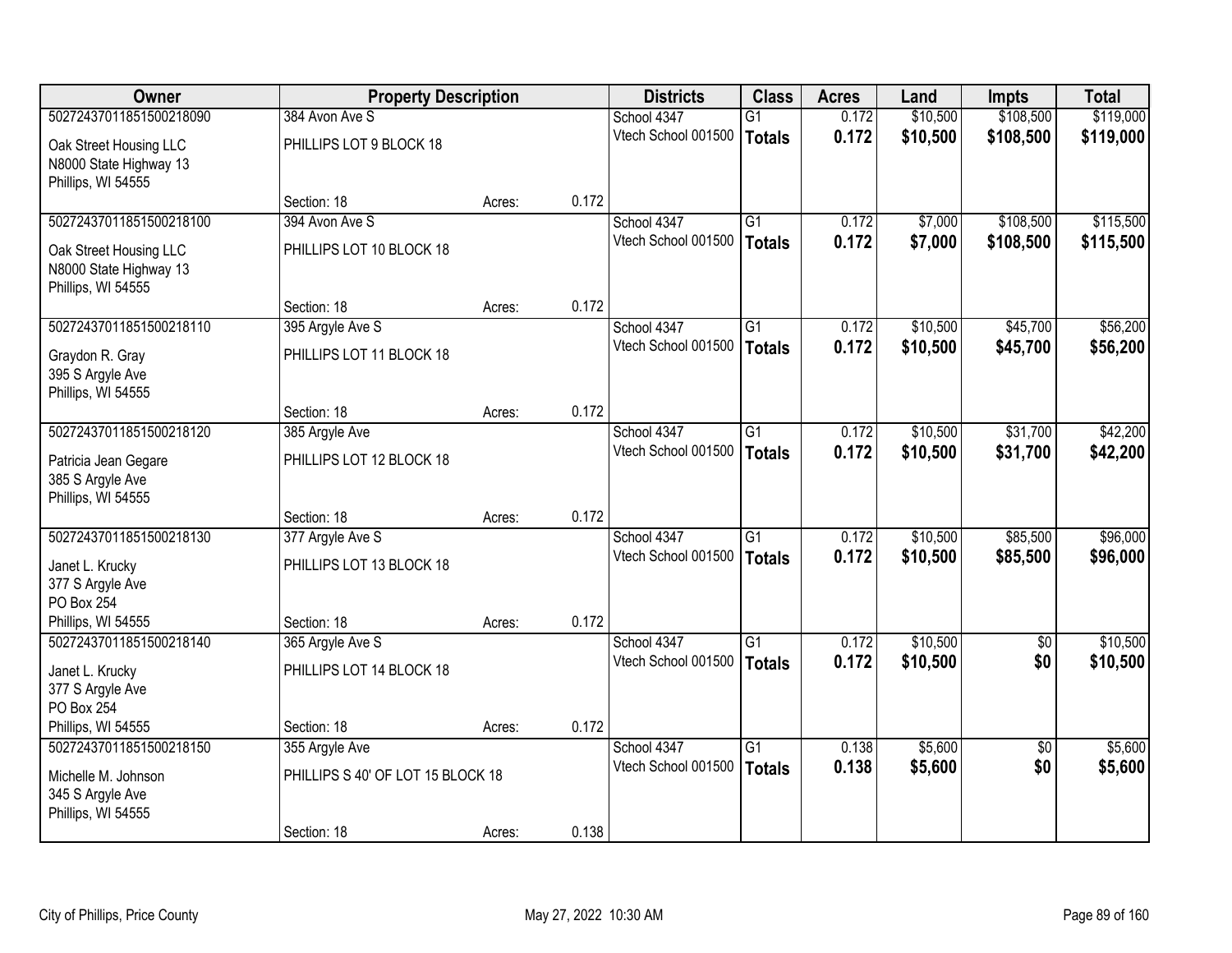| Owner                    | <b>Property Description</b>                    |        |       | <b>Districts</b>    | <b>Class</b>    | <b>Acres</b> | Land     | Impts           | <b>Total</b> |
|--------------------------|------------------------------------------------|--------|-------|---------------------|-----------------|--------------|----------|-----------------|--------------|
| 50272437011851500218160  | 345 Argyle Ave                                 |        |       | School 4347         | $\overline{G1}$ | 0.207        | \$11,900 | \$85,100        | \$97,000     |
| Michelle M. Johnson      | PHILLIPS N 10' OF LOT 15 BLOCK 18 LOT 16 BLOCK |        |       | Vtech School 001500 | <b>Totals</b>   | 0.207        | \$11,900 | \$85,100        | \$97,000     |
| 345 S Argyle Ave         | 18                                             |        |       |                     |                 |              |          |                 |              |
| Phillips, WI 54555       |                                                |        |       |                     |                 |              |          |                 |              |
|                          | Section: 18                                    | Acres: | 0.207 |                     |                 |              |          |                 |              |
| 50272437011851500218170  | 335 Argyle Ave                                 |        |       | School 4347         | G1              | 0.172        | \$10,500 | \$40,100        | \$50,600     |
| <b>Bradley Kundinger</b> | PHILLIPS LOT 17 BLOCK 18                       |        |       | Vtech School 001500 | <b>Totals</b>   | 0.172        | \$10,500 | \$40,100        | \$50,600     |
| 335 S Argyle Ave         |                                                |        |       |                     |                 |              |          |                 |              |
| Phillips, WI 54555       |                                                |        |       |                     |                 |              |          |                 |              |
|                          | Section: 18                                    | Acres: | 0.172 |                     |                 |              |          |                 |              |
| 50272437011851500218180  | 325 Argyle Ave                                 |        |       | School 4347         | $\overline{G1}$ | 0.172        | \$10,500 | \$25,100        | \$35,600     |
| Donald R. Miller         | PHILLIPS LOT 18 BLOCK 18                       |        |       | Vtech School 001500 | <b>Totals</b>   | 0.172        | \$10,500 | \$25,100        | \$35,600     |
| Brenda L. Miller         |                                                |        |       |                     |                 |              |          |                 |              |
| 160 Fifield St           |                                                |        |       |                     |                 |              |          |                 |              |
| Phillips, WI 54555       | Section: 18                                    | Acres: | 0.172 |                     |                 |              |          |                 |              |
| 50272437011851500218190  | 315 Argyle Ave                                 |        |       | School 4347         | $\overline{G1}$ | 0.172        | \$10,500 | \$39,400        | \$49,900     |
| Brett W. Krenzke         | PHILLIPS LOT 19 BLOCK 18                       |        |       | Vtech School 001500 | <b>Totals</b>   | 0.172        | \$10,500 | \$39,400        | \$49,900     |
| Gina L. Krenzke          |                                                |        |       |                     |                 |              |          |                 |              |
| 315 S Argyle Ave         |                                                |        |       |                     |                 |              |          |                 |              |
| Phillips, WI 54555       | Section: 18                                    | Acres: | 0.172 |                     |                 |              |          |                 |              |
| 50272437011851500218200  | 305 Argyle Ave                                 |        |       | School 4347         | $\overline{G1}$ | 0.172        | \$10,500 | \$46,500        | \$57,000     |
| Shawn D. Brown           | PHILLIPS LOT 20 BLOCK 18                       |        |       | Vtech School 001500 | <b>Totals</b>   | 0.172        | \$10,500 | \$46,500        | \$57,000     |
| 305 S Argyle Ave         |                                                |        |       |                     |                 |              |          |                 |              |
| Phillips, WI 54555       |                                                |        |       |                     |                 |              |          |                 |              |
|                          | Section: 18                                    | Acres: | 0.172 |                     |                 |              |          |                 |              |
| 50272437011851500219010  | 400 Avon Ave                                   |        |       | School 4347         | $\overline{G2}$ | 0.172        | \$10,500 | \$163,800       | \$174,300    |
| Oak Street Housing LLC   | PHILLIPS LOT 1 BLOCK 19                        |        |       | Vtech School 001500 | <b>Totals</b>   | 0.172        | \$10,500 | \$163,800       | \$174,300    |
| N8000 State Highway 13   |                                                |        |       |                     |                 |              |          |                 |              |
| Phillips, WI 54555       |                                                |        |       |                     |                 |              |          |                 |              |
|                          | Section: 18                                    | Acres: | 0.172 |                     |                 |              |          |                 |              |
| 50272437011851500219020  | 400 Avon Ave                                   |        |       | School 4347         | $\overline{G2}$ | 0.172        | \$7,000  | $\overline{50}$ | \$7,000      |
| Oak Street Housing LLC   | PHILLIPS LOT 2 BLOCK 19                        |        |       | Vtech School 001500 | <b>Totals</b>   | 0.172        | \$7,000  | \$0             | \$7,000      |
| N8000 State Highway 13   |                                                |        |       |                     |                 |              |          |                 |              |
| Phillips, WI 54555       |                                                |        |       |                     |                 |              |          |                 |              |
|                          | Section: 18                                    | Acres: | 0.172 |                     |                 |              |          |                 |              |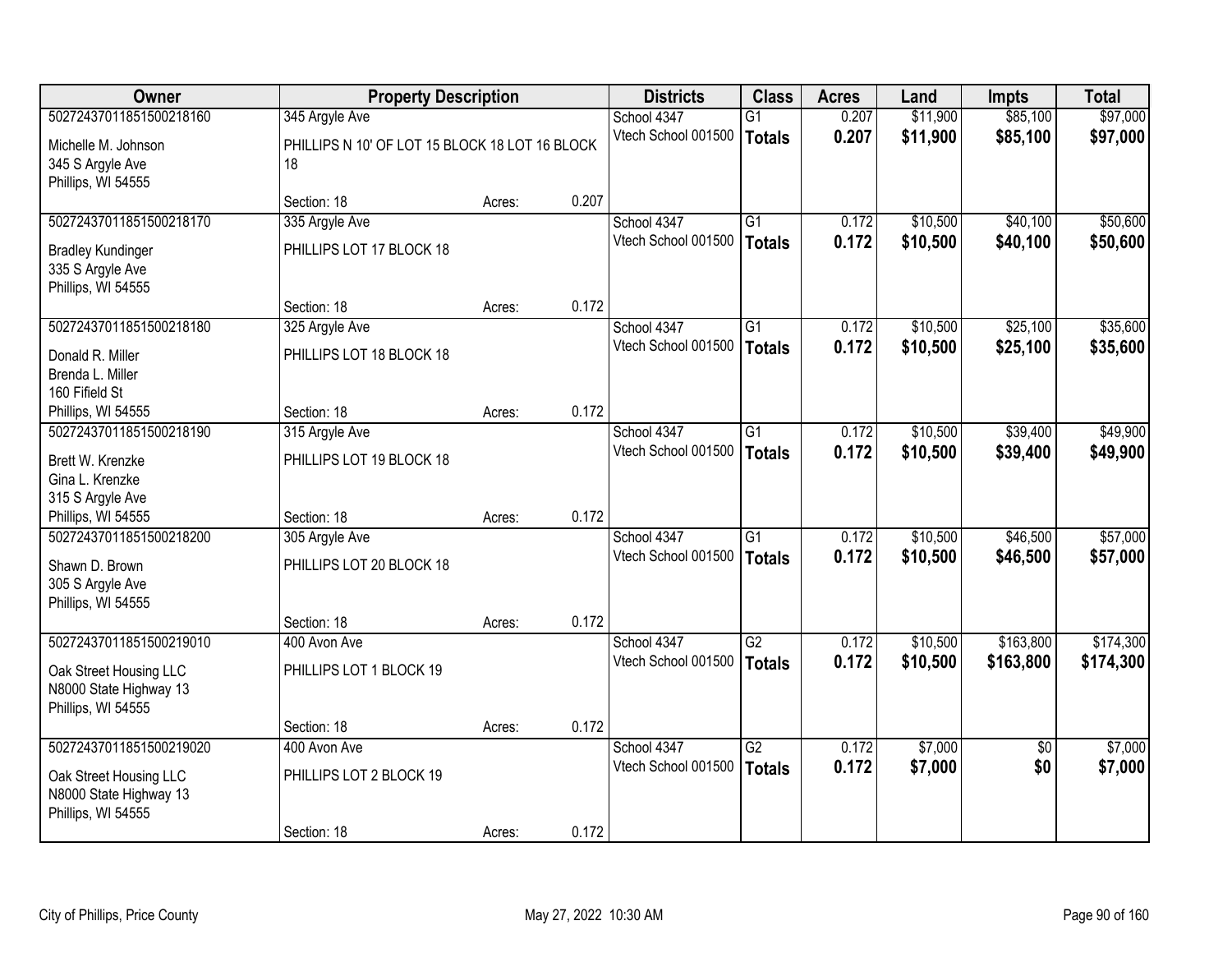| <b>Owner</b>                                                                            |                                         | <b>Property Description</b> |       | <b>Districts</b>                   | <b>Class</b>                     | <b>Acres</b>   | Land                 | <b>Impts</b>       | <b>Total</b>         |
|-----------------------------------------------------------------------------------------|-----------------------------------------|-----------------------------|-------|------------------------------------|----------------------------------|----------------|----------------------|--------------------|----------------------|
| 50272437011851500219030                                                                 | 412 Avon Ave                            |                             |       | School 4347                        | $\overline{G2}$                  | 0.172          | \$10,500             | \$163,800          | \$174,300            |
| Oak Street Housing LLC<br>N8000 State Highway 13<br>Phillips, WI 54555                  | PHILLIPS LOT 3 BLOCK 19                 |                             |       | Vtech School 001500                | <b>Totals</b>                    | 0.172          | \$10,500             | \$163,800          | \$174,300            |
|                                                                                         | Section: 18                             | Acres:                      | 0.172 |                                    |                                  |                |                      |                    |                      |
| 50272437011851500219040                                                                 | 412 Avon Ave                            |                             |       | School 4347                        | G2                               | 0.172          | \$7,000              | $\sqrt{$0}$        | \$7,000              |
| Oak Street Housing LLC<br>N8000 State Highway 13<br>Phillips, WI 54555                  | PHILLIPS LOT 4 BLOCK 19                 |                             |       | Vtech School 001500                | <b>Totals</b>                    | 0.172          | \$7,000              | \$0                | \$7,000              |
|                                                                                         | Section: 18                             | Acres:                      | 0.172 |                                    |                                  |                |                      |                    |                      |
| 50272437011851500219050                                                                 | 444 Avon Ave                            |                             |       | School 4347                        | G1                               | 0.172          | \$10,500             | \$24,000           | \$34,500             |
| Sharon Bolton<br>444 S Avon Ave<br>Phillips, WI 54555                                   | PHILLIPS LOT 5 BLOCK 19                 |                             |       | Vtech School 001500                | <b>Totals</b>                    | 0.172          | \$10,500             | \$24,000           | \$34,500             |
|                                                                                         | Section: 18                             | Acres:                      | 0.172 |                                    |                                  |                |                      |                    |                      |
| 50272437011851500219060                                                                 | 454 Avon Ave                            |                             |       | School 4347                        | G1                               | 0.172          | \$10,500             | \$33,400           | \$43,900             |
| Adam M. Upson<br>Laurie L. Upson<br>605 Prairie St                                      | PHILLIPS LOT 6 BLOCK 19                 |                             |       | Vtech School 001500                | <b>Totals</b>                    | 0.172          | \$10,500             | \$33,400           | \$43,900             |
| Crestview, FL 32536                                                                     | Section: 18                             | Acres:                      | 0.172 |                                    |                                  |                |                      |                    |                      |
| 50272437011851500219070<br>Norman P. Kenney<br>Brenda L. Kenney<br>12106 Pebblebrook Dr | 464 Avon Ave<br>PHILLIPS LOT 7 BLOCK 19 |                             |       | School 4347<br>Vtech School 001500 | $\overline{G1}$<br><b>Totals</b> | 0.172<br>0.172 | \$10,500<br>\$10,500 | \$3,600<br>\$3,600 | \$14,100<br>\$14,100 |
| Houston, TX 77024-4240                                                                  | Section: 18                             | Acres:                      | 0.172 |                                    |                                  |                |                      |                    |                      |
| 50272437011851500219080<br>Norman P. Kenney<br>Brenda L. Kenney<br>12106 Pebblebrook Dr | 474 Avon Ave<br>PHILLIPS LOT 8 BLOCK 19 |                             |       | School 4347<br>Vtech School 001500 | $\overline{G1}$<br><b>Totals</b> | 0.172<br>0.172 | \$7,000<br>\$7,000   | \$0<br>\$0         | \$7,000<br>\$7,000   |
| Houston, TX 77024-4240                                                                  | Section: 18                             | Acres:                      | 0.172 |                                    |                                  |                |                      |                    |                      |
| 50272437011851500219090                                                                 | 484 Avon Ave S                          |                             |       | School 4347                        | $\overline{G1}$                  | 0.172          | \$7,000              | $\overline{50}$    | \$7,000              |
| Daniel G. Suhsen<br>Tasha K. Suhsen<br>494 S Avon Ave<br>Phillips, WI 54555             | PHILLIPS LOT 9 BLOCK 19<br>Section: 18  |                             | 0.172 | Vtech School 001500                | <b>Totals</b>                    | 0.172          | \$7,000              | \$0                | \$7,000              |
|                                                                                         |                                         | Acres:                      |       |                                    |                                  |                |                      |                    |                      |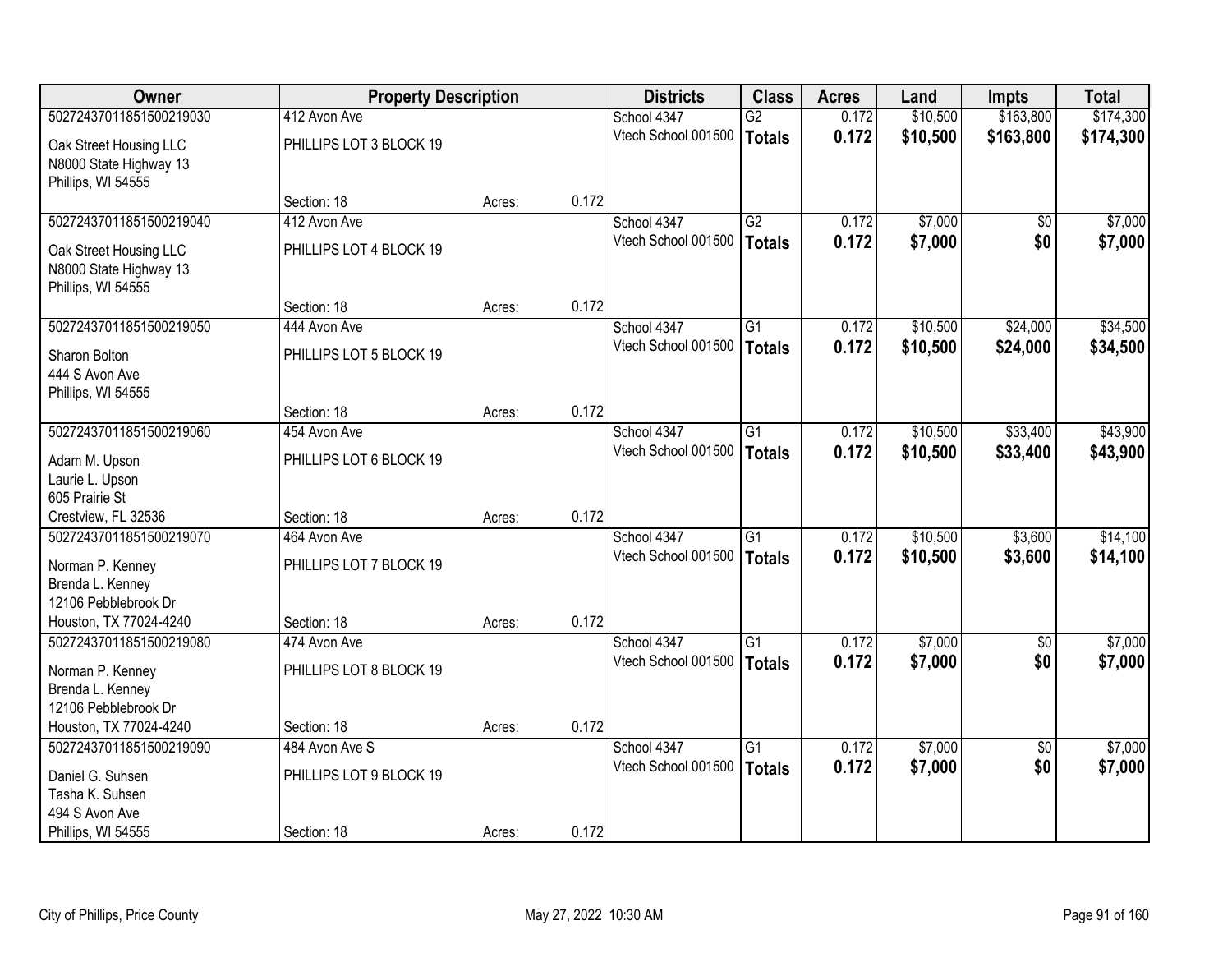| <b>Owner</b>            |                          | <b>Property Description</b> |       | <b>Districts</b>    | <b>Class</b>    | <b>Acres</b> | Land     | Impts    | <b>Total</b> |
|-------------------------|--------------------------|-----------------------------|-------|---------------------|-----------------|--------------|----------|----------|--------------|
| 50272437011851500219100 | 494 Avon Ave S           |                             |       | School 4347         | $\overline{G1}$ | 0.172        | \$10,500 | \$39,400 | \$49,900     |
| Daniel G. Suhsen        | PHILLIPS LOT 10 BLOCK 19 |                             |       | Vtech School 001500 | <b>Totals</b>   | 0.172        | \$10,500 | \$39,400 | \$49,900     |
| Tasha K. Suhsen         |                          |                             |       |                     |                 |              |          |          |              |
| 494 S Avon Ave          |                          |                             |       |                     |                 |              |          |          |              |
| Phillips, WI 54555      | Section: 18              | Acres:                      | 0.172 |                     |                 |              |          |          |              |
| 50272437011851500219110 | 495 Argyle Ave           |                             |       | School 4347         | $\overline{G1}$ | 0.172        | \$10,500 | \$39,600 | \$50,100     |
| Colleen M. Miller       | PHILLIPS LOT 11 BLOCK 19 |                             |       | Vtech School 001500 | <b>Totals</b>   | 0.172        | \$10,500 | \$39,600 | \$50,100     |
| 495 S Argyle Ave        |                          |                             |       |                     |                 |              |          |          |              |
| Phillips, WI 54555      |                          |                             |       |                     |                 |              |          |          |              |
|                         | Section: 18              | Acres:                      | 0.172 |                     |                 |              |          |          |              |
| 50272437011851500219120 | 485 Argyle Ave           |                             |       | School 4347         | $\overline{G1}$ | 0.172        | \$10,500 | \$33,900 | \$44,400     |
| James Anthony Brown     | PHILLIPS LOT 12 BLOCK 19 |                             |       | Vtech School 001500 | <b>Totals</b>   | 0.172        | \$10,500 | \$33,900 | \$44,400     |
| Mich Brown              |                          |                             |       |                     |                 |              |          |          |              |
| 6178 Gensler Rd         |                          |                             |       |                     |                 |              |          |          |              |
| Three Lakes, WI 54562   | Section: 18              | Acres:                      | 0.172 |                     |                 |              |          |          |              |
| 50272437011851500219130 | 475 Argyle Ave           |                             |       | School 4347         | $\overline{G1}$ | 0.172        | \$10,500 | \$42,800 | \$53,300     |
| Evelyn M. Szczepkowski  | PHILLIPS LOT 13 BLOCK 19 |                             |       | Vtech School 001500 | <b>Totals</b>   | 0.172        | \$10,500 | \$42,800 | \$53,300     |
| 475 S Argyle Ave        |                          |                             |       |                     |                 |              |          |          |              |
| Phillips, WI 54555      |                          |                             |       |                     |                 |              |          |          |              |
|                         | Section: 18              | Acres:                      | 0.172 |                     |                 |              |          |          |              |
| 50272437011851500219140 | 465 Argyle Ave S         |                             |       | School 4347         | $\overline{G1}$ | 0.172        | \$10,500 | \$67,700 | \$78,200     |
| Austin J. Walker        | PHILLIPS LOT 14 BLOCK 19 |                             |       | Vtech School 001500 | <b>Totals</b>   | 0.172        | \$10,500 | \$67,700 | \$78,200     |
| 465 S Argyle Ave        |                          |                             |       |                     |                 |              |          |          |              |
| Phillips, WI 54555      |                          |                             |       |                     |                 |              |          |          |              |
|                         | Section: 18              | Acres:                      | 0.172 |                     |                 |              |          |          |              |
| 50272437011851500219150 | 455 Argyle Ave           |                             |       | School 4347         | G1              | 0.172        | \$10,500 | \$33,600 | \$44,100     |
| Bobbi J. Franz          | PHILLIPS LOT 15 BLOCK 19 |                             |       | Vtech School 001500 | <b>Totals</b>   | 0.172        | \$10,500 | \$33,600 | \$44,100     |
| 170 1st St              |                          |                             |       |                     |                 |              |          |          |              |
| Phillips, WI 54555      |                          |                             |       |                     |                 |              |          |          |              |
|                         | Section: 18              | Acres:                      | 0.172 |                     |                 |              |          |          |              |
| 50272437011851500219160 | 445 Argyle Ave           |                             |       | School 4347         | $\overline{G1}$ | 0.172        | \$10,500 | \$20,900 | \$31,400     |
| Patti Jo Farina         | PHILLIPS LOT 16 BLOCK 19 |                             |       | Vtech School 001500 | <b>Totals</b>   | 0.172        | \$10,500 | \$20,900 | \$31,400     |
| 445 S Argyle Ave        |                          |                             |       |                     |                 |              |          |          |              |
| Phillips, WI 54555      |                          |                             |       |                     |                 |              |          |          |              |
|                         | Section: 18              | Acres:                      | 0.172 |                     |                 |              |          |          |              |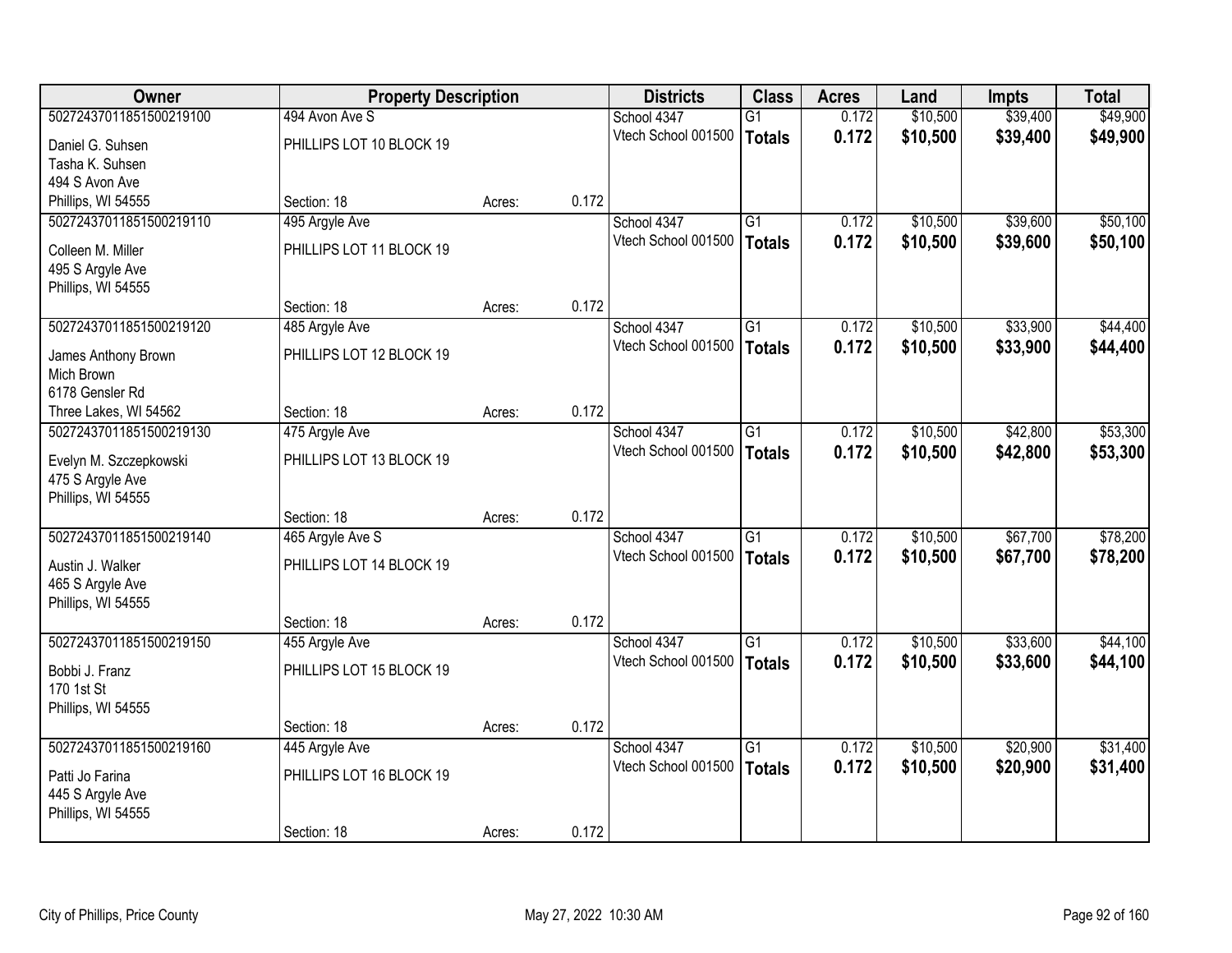| <b>Owner</b>            |                                                  | <b>Property Description</b> |       |                     | <b>Class</b>    | <b>Acres</b> | Land     | <b>Impts</b> | <b>Total</b> |
|-------------------------|--------------------------------------------------|-----------------------------|-------|---------------------|-----------------|--------------|----------|--------------|--------------|
| 50272437011851500219170 | 435 Argyle Ave S                                 |                             |       | School 4347         | G1              | 0.172        | \$10,500 | \$21,000     | \$31,500     |
| Mark A. Kronberger      | PHILLIPS LOT 17 BLOCK 19                         |                             |       | Vtech School 001500 | <b>Totals</b>   | 0.172        | \$10,500 | \$21,000     | \$31,500     |
| Eileen M. Kronberger    |                                                  |                             |       |                     |                 |              |          |              |              |
| 426 S Lake Ave          |                                                  |                             |       |                     |                 |              |          |              |              |
| Phillips, WI 54555      | Section: 18                                      | Acres:                      | 0.172 |                     |                 |              |          |              |              |
| 50272437011851500219180 | 425 Argyle Ave                                   |                             |       | School 4347         | $\overline{G1}$ | 0.207        | \$11,900 | \$24,600     | \$36,500     |
| Lonnie A. Dormady       | PHILLIPS LOT 18 BLOCK 19 SE 10' OF LOT 19 BLOCK  |                             |       | Vtech School 001500 | <b>Totals</b>   | 0.207        | \$11,900 | \$24,600     | \$36,500     |
| 425 S Argyle Ave        | 19 (FROM ARGYLE ST TO ALLEY)                     |                             |       |                     |                 |              |          |              |              |
| Phillips, WI 54555      |                                                  |                             |       |                     |                 |              |          |              |              |
|                         | Section: 18                                      | Acres:                      | 0.207 |                     |                 |              |          |              |              |
| 50272437011851500219190 | <b>Argyle Ave</b>                                |                             |       | School 4347         | G <sub>1</sub>  | 0.138        | \$5,600  | \$0          | \$5,600      |
| Diana L. Collins        | PHILLIPS LOT 19 BLOCK 19 EXCPT SE 10'            |                             |       | Vtech School 001500 | <b>Totals</b>   | 0.138        | \$5,600  | \$0          | \$5,600      |
| 444 S Avon Ave          |                                                  |                             |       |                     |                 |              |          |              |              |
| Phillips, WI 54555      |                                                  |                             |       |                     |                 |              |          |              |              |
|                         | Section: 18                                      | Acres:                      | 0.138 |                     |                 |              |          |              |              |
| 50272437011851500219200 | 405 Argyle Ave                                   |                             |       | School 4347         | G1              | 0.172        | \$10,500 | \$52,100     | \$62,600     |
| Diana L. Collins        | PHILLIPS LOT 20 BLOCK 19                         |                             |       | Vtech School 001500 | <b>Totals</b>   | 0.172        | \$10,500 | \$52,100     | \$62,600     |
| 444 S Avon Ave          |                                                  |                             |       |                     |                 |              |          |              |              |
| Phillips, WI 54555      |                                                  |                             |       |                     |                 |              |          |              |              |
|                         | Section: 18                                      | Acres:                      | 0.172 |                     |                 |              |          |              |              |
| 50272437011851500220010 | Avon Ave S                                       |                             |       | School 4347         | $\overline{G1}$ | 0.172        | \$7,000  | \$0          | \$7,000      |
| Michael Hradnansky      | PHILLIPS LOT 1 BLOCK 20                          |                             |       | Vtech School 001500 | <b>Totals</b>   | 0.172        | \$7,000  | \$0          | \$7,000      |
| 514 S Avon Ave          |                                                  |                             |       |                     |                 |              |          |              |              |
| Phillips, WI 54555      |                                                  |                             |       |                     |                 |              |          |              |              |
|                         | Section: 18                                      | Acres:                      | 0.172 |                     |                 |              |          |              |              |
| 50272437011851500220020 | 514 Avon Ave S                                   |                             |       | School 4347         | G1              | 0.172        | \$10,500 | \$49,100     | \$59,600     |
| Michael Hradnansky      | PHILLIPS LOT 2 BLOCK 20                          |                             |       | Vtech School 001500 | <b>Totals</b>   | 0.172        | \$10,500 | \$49,100     | \$59,600     |
| 514 S Avon Ave          |                                                  |                             |       |                     |                 |              |          |              |              |
| Phillips, WI 54555      |                                                  |                             |       |                     |                 |              |          |              |              |
|                         | Section: 18                                      | Acres:                      | 0.172 |                     |                 |              |          |              |              |
| 50272437011851500220030 | 524 Avon Ave S                                   |                             |       | School 4347         | G1              | 0.275        | \$14,700 | \$33,600     | \$48,300     |
| Selma H. Wright         | PHILLIPS LOT 3 BLOCK 20 PCL 30'X150' IN BLOCK 20 |                             |       | Vtech School 001500 | <b>Totals</b>   | 0.275        | \$14,700 | \$33,600     | \$48,300     |
| 524 S Avon Ave          | <b>PCL DESC IN 376109</b>                        |                             |       |                     |                 |              |          |              |              |
| Phillips, WI 54555      |                                                  |                             |       |                     |                 |              |          |              |              |
|                         | Section: 18                                      | Acres:                      | 0.275 |                     |                 |              |          |              |              |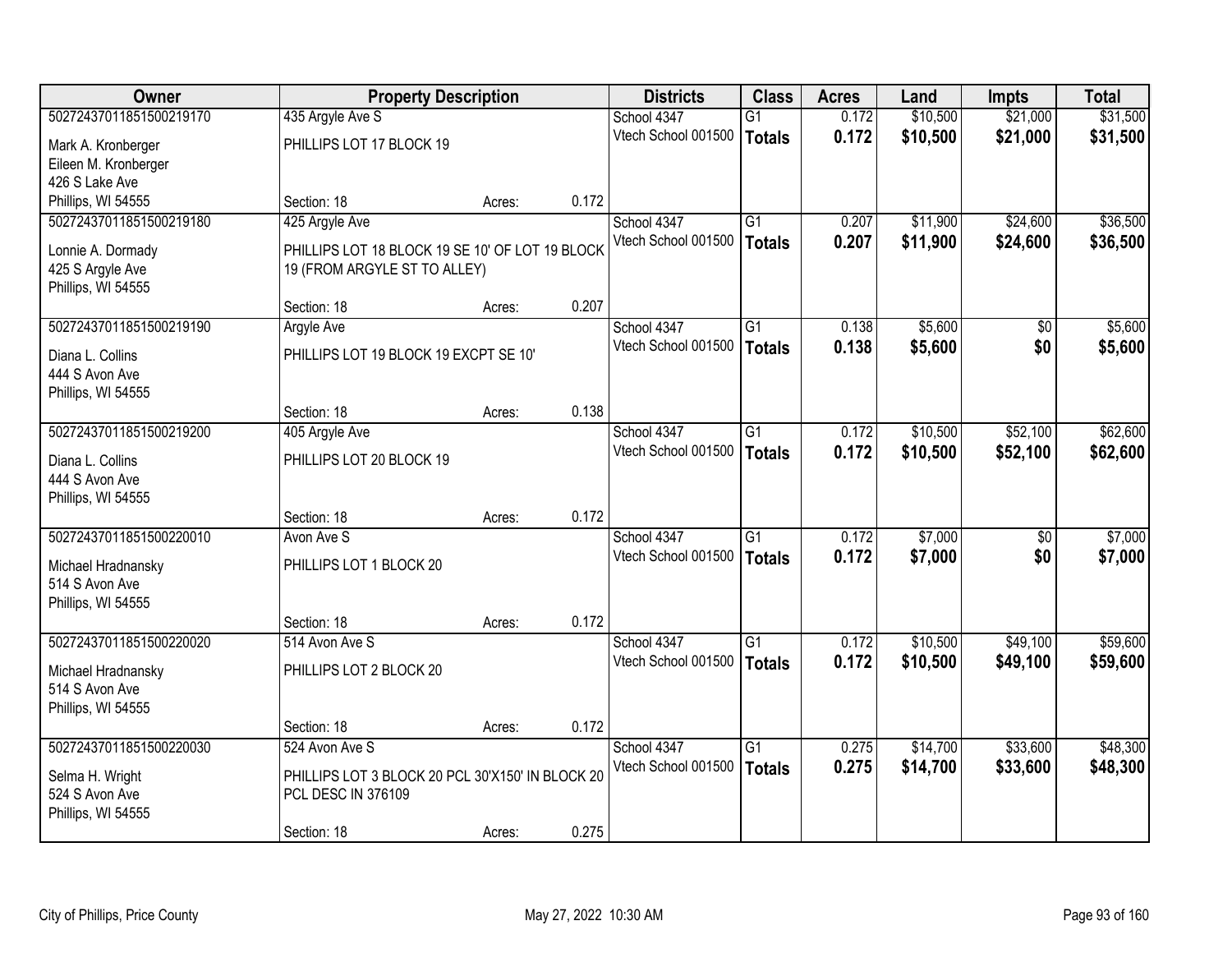| <b>Owner</b>                    | <b>Property Description</b>                     | <b>Districts</b> | <b>Class</b> | <b>Acres</b>        | Land            | <b>Impts</b> | <b>Total</b> |           |           |
|---------------------------------|-------------------------------------------------|------------------|--------------|---------------------|-----------------|--------------|--------------|-----------|-----------|
| 50272437011851500220040         | 554 Lake Ave S                                  |                  |              | School 4347         | $\overline{G1}$ | 0.440        | \$18,100     | \$64,800  | \$82,900  |
| Carrie L. Setterman             | PHILLIPS UNPLATTED PRT OF BLOCK 20 EXCPT        |                  |              | Vtech School 001500 | Totals          | 0.440        | \$18,100     | \$64,800  | \$82,900  |
| Denis R. Setterman              | NLY 30' LYING S OF LOT 3 BLOCK 20               |                  |              |                     |                 |              |              |           |           |
| 554 S Lake Ave                  |                                                 |                  |              |                     |                 |              |              |           |           |
| Phillips, WI 54555              | Section: 18                                     | Acres:           | 0.440        |                     |                 |              |              |           |           |
| 50272437011851500220110         | 598 Lake Ave                                    |                  |              | School 4347         | G2              | 0.173        | \$13,200     | \$130,300 | \$143,500 |
|                                 |                                                 |                  |              | Vtech School 001500 | <b>Totals</b>   | 0.173        | \$13,200     | \$130,300 | \$143,500 |
| Thomas J. Aiello                | PHILLIPS LOT 11 BLOCK 20 LOT 3 CSM #1070 VOL 5  |                  |              |                     |                 |              |              |           |           |
| 1609 Apache Dr                  | PG 385 1/3 INTEREST IN OUTLOT 1                 |                  |              |                     |                 |              |              |           |           |
| Nekoosa, WI 54457               |                                                 |                  | 0.173        |                     |                 |              |              |           |           |
| 50272437011851500220120         | Section: 18<br>594 Lake Ave                     | Acres:           |              | School 4347         | G2              | 0.232        | \$17,600     | \$85,100  | \$102,700 |
|                                 |                                                 |                  |              | Vtech School 001500 |                 |              |              |           |           |
| Aaron Gago                      | PHILLIPS PRT OF LOTS 11 - 13 BLOCK 20 LOT 1 CSM |                  |              |                     | Totals          | 0.232        | \$17,600     | \$85,100  | \$102,700 |
| N10470 Hill Rd                  | #1070 VOL 5 PG 385 1/3 INTEREST IN OUTLOT 1     |                  |              |                     |                 |              |              |           |           |
| PO Box 121                      |                                                 |                  |              |                     |                 |              |              |           |           |
| Phillips, WI 54555              | Section: 18                                     | Acres:           | 0.232        |                     |                 |              |              |           |           |
| 50272437011851500220130         | 596 Lake Ave                                    |                  |              | School 4347         | $\overline{G2}$ | 0.149        | \$11,400     | \$113,400 | \$124,800 |
| Alan L. Jolin                   | PHILLIPS PRT OF LOTS 12 & 13 BLOCK 20 LOT 2     |                  |              | Vtech School 001500 | Totals          | 0.149        | \$11,400     | \$113,400 | \$124,800 |
| Tonya M. Jolin                  | CSM #1070 VOL 5 PG 385 1/3 INTEREST IN OUTLOT   |                  |              |                     |                 |              |              |           |           |
| N8230 S Worcester Rd            |                                                 |                  |              |                     |                 |              |              |           |           |
| Phillips, WI 54555              | Section: 18                                     | Acres:           | 0.149        |                     |                 |              |              |           |           |
| 50272437011851500220140         | 565 Argyle Ave                                  |                  |              | School 4347         | $\overline{G1}$ | 0.172        | \$10,500     | \$35,400  | \$45,900  |
|                                 |                                                 |                  |              | Vtech School 001500 | <b>Totals</b>   | 0.172        | \$10,500     | \$35,400  | \$45,900  |
| Federal National Mortgage Assoc | PHILLIPS LOT 14 BLOCK 20                        |                  |              |                     |                 |              |              |           |           |
| 5600 Granite Pkwy VII           |                                                 |                  |              |                     |                 |              |              |           |           |
| Plano, TX 75024                 |                                                 |                  |              |                     |                 |              |              |           |           |
|                                 | Section: 18                                     | Acres:           | 0.172        |                     |                 |              |              |           |           |
| 50272437011851500220150         | 545 Argyle Ave                                  |                  |              | School 4347         | G1              | 0.172        | \$10,500     | \$10,800  | \$21,300  |
| Linda (Johnson Linden           | PHILLIPS LOT 15 BLOCK 20                        |                  |              | Vtech School 001500 | <b>Totals</b>   | 0.172        | \$10,500     | \$10,800  | \$21,300  |
| 676 S Lake Ave                  |                                                 |                  |              |                     |                 |              |              |           |           |
| Phillips, WI 54555              |                                                 |                  |              |                     |                 |              |              |           |           |
|                                 | Section: 18                                     | Acres:           | 0.172        |                     |                 |              |              |           |           |
| 50272437011851500220160         | 555 Argyle Ave                                  |                  |              | School 4347         | $\overline{G1}$ | 0.172        | \$10,500     | \$47,400  | \$57,900  |
| David A. Lontcoski              | PHILLIPS LOT 16 BLOCK 20                        |                  |              | Vtech School 001500 | Totals          | 0.172        | \$10,500     | \$47,400  | \$57,900  |
| 1416 N Minnow Lake Rd           |                                                 |                  |              |                     |                 |              |              |           |           |
| Phillips, WI 54555              |                                                 |                  |              |                     |                 |              |              |           |           |
|                                 | Section: 18                                     | Acres:           | 0.172        |                     |                 |              |              |           |           |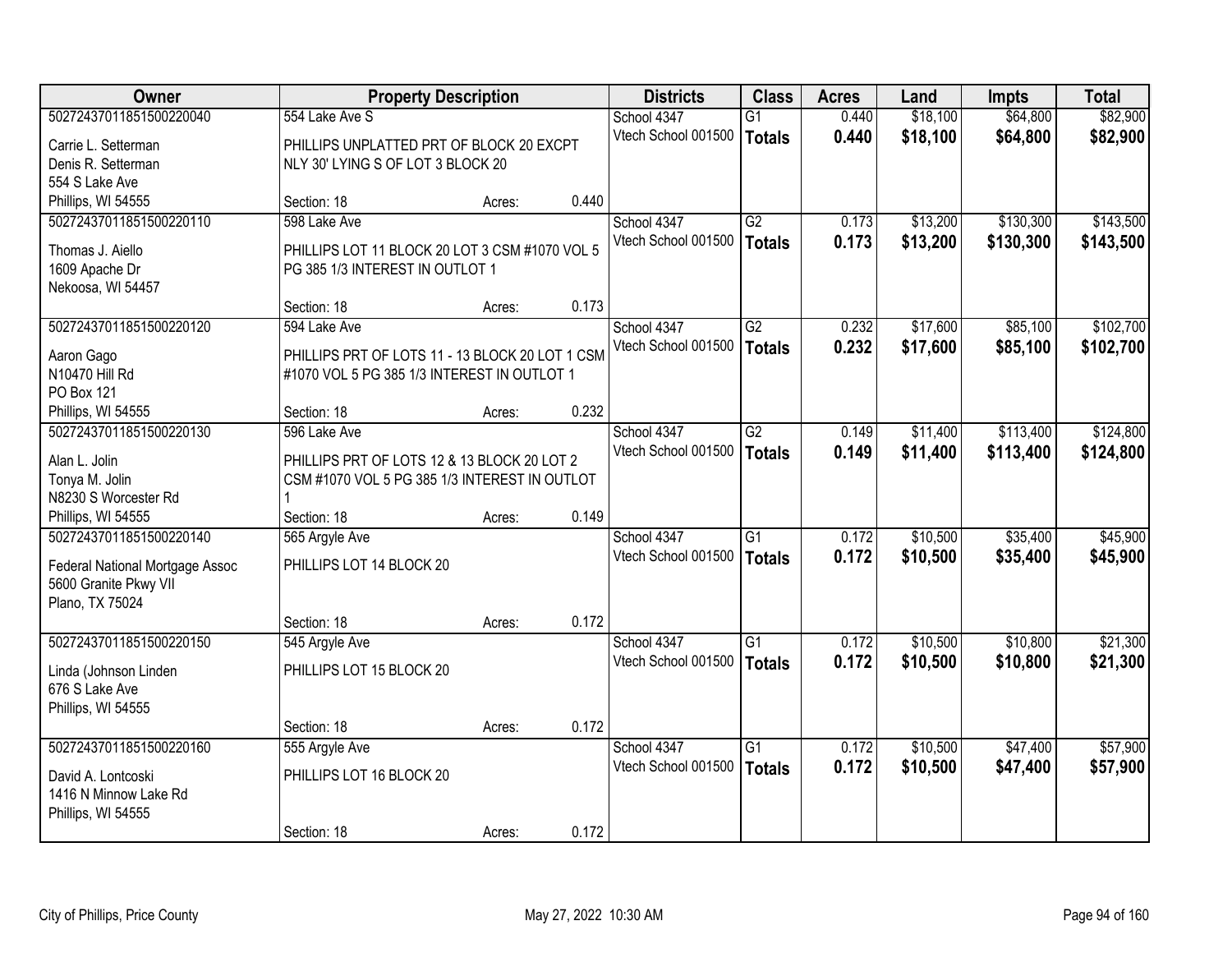| \$31,200<br>50272437011851500220170<br>535 Argyle Ave<br>$\overline{G1}$<br>0.172<br>\$10,500<br>\$41,700<br>School 4347<br>0.172<br>Vtech School 001500<br>\$10,500<br>\$31,200<br>\$41,700<br><b>Totals</b><br>PHILLIPS LOT 17 BLOCK 20<br>Robert P. Meetz<br>Judith A. Meetz<br>PO Box 1054<br>0.172<br>Brookfield, WI 53008<br>Section: 18<br>Acres:<br>50272437011851500220180<br>525 Argyle Ave S<br>\$10,500<br>\$35,300<br>School 4347<br>$\overline{G1}$<br>0.172<br>0.172<br>Vtech School 001500<br>\$10,500<br>\$35,300<br><b>Totals</b><br>PHILLIPS LOT 18 BLOCK 20<br>Robert P. Meetz<br>Judith A. Meetz<br>PO Box 1054<br>0.172<br>Section: 18<br>Brookfield, WI 53008<br>Acres:<br>\$10,500<br>\$36,700<br>50272437011851500220190<br>515 Argyle Ave S<br>School 4347<br>$\overline{G1}$<br>0.172<br>Vtech School 001500<br>0.172<br>\$10,500<br>\$36,700<br><b>Totals</b><br>PHILLIPS LOT 19 BLOCK 20<br>Ronald L. Parpart<br>186 N Argyle Ave<br>Phillips, WI 54555<br>0.172<br>Section: 18<br>Acres:<br>50272437011851500220200<br>School 4347<br>\$10,500<br>\$50,100<br>$\overline{G1}$<br>0.172<br>505 Argyle Ave<br>Vtech School 001500<br>0.172<br>\$10,500<br>\$50,100<br><b>Totals</b><br>PHILLIPS LOT 20 BLOCK 20<br>Patrick M. Vasa<br>Cara Lyn Vasa<br>505 S Argyle Ave<br>0.172<br>Phillips, WI 54555-1403<br>Section: 18<br>Acres:<br>50272437011851500222010<br>$\overline{G1}$<br>\$10,400<br>\$69,800<br>696 Lake Ave S<br>School 4347<br>0.170<br>Vtech School 001500<br>0.170<br>\$10,400<br>\$69,800<br><b>Totals</b><br>PHILLIPS LOT 1 BLOCK 22<br>Jan M. Lackershire<br>Lois M. Lackershire<br>696 S Lake Ave |
|-----------------------------------------------------------------------------------------------------------------------------------------------------------------------------------------------------------------------------------------------------------------------------------------------------------------------------------------------------------------------------------------------------------------------------------------------------------------------------------------------------------------------------------------------------------------------------------------------------------------------------------------------------------------------------------------------------------------------------------------------------------------------------------------------------------------------------------------------------------------------------------------------------------------------------------------------------------------------------------------------------------------------------------------------------------------------------------------------------------------------------------------------------------------------------------------------------------------------------------------------------------------------------------------------------------------------------------------------------------------------------------------------------------------------------------------------------------------------------------------------------------------------------------------------------------------------------------------------------------------------------------------------------|
|                                                                                                                                                                                                                                                                                                                                                                                                                                                                                                                                                                                                                                                                                                                                                                                                                                                                                                                                                                                                                                                                                                                                                                                                                                                                                                                                                                                                                                                                                                                                                                                                                                                     |
| \$45,800<br>\$45,800<br>\$47,200<br>\$47,200<br>\$60,600<br>\$60,600<br>\$80,200<br>\$80,200                                                                                                                                                                                                                                                                                                                                                                                                                                                                                                                                                                                                                                                                                                                                                                                                                                                                                                                                                                                                                                                                                                                                                                                                                                                                                                                                                                                                                                                                                                                                                        |
|                                                                                                                                                                                                                                                                                                                                                                                                                                                                                                                                                                                                                                                                                                                                                                                                                                                                                                                                                                                                                                                                                                                                                                                                                                                                                                                                                                                                                                                                                                                                                                                                                                                     |
|                                                                                                                                                                                                                                                                                                                                                                                                                                                                                                                                                                                                                                                                                                                                                                                                                                                                                                                                                                                                                                                                                                                                                                                                                                                                                                                                                                                                                                                                                                                                                                                                                                                     |
|                                                                                                                                                                                                                                                                                                                                                                                                                                                                                                                                                                                                                                                                                                                                                                                                                                                                                                                                                                                                                                                                                                                                                                                                                                                                                                                                                                                                                                                                                                                                                                                                                                                     |
|                                                                                                                                                                                                                                                                                                                                                                                                                                                                                                                                                                                                                                                                                                                                                                                                                                                                                                                                                                                                                                                                                                                                                                                                                                                                                                                                                                                                                                                                                                                                                                                                                                                     |
|                                                                                                                                                                                                                                                                                                                                                                                                                                                                                                                                                                                                                                                                                                                                                                                                                                                                                                                                                                                                                                                                                                                                                                                                                                                                                                                                                                                                                                                                                                                                                                                                                                                     |
|                                                                                                                                                                                                                                                                                                                                                                                                                                                                                                                                                                                                                                                                                                                                                                                                                                                                                                                                                                                                                                                                                                                                                                                                                                                                                                                                                                                                                                                                                                                                                                                                                                                     |
|                                                                                                                                                                                                                                                                                                                                                                                                                                                                                                                                                                                                                                                                                                                                                                                                                                                                                                                                                                                                                                                                                                                                                                                                                                                                                                                                                                                                                                                                                                                                                                                                                                                     |
|                                                                                                                                                                                                                                                                                                                                                                                                                                                                                                                                                                                                                                                                                                                                                                                                                                                                                                                                                                                                                                                                                                                                                                                                                                                                                                                                                                                                                                                                                                                                                                                                                                                     |
|                                                                                                                                                                                                                                                                                                                                                                                                                                                                                                                                                                                                                                                                                                                                                                                                                                                                                                                                                                                                                                                                                                                                                                                                                                                                                                                                                                                                                                                                                                                                                                                                                                                     |
|                                                                                                                                                                                                                                                                                                                                                                                                                                                                                                                                                                                                                                                                                                                                                                                                                                                                                                                                                                                                                                                                                                                                                                                                                                                                                                                                                                                                                                                                                                                                                                                                                                                     |
|                                                                                                                                                                                                                                                                                                                                                                                                                                                                                                                                                                                                                                                                                                                                                                                                                                                                                                                                                                                                                                                                                                                                                                                                                                                                                                                                                                                                                                                                                                                                                                                                                                                     |
|                                                                                                                                                                                                                                                                                                                                                                                                                                                                                                                                                                                                                                                                                                                                                                                                                                                                                                                                                                                                                                                                                                                                                                                                                                                                                                                                                                                                                                                                                                                                                                                                                                                     |
|                                                                                                                                                                                                                                                                                                                                                                                                                                                                                                                                                                                                                                                                                                                                                                                                                                                                                                                                                                                                                                                                                                                                                                                                                                                                                                                                                                                                                                                                                                                                                                                                                                                     |
|                                                                                                                                                                                                                                                                                                                                                                                                                                                                                                                                                                                                                                                                                                                                                                                                                                                                                                                                                                                                                                                                                                                                                                                                                                                                                                                                                                                                                                                                                                                                                                                                                                                     |
|                                                                                                                                                                                                                                                                                                                                                                                                                                                                                                                                                                                                                                                                                                                                                                                                                                                                                                                                                                                                                                                                                                                                                                                                                                                                                                                                                                                                                                                                                                                                                                                                                                                     |
|                                                                                                                                                                                                                                                                                                                                                                                                                                                                                                                                                                                                                                                                                                                                                                                                                                                                                                                                                                                                                                                                                                                                                                                                                                                                                                                                                                                                                                                                                                                                                                                                                                                     |
|                                                                                                                                                                                                                                                                                                                                                                                                                                                                                                                                                                                                                                                                                                                                                                                                                                                                                                                                                                                                                                                                                                                                                                                                                                                                                                                                                                                                                                                                                                                                                                                                                                                     |
|                                                                                                                                                                                                                                                                                                                                                                                                                                                                                                                                                                                                                                                                                                                                                                                                                                                                                                                                                                                                                                                                                                                                                                                                                                                                                                                                                                                                                                                                                                                                                                                                                                                     |
|                                                                                                                                                                                                                                                                                                                                                                                                                                                                                                                                                                                                                                                                                                                                                                                                                                                                                                                                                                                                                                                                                                                                                                                                                                                                                                                                                                                                                                                                                                                                                                                                                                                     |
|                                                                                                                                                                                                                                                                                                                                                                                                                                                                                                                                                                                                                                                                                                                                                                                                                                                                                                                                                                                                                                                                                                                                                                                                                                                                                                                                                                                                                                                                                                                                                                                                                                                     |
|                                                                                                                                                                                                                                                                                                                                                                                                                                                                                                                                                                                                                                                                                                                                                                                                                                                                                                                                                                                                                                                                                                                                                                                                                                                                                                                                                                                                                                                                                                                                                                                                                                                     |
|                                                                                                                                                                                                                                                                                                                                                                                                                                                                                                                                                                                                                                                                                                                                                                                                                                                                                                                                                                                                                                                                                                                                                                                                                                                                                                                                                                                                                                                                                                                                                                                                                                                     |
| 0.170<br>Phillips, WI 54555<br>Section: 18<br>Acres:                                                                                                                                                                                                                                                                                                                                                                                                                                                                                                                                                                                                                                                                                                                                                                                                                                                                                                                                                                                                                                                                                                                                                                                                                                                                                                                                                                                                                                                                                                                                                                                                |
| \$7,000<br>\$7,000<br>50272437011851500222020<br>School 4347<br>0.172<br>Lake Ave S<br>G1<br>$\sqrt{6}$                                                                                                                                                                                                                                                                                                                                                                                                                                                                                                                                                                                                                                                                                                                                                                                                                                                                                                                                                                                                                                                                                                                                                                                                                                                                                                                                                                                                                                                                                                                                             |
| Vtech School 001500<br>0.172<br>\$7,000<br>\$0<br>\$7,000<br><b>Totals</b>                                                                                                                                                                                                                                                                                                                                                                                                                                                                                                                                                                                                                                                                                                                                                                                                                                                                                                                                                                                                                                                                                                                                                                                                                                                                                                                                                                                                                                                                                                                                                                          |
| PHILLIPS LOT 2 BLOCK 22<br>Jan M. Lackershire<br>Lois M. Lackershire                                                                                                                                                                                                                                                                                                                                                                                                                                                                                                                                                                                                                                                                                                                                                                                                                                                                                                                                                                                                                                                                                                                                                                                                                                                                                                                                                                                                                                                                                                                                                                                |
| 696 S Lake Ave                                                                                                                                                                                                                                                                                                                                                                                                                                                                                                                                                                                                                                                                                                                                                                                                                                                                                                                                                                                                                                                                                                                                                                                                                                                                                                                                                                                                                                                                                                                                                                                                                                      |
| 0.172<br>Phillips, WI 54555<br>Section: 18<br>Acres:                                                                                                                                                                                                                                                                                                                                                                                                                                                                                                                                                                                                                                                                                                                                                                                                                                                                                                                                                                                                                                                                                                                                                                                                                                                                                                                                                                                                                                                                                                                                                                                                |
| 50272437011851500222030<br>\$46,900<br>\$57,400<br>676 Lake Ave S<br>School 4347<br>$\overline{G1}$<br>0.172<br>\$10,500                                                                                                                                                                                                                                                                                                                                                                                                                                                                                                                                                                                                                                                                                                                                                                                                                                                                                                                                                                                                                                                                                                                                                                                                                                                                                                                                                                                                                                                                                                                            |
| 0.172<br>Vtech School 001500<br>\$10,500<br>\$46,900<br>\$57,400<br><b>Totals</b>                                                                                                                                                                                                                                                                                                                                                                                                                                                                                                                                                                                                                                                                                                                                                                                                                                                                                                                                                                                                                                                                                                                                                                                                                                                                                                                                                                                                                                                                                                                                                                   |
| PHILLIPS LOT 3 BLOCK 22<br>Linda (Johnson Linden<br>676 S Lake Ave                                                                                                                                                                                                                                                                                                                                                                                                                                                                                                                                                                                                                                                                                                                                                                                                                                                                                                                                                                                                                                                                                                                                                                                                                                                                                                                                                                                                                                                                                                                                                                                  |
| Phillips, WI 54555                                                                                                                                                                                                                                                                                                                                                                                                                                                                                                                                                                                                                                                                                                                                                                                                                                                                                                                                                                                                                                                                                                                                                                                                                                                                                                                                                                                                                                                                                                                                                                                                                                  |
| 0.172<br>Section: 18<br>Acres:                                                                                                                                                                                                                                                                                                                                                                                                                                                                                                                                                                                                                                                                                                                                                                                                                                                                                                                                                                                                                                                                                                                                                                                                                                                                                                                                                                                                                                                                                                                                                                                                                      |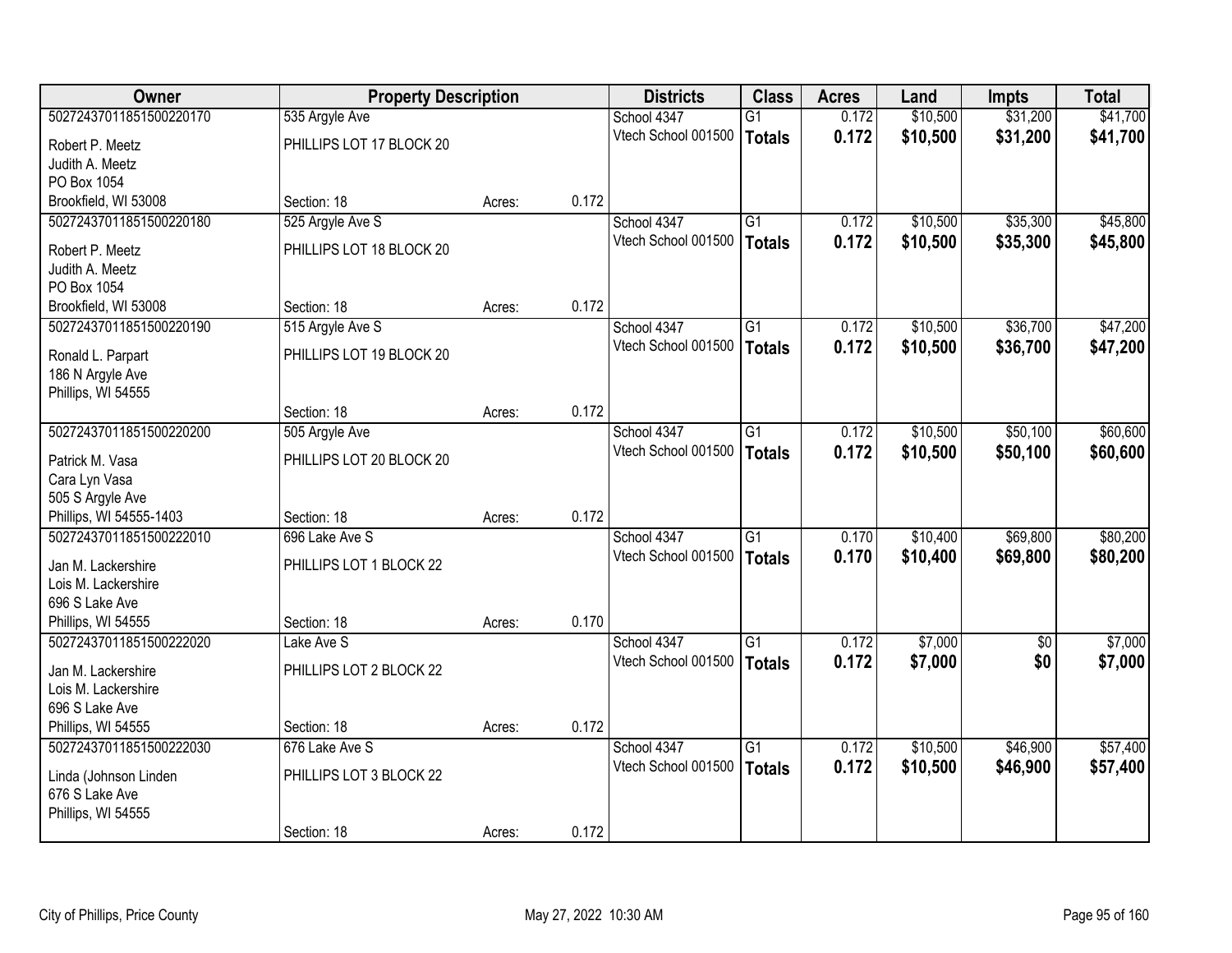| <b>Owner</b>            |                                             | <b>Property Description</b> |       | <b>Districts</b>    | <b>Class</b>    | <b>Acres</b> | Land     | <b>Impts</b>    | <b>Total</b> |
|-------------------------|---------------------------------------------|-----------------------------|-------|---------------------|-----------------|--------------|----------|-----------------|--------------|
| 50272437011851500222041 | Lake Ave S                                  |                             |       | School 4347         | $\overline{G2}$ | 0.124        | \$9,500  | $\overline{50}$ | \$9,500      |
| Woodworth Familiy, LLC  | PHILLIPS LOT 4 BLOCK 22 EXCPT S 14'         |                             |       | Vtech School 001500 | Totals          | 0.124        | \$9,500  | \$0             | \$9,500      |
| 902 E 2nd St            |                                             |                             |       |                     |                 |              |          |                 |              |
| Ste 100                 |                                             |                             |       |                     |                 |              |          |                 |              |
| Winona, MN 55987        | Section: 18                                 | Acres:                      | 0.124 |                     |                 |              |          |                 |              |
| 50272437011851500222042 | Lake Ave S                                  |                             |       | School 4347         | $\overline{G1}$ | 0.048        | \$2,900  | $\overline{50}$ | \$2,900      |
| Linda (Johnson Linden   | PHILLIPS S 14' LOT 4 BLOCK 22               |                             |       | Vtech School 001500 | <b>Totals</b>   | 0.048        | \$2,900  | \$0             | \$2,900      |
| 676 S Lake Ave          |                                             |                             |       |                     |                 |              |          |                 |              |
| Phillips, WI 54555      |                                             |                             |       |                     |                 |              |          |                 |              |
|                         | Section: 18                                 | Acres:                      | 0.048 |                     |                 |              |          |                 |              |
| 50272437011851500222051 | 646 Lake Ave S                              |                             |       | School 4347         | G2              | 0.076        | \$5,800  | \$0             | \$5,800      |
| Woodworth Familiy, LLC  | PHILLIPS N 22' LOT 5 BLOCK 22               |                             |       | Vtech School 001500 | Totals          | 0.076        | \$5,800  | \$0             | \$5,800      |
| 902 E 2nd St            |                                             |                             |       |                     |                 |              |          |                 |              |
| Ste 100                 |                                             |                             |       |                     |                 |              |          |                 |              |
| Winona, MN 55987        | Section: 18                                 | Acres:                      | 0.076 |                     |                 |              |          |                 |              |
| 50272437011851500222052 | Lake Ave S                                  |                             |       | School 4347         | $\overline{G2}$ | 0.096        | \$7,400  | \$0             | \$7,400      |
| Woodworth Familiy, LLC  | PHILLIPS S 28' LOT 5 BLOCK 22               |                             |       | Vtech School 001500 | Totals          | 0.096        | \$7,400  | \$0             | \$7,400      |
| 902 E 2nd St            |                                             |                             |       |                     |                 |              |          |                 |              |
| Ste 100                 |                                             |                             |       |                     |                 |              |          |                 |              |
| Winona, MN 55987        | Section: 18                                 | Acres:                      | 0.096 |                     |                 |              |          |                 |              |
| 50272437011851500222060 | 646 Lake Ave S                              |                             |       | School 4347         | $\overline{G2}$ | 0.172        | \$13,100 | \$168,100       | \$181,200    |
| Woodworth Familiy, LLC  | PHILLIPS LOT 6 BLOCK 22                     |                             |       | Vtech School 001500 | Totals          | 0.172        | \$13,100 | \$168,100       | \$181,200    |
| 902 E 2nd St            |                                             |                             |       |                     |                 |              |          |                 |              |
| Ste 100                 |                                             |                             |       |                     |                 |              |          |                 |              |
| Winona, MN 55987        | Section: 18                                 | Acres:                      | 0.172 |                     |                 |              |          |                 |              |
| 50272437011851500222071 | Argyle Ave                                  |                             |       | School 4347         | G2              | 0.172        | \$9,400  | $\sqrt{6}$      | \$9,400      |
| Woodworth Familiy, LLC  | PHILLIPS N PRT OF LOT 7 BLOCK 22 EXCPT PCLS |                             |       | Vtech School 001500 | Totals          | 0.172        | \$9,400  | \$0             | \$9,400      |
| 902 E 2nd St            |                                             |                             |       |                     |                 |              |          |                 |              |
| Ste 100                 |                                             |                             |       |                     |                 |              |          |                 |              |
| Winona, MN 55987        | Section: 18                                 | Acres:                      | 0.172 |                     |                 |              |          |                 |              |
| 50272437011851500222072 | Argyle Ave                                  |                             |       | School 4347         | $\overline{G2}$ | 0.086        | \$3,800  | $\overline{30}$ | \$3,800      |
| Woodworth Familiy, LLC  | PHILLIPS LOT 7 BLOCK 22 EXCPT PCL IN SE COR |                             |       | Vtech School 001500 | Totals          | 0.086        | \$3,800  | \$0             | \$3,800      |
| 902 E 2nd St            |                                             |                             |       |                     |                 |              |          |                 |              |
| Ste 100                 |                                             |                             |       |                     |                 |              |          |                 |              |
| Winona, MN 55987        | Section: 18                                 | Acres:                      | 0.086 |                     |                 |              |          |                 |              |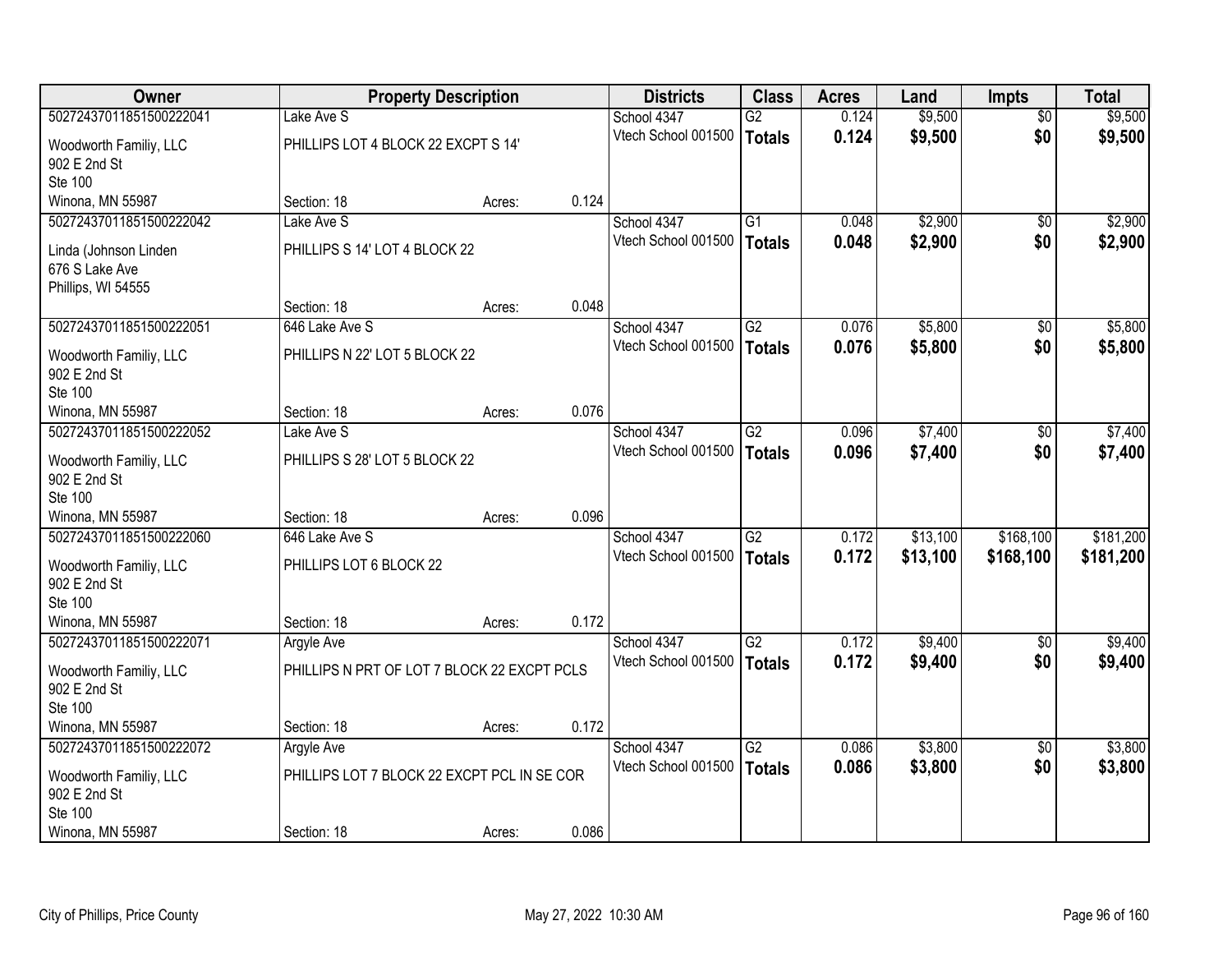| Owner                                   |                                                            | <b>Property Description</b> |       | <b>Districts</b>    | <b>Class</b>    | <b>Acres</b> | Land     | <b>Impts</b>    | <b>Total</b> |
|-----------------------------------------|------------------------------------------------------------|-----------------------------|-------|---------------------|-----------------|--------------|----------|-----------------|--------------|
| 50272437011851500222073                 | Lake Ave S                                                 |                             |       | School 4347         | $\overline{G2}$ | 0.086        | \$2,900  | $\overline{30}$ | \$2,900      |
| Woodworth Familiy, LLC<br>902 E 2nd St  | PHILLIPS PRT OF LOT 7 BLOCK 22 A TRIANGLE PCL<br>IN SE COR |                             |       | Vtech School 001500 | Totals          | 0.086        | \$2,900  | \$0             | \$2,900      |
| Ste 100                                 |                                                            |                             |       |                     |                 |              |          |                 |              |
| Winona, MN 55987                        | Section: 18                                                | Acres:                      | 0.086 |                     |                 |              |          |                 |              |
| 50272437011851500222081                 | Pine St                                                    |                             |       | School 4347         | G2              | 0.034        | \$1,000  | $\overline{50}$ | \$1,000      |
| Woodworth Familiy, LLC                  | PHILLIPS PRT OF LOT 8 BLOCK 22 TRIANGLE PCL IN             |                             |       | Vtech School 001500 | <b>Totals</b>   | 0.034        | \$1,000  | \$0             | \$1,000      |
| 902 E 2nd St                            | NE COR ON S LN OF LOT 7                                    |                             |       |                     |                 |              |          |                 |              |
| Ste 100                                 |                                                            |                             |       |                     |                 |              |          |                 |              |
| Winona, MN 55987                        | Section: 18                                                | Acres:                      | 0.034 |                     |                 |              |          |                 |              |
| 50272437011851500222082                 | Pine St                                                    |                             |       | School 4347         | G2              | 0.606        | \$12,900 | \$0             | \$12,900     |
| Woodworth Familiy, LLC                  | PHILLIPS LOT 8 BLOCK 22 EXCPT TRIANGLE PCL IN              |                             |       | Vtech School 001500 | Totals          | 0.606        | \$12,900 | \$0             | \$12,900     |
| 902 E 2nd St                            | NE COR                                                     |                             |       |                     |                 |              |          |                 |              |
| <b>Ste 100</b>                          |                                                            |                             |       |                     |                 |              |          |                 |              |
| Winona, MN 55987                        | Section: 18                                                | Acres:                      | 0.606 |                     |                 |              |          |                 |              |
| 50272437011851500223010                 | 506 Argyle Ave                                             |                             |       | School 4347         | G1              | 0.172        | \$10,500 | \$51,300        | \$61,800     |
|                                         |                                                            |                             |       | Vtech School 001500 | <b>Totals</b>   | 0.172        | \$10,500 | \$51,300        | \$61,800     |
| Troy A. Kadlecek                        | PHILLIPS LOT 1 BLOCK 23                                    |                             |       |                     |                 |              |          |                 |              |
| Jodell M. Kadlecek<br>W3196 County Rd D |                                                            |                             |       |                     |                 |              |          |                 |              |
| Phillips, WI 54555                      | Section: 18                                                | Acres:                      | 0.172 |                     |                 |              |          |                 |              |
| 50272437011851500223020                 | <b>Argyle Ave</b>                                          |                             |       | School 4347         | $\overline{G1}$ | 0.152        | \$6,100  | \$0             | \$6,100      |
|                                         |                                                            |                             |       | Vtech School 001500 | Totals          | 0.152        | \$6,100  | \$0             | \$6,100      |
| Troy A. Kadlecek                        | PHILLIPS LOT 2 BLOCK 23 EXCPT 6' SELY                      |                             |       |                     |                 |              |          |                 |              |
| Jodell M. Kadlecek                      |                                                            |                             |       |                     |                 |              |          |                 |              |
| W3196 County Rd D                       |                                                            |                             |       |                     |                 |              |          |                 |              |
| Phillips, WI 54555                      | Section: 18                                                | Acres:                      | 0.152 |                     |                 |              |          |                 |              |
| 50272437011851500223030                 | 526 Argyle Ave S                                           |                             |       | School 4347         | $\overline{G1}$ | 0.279        | \$14,800 | \$71,500        | \$86,300     |
| Patricia (Zeitner M. Stephan            | PHILLIPS SELY 6' OF LOT 2 BLOCK 23 LOT 3 BLOCK             |                             |       | Vtech School 001500 | Totals          | 0.279        | \$14,800 | \$71,500        | \$86,300     |
| 526 S Argyle Ave                        | 23 & N 1/2 LOT 4 BLOCK 23                                  |                             |       |                     |                 |              |          |                 |              |
| Phillips, WI 54555                      |                                                            |                             |       |                     |                 |              |          |                 |              |
|                                         | Section: 18                                                | Acres:                      | 0.279 |                     |                 |              |          |                 |              |
| 50272437011851500223051                 | 546 Argyle Ave S                                           |                             |       | School 4347         | $\overline{G1}$ | 0.172        | \$10,500 | \$39,400        | \$49,900     |
| Donald J. Hejda                         | PHILLIPS E 1/2 OF LOT 5 BLOCK 23 & S 1/2 LOT 4             |                             |       | Vtech School 001500 | Totals          | 0.172        | \$10,500 | \$39,400        | \$49,900     |
| N8030 E Wilson Flwg Rd                  | BLOCK <sub>23</sub>                                        |                             |       |                     |                 |              |          |                 |              |
| Phillips, WI 54555                      |                                                            |                             |       |                     |                 |              |          |                 |              |
|                                         | Section: 18                                                | Acres:                      | 0.172 |                     |                 |              |          |                 |              |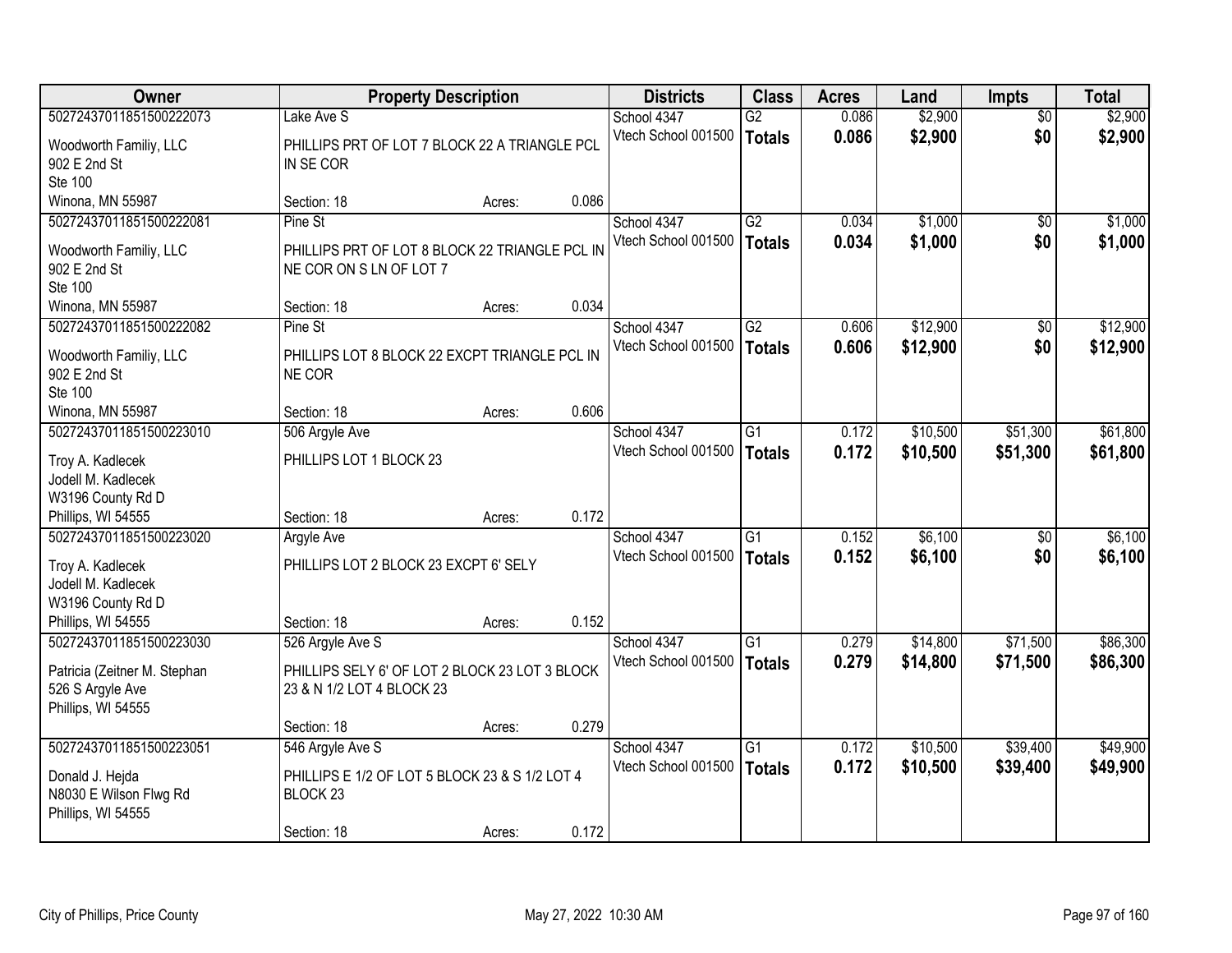| Owner                                   | <b>Property Description</b>                      |        |       | <b>Districts</b>                   | <b>Class</b>    | <b>Acres</b>   | Land                 | <b>Impts</b> | <b>Total</b> |
|-----------------------------------------|--------------------------------------------------|--------|-------|------------------------------------|-----------------|----------------|----------------------|--------------|--------------|
| 50272437011851500223052                 | 545 Eyder Ave                                    |        |       | School 4347                        | $\overline{G1}$ | 0.086          | \$5,300              | \$33,700     | \$39,000     |
| Precour, Inc                            | PHILLIPS W 1/2 OF LOT 5 BLOCK 23                 |        |       | Vtech School 001500                | <b>Totals</b>   | 0.086          | \$5,300              | \$33,700     | \$39,000     |
| PO Box 126                              |                                                  |        |       |                                    |                 |                |                      |              |              |
| Phillips, WI 54555                      |                                                  |        |       |                                    |                 |                |                      |              |              |
|                                         | Section: 18                                      | Acres: | 0.086 |                                    |                 |                |                      |              |              |
| 50272437011851500223060                 | 556 Argyle Ave                                   |        |       | School 4347                        | $\overline{G1}$ | 0.172          | \$10,500             | \$28,600     | \$39,100     |
| Blake D. Maki                           | PHILLIPS LOT 6 BLOCK 23                          |        |       | Vtech School 001500                | <b>Totals</b>   | 0.172          | \$10,500             | \$28,600     | \$39,100     |
| 556 S Argyle Ave                        |                                                  |        |       |                                    |                 |                |                      |              |              |
| Phillips, WI 54555                      |                                                  |        |       |                                    |                 |                |                      |              |              |
|                                         | Section: 18                                      | Acres: | 0.172 |                                    |                 |                |                      |              |              |
| 50272437011851500223070                 | Argyle Ave                                       |        |       | School 4347                        | $\overline{G1}$ | 0.172          | \$7,000              | \$0          | \$7,000      |
| Blake D. Maki                           | PHILLIPS LOT 7 BLOCK 23                          |        |       | Vtech School 001500                | <b>Totals</b>   | 0.172          | \$7,000              | \$0          | \$7,000      |
| 556 S Argyle Ave                        |                                                  |        |       |                                    |                 |                |                      |              |              |
| Phillips, WI 54555                      |                                                  |        |       |                                    |                 |                |                      |              |              |
|                                         | Section: 18                                      | Acres: | 0.172 |                                    |                 |                |                      |              |              |
| 50272437011851500223080                 | 576 Argyle Ave                                   |        |       | School 4347<br>Vtech School 001500 | $\overline{G1}$ | 0.172          | \$10,500             | \$17,600     | \$28,100     |
| Donald J. Hejda                         | PHILLIPS LOT 8 BLOCK 23                          |        |       |                                    | <b>Totals</b>   | 0.172          | \$10,500             | \$17,600     | \$28,100     |
| N8030 E Wilson Flwg Rd                  |                                                  |        |       |                                    |                 |                |                      |              |              |
| Phillips, WI 54555                      |                                                  |        |       |                                    |                 |                |                      |              |              |
| 50272437011851500223090                 | Section: 18                                      | Acres: | 0.172 |                                    | $\overline{G1}$ |                |                      | \$17,700     |              |
|                                         | 586 Argyle Ave S                                 |        |       | School 4347<br>Vtech School 001500 |                 | 0.224<br>0.224 | \$12,600<br>\$12,600 |              | \$30,300     |
| Robert Robinson                         | PHILLIPS LOT 9 BLOCK 23 N 15' OF LOT 10 BLOCK 23 |        |       |                                    | <b>Totals</b>   |                |                      | \$17,700     | \$30,300     |
| 750 Main St E                           |                                                  |        |       |                                    |                 |                |                      |              |              |
| Mayville, ND 58257                      |                                                  |        |       |                                    |                 |                |                      |              |              |
| 50272437011851500223100                 | Section: 18<br>596 Argyle Ave                    | Acres: | 0.224 | School 4347                        | G1              | 0.121          | \$7,400              | \$24,500     | \$31,900     |
|                                         |                                                  |        |       | Vtech School 001500                | <b>Totals</b>   | 0.121          | \$7,400              | \$24,500     | \$31,900     |
| Donald R. Miller                        | PHILLIPS S 35' OF LOT 10 BLOCK 23                |        |       |                                    |                 |                |                      |              |              |
| Brenda L. Miller                        |                                                  |        |       |                                    |                 |                |                      |              |              |
| 160 Fifield St<br>Phillips, WI 54555    | Section: 18                                      | Acres: | 0.121 |                                    |                 |                |                      |              |              |
| 50272437011851500223110                 | 596 Eyder Ave                                    |        |       | School 4347                        | $\overline{G2}$ | 0.172          | \$10,500             | \$28,100     | \$38,600     |
|                                         |                                                  |        |       | Vtech School 001500                | <b>Totals</b>   | 0.172          | \$10,500             | \$28,100     | \$38,600     |
| Price Co Mini-Storage                   | PHILLIPS LOT 11 BLOCK 23                         |        |       |                                    |                 |                |                      |              |              |
| 1329 Ridge Way Dr<br>Phillips, WI 54555 |                                                  |        |       |                                    |                 |                |                      |              |              |
|                                         | Section: 18                                      | Acres: | 0.172 |                                    |                 |                |                      |              |              |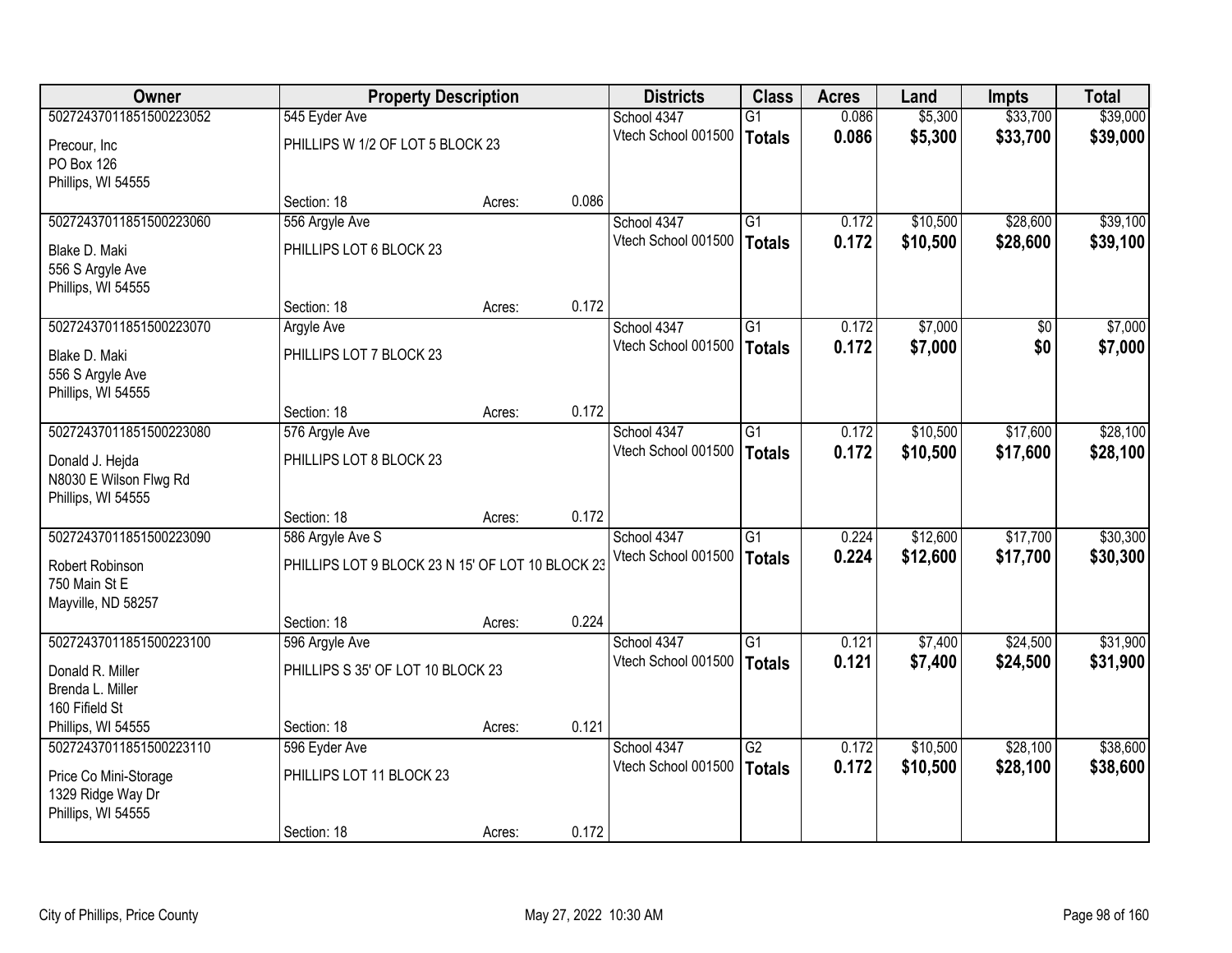| <b>Owner</b>                                                                                | <b>Property Description</b>               |        |       | <b>Districts</b>                   | <b>Class</b>                     | <b>Acres</b>   | Land               | Impts          | <b>Total</b>       |
|---------------------------------------------------------------------------------------------|-------------------------------------------|--------|-------|------------------------------------|----------------------------------|----------------|--------------------|----------------|--------------------|
| 50272437011851500223120                                                                     | 594 Eyder Ave                             |        |       | School 4347                        | $\overline{G2}$                  | 0.172          | \$10,500           | \$28,100       | \$38,600           |
| Price Co Mini-Storage<br>1329 Ridge Way Dr<br>Phillips, WI 54555                            | PHILLIPS LOT 12 BLOCK 23                  |        |       | Vtech School 001500                | <b>Totals</b>                    | 0.172          | \$10,500           | \$28,100       | \$38,600           |
|                                                                                             | Section: 18                               | Acres: | 0.172 |                                    |                                  |                |                    |                |                    |
| 50272437011851500223130                                                                     | Eyder Ave                                 |        |       | School 4347                        | $\overline{G1}$                  | 0.172          | \$4,200            | \$0            | \$4,200            |
| Kerry J. Collins<br>2340 N 69th St<br>Wauwatosa, WI 53213                                   | PHILLIPS LOT 13 BLOCK 23                  |        |       | Vtech School 001500                | <b>Totals</b>                    | 0.172          | \$4,200            | \$0            | \$4,200            |
|                                                                                             | Section: 18                               | Acres: | 0.172 |                                    |                                  |                |                    |                |                    |
| 50272437011851500223140                                                                     | 586 Eyder Ave                             |        |       | School 4347                        | $\overline{G1}$                  | 0.172          | \$4,200            | \$36,500       | \$40,700           |
| Kerry J. Collins<br>2340 N 69th St<br>Wauwatosa, WI 53213                                   | PHILLIPS LOT 14 BLOCK 23                  |        |       | Vtech School 001500                | <b>Totals</b>                    | 0.172          | \$4,200            | \$36,500       | \$40,700           |
|                                                                                             | Section: 18                               | Acres: | 0.172 |                                    |                                  |                |                    |                |                    |
| 50272437011851500223150                                                                     | 556 Eyder Ave                             |        |       | School 4347                        | $\overline{G1}$                  | 0.172          | \$4,200            | \$20,300       | \$24,500           |
| Merritt Management Solution Corp<br>6615 Grand Ave<br>Suite 14                              | PHILLIPS LOT 15 BLOCK 23                  |        |       | Vtech School 001500                | <b>Totals</b>                    | 0.172          | \$4,200            | \$20,300       | \$24,500           |
| Gurnee, IL 60031                                                                            | Section: 18                               | Acres: | 0.172 |                                    |                                  |                |                    |                |                    |
| 50272437011851500223160<br>Merritt Management Solution Corp<br>6615 Grand Ave<br>Suite 14   | Eyder Ave<br>PHILLIPS LOT 16 BLOCK 23     |        |       | School 4347<br>Vtech School 001500 | $\overline{G1}$<br><b>Totals</b> | 0.172<br>0.172 | \$4,200<br>\$4,200 | \$0<br>\$0     | \$4,200<br>\$4,200 |
| Gurnee, IL 60031                                                                            | Section: 18                               | Acres: | 0.172 |                                    |                                  |                |                    |                |                    |
| 50272437011851500223170<br><b>Bill Martin Stephan</b><br>Patric Stephan<br>526 S Argyle Ave | 536 Eyder Ave<br>PHILLIPS LOT 17 BLOCK 23 |        |       | School 4347<br>Vtech School 001500 | G1<br><b>Totals</b>              | 0.172<br>0.172 | \$4,200<br>\$4,200 | \$400<br>\$400 | \$4,600<br>\$4,600 |
| Phillips, WI 54555                                                                          | Section: 18                               | Acres: | 0.172 |                                    |                                  |                |                    |                |                    |
| 50272437011851500223180                                                                     | 526 Eyder Ave                             |        |       | School 4347                        | $\overline{G1}$                  | 0.172          | \$4,200            | \$5,500        | \$9,700            |
| Patricia (Zeitner M. Stephan<br>526 S Argyle Ave<br>Phillips, WI 54555                      | PHILLIPS LOT 18 BLOCK 23<br>Section: 18   | Acres: | 0.172 | Vtech School 001500                | <b>Totals</b>                    | 0.172          | \$4,200            | \$5,500        | \$9,700            |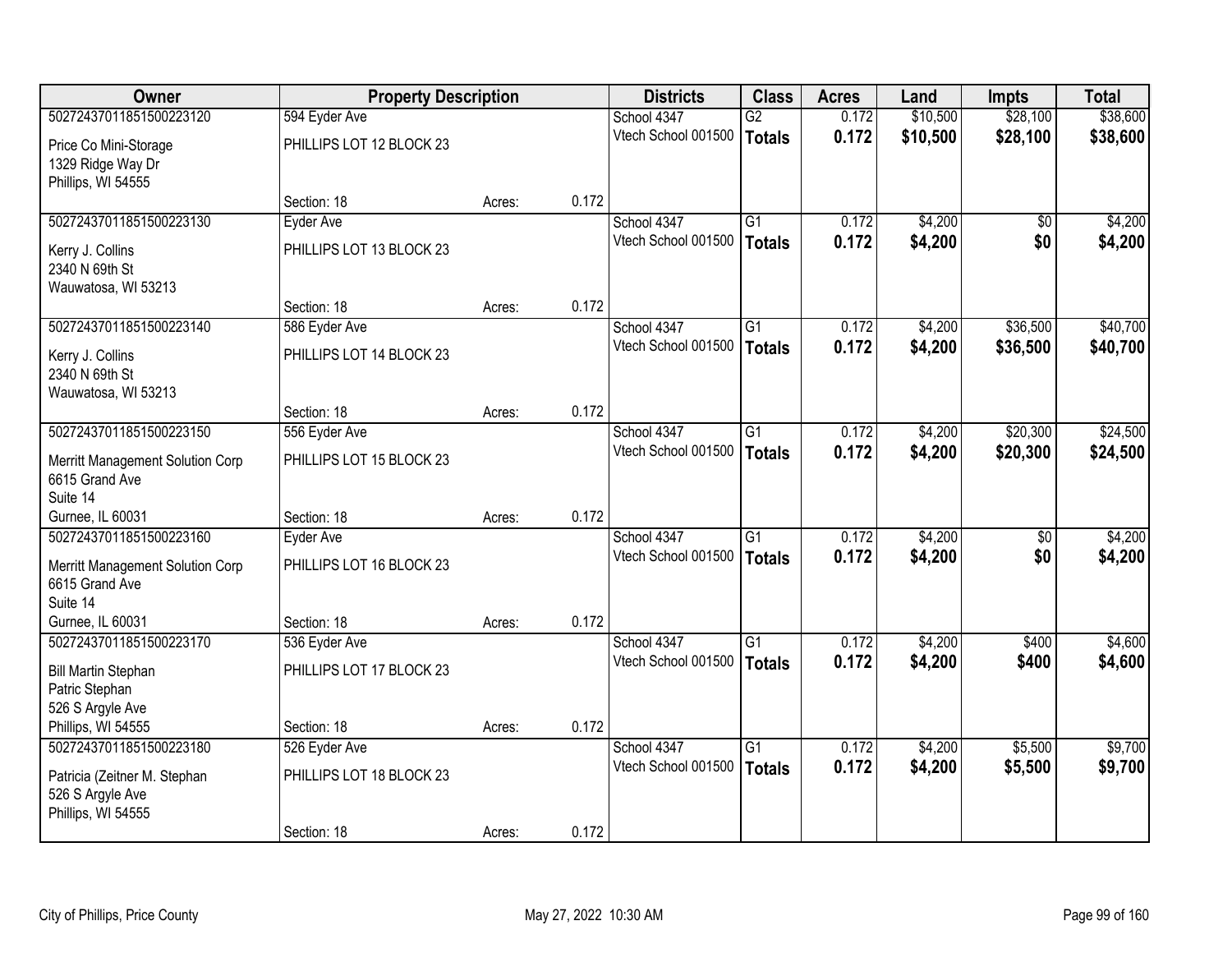| <b>Owner</b>                                                                           | <b>Property Description</b>                 |        |       | <b>Districts</b>                   | <b>Class</b>                     | <b>Acres</b>   | Land               | <b>Impts</b>       | <b>Total</b>         |
|----------------------------------------------------------------------------------------|---------------------------------------------|--------|-------|------------------------------------|----------------------------------|----------------|--------------------|--------------------|----------------------|
| 50272437011851500223190                                                                | 506 Eyder Ave S                             |        |       | School 4347                        | $\overline{G2}$                  | 0.172          | \$10,500           | \$28,100           | \$38,600             |
| Price Co Mini-Storage<br>1329 Ridge Way Dr<br>Phillips, WI 54555                       | PHILLIPS LOT 19 BLOCK 23                    |        |       | Vtech School 001500                | <b>Totals</b>                    | 0.172          | \$10,500           | \$28,100           | \$38,600             |
|                                                                                        | Section: 18                                 | Acres: | 0.172 |                                    |                                  |                |                    |                    |                      |
| 50272437011851500223200                                                                | 504 Eyder Ave S                             |        |       | School 4347                        | G2                               | 0.293          | \$15,400           | \$28,100           | \$43,500             |
| Price Co Mini-Storage<br>1329 Ridge Way Dr<br>Phillips, WI 54555                       | PHILLIPS LOT 20 BLOCK 23 & PRT OF LINDEN ST |        |       | Vtech School 001500                | <b>Totals</b>                    | 0.293          | \$15,400           | \$28,100           | \$43,500             |
|                                                                                        | Section: 18                                 | Acres: | 0.293 |                                    |                                  |                |                    |                    |                      |
| 50272437011851500224010                                                                | Argyle Ave                                  |        |       | School 4347                        | $\overline{G1}$                  | 0.172          | \$1,200            | \$0                | \$1,200              |
| Gregory A. Thieme<br>416 S Argyle Ave<br>Phillips, WI 54555                            | PHILLIPS LOT 1 BLOCK 24                     |        |       | Vtech School 001500                | <b>Totals</b>                    | 0.172          | \$1,200            | \$0                | \$1,200              |
|                                                                                        | Section: 18                                 | Acres: | 0.172 |                                    |                                  |                |                    |                    |                      |
| 50272437011851500224020                                                                | 416 Argyle Ave                              |        |       | School 4347                        | $\overline{G1}$                  | 0.172          | \$10,500           | \$29,000           | \$39,500             |
| Gregory A. Thieme<br>416 S Argyle Ave<br>Phillips, WI 54555                            | PHILLIPS LOT 2 BLOCK 24                     |        |       | Vtech School 001500                | <b>Totals</b>                    | 0.172          | \$10,500           | \$29,000           | \$39,500             |
|                                                                                        | Section: 18                                 | Acres: | 0.172 |                                    |                                  |                |                    |                    |                      |
| 50272437011851500224030<br>Gregory A. Thieme<br>416 S Argyle Ave<br>Phillips, WI 54555 | 426 Argyle Ave<br>PHILLIPS LOT 3 BLOCK 24   |        |       | School 4347<br>Vtech School 001500 | $\overline{G1}$<br><b>Totals</b> | 0.172<br>0.172 | \$7,000<br>\$7,000 | \$5,400<br>\$5,400 | \$12,400<br>\$12,400 |
|                                                                                        | Section: 18                                 | Acres: | 0.172 |                                    |                                  |                |                    |                    |                      |
| 50272437011851500224040                                                                | 436 Argyle Ave                              |        |       | School 4347                        | G1                               | 0.172          | \$10,500           | \$61,900           | \$72,400             |
| Phyllis Dombrowski<br>436 S Argyle Ave<br>Phillips, WI 54555                           | PHILLIPS LOT 4 BLOCK 24                     |        |       | Vtech School 001500                | <b>Totals</b>                    | 0.172          | \$10,500           | \$61,900           | \$72,400             |
|                                                                                        | Section: 18                                 | Acres: | 0.172 |                                    |                                  |                |                    |                    |                      |
| 50272437011851500224050                                                                | <b>Argyle Ave</b>                           |        |       | School 4347                        | $\overline{G1}$                  | 0.172          | \$7,000            | \$7,800            | \$14,800             |
| Phyllis Dombrowski<br>436 S Argyle Ave<br>Phillips, WI 54555                           | PHILLIPS LOT 5 BLOCK 24                     |        |       | Vtech School 001500                | <b>Totals</b>                    | 0.172          | \$7,000            | \$7,800            | \$14,800             |
|                                                                                        | Section: 18                                 | Acres: | 0.172 |                                    |                                  |                |                    |                    |                      |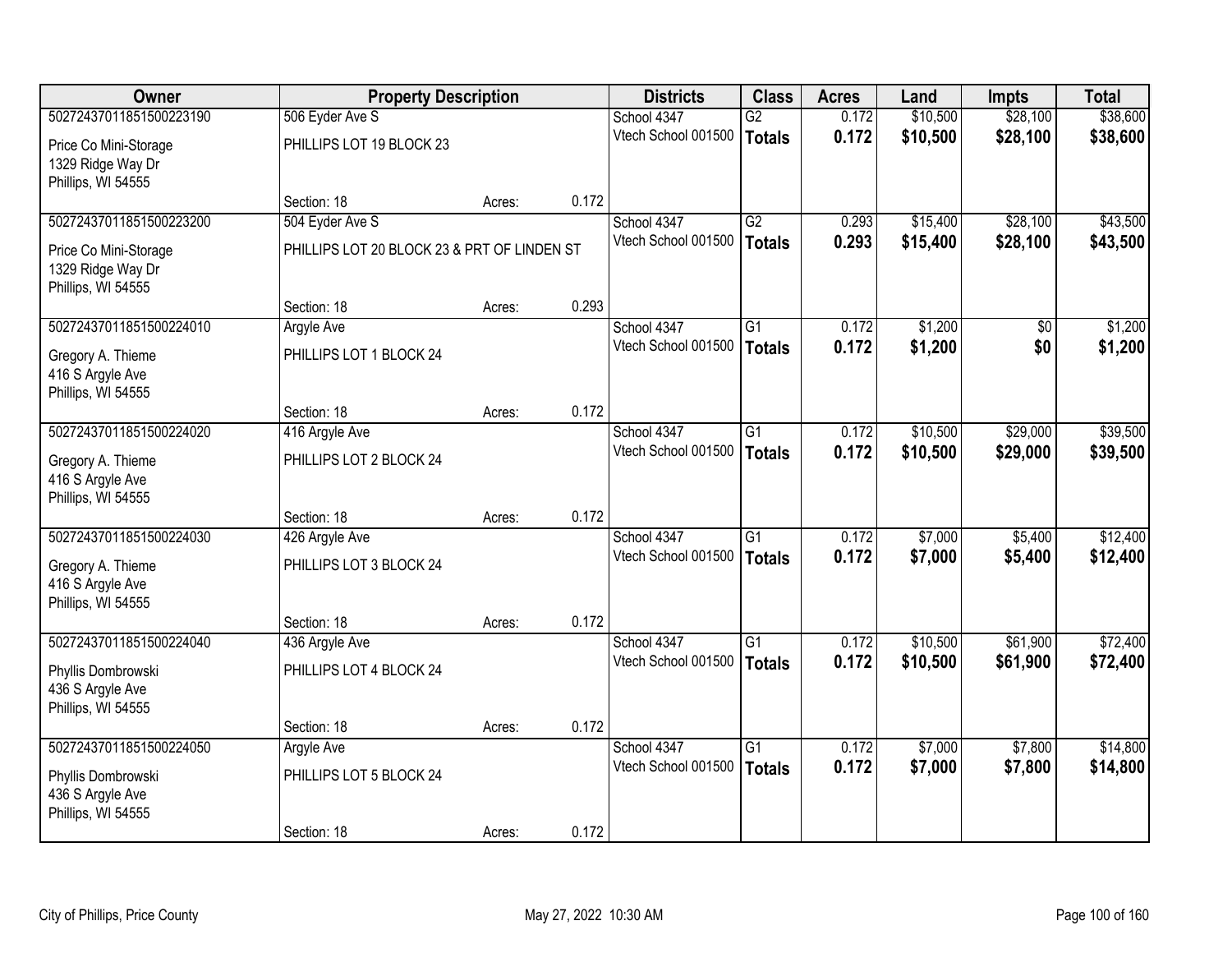| <b>Owner</b>            | <b>Property Description</b>                 |        |       | <b>Districts</b>    | <b>Class</b>    | <b>Acres</b> | Land     | <b>Impts</b> | <b>Total</b> |
|-------------------------|---------------------------------------------|--------|-------|---------------------|-----------------|--------------|----------|--------------|--------------|
| 50272437011851500224060 | 456 Argyle Ave                              |        |       | School 4347         | $\overline{G1}$ | 0.172        | \$10,500 | \$37,900     | \$48,400     |
| Randall T. Schaumberg   | PHILLIPS LOT 6 BLOCK 24                     |        |       | Vtech School 001500 | <b>Totals</b>   | 0.172        | \$10,500 | \$37,900     | \$48,400     |
| 456 S Argyle Ave        |                                             |        |       |                     |                 |              |          |              |              |
| Phillips, WI 54555      |                                             |        |       |                     |                 |              |          |              |              |
|                         | Section: 18                                 | Acres: | 0.172 |                     |                 |              |          |              |              |
| 50272437011851500224070 | 466 Argyle Ave                              |        |       | School 4347         | $\overline{G1}$ | 0.172        | \$7,000  | \$6,900      | \$13,900     |
| Joseph A. Huycke        | PHILLIPS LOT 7 BLOCK 24                     |        |       | Vtech School 001500 | <b>Totals</b>   | 0.172        | \$7,000  | \$6,900      | \$13,900     |
| Gail M. Huycke          |                                             |        |       |                     |                 |              |          |              |              |
| 476 S Argyle Ave        |                                             |        |       |                     |                 |              |          |              |              |
| Phillips, WI 54555      | Section: 18                                 | Acres: | 0.172 |                     |                 |              |          |              |              |
| 50272437011851500224080 | 476 Argyle Ave S                            |        |       | School 4347         | $\overline{G1}$ | 0.172        | \$10,500 | \$61,700     | \$72,200     |
| Joseph A. Huycke        | PHILLIPS LOT 8 BLOCK 24                     |        |       | Vtech School 001500 | <b>Totals</b>   | 0.172        | \$10,500 | \$61,700     | \$72,200     |
| Gail M. Huycke          |                                             |        |       |                     |                 |              |          |              |              |
| 476 S Argyle Ave        |                                             |        |       |                     |                 |              |          |              |              |
| Phillips, WI 54555      | Section: 18                                 | Acres: | 0.172 |                     |                 |              |          |              |              |
| 50272437011851500224090 | 486 Argyle Ave                              |        |       | School 4347         | $\overline{G1}$ | 0.172        | \$10,500 | \$56,400     | \$66,900     |
| Wayne L. Staroba        | PHILLIPS LOT 9 BLOCK 24                     |        |       | Vtech School 001500 | <b>Totals</b>   | 0.172        | \$10,500 | \$56,400     | \$66,900     |
| 486 S Argyle Ave        |                                             |        |       |                     |                 |              |          |              |              |
| Phillips, WI 54555      |                                             |        |       |                     |                 |              |          |              |              |
|                         | Section: 18                                 | Acres: | 0.172 |                     |                 |              |          |              |              |
| 50272437011851500224100 | 496 Argyle Ave                              |        |       | School 4347         | $\overline{G1}$ | 0.172        | \$10,500 | \$33,700     | \$44,200     |
| Robert P. Meetz         | PHILLIPS LOT 10 BLOCK 24                    |        |       | Vtech School 001500 | <b>Totals</b>   | 0.172        | \$10,500 | \$33,700     | \$44,200     |
| Judith A. Meetz         |                                             |        |       |                     |                 |              |          |              |              |
| PO Box 1054             |                                             |        |       |                     |                 |              |          |              |              |
| Brookfield, WI 53008    | Section: 18                                 | Acres: | 0.172 |                     |                 |              |          |              |              |
| 50272437011851500224110 | 498 Eyder Ave S                             |        |       | School 4347         | G1              | 0.258        | \$5,600  | \$75,500     | \$81,100     |
| Price Co Mini-Storage   | PHILLIPS LOT 11 BLOCK 24 & PRT OF LINDEN ST |        |       | Vtech School 001500 | <b>Totals</b>   | 0.258        | \$5,600  | \$75,500     | \$81,100     |
| 1329 Ridge Way Dr       |                                             |        |       |                     |                 |              |          |              |              |
| Phillips, WI 54555      |                                             |        |       |                     |                 |              |          |              |              |
|                         | Section: 18                                 | Acres: | 0.258 |                     |                 |              |          |              |              |
| 50272437011851500224120 | 486 Eyder Ave S                             |        |       | School 4347         | $\overline{G1}$ | 0.172        | \$4,200  | \$77,900     | \$82,100     |
| Price Co Mini-Storage   | PHILLIPS LOT 12 BLOCK 24                    |        |       | Vtech School 001500 | <b>Totals</b>   | 0.172        | \$4,200  | \$77,900     | \$82,100     |
| 1329 Ridge Way Dr       |                                             |        |       |                     |                 |              |          |              |              |
| Phillips, WI 54555      |                                             |        |       |                     |                 |              |          |              |              |
|                         | Section: 18                                 | Acres: | 0.172 |                     |                 |              |          |              |              |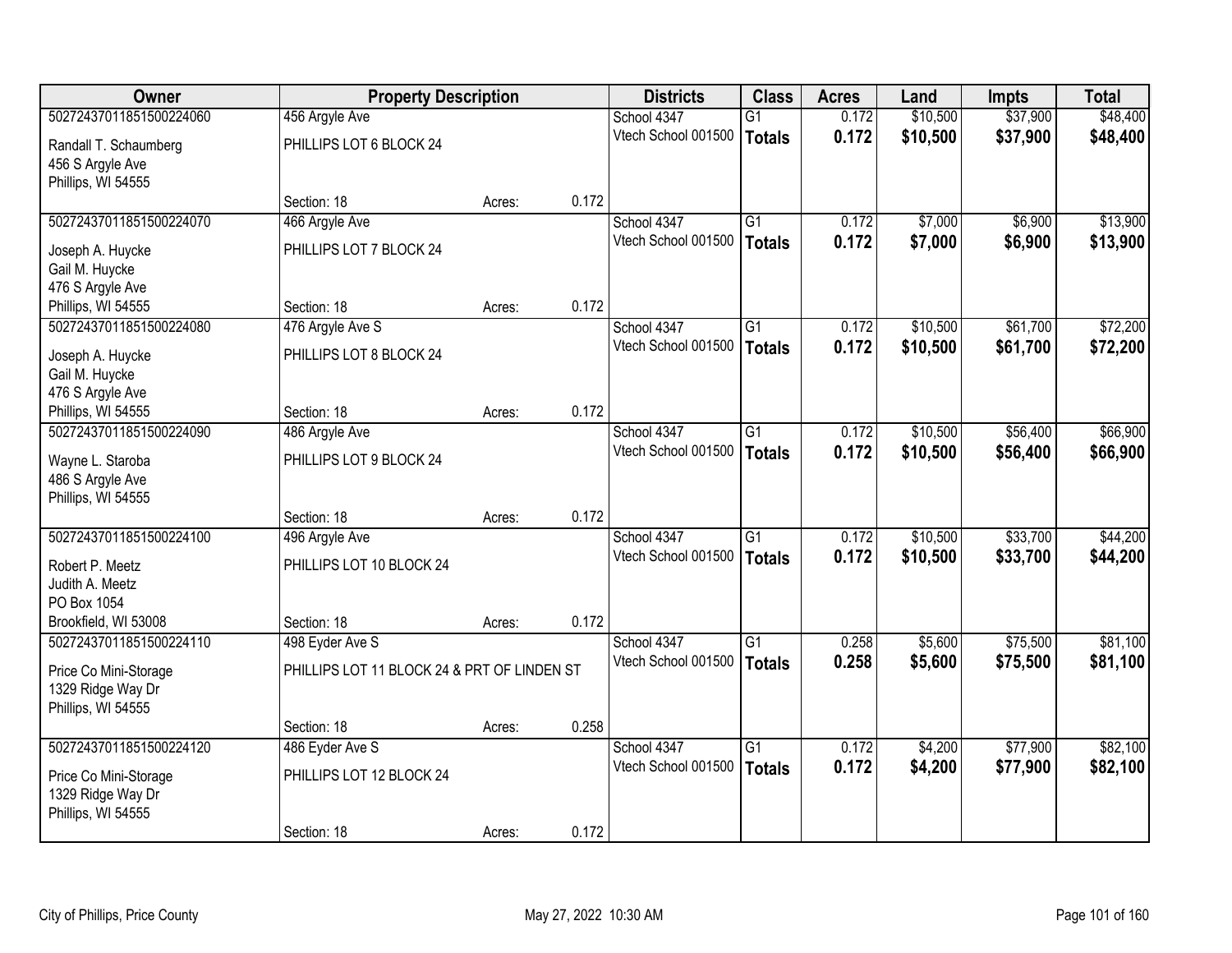| Owner                                         | <b>Property Description</b>     |        |       | <b>Districts</b>    | <b>Class</b>    | <b>Acres</b> | Land     | Impts             | <b>Total</b> |
|-----------------------------------------------|---------------------------------|--------|-------|---------------------|-----------------|--------------|----------|-------------------|--------------|
| 50272437011851500224130                       | Eyder Ave                       |        |       | School 4347         | $\overline{G1}$ | 0.172        | \$7,000  | $\overline{50}$   | \$7,000      |
| Joseph A. Huycke                              | PHILLIPS LOT 13 BLOCK 24        |        |       | Vtech School 001500 | <b>Totals</b>   | 0.172        | \$7,000  | \$0               | \$7,000      |
| Gail M. Huycke                                |                                 |        |       |                     |                 |              |          |                   |              |
| 476 S Argyle Ave                              |                                 |        |       |                     |                 |              |          |                   |              |
| Phillips, WI 54555                            | Section: 18                     | Acres: | 0.172 |                     |                 |              |          |                   |              |
| 50272437011851500224140                       | Eyder Ave                       |        |       | School 4347         | $\overline{G1}$ | 0.172        | \$7,000  | \$0               | \$7,000      |
| Joseph A. Huycke                              | PHILLIPS LOT 14 BLOCK 24        |        |       | Vtech School 001500 | <b>Totals</b>   | 0.172        | \$7,000  | \$0               | \$7,000      |
| Gail M. Huycke                                |                                 |        |       |                     |                 |              |          |                   |              |
| 476 S Argyle Ave                              |                                 |        |       |                     |                 |              |          |                   |              |
| Phillips, WI 54555                            | Section: 18                     | Acres: | 0.172 |                     |                 |              |          |                   |              |
| 50272437011851500224150                       | 435 Eyder Ave                   |        |       | School 4347         | $\overline{G1}$ | 0.517        | \$18,700 | \$22,900          | \$41,600     |
|                                               |                                 |        |       | Vtech School 001500 | <b>Totals</b>   | 0.517        | \$18,700 | \$22,900          | \$41,600     |
| Mark E. Earley<br>435 S Eyder Ave             | PHILLIPS LOTS 15-16-17 BLOCK 24 |        |       |                     |                 |              |          |                   |              |
| Phillips, WI 54555                            |                                 |        |       |                     |                 |              |          |                   |              |
|                                               | Section: 18                     | Acres: | 0.517 |                     |                 |              |          |                   |              |
| 50272437011851500224180                       | Eyder Ave                       |        |       | School 4347         | $\overline{G1}$ | 0.172        | \$7,000  | \$0               | \$7,000      |
|                                               |                                 |        |       | Vtech School 001500 | <b>Totals</b>   | 0.172        | \$7,000  | \$0               | \$7,000      |
| Charles M. Klein                              | PHILLIPS LOT 18 BLOCK 24        |        |       |                     |                 |              |          |                   |              |
| Delores Klein<br>395 Oak St                   |                                 |        |       |                     |                 |              |          |                   |              |
| Phillips, WI 54555                            | Section: 18                     | Acres: | 0.172 |                     |                 |              |          |                   |              |
| 50272437011851500224190                       | 395 Oak St                      |        |       | School 4347         | $\overline{G1}$ | 0.172        | \$10,500 | \$117,500         | \$128,000    |
|                                               |                                 |        |       | Vtech School 001500 | <b>Totals</b>   | 0.172        | \$10,500 | \$117,500         | \$128,000    |
| Charles M. Klein                              | PHILLIPS LOT 19 BLOCK 24        |        |       |                     |                 |              |          |                   |              |
| Delores Klein                                 |                                 |        |       |                     |                 |              |          |                   |              |
| 395 Oak St                                    |                                 |        | 0.172 |                     |                 |              |          |                   |              |
| Phillips, WI 54555<br>50272437011851500224200 | Section: 18                     | Acres: |       | School 4347         | $\overline{G1}$ | 0.172        | \$1,200  |                   | \$1,200      |
|                                               | <b>Eyder Ave</b>                |        |       | Vtech School 001500 |                 | 0.172        | \$1,200  | $\sqrt{6}$<br>\$0 | \$1,200      |
| Charles M. Klein                              | PHILLIPS LOT 20 BLOCK 24        |        |       |                     | <b>Totals</b>   |              |          |                   |              |
| Delores Klein                                 |                                 |        |       |                     |                 |              |          |                   |              |
| 395 Oak St                                    |                                 |        |       |                     |                 |              |          |                   |              |
| Phillips, WI 54555                            | Section: 18                     | Acres: | 0.172 |                     |                 |              |          |                   |              |
| 50272437011851500225010                       | 306 Argyle Ave                  |        |       | School 4347         | $\overline{G1}$ | 0.172        | \$10,500 | \$7,800           | \$18,300     |
| Joseph Buchko                                 | PHILLIPS LOT 1 BLOCK 25         |        |       | Vtech School 001500 | <b>Totals</b>   | 0.172        | \$10,500 | \$7,800           | \$18,300     |
| 2760 Minerva St                               |                                 |        |       |                     |                 |              |          |                   |              |
| Unit 2                                        |                                 |        |       |                     |                 |              |          |                   |              |
| Oshkosh, WI 54901                             | Section: 18                     | Acres: | 0.172 |                     |                 |              |          |                   |              |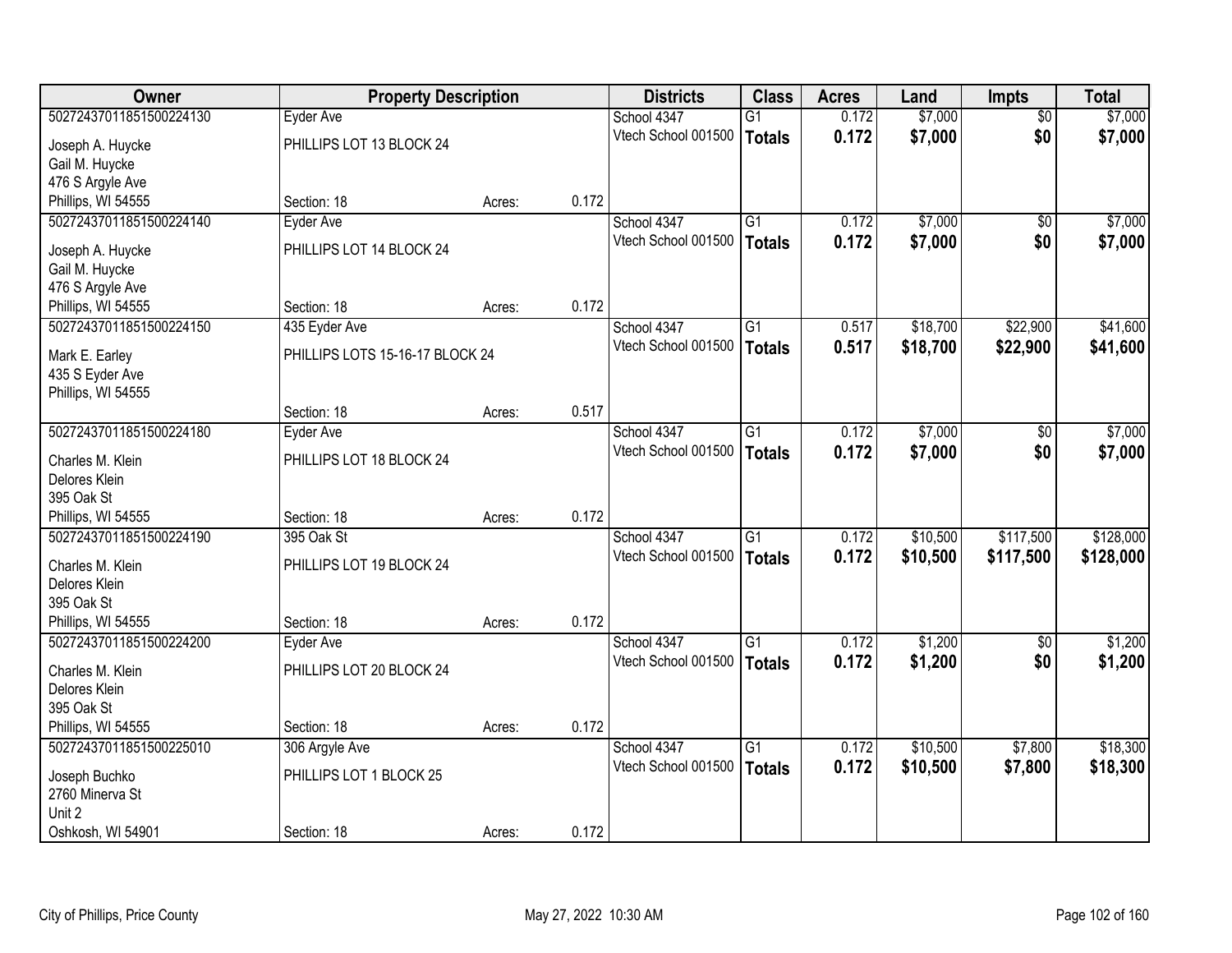| Owner                   | <b>Property Description</b> |        |       | <b>Districts</b>    | <b>Class</b>    | <b>Acres</b> | Land     | Impts     | <b>Total</b> |
|-------------------------|-----------------------------|--------|-------|---------------------|-----------------|--------------|----------|-----------|--------------|
| 50272437011851500225020 | 316 Argyle Ave              |        |       | School 4347         | $\overline{G1}$ | 0.172        | \$10,500 | \$46,800  | \$57,300     |
| <b>Blake Anderson</b>   | PHILLIPS LOT 2 BLOCK 25     |        |       | Vtech School 001500 | <b>Totals</b>   | 0.172        | \$10,500 | \$46,800  | \$57,300     |
| Dawn Anderson           |                             |        |       |                     |                 |              |          |           |              |
| 316 S Argyle Ave        |                             |        |       |                     |                 |              |          |           |              |
| Phillips, WI 54555      | Section: 18                 | Acres: | 0.172 |                     |                 |              |          |           |              |
| 50272437011851500225030 | 326 Argyle Ave S            |        |       | School 4347         | $\overline{G1}$ | 0.172        | \$5,300  | \$0       | \$5,300      |
| Scott C. Hoffmann       | PHILLIPS LOT 3 BLOCK 25     |        |       | Vtech School 001500 | <b>Totals</b>   | 0.172        | \$5,300  | \$0       | \$5,300      |
| <b>PO Box 270</b>       |                             |        |       |                     |                 |              |          |           |              |
| Hartford, WI 53072      |                             |        |       |                     |                 |              |          |           |              |
|                         | Section: 18                 | Acres: | 0.172 |                     |                 |              |          |           |              |
| 50272437011851500225040 | 336 Argyle Ave              |        |       | School 4347         | $\overline{G1}$ | 0.172        | \$10,500 | \$112,400 | \$122,900    |
| Scott C. Hoffmann       | PHILLIPS LOT 4 BLOCK 25     |        |       | Vtech School 001500 | <b>Totals</b>   | 0.172        | \$10,500 | \$112,400 | \$122,900    |
| <b>PO Box 270</b>       |                             |        |       |                     |                 |              |          |           |              |
| Hartford, WI 53072      |                             |        |       |                     |                 |              |          |           |              |
|                         | Section: 18                 | Acres: | 0.172 |                     |                 |              |          |           |              |
| 50272437011851500225050 | 346 Argyle Ave S            |        |       | School 4347         | $\overline{G1}$ | 0.172        | \$10,500 | \$53,700  | \$64,200     |
| Anthony Glaeser         | PHILLIPS LOT 5 BLOCK 25     |        |       | Vtech School 001500 | <b>Totals</b>   | 0.172        | \$10,500 | \$53,700  | \$64,200     |
| 16693 North Rd          |                             |        |       |                     |                 |              |          |           |              |
| Butternut, WI 54514     |                             |        |       |                     |                 |              |          |           |              |
|                         | Section: 18                 | Acres: | 0.172 |                     |                 |              |          |           |              |
| 50272437011851500225060 | 356 Argyle Ave              |        |       | School 4347         | $\overline{G1}$ | 0.172        | \$10,500 | \$29,400  | \$39,900     |
| Shawn A. Keller         | PHILLIPS LOT 6 BLOCK 25     |        |       | Vtech School 001500 | <b>Totals</b>   | 0.172        | \$10,500 | \$29,400  | \$39,900     |
| 356 S Argyle Ave        |                             |        |       |                     |                 |              |          |           |              |
| Phillips, WI 54555      |                             |        |       |                     |                 |              |          |           |              |
|                         | Section: 18                 | Acres: | 0.172 |                     |                 |              |          |           |              |
| 50272437011851500225070 | 366 Argyle Ave              |        |       | School 4347         | G1              | 0.172        | \$10,500 | \$27,900  | \$38,400     |
| Frank D. Budaj          | PHILLIPS LOT 7 BLOCK 25     |        |       | Vtech School 001500 | <b>Totals</b>   | 0.172        | \$10,500 | \$27,900  | \$38,400     |
| 11722 Lake Grove Ct     |                             |        |       |                     |                 |              |          |           |              |
| San Diego, CA 92131     |                             |        |       |                     |                 |              |          |           |              |
|                         | Section: 18                 | Acres: | 0.172 |                     |                 |              |          |           |              |
| 50272437011851500225080 | 376 Argyle Ave S            |        |       | School 4347         | $\overline{G1}$ | 0.172        | \$10,500 | \$59,100  | \$69,600     |
| Kenneth Bogdanovic      | PHILLIPS LOT 8 BLOCK 25     |        |       | Vtech School 001500 | <b>Totals</b>   | 0.172        | \$10,500 | \$59,100  | \$69,600     |
| 376 S Argyle Ave        |                             |        |       |                     |                 |              |          |           |              |
| Phillips, WI 54555      |                             |        |       |                     |                 |              |          |           |              |
|                         | Section: 18                 | Acres: | 0.172 |                     |                 |              |          |           |              |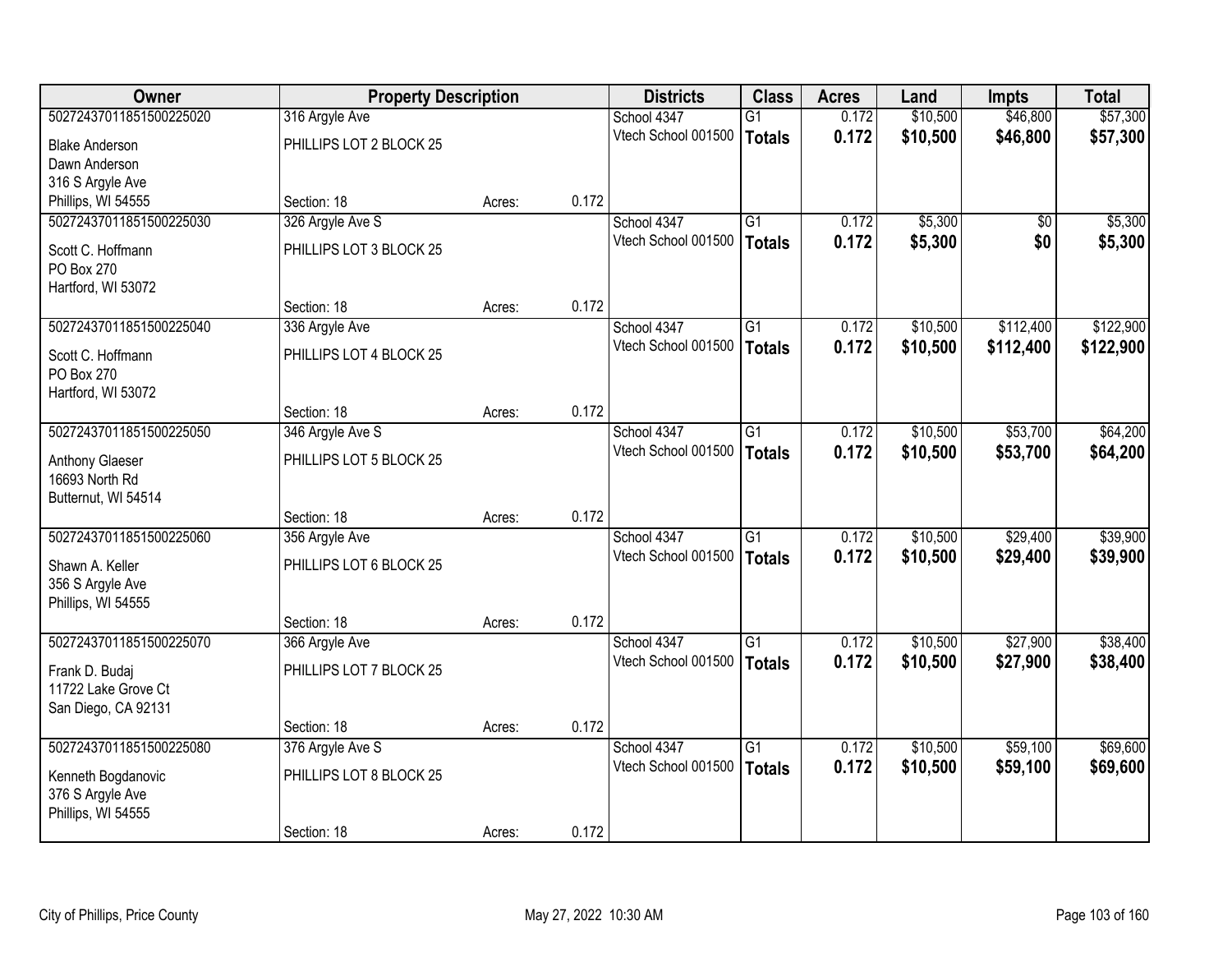| <b>Owner</b>                                  | <b>Property Description</b> |        |       | <b>Districts</b>                   | <b>Class</b>    | <b>Acres</b> | Land     | <b>Impts</b> | <b>Total</b> |
|-----------------------------------------------|-----------------------------|--------|-------|------------------------------------|-----------------|--------------|----------|--------------|--------------|
| 50272437011851500225090                       | 386 Argyle Ave S            |        |       | School 4347                        | $\overline{G1}$ | 0.172        | \$10,500 | \$60,700     | \$71,200     |
| Rebecca M. O'Brien                            | PHILLIPS LOT 9 BLOCK 25     |        |       | Vtech School 001500                | Totals          | 0.172        | \$10,500 | \$60,700     | \$71,200     |
| 386 S Argyle Ave                              |                             |        |       |                                    |                 |              |          |              |              |
| Phillips, WI 54555                            |                             |        |       |                                    |                 |              |          |              |              |
|                                               | Section: 18                 | Acres: | 0.172 |                                    |                 |              |          |              |              |
| 50272437011851500225100                       | 396 Argyle Ave              |        |       | School 4347                        | G1              | 0.172        | \$10,500 | \$27,900     | \$38,400     |
| Linda L. Schey                                | PHILLIPS LOT 10 BLOCK 25    |        |       | Vtech School 001500                | Totals          | 0.172        | \$10,500 | \$27,900     | \$38,400     |
| 396 S Argyle Ave                              |                             |        |       |                                    |                 |              |          |              |              |
| Phillips, WI 54555                            |                             |        |       |                                    |                 |              |          |              |              |
|                                               | Section: 18                 | Acres: | 0.172 |                                    |                 |              |          |              |              |
| 50272437011851500225110                       | Eyder Ave                   |        |       | School 4347                        | G1              | 0.172        | \$7,000  | \$0          | \$7,000      |
| Lyle K. Schroeder                             | PHILLIPS LOT 11 BLOCK 25    |        |       | Vtech School 001500                | Totals          | 0.172        | \$7,000  | \$0          | \$7,000      |
| Geraldine D. Schroeder                        |                             |        |       |                                    |                 |              |          |              |              |
| 386 S Eyder Ave                               |                             |        |       |                                    |                 |              |          |              |              |
| <b>PO Box 187</b>                             | Section: 18                 | Acres: | 0.172 |                                    |                 |              |          |              |              |
| Phillips, WI 54555                            |                             |        |       |                                    |                 |              |          |              |              |
| 50272437011851500225120                       | 386 Eyder Ave               |        |       | School 4347<br>Vtech School 001500 | G1              | 0.172        | \$10,500 | \$68,900     | \$79,400     |
| Lyle K. Schroeder                             | PHILLIPS LOT 12 BLOCK 25    |        |       |                                    | <b>Totals</b>   | 0.172        | \$10,500 | \$68,900     | \$79,400     |
| Geraldine D. Schroeder                        |                             |        |       |                                    |                 |              |          |              |              |
| 386 S Eyder Ave                               |                             |        |       |                                    |                 |              |          |              |              |
| <b>PO Box 187</b>                             | Section: 18                 | Acres: | 0.172 |                                    |                 |              |          |              |              |
| Phillips, WI 54555<br>50272437011851500225130 | 386 Eyder Ave               |        |       | School 4347                        | G1              | 0.172        | \$7,000  | \$0          | \$7,000      |
|                                               |                             |        |       | Vtech School 001500                | <b>Totals</b>   | 0.172        | \$7,000  | \$0          | \$7,000      |
| Lyle K. Schroeder                             | PHILLIPS LOT 13 BLOCK 25    |        |       |                                    |                 |              |          |              |              |
| Geraldine D. Schroeder                        |                             |        |       |                                    |                 |              |          |              |              |
| 386 S Eyder Ave<br>PO Box 187                 | Section: 18                 | Acres: | 0.172 |                                    |                 |              |          |              |              |
| Phillips, WI 54555                            |                             |        |       |                                    |                 |              |          |              |              |
| 50272437011851500225140                       | 386 Eyder Ave               |        |       | School 4347                        | $\overline{G1}$ | 0.172        | \$10,500 | \$6,300      | \$16,800     |
|                                               |                             |        |       | Vtech School 001500                | <b>Totals</b>   | 0.172        | \$10,500 | \$6,300      | \$16,800     |
| Lyle K. Schroeder<br>Geraldine D. Schroeder   | PHILLIPS LOT 14 BLOCK 25    |        |       |                                    |                 |              |          |              |              |
| 386 S Eyder Ave                               |                             |        |       |                                    |                 |              |          |              |              |
| PO Box 187                                    | Section: 18                 | Acres: | 0.172 |                                    |                 |              |          |              |              |
| Phillips, WI 54555                            |                             |        |       |                                    |                 |              |          |              |              |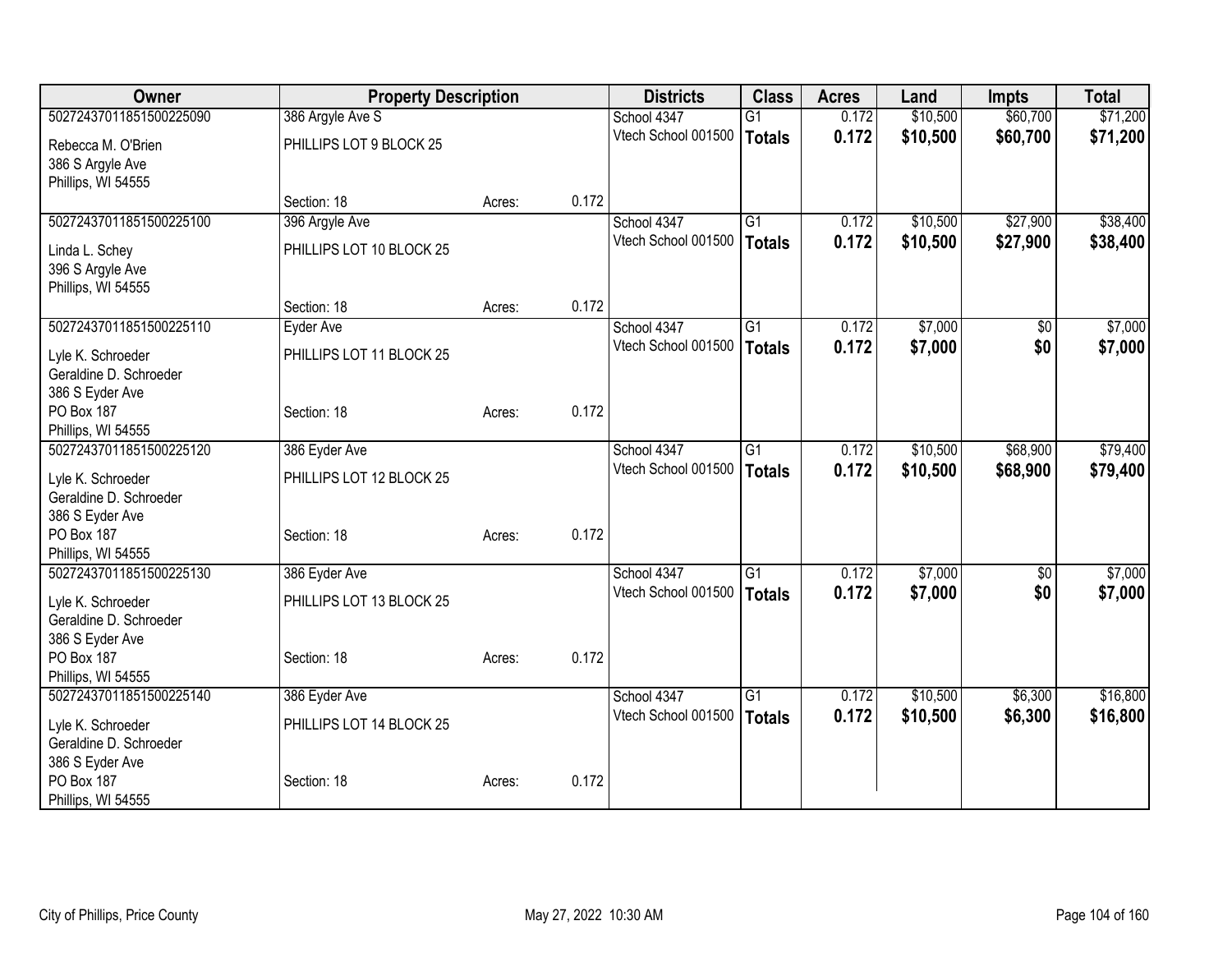| Owner                   | <b>Property Description</b>          |        |       | <b>Districts</b>    | <b>Class</b>    | <b>Acres</b> | Land     | <b>Impts</b>    | <b>Total</b> |
|-------------------------|--------------------------------------|--------|-------|---------------------|-----------------|--------------|----------|-----------------|--------------|
| 50272437011851500225151 | Eyder Ave                            |        |       | School 4347         | $\overline{G1}$ | 0.103        | \$4,200  | $\overline{50}$ | \$4,200      |
| Lyle K. Schroeder       | PHILLIPS LOT 15 BLOCK 25 EXCPT N 20' |        |       | Vtech School 001500 | <b>Totals</b>   | 0.103        | \$4,200  | \$0             | \$4,200      |
| Geraldine D. Schroeder  |                                      |        |       |                     |                 |              |          |                 |              |
| 386 S Eyder Ave         |                                      |        |       |                     |                 |              |          |                 |              |
| <b>PO Box 187</b>       | Section: 18                          | Acres: | 0.103 |                     |                 |              |          |                 |              |
| Phillips, WI 54555      |                                      |        |       |                     |                 |              |          |                 |              |
| 50272437011851500225152 | Eyder Ave                            |        |       | School 4347         | G2              | 0.069        | \$2,300  | \$0             | \$2,300      |
| Real Iron LLC           | PHILLIPS N 20' OF LOT 15 BLOCK 25    |        |       | Vtech School 001500 | <b>Totals</b>   | 0.069        | \$2,300  | \$0             | \$2,300      |
| 2160 Parkdale Ct        |                                      |        |       |                     |                 |              |          |                 |              |
| Plover, WI 54467        |                                      |        |       |                     |                 |              |          |                 |              |
|                         | Section: 18                          | Acres: | 0.069 |                     |                 |              |          |                 |              |
| 50272437011851500225160 | Eyder Ave                            |        |       | School 4347         | $\overline{G2}$ | 0.172        | \$8,500  | \$0             | \$8,500      |
|                         |                                      |        |       | Vtech School 001500 | <b>Totals</b>   | 0.172        | \$8,500  | \$0             | \$8,500      |
| Real Iron LLC           | PHILLIPS LOT 16 BLOCK 25             |        |       |                     |                 |              |          |                 |              |
| 2160 Parkdale Ct        |                                      |        |       |                     |                 |              |          |                 |              |
| Plover, WI 54467        |                                      |        |       |                     |                 |              |          |                 |              |
|                         | Section: 18                          | Acres: | 0.172 |                     |                 |              |          |                 |              |
| 50272437011851500225170 | 315 Eyder Ave                        |        |       | School 4347         | G2              | 0.172        | \$14,300 | \$139,800       | \$154,100    |
| Real Iron LLC           | PHILLIPS LOT 17 BLOCK 25             |        |       | Vtech School 001500 | <b>Totals</b>   | 0.172        | \$14,300 | \$139,800       | \$154,100    |
| 2160 Parkdale Ct        |                                      |        |       |                     |                 |              |          |                 |              |
| Plover, WI 54467        |                                      |        |       |                     |                 |              |          |                 |              |
|                         | Section: 18                          | Acres: | 0.172 |                     |                 |              |          |                 |              |
| 50272437011851500225180 | Eyder Ave                            |        |       | School 4347         | $\overline{G2}$ | 0.172        | \$8,500  | \$0             | \$8,500      |
| Real Iron LLC           | PHILLIPS LOT 18 BLOCK 25             |        |       | Vtech School 001500 | <b>Totals</b>   | 0.172        | \$8,500  | \$0             | \$8,500      |
| 2160 Parkdale Ct        |                                      |        |       |                     |                 |              |          |                 |              |
| Plover, WI 54467        |                                      |        |       |                     |                 |              |          |                 |              |
|                         | Section: 18                          | Acres: | 0.172 |                     |                 |              |          |                 |              |
| 50272437011851500225190 | 308 Eyder Ave                        |        |       | School 4347         | $\overline{G2}$ | 0.172        | \$14,300 | \$139,500       | \$153,800    |
| Real Iron LLC           | PHILLIPS LOT 19 BLOCK 25             |        |       | Vtech School 001500 | <b>Totals</b>   | 0.172        | \$14,300 | \$139,500       | \$153,800    |
| 2160 Parkdale Ct        |                                      |        |       |                     |                 |              |          |                 |              |
| Plover, WI 54467        |                                      |        |       |                     |                 |              |          |                 |              |
|                         | Section: 18                          | Acres: | 0.172 |                     |                 |              |          |                 |              |
| 50272437011851500225200 |                                      |        |       | School 4347         | $\overline{G2}$ | 0.172        | \$4,400  | $\overline{50}$ | \$4,400      |
|                         |                                      |        |       | Vtech School 001500 | <b>Totals</b>   | 0.172        | \$4,400  | \$0             | \$4,400      |
| Real Iron LLC           | PHILLIPS LOT 20 BLOCK 25             |        |       |                     |                 |              |          |                 |              |
| 2160 Parkdale Ct        |                                      |        |       |                     |                 |              |          |                 |              |
| Plover, WI 54467        |                                      |        |       |                     |                 |              |          |                 |              |
|                         | Section: 18                          | Acres: | 0.172 |                     |                 |              |          |                 |              |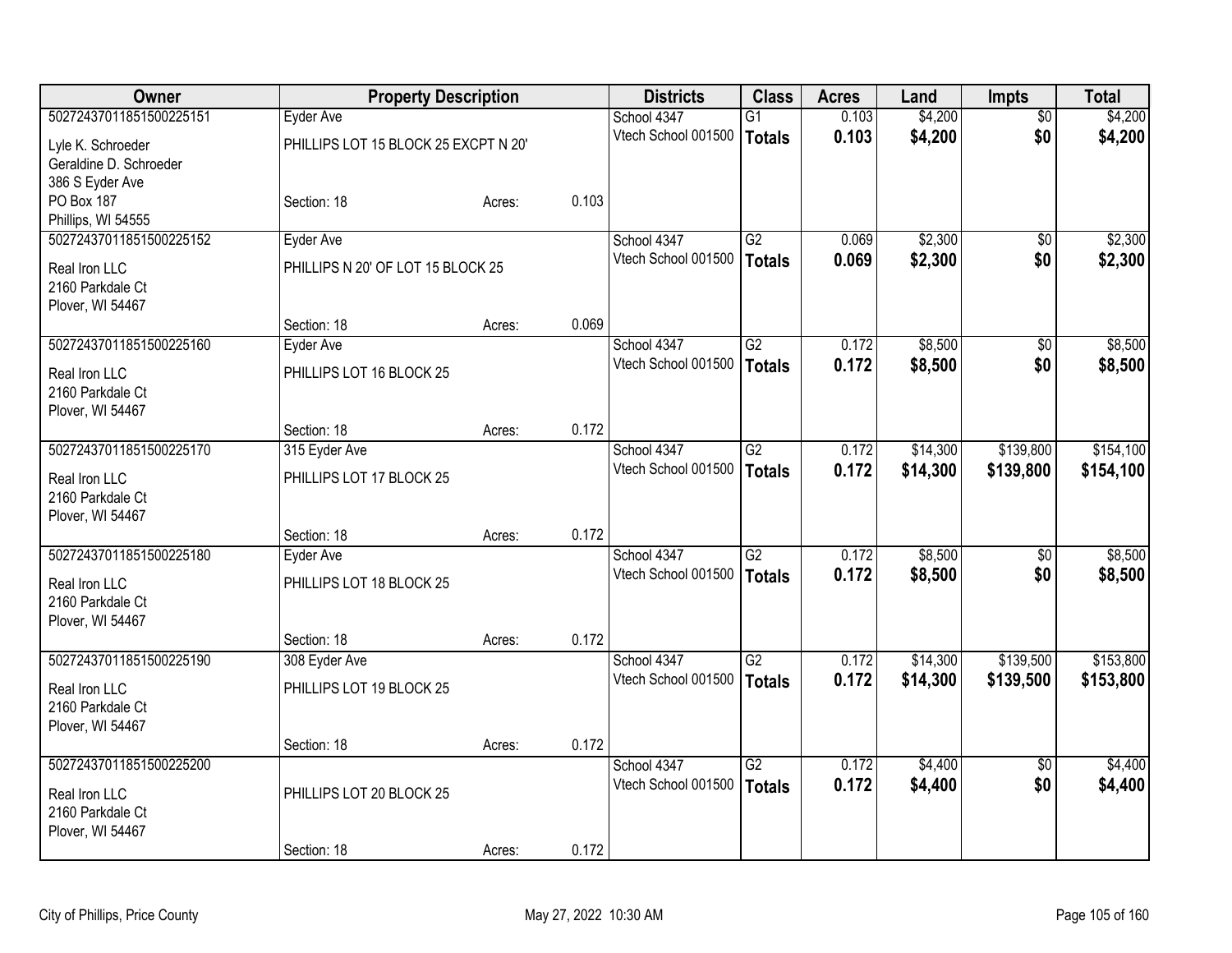| <b>Owner</b>            | <b>Property Description</b> |        |       | <b>Districts</b>    | <b>Class</b>    | <b>Acres</b> | Land     | Impts    | <b>Total</b> |
|-------------------------|-----------------------------|--------|-------|---------------------|-----------------|--------------|----------|----------|--------------|
| 50272437011851500226010 | 206 Argyle Ave              |        |       | School 4347         | $\overline{G1}$ | 0.172        | \$10,500 | \$24,600 | \$35,100     |
| Emily J. Curtis         | PHILLIPS LOT 1 BLOCK 26     |        |       | Vtech School 001500 | <b>Totals</b>   | 0.172        | \$10,500 | \$24,600 | \$35,100     |
| W7099 County Rd W       |                             |        |       |                     |                 |              |          |          |              |
| Phillips, WI 54555      |                             |        |       |                     |                 |              |          |          |              |
|                         | Section: 18                 | Acres: | 0.172 |                     |                 |              |          |          |              |
| 50272437011851500226020 | 216 Argyle Ave S            |        |       | School 4347         | $\overline{G1}$ | 0.172        | \$10,500 | \$85,200 | \$95,700     |
| Precour, Inc            | PHILLIPS LOT 2 BLOCK 26     |        |       | Vtech School 001500 | <b>Totals</b>   | 0.172        | \$10,500 | \$85,200 | \$95,700     |
| <b>PO Box 126</b>       |                             |        |       |                     |                 |              |          |          |              |
| Phillips, WI 54555      |                             |        |       |                     |                 |              |          |          |              |
|                         | Section: 18                 | Acres: | 0.172 |                     |                 |              |          |          |              |
| 50272437011851500226030 | 226 Argyle Ave S            |        |       | School 4347         | $\overline{G1}$ | 0.172        | \$10,500 | \$54,800 | \$65,300     |
| Precour, Inc.           | PHILLIPS LOT 3 BLOCK 26     |        |       | Vtech School 001500 | <b>Totals</b>   | 0.172        | \$10,500 | \$54,800 | \$65,300     |
| PO Box 126              |                             |        |       |                     |                 |              |          |          |              |
| Phillips, WI 54555      |                             |        |       |                     |                 |              |          |          |              |
|                         | Section: 18                 | Acres: | 0.172 |                     |                 |              |          |          |              |
| 50272437011851500226040 | 236 Argyle Ave S            |        |       | School 4347         | $\overline{G1}$ | 0.172        | \$10,500 | \$59,700 | \$70,200     |
| Marie A. Mckim          | PHILLIPS LOT 4 BLOCK 26     |        |       | Vtech School 001500 | <b>Totals</b>   | 0.172        | \$10,500 | \$59,700 | \$70,200     |
| 236 S Argyle Ave        |                             |        |       |                     |                 |              |          |          |              |
| Phillips, WI 54555      |                             |        |       |                     |                 |              |          |          |              |
|                         | Section: 18                 | Acres: | 0.172 |                     |                 |              |          |          |              |
| 50272437011851500226050 | 236 Argyle Ave S            |        |       | School 4347         | $\overline{G1}$ | 0.172        | \$7,000  | \$0      | \$7,000      |
| Marie A. Mckim          | PHILLIPS LOT 5 BLOCK 26     |        |       | Vtech School 001500 | <b>Totals</b>   | 0.172        | \$7,000  | \$0      | \$7,000      |
| 236 S Argyle Ave        |                             |        |       |                     |                 |              |          |          |              |
| Phillips, WI 54555      |                             |        |       |                     |                 |              |          |          |              |
|                         | Section: 18                 | Acres: | 0.172 |                     |                 |              |          |          |              |
| 50272437011851500226060 | 256 Argyle Ave              |        |       | School 4347         | G1              | 0.172        | \$10,500 | \$32,900 | \$43,400     |
| Margaret Vacula         | PHILLIPS LOT 6 BLOCK 26     |        |       | Vtech School 001500 | <b>Totals</b>   | 0.172        | \$10,500 | \$32,900 | \$43,400     |
| c/o Jeanne Vacula       |                             |        |       |                     |                 |              |          |          |              |
| 5634 S 104th St         |                             |        |       |                     |                 |              |          |          |              |
| Hales Corners, WI 53130 | Section: 18                 | Acres: | 0.172 |                     |                 |              |          |          |              |
| 50272437011851500226070 | 266 Argyle Ave              |        |       | School 4347         | $\overline{G1}$ | 0.172        | \$10,500 | \$48,400 | \$58,900     |
| Ronald L. Parpart       | PHILLIPS LOT 7 BLOCK 26     |        |       | Vtech School 001500 | <b>Totals</b>   | 0.172        | \$10,500 | \$48,400 | \$58,900     |
| 186 N Argyle Ave        |                             |        |       |                     |                 |              |          |          |              |
| Phillips, WI 54555      |                             |        |       |                     |                 |              |          |          |              |
|                         | Section: 18                 | Acres: | 0.172 |                     |                 |              |          |          |              |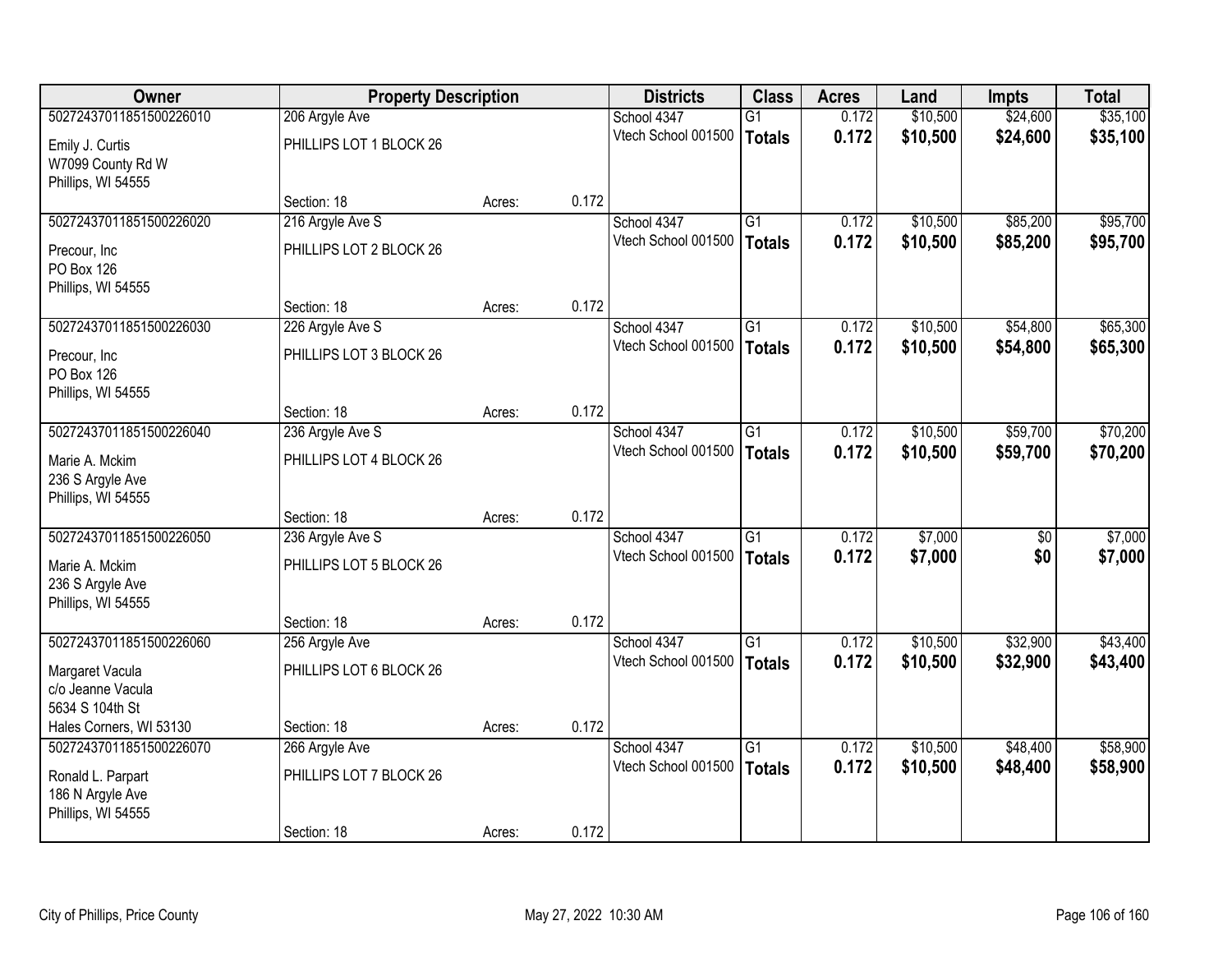| <b>Owner</b>            |                                       | <b>Property Description</b> |       | <b>Districts</b>    | <b>Class</b>    | <b>Acres</b> | Land     | <b>Impts</b>    | <b>Total</b> |
|-------------------------|---------------------------------------|-----------------------------|-------|---------------------|-----------------|--------------|----------|-----------------|--------------|
| 50272437011851500226080 | <b>Argyle Ave</b>                     |                             |       | School 4347         | $\overline{G1}$ | 0.172        | \$7,000  | $\overline{50}$ | \$7,000      |
| Ronald L. Parpart       | PHILLIPS LOT 8 BLOCK 26               |                             |       | Vtech School 001500 | Totals          | 0.172        | \$7,000  | \$0             | \$7,000      |
| 186 N Argyle Ave        |                                       |                             |       |                     |                 |              |          |                 |              |
| Phillips, WI 54555      |                                       |                             |       |                     |                 |              |          |                 |              |
|                         | Section: 18                           | Acres:                      | 0.172 |                     |                 |              |          |                 |              |
| 50272437011851500226090 | 294 Argyle Ave                        |                             |       | School 4347         | $\overline{G1}$ | 0.172        | \$10,500 | \$32,800        | \$43,300     |
| Gene Revak              | PHILLIPS LOT 9 BLOCK 26               |                             |       | Vtech School 001500 | <b>Totals</b>   | 0.172        | \$10,500 | \$32,800        | \$43,300     |
| 294 S Argyle Ave        |                                       |                             |       |                     |                 |              |          |                 |              |
| Phillips, WI 54555      |                                       |                             |       |                     |                 |              |          |                 |              |
|                         | Section: 18                           | Acres:                      | 0.172 |                     |                 |              |          |                 |              |
| 50272437011851500226100 | 296 Argyle Ave                        |                             |       | School 4347         | $\overline{G1}$ | 0.172        | \$10,500 | \$62,200        | \$72,700     |
| W D. Wagner             | PHILLIPS LOT 10 BLOCK 26              |                             |       | Vtech School 001500 | Totals          | 0.172        | \$10,500 | \$62,200        | \$72,700     |
| Claudia Wagner          |                                       |                             |       |                     |                 |              |          |                 |              |
| 296 S Argyle Ave        |                                       |                             |       |                     |                 |              |          |                 |              |
| Phillips, WI 54555      | Section: 18                           | Acres:                      | 0.172 |                     |                 |              |          |                 |              |
| 50272437011851500226110 | Walnut St                             |                             |       | School 4347         | $\overline{G1}$ | 0.172        | \$6,800  | $\sqrt{6}$      | \$6,800      |
| Gene Revak              | PHILLIPS NELY 1/2 LOTS 11 & 12 BLK 26 |                             |       | Vtech School 001500 | <b>Totals</b>   | 0.172        | \$6,800  | \$0             | \$6,800      |
| 294 S Argyle Ave        |                                       |                             |       |                     |                 |              |          |                 |              |
| Phillips, WI 54555      |                                       |                             |       |                     |                 |              |          |                 |              |
|                         | Section: 18                           | Acres:                      | 0.172 |                     |                 |              |          |                 |              |
| 50272437011851500226120 | Eyder Ave                             |                             |       | School 4347         | $\overline{G1}$ | 0.172        | \$2,100  | \$0             | \$2,100      |
| Spoton Parking, LLC     | PHILLIPS SWLY 75' LOTS 11 & 12 BLK 26 |                             |       | Vtech School 001500 | <b>Totals</b>   | 0.172        | \$2,100  | \$0             | \$2,100      |
| 175 Sagamore St         |                                       |                             |       |                     |                 |              |          |                 |              |
| San Francisco, CA 94112 |                                       |                             |       |                     |                 |              |          |                 |              |
|                         | Section: 18                           | Acres:                      | 0.172 |                     |                 |              |          |                 |              |
| 50272437011851500226130 | Eyder Ave                             |                             |       | School 4347         | G1              | 0.172        | \$2,100  | \$0             | \$2,100      |
| David Defabio           | PHILLIPS LOT 13 BLOCK 26              |                             |       | Vtech School 001500 | Totals          | 0.172        | \$2,100  | \$0             | \$2,100      |
| 904 David Ln            |                                       |                             |       |                     |                 |              |          |                 |              |
| Elk Grove, IL 60007     |                                       |                             |       |                     |                 |              |          |                 |              |
|                         | Section: 18                           | Acres:                      | 0.172 |                     |                 |              |          |                 |              |
| 50272437011851500226140 | 235 Eyder Ave                         |                             |       | School 4347         | $\overline{G1}$ | 0.138        | \$1,800  | \$200           | \$2,000      |
| Dorothy M. Hanish       | PHILLIPS S 40' OF LOT 14 BLOCK 26     |                             |       | Vtech School 001500 | Totals          | 0.138        | \$1,800  | \$200           | \$2,000      |
| 465 S Avon Ave          |                                       |                             |       |                     |                 |              |          |                 |              |
| Phillips, WI 54555      |                                       |                             |       |                     |                 |              |          |                 |              |
|                         | Section: 18                           | Acres:                      | 0.138 |                     |                 |              |          |                 |              |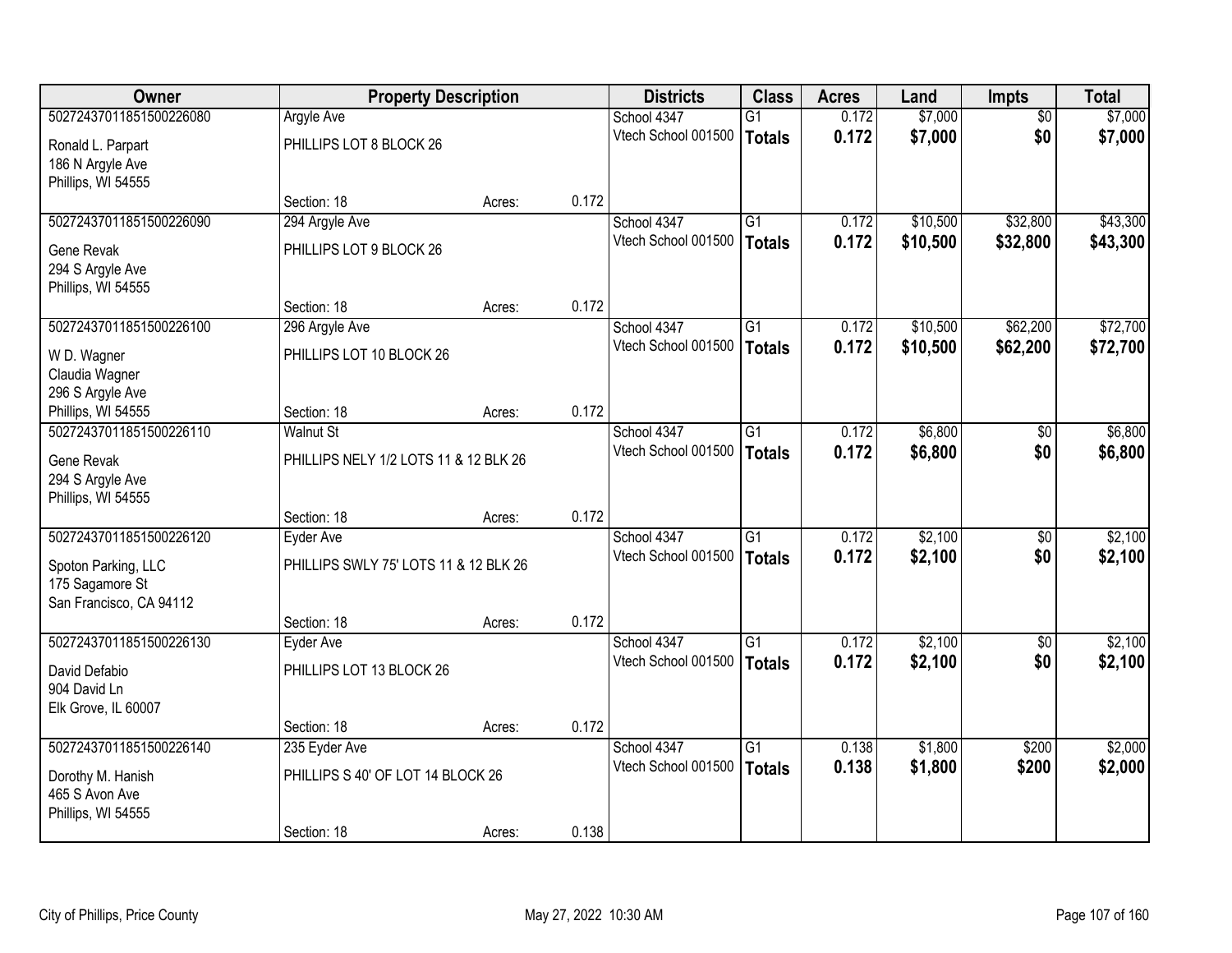| Owner                   | <b>Property Description</b> |        |       | <b>Districts</b>    | <b>Class</b>    | <b>Acres</b> | Land     | <b>Impts</b>    | <b>Total</b> |
|-------------------------|-----------------------------|--------|-------|---------------------|-----------------|--------------|----------|-----------------|--------------|
| 50272437011851500226150 | <b>Eyder Ave</b>            |        |       | School 4347         | G1              | 0.172        | \$1,200  | $\overline{30}$ | \$1,200      |
| Precour, Inc            | PHILLIPS LOT 15 BLOCK 26    |        |       | Vtech School 001500 | <b>Totals</b>   | 0.172        | \$1,200  | \$0             | \$1,200      |
| PO Box 126              |                             |        |       |                     |                 |              |          |                 |              |
| Phillips, WI 54555      |                             |        |       |                     |                 |              |          |                 |              |
|                         | Section: 18                 | Acres: | 0.172 |                     |                 |              |          |                 |              |
| 50272437011851500226160 | Eyder Ave                   |        |       | School 4347         | $\overline{G1}$ | 0.172        | \$1,200  | $\overline{50}$ | \$1,200      |
| Precour, Inc.           | PHILLIPS LOT 16 BLOCK 26    |        |       | Vtech School 001500 | <b>Totals</b>   | 0.172        | \$1,200  | \$0             | \$1,200      |
| <b>PO Box 126</b>       |                             |        |       |                     |                 |              |          |                 |              |
| Phillips, WI 54555      |                             |        |       |                     |                 |              |          |                 |              |
|                         | Section: 18                 | Acres: | 0.172 |                     |                 |              |          |                 |              |
| 50272437011851500226170 | 216 Argyle Ave              |        |       | School 4347         | G1              | 0.172        | \$1,200  | \$400           | \$1,600      |
| Precour, Inc.           | PHILLIPS LOT 17 BLOCK 26    |        |       | Vtech School 001500 | <b>Totals</b>   | 0.172        | \$1,200  | \$400           | \$1,600      |
| <b>PO Box 126</b>       |                             |        |       |                     |                 |              |          |                 |              |
| Phillips, WI 54555      |                             |        |       |                     |                 |              |          |                 |              |
|                         | Section: 18                 | Acres: | 0.172 |                     |                 |              |          |                 |              |
| 50272437011851500226180 | Eyder Ave                   |        |       | School 4347         | G1              | 0.172        | \$1,200  | $\overline{30}$ | \$1,200      |
| Precour, Inc.           | PHILLIPS LOT 18 BLOCK 26    |        |       | Vtech School 001500 | <b>Totals</b>   | 0.172        | \$1,200  | \$0             | \$1,200      |
| PO Box 126              |                             |        |       |                     |                 |              |          |                 |              |
| Phillips, WI 54555      |                             |        |       |                     |                 |              |          |                 |              |
|                         | Section: 18                 | Acres: | 0.172 |                     |                 |              |          |                 |              |
| 50272437011851500226190 | Eyder Ave                   |        |       | School 4347         | $\overline{G1}$ | 0.172        | \$7,000  | \$0             | \$7,000      |
| Precour, Inc.           | PHILLIPS LOT 19 BLOCK 26    |        |       | Vtech School 001500 | <b>Totals</b>   | 0.172        | \$7,000  | \$0             | \$7,000      |
| <b>PO Box 126</b>       |                             |        |       |                     |                 |              |          |                 |              |
| Phillips, WI 54555      |                             |        |       |                     |                 |              |          |                 |              |
|                         | Section: 18                 | Acres: | 0.172 |                     |                 |              |          |                 |              |
| 50272437011851500226200 | 325 Maple St                |        |       | School 4347         | G1              | 0.172        | \$10,500 | \$51,100        | \$61,600     |
| Megan S. Conner         | PHILLIPS LOT 20 BLOCK 26    |        |       | Vtech School 001500 | <b>Totals</b>   | 0.172        | \$10,500 | \$51,100        | \$61,600     |
| Michael P. Conner       |                             |        |       |                     |                 |              |          |                 |              |
| 325 Maple St            |                             |        |       |                     |                 |              |          |                 |              |
| Phillips, WI 54555      | Section: 18                 | Acres: | 0.172 |                     |                 |              |          |                 |              |
| 50272437011851500227010 | 106 Argyle Ave              |        |       | School 4347         | $\overline{G1}$ | 0.172        | \$10,500 | \$57,800        | \$68,300     |
| Ronald L. Parpart       | PHILLIPS LOT 1 BLOCK 27     |        |       | Vtech School 001500 | <b>Totals</b>   | 0.172        | \$10,500 | \$57,800        | \$68,300     |
| 186 N Argyle Ave        |                             |        |       |                     |                 |              |          |                 |              |
| Phillips, WI 54555      |                             |        |       |                     |                 |              |          |                 |              |
|                         | Section: 18                 | Acres: | 0.172 |                     |                 |              |          |                 |              |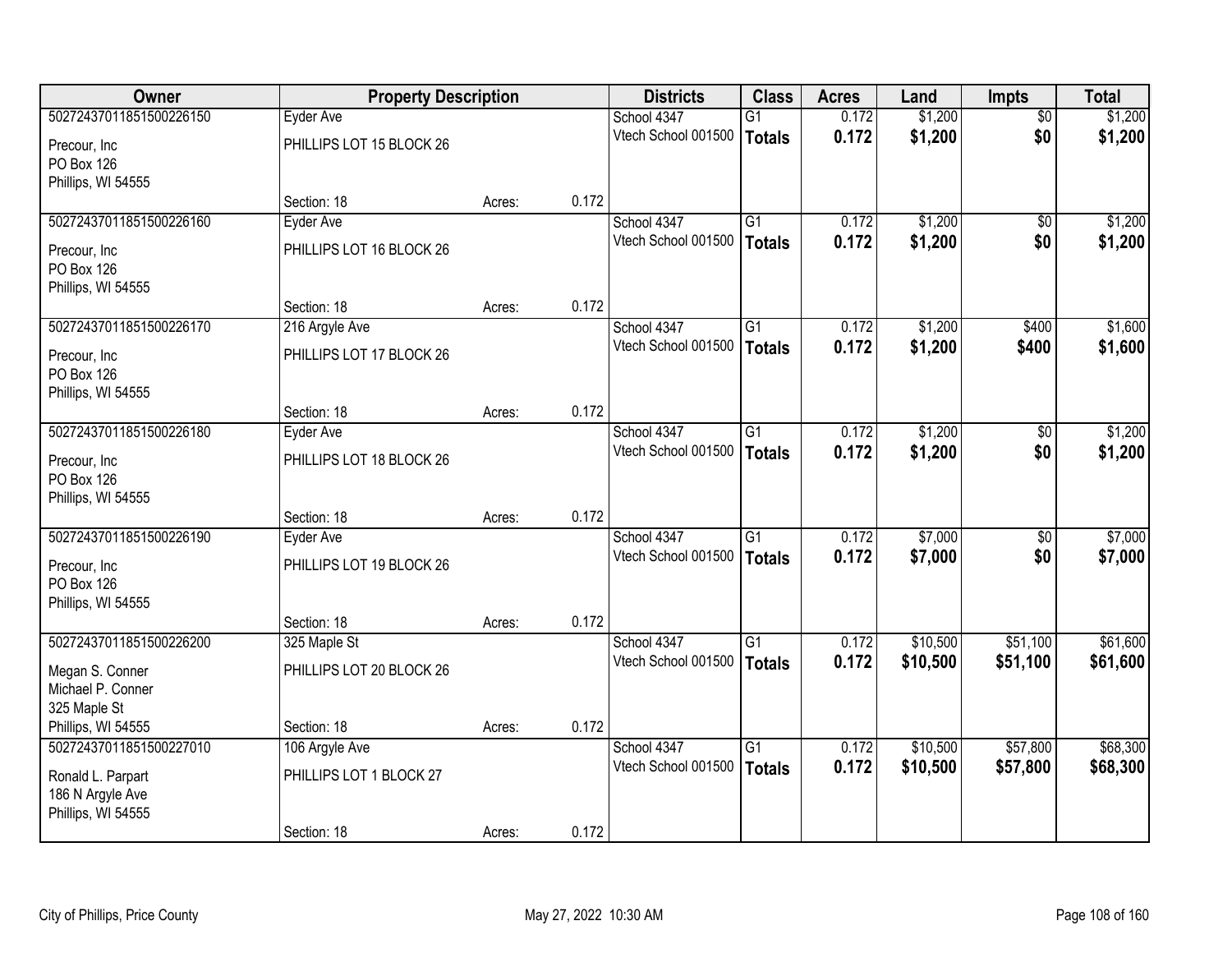| Owner                                                              | <b>Property Description</b> |        |       | <b>Districts</b>    | <b>Class</b>    | <b>Acres</b> | Land     | <b>Impts</b> | <b>Total</b> |
|--------------------------------------------------------------------|-----------------------------|--------|-------|---------------------|-----------------|--------------|----------|--------------|--------------|
| 50272437011851500227020                                            | <b>Argyle Ave</b>           |        |       | School 4347         | $\overline{G1}$ | 0.172        | \$7,000  | \$14,100     | \$21,100     |
| Ronald L. Parpart<br>186 N Argyle Ave                              | PHILLIPS LOT 2 BLOCK 27     |        |       | Vtech School 001500 | <b>Totals</b>   | 0.172        | \$7,000  | \$14,100     | \$21,100     |
| Phillips, WI 54555                                                 | Section: 18                 | Acres: | 0.172 |                     |                 |              |          |              |              |
| 50272437011851500227030                                            | 126 Argyle Ave S            |        |       | School 4347         | $\overline{G1}$ | 0.172        | \$10,500 | \$54,300     | \$64,800     |
|                                                                    |                             |        |       | Vtech School 001500 | <b>Totals</b>   | 0.172        | \$10,500 | \$54,300     | \$64,800     |
| Terence C. Mason<br>W2325 Us Highway 8<br>Brantwood, WI 54513-9246 | PHILLIPS LOT 3 BLOCK 27     |        |       |                     |                 |              |          |              |              |
|                                                                    | Section: 18                 | Acres: | 0.172 |                     |                 |              |          |              |              |
| 50272437011851500227040                                            | 136 Argyle Ave S            |        |       | School 4347         | G1              | 0.172        | \$10,500 | \$41,400     | \$51,900     |
| Frederick B. Stanke<br>136 S Argyle Ave                            | PHILLIPS LOT 4 BLOCK 27     |        |       | Vtech School 001500 | <b>Totals</b>   | 0.172        | \$10,500 | \$41,400     | \$51,900     |
| Phillips, WI 54555                                                 | Section: 18                 | Acres: | 0.172 |                     |                 |              |          |              |              |
| 50272437011851500227050                                            | 146 Argyle Ave S            |        |       | School 4347         | G1              | 0.172        | \$10,500 | \$83,700     | \$94,200     |
|                                                                    |                             |        |       | Vtech School 001500 | <b>Totals</b>   | 0.172        | \$10,500 | \$83,700     | \$94,200     |
| Jacob S. Olson<br>146 S Argyle Ave                                 | PHILLIPS LOT 5 BLOCK 27     |        |       |                     |                 |              |          |              |              |
| Phillips, WI 54555                                                 | Section: 18                 | Acres: | 0.172 |                     |                 |              |          |              |              |
| 50272437011851500227060                                            | 156 Argyle Ave S            |        |       | School 4347         | $\overline{G1}$ | 0.172        | \$10,500 | \$50,200     | \$60,700     |
|                                                                    |                             |        |       | Vtech School 001500 | <b>Totals</b>   | 0.172        | \$10,500 | \$50,200     | \$60,700     |
| Edward N. Robertson                                                | PHILLIPS LOT 6 BLOCK 27     |        |       |                     |                 |              |          |              |              |
| Carolyn A. Robertson<br>640 Brad Mar Dr                            |                             |        |       |                     |                 |              |          |              |              |
| Freeport, IL 61032                                                 | Section: 18                 | Acres: | 0.172 |                     |                 |              |          |              |              |
| 50272437011851500227070                                            | 166 Argyle Ave              |        |       | School 4347         | $\overline{G1}$ | 0.172        | \$7,000  | \$0          | \$7,000      |
|                                                                    |                             |        |       | Vtech School 001500 | <b>Totals</b>   | 0.172        | \$7,000  | \$0          | \$7,000      |
| Raymond J. Knihtila                                                | PHILLIPS LOT 7 BLOCK 27     |        |       |                     |                 |              |          |              |              |
| Pamela S. Knihtila<br>176 S Argyle Ave                             |                             |        |       |                     |                 |              |          |              |              |
| Phillips, WI 54555                                                 | Section: 18                 | Acres: | 0.172 |                     |                 |              |          |              |              |
| 50272437011851500227080                                            | 176 Argyle Ave S            |        |       | School 4347         | $\overline{G1}$ | 0.172        | \$10,500 | \$73,800     | \$84,300     |
|                                                                    |                             |        |       | Vtech School 001500 | <b>Totals</b>   | 0.172        | \$10,500 | \$73,800     | \$84,300     |
| Raymond J. Knihtila<br>Pamela S. Knihtila                          | PHILLIPS LOT 8 BLOCK 27     |        |       |                     |                 |              |          |              |              |
| 176 S Argyle Ave                                                   |                             |        |       |                     |                 |              |          |              |              |
| Phillips, WI 54555                                                 | Section: 18                 | Acres: | 0.172 |                     |                 |              |          |              |              |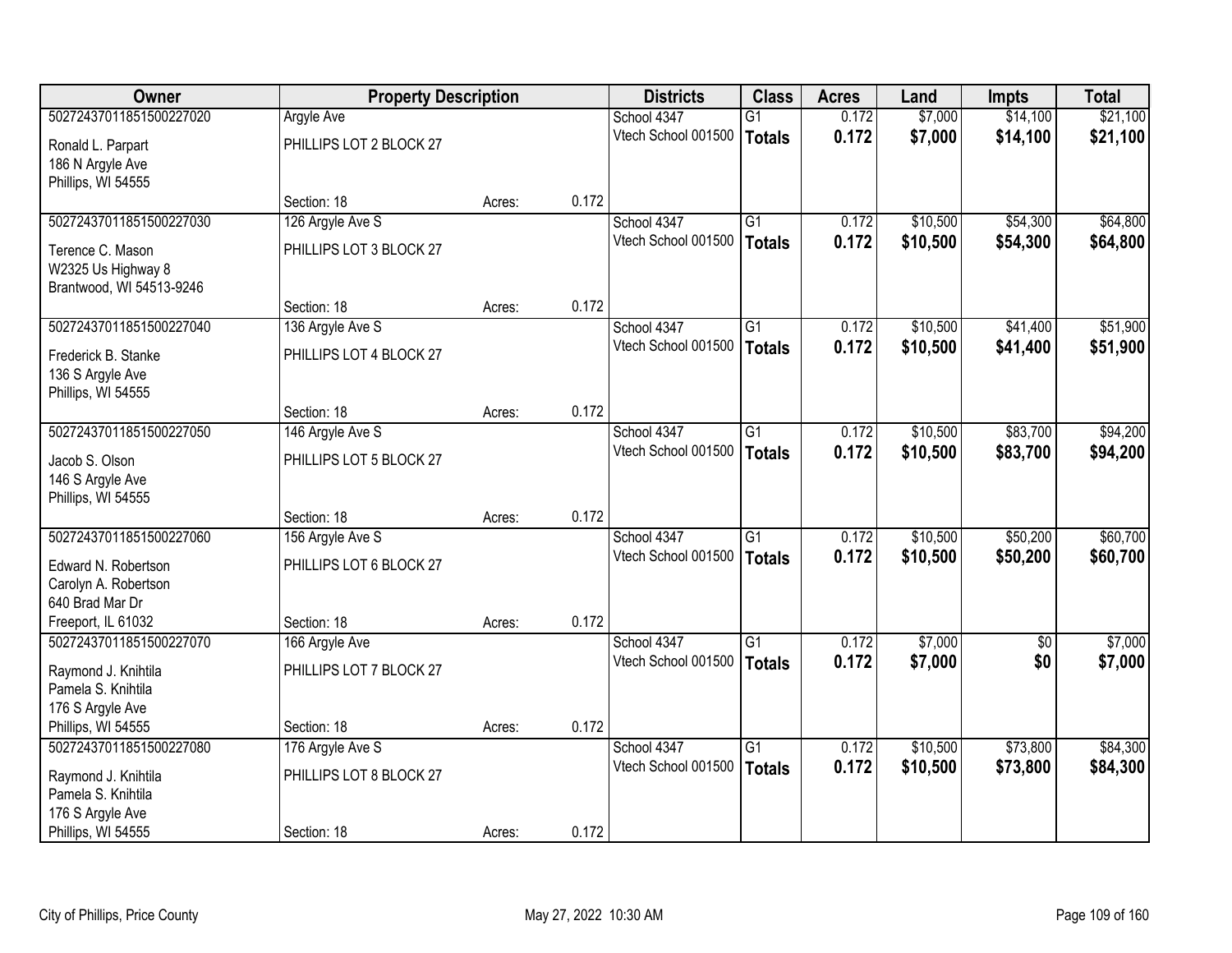| Owner                          |                                  | <b>Property Description</b> |       | <b>Districts</b>    | <b>Class</b>    | <b>Acres</b> | Land     | <b>Impts</b>    | <b>Total</b> |
|--------------------------------|----------------------------------|-----------------------------|-------|---------------------|-----------------|--------------|----------|-----------------|--------------|
| 50272437011851500227091        | <b>Argyle Ave</b>                |                             |       | School 4347         | $\overline{G1}$ | 0.086        | \$600    | $\overline{50}$ | \$600        |
| Raymond J. Knihtila            | PHILLIPS N 1/2 OF LOT 9 BLOCK 27 |                             |       | Vtech School 001500 | <b>Totals</b>   | 0.086        | \$600    | \$0             | \$600        |
| Pamela S. Knihtila             |                                  |                             |       |                     |                 |              |          |                 |              |
| 176 S Argyle Ave               |                                  |                             |       |                     |                 |              |          |                 |              |
| Phillips, WI 54555             | Section: 18                      | Acres:                      | 0.086 |                     |                 |              |          |                 |              |
| 50272437011851500227092        | <b>Argyle Ave</b>                |                             |       | School 4347         | G1              | 0.086        | \$3,500  | \$0             | \$3,500      |
| Jennifer Hinzmann              | PHILLIPS S 1/2 OF LOT 9 BLOCK 27 |                             |       | Vtech School 001500 | <b>Totals</b>   | 0.086        | \$3,500  | \$0             | \$3,500      |
| W7620 Cork Rd                  |                                  |                             |       |                     |                 |              |          |                 |              |
| Phillips, WI 54555             |                                  |                             |       |                     |                 |              |          |                 |              |
|                                | Section: 18                      | Acres:                      | 0.086 |                     |                 |              |          |                 |              |
| 50272437011851500227100        | 196 Argyle Ave S                 |                             |       | School 4347         | G1              | 0.172        | \$10,500 | \$60,200        | \$70,700     |
| Jennifer Hinzmann              | PHILLIPS LOT 10 BLOCK 27         |                             |       | Vtech School 001500 | <b>Totals</b>   | 0.172        | \$10,500 | \$60,200        | \$70,700     |
| W7620 Cork Rd                  |                                  |                             |       |                     |                 |              |          |                 |              |
| Phillips, WI 54555             |                                  |                             |       |                     |                 |              |          |                 |              |
|                                | Section: 18                      | Acres:                      | 0.172 |                     |                 |              |          |                 |              |
| 50272437011851500227110        | 320 Maple St                     |                             |       | School 4347         | $\overline{G1}$ | 0.172        | \$10,500 | \$64,200        | \$74,700     |
| Richard L. Myers               | PHILLIPS LOT 11 BLOCK 27         |                             |       | Vtech School 001500 | <b>Totals</b>   | 0.172        | \$10,500 | \$64,200        | \$74,700     |
| 320 Maple St                   |                                  |                             |       |                     |                 |              |          |                 |              |
| Phillips, WI 54555             |                                  |                             |       |                     |                 |              |          |                 |              |
|                                | Section: 18                      | Acres:                      | 0.172 |                     |                 |              |          |                 |              |
| 50272437011851500227120        | 320 Eyder Ave                    |                             |       | School 4347         | $\overline{G1}$ | 0.172        | \$7,000  | \$0             | \$7,000      |
| Richard L. Myers               | PHILLIPS LOT 12 BLOCK 27         |                             |       | Vtech School 001500 | <b>Totals</b>   | 0.172        | \$7,000  | \$0             | \$7,000      |
| 320 Maple St                   |                                  |                             |       |                     |                 |              |          |                 |              |
| Phillips, WI 54555             |                                  |                             |       |                     |                 |              |          |                 |              |
|                                | Section: 18                      | Acres:                      | 0.172 |                     |                 |              |          |                 |              |
| 50272437011851500227130        | 175 Eyder Ave                    |                             |       | School 4347         | G1              | 0.172        | \$10,500 | \$45,800        | \$56,300     |
| Franklyn G. Schoenborn         | PHILLIPS LOT 13 BLOCK 27         |                             |       | Vtech School 001500 | <b>Totals</b>   | 0.172        | \$10,500 | \$45,800        | \$56,300     |
| 175 S Eyder Ave                |                                  |                             |       |                     |                 |              |          |                 |              |
| Phillips, WI 54555             |                                  |                             |       |                     |                 |              |          |                 |              |
|                                | Section: 18                      | Acres:                      | 0.172 |                     |                 |              |          |                 |              |
| 50272437011851500227140        | 165 Eyder Ave                    |                             |       | School 4347         | $\overline{G1}$ | 0.172        | \$10,500 | \$25,300        | \$35,800     |
|                                | PHILLIPS LOT 14 BLOCK 27         |                             |       | Vtech School 001500 | <b>Totals</b>   | 0.172        | \$10,500 | \$25,300        | \$35,800     |
| Victor Mcgriff<br>Lynn Mcgriff |                                  |                             |       |                     |                 |              |          |                 |              |
| 2606 County Rd 39 Ne           |                                  |                             |       |                     |                 |              |          |                 |              |
| Monticello, MN 55362           | Section: 18                      | Acres:                      | 0.172 |                     |                 |              |          |                 |              |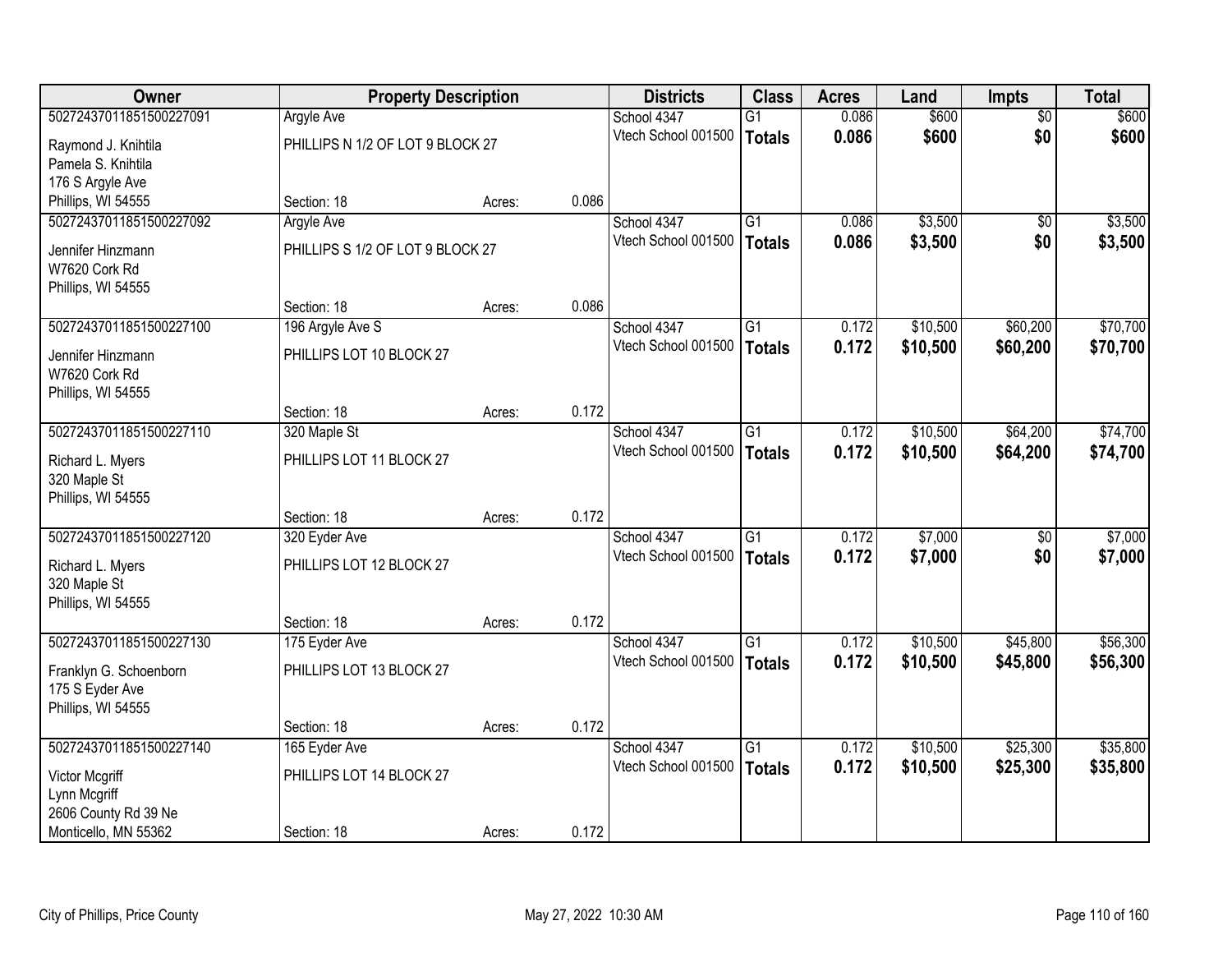| Owner                                 | <b>Property Description</b>                    |        |       | <b>Districts</b>    | <b>Class</b>    | <b>Acres</b> | Land     | <b>Impts</b> | <b>Total</b> |
|---------------------------------------|------------------------------------------------|--------|-------|---------------------|-----------------|--------------|----------|--------------|--------------|
| 50272437011851500227150               | 165 Eyder Ave                                  |        |       | School 4347         | $\overline{G1}$ | 0.172        | \$7,000  | \$4,800      | \$11,800     |
| Victor Mcgriff                        | PHILLIPS LOT 15 BLOCK 27                       |        |       | Vtech School 001500 | <b>Totals</b>   | 0.172        | \$7,000  | \$4,800      | \$11,800     |
| Lynn Mcgriff                          |                                                |        |       |                     |                 |              |          |              |              |
| 2606 County Rd 39 Ne                  |                                                |        |       |                     |                 |              |          |              |              |
| Monticello, MN 55362                  | Section: 18                                    | Acres: | 0.172 |                     |                 |              |          |              |              |
| 50272437011851500227160               | 145 Eyder Ave S                                |        |       | School 4347         | $\overline{G1}$ | 0.172        | \$10,500 | \$68,700     | \$79,200     |
| Federal National Mortgage Assoc       | PHILLIPS LOT 16 BLOCK 27                       |        |       | Vtech School 001500 | <b>Totals</b>   | 0.172        | \$10,500 | \$68,700     | \$79,200     |
| 55 Beattie Pl                         |                                                |        |       |                     |                 |              |          |              |              |
| <b>Ste 100</b>                        |                                                |        |       |                     |                 |              |          |              |              |
| Greenville, SC 29601                  | Section: 18                                    | Acres: | 0.172 |                     |                 |              |          |              |              |
| 50272437011851500227170               | 135 Eyder Ave S                                |        |       | School 4347         | $\overline{G1}$ | 0.172        | \$10,500 | \$45,900     | \$56,400     |
| Martin P. Hoyum                       | PHILLIPS LOT 17 BLOCK 27                       |        |       | Vtech School 001500 | <b>Totals</b>   | 0.172        | \$10,500 | \$45,900     | \$56,400     |
| Betty J. Hoyum                        |                                                |        |       |                     |                 |              |          |              |              |
| 135 S Eyder Ave                       |                                                |        |       |                     |                 |              |          |              |              |
| Phillips, WI 54555                    | Section: 18                                    | Acres: | 0.172 |                     |                 |              |          |              |              |
| 50272437011851500227180               | 125 Eyder Ave S                                |        |       | School 4347         | $\overline{G1}$ | 0.172        | \$10,500 | \$49,600     | \$60,100     |
| Sherry M. Poetzl                      | PHILLIPS LOT 18 BLOCK 27                       |        |       | Vtech School 001500 | <b>Totals</b>   | 0.172        | \$10,500 | \$49,600     | \$60,100     |
| 125 S Eyder Ave                       |                                                |        |       |                     |                 |              |          |              |              |
| Phillips, WI 54555                    |                                                |        |       |                     |                 |              |          |              |              |
|                                       | Section: 18                                    | Acres: | 0.172 |                     |                 |              |          |              |              |
| 50272437011851500227190               | 105 Eyder Ave                                  |        |       | School 4347         | $\overline{G1}$ | 0.161        | \$9,800  | \$53,300     | \$63,100     |
| Rrad Investments                      | PHILLIPS 70'OF NW END OF LOTS 19 & 20 BLOCK 27 |        |       | Vtech School 001500 | <b>Totals</b>   | 0.161        | \$9,800  | \$53,300     | \$63,100     |
| W6598 Ruby Ln                         |                                                |        |       |                     |                 |              |          |              |              |
| Phillips, WI 54555                    |                                                |        |       |                     |                 |              |          |              |              |
|                                       | Section: 18                                    | Acres: | 0.161 |                     |                 |              |          |              |              |
| 50272437011851500227200               | 375 Chestnut St                                |        |       | School 4347         | G1              | 0.184        | \$11,000 | \$49,700     | \$60,700     |
| Karen Sue Johnson                     | PHILLIPS E 80' OF LOTS 19 & 20 BLK 27          |        |       | Vtech School 001500 | <b>Totals</b>   | 0.184        | \$11,000 | \$49,700     | \$60,700     |
| 375 Chestnut St                       |                                                |        |       |                     |                 |              |          |              |              |
| Phillips, WI 54555                    |                                                |        |       |                     |                 |              |          |              |              |
|                                       | Section: 18                                    | Acres: | 0.184 |                     |                 |              |          |              |              |
| 50272437011851500228010               | 186 Argyle Ave                                 |        |       | School 4347         | $\overline{G1}$ | 0.172        | \$10,500 | \$77,500     | \$88,000     |
|                                       | PHILLIPS LOT 1 BLOCK 28                        |        |       | Vtech School 001500 | <b>Totals</b>   | 0.172        | \$10,500 | \$77,500     | \$88,000     |
| Ronald L. Parpart<br>186 N Argyle Ave |                                                |        |       |                     |                 |              |          |              |              |
| Phillips, WI 54555                    |                                                |        |       |                     |                 |              |          |              |              |
|                                       | Section: 18                                    | Acres: | 0.172 |                     |                 |              |          |              |              |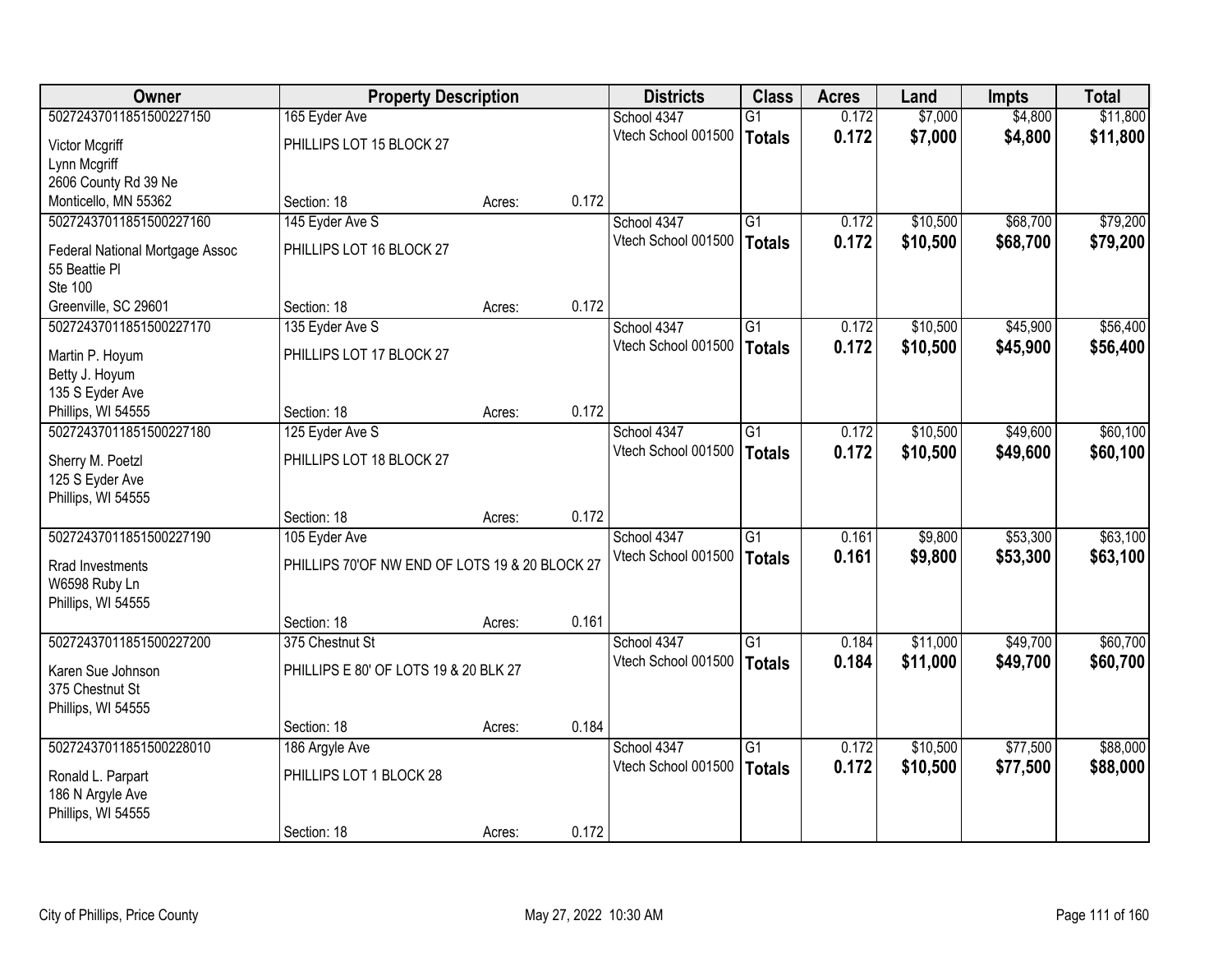| Owner                   | <b>Property Description</b>     |        |       | <b>Districts</b>    | <b>Class</b>    | <b>Acres</b> | Land     | <b>Impts</b>    | <b>Total</b> |
|-------------------------|---------------------------------|--------|-------|---------------------|-----------------|--------------|----------|-----------------|--------------|
| 50272437011851500228020 | <b>Argyle Ave</b>               |        |       | School 4347         | $\overline{G1}$ | 0.172        | \$7,000  | $\overline{50}$ | \$7,000      |
| Ronald L. Parpart       | PHILLIPS LOT 2 BLOCK 28         |        |       | Vtech School 001500 | <b>Totals</b>   | 0.172        | \$7,000  | \$0             | \$7,000      |
| 186 N Argyle Ave        |                                 |        |       |                     |                 |              |          |                 |              |
| Phillips, WI 54555      |                                 |        |       |                     |                 |              |          |                 |              |
|                         | Section: 18                     | Acres: | 0.172 |                     |                 |              |          |                 |              |
| 50272437011851500228030 | 176 Argyle Ave N                |        |       | School 4347         | $\overline{G1}$ | 0.172        | \$10,500 | \$77,900        | \$88,400     |
| Stephanie Kotke         | PHILLIPS LOT 3 BLOCK 28         |        |       | Vtech School 001500 | <b>Totals</b>   | 0.172        | \$10,500 | \$77,900        | \$88,400     |
| Samuel Kotke            |                                 |        |       |                     |                 |              |          |                 |              |
| 176 N Argyle Ave        |                                 |        |       |                     |                 |              |          |                 |              |
| Phillips, WI 54555      | Section: 18                     | Acres: | 0.172 |                     |                 |              |          |                 |              |
| 50272437011851500228040 | 156 Argyle Ave N                |        |       | School 4347         | G1              | 0.517        | \$18,700 | \$130,700       | \$149,400    |
| John W. Baxter          | PHILLIPS LOTS 4, 5 & 6 BLOCK 28 |        |       | Vtech School 001500 | <b>Totals</b>   | 0.517        | \$18,700 | \$130,700       | \$149,400    |
| Anne M. Baxter          |                                 |        |       |                     |                 |              |          |                 |              |
| 156 N Argyle Ave        |                                 |        |       |                     |                 |              |          |                 |              |
| Phillips, WI 54555      | Section: 18                     | Acres: | 0.517 |                     |                 |              |          |                 |              |
| 50272437011851500228070 | 136 Argyle Ave N                |        |       | School 4347         | G1              | 0.172        | \$10,500 | \$21,800        | \$32,300     |
| R R a D Investments LLC | PHILLIPS LOT 7 BLOCK 28         |        |       | Vtech School 001500 | <b>Totals</b>   | 0.172        | \$10,500 | \$21,800        | \$32,300     |
| W6598 Ruby Ln           |                                 |        |       |                     |                 |              |          |                 |              |
| Phillips, WI 54555      |                                 |        |       |                     |                 |              |          |                 |              |
|                         | Section: 18                     | Acres: | 0.172 |                     |                 |              |          |                 |              |
| 50272437011851500228080 | 126 Argyle Ave                  |        |       | School 4347         | $\overline{G1}$ | 0.172        | \$10,500 | \$49,500        | \$60,000     |
| Argyle Ventures LLC     | PHILLIPS LOT 8 BLOCK 28         |        |       | Vtech School 001500 | <b>Totals</b>   | 0.172        | \$10,500 | \$49,500        | \$60,000     |
| N9629 Deer Creek Rd     |                                 |        |       |                     |                 |              |          |                 |              |
| Phillips, WI 54555      |                                 |        |       |                     |                 |              |          |                 |              |
|                         | Section: 18                     | Acres: | 0.172 |                     |                 |              |          |                 |              |
| 50272437011851500228090 | 104 N Argyle Ave                |        |       | School 4347         | $\overline{G2}$ | 0.172        | \$10,500 | \$100,200       | \$110,700    |
| Lemke & Stromberg, LLC  | PHILLIPS LOT 9 BLOCK 28         |        |       | Vtech School 001500 | <b>Totals</b>   | 0.172        | \$10,500 | \$100,200       | \$110,700    |
| 104 N Argyle Ave        |                                 |        |       |                     |                 |              |          |                 |              |
| Phillips, WI 54555      |                                 |        |       |                     |                 |              |          |                 |              |
|                         | Section: 18                     | Acres: | 0.172 |                     |                 |              |          |                 |              |
| 50272437011851500228100 | 104 Argyle Ave                  |        |       | School 4347         | $\overline{G2}$ | 0.172        | \$7,000  | $\overline{50}$ | \$7,000      |
| Lemke & Stromberg, LLC  | PHILLIPS LOT 10 BLOCK 28        |        |       | Vtech School 001500 | <b>Totals</b>   | 0.172        | \$7,000  | \$0             | \$7,000      |
| 104 N Argyle Ave        |                                 |        |       |                     |                 |              |          |                 |              |
| Phillips, WI 54555      |                                 |        |       |                     |                 |              |          |                 |              |
|                         | Section: 18                     | Acres: | 0.172 |                     |                 |              |          |                 |              |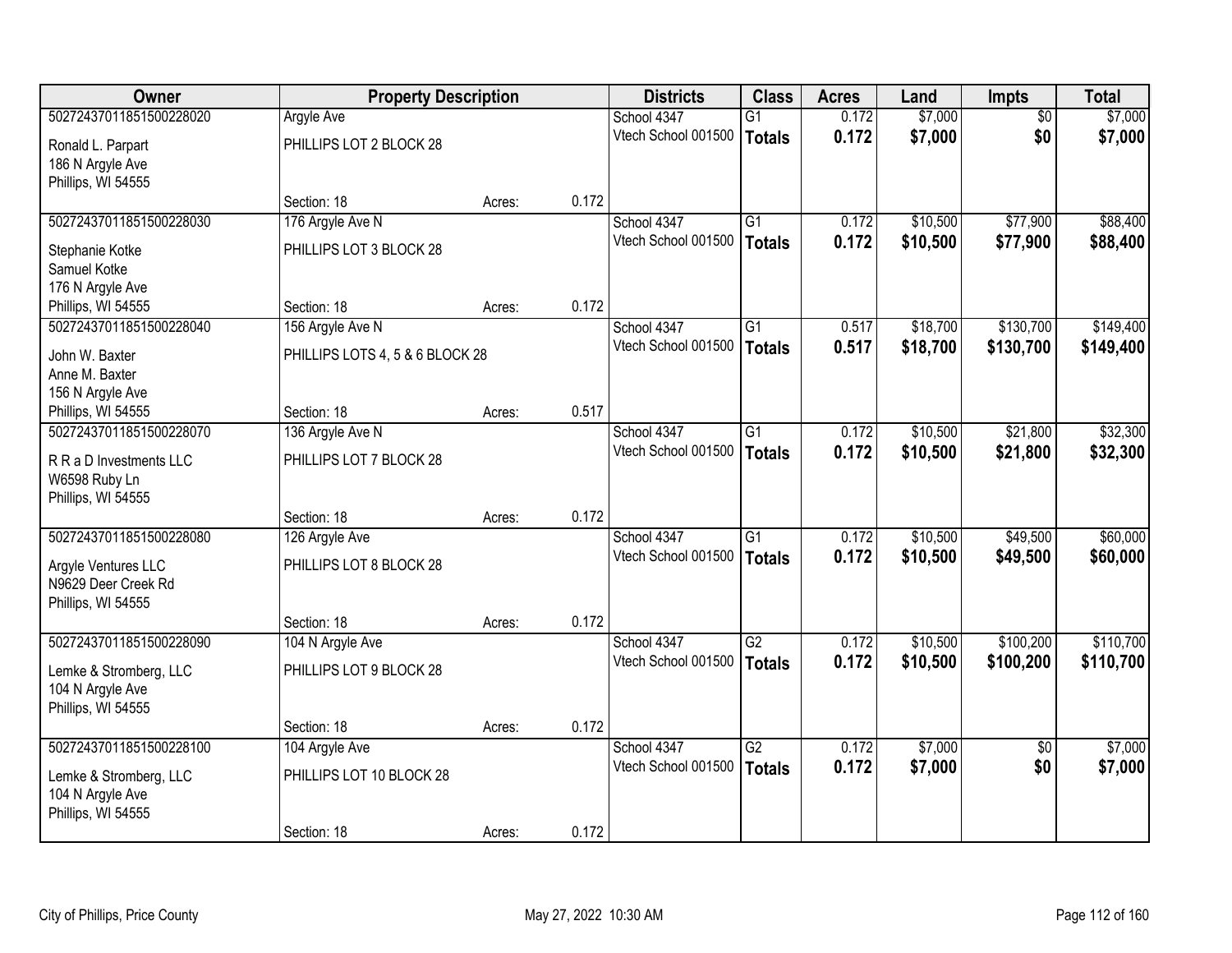| Owner                   | <b>Property Description</b>        |        |       | <b>Districts</b>    | <b>Class</b>    | <b>Acres</b> | Land     | <b>Impts</b> | <b>Total</b> |
|-------------------------|------------------------------------|--------|-------|---------------------|-----------------|--------------|----------|--------------|--------------|
| 50272437011851500228110 | 105 Eyder Ave N                    |        |       | School 4347         | $\overline{G1}$ | 0.172        | \$10,500 | \$59,200     | \$69,700     |
| Clayton Lyons           | PHILLIPS LOT 11 BLOCK 28           |        |       | Vtech School 001500 | <b>Totals</b>   | 0.172        | \$10,500 | \$59,200     | \$69,700     |
| 105 N Eyder Ave         |                                    |        |       |                     |                 |              |          |              |              |
| Phillips, WI 54555      |                                    |        |       |                     |                 |              |          |              |              |
|                         | Section: 18                        | Acres: | 0.172 |                     |                 |              |          |              |              |
| 50272437011851500228120 | 125 Eyder Ave N                    |        |       | School 4347         | $\overline{G1}$ | 0.172        | \$10,500 | \$47,200     | \$57,700     |
| Martin E. Severson      | PHILLIPS LOT 12 BLOCK 28           |        |       | Vtech School 001500 | <b>Totals</b>   | 0.172        | \$10,500 | \$47,200     | \$57,700     |
| Lori A. Severson        |                                    |        |       |                     |                 |              |          |              |              |
| 125 N Eyder Ave         |                                    |        |       |                     |                 |              |          |              |              |
| Phillips, WI 54555      | Section: 18                        | Acres: | 0.172 |                     |                 |              |          |              |              |
| 50272437011851500228130 | Eyder Ave                          |        |       | School 4347         | G1              | 0.172        | \$7,000  | \$0          | \$7,000      |
| Robert M. Way           | PHILLIPS LOT 13 BLOCK 28           |        |       | Vtech School 001500 | <b>Totals</b>   | 0.172        | \$7,000  | \$0          | \$7,000      |
| <b>Bridgett Way</b>     |                                    |        |       |                     |                 |              |          |              |              |
| 248 Windsor St          |                                    |        |       |                     |                 |              |          |              |              |
| Elkhorn, WI 53191       | Section: 18                        | Acres: | 0.172 |                     |                 |              |          |              |              |
| 50272437011851500228140 | 135 Eyder Ave                      |        |       | School 4347         | $\overline{G1}$ | 0.172        | \$10,500 | \$56,100     | \$66,600     |
| Robert M. Way           | PHILLIPS LOT 14 BLOCK 28           |        |       | Vtech School 001500 | <b>Totals</b>   | 0.172        | \$10,500 | \$56,100     | \$66,600     |
| <b>Bridgett Way</b>     |                                    |        |       |                     |                 |              |          |              |              |
| 248 Windsor St          |                                    |        |       |                     |                 |              |          |              |              |
| Elkhorn, WI 53191       | Section: 18                        | Acres: | 0.172 |                     |                 |              |          |              |              |
| 50272437011851500228150 | 145 Eyder Ave N                    |        |       | School 4347         | $\overline{G1}$ | 0.172        | \$10,500 | \$13,900     | \$24,400     |
| Cheryl L. Caldwell      | PHILLIPS LOT 15 BLOCK 28           |        |       | Vtech School 001500 | <b>Totals</b>   | 0.172        | \$10,500 | \$13,900     | \$24,400     |
| 145 N Eyder Ave         |                                    |        |       |                     |                 |              |          |              |              |
| Phillips, WI 54555      |                                    |        |       |                     |                 |              |          |              |              |
|                         | Section: 18                        | Acres: | 0.172 |                     |                 |              |          |              |              |
| 50272437011851500228160 | 155 Eyder Ave N                    |        |       | School 4347         | $\overline{G1}$ | 0.172        | \$10,500 | \$23,500     | \$34,000     |
| John J. Koehler         | PHILLIPS LOT 16 BLOCK 28           |        |       | Vtech School 001500 | <b>Totals</b>   | 0.172        | \$10,500 | \$23,500     | \$34,000     |
| Danette L. Koehler      |                                    |        |       |                     |                 |              |          |              |              |
| 521 Sage Ave            |                                    |        |       |                     |                 |              |          |              |              |
| PO Box 888              | Section: 18                        | Acres: | 0.172 |                     |                 |              |          |              |              |
| Kemmerer, WY 83101      |                                    |        |       |                     |                 |              |          |              |              |
| 50272437011851500228170 | 165 Eyder Ave                      |        |       | School 4347         | $\overline{G1}$ | 0.164        | \$10,000 | \$23,600     | \$33,600     |
| Nicholas W. Christensen | PHILLIPS LOT 17 BLOCK 28 EXCPT PCL |        |       | Vtech School 001500 | <b>Totals</b>   | 0.164        | \$10,000 | \$23,600     | \$33,600     |
| 165 N Eyder Ave         |                                    |        |       |                     |                 |              |          |              |              |
| Phillips, WI 54555      |                                    |        |       |                     |                 |              |          |              |              |
|                         | Section: 18                        | Acres: | 0.164 |                     |                 |              |          |              |              |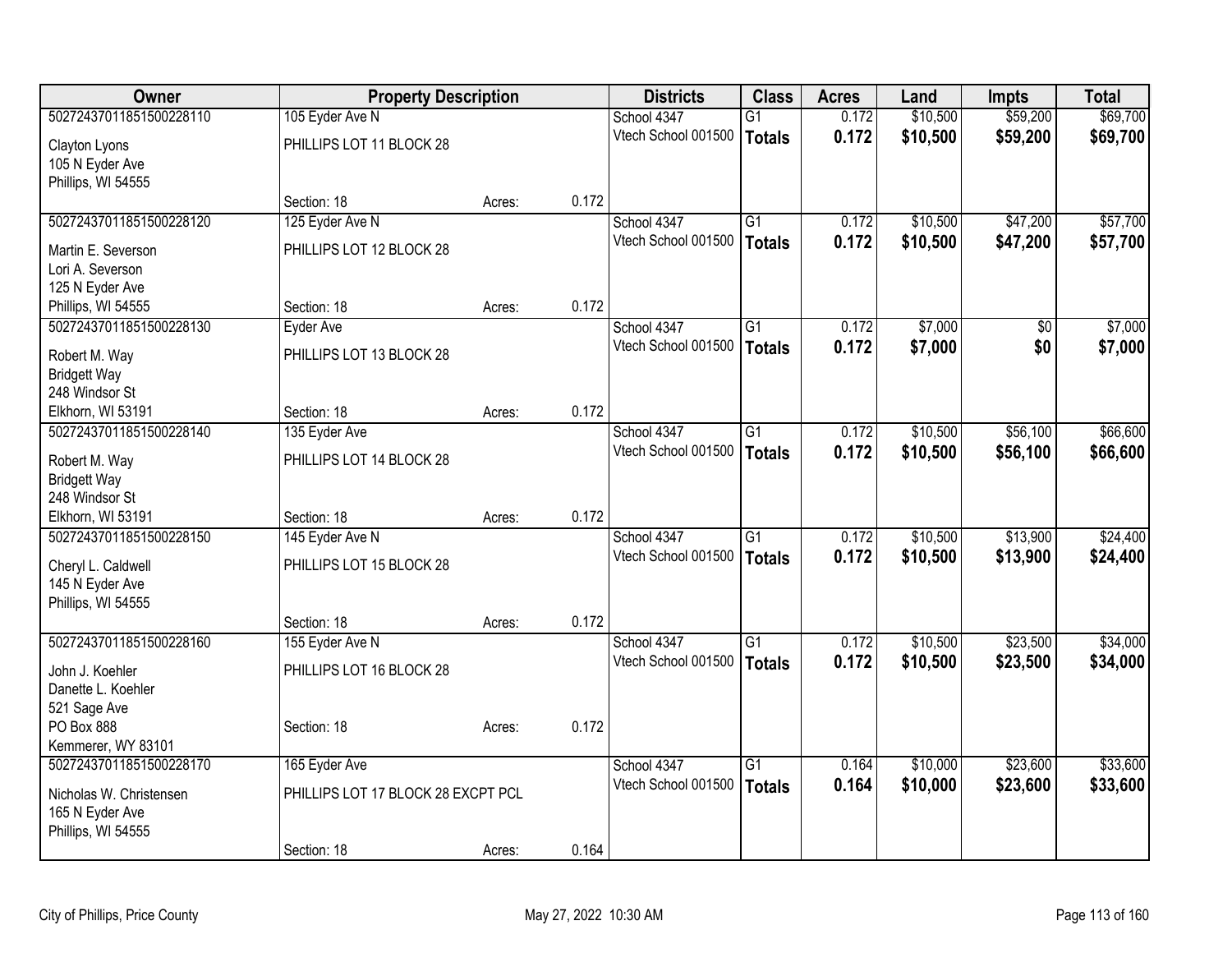| <b>Owner</b>                          | <b>Property Description</b>                     |        |        | <b>Districts</b>    | <b>Class</b>    | <b>Acres</b> | Land            | <b>Impts</b>    | <b>Total</b>    |
|---------------------------------------|-------------------------------------------------|--------|--------|---------------------|-----------------|--------------|-----------------|-----------------|-----------------|
| 50272437011851500228180               | 385 Cherry St                                   |        |        | School 4347         | $\overline{G1}$ | 0.344        | \$17,500        | \$88,800        | \$106,300       |
| Steven A. Gastmann                    | PHILLIPS W 100' OF LOTS 18-19-20 BLOCK 28       |        |        | Vtech School 001500 | Totals          | 0.344        | \$17,500        | \$88,800        | \$106,300       |
| Terra L. Gastmann                     |                                                 |        |        |                     |                 |              |                 |                 |                 |
| 385 Cherry St                         |                                                 |        |        |                     |                 |              |                 |                 |                 |
| Phillips, WI 54555                    | Section: 18                                     | Acres: | 0.344  |                     |                 |              |                 |                 |                 |
| 50272437011851500228190               | 365 Cherry St                                   |        |        | School 4347         | $\overline{G1}$ | 0.180        | \$10,800        | \$44,600        | \$55,400        |
| Diane M. Lontcoski                    | PHILLIPS E 50' OF LOTS 18-19-20 BLOCK 28 PRT OF |        |        | Vtech School 001500 | <b>Totals</b>   | 0.180        | \$10,800        | \$44,600        | \$55,400        |
| 365 Cherry St                         | LOT 17 BLOCK 28 DESC IN 396735                  |        |        |                     |                 |              |                 |                 |                 |
| Phillips, WI 54555                    |                                                 |        |        |                     |                 |              |                 |                 |                 |
|                                       | Section: 18                                     | Acres: | 0.180  |                     |                 |              |                 |                 |                 |
| 50272437011851500229100               | 300 Cherry St                                   |        |        | School 4347         | $\overline{G2}$ | 0.500        | \$9,900         | \$133,000       | \$142,900       |
| W Cntrl WI Comm Action Agency Inc     | PHILLIPS LOTS 13 THRU 17 BLOCK 14 BLOCK 29 &    |        |        | TIF 2 9320          | X4              | 1.540        | \$0             | \$0             | \$0             |
| 525 2nd St                            | PRT OF VACATED ARGYLE AVE ALL DESC IN 359658    |        |        | Vtech School 001500 | Totals          | 2.040        | \$9,900         | \$133,000       | \$142,900       |
| Glenwood City, WI 54013               |                                                 |        |        |                     |                 |              |                 |                 |                 |
|                                       | Section: 18                                     | Acres: | 2.040  |                     |                 |              |                 |                 |                 |
| 50272437011851500229200               | 386 Cherry St                                   |        |        | School 4347         | $\overline{G2}$ | 0.520        | \$27,200        | \$83,400        | \$110,600       |
| Family Forum, Inc                     | PHILLIPS PRT OF BLOCK 29 PCL FULLY DESC IN      |        |        | Vtech School 001500 | <b>Totals</b>   | 0.520        | \$27,200        | \$83,400        | \$110,600       |
| 1500 N 34th St                        | 246288                                          |        |        |                     |                 |              |                 |                 |                 |
| <b>Ste 200</b>                        |                                                 |        |        |                     |                 |              |                 |                 |                 |
| Superior, WI 54880                    | Section: 18                                     | Acres: | 0.520  |                     |                 |              |                 |                 |                 |
| 50272437011851500230110               | Depot Rd                                        |        |        | School 4347         | $\overline{X4}$ | 5.880        | $\overline{50}$ | $\overline{50}$ | $\overline{50}$ |
| City of Phillips                      | PHILLIPS PRT OF OUTLOT 1 PARCEL #1 DESC IN      |        |        | Vtech School 001500 | Totals          | 5.880        | \$0             | \$0             | \$0             |
| 174 S Eyder Ave                       | 259956                                          |        |        |                     |                 |              |                 |                 |                 |
| Phillips, WI 54555                    |                                                 |        |        |                     |                 |              |                 |                 |                 |
|                                       | Section: 18                                     | Acres: | 5.880  |                     |                 |              |                 |                 |                 |
| 50272437011851500230120               | 115 Depot Rd                                    |        |        | School 4347         | G2              | 25.524       | \$153,200       | \$1,958,600     | \$2,111,800     |
| Phillips Lionite Wood Products Co LLC | PHILLIPS OUT LOTS 2-3-4 PRT OF 1 18-37-1E PRT   |        |        | Vtech School 001500 | Totals          | 25.524       | \$153,200       | \$1,958,600     | \$2,111,800     |
| PO Box 89                             | OF GOVT LOTS 1 & 3 LOTS 1&2 CSM#679 VOL3        |        |        |                     |                 |              |                 |                 |                 |
| Phillips, WI 54555                    | PG291 (easement desc in 378042)                 |        |        |                     |                 |              |                 |                 |                 |
|                                       | Section: 18                                     | Acres: | 25.524 |                     |                 |              |                 |                 |                 |
| 50272437011851500230300               | State Rd 13                                     |        |        | School 4347         | X4              | 0.100        | $\overline{50}$ | $\overline{50}$ | $\overline{30}$ |
| City of Phillips                      | PHILLIPS PRT OF OUTLOTS 3 & 4 PARK ADDITION     |        |        | Vtech School 001500 | Totals          | 0.100        | \$0             | \$0             | \$0             |
| 174 S Eyder Ave                       | PRT OF BLK A 18-37-1E PRT OF GOVT LT 3&4 PCL    |        |        |                     |                 |              |                 |                 |                 |
| Phillips, WI 54555                    | #2 DESC IN 259956 EXCPT PCL                     |        |        |                     |                 |              |                 |                 |                 |
|                                       | Section: 18                                     | Acres: | 0.100  |                     |                 |              |                 |                 |                 |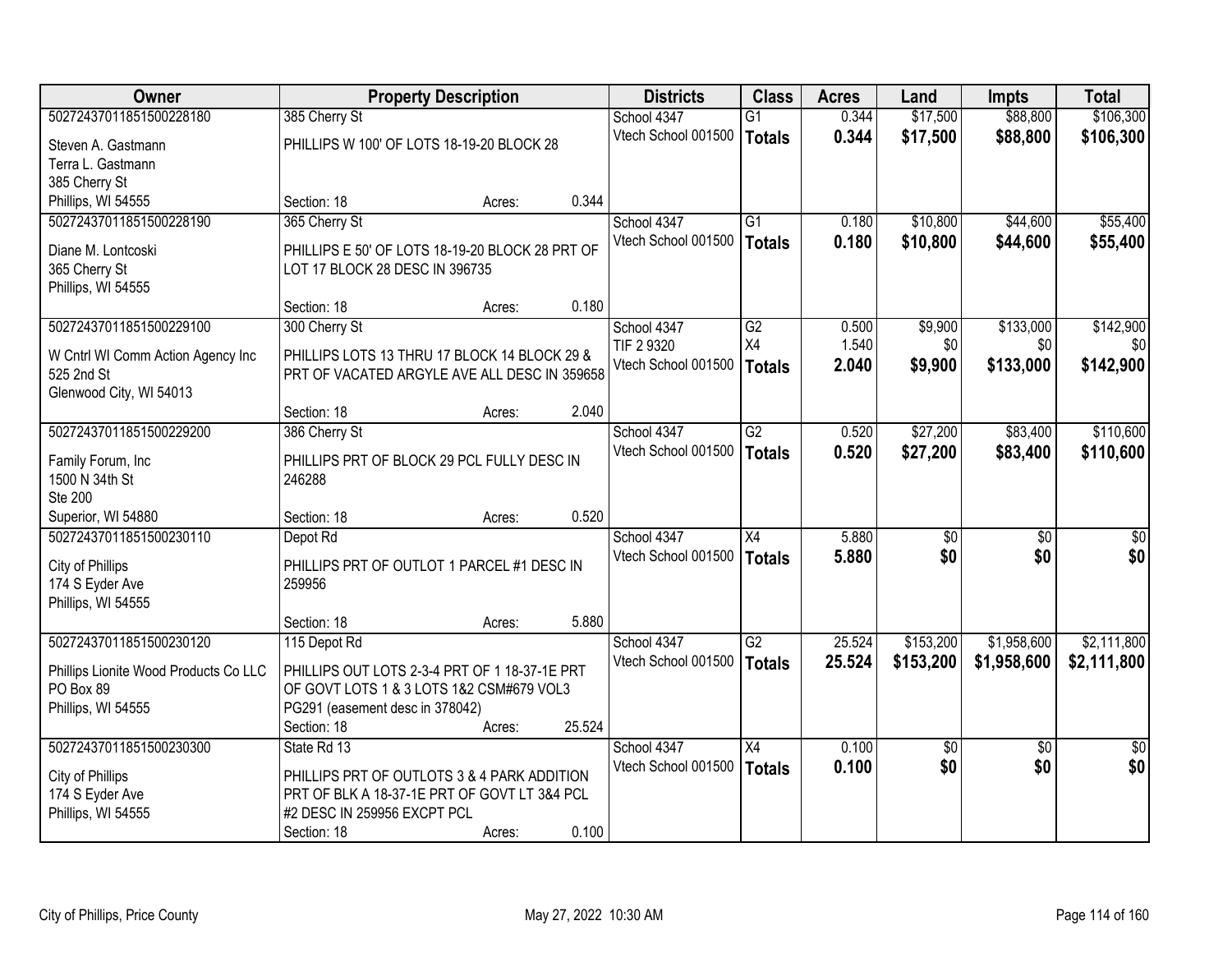| <b>Owner</b>                                                                                        |                                                                                          | <b>Property Description</b> |       | <b>Districts</b>                                 | <b>Class</b>                     | <b>Acres</b>   | Land                 | <b>Impts</b>         | <b>Total</b>           |
|-----------------------------------------------------------------------------------------------------|------------------------------------------------------------------------------------------|-----------------------------|-------|--------------------------------------------------|----------------------------------|----------------|----------------------|----------------------|------------------------|
| 50272437011851500230400                                                                             | Depot Rd                                                                                 |                             |       | School 4347                                      | $\overline{G2}$                  | 0.700          | \$35,700             | $\overline{50}$      | \$35,700               |
| Phillips Lionite Wood Products Co LLC<br>PO Box 89<br>Phillips, WI 54555                            | PHILLIPS PRT OF OUTLOT 4 18-37-1E PCL DESC IN<br>378042                                  |                             |       | Vtech School 001500                              | Totals                           | 0.700          | \$35,700             | \$0                  | \$35,700               |
|                                                                                                     | Section: 18                                                                              | Acres:                      | 0.700 |                                                  |                                  |                |                      |                      |                        |
| 50272437011851500230510                                                                             | 305 Lake Ave S                                                                           |                             |       | School 4347                                      | $\overline{X4}$                  | 1.490          | $\overline{50}$      | $\overline{50}$      | $\overline{\$0}$       |
| City of Phillips<br>174 S Eyder Ave<br>Phillips, WI 54555                                           | PHILLIPS OUT LOT 5                                                                       |                             |       | TIF 3 9330<br>Vtech School 001500                | <b>Totals</b>                    | 1.490          | \$0                  | \$0                  | \$0                    |
|                                                                                                     | Section: 18                                                                              | Acres:                      | 1.490 |                                                  |                                  |                |                      |                      |                        |
| 50272437011851500230520                                                                             | Depot Rd                                                                                 |                             |       | School 4347                                      | X4                               | 3.110          | $\overline{50}$      | $\overline{50}$      | $\overline{\$0}$       |
| City of Phillips<br>174 S Eyder Ave<br>Phillips, WI 54555                                           | PHILLIPS OUTLOTS 5 & 6 18-37-1E PRT OF GOVT LT<br>3&4 PCL #3 & #4 DESC IN 259956         |                             |       | Vtech School 001500                              | <b>Totals</b>                    | 3.110          | \$0                  | \$0                  | \$0                    |
|                                                                                                     | Section: 18                                                                              | Acres:                      | 3.110 |                                                  |                                  |                |                      |                      |                        |
| 50272437011851500230530                                                                             | 215 Lake Ave S                                                                           |                             |       | School 4347                                      | $\overline{G2}$                  | 0.305          | \$28,800             | \$72,800             | \$101,600              |
| Property Preservation Inc<br>151 S 2nd St<br>Medford, WI 54451                                      | PHILLIPS PRT OF OUTLOT 5 18-37-1E PRT OF GVT<br>LT 3 & 4 PCL DESC IN 385111              |                             |       | TIF 3 9330<br>Vtech School 001500                | <b>Totals</b>                    | 0.305          | \$28,800             | \$72,800             | \$101,600              |
|                                                                                                     | Section: 18                                                                              | Acres:                      | 0.305 |                                                  |                                  |                |                      |                      |                        |
| 50272437011851500230540<br><b>Hilgendorf Properties</b><br>122 S Tomahawk Ave<br>Tomahawk, WI 54487 | 225 Lake Ave S<br>PHILLIPS PRT OF OUT LOT 5 18-37-1E PRT OF SE<br>1/4 PCL DESC IN 314122 |                             |       | School 4347<br>TIF 3 9330<br>Vtech School 001500 | $\overline{G2}$<br><b>Totals</b> | 0.478<br>0.478 | \$32,500<br>\$32,500 | \$73,400<br>\$73,400 | \$105,900<br>\$105,900 |
|                                                                                                     | Section: 18                                                                              | Acres:                      | 0.478 |                                                  |                                  |                |                      |                      |                        |
| 50272437011851500230810                                                                             | 104 Eyder Ave S                                                                          |                             |       | School 4347                                      | $\overline{\text{X3}}$           | 3.140          | $\overline{50}$      | \$0                  | $\frac{1}{2}$          |
| <b>Price County Normal Building</b><br>104 S Eyder<br>Phillips, WI 54555                            | PHILLIPS OUT LOT 8 EXCPT PCL DESC IN 267R-589<br>& PCL DESC 121D-511                     |                             |       | Vtech School 001500                              | <b>Totals</b>                    | 3.140          | \$0                  | \$0                  | \$0                    |
|                                                                                                     | Section: 18                                                                              | Acres:                      | 3.140 |                                                  |                                  |                |                      |                      |                        |
| 50272437011851500230820                                                                             | 174 Eyder Ave                                                                            |                             |       | School 4347                                      | $\overline{X4}$                  | 0.172          | $\overline{60}$      | $\overline{30}$      | $\sqrt{50}$            |
| Price Co Snowmobile Trails Assoc Inc<br>c/o Frank Dusek Officer<br>815 Pine Crest Ave               | PHILLIPS PRT OF OUT LOT 8 PCL DESC IN 234841                                             |                             |       | Vtech School 001500                              | Totals                           | 0.172          | \$0                  | \$0                  | \$0                    |
| Phillips, WI 54555                                                                                  | Section: 18                                                                              | Acres:                      | 0.172 |                                                  |                                  |                |                      |                      |                        |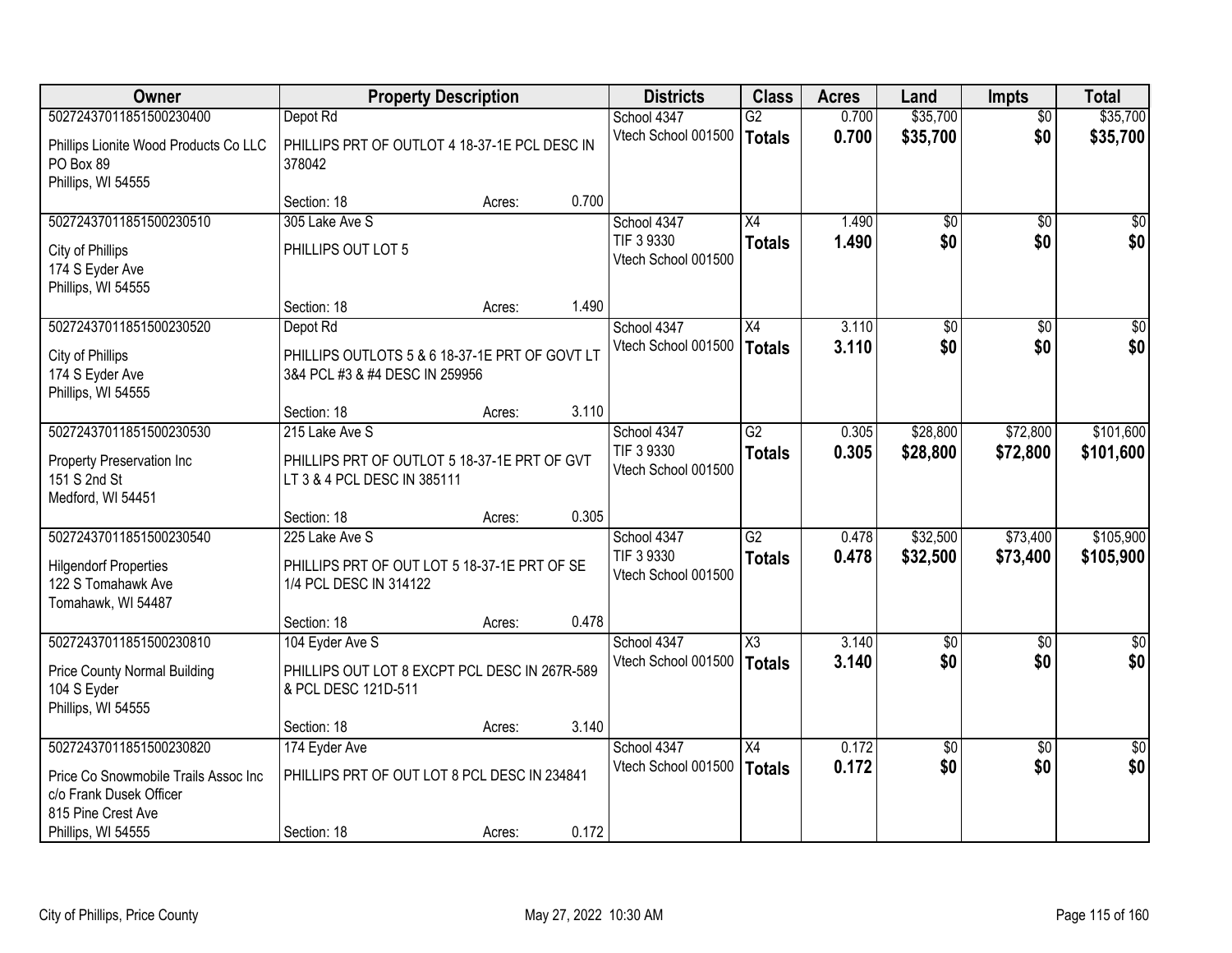| Owner                   |                                              | <b>Property Description</b> |        | <b>Districts</b>    | <b>Class</b>    | <b>Acres</b> | Land            | <b>Impts</b>    | <b>Total</b>     |
|-------------------------|----------------------------------------------|-----------------------------|--------|---------------------|-----------------|--------------|-----------------|-----------------|------------------|
| 50272437011851500230830 | 174 Eyder Ave                                |                             |        | School 4347         | $\overline{X4}$ | 4.500        | $\overline{50}$ | $\overline{50}$ | $\overline{50}$  |
| City of Phillips        | PHILLIPS PRT OF OUT LOT 8 PCL DESC IN 278296 |                             |        | Vtech School 001500 | <b>Totals</b>   | 4.500        | \$0             | \$0             | \$0              |
| 174 S Eyder Ave         |                                              |                             |        |                     |                 |              |                 |                 |                  |
| Phillips, WI 54555      |                                              |                             |        |                     |                 |              |                 |                 |                  |
|                         | Section: 18                                  | Acres:                      | 4.500  |                     |                 |              |                 |                 |                  |
| 50272437011851500230910 | 425 Maple St                                 |                             |        | School 4347         | G1              | 1.000        | \$8,800         | \$200           | \$9,000          |
| Elsie C. Hanish         | PHILLIPS PRT OF OUT LOT 9 DESC IN 286214     |                             |        | Vtech School 001500 | G <sub>5</sub>  | 8.000        | \$4,800         | \$0             | \$4,800          |
| 165 S Eyder Ave         |                                              |                             |        |                     | <b>Totals</b>   | 9.000        | \$13,600        | \$200           | \$13,800         |
| Phillips, WI 54555      |                                              |                             |        |                     |                 |              |                 |                 |                  |
|                         | Section: 18                                  | Acres:                      | 9.000  |                     |                 |              |                 |                 |                  |
| 50272437011851500230920 | 435 Maple St                                 |                             |        | School 4347         | X4              | 1.200        | \$0             | \$0             | \$0              |
| City of Phillips        | PHILLIPS OUT LOT 9 EXCPT PCLS                |                             |        | Vtech School 001500 | Totals          | 1.200        | \$0             | \$0             | \$0              |
| 174 S Eyder Ave         |                                              |                             |        |                     |                 |              |                 |                 |                  |
| Phillips, WI 54555      |                                              |                             |        |                     |                 |              |                 |                 |                  |
|                         | Section: 18                                  | Acres:                      | 1.200  |                     |                 |              |                 |                 |                  |
| 50272437011851500230930 | Maple St                                     |                             |        | School 4347         | $\overline{X4}$ | 0.172        | $\overline{30}$ | $\overline{30}$ | $\overline{\$0}$ |
| City of Phillips        | PHILLIPS PRT OF OUT LOT 9 PCL DES IN 257275  |                             |        | Vtech School 001500 | <b>Totals</b>   | 0.172        | \$0             | \$0             | \$0              |
| 174 S Eyder Ave         |                                              |                             |        |                     |                 |              |                 |                 |                  |
| Phillips, WI 54555      |                                              |                             |        |                     |                 |              |                 |                 |                  |
|                         | Section: 18                                  | Acres:                      | 0.172  |                     |                 |              |                 |                 |                  |
| 50272437011851500230940 | Eyder Ave                                    |                             |        | School 4347         | $\overline{G5}$ | 3.500        | \$2,100         | $\overline{30}$ | \$2,100          |
| Elsie C. Hanish         | PHILLIPS PRT OF OUT LOT 9 PCL DESC IN 286215 |                             |        | Vtech School 001500 | Totals          | 3.500        | \$2,100         | \$0             | \$2,100          |
| 165 S Eyder Ave         |                                              |                             |        |                     |                 |              |                 |                 |                  |
| Phillips, WI 54555      |                                              |                             |        |                     |                 |              |                 |                 |                  |
|                         | Section: 18                                  | Acres:                      | 3.500  |                     |                 |              |                 |                 |                  |
| 50272437011851500231010 | 381 Eyder Ave                                |                             |        | School 4347         | $\overline{G5}$ | 30.000       | \$21,000        | $\sqrt{6}$      | \$21,000         |
| Lyle K. Schroeder       | PHILLIPS OUTLOTS 10 & 11 & PRT OF VACATED    |                             |        | Vtech School 001500 | G <sub>6</sub>  | 25.420       | \$38,100        | \$0             | \$38,100         |
| Geraldine D. Schroeder  | LINDEN ST 18-37-1E PRT OF SW-SE AS DESC IN   |                             |        |                     | <b>Totals</b>   | 55.420       | \$59,100        | \$0             | \$59,100         |
| 386 S Eyder Ave         | 147093                                       |                             |        |                     |                 |              |                 |                 |                  |
| <b>PO Box 187</b>       | Section: 18                                  | Acres:                      | 55.420 |                     |                 |              |                 |                 |                  |
| Phillips, WI 54555      |                                              |                             |        |                     |                 |              |                 |                 |                  |
| 50272437011851500301010 | 214 Beebe St                                 |                             |        | School 4347         | $\overline{G1}$ | 0.165        | \$10,100        | \$85,100        | \$95,200         |
| Catherine M. Mess       | BEEBE'S ADDITION TO PHILLIPS LOT 1 BLOCK 1   |                             |        | Vtech School 001500 | <b>Totals</b>   | 0.165        | \$10,100        | \$85,100        | \$95,200         |
| 214 Beebe St            |                                              |                             |        |                     |                 |              |                 |                 |                  |
| Phillips, WI 54555      |                                              |                             |        |                     |                 |              |                 |                 |                  |
|                         | Section: 18                                  | Acres:                      | 0.165  |                     |                 |              |                 |                 |                  |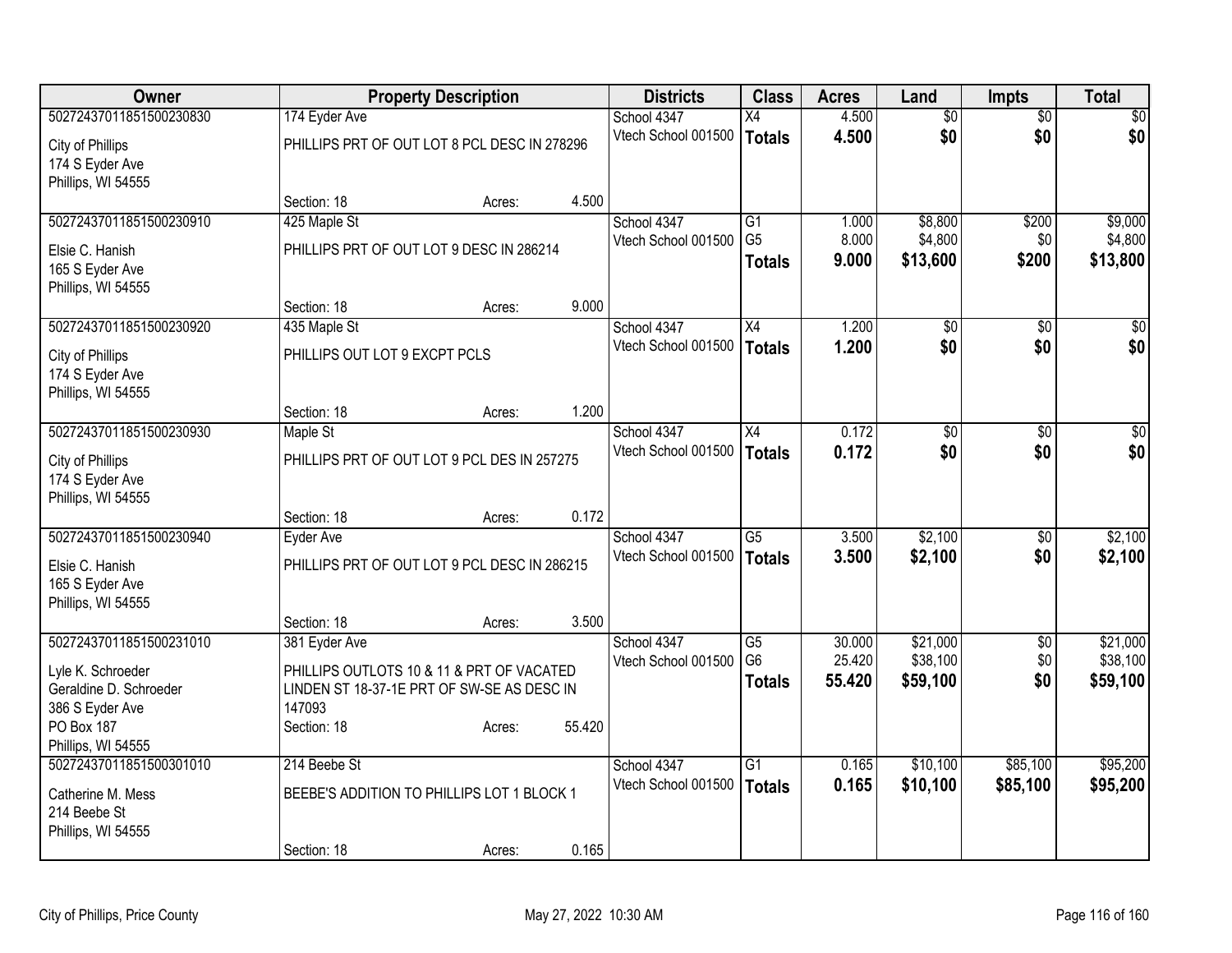| <b>Owner</b>            |                                            | <b>Property Description</b> |       | <b>Districts</b>    | <b>Class</b>    | <b>Acres</b> | Land     | <b>Impts</b>    | <b>Total</b> |
|-------------------------|--------------------------------------------|-----------------------------|-------|---------------------|-----------------|--------------|----------|-----------------|--------------|
| 50272437011851500301020 | Flambeau Ave                               |                             |       | School 4347         | $\overline{G1}$ | 0.165        | \$6,800  | $\overline{50}$ | \$6,800      |
| Catherine M. Mess       | BEEBE'S ADDITION TO PHILLIPS LOT 2 BLOCK 1 |                             |       | Vtech School 001500 | Totals          | 0.165        | \$6,800  | \$0             | \$6,800      |
| 214 Beebe St            |                                            |                             |       |                     |                 |              |          |                 |              |
| Phillips, WI 54555      |                                            |                             |       |                     |                 |              |          |                 |              |
|                         | Section: 18                                | Acres:                      | 0.165 |                     |                 |              |          |                 |              |
| 50272437011851500301030 | 165 Flambeau Ave                           |                             |       | School 4347         | $\overline{G1}$ | 0.165        | \$10,100 | \$57,400        | \$67,500     |
| <b>Vivian Dusek</b>     | BEEBE'S ADDITION TO PHILLIPS LOT 3 BLOCK 1 |                             |       | Vtech School 001500 | <b>Totals</b>   | 0.165        | \$10,100 | \$57,400        | \$67,500     |
| 165 Flambeau Ave        |                                            |                             |       |                     |                 |              |          |                 |              |
| Phillips, WI 54555      |                                            |                             |       |                     |                 |              |          |                 |              |
|                         | Section: 18                                | Acres:                      | 0.165 |                     |                 |              |          |                 |              |
| 50272437011851500301040 | 191 Flambeau Ave                           |                             |       | School 4347         | $\overline{G1}$ | 0.165        | \$10,100 | \$14,800        | \$24,900     |
| Katherine A. Kohlmeier  | BEEBE'S ADDITION TO PHILLIPS LOT 4 BLOCK 1 |                             |       | Vtech School 001500 | Totals          | 0.165        | \$10,100 | \$14,800        | \$24,900     |
| 251 Yosemite Cir N      |                                            |                             |       |                     |                 |              |          |                 |              |
| Unit 10                 |                                            |                             |       |                     |                 |              |          |                 |              |
| Golden Valley, MN 55422 | Section: 18                                | Acres:                      | 0.165 |                     |                 |              |          |                 |              |
| 50272437011851500301050 | 164 Elk Ave                                |                             |       | School 4347         | $\overline{G1}$ | 0.165        | \$10,100 | \$73,700        | \$83,800     |
| Paul T. Melby           | BEEBE'S ADDITION TO PHILLIPS LOT 5 BLOCK 1 |                             |       | Vtech School 001500 | Totals          | 0.165        | \$10,100 | \$73,700        | \$83,800     |
| Patricia A. Melby       |                                            |                             |       |                     |                 |              |          |                 |              |
| 164 Elk Ave             |                                            |                             |       |                     |                 |              |          |                 |              |
| Phillips, WI 54555      | Section: 18                                | Acres:                      | 0.165 |                     |                 |              |          |                 |              |
| 50272437011851500301060 | Elk Ave                                    |                             |       | School 4347         | $\overline{G1}$ | 0.165        | \$6,800  | \$0             | \$6,800      |
| Paul T. Melby           | BEEBE'S ADDITION TO PHILLIPS LOT 6 BLOCK 1 |                             |       | Vtech School 001500 | Totals          | 0.165        | \$6,800  | \$0             | \$6,800      |
| Patricia A. Melby       |                                            |                             |       |                     |                 |              |          |                 |              |
| 164 Elk Ave             |                                            |                             |       |                     |                 |              |          |                 |              |
| Phillips, WI 54555      | Section: 18                                | Acres:                      | 0.165 |                     |                 |              |          |                 |              |
| 50272437011851500301070 | 264 Beebe St                               |                             |       | School 4347         | $\overline{G1}$ | 0.165        | \$10,100 | \$70,000        | \$80,100     |
| David M. Langstrom      | BEEBE'S ADDITION TO PHILLIPS LOT 7 BLOCK 1 |                             |       | Vtech School 001500 | <b>Totals</b>   | 0.165        | \$10,100 | \$70,000        | \$80,100     |
| Brenda L. Langstrom     |                                            |                             |       |                     |                 |              |          |                 |              |
| 206 Glenn Eagle Rd      |                                            |                             |       |                     |                 |              |          |                 |              |
| Brandenburg, KY 40108   | Section: 18                                | Acres:                      | 0.165 |                     |                 |              |          |                 |              |
| 50272437011851500301080 | Beebe St                                   |                             |       | School 4347         | $\overline{G1}$ | 0.165        | \$6,800  | $\overline{30}$ | \$6,800      |
| David M. Langstrom      | BEEBE'S ADDITION TO PHILLIPS LOT 8 BLOCK 1 |                             |       | Vtech School 001500 | Totals          | 0.165        | \$6,800  | \$0             | \$6,800      |
| Brenda L. Langstrom     |                                            |                             |       |                     |                 |              |          |                 |              |
| 206 Glenn Eagle Rd      |                                            |                             |       |                     |                 |              |          |                 |              |
| Brandenburg, KY 40108   | Section: 18                                | Acres:                      | 0.165 |                     |                 |              |          |                 |              |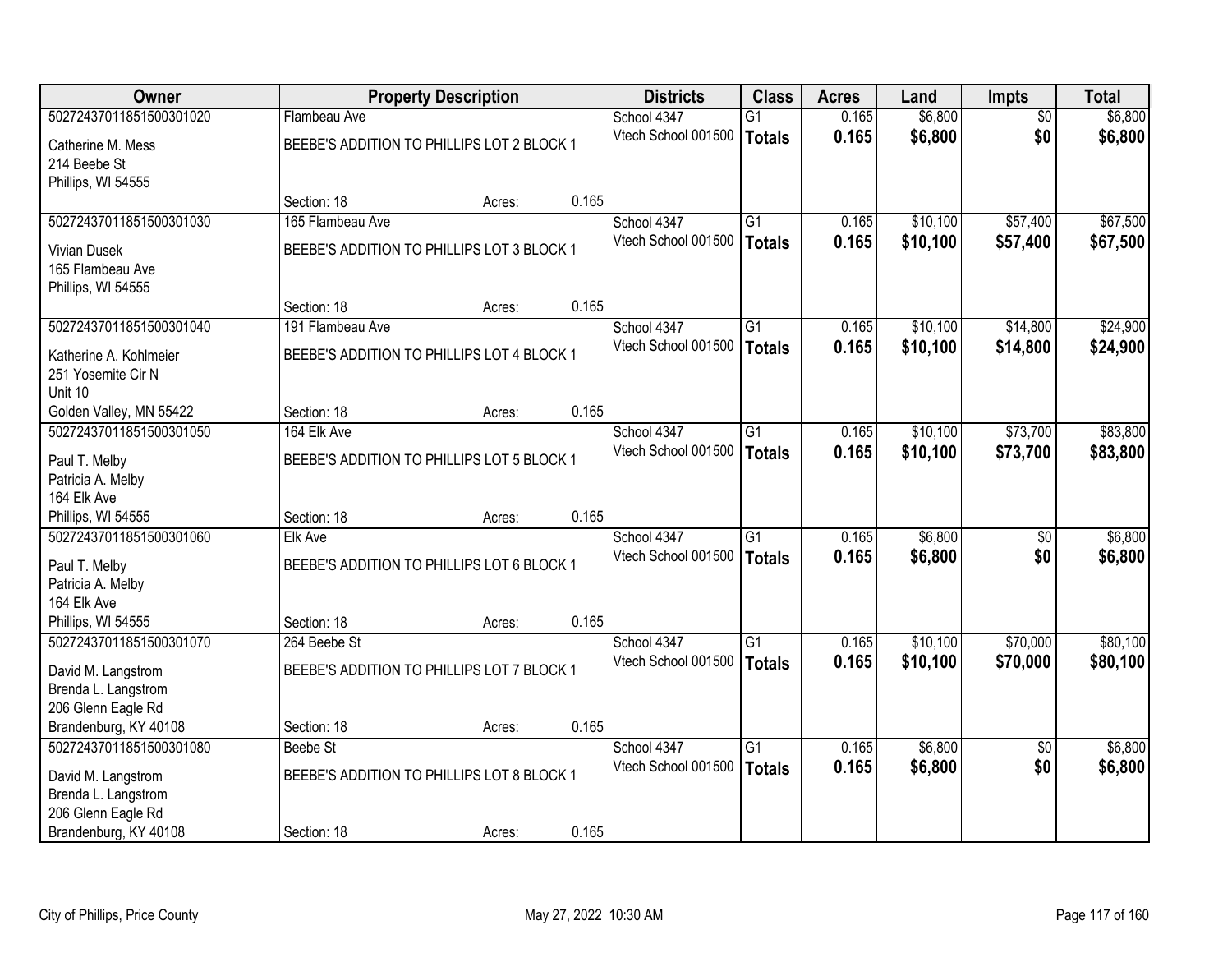| <b>Owner</b>                      |                                            | <b>Property Description</b> |       | <b>Districts</b>                   | <b>Class</b>    | <b>Acres</b>   | Land     | <b>Impts</b>    | <b>Total</b> |
|-----------------------------------|--------------------------------------------|-----------------------------|-------|------------------------------------|-----------------|----------------|----------|-----------------|--------------|
| 50272437011851500302010           | 215 Flambeau Ave                           |                             |       | School 4347                        | $\overline{G1}$ | 0.165          | \$10,100 | \$59,300        | \$69,400     |
| Steve O. Kind                     | BEEBE'S ADDITION TO PHILLIPS LOT 1 BLOCK 2 |                             |       | Vtech School 001500                | Totals          | 0.165          | \$10,100 | \$59,300        | \$69,400     |
| Carol M. Kind                     |                                            |                             |       |                                    |                 |                |          |                 |              |
| 215 Flambeau Ave                  |                                            |                             |       |                                    |                 |                |          |                 |              |
| Phillips, WI 54555                | Section: 18                                | Acres:                      | 0.165 |                                    |                 |                |          |                 |              |
| 50272437011851500302020           | Flambeau Ave                               |                             |       | School 4347                        | G1              | 0.165          | \$6,800  | \$0             | \$6,800      |
| Steve O. Kind                     | BEEBE'S ADDITION TO PHILLIPS LOT 2 BLOCK 2 |                             |       | Vtech School 001500                | <b>Totals</b>   | 0.165          | \$6,800  | \$0             | \$6,800      |
| Carol M. Kind                     |                                            |                             |       |                                    |                 |                |          |                 |              |
| 215 Flambeau Ave                  |                                            |                             |       |                                    |                 |                |          |                 |              |
| Phillips, WI 54555                | Section: 18                                | Acres:                      | 0.165 |                                    |                 |                |          |                 |              |
| 50272437011851500302030           | 265 Flambeau Ave                           |                             |       | School 4347                        | G1              | 0.165          | \$10,100 | \$80,000        | \$90,100     |
|                                   |                                            |                             |       | Vtech School 001500                | Totals          | 0.165          | \$10,100 | \$80,000        | \$90,100     |
| Evan J. Lund<br>Jamie L. Lund     | BEEBE'S ADDITION TO PHILLIPS LOT 3 BLOCK 2 |                             |       |                                    |                 |                |          |                 |              |
| 265 Flambeau Ave                  |                                            |                             |       |                                    |                 |                |          |                 |              |
| Phillips, WI 54555                | Section: 18                                | Acres:                      | 0.165 |                                    |                 |                |          |                 |              |
| 50272437011851500302040           | Flambeau Ave                               |                             |       | School 4347                        | $\overline{G1}$ | 0.165          | \$6,800  | \$11,200        | \$18,000     |
|                                   |                                            |                             |       | Vtech School 001500                | Totals          | 0.165          | \$6,800  | \$11,200        | \$18,000     |
| Evan J. Lund                      | BEEBE'S ADDITION TO PHILLIPS LOT 4 BLOCK 2 |                             |       |                                    |                 |                |          |                 |              |
| Jamie L. Lund<br>265 Flambeau Ave |                                            |                             |       |                                    |                 |                |          |                 |              |
| Phillips, WI 54555                | Section: 18                                | Acres:                      | 0.165 |                                    |                 |                |          |                 |              |
| 50272437011851500302050           | 292 Elk Ave                                |                             |       | School 4347                        | $\overline{G1}$ | 0.165          | \$10,100 | \$84,100        | \$94,200     |
|                                   |                                            |                             |       | Vtech School 001500                | <b>Totals</b>   | 0.165          | \$10,100 | \$84,100        | \$94,200     |
| Jason R. Haskins                  | BEEBE'S ADDITION TO PHILLIPS LOT 5 BLOCK 2 |                             |       |                                    |                 |                |          |                 |              |
| W8138 County Rd W                 |                                            |                             |       |                                    |                 |                |          |                 |              |
| Phillips, WI 54555                | Section: 18                                |                             | 0.165 |                                    |                 |                |          |                 |              |
| 50272437011851500302060           | Elk Ave                                    | Acres:                      |       | School 4347                        | G1              | 0.165          | \$6,800  | $\overline{50}$ | \$6,800      |
|                                   |                                            |                             |       | Vtech School 001500                | Totals          | 0.165          | \$6,800  | \$0             | \$6,800      |
| Jason R. Haskins                  | BEEBE'S ADDITION TO PHILLIPS LOT 6 BLOCK 2 |                             |       |                                    |                 |                |          |                 |              |
| W8138 County Rd W                 |                                            |                             |       |                                    |                 |                |          |                 |              |
| Phillips, WI 54555                |                                            |                             |       |                                    |                 |                |          |                 |              |
| 50272437011851500302070           | Section: 18                                | Acres:                      | 0.165 |                                    |                 |                |          |                 |              |
|                                   | 244 Elk Ave                                |                             |       | School 4347<br>Vtech School 001500 | $\overline{G1}$ | 0.165<br>0.165 | \$10,100 | \$51,800        | \$61,900     |
| Mildred L. Trzecinski             | BEEBE'S ADDITION TO PHILLIPS LOT 7 BLOCK 2 |                             |       |                                    | Totals          |                | \$10,100 | \$51,800        | \$61,900     |
| W7037 Dama Rd                     |                                            |                             |       |                                    |                 |                |          |                 |              |
| Phillips, WI 54555                |                                            |                             |       |                                    |                 |                |          |                 |              |
|                                   | Section: 18                                | Acres:                      | 0.165 |                                    |                 |                |          |                 |              |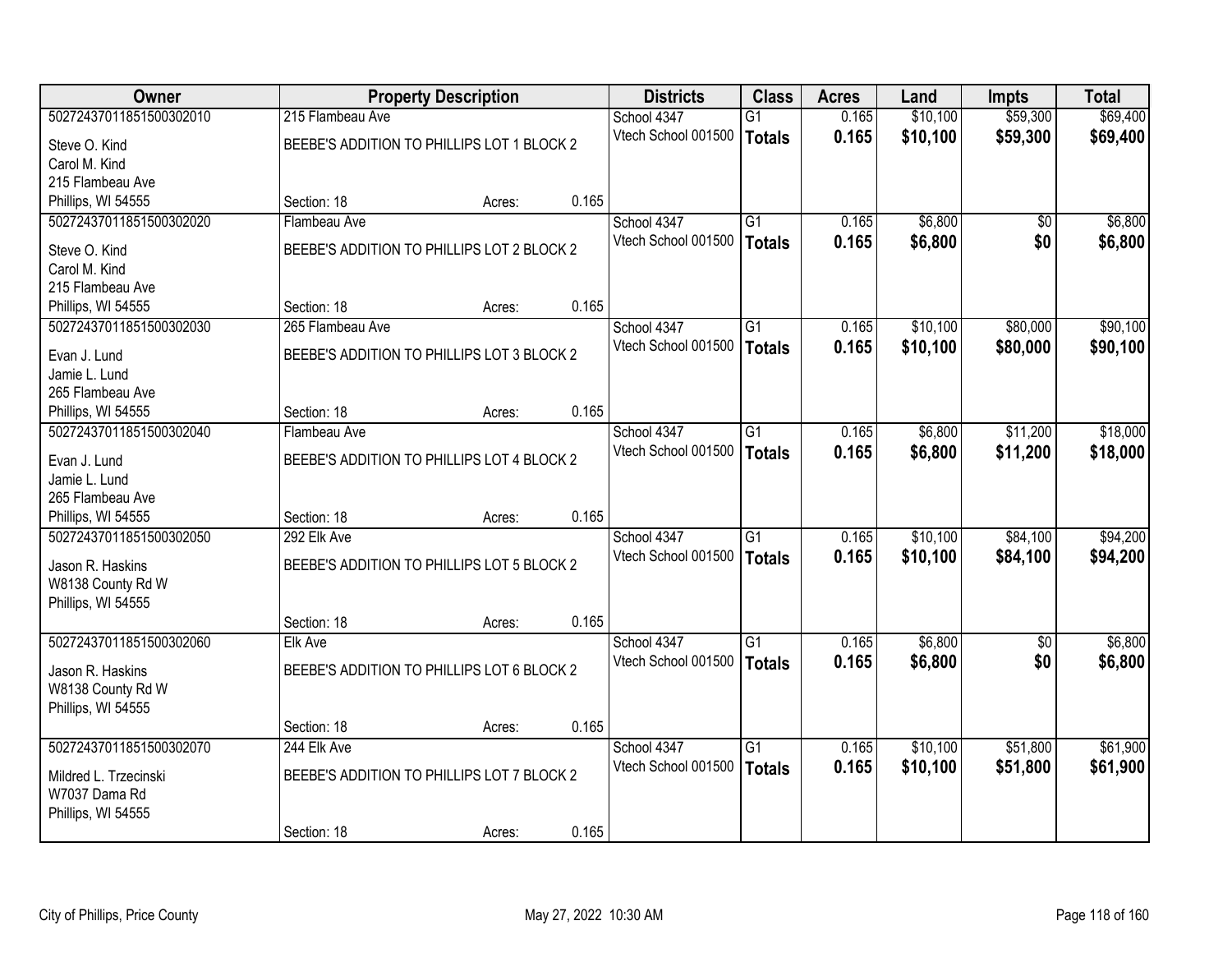| Owner                   |                                                  | <b>Property Description</b> |       | <b>Districts</b>    | <b>Class</b>    | <b>Acres</b> | Land     | <b>Impts</b>    | <b>Total</b> |
|-------------------------|--------------------------------------------------|-----------------------------|-------|---------------------|-----------------|--------------|----------|-----------------|--------------|
| 50272437011851500302080 | 214 Elk Ave                                      |                             |       | School 4347         | $\overline{G1}$ | 0.165        | \$10,100 | \$44,600        | \$54,700     |
| Susan A. Pitts          | BEEBE'S ADDITION TO PHILLIPS LOT 8 BLOCK 2       |                             |       | Vtech School 001500 | <b>Totals</b>   | 0.165        | \$10,100 | \$44,600        | \$54,700     |
| 214 Elk Ave             |                                                  |                             |       |                     |                 |              |          |                 |              |
| Phillips, WI 54555      |                                                  |                             |       |                     |                 |              |          |                 |              |
|                         | Section: 18                                      | Acres:                      | 0.165 |                     |                 |              |          |                 |              |
| 50272437011851500303010 | 315 Flambeau Ave                                 |                             |       | School 4347         | G1              | 0.165        | \$10,100 | \$80,300        | \$90,400     |
| Harvey A. Bilz          | BEEBE'S ADDITION TO PHILLIPS LOT 1 BLOCK 3       |                             |       | Vtech School 001500 | <b>Totals</b>   | 0.165        | \$10,100 | \$80,300        | \$90,400     |
| Ruth E. Bilz            |                                                  |                             |       |                     |                 |              |          |                 |              |
| 315 Flambeau Ave        |                                                  |                             |       |                     |                 |              |          |                 |              |
| Phillips, WI 54555      | Section: 18                                      | Acres:                      | 0.165 |                     |                 |              |          |                 |              |
| 50272437011851500303020 | 315 Flambeau Ave                                 |                             |       | School 4347         | $\overline{G1}$ | 0.165        | \$6,800  | \$6,600         | \$13,400     |
| Harvey A. Bilz          | BEEBE'S ADDITION TO PHILLIPS LOT 2 BLOCK 3       |                             |       | Vtech School 001500 | <b>Totals</b>   | 0.165        | \$6,800  | \$6,600         | \$13,400     |
| Ruth E. Bilz            |                                                  |                             |       |                     |                 |              |          |                 |              |
| 315 Flambeau Ave        |                                                  |                             |       |                     |                 |              |          |                 |              |
| Phillips, WI 54555      | Section: 18                                      | Acres:                      | 0.165 |                     |                 |              |          |                 |              |
| 50272437011851500303030 | 365 Flambeau Ave                                 |                             |       | School 4347         | $\overline{G1}$ | 0.165        | \$10,100 | \$48,400        | \$58,500     |
| Gregory W. Meskill      | BEEBE'S ADDITION TO PHILLIPS LOT 3 BLOCK 3       |                             |       | Vtech School 001500 | <b>Totals</b>   | 0.165        | \$10,100 | \$48,400        | \$58,500     |
| 365 Flambeau Ave        |                                                  |                             |       |                     |                 |              |          |                 |              |
| Phillips, WI 54555      |                                                  |                             |       |                     |                 |              |          |                 |              |
|                         | Section: 18                                      | Acres:                      | 0.165 |                     |                 |              |          |                 |              |
| 50272437011851500303040 | 365 Flambeau Ave                                 |                             |       | School 4347         | $\overline{G1}$ | 0.165        | \$6,800  | \$10,500        | \$17,300     |
| Gregory W. Meskill      | BEEBE'S ADDITION TO PHILLIPS LOT 4 BLOCK 3       |                             |       | Vtech School 001500 | <b>Totals</b>   | 0.165        | \$6,800  | \$10,500        | \$17,300     |
| 365 Flambeau Ave        |                                                  |                             |       |                     |                 |              |          |                 |              |
| Phillips, WI 54555      |                                                  |                             |       |                     |                 |              |          |                 |              |
|                         | Section: 18                                      | Acres:                      | 0.165 |                     |                 |              |          |                 |              |
| 50272437011851500303050 | 390 Elk Ave                                      |                             |       | School 4347         | $\overline{G1}$ | 0.165        | \$10,100 | \$36,500        | \$46,600     |
| John R. Dobson Jr       | BEEBE'S ADDITION TO PHILLIPS LOT 5 BLOCK 3       |                             |       | Vtech School 001500 | <b>Totals</b>   | 0.165        | \$10,100 | \$36,500        | \$46,600     |
| Linda L. Dobson         |                                                  |                             |       |                     |                 |              |          |                 |              |
| 3321 W Thunder Pass Rd  |                                                  |                             |       |                     |                 |              |          |                 |              |
| Benson, AZ 85602        | Section: 18                                      | Acres:                      | 0.165 |                     |                 |              |          |                 |              |
| 50272437011851500303061 | <b>Elk Ave</b>                                   |                             |       | School 4347         | $\overline{G1}$ | 0.062        | \$2,700  | $\overline{50}$ | \$2,700      |
| John R. Dobson Jr       | BEEBE'S ADDITION TO PHILLIPS W 1/2 OF W 45' LT 6 |                             |       | Vtech School 001500 | <b>Totals</b>   | 0.062        | \$2,700  | \$0             | \$2,700      |
| Linda L. Dobson         | BLK <sub>3</sub>                                 |                             |       |                     |                 |              |          |                 |              |
| 3321 W Thunder Pass Rd  |                                                  |                             |       |                     |                 |              |          |                 |              |
| Benson, AZ 85602        | Section: 18                                      | Acres:                      | 0.062 |                     |                 |              |          |                 |              |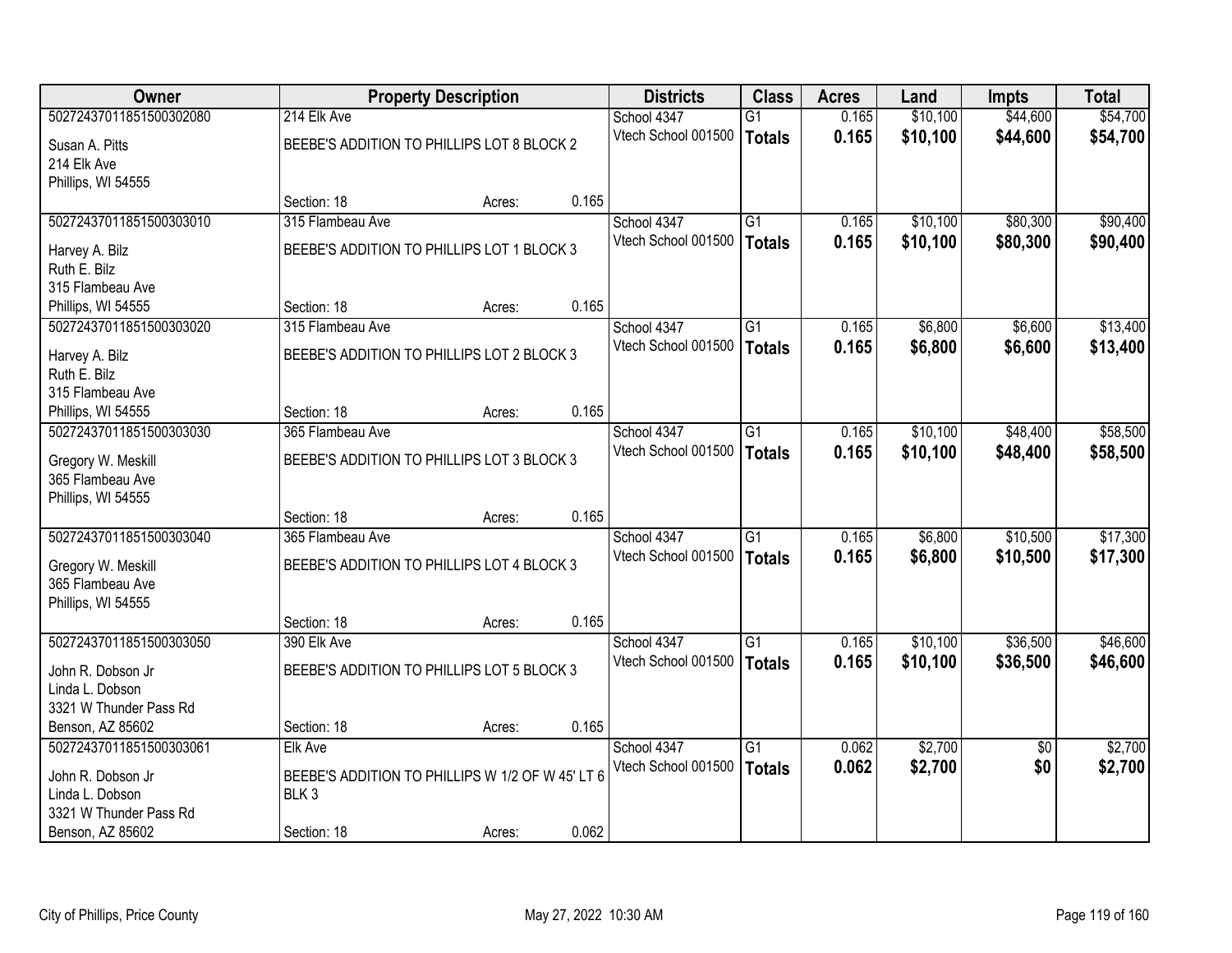| Owner                                   |                                                 | <b>Property Description</b> |       | <b>Districts</b>    | <b>Class</b>    | <b>Acres</b> | Land     | Impts      | <b>Total</b> |
|-----------------------------------------|-------------------------------------------------|-----------------------------|-------|---------------------|-----------------|--------------|----------|------------|--------------|
| 50272437011851500303062                 | <b>Elk Ave</b>                                  |                             |       | School 4347         | $\overline{G1}$ | 0.062        | \$2,600  | \$5,500    | \$8,100      |
| Christian J. Markle                     | BEEBE'S ADDITION TO PHILLIPS E 1/2 W 45' OF LOT |                             |       | Vtech School 001500 | <b>Totals</b>   | 0.062        | \$2,600  | \$5,500    | \$8,100      |
| Jennif Markle                           | 6 BLOCK 3                                       |                             |       |                     |                 |              |          |            |              |
| 340 Elk Ave                             |                                                 |                             |       |                     |                 |              |          |            |              |
| Phillips, WI 54555                      | Section: 18                                     | Acres:                      | 0.062 |                     |                 |              |          |            |              |
| 50272437011851500303070                 | 340 Elk Ave                                     |                             |       | School 4347         | $\overline{G1}$ | 0.168        | \$10,200 | \$38,200   | \$48,400     |
| Christian J. Markle                     | BEEBE'S ADDITION TO PHILLIPS LOT 6 BLOCK 3 -    |                             |       | Vtech School 001500 | <b>Totals</b>   | 0.168        | \$10,200 | \$38,200   | \$48,400     |
| Jennif Markle                           | EXCPT W 45' LOT 7 BLOCK 3 - EXCPT E 14'         |                             |       |                     |                 |              |          |            |              |
| 340 Elk Ave                             |                                                 |                             |       |                     |                 |              |          |            |              |
| Phillips, WI 54555                      | Section: 18                                     | Acres:                      | 0.168 |                     |                 |              |          |            |              |
| 50272437011851500303080                 | 314 Elk Ave                                     |                             |       | School 4347         | G1              | 0.204        | \$11,800 | \$33,400   | \$45,200     |
| Darren D. Goebel                        | BEEBE'S ADDITION TO PHILLIPS LOT 8 BLOCK 3 E    |                             |       | Vtech School 001500 | <b>Totals</b>   | 0.204        | \$11,800 | \$33,400   | \$45,200     |
| 314 Elk Ave                             | 14' LOT 7 BLOCK 3                               |                             |       |                     |                 |              |          |            |              |
| Phillips, WI 54555                      |                                                 |                             |       |                     |                 |              |          |            |              |
|                                         | Section: 18                                     | Acres:                      | 0.204 |                     |                 |              |          |            |              |
| 50272437011851500304010                 | 415 Flambeau Ave                                |                             |       | School 4347         | $\overline{G1}$ | 0.165        | \$10,100 | \$64,800   | \$74,900     |
| Terrence J. Pisca                       | BEEBE'S ADDITION TO PHILLIPS LOT 1 BLOCK 4      |                             |       | Vtech School 001500 | <b>Totals</b>   | 0.165        | \$10,100 | \$64,800   | \$74,900     |
| Pamela Pisca                            |                                                 |                             |       |                     |                 |              |          |            |              |
| 1806 Perry Dr                           |                                                 |                             |       |                     |                 |              |          |            |              |
| Schofield, WI 54476                     | Section: 18                                     | Acres:                      | 0.165 |                     |                 |              |          |            |              |
| 50272437011851500304020                 | 435 Flambeau Ave                                |                             |       | School 4347         | $\overline{G1}$ | 0.165        | \$10,100 | \$67,400   | \$77,500     |
|                                         |                                                 |                             |       | Vtech School 001500 | <b>Totals</b>   | 0.165        | \$10,100 | \$67,400   | \$77,500     |
| John F. Terry<br>435 Flambeau Ave       | BEEBE'S ADDITION TO PHILLIPS LOT 2 BLOCK 4      |                             |       |                     |                 |              |          |            |              |
| Phillips, WI 54555                      |                                                 |                             |       |                     |                 |              |          |            |              |
|                                         | Section: 18                                     | Acres:                      | 0.165 |                     |                 |              |          |            |              |
| 50272437011851500304030                 | 441 Flambeau Ave                                |                             |       | School 4347         | G1              | 0.165        | \$10,100 | \$38,600   | \$48,700     |
|                                         | BEEBE'S ADDITION TO PHILLIPS LOT 3 BLOCK 4      |                             |       | Vtech School 001500 | <b>Totals</b>   | 0.165        | \$10,100 | \$38,600   | \$48,700     |
| Marian Delasky<br>441 Flambeau Ave      |                                                 |                             |       |                     |                 |              |          |            |              |
| Phillips, WI 54555                      |                                                 |                             |       |                     |                 |              |          |            |              |
|                                         | Section: 18                                     | Acres:                      | 0.165 |                     |                 |              |          |            |              |
| 50272437011851500304040                 | 461 Flambeau Ave                                |                             |       | School 4347         | $\overline{G2}$ | 0.165        | \$10,100 | $\sqrt{6}$ | \$10,100     |
|                                         | BEEBE'S ADDITION TO PHILLIPS LOT 4 BLOCK 4      |                             |       | Vtech School 001500 | <b>Totals</b>   | 0.165        | \$10,100 | \$0        | \$10,100     |
| Kenneth A. Habel<br>4248 N Keystone Ave |                                                 |                             |       |                     |                 |              |          |            |              |
| Apt 3c                                  |                                                 |                             |       |                     |                 |              |          |            |              |
| Chicago, IL 60641                       | Section: 18                                     | Acres:                      | 0.165 |                     |                 |              |          |            |              |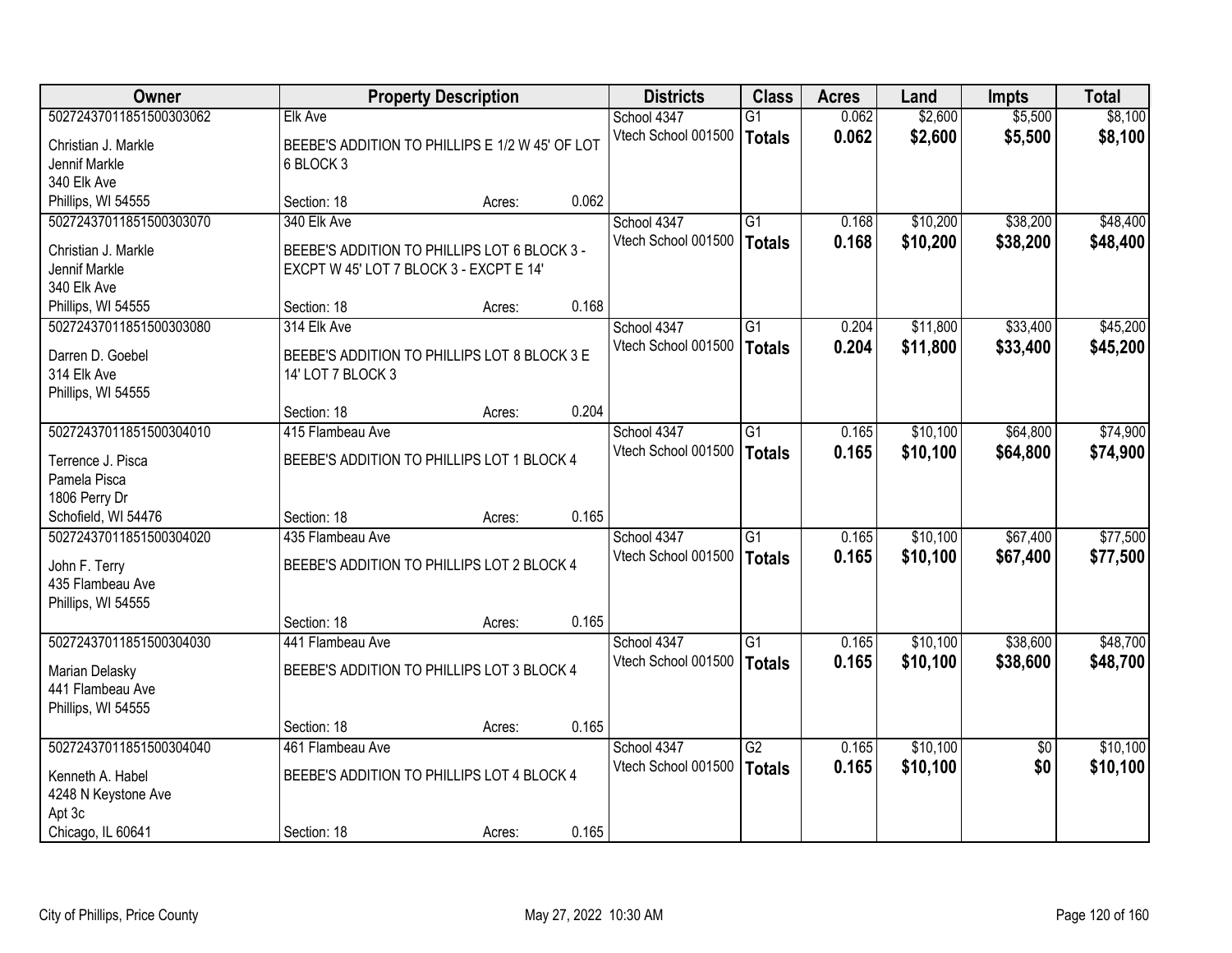| <b>Owner</b>            |                                               | <b>Property Description</b> |       | <b>Districts</b>    | <b>Class</b>    | <b>Acres</b> | Land     | <b>Impts</b>    | <b>Total</b> |
|-------------------------|-----------------------------------------------|-----------------------------|-------|---------------------|-----------------|--------------|----------|-----------------|--------------|
| 50272437011851500304050 | 315 Ashland St                                |                             |       | School 4347         | $\overline{G1}$ | 0.165        | \$10,100 | \$80,200        | \$90,300     |
| Kenneth A. Habel        | BEEBE'S ADDITION TO PHILLIPS LOT 5 BLOCK 4    |                             |       | Vtech School 001500 | Totals          | 0.165        | \$10,100 | \$80,200        | \$90,300     |
| 4248 N Keystone Ave     |                                               |                             |       |                     |                 |              |          |                 |              |
| Apt 3c                  |                                               |                             |       |                     |                 |              |          |                 |              |
| Chicago, IL 60641       | Section: 18                                   | Acres:                      | 0.165 |                     |                 |              |          |                 |              |
| 50272437011851500304060 | <b>Elk Ave</b>                                |                             |       | School 4347         | $\overline{G1}$ | 0.165        | \$6,800  | $\overline{50}$ | \$6,800      |
| Kenneth A. Habel        | BEEBE'S ADDITION TO PHILLIPS LOT 6 BLOCK 4    |                             |       | Vtech School 001500 | <b>Totals</b>   | 0.165        | \$6,800  | \$0             | \$6,800      |
| 4248 N Keystone Ave     |                                               |                             |       |                     |                 |              |          |                 |              |
| Apt 3c                  |                                               |                             |       |                     |                 |              |          |                 |              |
| Chicago, IL 60641       | Section: 18                                   | Acres:                      | 0.165 |                     |                 |              |          |                 |              |
| 50272437011851500304070 | <b>Elk Ave</b>                                |                             |       | School 4347         | G1              | 0.165        | \$6,800  | \$0             | \$6,800      |
| Edward W. Zydzik        | BEEBE'S ADDITION TO PHILLIPS LOT 7 BLOCK 4    |                             |       | Vtech School 001500 | Totals          | 0.165        | \$6,800  | \$0             | \$6,800      |
| Luann M. Zydzik         |                                               |                             |       |                     |                 |              |          |                 |              |
| 300 Turner St           |                                               |                             |       |                     |                 |              |          |                 |              |
| Phillips, WI 54555      | Section: 18                                   | Acres:                      | 0.165 |                     |                 |              |          |                 |              |
| 50272437011851500304080 | 300 Turner St                                 |                             |       | School 4347         | $\overline{G1}$ | 0.165        | \$10,100 | \$105,900       | \$116,000    |
| Edward W. Zydzik        | BEEBE'S ADDITION TO PHILLIPS LOT 8 BLOCK 4    |                             |       | Vtech School 001500 | <b>Totals</b>   | 0.165        | \$10,100 | \$105,900       | \$116,000    |
| Luann M. Zydzik         |                                               |                             |       |                     |                 |              |          |                 |              |
| 300 Turner St           |                                               |                             |       |                     |                 |              |          |                 |              |
| Phillips, WI 54555      | Section: 18                                   | Acres:                      | 0.165 |                     |                 |              |          |                 |              |
| 50272437011851500305000 | 400 Turner St                                 |                             |       | School 4347         | $\overline{X4}$ | 2.850        | \$0      | \$0             | $\sqrt{50}$  |
| Phillips School Dist    | BEEBE'S ADDITION TO PHILLIPS BLOCK 5 BLOCK 12 |                             |       | Vtech School 001500 | Totals          | 2.850        | \$0      | \$0             | \$0          |
| PO Box 70               | EXCPT PCL PRT OF VACATED CENTER ST            |                             |       |                     |                 |              |          |                 |              |
| Phillips, WI 54555      |                                               |                             |       |                     |                 |              |          |                 |              |
|                         | Section: 18                                   | Acres:                      | 2.850 |                     |                 |              |          |                 |              |
| 50272437011851500306010 | 315 Elk Ave                                   |                             |       | School 4347         | G1              | 0.165        | \$10,100 | \$26,500        | \$36,600     |
| Donley G. Nichols       | BEEBE'S ADDITION TO PHILLIPS LOT 1 BLOCK 6    |                             |       | Vtech School 001500 | Totals          | 0.165        | \$10,100 | \$26,500        | \$36,600     |
| Dawn M. Nichols         |                                               |                             |       |                     |                 |              |          |                 |              |
| 315 Elk Ave             |                                               |                             |       |                     |                 |              |          |                 |              |
| Phillips, WI 54555      | Section: 18                                   | Acres:                      | 0.165 |                     |                 |              |          |                 |              |
| 50272437011851500306020 | 345 Elk Ave                                   |                             |       | School 4347         | $\overline{G1}$ | 0.165        | \$10,100 | \$67,100        | \$77,200     |
| Jeffrey V. Fahl V       | BEEBE'S ADDITION TO PHILLIPS LOT 2 BLOCK 6    |                             |       | Vtech School 001500 | Totals          | 0.165        | \$10,100 | \$67,100        | \$77,200     |
| 345 Elk Ave             |                                               |                             |       |                     |                 |              |          |                 |              |
| Phillips, WI 54555      |                                               |                             |       |                     |                 |              |          |                 |              |
|                         | Section: 18                                   | Acres:                      | 0.165 |                     |                 |              |          |                 |              |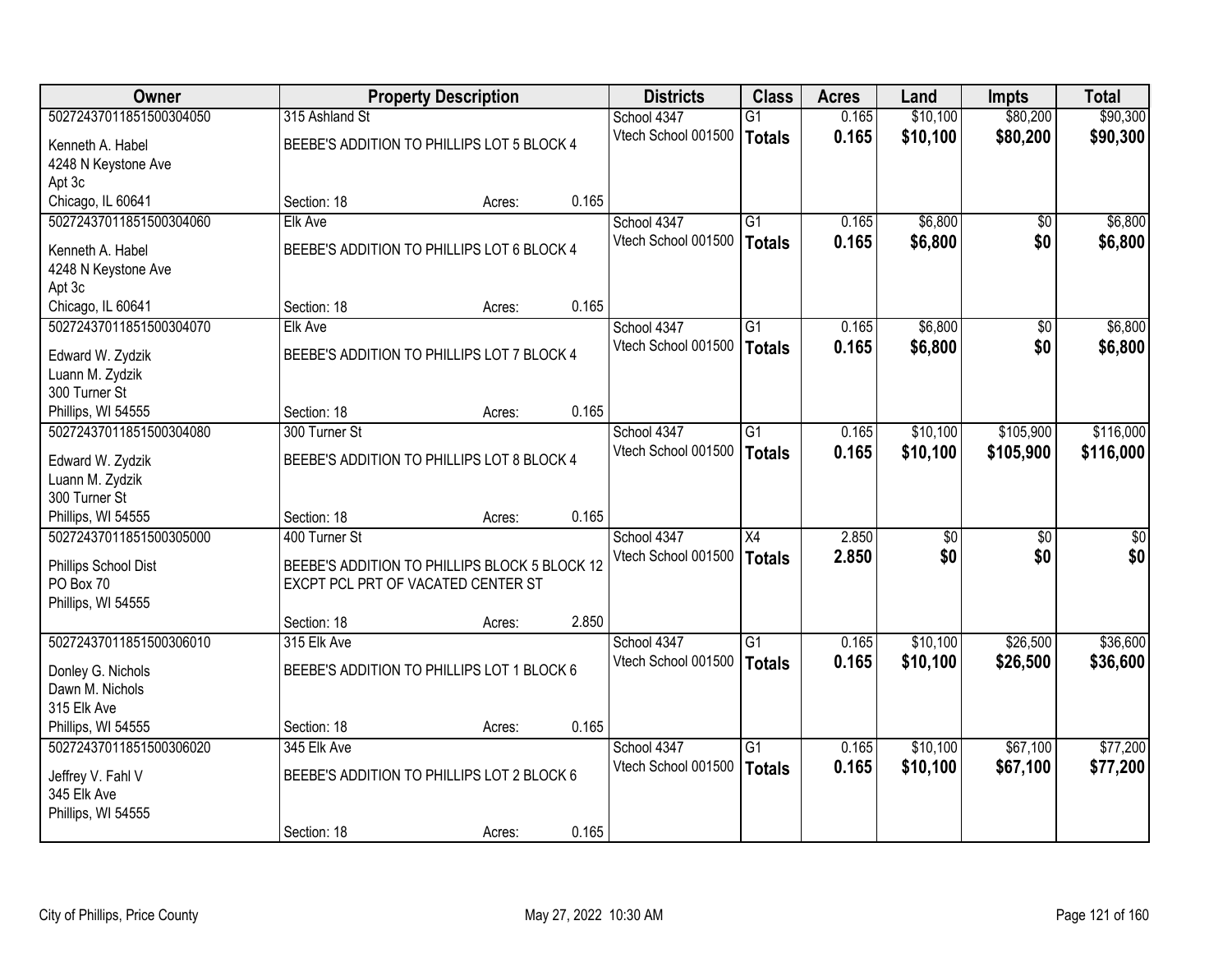| Owner                               |                                                | <b>Property Description</b> |       | <b>Districts</b>    | <b>Class</b>    | <b>Acres</b> | Land     | <b>Impts</b>    | <b>Total</b> |
|-------------------------------------|------------------------------------------------|-----------------------------|-------|---------------------|-----------------|--------------|----------|-----------------|--------------|
| 50272437011851500306030             | 391 Elk Ave                                    |                             |       | School 4347         | $\overline{G1}$ | 0.165        | \$10,100 | \$28,900        | \$39,000     |
| Michael J. Mccarty                  | BEEBE'S ADDITION TO PHILLIPS LOT 3 BLOCK 6     |                             |       | Vtech School 001500 | <b>Totals</b>   | 0.165        | \$10,100 | \$28,900        | \$39,000     |
| Nancy A. Mccarty                    |                                                |                             |       |                     |                 |              |          |                 |              |
| 400 W Main                          |                                                |                             |       |                     |                 |              |          |                 |              |
| Belle Plaine, MN 56011              | Section: 18                                    | Acres:                      | 0.165 |                     |                 |              |          |                 |              |
| 50272437011851500306040             | <b>Elk Ave</b>                                 |                             |       | School 4347         | G1              | 0.165        | \$6,800  | $\overline{50}$ | \$6,800      |
| Michael J. Mccarty                  | BEEBE'S ADDITION TO PHILLIPS LOT 4 BLOCK 6     |                             |       | Vtech School 001500 | Totals          | 0.165        | \$6,800  | \$0             | \$6,800      |
| Nancy A. Mccarty                    |                                                |                             |       |                     |                 |              |          |                 |              |
| 400 W Main                          |                                                |                             |       |                     |                 |              |          |                 |              |
| Belle Plaine, MN 56011              | Section: 18                                    | Acres:                      | 0.165 |                     |                 |              |          |                 |              |
| 50272437011851500306050             | 390 Center Ave                                 |                             |       | School 4347         | $\overline{G1}$ | 0.207        | \$11,900 | \$62,100        | \$74,000     |
|                                     | BEEBE'S ADDITION TO PHILLIPS LOT 5 BLOCK 6 W   |                             |       | Vtech School 001500 | Totals          | 0.207        | \$11,900 | \$62,100        | \$74,000     |
| Brady S. Johnson<br>390 Center Ave  | 15' OF LOT 6 BLOCK 6                           |                             |       |                     |                 |              |          |                 |              |
| Phillips, WI 54555                  |                                                |                             |       |                     |                 |              |          |                 |              |
|                                     | Section: 18                                    | Acres:                      | 0.207 |                     |                 |              |          |                 |              |
| 50272437011851500306070             | 340 Center Ave                                 |                             |       | School 4347         | $\overline{G1}$ | 0.289        | \$15,200 | \$35,000        | \$50,200     |
|                                     |                                                |                             |       | Vtech School 001500 | Totals          | 0.289        | \$15,200 | \$35,000        | \$50,200     |
| Tony J. Lueck                       | BEEBE'S ADDITION TO PHILLIPS LOT 6 BLOCK 6     |                             |       |                     |                 |              |          |                 |              |
| Tiffany A. Lueck<br>350 Center St   | EXCPT W 15' LOT 7 BLOCK 6                      |                             |       |                     |                 |              |          |                 |              |
| PO Box 71                           | Section: 18                                    | Acres:                      | 0.289 |                     |                 |              |          |                 |              |
| Prentice, WI 54556                  |                                                |                             |       |                     |                 |              |          |                 |              |
| 50272437011851500306080             | 314 Center Ave                                 |                             |       | School 4347         | G1              | 0.165        | \$10,100 | \$73,600        | \$83,700     |
|                                     |                                                |                             |       | Vtech School 001500 | <b>Totals</b>   | 0.165        | \$10,100 | \$73,600        | \$83,700     |
| Phillip T. Markgraf                 | BEEBE'S ADDITION TO PHILLIPS LOT 8 BLOCK 6     |                             |       |                     |                 |              |          |                 |              |
| Stephani Markgraf<br>314 Center Ave |                                                |                             |       |                     |                 |              |          |                 |              |
| Phillips, WI 54555                  | Section: 18                                    | Acres:                      | 0.165 |                     |                 |              |          |                 |              |
| 50272437011851500307010             | 215 Elk Ave                                    |                             |       | School 4347         | $\overline{G1}$ | 0.165        | \$10,100 | \$58,400        | \$68,500     |
|                                     |                                                |                             |       | Vtech School 001500 | Totals          | 0.165        | \$10,100 | \$58,400        | \$68,500     |
| Tammy A. Wang                       | BEEBE'S ADDITION TO PHILLIPS LOT 1 BLOCK 7     |                             |       |                     |                 |              |          |                 |              |
| 215 Elk Ave                         |                                                |                             |       |                     |                 |              |          |                 |              |
| Phillips, WI 54555                  | Section: 18                                    | Acres:                      | 0.165 |                     |                 |              |          |                 |              |
| 50272437011851500307020             | 245 Elk Ave                                    |                             |       | School 4347         | $\overline{G1}$ | 0.175        | \$10,600 | \$52,300        | \$62,900     |
|                                     |                                                |                             |       | Vtech School 001500 | Totals          | 0.175        | \$10,600 | \$52,300        | \$62,900     |
| James M. Demarest                   | BEEBE'S ADDITION TO PHILLIPS LOT 2 BLOCK 7 E 3 |                             |       |                     |                 |              |          |                 |              |
| 2181 Ponce Cir                      | 1/2 OF LOT 3 BLOCK 7                           |                             |       |                     |                 |              |          |                 |              |
| Fort Meyers, FL 33905               |                                                |                             |       |                     |                 |              |          |                 |              |
|                                     | Section: 18                                    | Acres:                      | 0.175 |                     |                 |              |          |                 |              |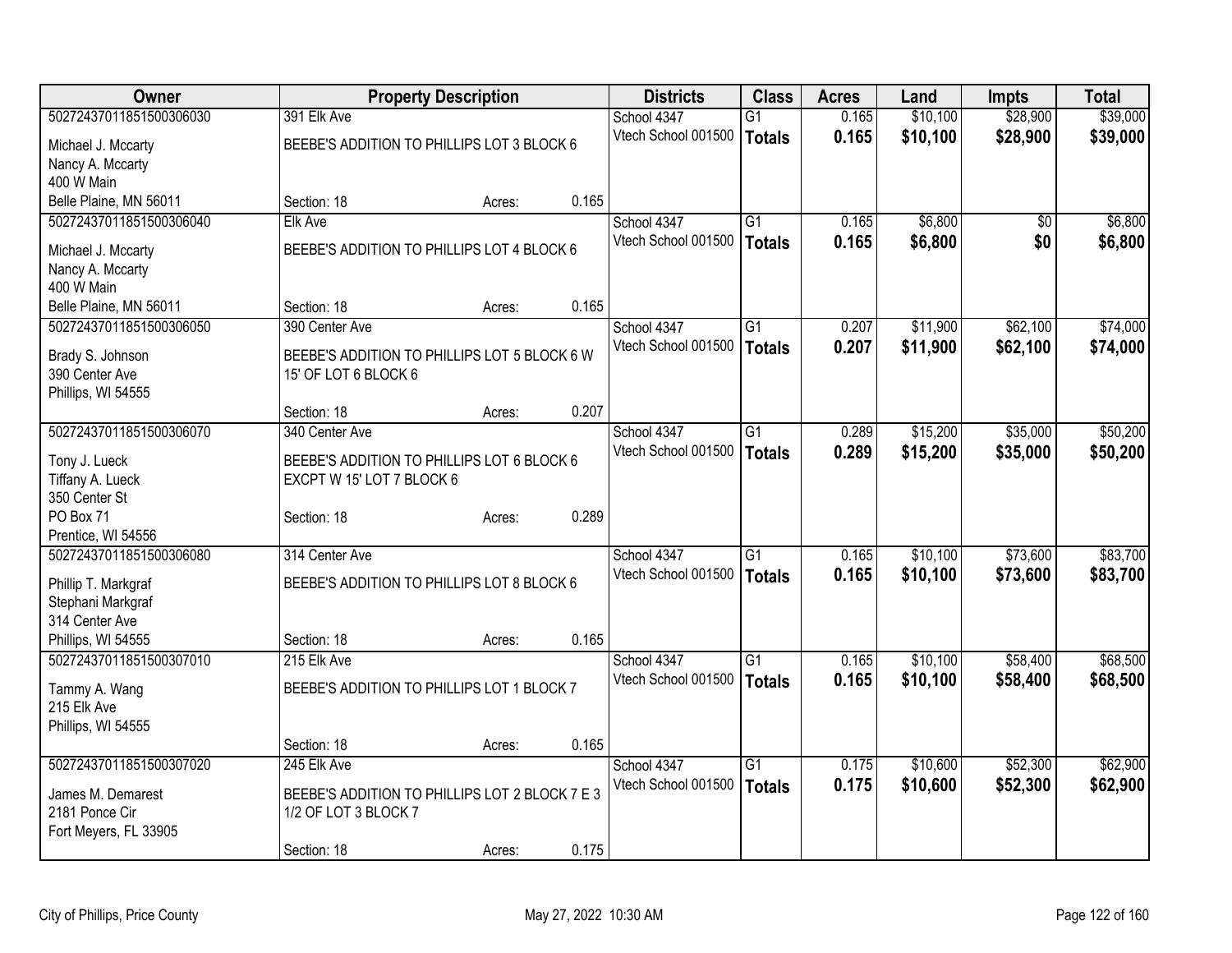| Owner                                 |                                                                      | <b>Property Description</b> |       | <b>Districts</b>    | <b>Class</b>    | <b>Acres</b> | Land     | <b>Impts</b> | <b>Total</b> |
|---------------------------------------|----------------------------------------------------------------------|-----------------------------|-------|---------------------|-----------------|--------------|----------|--------------|--------------|
| 50272437011851500307030               | 265 Elk Ave                                                          |                             |       | School 4347         | G1              | 0.156        | \$9,500  | \$35,800     | \$45,300     |
| Steven D. Mangert                     | BEEBE'S ADDITION TO PHILLIPS LOT 3 BLOCK 7                           |                             |       | Vtech School 001500 | <b>Totals</b>   | 0.156        | \$9,500  | \$35,800     | \$45,300     |
| Diane M. Mangert                      | <b>EXCPT E 3 1/2'</b>                                                |                             |       |                     |                 |              |          |              |              |
| 265 Elk Ave                           |                                                                      |                             |       |                     |                 |              |          |              |              |
| Phillips, WI 54555                    | Section: 18                                                          | Acres:                      | 0.156 |                     |                 |              |          |              |              |
| 50272437011851500307040               | 291 Elk Ave                                                          |                             |       | School 4347         | $\overline{G1}$ | 0.165        | \$10,100 | \$36,900     | \$47,000     |
| Crystel Mangert                       | BEEBE'S ADDITION TO PHILLIPS LOT 4 BLOCK 7                           |                             |       | Vtech School 001500 | <b>Totals</b>   | 0.165        | \$10,100 | \$36,900     | \$47,000     |
| c/o Farquoir, LLC                     |                                                                      |                             |       |                     |                 |              |          |              |              |
| 3321 W Thunder Pass Rd                |                                                                      |                             |       |                     |                 |              |          |              |              |
| Benson, AZ 85602                      | Section: 18                                                          | Acres:                      | 0.165 |                     |                 |              |          |              |              |
| 50272437011851500307050               | 290 Center Ave                                                       |                             |       | School 4347         | $\overline{G1}$ | 0.165        | \$10,100 | \$58,400     | \$68,500     |
| Raemie N. Runnheim                    | BEEBE'S ADDITION TO PHILLIPS LOT 5 BLOCK 7                           |                             |       | Vtech School 001500 | <b>Totals</b>   | 0.165        | \$10,100 | \$58,400     | \$68,500     |
| 290 Center Ave                        |                                                                      |                             |       |                     |                 |              |          |              |              |
| Phillips, WI 54555                    |                                                                      |                             |       |                     |                 |              |          |              |              |
|                                       | Section: 18                                                          | Acres:                      | 0.165 |                     |                 |              |          |              |              |
| 50272437011851500307060               | 240 Center Ave                                                       |                             |       | School 4347         | G1              | 0.289        | \$15,200 | \$51,100     | \$66,300     |
| Jason G. Foytik                       | BEEBE'S ADDITION TO PHILLIPS LOTS 6 & 7 BLOCK                        |                             |       | Vtech School 001500 | <b>Totals</b>   | 0.289        | \$15,200 | \$51,100     | \$66,300     |
| Amanda J. Foytik                      | EXCPT E 15' OF LOT 7 BLOCK 7                                         |                             |       |                     |                 |              |          |              |              |
| 240 Center Ave                        |                                                                      |                             |       |                     |                 |              |          |              |              |
| Phillips, WI 54555                    | Section: 18                                                          | Acres:                      | 0.289 |                     |                 |              |          |              |              |
| 50272437011851500307080               | 214 Center Ave                                                       |                             |       | School 4347         | $\overline{G1}$ | 0.207        | \$11,900 | \$45,100     | \$57,000     |
|                                       |                                                                      |                             |       | Vtech School 001500 | <b>Totals</b>   | 0.207        | \$11,900 | \$45,100     | \$57,000     |
| Grace M. Kielsmeier<br>214 Center Ave | BEEBE'S ADDITION TO PHILLIPS E 15' OF LOT 7<br>BLOCK 7 LOT 8 BLOCK 7 |                             |       |                     |                 |              |          |              |              |
| Phillips, WI 54555                    |                                                                      |                             |       |                     |                 |              |          |              |              |
|                                       | Section: 18                                                          | Acres:                      | 0.207 |                     |                 |              |          |              |              |
| 50272437011851500308010               | <b>Beebe St</b>                                                      |                             |       | School 4347         | $\overline{G1}$ | 0.165        | \$6,800  | $\sqrt{6}$   | \$6,800      |
|                                       |                                                                      |                             |       | Vtech School 001500 | <b>Totals</b>   | 0.165        | \$6,800  | \$0          | \$6,800      |
| Christine A. Mcmillan<br>340 Beebe St | BEEBE'S ADDITION TO PHILLIPS LOT 1 BLOCK 8                           |                             |       |                     |                 |              |          |              |              |
| Phillips, WI 54555                    |                                                                      |                             |       |                     |                 |              |          |              |              |
|                                       | Section: 18                                                          | Acres:                      | 0.165 |                     |                 |              |          |              |              |
| 50272437011851500308020               | 340 Beebe St                                                         |                             |       | School 4347         | $\overline{G1}$ | 0.165        | \$10,100 | \$40,000     | \$50,100     |
|                                       |                                                                      |                             |       | Vtech School 001500 | <b>Totals</b>   | 0.165        | \$10,100 | \$40,000     | \$50,100     |
| Christine A. Mcmillan<br>340 Beebe St | BEEBE'S ADDITION TO PHILLIPS LOT 2 BLOCK 8                           |                             |       |                     |                 |              |          |              |              |
| Phillips, WI 54555                    |                                                                      |                             |       |                     |                 |              |          |              |              |
|                                       | Section: 18                                                          | Acres:                      | 0.165 |                     |                 |              |          |              |              |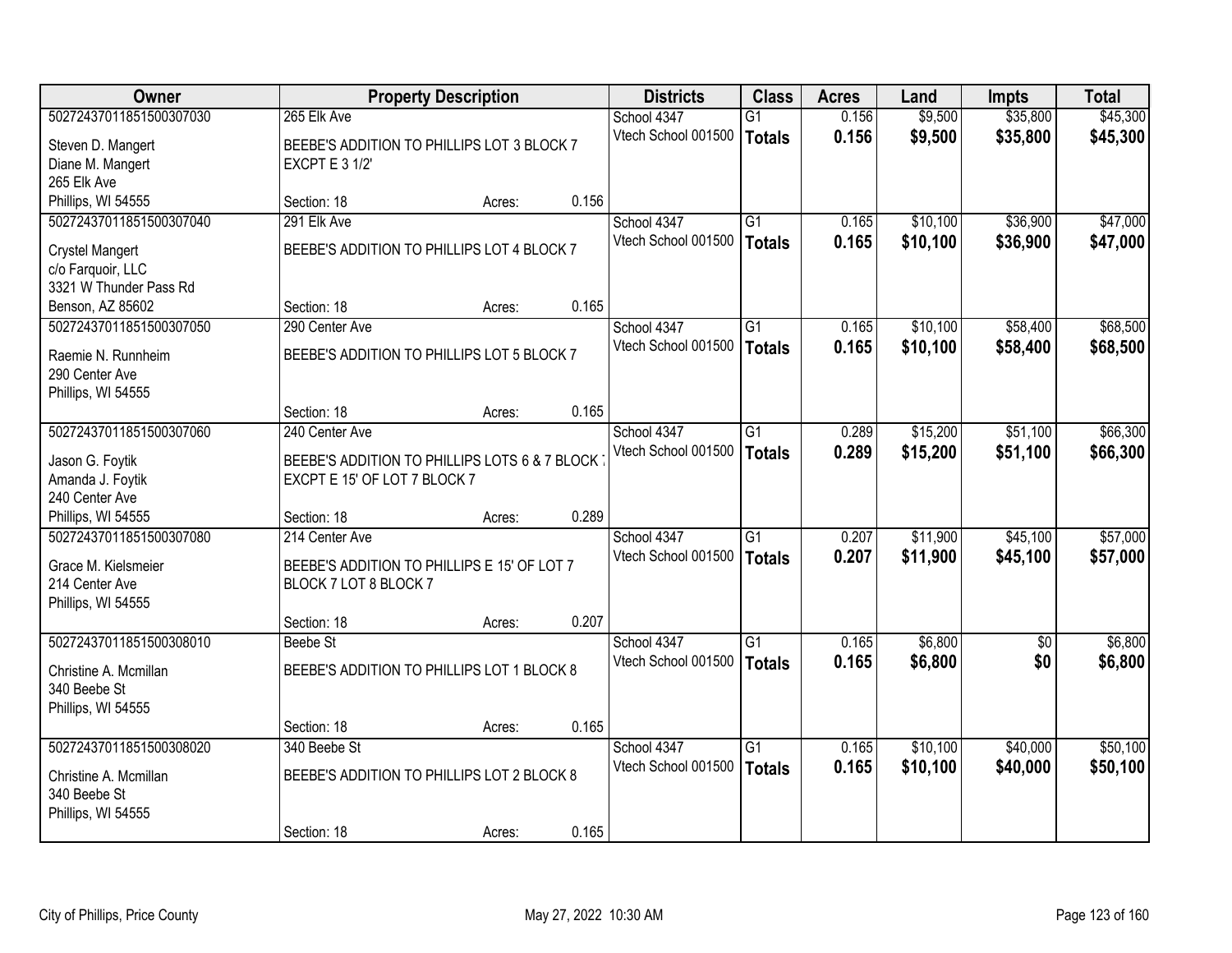| Owner                                                                            |                                                | <b>Property Description</b> |       | <b>Districts</b>    | <b>Class</b>    | <b>Acres</b> | Land            | <b>Impts</b>    | <b>Total</b>    |
|----------------------------------------------------------------------------------|------------------------------------------------|-----------------------------|-------|---------------------|-----------------|--------------|-----------------|-----------------|-----------------|
| 50272437011851500308030                                                          | <b>Elk Ave</b>                                 |                             |       | School 4347         | $\overline{G1}$ | 0.165        | \$6,800         | \$0             | \$6,800         |
| Mark H. Brzeskiewicz                                                             | BEEBE'S ADDITION TO PHILLIPS LOT 3 BLOCK 8     |                             |       | Vtech School 001500 | Totals          | 0.165        | \$6,800         | \$0             | \$6,800         |
| Marjory E. Brzeskiewicz                                                          |                                                |                             |       |                     |                 |              |                 |                 |                 |
| 165 Elk Ave                                                                      |                                                |                             |       |                     |                 |              |                 |                 |                 |
| Phillips, WI 54555                                                               | Section: 18                                    | Acres:                      | 0.165 |                     |                 |              |                 |                 |                 |
| 50272437011851500308040                                                          | 165 Elk Ave                                    |                             |       | School 4347         | $\overline{G1}$ | 0.165        | \$10,100        | \$91,400        | \$101,500       |
| Mark H. Brzeskiewicz                                                             | BEEBE'S ADDITION TO PHILLIPS LOT 4 BLOCK 8     |                             |       | Vtech School 001500 | Totals          | 0.165        | \$10,100        | \$91,400        | \$101,500       |
| Marjory E. Brzeskiewicz                                                          |                                                |                             |       |                     |                 |              |                 |                 |                 |
| 165 Elk Ave                                                                      |                                                |                             |       |                     |                 |              |                 |                 |                 |
| Phillips, WI 54555                                                               | Section: 18                                    | Acres:                      | 0.165 |                     |                 |              |                 |                 |                 |
| 50272437011851500308050                                                          | 180 Center Ave                                 |                             |       | School 4347         | G2              | 0.165        | \$10,100        | \$44,600        | \$54,700        |
| Cornerstone Property Management LLC   BEEBE'S ADDITION TO PHILLIPS LOT 5 BLOCK 8 |                                                |                             |       | Vtech School 001500 | Totals          | 0.165        | \$10,100        | \$44,600        | \$54,700        |
| PO Box 73                                                                        |                                                |                             |       |                     |                 |              |                 |                 |                 |
| Tomahawk, WI 54487                                                               |                                                |                             |       |                     |                 |              |                 |                 |                 |
|                                                                                  | Section: 18                                    | Acres:                      | 0.165 |                     |                 |              |                 |                 |                 |
| 50272437011851500308060                                                          | 164 Center Ave                                 |                             |       | School 4347         | G1              | 0.165        | \$10,100        | \$35,100        | \$45,200        |
| Jgoll LLC                                                                        | BEEBE'S ADDITION TO PHILLIPS LOT 6 BLOCK 8     |                             |       | Vtech School 001500 | <b>Totals</b>   | 0.165        | \$10,100        | \$35,100        | \$45,200        |
| W26640 Peterson Dr                                                               |                                                |                             |       |                     |                 |              |                 |                 |                 |
| Pewaukee, WI 53072                                                               |                                                |                             |       |                     |                 |              |                 |                 |                 |
|                                                                                  | Section: 18                                    | Acres:                      | 0.165 |                     |                 |              |                 |                 |                 |
| 50272437011851500308070                                                          | Center Ave                                     |                             |       | School 4347         | $\overline{G1}$ | 0.165        | \$6,800         | \$0             | \$6,800         |
| David M. Scholz                                                                  | BEEBE'S ADDITION TO PHILLIPS LOT 7 BLOCK 8     |                             |       | Vtech School 001500 | Totals          | 0.165        | \$6,800         | \$0             | \$6,800         |
| Tara L. Scholz                                                                   |                                                |                             |       |                     |                 |              |                 |                 |                 |
| 300 Kimbal St                                                                    |                                                |                             |       |                     |                 |              |                 |                 |                 |
| Phillips, WI 54555                                                               | Section: 18                                    | Acres:                      | 0.165 |                     |                 |              |                 |                 |                 |
| 50272437011851500308080                                                          | 140 Center Ave                                 |                             |       | School 4347         | $\overline{G1}$ | 0.165        | \$10,100        | \$7,700         | \$17,800        |
| David M. Scholz                                                                  | BEEBE'S ADDITION TO PHILLIPS LOT 8 BLOCK 8     |                             |       | Vtech School 001500 | Totals          | 0.165        | \$10,100        | \$7,700         | \$17,800        |
| Tara L. Scholz                                                                   |                                                |                             |       |                     |                 |              |                 |                 |                 |
| 300 Kimbal St                                                                    |                                                |                             |       |                     |                 |              |                 |                 |                 |
| Phillips, WI 54555                                                               | Section: 18                                    | Acres:                      | 0.165 |                     |                 |              |                 |                 |                 |
| 50272437011851500309010                                                          | 115 Center Ave                                 |                             |       | School 4347         | X4              | 0.344        | $\overline{60}$ | $\overline{50}$ | $\overline{50}$ |
| United Methodist Church                                                          | BEEBE'S ADDITION TO PHILLIPS LOT 1 & 3 BLOCK 9 |                             |       | Vtech School 001500 | Totals          | 0.344        | \$0             | \$0             | \$0             |
| 115 Center Ave                                                                   | W 10' OF LOT 2 BLOCK 9                         |                             |       |                     |                 |              |                 |                 |                 |
| Phillips, WI 54555                                                               |                                                |                             |       |                     |                 |              |                 |                 |                 |
|                                                                                  | Section: 18                                    | Acres:                      | 0.344 |                     |                 |              |                 |                 |                 |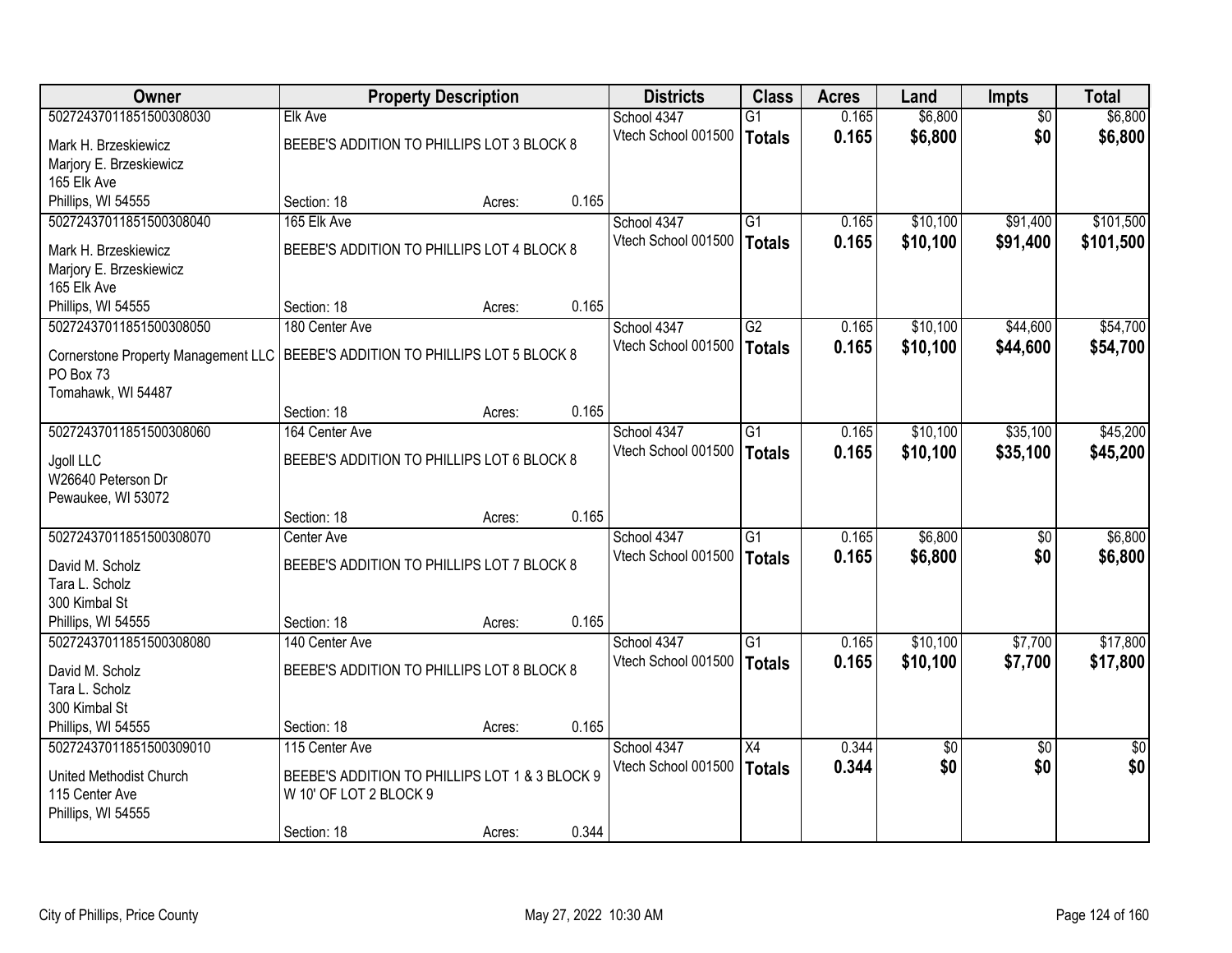| <b>Owner</b>                                                                            |                                                            | <b>Property Description</b> |       | <b>Districts</b>                   | <b>Class</b>                     | <b>Acres</b>   | Land                 | Impts                | <b>Total</b>         |
|-----------------------------------------------------------------------------------------|------------------------------------------------------------|-----------------------------|-------|------------------------------------|----------------------------------|----------------|----------------------|----------------------|----------------------|
| 50272437011851500309020                                                                 | <b>Beebe St</b>                                            |                             |       | School 4347                        | $\overline{X4}$                  | 0.152          | $\overline{60}$      | $\overline{50}$      | \$0                  |
| United Methodist Church<br>115 Center Ave<br>Phillips, WI 54555                         | BEEBE'S ADDITION TO PHILLIPS LOT 2 BLOCK 9<br>EXCPT W 10'  |                             |       | Vtech School 001500                | <b>Totals</b>                    | 0.152          | \$0                  | \$0                  | \$0                  |
|                                                                                         | Section: 18                                                | Acres:                      | 0.152 |                                    |                                  |                |                      |                      |                      |
| 50272437011851500309040                                                                 | 175 Center Ave                                             |                             |       | School 4347                        | $\overline{G1}$                  | 0.165          | \$10,100             | \$68,100             | \$78,200             |
| Jennie Kleinhans<br>175 Center Ave<br>Phillips, WI 54555                                | BEEBE'S ADDITION TO PHILLIPS LOT 4 BLOCK 9                 |                             |       | Vtech School 001500                | <b>Totals</b>                    | 0.165          | \$10,100             | \$68,100             | \$78,200             |
|                                                                                         | Section: 18                                                | Acres:                      | 0.165 |                                    |                                  |                |                      |                      |                      |
| 50272437011851500309050                                                                 | 190 Germania Ave                                           |                             |       | School 4347                        | $\overline{G1}$                  | 0.165          | \$10,100             | \$70,600             | \$80,700             |
| Samuel A. Johnson<br>Vonda J. Johnson<br>190 Germania Ave                               | BEEBE'S ADDITION TO PHILLIPS LOT 5 BLOCK 9                 |                             |       | Vtech School 001500                | <b>Totals</b>                    | 0.165          | \$10,100             | \$70,600             | \$80,700             |
| Phillips, WI 54555                                                                      | Section: 18                                                | Acres:                      | 0.165 |                                    |                                  |                |                      |                      |                      |
| 50272437011851500309060                                                                 | 164 Germania Ave                                           |                             |       | School 4347                        | $\overline{G1}$                  | 0.165          | \$10,100             | \$43,700             | \$53,800             |
| Robert D. Randolph<br>164 Germania Ave<br>Phillips, WI 54555                            | BEEBE'S ADDITION TO PHILLIPS LOT 6 BLOCK 9                 |                             |       | Vtech School 001500                | <b>Totals</b>                    | 0.165          | \$10,100             | \$43,700             | \$53,800             |
|                                                                                         | Section: 18                                                | Acres:                      | 0.165 |                                    |                                  |                |                      |                      |                      |
| 50272437011851500309070<br>Anthony S. Budaj<br>N10268 County Rd F<br>Phillips, WI 54555 | 464 Beebe St<br>BEEBE'S ADDITION TO PHILLIPS LOT 7 BLOCK 9 |                             |       | School 4347<br>Vtech School 001500 | $\overline{G1}$<br><b>Totals</b> | 0.165<br>0.165 | \$10,100<br>\$10,100 | \$22,400<br>\$22,400 | \$32,500<br>\$32,500 |
|                                                                                         | Section: 18                                                | Acres:                      | 0.165 |                                    |                                  |                |                      |                      |                      |
| 50272437011851500309080                                                                 | 490 Beebe St                                               |                             |       | School 4347                        | G1                               | 0.165          | \$10,100             | \$55,800             | \$65,900             |
| Glen A. Schilling<br>N9991 Dardis Lake Ln<br>Phillips, WI 54555                         | BEEBE'S ADDITION TO PHILLIPS LOT 8 BLOCK 9                 |                             |       | Vtech School 001500                | <b>Totals</b>                    | 0.165          | \$10,100             | \$55,800             | \$65,900             |
|                                                                                         | Section: 18                                                | Acres:                      | 0.165 |                                    |                                  |                |                      |                      |                      |
| 50272437011851500310010                                                                 | 215 Center Ave                                             |                             |       | School 4347                        | $\overline{G1}$                  | 0.165          | \$10,100             | \$48,600             | \$58,700             |
| Patrick G. Croy<br>215 Center Ave<br>PO Box 360                                         | BEEBE'S ADDITION TO PHILLIPS LOT 1 BLOCK 10                |                             |       | Vtech School 001500                | <b>Totals</b>                    | 0.165          | \$10,100             | \$48,600             | \$58,700             |
| Phillips, WI 54555                                                                      | Section: 18                                                | Acres:                      | 0.165 |                                    |                                  |                |                      |                      |                      |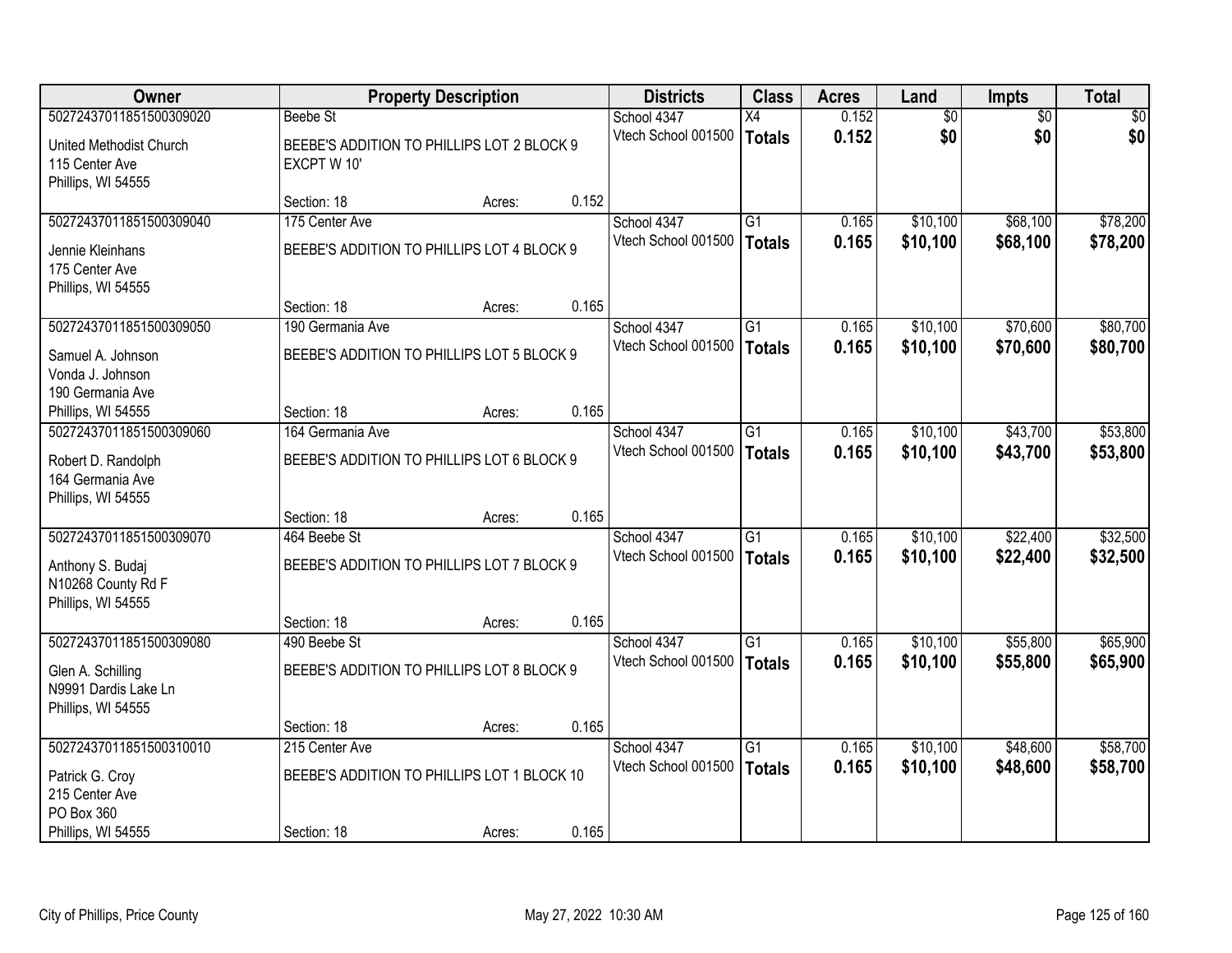| <b>Owner</b>                                                                    |                                                                 | <b>Property Description</b> |       | <b>Districts</b>                   | <b>Class</b>                     | <b>Acres</b>   | Land                 | Impts                  | <b>Total</b>         |
|---------------------------------------------------------------------------------|-----------------------------------------------------------------|-----------------------------|-------|------------------------------------|----------------------------------|----------------|----------------------|------------------------|----------------------|
| 50272437011851500310020                                                         | 241 Center Ave                                                  |                             |       | School 4347                        | $\overline{G1}$                  | 0.165          | \$10,100             | \$33,100               | \$43,200             |
| Cala (Feranec J. Neu<br>W7106 Long Lake Rd<br>Phillips, WI 54555                | BEEBE'S ADDITION TO PHILLIPS LOT 2 BLOCK 10                     |                             |       | Vtech School 001500                | <b>Totals</b>                    | 0.165          | \$10,100             | \$33,100               | \$43,200             |
|                                                                                 | Section: 18                                                     | Acres:                      | 0.165 |                                    |                                  |                |                      |                        |                      |
| 50272437011851500310030                                                         | 265 Center Ave                                                  |                             |       | School 4347                        | $\overline{G1}$                  | 0.165          | \$10,100             | \$12,500               | \$22,600             |
| Linda Rein<br>575 S Lake Ave<br>Phillips, WI 54555                              | BEEBE'S ADDITION TO PHILLIPS LOT 3 BLOCK 10                     |                             |       | Vtech School 001500                | <b>Totals</b>                    | 0.165          | \$10,100             | \$12,500               | \$22,600             |
|                                                                                 | Section: 18                                                     | Acres:                      | 0.165 |                                    |                                  |                |                      |                        |                      |
| 50272437011851500310040                                                         | 291 Center Ave                                                  |                             |       | School 4347                        | G1                               | 0.165          | \$10,100             | \$36,700               | \$46,800             |
| Walter L. Moquin<br>291 Center Ave<br>Phillips, WI 54555                        | BEEBE'S ADDITION TO PHILLIPS LOT 4 BLOCK 10                     |                             |       | Vtech School 001500                | <b>Totals</b>                    | 0.165          | \$10,100             | \$36,700               | \$46,800             |
|                                                                                 | Section: 18                                                     | Acres:                      | 0.165 |                                    |                                  |                |                      |                        |                      |
| 50272437011851500310050                                                         | 290 Germania Ave                                                |                             |       | School 4347                        | $\overline{G1}$                  | 0.165          | \$10,100             | \$28,500               | \$38,600             |
| Leslie Zorn<br>Louise Zorn<br>290 Germania Ave                                  | BEEBE'S ADDITION TO PHILLIPS LOT 5 BLOCK 10                     |                             |       | Vtech School 001500                | <b>Totals</b>                    | 0.165          | \$10,100             | \$28,500               | \$38,600             |
| Phillips, WI 54555                                                              | Section: 18                                                     | Acres:                      | 0.165 |                                    |                                  |                |                      |                        |                      |
| 50272437011851500310060<br>Zorn Trust<br>290 Germania Ave<br>Phillips, WI 54555 | 264 Germania Ave<br>BEEBE'S ADDITION TO PHILLIPS LOT 6 BLOCK 10 |                             | 0.165 | School 4347<br>Vtech School 001500 | $\overline{G1}$<br><b>Totals</b> | 0.165<br>0.165 | \$10,100<br>\$10,100 | $\overline{50}$<br>\$0 | \$10,100<br>\$10,100 |
| 50272437011851500310070                                                         | Section: 18<br>240 Germania Ave                                 | Acres:                      |       | School 4347                        | G1                               | 0.165          | \$10,100             | \$24,500               | \$34,600             |
| Janelle Rae Larson<br>240 Germania Ave<br>Phillips, WI 54555                    | BEEBE'S ADDITION TO PHILLIPS LOT 7 BLOCK 10                     |                             |       | Vtech School 001500                | <b>Totals</b>                    | 0.165          | \$10,100             | \$24,500               | \$34,600             |
|                                                                                 | Section: 18                                                     | Acres:                      | 0.165 |                                    |                                  |                |                      |                        |                      |
| 50272437011851500310080                                                         | 214 Germania Ave                                                |                             |       | School 4347                        | $\overline{G1}$                  | 0.165          | \$10,100             | \$27,800               | \$37,900             |
| Robert P. Meetz<br>PO Box 1054<br>Brookfield, WI 53008                          | BEEBE'S ADDITION TO PHILLIPS LOT 8 BLOCK 10                     |                             |       | Vtech School 001500                | <b>Totals</b>                    | 0.165          | \$10,100             | \$27,800               | \$37,900             |
|                                                                                 | Section: 18                                                     | Acres:                      | 0.165 |                                    |                                  |                |                      |                        |                      |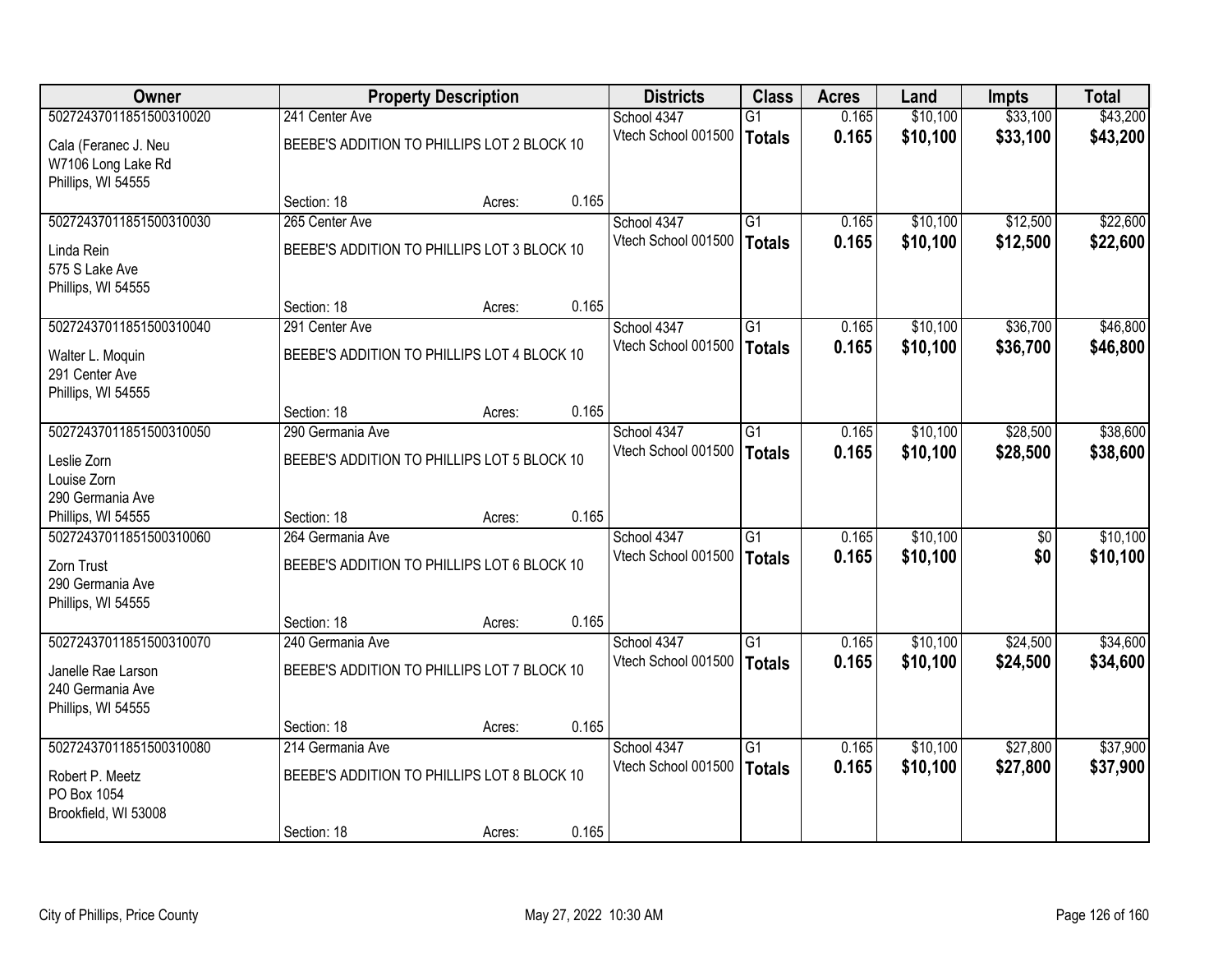| <b>Owner</b>                                               |                                                                        | <b>Property Description</b> |       | <b>Districts</b>                   | <b>Class</b>    | <b>Acres</b> | Land                   | <b>Impts</b>           | <b>Total</b>     |
|------------------------------------------------------------|------------------------------------------------------------------------|-----------------------------|-------|------------------------------------|-----------------|--------------|------------------------|------------------------|------------------|
| 50272437011851500311010                                    | 315 Center Ave                                                         |                             |       | School 4347                        | $\overline{G1}$ | 0.165        | \$10,100               | \$118,200              | \$128,300        |
| Michael N. Dahlie<br>514 Wyoming St                        | BEEBE'S ADDITION TO PHILLIPS LOT 1 BLOCK 11                            |                             |       | Vtech School 001500                | Totals          | 0.165        | \$10,100               | \$118,200              | \$128,300        |
| Phillips, WI 54555                                         |                                                                        |                             |       |                                    |                 |              |                        |                        |                  |
|                                                            | Section: 18                                                            | Acres:                      | 0.165 |                                    |                 |              |                        |                        |                  |
| 50272437011851500311020                                    | Center Ave                                                             |                             |       | School 4347                        | $\overline{G1}$ | 0.207        | \$7,600                | $\overline{50}$        | \$7,600          |
| Michael N. Dahlie<br>514 Wyoming St<br>Phillips, WI 54555  | BEEBE'S ADDITION TO PHILLIPS LOT 2 BLOCK 11 E<br>15' OF LOT 3 BLOCK 11 |                             |       | Vtech School 001500                | Totals          | 0.207        | \$7,600                | \$0                    | \$7,600          |
|                                                            | Section: 18                                                            | Acres:                      | 0.207 |                                    |                 |              |                        |                        |                  |
| 50272437011851500311040                                    | 365 Center Ave                                                         |                             |       | School 4347                        | X4              | 0.289        | $\overline{50}$        | $\overline{50}$        | $\overline{\$0}$ |
| School Dist of Phillips<br>PO Box 70<br>Phillips, WI 54555 | BEEBE'S ADDITION TO PHILLIPS W 45' OF LOT 3<br>BLOCK 11 LOT 4 BLOCK 11 |                             |       | Vtech School 001500                | <b>Totals</b>   | 0.289        | \$0                    | \$0                    | \$0              |
|                                                            | Section: 18                                                            | Acres:                      | 0.289 |                                    |                 |              |                        |                        |                  |
| 50272437011851500311050                                    | Germania Ave                                                           |                             |       | School 4347                        | $\overline{X4}$ | 0.165        | $\overline{30}$        | $\overline{30}$        | $\overline{50}$  |
| <b>School Dist of Phillips</b><br>PO Box 70                | BEEBE'S ADDITION TO PHILLIPS LOT 5 BLOCK 11                            |                             |       | Vtech School 001500                | Totals          | 0.165        | \$0                    | \$0                    | \$0              |
| Phillips, WI 54555                                         |                                                                        |                             |       |                                    |                 |              |                        |                        |                  |
|                                                            | Section: 18                                                            | Acres:                      | 0.165 |                                    |                 |              |                        |                        |                  |
| 50272437011851500311060                                    | Germania Ave                                                           |                             |       | School 4347                        | $\overline{X4}$ | 0.124        | \$0                    | $\overline{50}$        | $\overline{30}$  |
| School Dist of Phillips                                    | BEEBE'S ADDITION TO PHILLIPS W 45' OF LOT 6                            |                             |       | Vtech School 001500                | <b>Totals</b>   | 0.124        | \$0                    | \$0                    | \$0              |
| PO Box 70                                                  | BLOCK 11                                                               |                             |       |                                    |                 |              |                        |                        |                  |
| Phillips, WI 54555                                         |                                                                        |                             |       |                                    |                 |              |                        |                        |                  |
|                                                            | Section: 18                                                            | Acres:                      | 0.124 |                                    |                 |              |                        |                        |                  |
| 50272437011851500311070                                    | 514 Wyoming St                                                         |                             |       | School 4347                        | G1              | 0.372        | \$17,700               | \$95,900               | \$113,600        |
| Peter N. Dahlie                                            | BEEBE'S ADDITION TO PHILLIPS E 15' LOT 6 BLK 11                        |                             |       | Vtech School 001500                | Totals          | 0.372        | \$17,700               | \$95,900               | \$113,600        |
| Kathryn A. Dahlie                                          | LOTS 7 & 8 BLOCK 11                                                    |                             |       |                                    |                 |              |                        |                        |                  |
| W8210 North Rd                                             |                                                                        |                             |       |                                    |                 |              |                        |                        |                  |
| Phillips, WI 54555<br>50272437011851500313000              | Section: 18<br>Germania Ave                                            | Acres:                      | 0.372 |                                    | $\overline{X4}$ | 1.837        |                        |                        | $\overline{50}$  |
|                                                            |                                                                        |                             |       | School 4347<br>Vtech School 001500 | Totals          | 1.837        | $\overline{50}$<br>\$0 | $\overline{30}$<br>\$0 | \$0              |
| City of Phillips                                           | BEEBE'S ADDITION TO PHILLIPS PRT OF BLOCK 12                           |                             |       |                                    |                 |              |                        |                        |                  |
| 174 S Eyder Ave                                            | DESC IN 284252 BLOCKS 13 & 14 EXCPT PCL                                |                             |       |                                    |                 |              |                        |                        |                  |
| Phillips, WI 54555                                         | Section: 18                                                            | Acres:                      | 1.837 |                                    |                 |              |                        |                        |                  |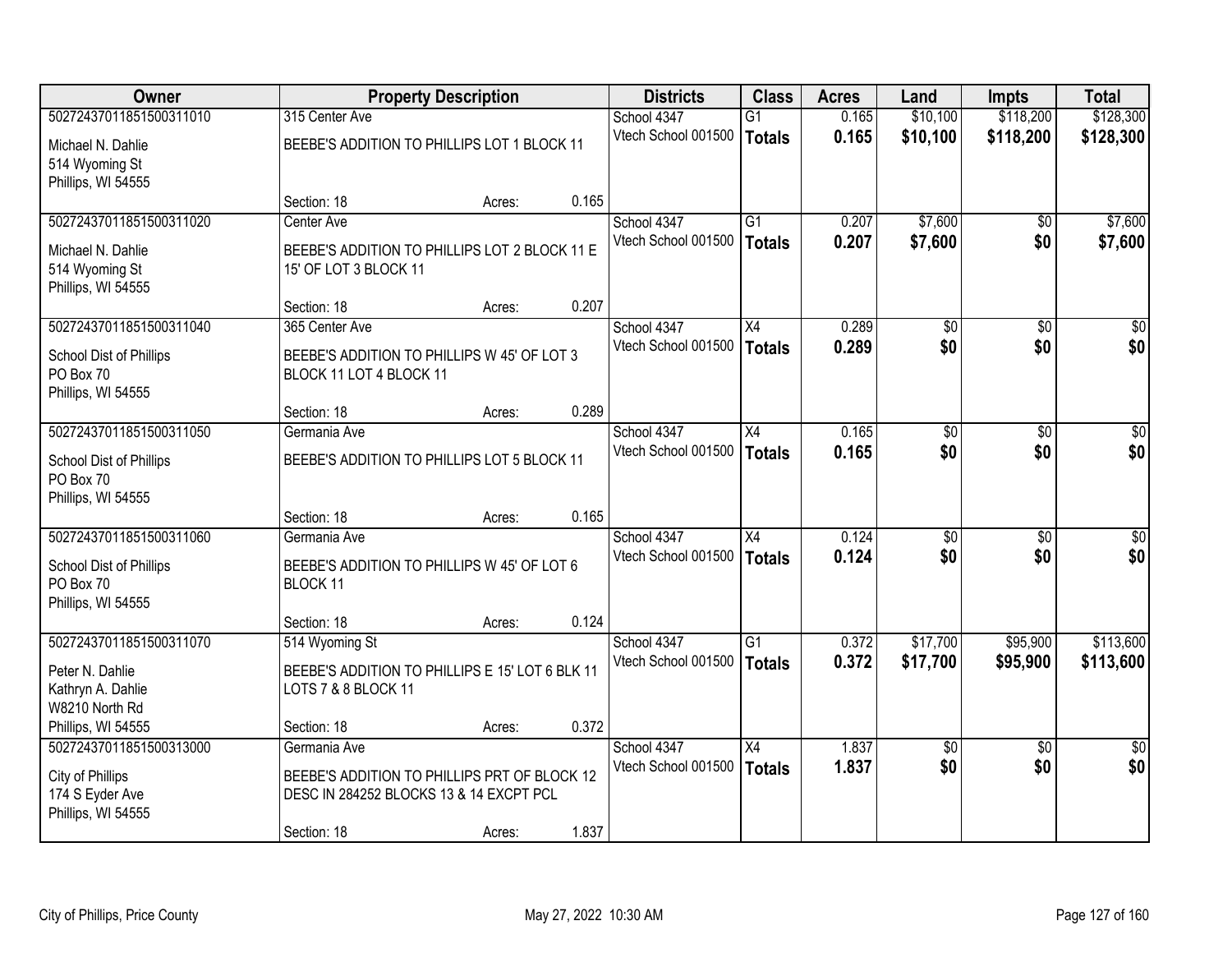| <b>Owner</b>                                                                          |                                                                                                           | <b>Property Description</b> |       | <b>Districts</b>                   | <b>Class</b>                     | <b>Acres</b>   | Land                 | Impts                | <b>Total</b>         |
|---------------------------------------------------------------------------------------|-----------------------------------------------------------------------------------------------------------|-----------------------------|-------|------------------------------------|----------------------------------|----------------|----------------------|----------------------|----------------------|
| 50272437011851500313010                                                               | Germania Ave                                                                                              |                             |       | School 4347                        | $\overline{X4}$                  | 1.400          | $\overline{60}$      | $\overline{50}$      | \$0                  |
| School Dist of Phillips<br>PO Box 70<br>Phillips, WI 54555                            | BEEBE'S ADDITION TO PHILLIPS PRT OF BLOCKS 13<br>& 14 DESC IN 299R-696 PRT OF VACATED TURNER<br><b>ST</b> |                             |       | Vtech School 001500                | <b>Totals</b>                    | 1.400          | \$0                  | \$0                  | \$0                  |
|                                                                                       | Section: 18                                                                                               | Acres:                      | 1.400 |                                    |                                  |                |                      |                      |                      |
| 50272437011851500315010                                                               | 215 Germania Ave                                                                                          |                             |       | School 4347                        | $\overline{G1}$                  | 0.165          | \$10,100             | \$65,600             | \$75,700             |
| David J. Hauschild<br>215 Germania Ave<br>Phillips, WI 54555                          | BEEBE'S ADDITION TO PHILLIPS LOT 1 BLOCK 15                                                               |                             |       | Vtech School 001500                | <b>Totals</b>                    | 0.165          | \$10,100             | \$65,600             | \$75,700             |
|                                                                                       | Section: 18                                                                                               | Acres:                      | 0.165 |                                    |                                  |                |                      |                      |                      |
| 50272437011851500315020                                                               | 241 Germania Ave                                                                                          |                             |       | School 4347                        | $\overline{G1}$                  | 0.165          | \$10,100             | \$17,700             | \$27,800             |
| James M. Patrick<br>Rosemarie Patrick<br>241 Germania Ave                             | BEEBE'S ADDITION TO PHILLIPS LOT 2 BLOCK 15                                                               |                             |       | Vtech School 001500                | <b>Totals</b>                    | 0.165          | \$10,100             | \$17,700             | \$27,800             |
| Phillips, WI 54555                                                                    | Section: 18                                                                                               | Acres:                      | 0.165 |                                    |                                  |                |                      |                      |                      |
| 50272437011851500315030                                                               | 265 Germania Ave                                                                                          |                             |       | School 4347                        | $\overline{G1}$                  | 0.165          | \$10,100             | \$54,900             | \$65,000             |
| Markly G. Belan<br>Marni L. Belan<br>265 Germania Ave                                 | BEEBE'S ADDITION TO PHILLIPS LOT 3 BLOCK 15                                                               |                             |       | Vtech School 001500                | <b>Totals</b>                    | 0.165          | \$10,100             | \$54,900             | \$65,000             |
| Phillips, WI 54555                                                                    | Section: 18                                                                                               | Acres:                      | 0.165 |                                    |                                  |                |                      |                      |                      |
| 50272437011851500315040<br>Markly G. Belan<br>Marni L. Belan<br>265 Germania Ave      | 265 Germania Ave<br>BEEBE'S ADDITION TO PHILLIPS LOT 4 BLOCK 15                                           |                             |       | School 4347<br>Vtech School 001500 | $\overline{G1}$<br><b>Totals</b> | 0.165<br>0.165 | \$6,800<br>\$6,800   | \$5,600<br>\$5,600   | \$12,400<br>\$12,400 |
| Phillips, WI 54555                                                                    | Section: 18                                                                                               | Acres:                      | 0.165 |                                    |                                  |                |                      |                      |                      |
| 50272437011851500315050<br>Deanna L. Hertlein<br>290 Forest Ave<br>Phillips, WI 54555 | 290 Forest Ave<br>BEEBE'S ADDITION TO PHILLIPS LOT 5 BLOCK 15                                             |                             |       | School 4347<br>Vtech School 001500 | G1<br><b>Totals</b>              | 0.165<br>0.165 | \$10,100<br>\$10,100 | \$42,100<br>\$42,100 | \$52,200<br>\$52,200 |
|                                                                                       | Section: 18                                                                                               | Acres:                      | 0.165 |                                    |                                  |                |                      |                      |                      |
| 50272437011851500315060                                                               | 260 Forest Ave                                                                                            |                             |       | School 4347                        | $\overline{G1}$                  | 0.165          | \$10,100             | \$57,800             | \$67,900             |
| Deborah R. Petersen<br>260 Forest Ave<br>Phillips, WI 54555                           | BEEBE'S ADDITION TO PHILLIPS LOT 6 BLOCK 15<br>Section: 18                                                | Acres:                      | 0.165 | Vtech School 001500                | <b>Totals</b>                    | 0.165          | \$10,100             | \$57,800             | \$67,900             |
|                                                                                       |                                                                                                           |                             |       |                                    |                                  |                |                      |                      |                      |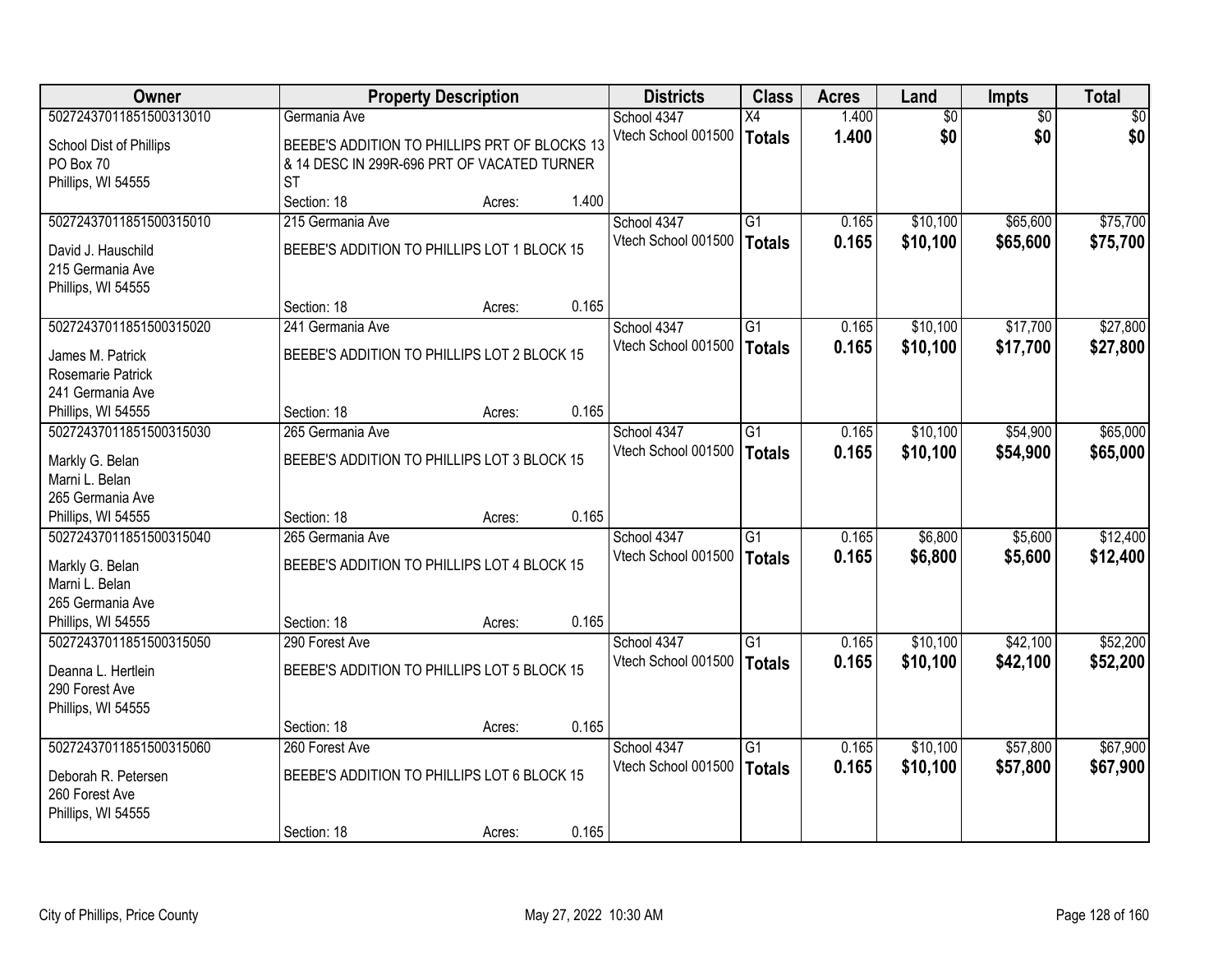| Owner                           |                                                | <b>Property Description</b> |       | <b>Districts</b>                   | <b>Class</b>    | <b>Acres</b> | Land            | <b>Impts</b>    | <b>Total</b>    |
|---------------------------------|------------------------------------------------|-----------------------------|-------|------------------------------------|-----------------|--------------|-----------------|-----------------|-----------------|
| 50272437011851500315070         | 240 Forest Ave                                 |                             |       | School 4347                        | $\overline{G1}$ | 0.165        | \$10,100        | \$46,600        | \$56,700        |
| Steven D. Mepham                | BEEBE'S ADDITION TO PHILLIPS LOT 7 BLOCK 15    |                             |       | Vtech School 001500                | <b>Totals</b>   | 0.165        | \$10,100        | \$46,600        | \$56,700        |
| Mary Jill Mepham                |                                                |                             |       |                                    |                 |              |                 |                 |                 |
| W6120 Highland Ave              |                                                |                             |       |                                    |                 |              |                 |                 |                 |
| Fort Atkinson, WI 53538         | Section: 18                                    | Acres:                      | 0.165 |                                    |                 |              |                 |                 |                 |
| 50272437011851500315080         | 140 Forest Ave                                 |                             |       | School 4347                        | X4              | 0.165        | \$0             | $\overline{50}$ | \$0             |
| St John Lutheran Church         | BEEBE'S ADDITION TO PHILLIPS LOT 8 BLOCK 15    |                             |       | Vtech School 001500                | <b>Totals</b>   | 0.165        | \$0             | \$0             | \$0             |
| 120 Forest Ave                  |                                                |                             |       |                                    |                 |              |                 |                 |                 |
| Phillips, WI 54555              |                                                |                             |       |                                    |                 |              |                 |                 |                 |
|                                 | Section: 18                                    | Acres:                      | 0.165 |                                    |                 |              |                 |                 |                 |
| 50272437011851500316010         | 514 Beebe St                                   |                             |       | School 4347<br>Vtech School 001500 | G1              | 0.165        | \$10,100        | \$36,700        | \$46,800        |
| Donald Hill                     | BEEBE'S ADDITION TO PHILLIPS E 1/2 OF LOTS 1&2 |                             |       |                                    | <b>Totals</b>   | 0.165        | \$10,100        | \$36,700        | \$46,800        |
| 514 Beebe St                    | BLOCK 16                                       |                             |       |                                    |                 |              |                 |                 |                 |
| Phillips, WI 54555              |                                                |                             |       |                                    |                 |              |                 |                 |                 |
| 50272437011851500316020         | Section: 18<br>141 Germania Ave                | Acres:                      | 0.165 | School 4347                        | G1              | 0.165        | \$10,100        | \$24,700        | \$34,800        |
|                                 |                                                |                             |       | Vtech School 001500                | <b>Totals</b>   | 0.165        | \$10,100        | \$24,700        | \$34,800        |
| Lawrence J. Cook                | BEEBE'S ADDITION TO PHILLIPS W 1/2 OF LOTS 1&2 |                             |       |                                    |                 |              |                 |                 |                 |
| 141 Germania Ave                | BLOCK 16                                       |                             |       |                                    |                 |              |                 |                 |                 |
| Phillips, WI 54555              | Section: 18                                    |                             | 0.165 |                                    |                 |              |                 |                 |                 |
| 50272437011851500316030         | 165 Germania Ave                               | Acres:                      |       | School 4347                        | $\overline{G1}$ | 0.122        | \$7,400         | \$35,500        | \$42,900        |
|                                 |                                                |                             |       | Vtech School 001500                | <b>Totals</b>   | 0.122        | \$7,400         | \$35,500        | \$42,900        |
| Nancy Lee Deda                  | BEEBE'S ADDITION TO PHILLIPS PRT OF LOTS 3 & 4 |                             |       |                                    |                 |              |                 |                 |                 |
| PO Box 74                       | BLOCK 16 LYING E OF LN DESC IN 392643          |                             |       |                                    |                 |              |                 |                 |                 |
| Phillips, WI 54555              | Section: 18                                    | Acres:                      | 0.122 |                                    |                 |              |                 |                 |                 |
| 50272437011851500316040         | 191 Germania Ave                               |                             |       | School 4347                        | $\overline{G1}$ | 0.208        | \$12,000        | \$114,600       | \$126,600       |
|                                 |                                                |                             |       | Vtech School 001500                | <b>Totals</b>   | 0.208        | \$12,000        | \$114,600       | \$126,600       |
| Nancy Lee Deda                  | BEEBE'S ADDITION TO PHILLIPS PRT OF LOTS 3 & 4 |                             |       |                                    |                 |              |                 |                 |                 |
| PO Box 74<br>Phillips, WI 54555 | BLOCK 16 LYING W OF LN DESC IN 391524          |                             |       |                                    |                 |              |                 |                 |                 |
|                                 | Section: 18                                    | Acres:                      | 0.208 |                                    |                 |              |                 |                 |                 |
| 50272437011851500316050         | 120 Forest Ave                                 |                             |       | School 4347                        | $\overline{X4}$ | 0.660        | $\overline{50}$ | $\overline{30}$ | $\overline{50}$ |
| St John Lutheran Church         | BEEBE'S ADDITION TO PHILLIPS LOTS 5-6-7-8      |                             |       | Vtech School 001500                | <b>Totals</b>   | 0.660        | \$0             | \$0             | \$0             |
| 120 Forest Ave                  | BLOCK 16                                       |                             |       |                                    |                 |              |                 |                 |                 |
| Phillips, WI 54555              |                                                |                             |       |                                    |                 |              |                 |                 |                 |
|                                 | Section: 18                                    | Acres:                      | 0.660 |                                    |                 |              |                 |                 |                 |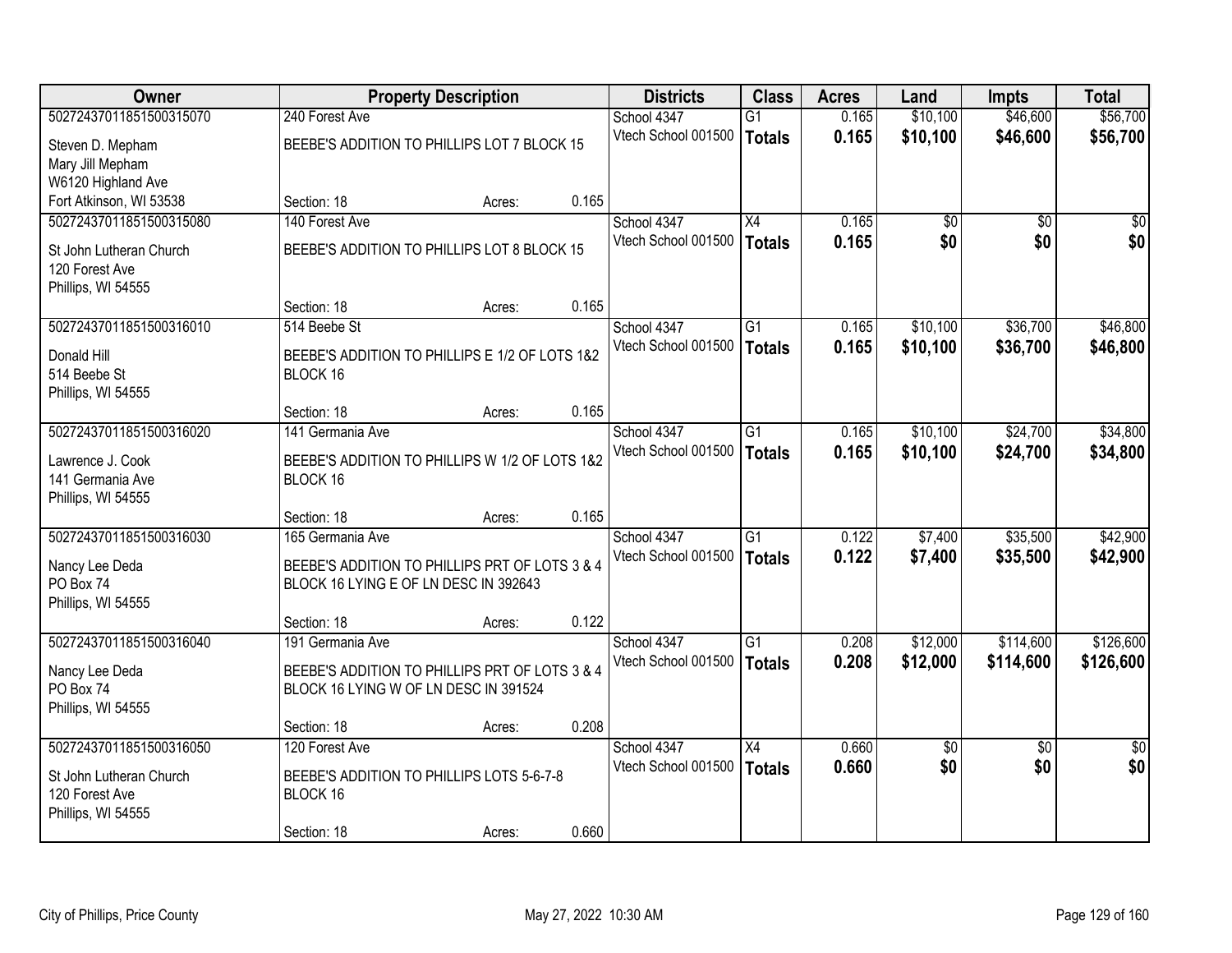| <b>Owner</b>                      |                                                | <b>Property Description</b> |       | <b>Districts</b>    | <b>Class</b>           | <b>Acres</b> | Land     | <b>Impts</b>    | <b>Total</b> |
|-----------------------------------|------------------------------------------------|-----------------------------|-------|---------------------|------------------------|--------------|----------|-----------------|--------------|
| 50272437011851500801000           | 295 Lake Ave N                                 |                             |       | School 4347         | $\overline{G2}$        | 0.115        | \$16,500 | \$63,600        | \$80,100     |
| Rick R. Flora                     | PARK ADDITION TO PHILLIPS LOTS 1 & 2 BLOCK A   |                             |       | TIF 3 9330          | <b>Totals</b>          | 0.115        | \$16,500 | \$63,600        | \$80,100     |
| Patricia L. Flora                 |                                                |                             |       | Vtech School 001500 |                        |              |          |                 |              |
| 880 E Perkins St                  |                                                |                             |       |                     |                        |              |          |                 |              |
| Medford, WI 54451                 | Section: 18                                    | Acres:                      | 0.115 |                     |                        |              |          |                 |              |
| 50272437011851500802000           | 285 N Lake Ave                                 |                             |       | School 4347         | $\overline{G2}$        | 0.075        | \$12,100 | \$46,100        | \$58,200     |
| Bold Bear, LLC                    | PARK ADDITION TO PHILLIPS LOT 3 BLOCK A EXCPT  |                             |       | TIF 3 9330          | <b>Totals</b>          | 0.075        | \$12,100 | \$46,100        | \$58,200     |
| N9751 Bass Lake Ln                | <b>HWY</b>                                     |                             |       | Vtech School 001500 |                        |              |          |                 |              |
| Phillips, WI 54552                |                                                |                             |       |                     |                        |              |          |                 |              |
|                                   | Section: 18                                    | Acres:                      | 0.075 |                     |                        |              |          |                 |              |
| 50272437011851500803000           | Lake Ave                                       |                             |       | School 4347         | $\overline{\text{X3}}$ | 0.131        | \$0      | \$0             | \$0          |
| Price County Highway              | PARK ADDITION TO PHILLIPS LOT 4 & N 1/2 LOT 5  |                             |       | TIF 3 9330          | <b>Totals</b>          | 0.131        | \$0      | \$0             | \$0          |
| 704 N Lake Ave                    | <b>BLOCK A</b>                                 |                             |       | Vtech School 001500 |                        |              |          |                 |              |
| Phillips, WI 54555                |                                                |                             |       |                     |                        |              |          |                 |              |
|                                   | Section: 18                                    | Acres:                      | 0.131 |                     |                        |              |          |                 |              |
| 50272437011851500804000           | 265 Lake Ave                                   |                             |       | School 4347         | $\overline{G2}$        | 0.068        | \$11,400 | \$48,500        | \$59,900     |
| Edward C. Belan                   | PARK ADDITION TO PHILLIPS S 25' OF LOT 5 BLOCK |                             |       | Vtech School 001500 | <b>Totals</b>          | 0.068        | \$11,400 | \$48,500        | \$59,900     |
| 265 N Lake Ave                    | A N 11' OF LOT 6 BLOCK A EXCPT S 9'            |                             |       |                     |                        |              |          |                 |              |
| Phillips, WI 54555                |                                                |                             |       |                     |                        |              |          |                 |              |
|                                   | Section: 18                                    | Acres:                      | 0.068 |                     |                        |              |          |                 |              |
| 50272437011851500805000           | Lake Ave                                       |                             |       | School 4347         | $\overline{G2}$        | 0.080        | \$7,800  | \$0             | \$7,800      |
| J & S Sales of Chippewa Falls LLC | PARK ADDITION TO PHILLIPS LOT 6 BLOCK A EXCPT  |                             |       | Vtech School 001500 | Totals                 | 0.080        | \$7,800  | \$0             | \$7,800      |
| 310 S Main St                     | N 11'                                          |                             |       |                     |                        |              |          |                 |              |
| Chippewa Falls, WI 54729-2926     |                                                |                             |       |                     |                        |              |          |                 |              |
|                                   | Section: 18                                    | Acres:                      | 0.080 |                     |                        |              |          |                 |              |
| 50272437011851500806000           | 235 Lake Ave                                   |                             |       | School 4347         | G2                     | 0.106        | \$15,600 | \$145,700       | \$161,300    |
| J & S Sales of Chippewa Falls LLC | PARK ADDITION TO PHILLIPS LOT 7 BLOCK A        |                             |       | Vtech School 001500 | Totals                 | 0.106        | \$15,600 | \$145,700       | \$161,300    |
| 310 S Main St                     |                                                |                             |       |                     |                        |              |          |                 |              |
| Chippewa Falls, WI 54729-2926     |                                                |                             |       |                     |                        |              |          |                 |              |
|                                   | Section: 18                                    | Acres:                      | 0.106 |                     |                        |              |          |                 |              |
| 50272437011851500807000           | Lake Ave                                       |                             |       | School 4347         | $\overline{G2}$        | 0.055        | \$2,500  | $\overline{30}$ | \$2,500      |
| J & S Sales of Chippewa Falls LLC | PARK ADDITION TO PHILLIPS N 1/2 OF LOT 8 BLOCK |                             |       | Vtech School 001500 | Totals                 | 0.055        | \$2,500  | \$0             | \$2,500      |
| 310 S Main St                     | A                                              |                             |       |                     |                        |              |          |                 |              |
| Chippewa Falls, WI 54729-2926     |                                                |                             |       |                     |                        |              |          |                 |              |
|                                   | Section: 18                                    | Acres:                      | 0.055 |                     |                        |              |          |                 |              |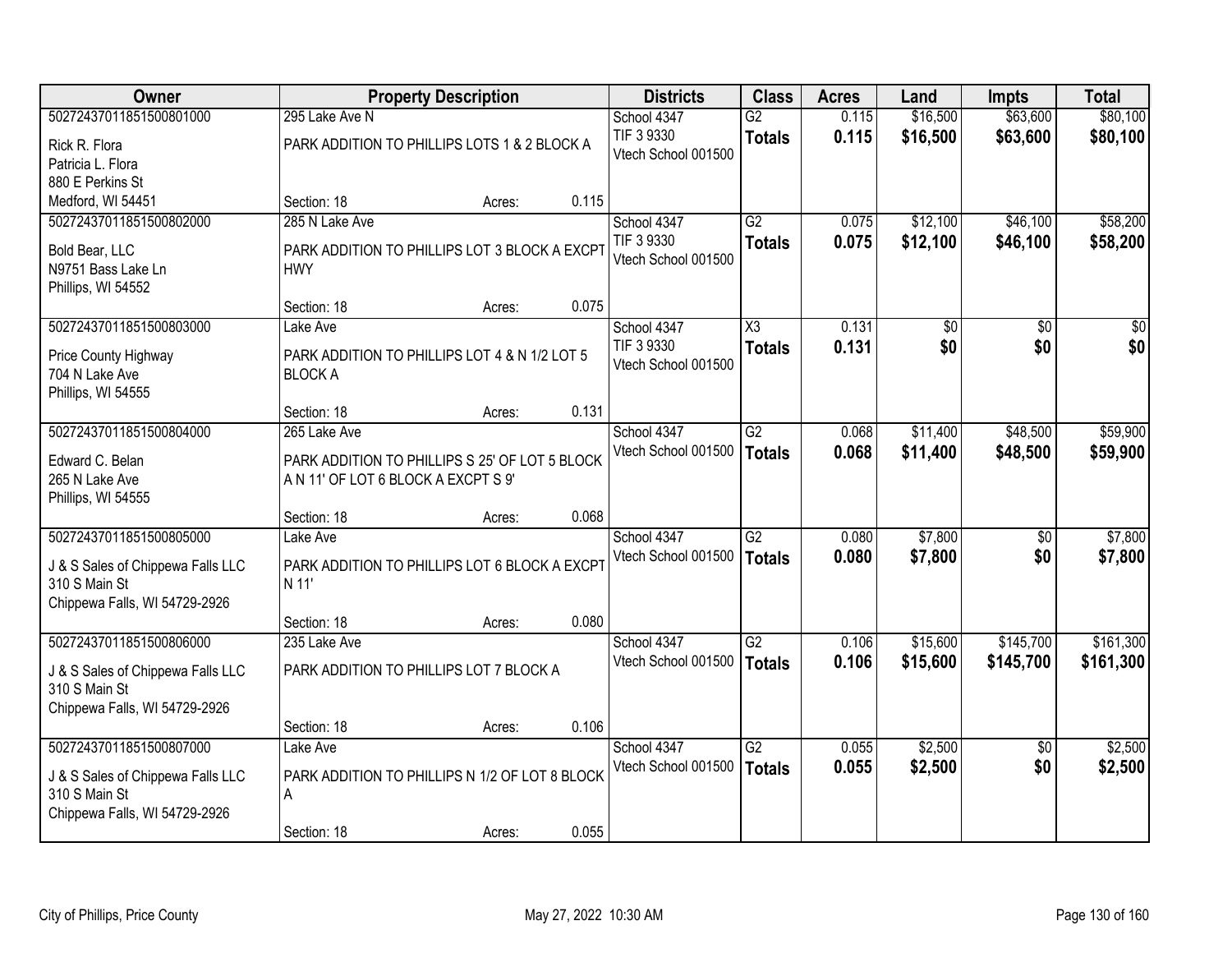| <b>Owner</b>                          |                                                                           | <b>Property Description</b> |       | <b>Districts</b>    | <b>Class</b>    | <b>Acres</b> | Land     | <b>Impts</b> | <b>Total</b> |
|---------------------------------------|---------------------------------------------------------------------------|-----------------------------|-------|---------------------|-----------------|--------------|----------|--------------|--------------|
| 50272437011851500808000               | 225 N Lake Ave                                                            |                             |       | School 4347         | $\overline{G2}$ | 0.061        | \$10,700 | \$125,300    | \$136,000    |
| Michael J. Hathaway                   | PARK ADDITION TO PHILLIPS S 1/2 OF LOT 8 BLOCK                            |                             |       | Vtech School 001500 | <b>Totals</b>   | 0.061        | \$10,700 | \$125,300    | \$136,000    |
| 5692 Grey Dove Ct                     | A N 3' OF LOT 9 BLOCK A                                                   |                             |       |                     |                 |              |          |              |              |
| Rockford, IL 61109                    |                                                                           |                             |       |                     |                 |              |          |              |              |
|                                       | Section: 18                                                               | Acres:                      | 0.061 |                     |                 |              |          |              |              |
| 50272437011851500809000               | 217 Lake Ave N                                                            |                             |       | School 4347         | G2              | 0.051        | \$9,500  | \$58,600     | \$68,100     |
| Thomas R. Lindstrom                   | PARK ADDITION TO PHILLIPS N 1/2 LOT 9 BLOCK A                             |                             |       | TIF 3 9330          | <b>Totals</b>   | 0.051        | \$9,500  | \$58,600     | \$68,100     |
| Pornpen Lindstrom                     | EXCPT N 3'                                                                |                             |       | Vtech School 001500 |                 |              |          |              |              |
| 1601 Maple Hill Rd                    |                                                                           |                             |       |                     |                 |              |          |              |              |
| Wausau, WI 54403                      | Section: 18                                                               | Acres:                      | 0.051 |                     |                 |              |          |              |              |
| 50272437011851500810000               | 215 Lake Ave                                                              |                             |       | School 4347         | $\overline{G2}$ | 0.078        | \$12,500 | \$123,600    | \$136,100    |
|                                       |                                                                           |                             |       | Vtech School 001500 | <b>Totals</b>   | 0.078        | \$12,500 | \$123,600    | \$136,100    |
| Sdm Investments LLC                   | PARK ADDITION TO PHILLIPS S 25.3' OF LOT 9                                |                             |       |                     |                 |              |          |              |              |
| PO Box 7                              | BLOCK A N 8.7' OF LOT 10 BLOCK A                                          |                             |       |                     |                 |              |          |              |              |
| Phillips, WI 54555                    | Section: 18                                                               | Acres:                      | 0.078 |                     |                 |              |          |              |              |
| 50272437011851500811000               | 213 Lake Ave                                                              |                             |       | School 4347         | $\overline{G2}$ | 0.037        | \$7,300  | \$40,400     | \$47,700     |
|                                       |                                                                           |                             |       | Vtech School 001500 |                 | 0.037        |          | \$40,400     |              |
| Price County Town Mutual Insur Co     | PARK ADDITION TO PHILLIPS N 1/2 OF LOT 10                                 |                             |       |                     | Totals          |              | \$7,300  |              | \$47,700     |
| PO Box 69                             | BLOCK A EXCPT N 8.7'                                                      |                             |       |                     |                 |              |          |              |              |
| Phillips, WI 54555                    |                                                                           |                             |       |                     |                 |              |          |              |              |
|                                       | Section: 18                                                               | Acres:                      | 0.037 |                     |                 |              |          |              |              |
| 50272437011851500812000               | 211 Lake Ave                                                              |                             |       | School 4347         | $\overline{G2}$ | 0.046        | \$9,000  | \$37,000     | \$46,000     |
| Glen E. Balsavich                     | PARK ADDITION TO PHILLIPS S 1/2 OF LOT 10                                 |                             |       | Vtech School 001500 | Totals          | 0.046        | \$9,000  | \$37,000     | \$46,000     |
| La Verne Balsavich                    | <b>BLOCK A</b>                                                            |                             |       |                     |                 |              |          |              |              |
| N14699 Divine Rapids Rd               |                                                                           |                             |       |                     |                 |              |          |              |              |
| PO Box 188                            | Section: 18                                                               | Acres:                      | 0.046 |                     |                 |              |          |              |              |
| Park Falls, WI 54552                  |                                                                           |                             |       |                     |                 |              |          |              |              |
| 50272437011851500813000               | 207 Lake Ave N                                                            |                             |       | School 4347         | G2              | 0.055        | \$10,000 | \$47,800     | \$57,800     |
| David B. Deda                         | PARK ADDITION TO PHILLIPS LOT 11 BLOCK A                                  |                             |       | TIF 3 9330          | <b>Totals</b>   | 0.055        | \$10,000 | \$47,800     | \$57,800     |
| Nancy Lee Deda                        | <b>EXCPT PCL</b>                                                          |                             |       | Vtech School 001500 |                 |              |          |              |              |
| PO Box 74                             |                                                                           |                             |       |                     |                 |              |          |              |              |
| Phillips, WI 54555                    | Section: 18                                                               | Acres:                      | 0.055 |                     |                 |              |          |              |              |
| 50272437011851500814000               | 205 Lake Ave N                                                            |                             |       | School 4347         | $\overline{G2}$ | 0.117        | \$16,700 | \$48,900     | \$65,600     |
|                                       |                                                                           |                             |       | Vtech School 001500 | Totals          | 0.117        | \$16,700 | \$48,900     | \$65,600     |
| James J. Billek                       | PARK ADDITION TO PHILLIPS PRT OF LOT 11 & N 1/2                           |                             |       |                     |                 |              |          |              |              |
| Kathleen D. Billek<br>W7181 Clover Ln | LOT 12 ALSO PRT OF 18-37-1E PRT OF GOVT LOT 3<br>ALL FULLY DESC IN 344855 |                             |       |                     |                 |              |          |              |              |
| Phillips, WI 54555                    | Section: 18                                                               | Acres:                      | 0.117 |                     |                 |              |          |              |              |
|                                       |                                                                           |                             |       |                     |                 |              |          |              |              |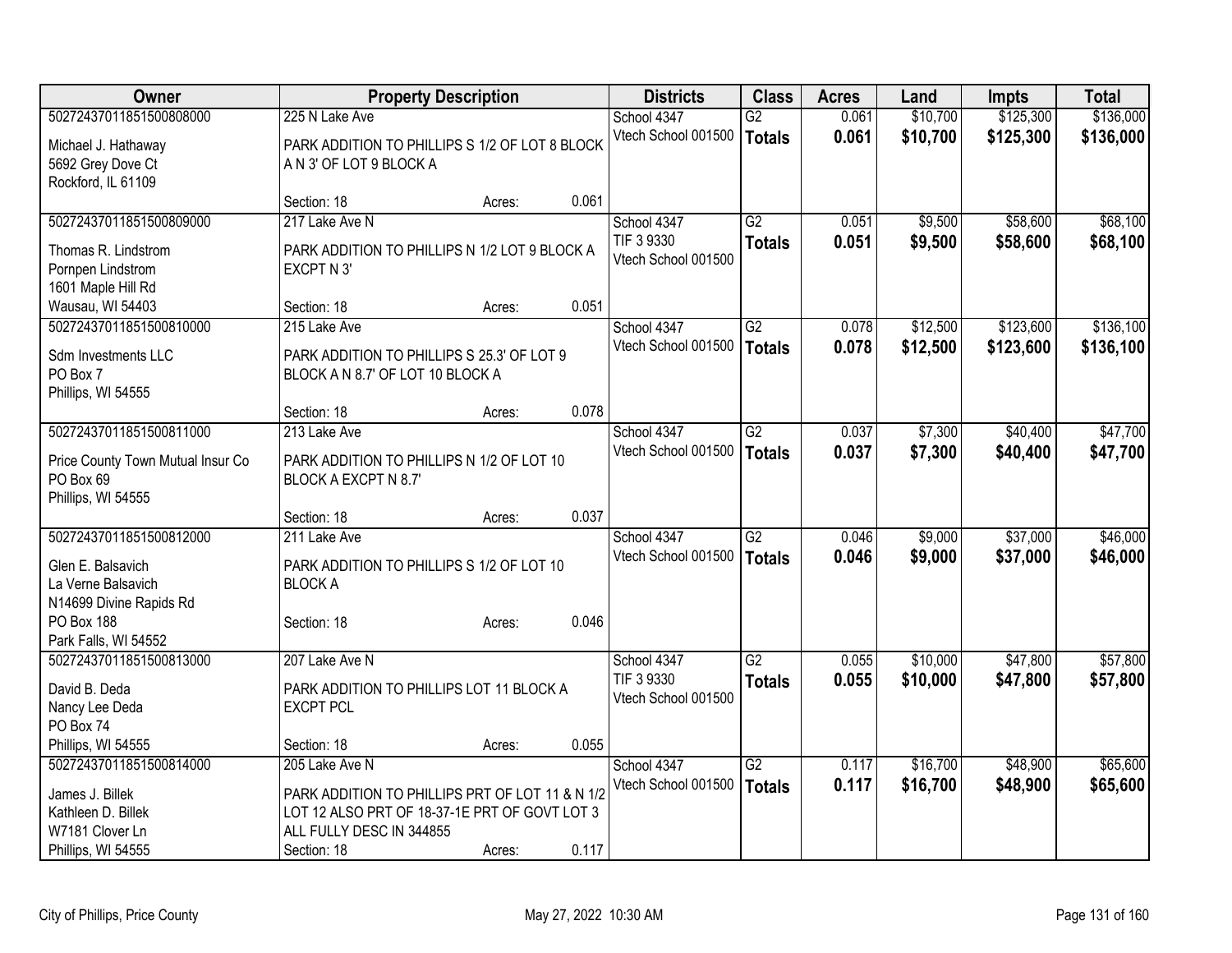| Owner                              |                                                | <b>Property Description</b> |       | <b>Districts</b>                  | <b>Class</b>    | <b>Acres</b> | Land     | <b>Impts</b>    | <b>Total</b> |
|------------------------------------|------------------------------------------------|-----------------------------|-------|-----------------------------------|-----------------|--------------|----------|-----------------|--------------|
| 50272437011851500816000            | 195 Lake Ave                                   |                             |       | School 4347                       | $\overline{G2}$ | 0.057        | \$10,300 | \$48,100        | \$58,400     |
| Sam A. Johnson                     | PARK ADDITION TO PHILLIPS S 1/2 OF LOT 12      |                             |       | TIF 3 9330<br>Vtech School 001500 | <b>Totals</b>   | 0.057        | \$10,300 | \$48,100        | \$58,400     |
| 195 N Lake Ave                     | <b>BLOCK A</b>                                 |                             |       |                                   |                 |              |          |                 |              |
| Phillips, WI 54555                 |                                                |                             |       |                                   |                 |              |          |                 |              |
|                                    | Section: 18                                    | Acres:                      | 0.057 |                                   |                 |              |          |                 |              |
| 50272437011851500817000            | Lake Ave                                       |                             |       | School 4347<br>TIF 3 9330         | $\overline{G2}$ | 0.057        | \$6,300  | $\overline{50}$ | \$6,300      |
| Sam A. Johnson                     | PARK ADDITION TO PHILLIPS N 1/2 OF LOT 13      |                             |       | Vtech School 001500               | <b>Totals</b>   | 0.057        | \$6,300  | \$0             | \$6,300      |
| 195 N Lake Ave                     | <b>BLOCK A</b>                                 |                             |       |                                   |                 |              |          |                 |              |
| Phillips, WI 54555                 |                                                |                             |       |                                   |                 |              |          |                 |              |
|                                    | Section: 18                                    | Acres:                      | 0.057 |                                   |                 |              |          |                 |              |
| 50272437011851500818000            | 187 Lake Ave N                                 |                             |       | School 4347                       | $\overline{G2}$ | 0.057        | \$10,300 | \$17,800        | \$28,100     |
| Tac Ventures, LLC                  | PARK ADDITION TO PHILLIPS S 1/2 OF LOT 13      |                             |       | TIF 3 9330                        | <b>Totals</b>   | 0.057        | \$10,300 | \$17,800        | \$28,100     |
| W7106 Long Lake Rd                 | <b>BLOCK A</b>                                 |                             |       | Vtech School 001500               |                 |              |          |                 |              |
| Phillips, WI 54555                 |                                                |                             |       |                                   |                 |              |          |                 |              |
|                                    | Section: 18                                    | Acres:                      | 0.057 |                                   |                 |              |          |                 |              |
| 50272437011851500819000            | 177 Lake Ave                                   |                             |       | School 4347                       | $\overline{G2}$ | 0.039        | \$7,700  | \$22,800        | \$30,500     |
| Kenneth J. Kozak                   | PARK ADDITION TO PHILLIPS N 18' OF LOT 14      |                             |       | TIF 3 9330                        | <b>Totals</b>   | 0.039        | \$7,700  | \$22,800        | \$30,500     |
| Jana Kozak                         | <b>BLOCK A</b>                                 |                             |       | Vtech School 001500               |                 |              |          |                 |              |
| W9022 Danish Settlement Rd         |                                                |                             |       |                                   |                 |              |          |                 |              |
| Phillips, WI 54555                 | Section: 18                                    | Acres:                      | 0.039 |                                   |                 |              |          |                 |              |
| 50272437011851500820000            | 175 Lake Ave N                                 |                             |       | School 4347                       | $\overline{G2}$ | 0.035        | \$6,800  | \$20,200        | \$27,000     |
| Kenneth J. Kozak                   | PARK ADDITION TO PHILLIPS S 7' OF N 1/2 LOT 14 |                             |       | TIF 3 9330                        | <b>Totals</b>   | 0.035        | \$6,800  | \$20,200        | \$27,000     |
| Jana Kozak                         | BLOCK A N 9' OF S 1/2 LOT 14 BLOCK A           |                             |       | Vtech School 001500               |                 |              |          |                 |              |
| W9022 Danish Settlement Rd         |                                                |                             |       |                                   |                 |              |          |                 |              |
| Phillips, WI 54555                 | Section: 18                                    | Acres:                      | 0.035 |                                   |                 |              |          |                 |              |
| 50272437011851500821000            | 167 Lake Ave N                                 |                             |       | School 4347                       | $\overline{G2}$ | 0.035        | \$6,800  | \$48,200        | \$55,000     |
|                                    |                                                |                             |       | TIF 3 9330                        | <b>Totals</b>   | 0.035        | \$6,800  | \$48,200        | \$55,000     |
| Donald R. Miller                   | PARK ADDITION TO PHILLIPS S 16' OF LOT 14      |                             |       | Vtech School 001500               |                 |              |          |                 |              |
| Brenda L. Miller<br>167 N Lake Ave | <b>BLOCK A</b>                                 |                             |       |                                   |                 |              |          |                 |              |
| Phillips, WI 54555                 | Section: 18                                    | Acres:                      | 0.035 |                                   |                 |              |          |                 |              |
| 50272437011851500822000            | 173 Lake Ave N                                 |                             |       | School 4347                       | $\overline{G2}$ | 0.052        | \$9,600  | \$74,600        | \$84,200     |
|                                    |                                                |                             |       | TIF 3 9330                        | <b>Totals</b>   | 0.052        | \$9,600  | \$74,600        | \$84,200     |
| Donald R. Miller                   | PARK ADDITION TO PHILLIPS N 1/2 LOT 15 BLOCK A |                             |       | Vtech School 001500               |                 |              |          |                 |              |
| Brenda L. Miller                   |                                                |                             |       |                                   |                 |              |          |                 |              |
| 167 N Lake Ave                     |                                                |                             |       |                                   |                 |              |          |                 |              |
| Phillips, WI 54555                 | Section: 18                                    | Acres:                      | 0.052 |                                   |                 |              |          |                 |              |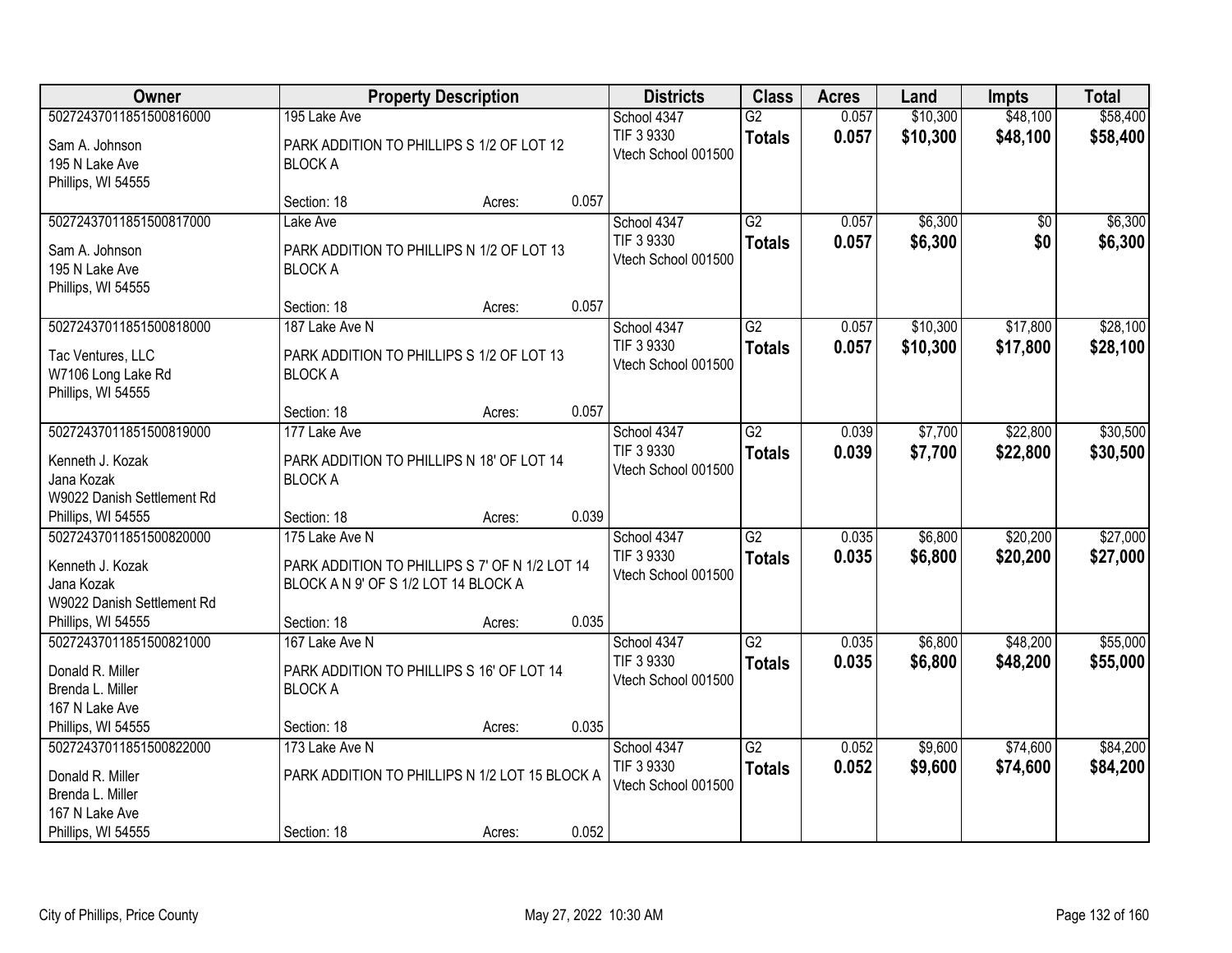| <b>Owner</b>                                 |                                                                       | <b>Property Description</b> |       |                     | <b>Class</b>    | <b>Acres</b> | Land            | <b>Impts</b> | <b>Total</b>  |
|----------------------------------------------|-----------------------------------------------------------------------|-----------------------------|-------|---------------------|-----------------|--------------|-----------------|--------------|---------------|
| 50272437011851500823000                      | 163 Lake Ave N                                                        |                             |       | School 4347         | $\overline{G2}$ | 0.052        | \$9,600         | \$59,900     | \$69,500      |
| Charles Hahn                                 | PARK ADDITION TO PHILLIPS S 1/2 LOT 15 BLOCK A                        |                             |       | TIF 3 9330          | <b>Totals</b>   | 0.052        | \$9,600         | \$59,900     | \$69,500      |
| Dawn Hahn                                    |                                                                       |                             |       | Vtech School 001500 |                 |              |                 |              |               |
| PO Box 333                                   |                                                                       |                             |       |                     |                 |              |                 |              |               |
| Phillips, WI 54555                           | Section: 18                                                           | Acres:                      | 0.052 |                     |                 |              |                 |              |               |
| 50272437011851500824000                      | 159 Lake Ave N                                                        |                             |       | School 4347         | $\overline{G2}$ | 0.066        | \$11,200        | \$39,600     | \$50,800      |
| Donald T. Vansickle                          | PARK ADDITION TO PHILLIPS PRT OF BLOCK A PCL                          |                             |       | TIF 3 9330          | <b>Totals</b>   | 0.066        | \$11,200        | \$39,600     | \$50,800      |
| 344 S Avon Ave                               | <b>DESC IN 380291</b>                                                 |                             |       | Vtech School 001500 |                 |              |                 |              |               |
| Phillips, WI 54555                           |                                                                       |                             |       |                     |                 |              |                 |              |               |
|                                              | Section: 18                                                           | Acres:                      | 0.066 |                     |                 |              |                 |              |               |
| 50272437011851500825000                      | 145 Lake Ave                                                          |                             |       | School 4347         | G2              | 0.065        | \$11,100        | \$57,000     | \$68,100      |
| Scott R. Hueckman                            | PARK ADDITION TO PHILLIPS PRT OF BLOCK A PCL                          |                             |       | TIF 3 9330          | <b>Totals</b>   | 0.065        | \$11,100        | \$57,000     | \$68,100      |
| Meredith L. Hueckman                         | <b>DESC IN 364335</b>                                                 |                             |       | Vtech School 001500 |                 |              |                 |              |               |
| 264 N Avon Ave                               |                                                                       |                             |       |                     |                 |              |                 |              |               |
| Phillips, WI 54555                           | Section: 18                                                           | Acres:                      | 0.065 |                     |                 |              |                 |              |               |
| 50272437011851500826000                      | 137 Lake Ave                                                          |                             |       | School 4347         | $\overline{G2}$ | 0.064        | \$11,000        | \$48,500     | \$59,500      |
| Phillips Lodge #225 a M F & a M              | PARK ADDITION TO PHILLIPS PRT OF BLOCK A PCL                          |                             |       | TIF 3 9330          | <b>Totals</b>   | 0.064        | \$11,000        | \$48,500     | \$59,500      |
| c/o James Cummings                           | <b>DESC IN 7402</b>                                                   |                             |       | Vtech School 001500 |                 |              |                 |              |               |
| W5862 Big Elk Rd                             |                                                                       |                             |       |                     |                 |              |                 |              |               |
| Phillips, WI 54555                           | Section: 18                                                           | Acres:                      | 0.064 |                     |                 |              |                 |              |               |
| 50272437011851500827000                      | 135 N Lake Ave                                                        |                             |       | School 4347         | $\overline{G2}$ | 0.072        | \$11,800        | \$98,500     | \$110,300     |
| Beth M. Bant                                 | PARK ADDITION TO PHILLIPS PRT OF BLOCK A PCL                          |                             |       | TIF 3 9330          | <b>Totals</b>   | 0.072        | \$11,800        | \$98,500     | \$110,300     |
| W4754 Hill Prentice Rd                       | <b>DESC IN 380292</b>                                                 |                             |       | Vtech School 001500 |                 |              |                 |              |               |
| Ogema, WI 54459                              |                                                                       |                             |       |                     |                 |              |                 |              |               |
|                                              | Section: 18                                                           | Acres:                      | 0.072 |                     |                 |              |                 |              |               |
| 50272437011851500828000                      | 133 Lake Ave N                                                        |                             |       | School 4347         | X4              | 0.083        | $\overline{50}$ | \$0          | $\frac{1}{2}$ |
| Flambeau Hospital Inc                        | PARK ADDITION TO PHILLIPS PRT OF BLOCK A 3                            |                             |       | TIF 3 9330          | <b>Totals</b>   | 0.083        | \$0             | \$0          | \$0           |
| PO Box 310                                   | PARCELS ALL DESC IN 314847                                            |                             |       | Vtech School 001500 |                 |              |                 |              |               |
| Park Falls, WI 54552                         |                                                                       |                             |       |                     |                 |              |                 |              |               |
|                                              | Section: 18                                                           | Acres:                      | 0.083 |                     |                 |              |                 |              |               |
| 50272437011851500829000                      | 121 Lake Ave N                                                        |                             |       | School 4347         | $\overline{G2}$ | 0.090        | \$13,800        | \$89,700     | \$103,500     |
|                                              |                                                                       |                             |       | TIF 3 9330          | <b>Totals</b>   | 0.090        | \$13,800        | \$89,700     | \$103,500     |
| Crk Rentals, LLC<br>N8510 Flemings Rapids Rd | PARK ADDITION TO PHILLIPS PRT OF BLOCK A PCL<br><b>DESC IN 392864</b> |                             |       | Vtech School 001500 |                 |              |                 |              |               |
| Phillips, WI 54555                           |                                                                       |                             |       |                     |                 |              |                 |              |               |
|                                              | Section: 18                                                           | Acres:                      | 0.090 |                     |                 |              |                 |              |               |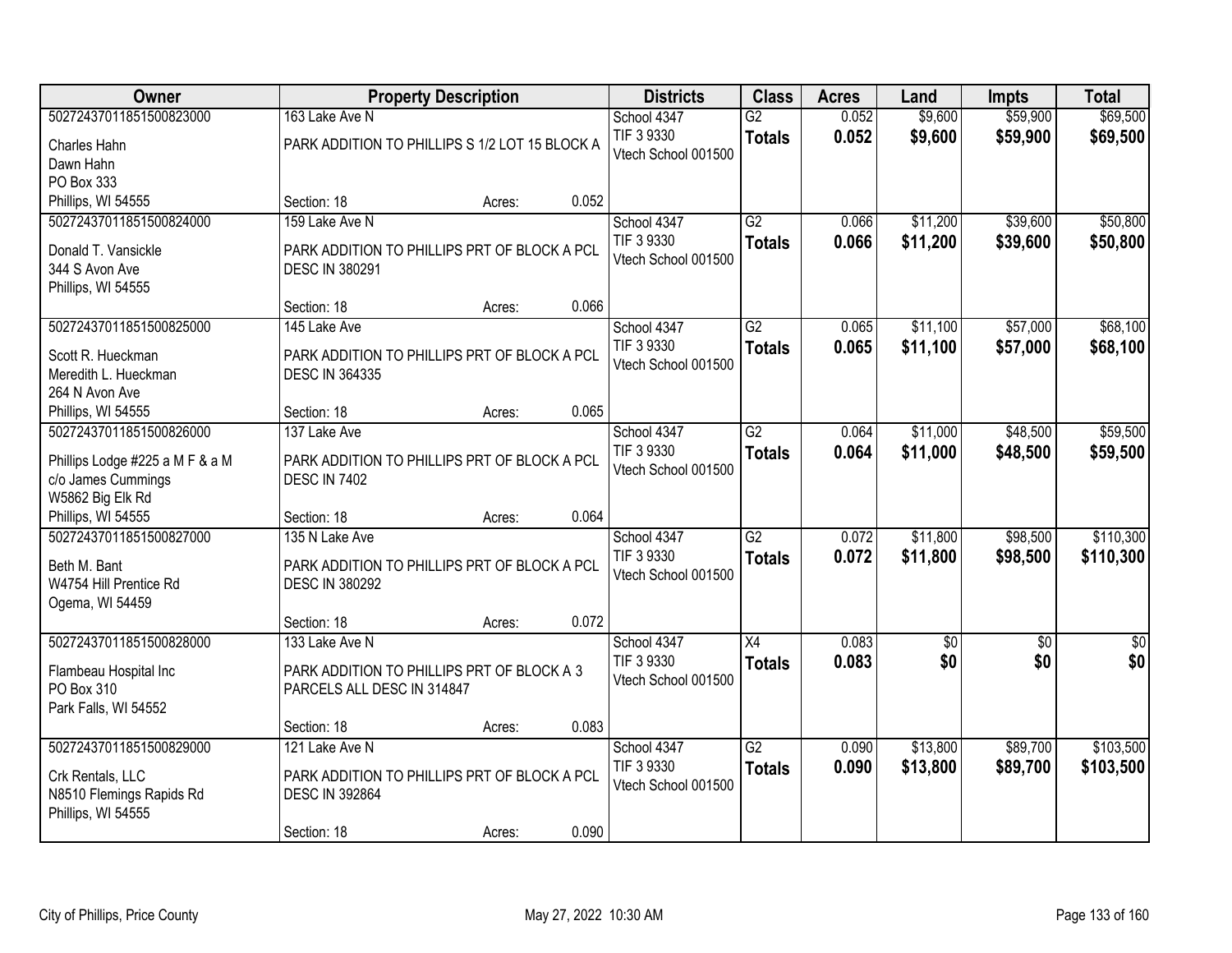| <b>Owner</b>            |                                                | <b>Property Description</b> |       |                     | <b>Class</b>    | <b>Acres</b> | Land     | <b>Impts</b> | <b>Total</b> |
|-------------------------|------------------------------------------------|-----------------------------|-------|---------------------|-----------------|--------------|----------|--------------|--------------|
| 50272437011851500830000 | 115 Lake Ave N                                 |                             |       | School 4347         | $\overline{G2}$ | 0.081        | \$12,800 | \$121,800    | \$134,600    |
| Fast Com LLC            | PARK ADDITION TO PHILLIPS PRT OF BLOCK A PCL   |                             |       | Vtech School 001500 | <b>Totals</b>   | 0.081        | \$12,800 | \$121,800    | \$134,600    |
| 608 Butler PI           | <b>DESC IN 359605</b>                          |                             |       |                     |                 |              |          |              |              |
| Wausau, WI 54401        |                                                |                             |       |                     |                 |              |          |              |              |
|                         | Section: 18                                    | Acres:                      | 0.081 |                     |                 |              |          |              |              |
| 50272437011851500901010 | 100 Beebe St                                   |                             |       | School 4347         | $\overline{G2}$ | 0.400        | \$24,900 | \$138,200    | \$163,100    |
| Stephen D. Willett      | PALM'S ADDITION TO PHILLIPS LOT 1 BLOCK 1      |                             |       | Vtech School 001500 | <b>Totals</b>   | 0.400        | \$24,900 | \$138,200    | \$163,100    |
| Mary M. Willett         | EXCPT N 4' & 59D-351 (HWY) EXCPT PCL           |                             |       |                     |                 |              |          |              |              |
| 300 Storms Rd           |                                                |                             |       |                     |                 |              |          |              |              |
| Phillips, WI 54555      | Section: 18                                    | Acres:                      | 0.400 |                     |                 |              |          |              |              |
| 50272437011851500901021 | Flambeau Ave                                   |                             |       | School 4347         | G2              | 0.174        | \$5,800  | \$0          | \$5,800      |
| Stephen D. Willett      | PALM'S ADDITION TO PHILLIPS LOT 2 BLOCK 1 (PRT |                             |       | Vtech School 001500 | <b>Totals</b>   | 0.174        | \$5,800  | \$0          | \$5,800      |
| Mary M. Willett         | OF LOT 3) EXCPT LOT 1 CSM #688                 |                             |       |                     |                 |              |          |              |              |
| 300 Storms Rd           |                                                |                             |       |                     |                 |              |          |              |              |
| Phillips, WI 54555      | Section: 18                                    | Acres:                      | 0.174 |                     |                 |              |          |              |              |
| 50272437011851500901022 | 140 Flambeau Ave                               |                             |       | School 4347         | $\overline{G1}$ | 0.136        | \$8,300  | \$43,900     | \$52,200     |
| James R. Russell        | PALM'S ADDITION TO PHILLIPS PRT OF LOTS 1, 2 & |                             |       | Vtech School 001500 | <b>Totals</b>   | 0.136        | \$8,300  | \$43,900     | \$52,200     |
| W4953 Hillcrest Rd      | 3 BLOCK 1 LOT 1 CSM #688 VOL 3 PG 311          |                             |       |                     |                 |              |          |              |              |
| Phillips, WI 54555      |                                                |                             |       |                     |                 |              |          |              |              |
|                         | Section: 18                                    | Acres:                      | 0.136 |                     |                 |              |          |              |              |
| 50272437011851500901030 | 164 Flambeau Ave                               |                             |       | School 4347         | $\overline{G1}$ | 0.275        | \$14,700 | \$50,600     | \$65,300     |
| Jennifer E. Ringersma   | PALM'S ADDITION TO PHILLIPS LOT 3 & PRT OF LOT |                             |       | Vtech School 001500 | <b>Totals</b>   | 0.275        | \$14,700 | \$50,600     | \$65,300     |
| 164 Flambeau Ave        | 2 BLOCK 1 DESC IN 387001                       |                             |       |                     |                 |              |          |              |              |
| Phillips, WI 54555      |                                                |                             |       |                     |                 |              |          |              |              |
|                         | Section: 18                                    | Acres:                      | 0.275 |                     |                 |              |          |              |              |
| 50272437011851500901040 | Flambeau Ave                                   |                             |       | School 4347         | G1              | 0.275        | \$4,200  | $\sqrt{6}$   | \$4,200      |
| Timothy J. Scholz       | PALM'S ADDITION TO PHILLIPS LOT 4 BLOCK 1      |                             |       | Vtech School 001500 | <b>Totals</b>   | 0.275        | \$4,200  | \$0          | \$4,200      |
| 190 Flambeau Ave        |                                                |                             |       |                     |                 |              |          |              |              |
| Phillips, WI 54555      |                                                |                             |       |                     |                 |              |          |              |              |
|                         | Section: 18                                    | Acres:                      | 0.275 |                     |                 |              |          |              |              |
| 50272437011851500901050 | 190 Flambeau Ave                               |                             |       | School 4347         | $\overline{G1}$ | 0.275        | \$14,700 | \$34,200     | \$48,900     |
| Timothy J. Scholz       | PALM'S ADDITION TO PHILLIPS LOT 5 BLOCK 1      |                             |       | Vtech School 001500 | <b>Totals</b>   | 0.275        | \$14,700 | \$34,200     | \$48,900     |
| 190 Flambeau Ave        |                                                |                             |       |                     |                 |              |          |              |              |
| Phillips, WI 54555      |                                                |                             |       |                     |                 |              |          |              |              |
|                         | Section: 18                                    | Acres:                      | 0.275 |                     |                 |              |          |              |              |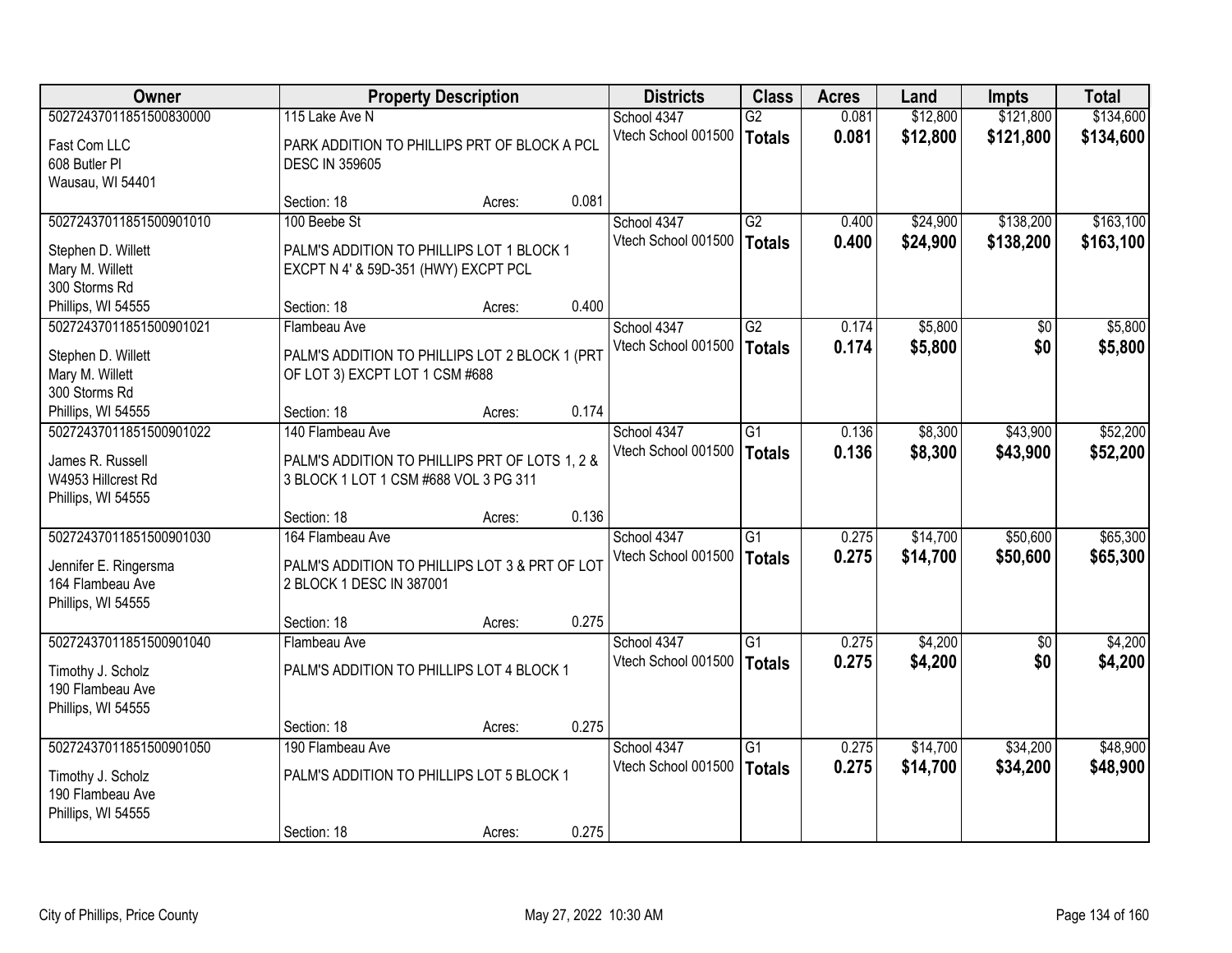| Owner                   | <b>Property Description</b>                     |        |       | <b>Districts</b>    | <b>Class</b>    | <b>Acres</b> | Land     | <b>Impts</b>    | <b>Total</b> |
|-------------------------|-------------------------------------------------|--------|-------|---------------------|-----------------|--------------|----------|-----------------|--------------|
| 50272437011851500901060 | 214 Flambeau Ave                                |        |       | School 4347         | $\overline{G1}$ | 0.275        | \$14,700 | \$61,200        | \$75,900     |
| David E. Sommers        | PALM'S ADDITION TO PHILLIPS LOT 6 BLOCK 1       |        |       | Vtech School 001500 | <b>Totals</b>   | 0.275        | \$14,700 | \$61,200        | \$75,900     |
| 214 Flambeau Ave        |                                                 |        |       |                     |                 |              |          |                 |              |
| Phillips, WI 54555      |                                                 |        |       |                     |                 |              |          |                 |              |
|                         | Section: 18                                     | Acres: | 0.275 |                     |                 |              |          |                 |              |
| 50272437011851500901070 | 240 Flambeau Ave                                |        |       | School 4347         | $\overline{G1}$ | 0.413        | \$18,000 | \$45,400        | \$63,400     |
| Seth T. Dabler          | PALM'S ADDITION TO PHILLIPS LOT 7 & E 1/2 LOT 8 |        |       | Vtech School 001500 | <b>Totals</b>   | 0.413        | \$18,000 | \$45,400        | \$63,400     |
| Mindy M. Dabler         | BLOCK <sub>1</sub>                              |        |       |                     |                 |              |          |                 |              |
| 240 Flambeau Ave        |                                                 |        |       |                     |                 |              |          |                 |              |
| Phillips, WI 54555      | Section: 18                                     | Acres: | 0.413 |                     |                 |              |          |                 |              |
| 50272437011851500901080 | 290 Flambeau Ave                                |        |       | School 4347         | $\overline{G1}$ | 0.281        | \$14,900 | \$60,600        | \$75,500     |
|                         |                                                 |        |       | Vtech School 001500 | <b>Totals</b>   | 0.281        | \$14,900 | \$60,600        | \$75,500     |
| Annette M. Gernaey      | PALM'S ADDITION TO PHILLIPS W 1/2 LOT 8 & LOT 9 |        |       |                     |                 |              |          |                 |              |
| 290 Flambeau Ave        | BLOCK 1 EXCPT N 60'                             |        |       |                     |                 |              |          |                 |              |
| Phillips, WI 54555      |                                                 |        | 0.281 |                     |                 |              |          |                 |              |
| 50272437011851500901090 | Section: 18<br>185 Wyoming St                   | Acres: |       | School 4347         | $\overline{G1}$ | 0.121        | \$7,400  | \$51,300        | \$58,700     |
|                         |                                                 |        |       | Vtech School 001500 |                 |              |          |                 |              |
| Bradley J. Thompson     | PALM'S ADDITION TO PHILLIPS N 60' OF W 1/2 OF   |        |       |                     | <b>Totals</b>   | 0.121        | \$7,400  | \$51,300        | \$58,700     |
| Krystal Thompson        | LOT 8 & LOT 9 BLOCK 1                           |        |       |                     |                 |              |          |                 |              |
| 185 Wyoming St          |                                                 |        |       |                     |                 |              |          |                 |              |
| PO Box 268              | Section: 18                                     | Acres: | 0.121 |                     |                 |              |          |                 |              |
| Phillips, WI 54555      |                                                 |        |       |                     |                 |              |          |                 |              |
| 50272437011851500901101 | 175 Wyoming St                                  |        |       | School 4347         | G1              | 0.310        | \$16,100 | \$76,400        | \$92,500     |
| Patricia L. Hanoski     | PALM'S ADDITION TO PHILLIPS PRT OF LOTS 10 &    |        |       | Vtech School 001500 | <b>Totals</b>   | 0.310        | \$16,100 | \$76,400        | \$92,500     |
| 175 Wyoming St          | 11 BLOCK 1 S 115'                               |        |       |                     |                 |              |          |                 |              |
| Phillips, WI 54555      |                                                 |        |       |                     |                 |              |          |                 |              |
|                         | Section: 18                                     | Acres: | 0.310 |                     |                 |              |          |                 |              |
| 50272437011851500901102 | 165 Wyoming St                                  |        |       | School 4347         | $\overline{G1}$ | 0.339        | \$17,200 | \$60,100        | \$77,300     |
| Karen R. Baumgartner    | PALM'S ADDITION TO PHILLIPS PRT OF LOTS 10 &    |        |       | Vtech School 001500 | <b>Totals</b>   | 0.339        | \$17,200 | \$60,100        | \$77,300     |
| 165 Wyoming St          | 11 BLOCK 1 N 120' OF THE S 240' & N 5' OF THE S |        |       |                     |                 |              |          |                 |              |
| Phillips, WI 54555      | 120'                                            |        |       |                     |                 |              |          |                 |              |
|                         | Section: 18                                     | Acres: | 0.339 |                     |                 |              |          |                 |              |
| 50272437011851500901103 | Flambeau Ave                                    |        |       | School 4347         | $\overline{G2}$ | 0.290        | \$20,100 | $\overline{50}$ | \$20,100     |
|                         |                                                 |        |       | Vtech School 001500 | <b>Totals</b>   | 0.290        | \$20,100 | \$0             | \$20,100     |
| Donald G. Hansen        | PALM'S ADDITION TO PHILLIPS ALL THT PRT OF      |        |       |                     |                 |              |          |                 |              |
| Jennifer Hansen         | LOTS 10 & 11 BLOCK 1 N OF S 240'                |        |       |                     |                 |              |          |                 |              |
| 508 N Lake Ave          |                                                 |        |       |                     |                 |              |          |                 |              |
| Phillips, WI 54555      | Section: 18                                     | Acres: | 0.290 |                     |                 |              |          |                 |              |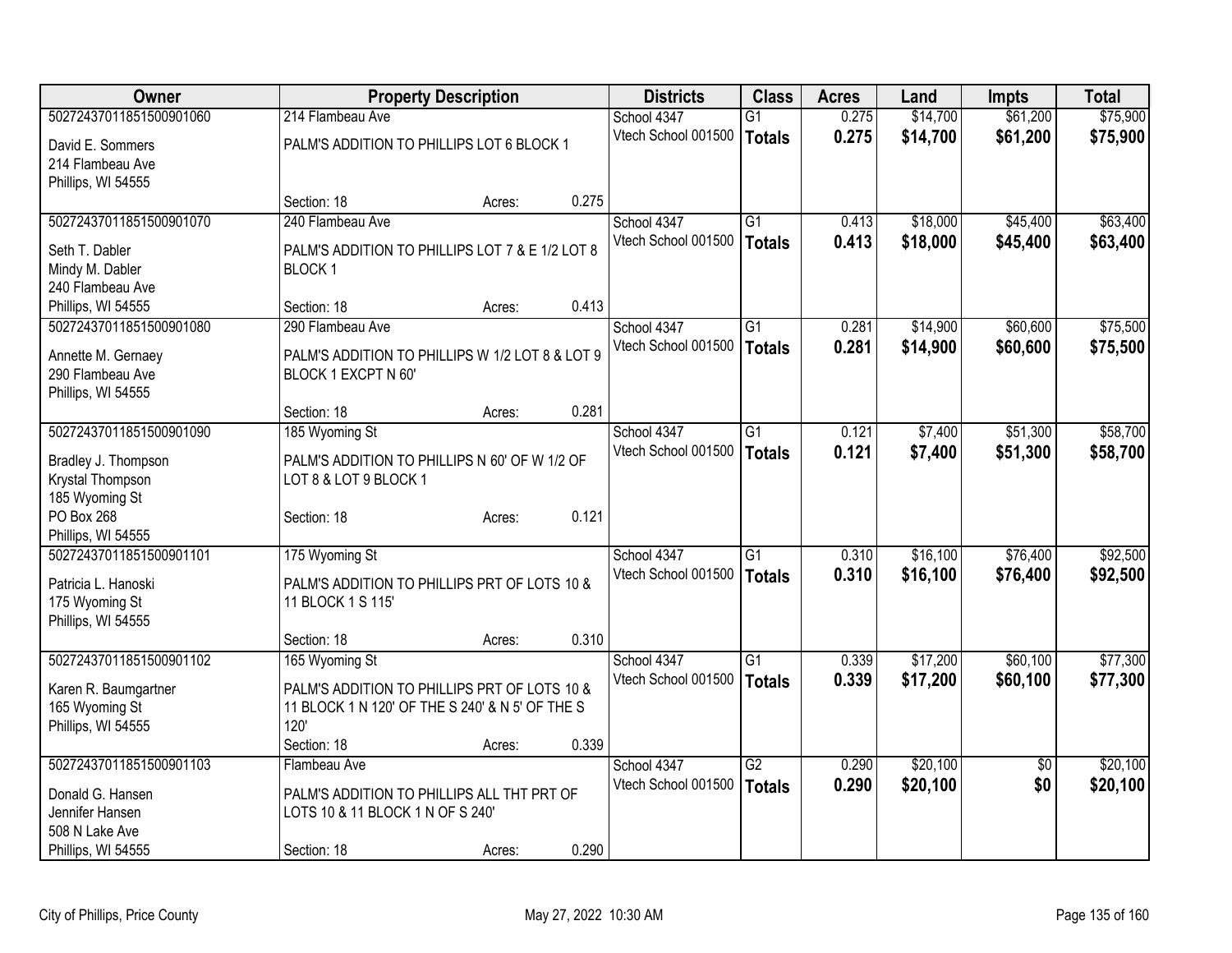| Owner                   | <b>Property Description</b>                    |        |       | <b>Districts</b>    | <b>Class</b>    | <b>Acres</b> | Land     | <b>Impts</b>    | <b>Total</b> |
|-------------------------|------------------------------------------------|--------|-------|---------------------|-----------------|--------------|----------|-----------------|--------------|
| 50272437011851500901120 | Lake Ave                                       |        |       | School 4347         | $\overline{G1}$ | 0.438        | \$4,800  | $\overline{50}$ | \$4,800      |
| Allen C. Nyberg         | PALM'S ADDITION TO PHILLIPS LOT 12 BLOCK 1     |        |       | Vtech School 001500 | Totals          | 0.438        | \$4,800  | \$0             | \$4,800      |
| 470 N Lake Ave          |                                                |        |       |                     |                 |              |          |                 |              |
| Phillips, WI 54555      |                                                |        |       |                     |                 |              |          |                 |              |
|                         | Section: 18                                    | Acres: | 0.438 |                     |                 |              |          |                 |              |
| 50272437011851500901130 | 470 Lake Ave                                   |        |       | School 4347         | $\overline{G1}$ | 0.293        | \$15,400 | \$40,800        | \$56,200     |
| Allen C. Nyberg         | PALM'S ADDITION TO PHILLIPS LOT 13 BLOCK 1     |        |       | Vtech School 001500 | <b>Totals</b>   | 0.293        | \$15,400 | \$40,800        | \$56,200     |
| 470 N Lake Ave          | EXCPT PCL DESC IN 505R-160                     |        |       |                     |                 |              |          |                 |              |
| Phillips, WI 54555      |                                                |        |       |                     |                 |              |          |                 |              |
|                         | Section: 18                                    | Acres: | 0.293 |                     |                 |              |          |                 |              |
| 50272437011851500901140 | Lake Ave                                       |        |       | School 4347         | G1              | 0.359        | \$4,900  | \$1,600         | \$6,500      |
| James R. Pisca          | PALM'S ADDITION TO PHILLIPS LOT 14 BLOCK 1 PRT |        |       | Vtech School 001500 | Totals          | 0.359        | \$4,900  | \$1,600         | \$6,500      |
| Susan M. Pisca          | OF LOT 13 BLOCK 1 DESC IN 317488               |        |       |                     |                 |              |          |                 |              |
| 452 N Lake Ave          |                                                |        |       |                     |                 |              |          |                 |              |
| Phillips, WI 54555      | Section: 18                                    | Acres: | 0.359 |                     |                 |              |          |                 |              |
| 50272437011851500901150 | 450 Lake Ave N                                 |        |       | School 4347         | $\overline{G1}$ | 0.273        | \$14,600 | \$61,200        | \$75,800     |
| James R. Pisca          | PALM'S ADDITION TO PHILLIPS LOT 15 BLOCK 1     |        |       | Vtech School 001500 | <b>Totals</b>   | 0.273        | \$14,600 | \$61,200        | \$75,800     |
| Susan M. Pisca          |                                                |        |       |                     |                 |              |          |                 |              |
| 452 N Lake Ave          |                                                |        |       |                     |                 |              |          |                 |              |
| Phillips, WI 54555      | Section: 18                                    | Acres: | 0.273 |                     |                 |              |          |                 |              |
| 50272437011851500901160 | 430 Lake Ave                                   |        |       | School 4347         | $\overline{G1}$ | 0.218        | \$12,300 | \$50,800        | \$63,100     |
| Linda K. Matsick        | PALM'S ADDITION TO PHILLIPS LOT 16 BLOCK 1     |        |       | Vtech School 001500 | <b>Totals</b>   | 0.218        | \$12,300 | \$50,800        | \$63,100     |
| 430 N Lake Ave          |                                                |        |       |                     |                 |              |          |                 |              |
| Phillips, WI 54555      |                                                |        |       |                     |                 |              |          |                 |              |
|                         | Section: 18                                    | Acres: | 0.218 |                     |                 |              |          |                 |              |
| 50272437011851500901170 | 420 Lake Ave                                   |        |       | School 4347         | G1              | 0.163        | \$9,900  | \$33,800        | \$43,700     |
| Gary S. Nadr            | PALM'S ADDITION TO PHILLIPS LOT 17 BLOCK 1     |        |       | Vtech School 001500 | Totals          | 0.163        | \$9,900  | \$33,800        | \$43,700     |
| 420 N Lake Ave          |                                                |        |       |                     |                 |              |          |                 |              |
| Phillips, WI 54555      |                                                |        |       |                     |                 |              |          |                 |              |
|                         | Section: 18                                    | Acres: | 0.163 |                     |                 |              |          |                 |              |
| 50272437011851500901180 | Lake Ave                                       |        |       | School 4347         | $\overline{G1}$ | 0.142        | \$1,800  | $\overline{50}$ | \$1,800      |
| Gary S. Nadr            | PALM'S ADDITION TO PHILLIPS LOT 18 BLOCK 1 N 4 |        |       | Vtech School 001500 | Totals          | 0.142        | \$1,800  | \$0             | \$1,800      |
| 420 N Lake Ave          | LOT 1 BLOCK 1                                  |        |       |                     |                 |              |          |                 |              |
| Phillips, WI 54555      |                                                |        |       |                     |                 |              |          |                 |              |
|                         | Section: 18                                    | Acres: | 0.142 |                     |                 |              |          |                 |              |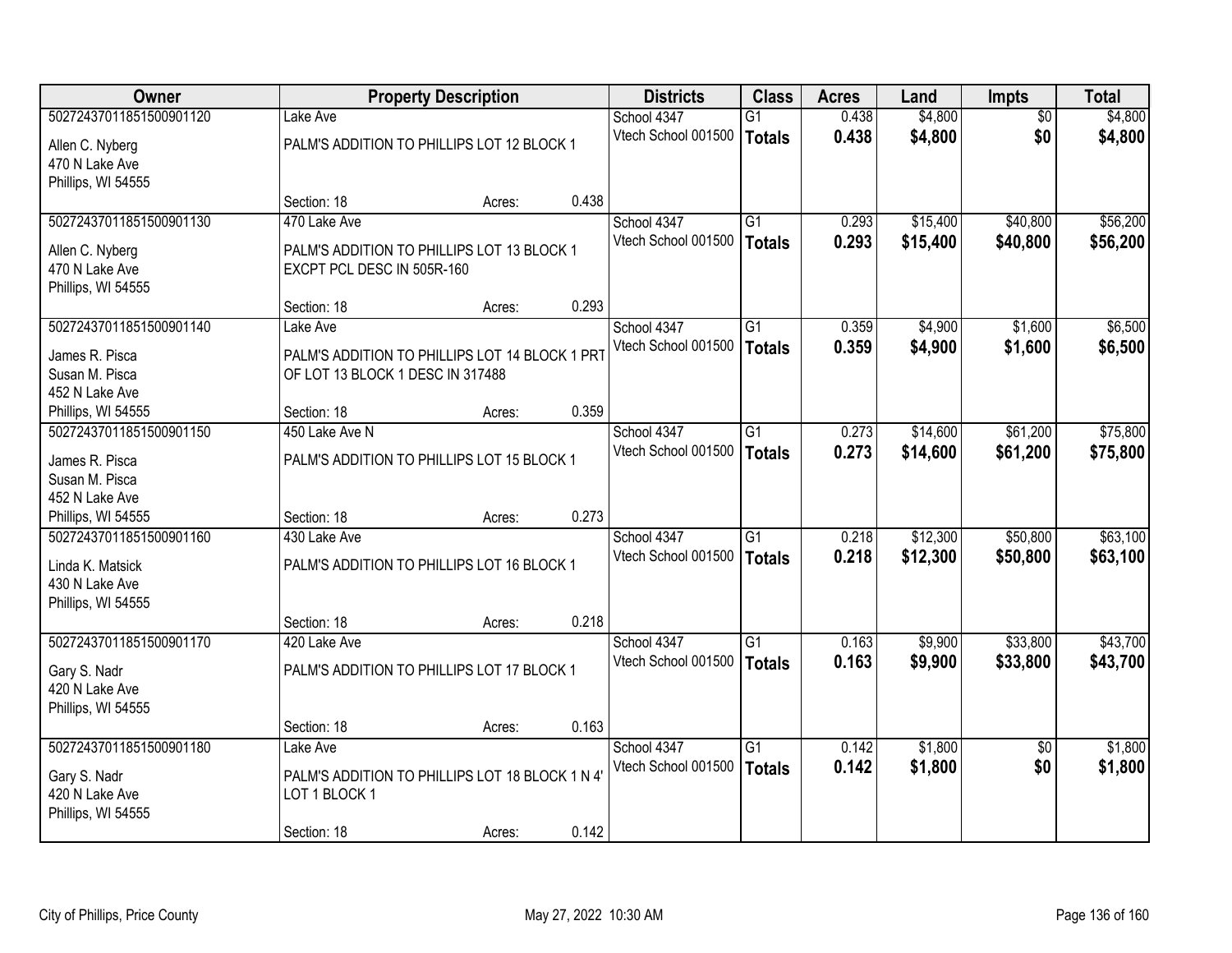| Owner                   |                                                 | <b>Property Description</b> |       |                     | <b>Class</b>    | <b>Acres</b> | Land       | <b>Impts</b>    | <b>Total</b>    |
|-------------------------|-------------------------------------------------|-----------------------------|-------|---------------------|-----------------|--------------|------------|-----------------|-----------------|
| 50272437011851500902010 | 186 Wyoming St                                  |                             |       | School 4347         | $\overline{G1}$ | 0.303        | \$15,800   | \$53,600        | \$69,400        |
| Gregory J. Spacek       | PALM'S ADDITION TO PHILLIPS LOTS 1 & 2 BLOCK 2  |                             |       | Vtech School 001500 | <b>Totals</b>   | 0.303        | \$15,800   | \$53,600        | \$69,400        |
| Lisa M. Spacek          | EXCPT S 90'                                     |                             |       |                     |                 |              |            |                 |                 |
| N6982 Cranberry Lake Ln |                                                 |                             |       |                     |                 |              |            |                 |                 |
| Phillips, WI 54555      | Section: 18                                     | Acres:                      | 0.303 |                     |                 |              |            |                 |                 |
| 50272437011851500902020 | 314 Flambeau Ave                                |                             |       | School 4347         | G1              | 0.248        | \$13,600   | \$61,900        | \$75,500        |
| Kenneth G. Denzine      | PALM'S ADDITION TO PHILLIPS SLY 90' LOTS 1 & 2  |                             |       | Vtech School 001500 | <b>Totals</b>   | 0.248        | \$13,600   | \$61,900        | \$75,500        |
| Sally J. Denzine        | <b>BLOCK2</b>                                   |                             |       |                     |                 |              |            |                 |                 |
| 316 Flambeau Ave        |                                                 |                             |       |                     |                 |              |            |                 |                 |
| Phillips, WI 54555      | Section: 18                                     | Acres:                      | 0.248 |                     |                 |              |            |                 |                 |
| 50272437011851500902030 | 364 Flambeau Ave                                |                             |       | School 4347         | G1              | 0.275        | \$14,700   | \$72,500        | \$87,200        |
| Kenneth J. Haines       | PALM'S ADDITION TO PHILLIPS LOT 3 BLOCK 2       |                             |       | Vtech School 001500 | <b>Totals</b>   | 0.275        | \$14,700   | \$72,500        | \$87,200        |
| 364 Flambeau Ave        |                                                 |                             |       |                     |                 |              |            |                 |                 |
| Phillips, WI 54555      |                                                 |                             |       |                     |                 |              |            |                 |                 |
|                         | Section: 18                                     | Acres:                      | 0.275 |                     |                 |              |            |                 |                 |
| 50272437011851500902040 | 390 Flambeau Ave                                |                             |       | School 4347         | $\overline{G1}$ | 0.275        | \$14,700   | \$43,500        | \$58,200        |
| Kathleen A. Williams    | PALM'S ADDITION TO PHILLIPS LOT 4 BLOCK 2       |                             |       | Vtech School 001500 | <b>Totals</b>   | 0.275        | \$14,700   | \$43,500        | \$58,200        |
| 390 Flambeau Ave        |                                                 |                             |       |                     |                 |              |            |                 |                 |
| Phillips, WI 54555      |                                                 |                             |       |                     |                 |              |            |                 |                 |
|                         | Section: 18                                     | Acres:                      | 0.275 |                     |                 |              |            |                 |                 |
| 50272437011851500902051 | Flambeau Ave                                    |                             |       | School 4347         | $\overline{G1}$ | 0.138        | \$3,300    | $\overline{50}$ | \$3,300         |
| Kathleen A. Williams    | PALM'S ADDITION TO PHILLIPS E 1/2 OF LOT 5      |                             |       | Vtech School 001500 | <b>Totals</b>   | 0.138        | \$3,300    | \$0             | \$3,300         |
| 390 Flambeau Ave        | BLOCK <sub>2</sub>                              |                             |       |                     |                 |              |            |                 |                 |
| Phillips, WI 54555      |                                                 |                             |       |                     |                 |              |            |                 |                 |
|                         | Section: 18                                     | Acres:                      | 0.138 |                     |                 |              |            |                 |                 |
| 50272437011851500902052 | Flambeau Ave                                    |                             |       | School 4347         | X4              | 0.138        | $\sqrt{6}$ | $\overline{50}$ | $\overline{50}$ |
| First Baptist Church    | PALM'S ADDITION TO PHILLIPS W 1/2 LOT 5 BLOCK 2 |                             |       | Vtech School 001500 | <b>Totals</b>   | 0.138        | \$0        | \$0             | \$0             |
| 426 Flambeau Ave        |                                                 |                             |       |                     |                 |              |            |                 |                 |
| Phillips, WI 54555      |                                                 |                             |       |                     |                 |              |            |                 |                 |
|                         | Section: 18                                     | Acres:                      | 0.138 |                     |                 |              |            |                 |                 |
| 50272437011851500902060 | 416 Flambeau Ave                                |                             |       | School 4347         | $\overline{X4}$ | 0.275        | \$0        | $\overline{30}$ | $\sqrt{50}$     |
| First Baptist Church    | PALM'S ADDITION TO PHILLIPS LOT 6 BLOCK 2       |                             |       | Vtech School 001500 | <b>Totals</b>   | 0.275        | \$0        | \$0             | \$0             |
| 426 Flambeau Ave        |                                                 |                             |       |                     |                 |              |            |                 |                 |
| Phillips, WI 54555      |                                                 |                             |       |                     |                 |              |            |                 |                 |
|                         | Section: 18                                     | Acres:                      | 0.275 |                     |                 |              |            |                 |                 |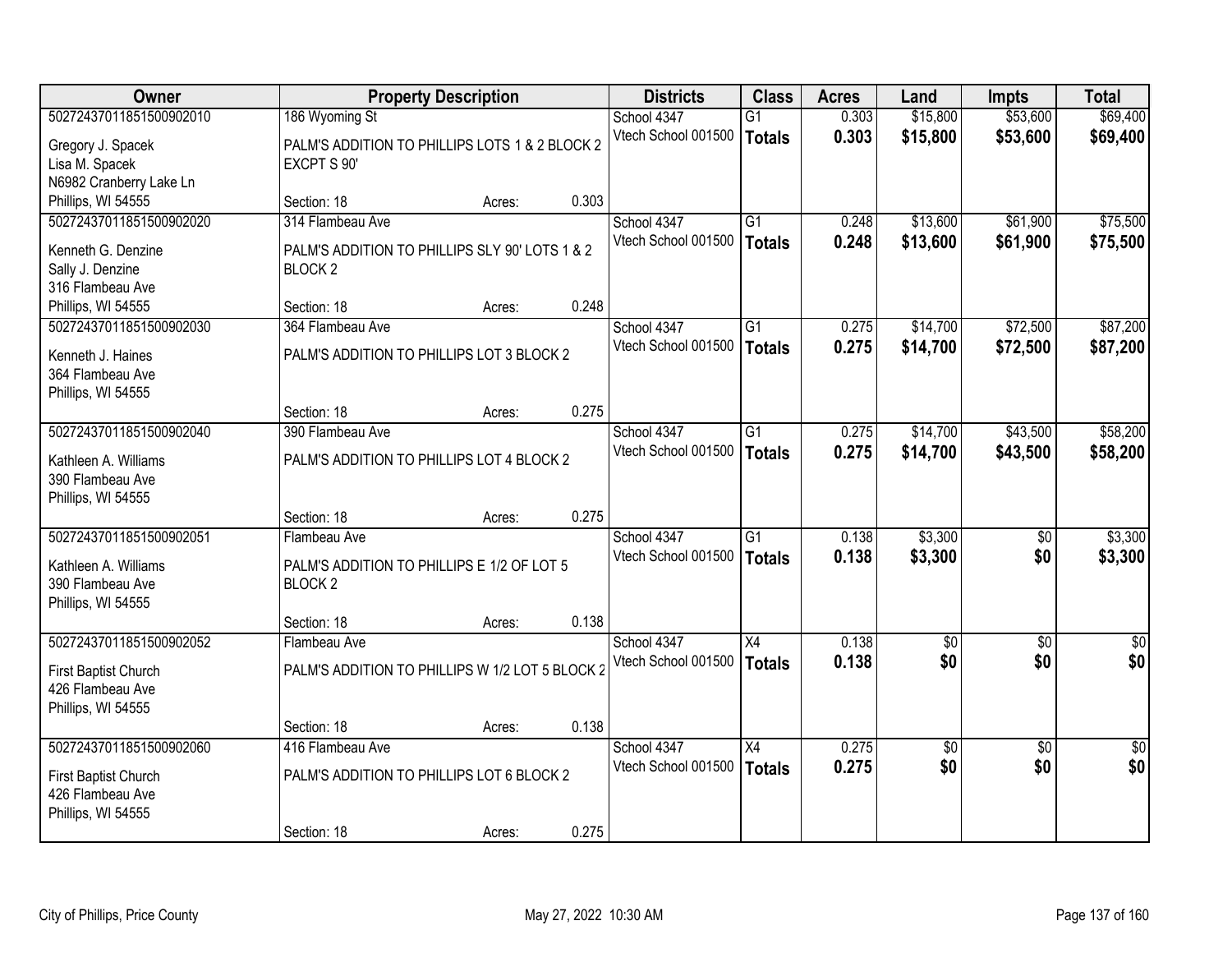| <b>Owner</b>                            |                                                | <b>Property Description</b> |       |                                    | <b>Class</b>    | <b>Acres</b> | Land            | <b>Impts</b>    | <b>Total</b> |
|-----------------------------------------|------------------------------------------------|-----------------------------|-------|------------------------------------|-----------------|--------------|-----------------|-----------------|--------------|
| 50272437011851500902070                 | 426 Flambeau Ave                               |                             |       | School 4347                        | $\overline{X4}$ | 0.551        | $\overline{60}$ | $\overline{50}$ | \$0          |
| <b>Baptist Church</b>                   | PALM'S ADDITION TO PHILLIPS LOT 7 & 8 BLOCK 2  |                             |       | Vtech School 001500                | <b>Totals</b>   | 0.551        | \$0             | \$0             | \$0          |
| 426 Flambeau Ave                        |                                                |                             |       |                                    |                 |              |                 |                 |              |
| Phillips, WI 54555                      |                                                |                             |       |                                    |                 |              |                 |                 |              |
|                                         | Section: 18                                    | Acres:                      | 0.551 |                                    |                 |              |                 |                 |              |
| 50272437011851500902090                 | 456 Flambeau Ave                               |                             |       | School 4347                        | G1              | 0.275        | \$14,700        | \$65,200        | \$79,900     |
| Devin James Fries                       | PALM'S ADDITION TO PHILLIPS LOT 9 BLOCK 2      |                             |       | Vtech School 001500                | <b>Totals</b>   | 0.275        | \$14,700        | \$65,200        | \$79,900     |
| 456 Flambeau Ave                        |                                                |                             |       |                                    |                 |              |                 |                 |              |
| Phillips, WI 54555                      |                                                |                             |       |                                    |                 |              |                 |                 |              |
|                                         | Section: 18                                    | Acres:                      | 0.275 |                                    |                 |              |                 |                 |              |
| 50272437011851500903100                 | 466 Flambeau Ave                               |                             |       | School 4347<br>Vtech School 001500 | G1              | 0.275        | \$14,700        | \$54,900        | \$69,600     |
| Mary C. Zepczyk                         | 18-37-1E PRT OF GOVT LOT 2 A PCL 60' FRONT BY  |                             |       |                                    | <b>Totals</b>   | 0.275        | \$14,700        | \$54,900        | \$69,600     |
| 466 Flambeau Ave                        | 200' DEEP PCL DESC IN 329481                   |                             |       |                                    |                 |              |                 |                 |              |
| Phillips, WI 54555                      | Section: 18                                    |                             | 0.275 |                                    |                 |              |                 |                 |              |
| 50272437011851500903200                 | 496 Flambeau Ave                               | Acres:                      |       | School 4347                        | G1              | 0.138        | \$8,400         | \$82,900        | \$91,300     |
|                                         |                                                |                             |       | Vtech School 001500                | <b>Totals</b>   | 0.138        | \$8,400         | \$82,900        | \$91,300     |
| Ernst Storage, LLC                      | PALM'S ADDITION TO PHILLIPS S 100' OF BLOCK 3  |                             |       |                                    |                 |              |                 |                 |              |
| 1555 Hillcrest Rd<br>Phillips, WI 54555 |                                                |                             |       |                                    |                 |              |                 |                 |              |
|                                         | Section: 18                                    | Acres:                      | 0.138 |                                    |                 |              |                 |                 |              |
| 50272437011851500903300                 |                                                |                             |       | School 4347                        | $\overline{G1}$ | 0.138        | \$6,800         | \$0             | \$6,800      |
|                                         | PALM'S ADDITION TO PHILLIPS N 100' OF BLOCK 3  |                             |       | Vtech School 001500                | <b>Totals</b>   | 0.138        | \$6,800         | \$0             | \$6,800      |
| Keri Nelson<br>185 Fifield St           |                                                |                             |       |                                    |                 |              |                 |                 |              |
| Phillips, WI 54555                      |                                                |                             |       |                                    |                 |              |                 |                 |              |
|                                         | Section: 18                                    | Acres:                      | 0.138 |                                    |                 |              |                 |                 |              |
| 50272437011851501601010                 | 508 Lake Ave                                   |                             |       | School 4347                        | $\overline{G2}$ | 1.080        | \$40,800        | \$107,000       | \$147,800    |
| Donald G. Hansen                        | BAILEY'S ADDITION TO PHILLIPS LOTS 1-2-3-4     |                             |       | Vtech School 001500                | <b>Totals</b>   | 1.080        | \$40,800        | \$107,000       | \$147,800    |
| Jennifer Hansen                         | BLOCK <sub>1</sub>                             |                             |       |                                    |                 |              |                 |                 |              |
| 508 N Lake Ave                          |                                                |                             |       |                                    |                 |              |                 |                 |              |
| Phillips, WI 54555                      | Section: 18                                    | Acres:                      | 1.080 |                                    |                 |              |                 |                 |              |
| 50272437011851501601050                 | 548 Lake Ave                                   |                             |       | School 4347                        | $\overline{G2}$ | 0.852        | \$21,000        | \$124,600       | \$145,600    |
| Marty R. Krog                           | BAILEY'S ADDITION TO PHILLIPS LOTS 5-6-7 BLOCK |                             |       | Vtech School 001500                | <b>Totals</b>   | 0.852        | \$21,000        | \$124,600       | \$145,600    |
| W7290 County Rd W                       | 1 LESS S 120'                                  |                             |       |                                    |                 |              |                 |                 |              |
| Phillips, WI 54555                      |                                                |                             |       |                                    |                 |              |                 |                 |              |
|                                         | Section: 18                                    | Acres:                      | 0.852 |                                    |                 |              |                 |                 |              |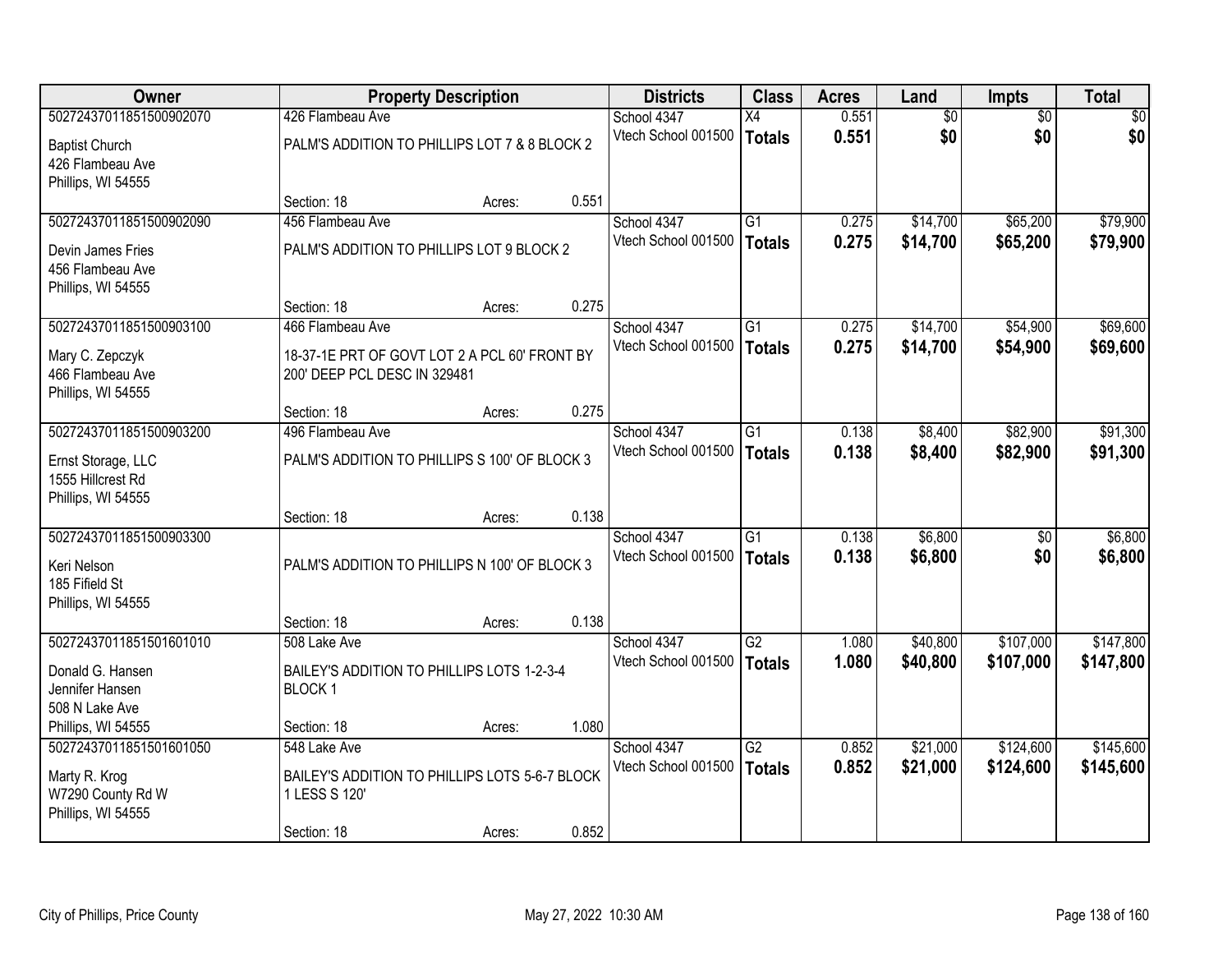| <b>Owner</b>                                        |                                                                              | <b>Property Description</b> |       |                     |                 | <b>Acres</b> | Land     | <b>Impts</b>    | <b>Total</b> |
|-----------------------------------------------------|------------------------------------------------------------------------------|-----------------------------|-------|---------------------|-----------------|--------------|----------|-----------------|--------------|
| 50272437011851501601060                             | 390 Jackson Ave                                                              |                             |       | School 4347         | $\overline{G1}$ | 0.413        | \$18,000 | \$110,700       | \$128,700    |
| Lynda L. Ludwig                                     | BAILEY'S ADDITION TO PHILLIPS S 120' OF LOTS                                 |                             |       | Vtech School 001500 | <b>Totals</b>   | 0.413        | \$18,000 | \$110,700       | \$128,700    |
| N9751 Bass Lake Ln                                  | 5-6-7 BLOCK 1                                                                |                             |       |                     |                 |              |          |                 |              |
| Phillips, WI 54555                                  |                                                                              |                             |       |                     |                 |              |          |                 |              |
|                                                     | Section: 18                                                                  | Acres:                      | 0.413 |                     |                 |              |          |                 |              |
| 50272437011851501601080                             | 562 Lake Ave N                                                               |                             |       | School 4347         | $\overline{G1}$ | 0.497        | \$18,500 | \$121,900       | \$140,400    |
| Hollie J. Neidlein-Edgerton                         | BAILEY'S ADDITION TO PHILLIPS LOTS 8 & 9 BLOCK                               |                             |       | Vtech School 001500 | <b>Totals</b>   | 0.497        | \$18,500 | \$121,900       | \$140,400    |
| 562 N Lake Ave                                      | 1 PRT OF LOT 10 BLOCK PCL DESC IN 376400                                     |                             |       |                     |                 |              |          |                 |              |
| Phillips, WI 54555                                  | EXCPT HWY ROW DESC IN 174R-188                                               |                             |       |                     |                 |              |          |                 |              |
|                                                     | Section: 18                                                                  | Acres:                      | 0.497 |                     |                 |              |          |                 |              |
| 50272437011851501601100                             | 578 Lake Ave                                                                 |                             |       | School 4347         | $\overline{G1}$ | 0.676        | \$19,800 | \$65,200        | \$85,000     |
| Michael S. Martin                                   | BAILEY'S ADDITION TO PHILLIPS LOT 10 BLOCK 1                                 |                             |       | Vtech School 001500 | <b>Totals</b>   | 0.676        | \$19,800 | \$65,200        | \$85,000     |
| Teresa L. Martin                                    | EXCPT PCL LOT 11 BLOCK 1 LESS PCL FOR HWY IN                                 |                             |       |                     |                 |              |          |                 |              |
| 578 N Lake Ave                                      | 174R-180                                                                     |                             |       |                     |                 |              |          |                 |              |
| Phillips, WI 54555                                  | Section: 18                                                                  | Acres:                      | 0.676 |                     |                 |              |          |                 |              |
| 50272437011851501601120                             | Lake Ave                                                                     |                             |       | School 4347         | $\overline{G1}$ | 0.367        | \$2,600  | $\overline{30}$ | \$2,600      |
|                                                     |                                                                              |                             |       | Vtech School 001500 | <b>Totals</b>   | 0.367        | \$2,600  | \$0             | \$2,600      |
| David A. Christoffersen<br>Cheryl J. Christoffersen | BAILEY'S ADDITION TO PHILLIPS LOT 12 BLOCK 1<br>LESS PCL FOR HWY IN 174R-190 |                             |       |                     |                 |              |          |                 |              |
| 584 N Lake Ave                                      |                                                                              |                             |       |                     |                 |              |          |                 |              |
| Phillips, WI 54555                                  | Section: 18                                                                  | Acres:                      | 0.367 |                     |                 |              |          |                 |              |
| 50272437011851501601130                             | 584 Lake Ave N                                                               |                             |       | School 4347         | $\overline{G1}$ | 0.553        | \$18,900 | \$94,600        | \$113,500    |
|                                                     |                                                                              |                             |       | Vtech School 001500 | <b>Totals</b>   | 0.553        | \$18,900 | \$94,600        | \$113,500    |
| David A. Christoffersen                             | BAILEY'S ADDITION TO PHILLIPS LOT 13 BLOCK 1                                 |                             |       |                     |                 |              |          |                 |              |
| Cheryl J. Christoffersen<br>584 N Lake Ave          | <b>EXCPT PCLS</b>                                                            |                             |       |                     |                 |              |          |                 |              |
| Phillips, WI 54555                                  | Section: 18                                                                  | Acres:                      | 0.553 |                     |                 |              |          |                 |              |
| 50272437011851501602010                             | 436 Jackson Ave                                                              |                             |       | School 4347         | G1              | 0.200        | \$11,600 | \$21,500        | \$33,100     |
|                                                     |                                                                              |                             |       | Vtech School 001500 | <b>Totals</b>   | 0.200        | \$11,600 | \$21,500        | \$33,100     |
| Anthony S. Budaj                                    | BAILEY'S ADDITION TO PHILLIPS LOT 1 BLOCK 2                                  |                             |       |                     |                 |              |          |                 |              |
| N10268 County Rd F                                  |                                                                              |                             |       |                     |                 |              |          |                 |              |
| Phillips, WI 54555                                  | Section: 18                                                                  |                             | 0.200 |                     |                 |              |          |                 |              |
| 50272437011851501602020                             | 446 Jackson Ave                                                              | Acres:                      |       | School 4347         | $\overline{G1}$ | 0.200        | \$11,600 | \$28,800        | \$40,400     |
|                                                     |                                                                              |                             |       | Vtech School 001500 | <b>Totals</b>   | 0.200        | \$11,600 | \$28,800        | \$40,400     |
| Carla K. Phillips                                   | BAILEY'S ADDITION TO PHILLIPS LOT 2 BLOCK 2                                  |                             |       |                     |                 |              |          |                 |              |
| 523 E Greenbay Ave                                  |                                                                              |                             |       |                     |                 |              |          |                 |              |
| Saukville, WI 53080                                 |                                                                              |                             |       |                     |                 |              |          |                 |              |
|                                                     | Section: 18                                                                  | Acres:                      | 0.200 |                     |                 |              |          |                 |              |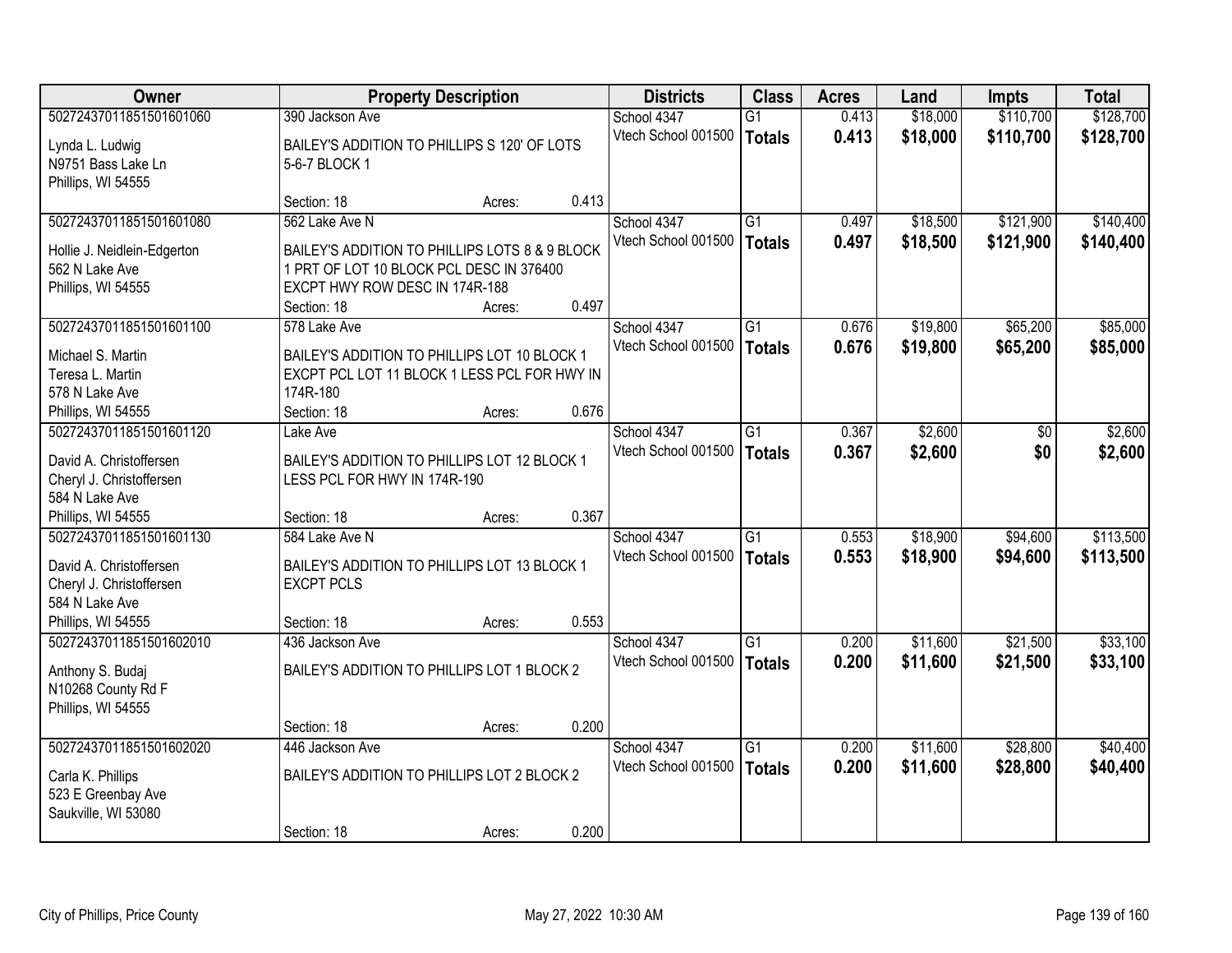| Owner                   |                                              | <b>Property Description</b> |       |                     | <b>Class</b>    | <b>Acres</b> | Land     | <b>Impts</b>    | <b>Total</b> |
|-------------------------|----------------------------------------------|-----------------------------|-------|---------------------|-----------------|--------------|----------|-----------------|--------------|
| 50272437011851501602030 | 456 Jackson Ave                              |                             |       | School 4347         | $\overline{G1}$ | 0.200        | \$11,600 | \$34,500        | \$46,100     |
| Lester Lentz            | BAILEY'S ADDITION TO PHILLIPS LOT 3 BLOCK 2  |                             |       | Vtech School 001500 | <b>Totals</b>   | 0.200        | \$11,600 | \$34,500        | \$46,100     |
| 456 Jackson Ave         |                                              |                             |       |                     |                 |              |          |                 |              |
| Phillips, WI 54555      |                                              |                             |       |                     |                 |              |          |                 |              |
|                         | Section: 18                                  | Acres:                      | 0.200 |                     |                 |              |          |                 |              |
| 50272437011851501602040 | 466 Jackson Ave                              |                             |       | School 4347         | $\overline{G1}$ | 0.399        | \$17,900 | \$104,200       | \$122,100    |
| Pamela K. Lentz         | BAILEY'S ADDITION TO PHILLIPS LOTS 4&5 BLK 2 |                             |       | Vtech School 001500 | <b>Totals</b>   | 0.399        | \$17,900 | \$104,200       | \$122,100    |
| Lester I. Lentz         | HOUGHTON'S ADD OUT BLOCK 1 LOT 4 CSM #722    |                             |       |                     |                 |              |          |                 |              |
| 456 Jackson Ave         | VOL 4 PG 1 EXCPT PCL                         |                             |       |                     |                 |              |          |                 |              |
| Phillips, WI 54555      | Section: 18                                  | Acres:                      | 0.399 |                     |                 |              |          |                 |              |
| 50272437011851501603010 | 164 Wyoming St                               |                             |       | School 4347         | $\overline{G1}$ | 0.200        | \$11,600 | \$62,300        | \$73,900     |
| Jessica Schneider       | BAILEY'S ADDITION TO PHILLIPS LOT 1 BLOCK 3  |                             |       | Vtech School 001500 | <b>Totals</b>   | 0.200        | \$11,600 | \$62,300        | \$73,900     |
| 164 Wyoming St          |                                              |                             |       |                     |                 |              |          |                 |              |
| Phillips, WI 54555      |                                              |                             |       |                     |                 |              |          |                 |              |
|                         | Section: 18                                  | Acres:                      | 0.200 |                     |                 |              |          |                 |              |
| 50272437011851501603020 | Jackson Ave                                  |                             |       | School 4347         | $\overline{G1}$ | 0.200        | \$6,200  | $\overline{50}$ | \$6,200      |
| Jessica Schneider       | BAILEY'S ADDITION TO PHILLIPS LOT 2 BLOCK 3  |                             |       | Vtech School 001500 | <b>Totals</b>   | 0.200        | \$6,200  | \$0             | \$6,200      |
| 164 Wyoming St          |                                              |                             |       |                     |                 |              |          |                 |              |
| Phillips, WI 54555      |                                              |                             |       |                     |                 |              |          |                 |              |
|                         | Section: 18                                  | Acres:                      | 0.200 |                     |                 |              |          |                 |              |
| 50272437011851501603030 | 349 Jackson Ave                              |                             |       | School 4347         | $\overline{G1}$ | 0.200        | \$11,600 | \$49,500        | \$61,100     |
| <b>Terry Timmers</b>    | BAILEY'S ADDITION TO PHILLIPS LOT 3 BLOCK 3  |                             |       | Vtech School 001500 | <b>Totals</b>   | 0.200        | \$11,600 | \$49,500        | \$61,100     |
| W10710 Burr Oak Rd      |                                              |                             |       |                     |                 |              |          |                 |              |
| Kennan, WI 54537        |                                              |                             |       |                     |                 |              |          |                 |              |
|                         | Section: 18                                  | Acres:                      | 0.200 |                     |                 |              |          |                 |              |
| 50272437011851501603040 | 361 Jackson Ave                              |                             |       | School 4347         | G1              | 0.200        | \$11,600 | \$33,400        | \$45,000     |
| Patricia L. Lesniewski  | BAILEY'S ADDITION TO PHILLIPS LOT 4 BLOCK 3  |                             |       | Vtech School 001500 | <b>Totals</b>   | 0.200        | \$11,600 | \$33,400        | \$45,000     |
| 361 Jackson Ave         |                                              |                             |       |                     |                 |              |          |                 |              |
| Phillips, WI 54555      |                                              |                             |       |                     |                 |              |          |                 |              |
|                         | Section: 18                                  | Acres:                      | 0.200 |                     |                 |              |          |                 |              |
| 50272437011851501603050 | 379 Jackson Ave                              |                             |       | School 4347         | $\overline{G1}$ | 0.200        | \$11,600 | \$2,700         | \$14,300     |
| Donald G. Staples       | BAILEY'S ADDITION TO PHILLIPS LOT 5 BLOCK 3  |                             |       | Vtech School 001500 | <b>Totals</b>   | 0.200        | \$11,600 | \$2,700         | \$14,300     |
| 379 Jackson Ave         |                                              |                             |       |                     |                 |              |          |                 |              |
| Phillips, WI 54555      |                                              |                             |       |                     |                 |              |          |                 |              |
|                         | Section: 18                                  | Acres:                      | 0.200 |                     |                 |              |          |                 |              |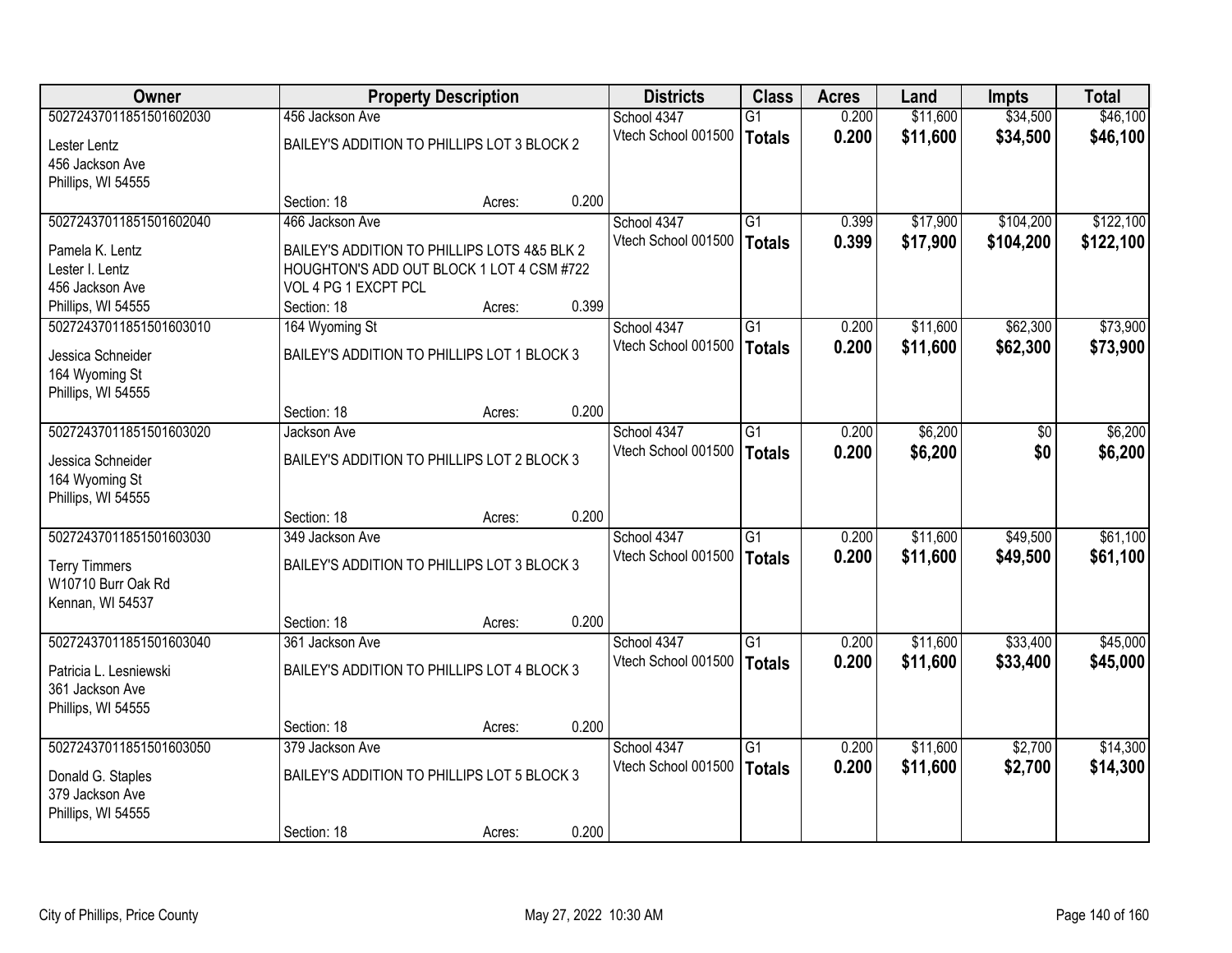| \$1,400<br>50272437011851501603060<br>0.200<br>$\overline{50}$<br>\$1,400<br>405 Jackson Ave<br>School 4347<br>$\overline{G1}$<br>\$0<br>Vtech School 001500<br>0.200<br>\$1,400<br>\$1,400<br><b>Totals</b><br>BAILEY'S ADDITION TO PHILLIPS S 1/2 OF LOTS 6 &<br>Richard J. Heitkemper<br>Joanne S. Heitkemper<br>BLOCK <sub>3</sub><br>411 Jackson Ave<br>0.200<br>Phillips, WI 54555<br>Section: 18<br>Acres:<br>50272437011851501603070<br>\$6,200<br>\$6,200<br>409 Jackson Ave<br>School 4347<br>G1<br>0.200<br>\$0<br>0.200<br>\$6,200<br>\$0<br>Vtech School 001500<br>\$6,200<br><b>Totals</b><br>BAILEY'S ADDITION TO PHILLIPS N 1/2 OF LOTS 6 &<br>Richard J. Heitkemper<br>Joanne S. Heitkemper<br>7 BLOCK 3<br>411 Jackson Ave |
|----------------------------------------------------------------------------------------------------------------------------------------------------------------------------------------------------------------------------------------------------------------------------------------------------------------------------------------------------------------------------------------------------------------------------------------------------------------------------------------------------------------------------------------------------------------------------------------------------------------------------------------------------------------------------------------------------------------------------------------------|
|                                                                                                                                                                                                                                                                                                                                                                                                                                                                                                                                                                                                                                                                                                                                              |
|                                                                                                                                                                                                                                                                                                                                                                                                                                                                                                                                                                                                                                                                                                                                              |
|                                                                                                                                                                                                                                                                                                                                                                                                                                                                                                                                                                                                                                                                                                                                              |
|                                                                                                                                                                                                                                                                                                                                                                                                                                                                                                                                                                                                                                                                                                                                              |
|                                                                                                                                                                                                                                                                                                                                                                                                                                                                                                                                                                                                                                                                                                                                              |
|                                                                                                                                                                                                                                                                                                                                                                                                                                                                                                                                                                                                                                                                                                                                              |
|                                                                                                                                                                                                                                                                                                                                                                                                                                                                                                                                                                                                                                                                                                                                              |
|                                                                                                                                                                                                                                                                                                                                                                                                                                                                                                                                                                                                                                                                                                                                              |
|                                                                                                                                                                                                                                                                                                                                                                                                                                                                                                                                                                                                                                                                                                                                              |
|                                                                                                                                                                                                                                                                                                                                                                                                                                                                                                                                                                                                                                                                                                                                              |
| 0.200<br>Phillips, WI 54555<br>Section: 18<br>Acres:<br>50272437011851501603080<br>\$11,600<br>\$10,200<br>\$21,800<br>School 4347<br>G1<br>0.200<br>411 Jackson Ave                                                                                                                                                                                                                                                                                                                                                                                                                                                                                                                                                                         |
| Vtech School 001500                                                                                                                                                                                                                                                                                                                                                                                                                                                                                                                                                                                                                                                                                                                          |
| 0.200<br>\$11,600<br>\$10,200<br>\$21,800<br><b>Totals</b><br>BAILEY'S ADDITION TO PHILLIPS LOT 8 BLOCK 3<br>Richard J. Heitkemper                                                                                                                                                                                                                                                                                                                                                                                                                                                                                                                                                                                                           |
| Joanne S. Heitkemper                                                                                                                                                                                                                                                                                                                                                                                                                                                                                                                                                                                                                                                                                                                         |
| 411 Jackson Ave                                                                                                                                                                                                                                                                                                                                                                                                                                                                                                                                                                                                                                                                                                                              |
| 0.200<br>Phillips, WI 54555<br>Section: 18<br>Acres:                                                                                                                                                                                                                                                                                                                                                                                                                                                                                                                                                                                                                                                                                         |
| \$71,800<br>50272437011851501603090<br>$\overline{G1}$<br>0.200<br>\$11,600<br>\$83,400<br>411 Jackson Ave<br>School 4347                                                                                                                                                                                                                                                                                                                                                                                                                                                                                                                                                                                                                    |
| Vtech School 001500<br>0.200<br>\$11,600<br>\$71,800<br>\$83,400<br><b>Totals</b><br>BAILEY'S ADDITION TO PHILLIPS LOT 9 BLOCK 3<br>Richard J. Heitkemper                                                                                                                                                                                                                                                                                                                                                                                                                                                                                                                                                                                    |
| Joanne S. Heitkemper                                                                                                                                                                                                                                                                                                                                                                                                                                                                                                                                                                                                                                                                                                                         |
| 411 Jackson Ave                                                                                                                                                                                                                                                                                                                                                                                                                                                                                                                                                                                                                                                                                                                              |
| 0.200<br>Phillips, WI 54555<br>Section: 18<br>Acres:                                                                                                                                                                                                                                                                                                                                                                                                                                                                                                                                                                                                                                                                                         |
| 50272437011851501603100<br>\$76,200<br>\$87,800<br>$\overline{G1}$<br>0.200<br>\$11,600<br>445 Jackson Ave<br>School 4347                                                                                                                                                                                                                                                                                                                                                                                                                                                                                                                                                                                                                    |
| Vtech School 001500<br>0.200<br>\$11,600<br>\$76,200<br>\$87,800<br><b>Totals</b>                                                                                                                                                                                                                                                                                                                                                                                                                                                                                                                                                                                                                                                            |
| Michelle L. Cress<br>BAILEY'S ADDITION TO PHILLIPS LOT 10 BLOCK 3                                                                                                                                                                                                                                                                                                                                                                                                                                                                                                                                                                                                                                                                            |
| 445 Jackson Ave                                                                                                                                                                                                                                                                                                                                                                                                                                                                                                                                                                                                                                                                                                                              |
| Phillips, WI 54555                                                                                                                                                                                                                                                                                                                                                                                                                                                                                                                                                                                                                                                                                                                           |
| 0.200<br>Section: 18<br>Acres:                                                                                                                                                                                                                                                                                                                                                                                                                                                                                                                                                                                                                                                                                                               |
| 50272437011851501603110<br>\$11,600<br>\$74,100<br>\$85,700<br>457 Jackson Ave<br>School 4347<br>G1<br>0.200                                                                                                                                                                                                                                                                                                                                                                                                                                                                                                                                                                                                                                 |
| \$11,600<br>Vtech School 001500<br>0.200<br>\$74,100<br>\$85,700<br><b>Totals</b><br>BAILEY'S ADDITION TO PHILLIPS LOT 11 BLOCK 3<br><b>Associated Bank</b>                                                                                                                                                                                                                                                                                                                                                                                                                                                                                                                                                                                  |
| 2870 Holmgren Way                                                                                                                                                                                                                                                                                                                                                                                                                                                                                                                                                                                                                                                                                                                            |
| Green Bay, WI 54304                                                                                                                                                                                                                                                                                                                                                                                                                                                                                                                                                                                                                                                                                                                          |
| 0.200<br>Section: 18<br>Acres:                                                                                                                                                                                                                                                                                                                                                                                                                                                                                                                                                                                                                                                                                                               |
| 50272437011851501603120<br>\$21,500<br>\$30,800<br>$\overline{G1}$<br>0.200<br>\$9,300<br>465 Jackson Ave<br>School 4347                                                                                                                                                                                                                                                                                                                                                                                                                                                                                                                                                                                                                     |
| 0.200<br>Vtech School 001500<br>\$9,300<br>\$21,500<br>\$30,800<br><b>Totals</b><br>BAILEY'S ADDITION TO PHILLIPS LOT 12 BLOCK 3                                                                                                                                                                                                                                                                                                                                                                                                                                                                                                                                                                                                             |
| Paul H. Precour<br>Jackie A. Precour                                                                                                                                                                                                                                                                                                                                                                                                                                                                                                                                                                                                                                                                                                         |
| N9538 Westview Rd                                                                                                                                                                                                                                                                                                                                                                                                                                                                                                                                                                                                                                                                                                                            |
| 0.200<br>Phillips, WI 54555<br>Section: 18<br>Acres:                                                                                                                                                                                                                                                                                                                                                                                                                                                                                                                                                                                                                                                                                         |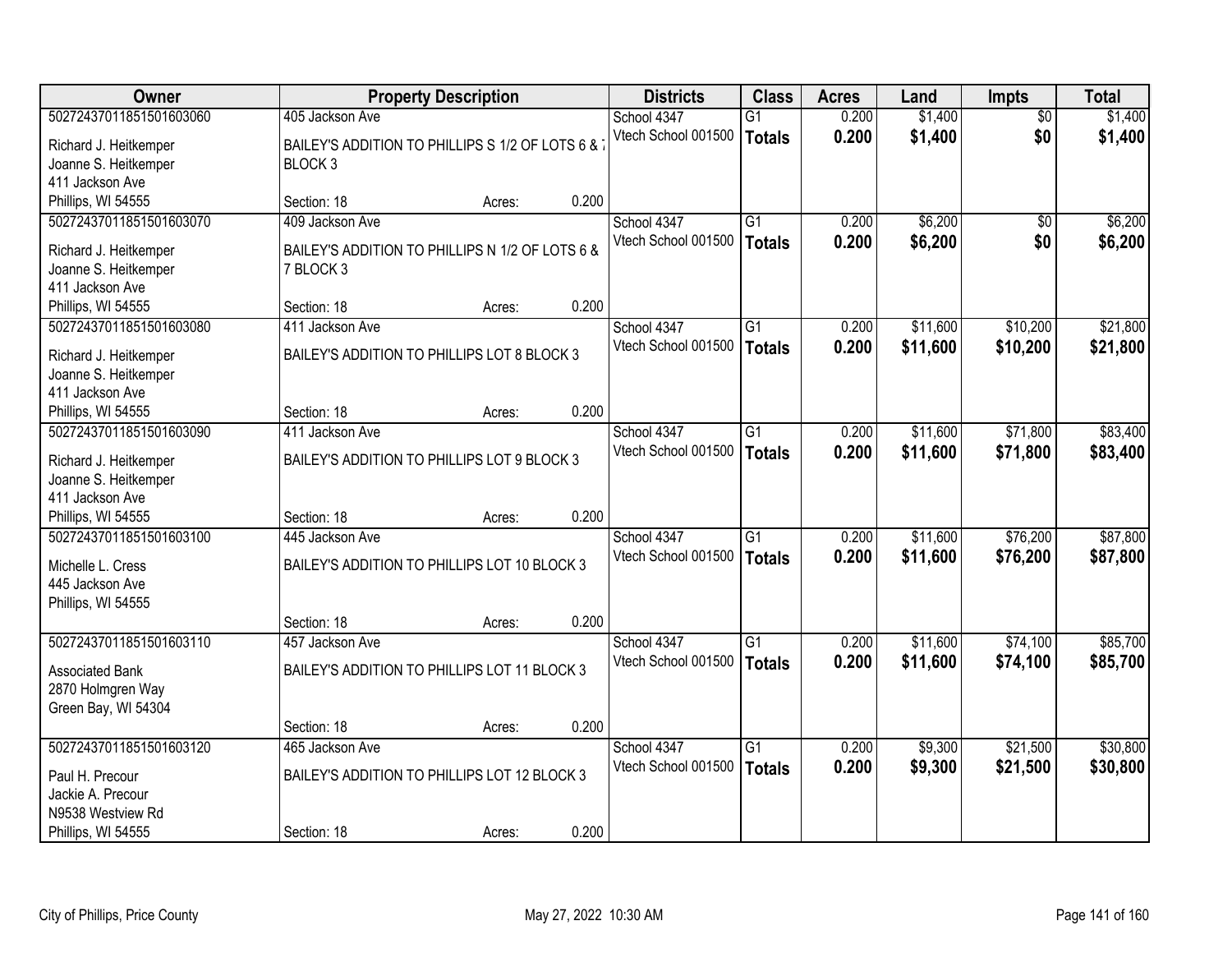| <b>Owner</b>            |                                               | <b>Property Description</b> |       |                     | <b>Class</b>    | <b>Acres</b> | Land     | <b>Impts</b> | <b>Total</b> |
|-------------------------|-----------------------------------------------|-----------------------------|-------|---------------------|-----------------|--------------|----------|--------------|--------------|
| 50272437011851501603132 | 175 Fifield St                                |                             |       | School 4347         | $\overline{G1}$ | 0.114        | \$6,900  | \$81,600     | \$88,500     |
| Edward A. Prostek       | BAILEY'S ADDITION TO PHILLIPS PRT OF LOT 13   |                             |       | Vtech School 001500 | Totals          | 0.114        | \$6,900  | \$81,600     | \$88,500     |
| 175 Fifield St          | BLOCK 3 DESC IN 387196                        |                             |       |                     |                 |              |          |              |              |
| Phillips, WI 54555      |                                               |                             |       |                     |                 |              |          |              |              |
|                         | Section: 18                                   | Acres:                      | 0.114 |                     |                 |              |          |              |              |
| 50272437011851501901000 | 184 Eyder Ave N                               |                             |       | School 4347         | $\overline{G1}$ | 0.139        | \$8,500  | \$43,100     | \$51,600     |
| James Naples            | RIORDAN & ANDREAE ADDITION LOT 1              |                             |       | Vtech School 001500 | <b>Totals</b>   | 0.139        | \$8,500  | \$43,100     | \$51,600     |
| 699 Heritage Oaks       |                                               |                             |       |                     |                 |              |          |              |              |
| Texarkana, TX 75503     |                                               |                             |       |                     |                 |              |          |              |              |
|                         | Section: 18                                   | Acres:                      | 0.139 |                     |                 |              |          |              |              |
| 50272437011851501902000 | 174 Eyder Ave N                               |                             |       | School 4347         | $\overline{G1}$ | 0.152        | \$9,300  | \$47,500     | \$56,800     |
| John J. Roderich        | RIORDAN & ANDREAE ADDITION LOT 2              |                             |       | Vtech School 001500 | Totals          | 0.152        | \$9,300  | \$47,500     | \$56,800     |
| Kathy A. Roderich       |                                               |                             |       |                     |                 |              |          |              |              |
| 174 N Eyder Ave         |                                               |                             |       |                     |                 |              |          |              |              |
| Phillips, WI 54555      | Section: 18                                   | Acres:                      | 0.152 |                     |                 |              |          |              |              |
| 50272437011851501903000 | 164 Eyder Ave N                               |                             |       | School 4347         | $\overline{G1}$ | 0.203        | \$11,800 | \$119,000    | \$130,800    |
| Randy J. Kauranen       | RIORDAN & ANDREAE ADDITION LOT 3 & 10' OF LOT |                             |       | Vtech School 001500 | Totals          | 0.203        | \$11,800 | \$119,000    | \$130,800    |
| Anne M. Kauranen        | 4                                             |                             |       |                     |                 |              |          |              |              |
| 164 N Eyder Ave         |                                               |                             |       |                     |                 |              |          |              |              |
| Phillips, WI 54555      | Section: 18                                   | Acres:                      | 0.203 |                     |                 |              |          |              |              |
| 50272437011851501904000 | 154 Eyder Ave N                               |                             |       | School 4347         | $\overline{G1}$ | 0.224        | \$12,600 | \$49,800     | \$62,400     |
| Daniel A. Beck          | RIORDAN & ANDREAE ADDITION S 40' OF LOT 4 & N |                             |       | Vtech School 001500 | <b>Totals</b>   | 0.224        | \$12,600 | \$49,800     | \$62,400     |
| Lynn M. Beck            | 25' LOT 5 BLOCK 2                             |                             |       |                     |                 |              |          |              |              |
| 154 N Eyder Ave         |                                               |                             |       |                     |                 |              |          |              |              |
| Phillips, WI 54555      | Section: 18                                   | Acres:                      | 0.224 |                     |                 |              |          |              |              |
| 50272437011851501905000 | Eyder Ave N                                   |                             |       | School 4347         | G1              | 0.086        | \$3,500  | \$0          | \$3,500      |
| Elizabeth J. Moidl      | RIORDAN & ANDREAE ADDITION S 25' LOT 5        |                             |       | Vtech School 001500 | Totals          | 0.086        | \$3,500  | \$0          | \$3,500      |
| 134 N Eyder Ave         |                                               |                             |       |                     |                 |              |          |              |              |
| Phillips, WI 54555      |                                               |                             |       |                     |                 |              |          |              |              |
|                         | Section: 18                                   | Acres:                      | 0.086 |                     |                 |              |          |              |              |
| 50272437011851501906000 | 134 Eyder Ave                                 |                             |       | School 4347         | $\overline{G1}$ | 0.172        | \$10,500 | \$55,800     | \$66,300     |
| Elizabeth J. Moidl      | RIORDAN & ANDREAE ADDITION LOT 6              |                             |       | Vtech School 001500 | Totals          | 0.172        | \$10,500 | \$55,800     | \$66,300     |
| 134 N Eyder Ave         |                                               |                             |       |                     |                 |              |          |              |              |
| Phillips, WI 54555      |                                               |                             |       |                     |                 |              |          |              |              |
|                         | Section: 18                                   | Acres:                      | 0.172 |                     |                 |              |          |              |              |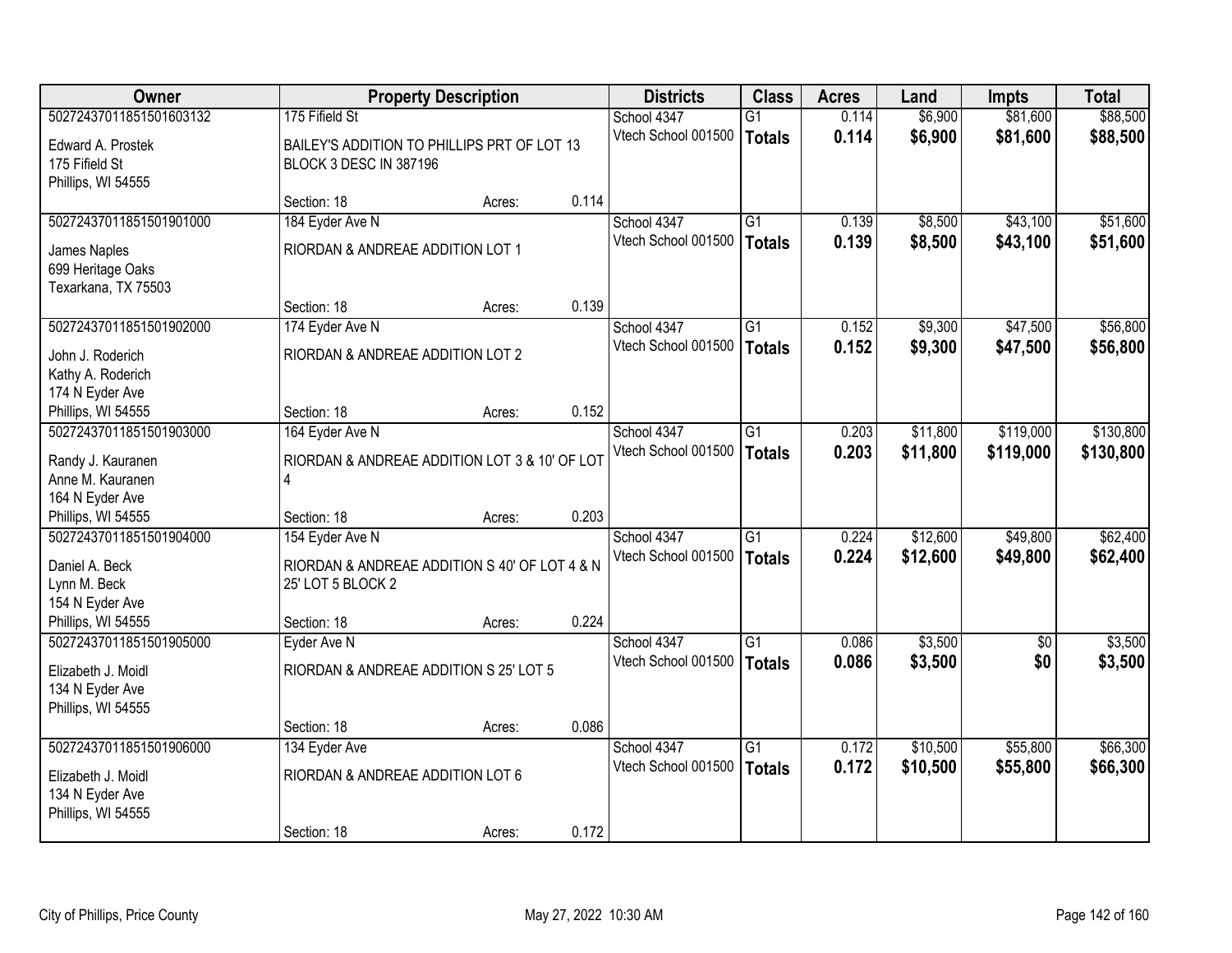| <b>Owner</b>            |                                   | <b>Property Description</b> |       | <b>Districts</b>    | <b>Class</b>    | <b>Acres</b> | Land     | <b>Impts</b> | <b>Total</b> |
|-------------------------|-----------------------------------|-----------------------------|-------|---------------------|-----------------|--------------|----------|--------------|--------------|
| 50272437011851501907000 | 124 Eyder Ave                     |                             |       | School 4347         | $\overline{G1}$ | 0.172        | \$10,500 | \$39,200     | \$49,700     |
| Luanne V. Blok          | RIORDAN & ANDREAE ADDITION LOT 7  |                             |       | Vtech School 001500 | Totals          | 0.172        | \$10,500 | \$39,200     | \$49,700     |
| 124 N Eyder Ave         |                                   |                             |       |                     |                 |              |          |              |              |
| Phillips, WI 54555      |                                   |                             |       |                     |                 |              |          |              |              |
|                         | Section: 18                       | Acres:                      | 0.172 |                     |                 |              |          |              |              |
| 50272437011851501908000 | 114 Eyder Ave N                   |                             |       | School 4347         | $\overline{G1}$ | 0.172        | \$10,500 | \$61,400     | \$71,900     |
| Justin S. Scholz        | RIORDAN & ANDREAE ADDITION LOT 8  |                             |       | Vtech School 001500 | <b>Totals</b>   | 0.172        | \$10,500 | \$61,400     | \$71,900     |
| Sara M. Scholz          |                                   |                             |       |                     |                 |              |          |              |              |
| 8910 Commodore Dr       |                                   |                             |       |                     |                 |              |          |              |              |
| Seminole, FL 33776      | Section: 18                       | Acres:                      | 0.172 |                     |                 |              |          |              |              |
| 50272437011851501909000 | 104 Eyder Ave N                   |                             |       | School 4347         | $\overline{G1}$ | 0.172        | \$10,500 | \$35,100     | \$45,600     |
| John R. Dobson Jr       | RIORDAN & ANDREAE ADDITION LOT 9  |                             |       | Vtech School 001500 | Totals          | 0.172        | \$10,500 | \$35,100     | \$45,600     |
| Linda L. Dobson         |                                   |                             |       |                     |                 |              |          |              |              |
| 3321 W Thunder Pass Rd  |                                   |                             |       |                     |                 |              |          |              |              |
| Benson, AZ 85602        | Section: 18                       | Acres:                      | 0.172 |                     |                 |              |          |              |              |
| 50272437011851501910000 | 460 Chestnut St                   |                             |       | School 4347         | $\overline{G1}$ | 0.143        | \$8,800  | \$56,600     | \$65,400     |
| <b>Todd Vasa</b>        | RIORDAN & ANDREAE ADDITION LOT 10 |                             |       | Vtech School 001500 | Totals          | 0.143        | \$8,800  | \$56,600     | \$65,400     |
| 460 Chestnut St         |                                   |                             |       |                     |                 |              |          |              |              |
| Phillips, WI 54555      |                                   |                             |       |                     |                 |              |          |              |              |
|                         | Section: 18                       | Acres:                      | 0.143 |                     |                 |              |          |              |              |
| 50272437011851501911000 | <b>Chestnut St</b>                |                             |       | School 4347         | $\overline{G1}$ | 0.143        | \$8,800  | \$0          | \$8,800      |
| <b>Todd Vasa</b>        | RIORDAN & ANDREAE ADDITION LOT 11 |                             |       | Vtech School 001500 | Totals          | 0.143        | \$8,800  | \$0          | \$8,800      |
| 460 Chestnut St         |                                   |                             |       |                     |                 |              |          |              |              |
| Phillips, WI 54555      |                                   |                             |       |                     |                 |              |          |              |              |
|                         | Section: 18                       | Acres:                      | 0.143 |                     |                 |              |          |              |              |
| 50272437011851501912000 | <b>Chestnut St</b>                |                             |       | School 4347         | $\overline{G1}$ | 0.143        | \$6,500  | $\sqrt{6}$   | \$6,500      |
| Charles J. Peterson     | RIORDAN & ANDREAE ADDITION LOT 12 |                             |       | Vtech School 001500 | Totals          | 0.143        | \$6,500  | \$0          | \$6,500      |
| Joan A. Peterson        |                                   |                             |       |                     |                 |              |          |              |              |
| 144 Victoria St         |                                   |                             |       |                     |                 |              |          |              |              |
| Phillips, WI 54555      | Section: 18                       | Acres:                      | 0.143 |                     |                 |              |          |              |              |
| 50272437011851501913000 | 490 Chestnut St                   |                             |       | School 4347         | $\overline{G1}$ | 0.140        | \$8,500  | \$41,000     | \$49,500     |
| Charles J. Peterson     | RIORDAN & ANDREAE ADDITION LOT 13 |                             |       | Vtech School 001500 | Totals          | 0.140        | \$8,500  | \$41,000     | \$49,500     |
| Joan A. Peterson        |                                   |                             |       |                     |                 |              |          |              |              |
| 144 Victoria St         |                                   |                             |       |                     |                 |              |          |              |              |
| Phillips, WI 54555      | Section: 18                       | Acres:                      | 0.140 |                     |                 |              |          |              |              |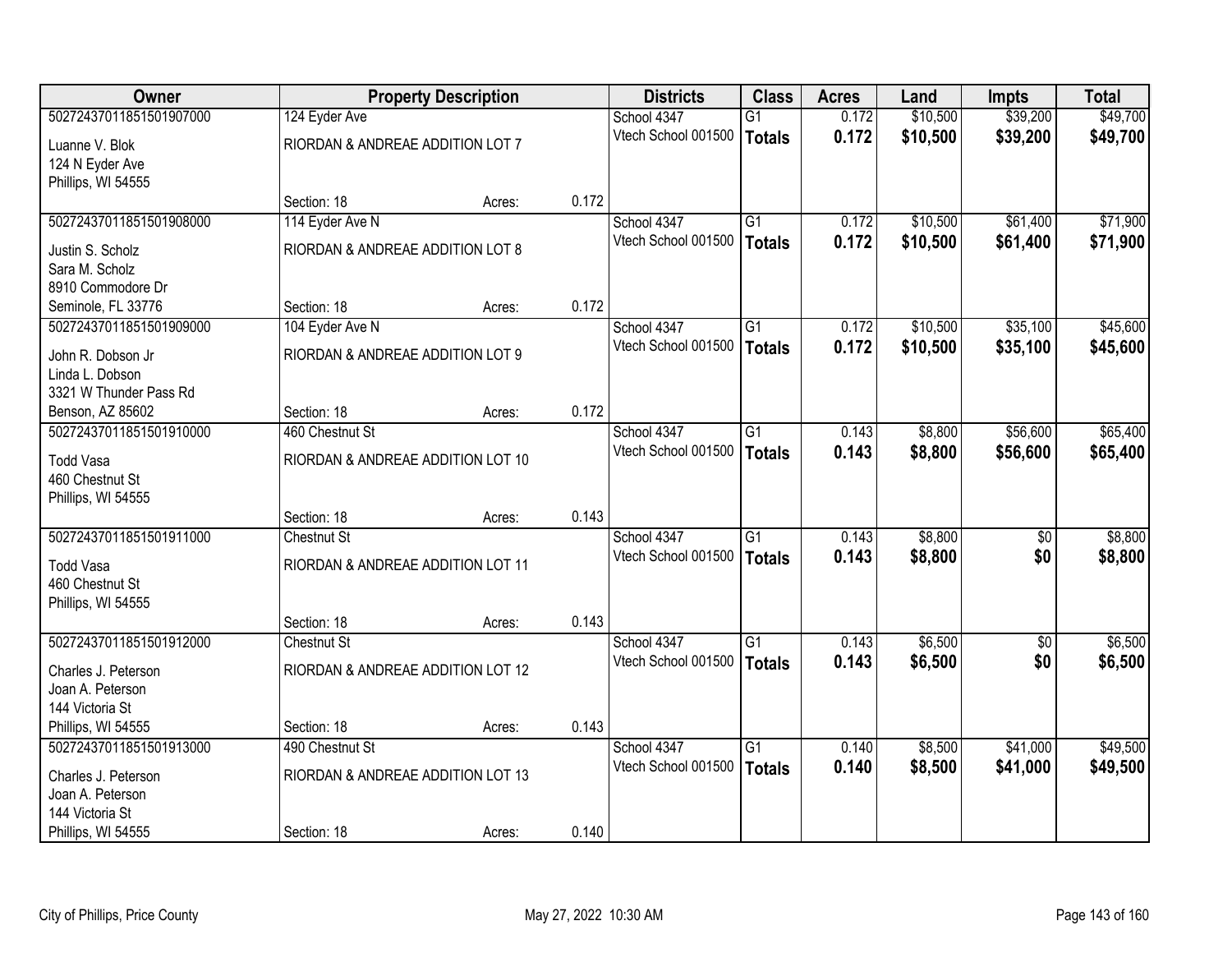| <b>Owner</b>            |                                             | <b>Property Description</b> |       | <b>Districts</b>    | <b>Class</b>    | <b>Acres</b> | Land    | <b>Impts</b>    | <b>Total</b> |
|-------------------------|---------------------------------------------|-----------------------------|-------|---------------------|-----------------|--------------|---------|-----------------|--------------|
| 50272437011851501914000 | <b>Chestnut St</b>                          |                             |       | School 4347         | $\overline{G1}$ | 0.048        | \$300   | $\overline{50}$ | \$300        |
| Charles J. Peterson     | RIORDAN & ANDREAE ADDITION LOT 14           |                             |       | Vtech School 001500 | <b>Totals</b>   | 0.048        | \$300   | \$0             | \$300        |
| Joan A. Peterson        |                                             |                             |       |                     |                 |              |         |                 |              |
| 144 Victoria St         |                                             |                             |       |                     |                 |              |         |                 |              |
| Phillips, WI 54555      | Section: 18                                 | Acres:                      | 0.048 |                     |                 |              |         |                 |              |
| 50272437011851501915000 | 695 Beebe St                                |                             |       | School 4347         | $\overline{G1}$ | 0.087        | \$5,300 | \$21,300        | \$26,600     |
| Ronald L. Parpart       | RIORDAN & ANDREAE ADDITION LOT 15           |                             |       | Vtech School 001500 | <b>Totals</b>   | 0.087        | \$5,300 | \$21,300        | \$26,600     |
| 186 N Argyle Ave        |                                             |                             |       |                     |                 |              |         |                 |              |
| Phillips, WI 54555      |                                             |                             |       |                     |                 |              |         |                 |              |
|                         | Section: 18                                 | Acres:                      | 0.087 |                     |                 |              |         |                 |              |
| 50272437011851501916000 | 685 Beebe St                                |                             |       | School 4347         | G1              | 0.112        | \$6,800 | \$41,400        | \$48,200     |
| Shannon M. Meyer        | RIORDAN & ANDREAE ADDITION LOT 16           |                             |       | Vtech School 001500 | Totals          | 0.112        | \$6,800 | \$41,400        | \$48,200     |
| N7774 State Highway 13  |                                             |                             |       |                     |                 |              |         |                 |              |
| Phillips, WI 54555      |                                             |                             |       |                     |                 |              |         |                 |              |
|                         | Section: 18                                 | Acres:                      | 0.112 |                     |                 |              |         |                 |              |
| 50272437011851501917000 | <b>Beebe St</b>                             |                             |       | School 4347         | $\overline{G1}$ | 0.083        | \$4,600 | $\sqrt{6}$      | \$4,600      |
| Shannon M. Meyer        | RIORDAN & ANDREAE ADDITION LOT 17           |                             |       | Vtech School 001500 | <b>Totals</b>   | 0.083        | \$4,600 | \$0             | \$4,600      |
| N7774 State Highway 13  |                                             |                             |       |                     |                 |              |         |                 |              |
| Phillips, WI 54555      |                                             |                             |       |                     |                 |              |         |                 |              |
|                         | Section: 18                                 | Acres:                      | 0.083 |                     |                 |              |         |                 |              |
| 50272437011851502001010 | 514 Flambeau Ave                            |                             |       | School 4347         | $\overline{G1}$ | 0.115        | \$7,000 | \$11,300        | \$18,300     |
| Thomas J. Guzinski      | HOUGHTON'S ADDITION TO PHILLIPS LOT 1 BLOCK |                             |       | Vtech School 001500 | Totals          | 0.115        | \$7,000 | \$11,300        | \$18,300     |
| N4028 Pennington Rd     |                                             |                             |       |                     |                 |              |         |                 |              |
| Prentice, WI 54556      |                                             |                             |       |                     |                 |              |         |                 |              |
|                         | Section: 18                                 | Acres:                      | 0.115 |                     |                 |              |         |                 |              |
| 50272437011851502001020 | 564 Flambeau Ave                            |                             |       | School 4347         | G1              | 0.115        | \$5,800 | \$15,700        | \$21,500     |
| Shirley M. Smith        | HOUGHTON'S ADDITION TO PHILLIPS LOT 2 BLOCK |                             |       | Vtech School 001500 | Totals          | 0.115        | \$5,800 | \$15,700        | \$21,500     |
| 564 Flambeau Ave        | 1                                           |                             |       |                     |                 |              |         |                 |              |
| Phillips, WI 54555      |                                             |                             |       |                     |                 |              |         |                 |              |
|                         | Section: 18                                 | Acres:                      | 0.115 |                     |                 |              |         |                 |              |
| 50272437011851502001030 | 564 Flambeau Ave                            |                             |       | School 4347         | $\overline{G1}$ | 0.115        | \$7,000 | \$56,700        | \$63,700     |
| Shirley M. Smith        | HOUGHTON'S ADDITION TO PHILLIPS LOT 3 BLOCK |                             |       | Vtech School 001500 | Totals          | 0.115        | \$7,000 | \$56,700        | \$63,700     |
| 564 Flambeau Ave        | 1                                           |                             |       |                     |                 |              |         |                 |              |
| Phillips, WI 54555      |                                             |                             |       |                     |                 |              |         |                 |              |
|                         | Section: 18                                 | Acres:                      | 0.115 |                     |                 |              |         |                 |              |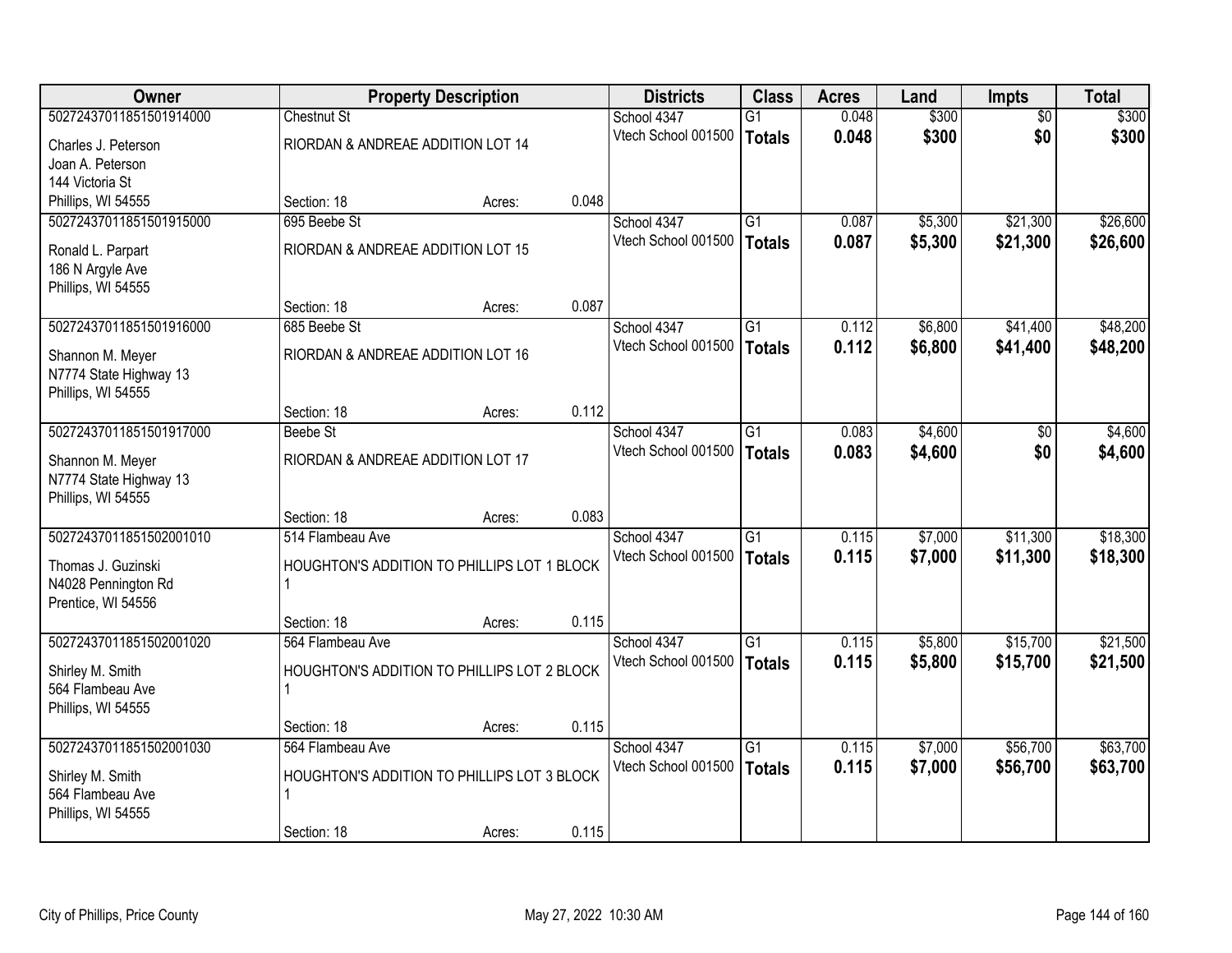| <b>Owner</b>             |                               | <b>Property Description</b>                  |       | <b>Districts</b>    | <b>Class</b>    | <b>Acres</b> | Land       | Impts      | <b>Total</b>    |
|--------------------------|-------------------------------|----------------------------------------------|-------|---------------------|-----------------|--------------|------------|------------|-----------------|
| 50272437011851502001040  | 590 Flambeau Ave              |                                              |       | School 4347         | $\overline{G1}$ | 0.115        | \$7,000    | \$53,700   | \$60,700        |
| Renata P. Collins        |                               | HOUGHTON'S ADDITION TO PHILLIPS LOT 4 BLOCK  |       | Vtech School 001500 | <b>Totals</b>   | 0.115        | \$7,000    | \$53,700   | \$60,700        |
| 590 Flambeau Ave         |                               |                                              |       |                     |                 |              |            |            |                 |
| Phillips, WI 54555       |                               |                                              |       |                     |                 |              |            |            |                 |
|                          | Section: 18                   | Acres:                                       | 0.115 |                     |                 |              |            |            |                 |
| 50272437011851502001050  | Victoria St                   |                                              |       | School 4347         | $\overline{G1}$ | 0.115        | \$7,000    | \$0        | \$7,000         |
| Precour Development, LLC |                               | HOUGHTON'S ADDITION TO PHILLIPS LOT 5 BLOCK  |       | Vtech School 001500 | <b>Totals</b>   | 0.115        | \$7,000    | \$0        | \$7,000         |
| <b>PO Box 126</b>        |                               |                                              |       |                     |                 |              |            |            |                 |
| Phillips, WI 54555       |                               |                                              |       |                     |                 |              |            |            |                 |
|                          | Section: 18                   | Acres:                                       | 0.115 |                     |                 |              |            |            |                 |
| 50272437011851502001060  | 186 Fifield St                |                                              |       | School 4347         | $\overline{G1}$ | 0.115        | \$7,000    | \$32,200   | \$39,200        |
| Scott A. Krueger         |                               | HOUGHTON'S ADDITION TO PHILLIPS LOT 6 BLOCK  |       | Vtech School 001500 | <b>Totals</b>   | 0.115        | \$7,000    | \$32,200   | \$39,200        |
| Kyley A B. Krueger       |                               |                                              |       |                     |                 |              |            |            |                 |
| 186 Fifield St           |                               |                                              |       |                     |                 |              |            |            |                 |
| Phillips, WI 54555       | Section: 18                   | Acres:                                       | 0.115 |                     |                 |              |            |            |                 |
| 50272437011851502001070  | 180 Fifield St                |                                              |       | School 4347         | $\overline{G1}$ | 0.172        | \$10,500   | \$62,400   | \$72,900        |
| William W. Weiler        |                               | HOUGHTON'S ADDITION TO PHILLIPS LOT 7 BLOCK  |       | Vtech School 001500 | <b>Totals</b>   | 0.172        | \$10,500   | \$62,400   | \$72,900        |
| Kelly L. Weiler          | 1 S 1/2 OF VACATED PINE ST    |                                              |       |                     |                 |              |            |            |                 |
| 180 Fifield St           |                               |                                              |       |                     |                 |              |            |            |                 |
| Phillips, WI 54555       | Section: 18                   | Acres:                                       | 0.172 |                     |                 |              |            |            |                 |
| 50272437011851502001080  | <b>Fifield St</b>             |                                              |       | School 4347         | $\overline{G1}$ | 0.172        | \$10,500   | \$0        | \$10,500        |
| Precour Development, LLC |                               | HOUGHTON'S ADDITION TO PHILLIPS LOT 8 BLOCK  |       | Vtech School 001500 | <b>Totals</b>   | 0.172        | \$10,500   | \$0        | \$10,500        |
| PO Box 126               | 1 S 1/2 OF VACATED PINE ST    |                                              |       |                     |                 |              |            |            |                 |
| Phillips, WI 54555       |                               |                                              |       |                     |                 |              |            |            |                 |
|                          | Section: 18                   | Acres:                                       | 0.172 |                     |                 |              |            |            |                 |
| 50272437011851502005000  | 140 Fifield St                |                                              |       | School 4347         | X4              | 1.143        | $\sqrt{6}$ | $\sqrt{6}$ | $\overline{50}$ |
| City of Phillips         |                               | HOUGHTON'S ADDITION TO PHILLIPS ALL OF BLOCK |       | Vtech School 001500 | <b>Totals</b>   | 1.143        | \$0        | \$0        | \$0             |
| 174 S Eyder Ave          | 5 & PRT OF VACATED HARTMAN ST |                                              |       |                     |                 |              |            |            |                 |
| Phillips, WI 54555       |                               |                                              |       |                     |                 |              |            |            |                 |
|                          | Section: 18                   | Acres:                                       | 1.143 |                     |                 |              |            |            |                 |
| 50272437011851502006011  | 124 Fifield St                |                                              |       | School 4347         | $\overline{G1}$ | 0.226        | \$12,700   | \$58,000   | \$70,700        |
| Tyler J. Novak           |                               | HOUGHTON'S ADDITION TO PHILLIPS S 1/2 OF LOT |       | Vtech School 001500 | <b>Totals</b>   | 0.226        | \$12,700   | \$58,000   | \$70,700        |
| 124 Fifield St           | BLOCK 6                       |                                              |       |                     |                 |              |            |            |                 |
| Phillips, WI 54555       |                               |                                              |       |                     |                 |              |            |            |                 |
|                          | Section: 18                   | Acres:                                       | 0.226 |                     |                 |              |            |            |                 |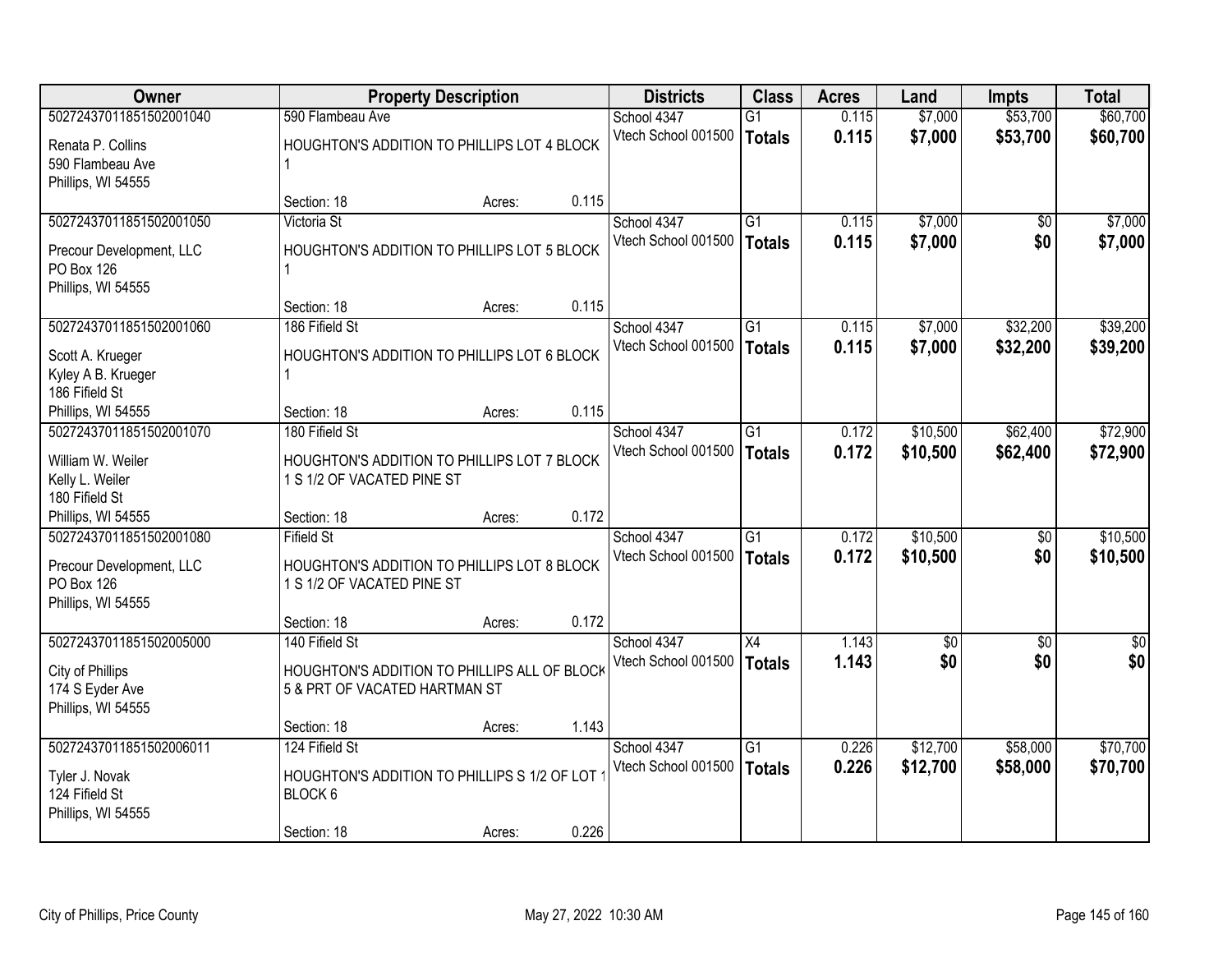| <b>Owner</b>                        |                                                      | <b>Property Description</b> |       | <b>Districts</b>    | <b>Class</b>    | <b>Acres</b> | Land     | <b>Impts</b> | <b>Total</b> |
|-------------------------------------|------------------------------------------------------|-----------------------------|-------|---------------------|-----------------|--------------|----------|--------------|--------------|
| 50272437011851502006012             | 120 Fifield St                                       |                             |       | School 4347         | $\overline{G1}$ | 0.258        | \$14,000 | \$48,200     | \$62,200     |
| James L. Bukachek                   | HOUGHTON'S ADDITION TO PHILLIPS N 1/2 LOT 1          |                             |       | Vtech School 001500 | Totals          | 0.258        | \$14,000 | \$48,200     | \$62,200     |
| PO Box 11445                        | BLOCK 6 (133' E & W & 84.35' N & S)                  |                             |       |                     |                 |              |          |              |              |
| Williston, ND 58803                 |                                                      |                             |       |                     |                 |              |          |              |              |
|                                     | Section: 18                                          | Acres:                      | 0.258 |                     |                 |              |          |              |              |
| 50272437011851502006020             | 141 Victoria St                                      |                             |       | School 4347         | $\overline{G1}$ | 0.226        | \$12,700 | \$29,100     | \$41,800     |
| Daniel A. Guhr                      | HOUGHTON'S ADDITION TO PHILLIPS LOT 2 BLOCK          |                             |       | Vtech School 001500 | Totals          | 0.226        | \$12,700 | \$29,100     | \$41,800     |
| W914 S9734 Racine Ave               | 6                                                    |                             |       |                     |                 |              |          |              |              |
| Muskego, WI 53150                   |                                                      |                             |       |                     |                 |              |          |              |              |
|                                     | Section: 18                                          | Acres:                      | 0.226 |                     |                 |              |          |              |              |
| 50272437011851502006030             | 139 Victoria St                                      |                             |       | School 4347         | G1              | 0.226        | \$12,700 | \$47,300     | \$60,000     |
| Upd Land Co, LLC                    | HOUGHTON'S ADDITION TO PHILLIPS LOT 3 BLOCK          |                             |       | Vtech School 001500 | <b>Totals</b>   | 0.226        | \$12,700 | \$47,300     | \$60,000     |
| W5993 Little Chicago Rd             | 6                                                    |                             |       |                     |                 |              |          |              |              |
| Phillips, WI 54555                  |                                                      |                             |       |                     |                 |              |          |              |              |
|                                     | Section: 18                                          | Acres:                      | 0.226 |                     |                 |              |          |              |              |
| 50272437011851502010100             | 496 Flambeau Ave                                     |                             |       | School 4347         | G1              | 0.115        | \$5,400  | \$11,200     | \$16,600     |
| Ernst Storage, LLC                  | HOUGHTON'S ADDITION TO PHILLIPS S 100' OF            |                             |       | Vtech School 001500 | <b>Totals</b>   | 0.115        | \$5,400  | \$11,200     | \$16,600     |
| 1555 Hillcrest Rd                   | <b>OUTBLOCK1</b>                                     |                             |       |                     |                 |              |          |              |              |
| Phillips, WI 54555                  |                                                      |                             |       |                     |                 |              |          |              |              |
|                                     | Section: 18                                          | Acres:                      | 0.115 |                     |                 |              |          |              |              |
| 50272437011851502010200             | 185 Fifield St                                       |                             |       | School 4347         | $\overline{G1}$ | 0.115        | \$7,000  | \$46,200     | \$53,200     |
| Keri Nelson                         | HOUGHTON'S ADDITION TO PHILLIPS PRT OF               |                             |       | Vtech School 001500 | Totals          | 0.115        | \$7,000  | \$46,200     | \$53,200     |
| 185 Fifield St                      | OUTBLOCK 1 BEG ON N/S LN GOVT LTS 2 & 5              |                             |       |                     |                 |              |          |              |              |
| Phillips, WI 54555                  | 18-37-1E 100' N OF N LN RD N 100' W 20' S 100' E 50' |                             |       |                     |                 |              |          |              |              |
|                                     | Section: 18                                          | Acres:                      | 0.115 |                     |                 |              |          |              |              |
| 50272437011851502010300             | 175 Fifield St                                       |                             |       | School 4347         | $\overline{G1}$ | 0.115        | \$1,800  | $\sqrt{6}$   | \$1,800      |
|                                     | HOUGHTON'S ADDITTION TO PHILLIPS PRT OF              |                             |       | Vtech School 001500 | Totals          | 0.115        | \$1,800  | \$0          | \$1,800      |
| Edward A. Prostek<br>175 Fifield St | OUTBLOCK 1 PCL DESC IN 387196                        |                             |       |                     |                 |              |          |              |              |
| Phillips, WI 54555                  |                                                      |                             |       |                     |                 |              |          |              |              |
|                                     | Section: 18                                          | Acres:                      | 0.115 |                     |                 |              |          |              |              |
| 50272437011851502010401             | 495 Jackson Ave                                      |                             |       | School 4347         | $\overline{G1}$ | 0.190        | \$11,200 | \$94,500     | \$105,700    |
| Brad L. Swanson                     | HOUGHTON'S ADDITION TO PHILLIP PRT OF                |                             |       | Vtech School 001500 | Totals          | 0.190        | \$11,200 | \$94,500     | \$105,700    |
| Patti J. Swanson                    | OUTBLOCK 1 BAILEY'S ADDITION TO PHILLIPS N 75'       |                             |       |                     |                 |              |          |              |              |
| 1375 Amber Ave                      | LOT 13 BLOCK 3 PRT OF VACATED ALLEY 18-37-1E         |                             |       |                     |                 |              |          |              |              |
| West Richland, WA 99353             | Section: 18                                          | Acres:                      | 0.190 |                     |                 |              |          |              |              |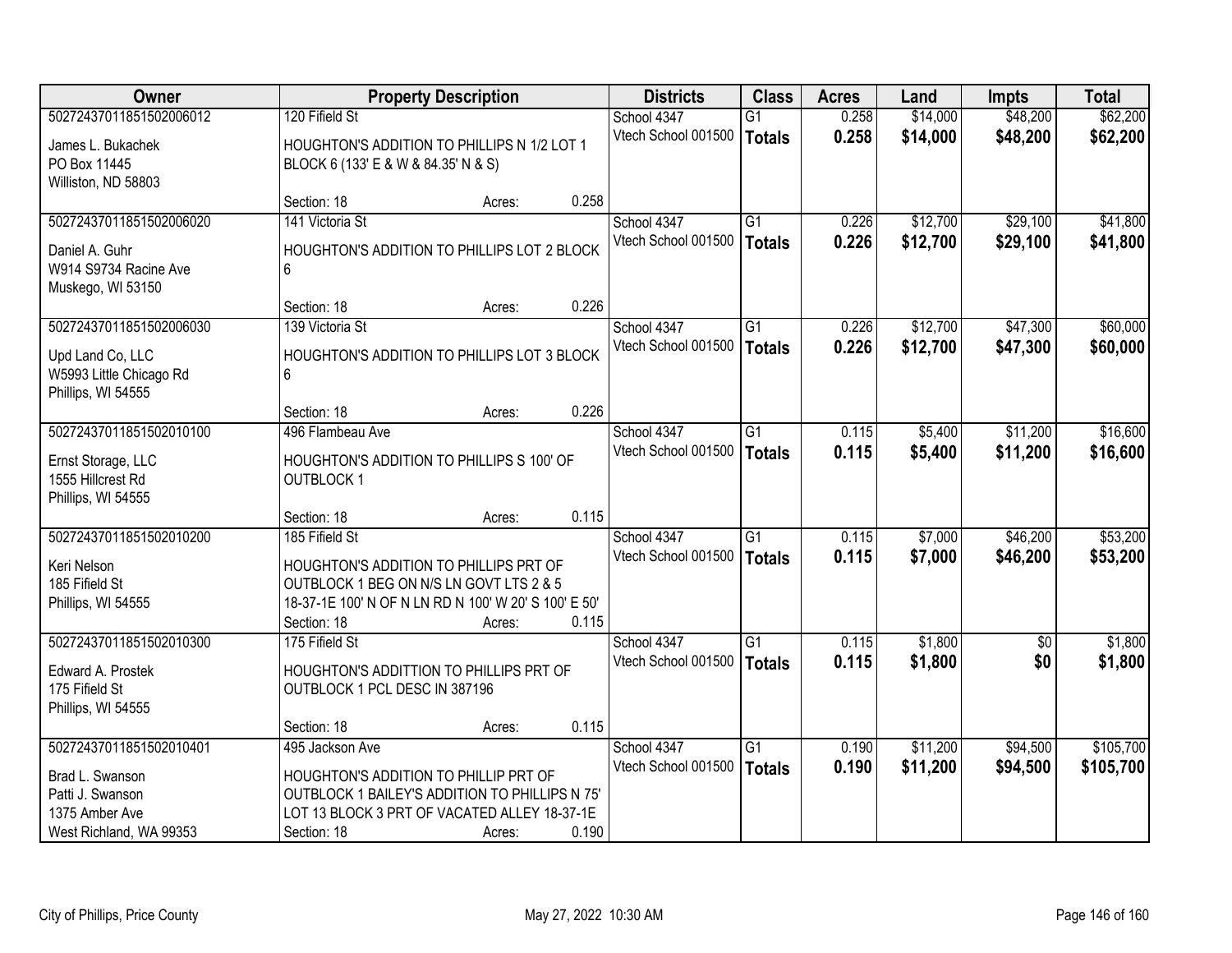| Owner                   |                                                       | <b>Property Description</b> |       | <b>Districts</b>    | <b>Class</b>    | <b>Acres</b> | Land     | <b>Impts</b> | <b>Total</b> |
|-------------------------|-------------------------------------------------------|-----------------------------|-------|---------------------|-----------------|--------------|----------|--------------|--------------|
| 50272437011851502010500 | 165 Fifield St                                        |                             |       | School 4347         | $\overline{G1}$ | 0.130        | \$7,900  | \$75,400     | \$83,300     |
| John D. Hjella          | HOUGHTON'S ADDITION TO PHILLIPS PRT OF                |                             |       | Vtech School 001500 | Totals          | 0.130        | \$7,900  | \$75,400     | \$83,300     |
| 165 Fifield St          | OUTBLOCK 1 & 18-37-1E PRT OF GOVT LOT 5               |                             |       |                     |                 |              |          |              |              |
| Phillips, WI 54555      | BAILEY'S ADD LOTS 4&5 BLK 2 LOT 3 CSM #722 VOL        |                             |       |                     |                 |              |          |              |              |
|                         | Section: 18                                           | Acres:                      | 0.130 |                     |                 |              |          |              |              |
| 50272437011851502010600 | 155 Fifield St                                        |                             |       | School 4347         | $\overline{G1}$ | 0.071        | \$4,300  | \$35,600     | \$39,900     |
|                         |                                                       |                             |       | Vtech School 001500 | <b>Totals</b>   | 0.071        | \$4,300  | \$35,600     | \$39,900     |
| Donald R. Miller        | HOUGHTON'S ADDITION TO PHILLIPS PRT OF                |                             |       |                     |                 |              |          |              |              |
| Brenda L. Miller        | <b>OUTBLOCK 1 BAILEY'S ADDITION TO PHILLIPS LOT 2</b> |                             |       |                     |                 |              |          |              |              |
| 160 Fifield St          | CSM #722 VOL 4 PG 1                                   |                             |       |                     |                 |              |          |              |              |
| Phillips, WI 54555      | Section: 18                                           | Acres:                      | 0.071 |                     |                 |              |          |              |              |
| 50272437011851502010700 | 145 Fifield St                                        |                             |       | School 4347         | G1              | 0.186        | \$11,100 | \$35,500     | \$46,600     |
| Donald R. Miller        | HOUGHTON'S ADDITION TO PHILLIPS PRT OF                |                             |       | Vtech School 001500 | Totals          | 0.186        | \$11,100 | \$35,500     | \$46,600     |
| Brenda L. Miller        | OUTBLOCK 1 BAILEY'S ADDITION TO PHILLIPS PRT          |                             |       |                     |                 |              |          |              |              |
| 160 Fifield St          | OF LOT 13 BLOCK 1 & LOT 5 BLOCK 2 LOT 1 CSM           |                             |       |                     |                 |              |          |              |              |
| Phillips, WI 54555      | Section: 18                                           | Acres:                      | 0.186 |                     |                 |              |          |              |              |
| 50272437011851502010800 | 135 Fifield St                                        |                             |       | School 4347         | G1              | 0.121        | \$7,400  | \$91,800     | \$99,200     |
|                         |                                                       |                             |       | Vtech School 001500 | <b>Totals</b>   | 0.121        | \$7,400  | \$91,800     | \$99,200     |
| Edward J. Foytik        | 18-37-1E PRT OF GOVT LOT 5 PRT OF OUTBLOCK 1          |                             |       |                     |                 |              |          |              |              |
| Pamela A. Foytik        | PCL DESC IN 382153 EXCPT PRT OF LOT 1 CSM             |                             |       |                     |                 |              |          |              |              |
| 135 Fifield St          | #283 VOL 1 PG 283-284                                 |                             |       |                     |                 |              |          |              |              |
| Phillips, WI 54555      | Section: 18                                           | Acres:                      | 0.121 |                     |                 |              |          |              |              |
| 50272437011851509301000 | 614 Pine Crest                                        |                             |       | School 4347         | $\overline{G1}$ | 0.216        | \$12,300 | \$80,300     | \$92,600     |
| David M. Kraiss         | PINE CREST SUBDIVISION LOT 1                          |                             |       | Vtech School 001500 | Totals          | 0.216        | \$12,300 | \$80,300     | \$92,600     |
| Patricia A. Kraiss      |                                                       |                             |       |                     |                 |              |          |              |              |
| 614 Pinecrest Ave       |                                                       |                             |       |                     |                 |              |          |              |              |
| Phillips, WI 54555      | Section: 18                                           | Acres:                      | 0.216 |                     |                 |              |          |              |              |
| 50272437011851509302000 | 654 Pine Crest                                        |                             |       | School 4347         | G1              | 0.217        | \$12,300 | \$58,400     | \$70,700     |
|                         |                                                       |                             |       | Vtech School 001500 | Totals          | 0.217        | \$12,300 | \$58,400     | \$70,700     |
| Mary J. Tallman         | PINE CREST SUBDIVISION LOT 2                          |                             |       |                     |                 |              |          |              |              |
| 654 Pinecrest Ave       |                                                       |                             |       |                     |                 |              |          |              |              |
| Phillips, WI 54555      |                                                       |                             |       |                     |                 |              |          |              |              |
|                         | Section: 18                                           | Acres:                      | 0.217 |                     |                 |              |          |              |              |
| 50272437011851509303000 | 720 Pine Crest                                        |                             |       | School 4347         | $\overline{G1}$ | 0.217        | \$12,300 | \$68,200     | \$80,500     |
| Philip J. Lindsay       | PINE CREST SUBDIVISION LOT 3                          |                             |       | Vtech School 001500 | Totals          | 0.217        | \$12,300 | \$68,200     | \$80,500     |
| 720 Pinecrest Ave       |                                                       |                             |       |                     |                 |              |          |              |              |
| Phillips, WI 54555      |                                                       |                             |       |                     |                 |              |          |              |              |
|                         | Section: 18                                           | Acres:                      | 0.217 |                     |                 |              |          |              |              |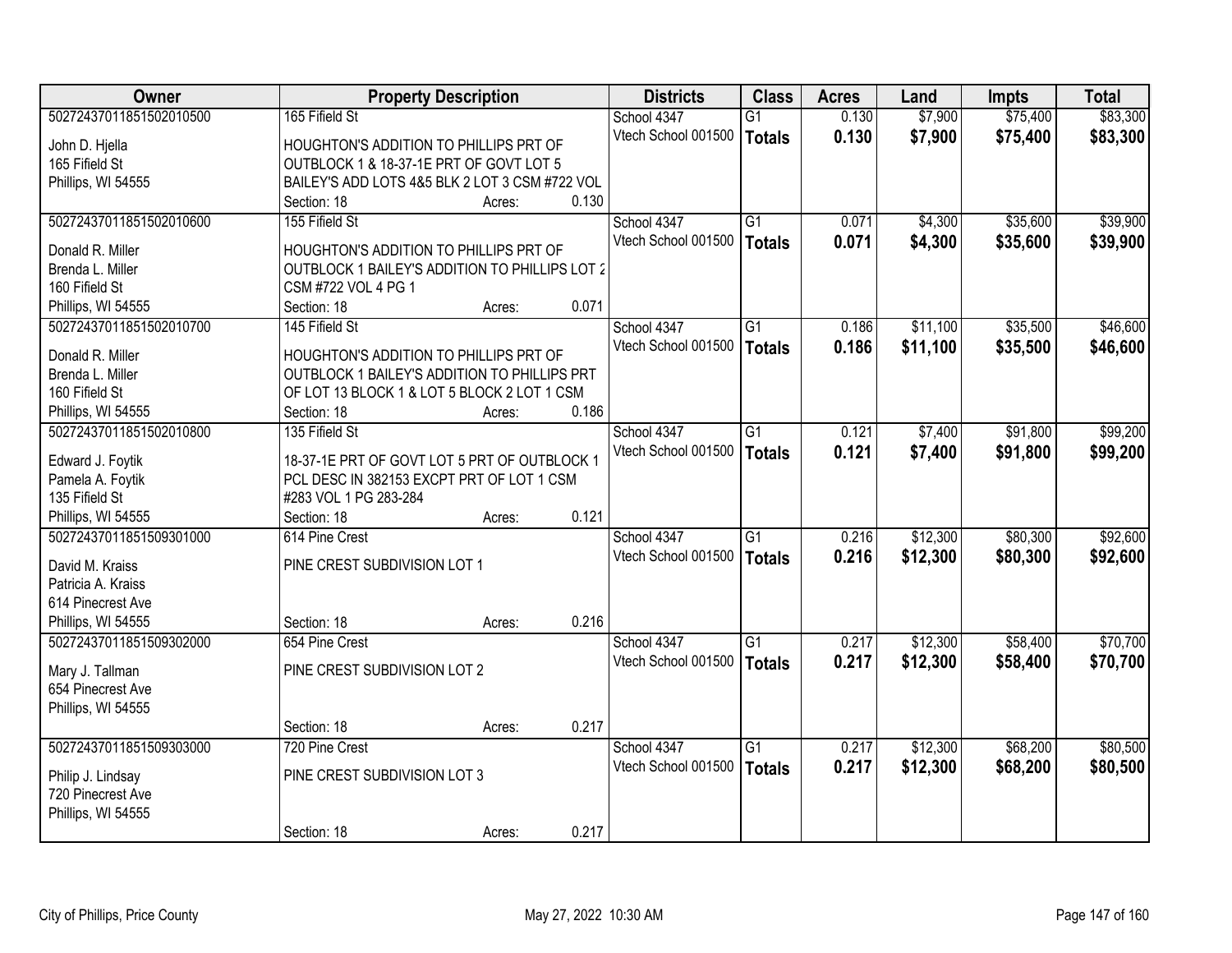| <b>Owner</b>                           |                               | <b>Property Description</b> |       | <b>Districts</b>                   | <b>Class</b>    | <b>Acres</b> | Land     | Impts     | <b>Total</b> |
|----------------------------------------|-------------------------------|-----------------------------|-------|------------------------------------|-----------------|--------------|----------|-----------|--------------|
| 50272437011851509304000                | 746 Pine Crest                |                             |       | School 4347                        | $\overline{G1}$ | 0.217        | \$12,300 | \$56,800  | \$69,100     |
| Susan M. Bushman                       | PINE CREST SUBDIVISION LOT 4  |                             |       | Vtech School 001500                | <b>Totals</b>   | 0.217        | \$12,300 | \$56,800  | \$69,100     |
| 746 Pinecrest Ave                      |                               |                             |       |                                    |                 |              |          |           |              |
| Phillips, WI 54555                     |                               |                             |       |                                    |                 |              |          |           |              |
|                                        | Section: 18                   | Acres:                      | 0.217 |                                    |                 |              |          |           |              |
| 50272437011851509305000                | 790 Pine Crest                |                             |       | School 4347                        | $\overline{G1}$ | 0.217        | \$12,300 | \$85,700  | \$98,000     |
| Gerald D. Clark                        | PINE CREST SUBDIVISION LOT 5  |                             |       | Vtech School 001500                | <b>Totals</b>   | 0.217        | \$12,300 | \$85,700  | \$98,000     |
| Barbara A. Clark                       |                               |                             |       |                                    |                 |              |          |           |              |
| 790 Pinecrest Ave                      |                               |                             |       |                                    |                 |              |          |           |              |
| Phillips, WI 54555                     | Section: 18                   | Acres:                      | 0.217 |                                    |                 |              |          |           |              |
| 50272437011851509306000                | 814 Pine Crest                |                             |       | School 4347<br>Vtech School 001500 | G2              | 0.217        | \$12,300 | \$106,300 | \$118,600    |
| Pinter Enterprises, LLC                | PINE CREST SUBDIVISION LOT 6  |                             |       |                                    | <b>Totals</b>   | 0.217        | \$12,300 | \$106,300 | \$118,600    |
| 311 S 4th St                           |                               |                             |       |                                    |                 |              |          |           |              |
| Abbotsford, WI 54405                   |                               |                             |       |                                    |                 |              |          |           |              |
| 50272437011851509307000                | Section: 18<br>854 Pine Crest | Acres:                      | 0.217 | School 4347                        | $\overline{G2}$ | 0.217        | \$12,300 | \$110,700 | \$123,000    |
|                                        |                               |                             |       | Vtech School 001500                | <b>Totals</b>   | 0.217        | \$12,300 | \$110,700 | \$123,000    |
| Pinter Enterprises, LLC                | PINE CREST SUBDIVISION LOT 7  |                             |       |                                    |                 |              |          |           |              |
| 311 S 4th St                           |                               |                             |       |                                    |                 |              |          |           |              |
| Abbotsford, WI 54405                   | Section: 18                   | Acres:                      | 0.217 |                                    |                 |              |          |           |              |
| 50272437011851509308000                | 884 Pine Crest                |                             |       | School 4347                        | $\overline{G1}$ | 0.217        | \$12,300 | \$110,300 | \$122,600    |
|                                        |                               |                             |       | Vtech School 001500                | <b>Totals</b>   | 0.217        | \$12,300 | \$110,300 | \$122,600    |
| John I. Trewyn                         | PINE CREST SUBDIVISION LOT 8  |                             |       |                                    |                 |              |          |           |              |
| Deborah J. Trewyn<br>884 Pinecrest Ave |                               |                             |       |                                    |                 |              |          |           |              |
| Phillips, WI 54555                     | Section: 18                   | Acres:                      | 0.217 |                                    |                 |              |          |           |              |
| 50272437011851509311000                | 885 Pine Crest                |                             |       | School 4347                        | G1              | 0.217        | \$12,300 | \$95,500  | \$107,800    |
| Lorna J. England                       | PINE CREST SUBDIVISION LOT 11 |                             |       | Vtech School 001500                | <b>Totals</b>   | 0.217        | \$12,300 | \$95,500  | \$107,800    |
| 885 Pinecrest Ave                      |                               |                             |       |                                    |                 |              |          |           |              |
| Phillips, WI 54555                     |                               |                             |       |                                    |                 |              |          |           |              |
|                                        | Section: 18                   | Acres:                      | 0.217 |                                    |                 |              |          |           |              |
| 50272437011851509312000                | 855 Pine Crest                |                             |       | School 4347                        | $\overline{G1}$ | 0.217        | \$12,300 | \$84,300  | \$96,600     |
| Dolores A. Gradinjan                   | PINE CREST SUBDIVISION LOT 12 |                             |       | Vtech School 001500                | <b>Totals</b>   | 0.217        | \$12,300 | \$84,300  | \$96,600     |
| 855 Pinecrest Ave                      |                               |                             |       |                                    |                 |              |          |           |              |
| Phillips, WI 54555                     |                               |                             |       |                                    |                 |              |          |           |              |
|                                        | Section: 18                   | Acres:                      | 0.217 |                                    |                 |              |          |           |              |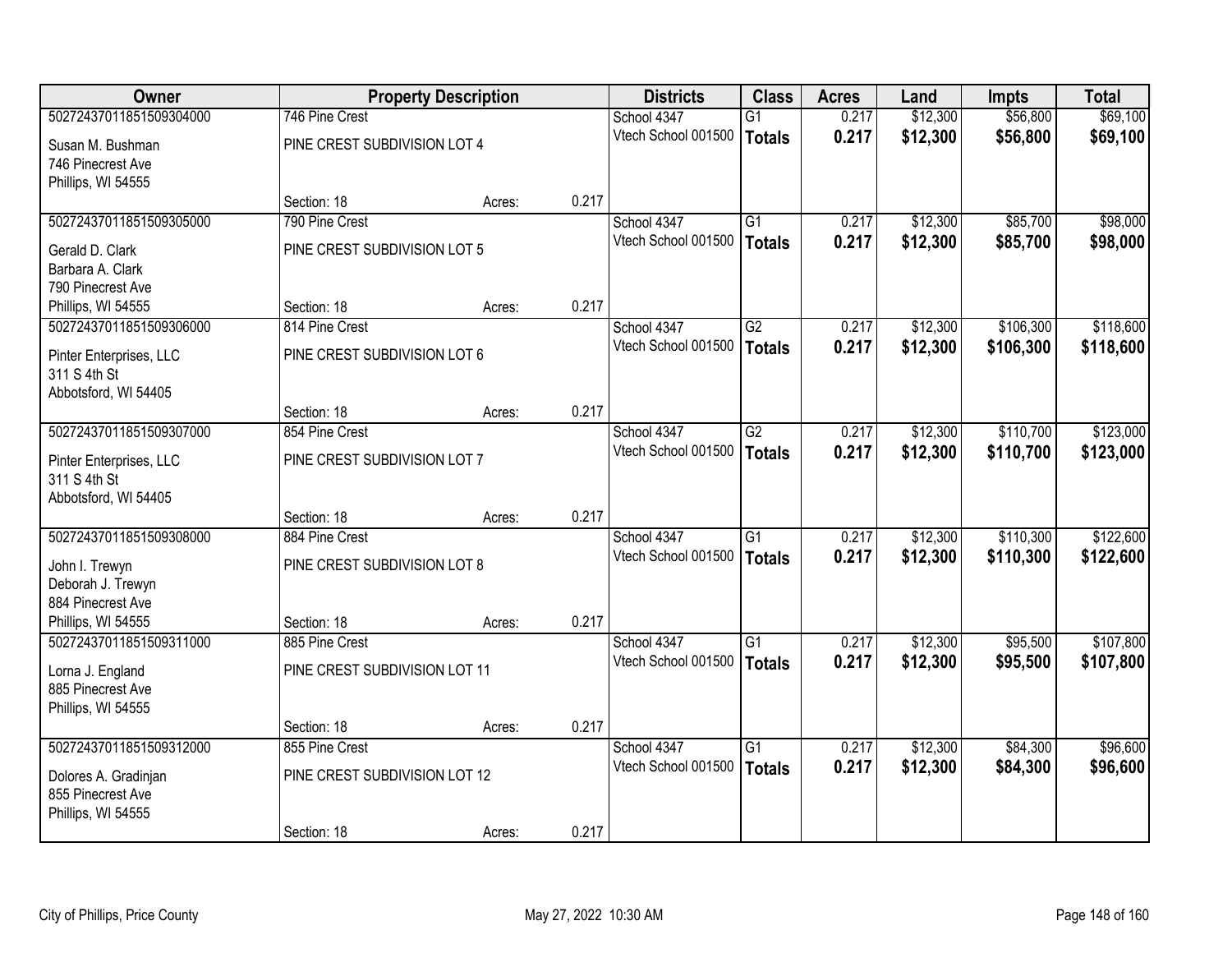| Owner                                 |                                     | <b>Property Description</b> |       | <b>Districts</b>    | <b>Class</b>    | <b>Acres</b> | Land     | <b>Impts</b>    | <b>Total</b>    |
|---------------------------------------|-------------------------------------|-----------------------------|-------|---------------------|-----------------|--------------|----------|-----------------|-----------------|
| 50272437011851509313000               | 815 Pine Crest                      |                             |       | School 4347         | $\overline{G1}$ | 0.217        | \$12,300 | \$76,700        | \$89,000        |
| Frank S. Dusek                        | PINE CREST SUBDIVISION LOT 13       |                             |       | Vtech School 001500 | <b>Totals</b>   | 0.217        | \$12,300 | \$76,700        | \$89,000        |
| Margret C. Dusek                      |                                     |                             |       |                     |                 |              |          |                 |                 |
| 815 Pinecrest Ave                     |                                     |                             |       |                     |                 |              |          |                 |                 |
| PO Box 26                             | Section: 18                         | Acres:                      | 0.217 |                     |                 |              |          |                 |                 |
| Phillips, WI 54555                    |                                     |                             |       |                     |                 |              |          |                 |                 |
| 50272437011851509314000               | 791 Pine Crest                      |                             |       | School 4347         | $\overline{G1}$ | 0.217        | \$12,300 | \$79,600        | \$91,900        |
|                                       | PINE CREST SUBDIVISION LOT 14       |                             |       | Vtech School 001500 | <b>Totals</b>   | 0.217        | \$12,300 | \$79,600        | \$91,900        |
| Rodney J. Sparks<br>Carolyn S. Sparks |                                     |                             |       |                     |                 |              |          |                 |                 |
| 791 Pinecrest Ave                     |                                     |                             |       |                     |                 |              |          |                 |                 |
| Phillips, WI 54555                    | Section: 18                         | Acres:                      | 0.217 |                     |                 |              |          |                 |                 |
| 50272437011851509315000               | 721 Pine Crest                      |                             |       | School 4347         | $\overline{G1}$ | 0.243        | \$13,400 | \$101,600       | \$115,000       |
|                                       |                                     |                             |       | Vtech School 001500 | <b>Totals</b>   | 0.243        | \$13,400 | \$101,600       | \$115,000       |
| Larry W. Hochmuth                     | PINE CREST SUBDIVISION LOT 15       |                             |       |                     |                 |              |          |                 |                 |
| 721 Pinecrest Ave                     |                                     |                             |       |                     |                 |              |          |                 |                 |
| Phillips, WI 54555                    |                                     |                             |       |                     |                 |              |          |                 |                 |
|                                       | Section: 18                         | Acres:                      | 0.243 |                     |                 |              |          |                 |                 |
| 50272437011851509316000               | 655 Pine Crest                      |                             |       | School 4347         | G1              | 0.243        | \$13,400 | \$94,200        | \$107,600       |
| Barbara K. Meyers                     | PINE CREST SUBDIVISION LOT 16       |                             |       | Vtech School 001500 | <b>Totals</b>   | 0.243        | \$13,400 | \$94,200        | \$107,600       |
| 655 Pinecrest Ave                     |                                     |                             |       |                     |                 |              |          |                 |                 |
| Phillips, WI 54555                    |                                     |                             |       |                     |                 |              |          |                 |                 |
|                                       | Section: 18                         | Acres:                      | 0.243 |                     |                 |              |          |                 |                 |
| 50272437011851509317000               | 615 Pine Crest                      |                             |       | School 4347         | G1              | 0.243        | \$13,400 | \$75,300        | \$88,700        |
| Robert J. Melchert                    | PINE CREST SUBDIVISION LOT 17       |                             |       | Vtech School 001500 | <b>Totals</b>   | 0.243        | \$13,400 | \$75,300        | \$88,700        |
| 615 Pinecrest Ave                     |                                     |                             |       |                     |                 |              |          |                 |                 |
| Phillips, WI 54555                    |                                     |                             |       |                     |                 |              |          |                 |                 |
|                                       | Section: 18                         | Acres:                      | 0.243 |                     |                 |              |          |                 |                 |
| 50272437011851519001000               | 914 Pinecrest Ave                   |                             |       | School 4347         | $\overline{G1}$ | 0.310        | \$16,100 | \$86,900        | \$103,000       |
|                                       |                                     |                             |       | Vtech School 001500 | <b>Totals</b>   | 0.310        | \$16,100 | \$86,900        | \$103,000       |
| Jennifer B. Williams                  | PHILLIPS ASSESSOR'S PLAT NO 1 LOT 1 |                             |       |                     |                 |              |          |                 |                 |
| Peter A. Williams                     |                                     |                             |       |                     |                 |              |          |                 |                 |
| 914 Pinecrest Ave                     |                                     |                             |       |                     |                 |              |          |                 |                 |
| Phillips, WI 54555                    | Section: 18                         | Acres:                      | 0.310 |                     |                 |              |          |                 |                 |
| 50272437011851519002000               |                                     |                             |       | School 4347         | $\overline{X4}$ | 0.090        | \$0      | $\overline{50}$ | $\overline{50}$ |
| City of Phillips                      | PHILLIPS ASSESSOR'S PLAT NO 1 LOT 2 |                             |       | Vtech School 001500 | <b>Totals</b>   | 0.090        | \$0      | \$0             | \$0             |
| 174 S Eyder Ave                       |                                     |                             |       |                     |                 |              |          |                 |                 |
| Phillips, WI 54555                    |                                     |                             |       |                     |                 |              |          |                 |                 |
|                                       | Section: 18                         | Acres:                      | 0.090 |                     |                 |              |          |                 |                 |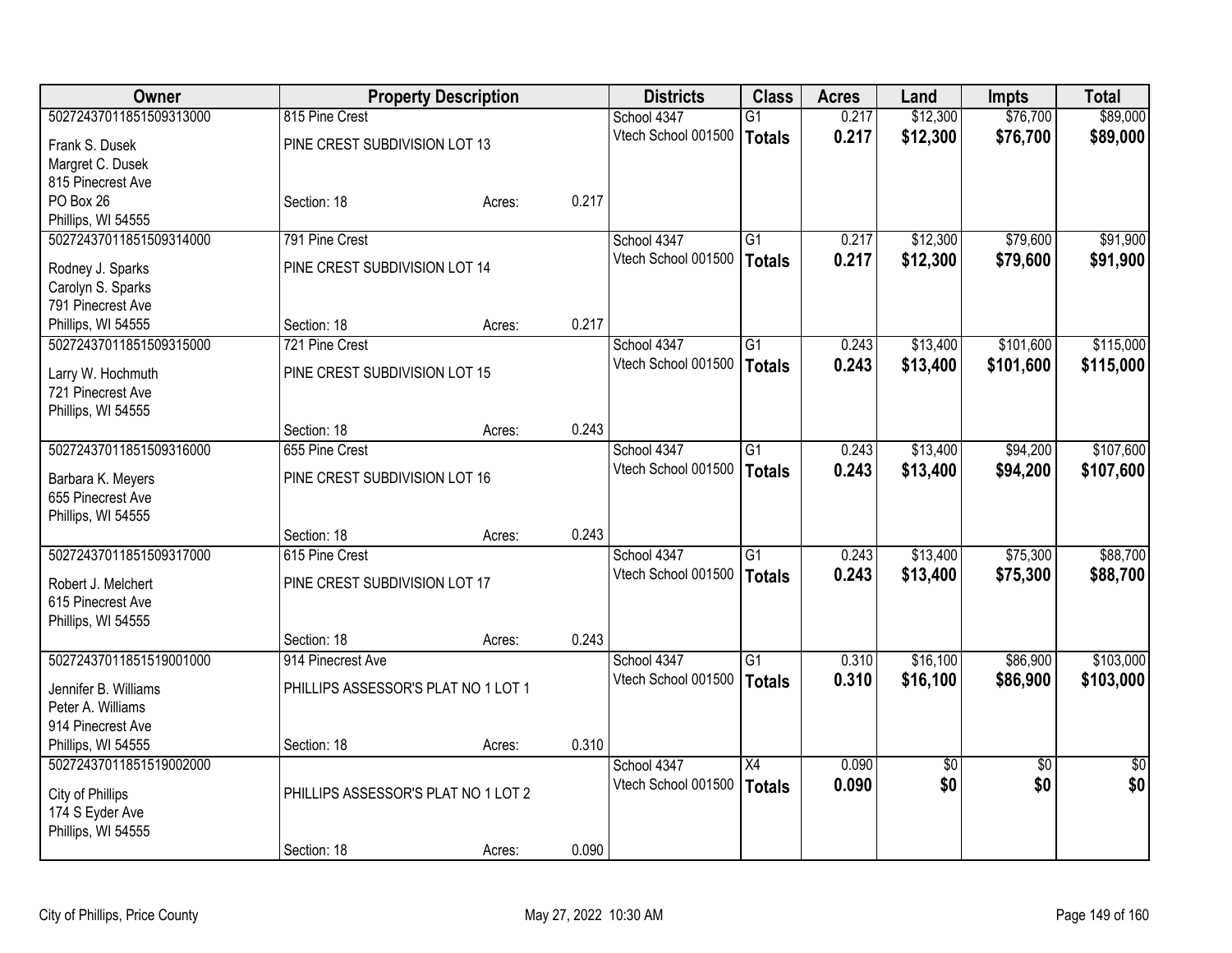| Owner                                                                                   |                                                         | <b>Property Description</b> |       | <b>Districts</b>                   | <b>Class</b>                     | <b>Acres</b>   | Land               | Impts                | <b>Total</b>         |
|-----------------------------------------------------------------------------------------|---------------------------------------------------------|-----------------------------|-------|------------------------------------|----------------------------------|----------------|--------------------|----------------------|----------------------|
| 50272437011851519003000                                                                 | 915 Pinecrest Ave                                       |                             |       | School 4347                        | X4                               | 0.320          | $\overline{60}$    | $\overline{50}$      | $\overline{50}$      |
| First Presbyterian Church of Phillips<br>144 N Avon Ave<br>Phillips, WI 54555           | PHILLIPS ASSESSOR'S PLAT NO 1 LOT 3                     |                             |       | Vtech School 001500                | <b>Totals</b>                    | 0.320          | \$0                | \$0                  | \$0                  |
|                                                                                         | Section: 18                                             | Acres:                      | 0.320 |                                    |                                  |                |                    |                      |                      |
| 50272437011851519004000                                                                 | 300 Kimball St                                          |                             |       | School 4347                        | $\overline{G1}$                  | 4.880          | \$36,100           | \$131,100            | \$167,200            |
| David M. Scholz<br>300 Kimball St<br>Phillips, WI 54555                                 | PHILLIPS ASSESSOR'S PLAT NO 1 LOT 4                     |                             |       | Vtech School 001500                | <b>Totals</b>                    | 4.880          | \$36,100           | \$131,100            | \$167,200            |
|                                                                                         | Section: 18                                             | Acres:                      | 4.880 |                                    |                                  |                |                    |                      |                      |
| 50272437011851519005000                                                                 | 914 Flambeau Ave                                        |                             |       | School 4347                        | G1                               | 1.070          | \$22,500           | \$38,500             | \$61,000             |
| Robert Zelenka<br>8131 45th PI<br>Lyons, IL 60534                                       | PHILLIPS ASSESSOR'S PLAT NO 1 LOT 5                     |                             |       | Vtech School 001500                | <b>Totals</b>                    | 1.070          | \$22,500           | \$38,500             | \$61,000             |
|                                                                                         | Section: 18                                             | Acres:                      | 1.070 |                                    |                                  |                |                    |                      |                      |
| 50272437011851519006000                                                                 | 904 Flambeau Ave                                        |                             |       | School 4347                        | $\overline{G1}$                  | 0.800          | \$20,700           | \$57,700             | \$78,400             |
| Bradley A. Zydzik<br>904 Flambeau Ave<br>Phillips, WI 54555                             | PHILLIPS ASSESSOR'S PLAT NO 1 LOT 6                     |                             |       | Vtech School 001500                | <b>Totals</b>                    | 0.800          | \$20,700           | \$57,700             | \$78,400             |
|                                                                                         | Section: 18                                             | Acres:                      | 0.800 |                                    |                                  |                |                    |                      |                      |
| 50272437011851519007000<br>Robert P. Mulligan<br>866 Flambeau Ave<br>Phillips, WI 54555 | 866 Flambeau Ave<br>PHILLIPS ASSESSOR'S PLAT NO 1 LOT 7 |                             |       | School 4347<br>Vtech School 001500 | $\overline{G1}$<br><b>Totals</b> | 0.640<br>0.640 | \$9,400<br>\$9,400 | \$75,400<br>\$75,400 | \$84,800<br>\$84,800 |
|                                                                                         | Section: 18                                             | Acres:                      | 0.640 |                                    |                                  |                |                    |                      |                      |
| 50272437011851519008000                                                                 | 864 Flambeau Ave                                        |                             |       | School 4347                        | G1                               | 0.370          | \$5,800            | \$55,100             | \$60,900             |
| George R. Meives<br>Barbara A. Meives<br>864 Flambeau Ave                               | PHILLIPS ASSESSOR'S PLAT NO 1 LOT 8                     |                             |       | Vtech School 001500                | <b>Totals</b>                    | 0.370          | \$5,800            | \$55,100             | \$60,900             |
| Phillips, WI 54555                                                                      | Section: 18                                             | Acres:                      | 0.370 |                                    |                                  |                |                    |                      |                      |
| 50272437011851519009000                                                                 | 168 Kimball St                                          |                             |       | School 4347                        | $\overline{G1}$                  | 0.320          | \$8,700            | \$59,100             | \$67,800             |
| Karley L. Kosterman<br>168 Kimball St<br>Phillips, WI 54555                             | PHILLIPS ASSESSOR'S PLAT NO 1 LOT 9                     |                             |       | Vtech School 001500                | <b>Totals</b>                    | 0.320          | \$8,700            | \$59,100             | \$67,800             |
|                                                                                         | Section: 18                                             | Acres:                      | 0.320 |                                    |                                  |                |                    |                      |                      |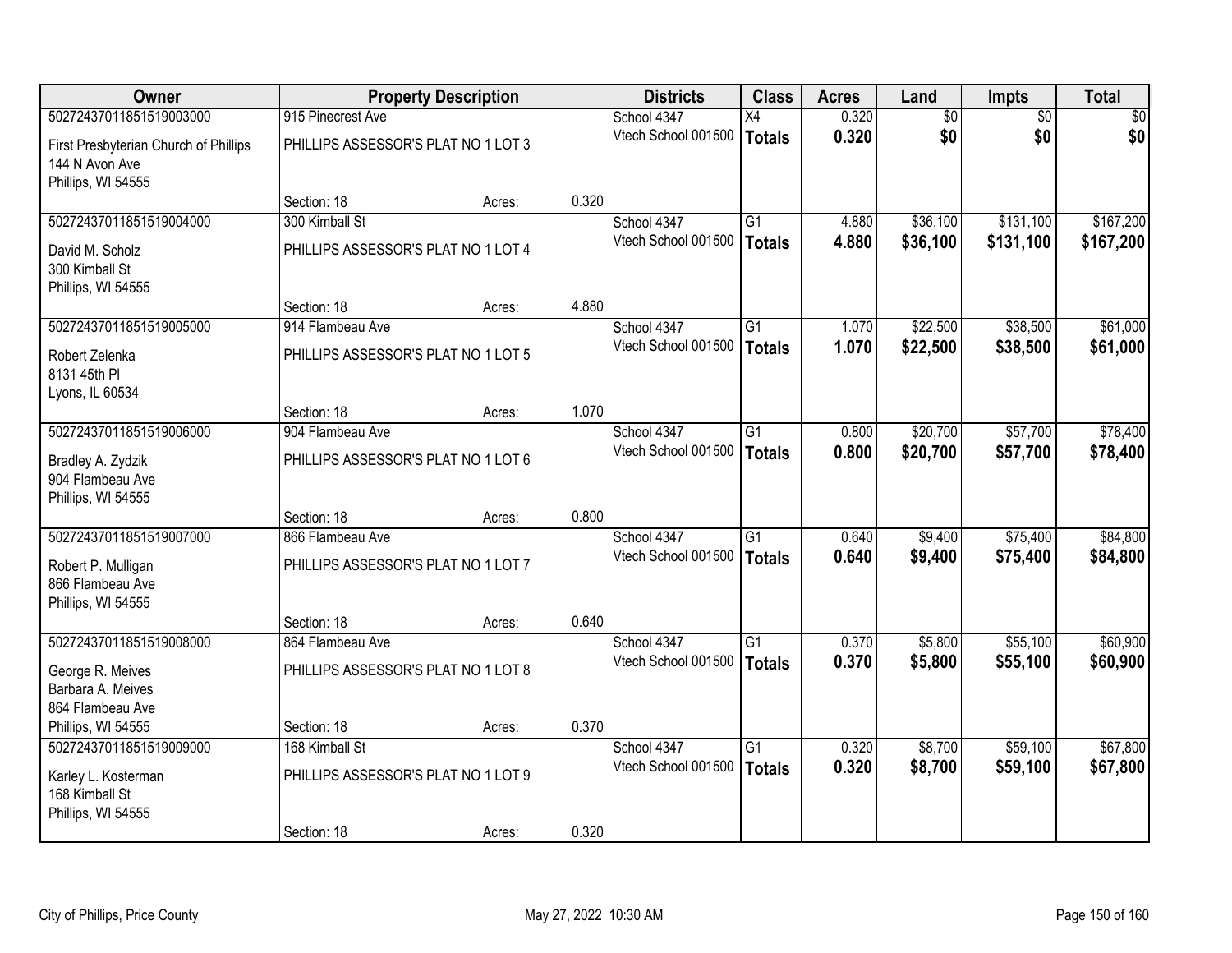| Owner                       |                                      | <b>Property Description</b> |       | <b>Districts</b>    | <b>Class</b>    | <b>Acres</b> | Land     | <b>Impts</b> | <b>Total</b> |
|-----------------------------|--------------------------------------|-----------------------------|-------|---------------------|-----------------|--------------|----------|--------------|--------------|
| 50272437011851519010000     | 174 Kimball St                       |                             |       | School 4347         | $\overline{G1}$ | 0.680        | \$19,800 | \$27,600     | \$47,400     |
| Lid Holdings, LLC           | PHILLIPS ASSESSOR'S PLAT NO 1 LOT 10 |                             |       | Vtech School 001500 | <b>Totals</b>   | 0.680        | \$19,800 | \$27,600     | \$47,400     |
| 13866 Vance Ln              |                                      |                             |       |                     |                 |              |          |              |              |
| Manitowish Waters, WI 54545 |                                      |                             |       |                     |                 |              |          |              |              |
|                             | Section: 18                          | Acres:                      | 0.680 |                     |                 |              |          |              |              |
| 50272437011851519011000     | 200 Kimball St                       |                             |       | School 4347         | G1              | 0.460        | \$18,300 | \$28,300     | \$46,600     |
| Robert P. Vlach             | PHILLIPS ASSESSOR'S PLAT NO 1 LOT 11 |                             |       | Vtech School 001500 | <b>Totals</b>   | 0.460        | \$18,300 | \$28,300     | \$46,600     |
| 200 Kimball St              |                                      |                             |       |                     |                 |              |          |              |              |
| Phillips, WI 54555          |                                      |                             |       |                     |                 |              |          |              |              |
|                             | Section: 18                          | Acres:                      | 0.460 |                     |                 |              |          |              |              |
| 50272437011851519012000     | 204 Kimball St                       |                             |       | School 4347         | $\overline{G1}$ | 0.370        | \$17,700 | \$64,700     | \$82,400     |
| Adam Chastain               | PHILLIPS ASSESSOR'S PLAT NO 1 LOT 12 |                             |       | Vtech School 001500 | <b>Totals</b>   | 0.370        | \$17,700 | \$64,700     | \$82,400     |
| 204 Kimball St              |                                      |                             |       |                     |                 |              |          |              |              |
| Phillips, WI 54555          |                                      |                             |       |                     |                 |              |          |              |              |
|                             | Section: 18                          | Acres:                      | 0.370 |                     |                 |              |          |              |              |
| 50272437011851519013000     | 250 Kimball St                       |                             |       | School 4347         | $\overline{G1}$ | 0.460        | \$18,300 | \$129,700    | \$148,000    |
| David M. Scholz             | PHILLIPS ASSESSOR'S PLAT NO 1 LOT 13 |                             |       | Vtech School 001500 | <b>Totals</b>   | 0.460        | \$18,300 | \$129,700    | \$148,000    |
| Tara L. Scholz              |                                      |                             |       |                     |                 |              |          |              |              |
| 300 Kimbal St               |                                      |                             |       |                     |                 |              |          |              |              |
| Phillips, WI 54555          | Section: 18                          | Acres:                      | 0.460 |                     |                 |              |          |              |              |
| 50272437011851519014000     | 800 Ash St                           |                             |       | School 4347         | $\overline{G1}$ | 0.470        | \$18,400 | \$99,600     | \$118,000    |
| John C. Harrington          | PHILLIPS ASSESSOR'S PLAT NO 1 LOT 14 |                             |       | Vtech School 001500 | <b>Totals</b>   | 0.470        | \$18,400 | \$99,600     | \$118,000    |
| Teresa R. Harrington        |                                      |                             |       |                     |                 |              |          |              |              |
| 800 Ash St                  |                                      |                             |       |                     |                 |              |          |              |              |
| Phillips, WI 54555          | Section: 18                          | Acres:                      | 0.470 |                     |                 |              |          |              |              |
| 50272437011851519015000     | 790 Ash St                           |                             |       | School 4347         | $\overline{G1}$ | 0.460        | \$18,300 | \$80,100     | \$98,400     |
| Upd Land Co, LLC            | PHILLIPS ASSESSOR'S PLAT NO 1 LOT 15 |                             |       | Vtech School 001500 | <b>Totals</b>   | 0.460        | \$18,300 | \$80,100     | \$98,400     |
| W5993 Little Chicago Rd     |                                      |                             |       |                     |                 |              |          |              |              |
| Phillips, WI 54555          |                                      |                             |       |                     |                 |              |          |              |              |
|                             | Section: 18                          | Acres:                      | 0.460 |                     |                 |              |          |              |              |
| 50272437011851519016000     | 135 Pinetree Ct                      |                             |       | School 4347         | G1              | 0.400        | \$17,900 | \$152,400    | \$170,300    |
| John Kucaba                 | PHILLIPS ASSESSOR'S PLAT NO 1 LOT 16 |                             |       | Vtech School 001500 | <b>Totals</b>   | 0.400        | \$17,900 | \$152,400    | \$170,300    |
| Helynn Kucaba               |                                      |                             |       |                     |                 |              |          |              |              |
| 137 Pinetree Ct             |                                      |                             |       |                     |                 |              |          |              |              |
| Phillips, WI 54555          | Section: 18                          | Acres:                      | 0.400 |                     |                 |              |          |              |              |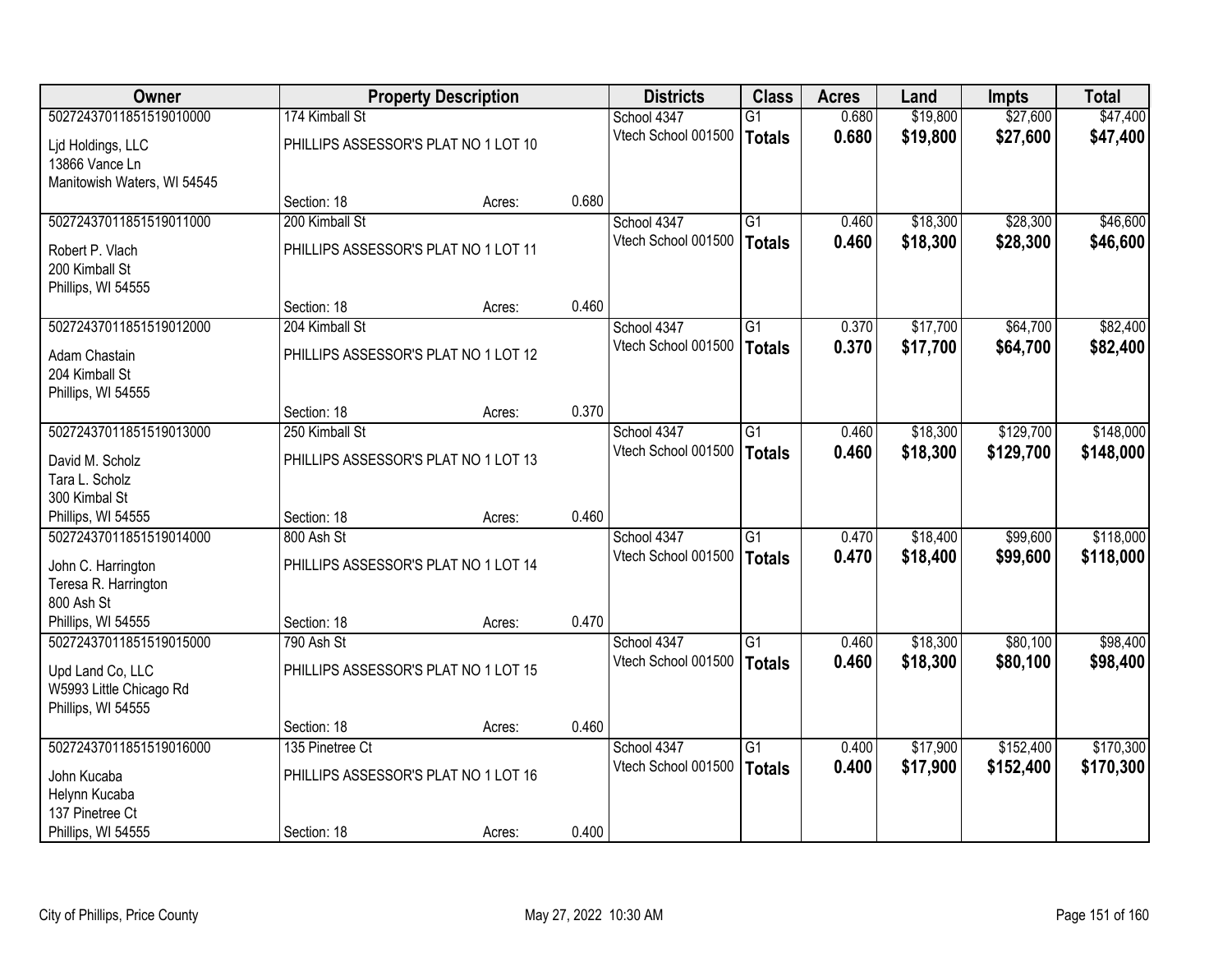| Owner                   |                                      | <b>Property Description</b> |       | <b>Districts</b>    | <b>Class</b>    | <b>Acres</b> | Land     | Impts    | <b>Total</b> |
|-------------------------|--------------------------------------|-----------------------------|-------|---------------------|-----------------|--------------|----------|----------|--------------|
| 50272437011851519017000 | 140 Victoria St                      |                             |       | School 4347         | $\overline{G1}$ | 0.490        | \$18,500 | \$58,700 | \$77,200     |
| Precour, Inc            | PHILLIPS ASSESSOR'S PLAT NO 1 LOT 17 |                             |       | Vtech School 001500 | <b>Totals</b>   | 0.490        | \$18,500 | \$58,700 | \$77,200     |
| PO Box 126              |                                      |                             |       |                     |                 |              |          |          |              |
| Phillips, WI 54555      |                                      |                             |       |                     |                 |              |          |          |              |
|                         | Section: 18                          | Acres:                      | 0.490 |                     |                 |              |          |          |              |
| 50272437011851519018000 | 142 Victoria St                      |                             |       | School 4347         | $\overline{G1}$ | 0.230        | \$12,800 | \$68,800 | \$81,600     |
| Michael P. Longfield    | PHILLIPS ASSESSOR'S PLAT NO 1 LOT 18 |                             |       | Vtech School 001500 | <b>Totals</b>   | 0.230        | \$12,800 | \$68,800 | \$81,600     |
| Debra L. Longfield      |                                      |                             |       |                     |                 |              |          |          |              |
| 142 Victoria St         |                                      |                             |       |                     |                 |              |          |          |              |
| Phillips, WI 54555      | Section: 18                          | Acres:                      | 0.230 |                     |                 |              |          |          |              |
| 50272437011851519019000 | 690 Ash St                           |                             |       | School 4347         | $\overline{G1}$ | 0.230        | \$12,800 | \$66,100 | \$78,900     |
| Drew R. Charpentier     | PHILLIPS ASSESSOR'S PLAT NO 1 LOT 19 |                             |       | Vtech School 001500 | <b>Totals</b>   | 0.230        | \$12,800 | \$66,100 | \$78,900     |
| 690 Ash St              |                                      |                             |       |                     |                 |              |          |          |              |
| Phillips, WI 54555      |                                      |                             |       |                     |                 |              |          |          |              |
|                         | Section: 18                          | Acres:                      | 0.230 |                     |                 |              |          |          |              |
| 50272437011851519020000 | 780 Ash St                           |                             |       | School 4347         | $\overline{G1}$ | 0.380        | \$17,700 | \$92,400 | \$110,100    |
| Mark H. Pomeroy         | PHILLIPS ASSESSOR'S PLAT NO 1 LOT 20 |                             |       | Vtech School 001500 | <b>Totals</b>   | 0.380        | \$17,700 | \$92,400 | \$110,100    |
| Stacy K. Pomeroy        |                                      |                             |       |                     |                 |              |          |          |              |
| 780 Ash St              |                                      |                             |       |                     |                 |              |          |          |              |
| Phillips, WI 54555      | Section: 18                          | Acres:                      | 0.380 |                     |                 |              |          |          |              |
| 50272437011851519021000 | 770 Ash St                           |                             |       | School 4347         | $\overline{G1}$ | 0.230        | \$12,800 | \$54,700 | \$67,500     |
| Jack J. Marinich Sr     | PHILLIPS ASSESSOR'S PLAT NO 1 LOT 21 |                             |       | Vtech School 001500 | <b>Totals</b>   | 0.230        | \$12,800 | \$54,700 | \$67,500     |
| Jack J J. Marinich      |                                      |                             |       |                     |                 |              |          |          |              |
| N8915 Long John's Rd    |                                      |                             |       |                     |                 |              |          |          |              |
| Phillips, WI 54555      | Section: 18                          | Acres:                      | 0.230 |                     |                 |              |          |          |              |
| 50272437011851519022000 | 225 Kimball St                       |                             |       | School 4347         | G1              | 0.460        | \$18,300 | \$66,200 | \$84,500     |
| James Meier             | PHILLIPS ASSESSOR'S PLAT NO 1 LOT 22 |                             |       | Vtech School 001500 | <b>Totals</b>   | 0.460        | \$18,300 | \$66,200 | \$84,500     |
| 225 Kimball St          |                                      |                             |       |                     |                 |              |          |          |              |
| Phillips, WI 54555      |                                      |                             |       |                     |                 |              |          |          |              |
|                         | Section: 18                          | Acres:                      | 0.460 |                     |                 |              |          |          |              |
| 50272437011851519023000 | 294 1st St                           |                             |       | School 4347         | $\overline{G1}$ | 0.220        | \$12,400 | \$76,400 | \$88,800     |
| Francis D. Riggs        | PHILLIPS ASSESSOR'S PLAT NO 1 LOT 23 |                             |       | Vtech School 001500 | <b>Totals</b>   | 0.220        | \$12,400 | \$76,400 | \$88,800     |
| Darlene Riggs           |                                      |                             |       |                     |                 |              |          |          |              |
| 294 1st St              |                                      |                             |       |                     |                 |              |          |          |              |
| Phillips, WI 54555      | Section: 18                          | Acres:                      | 0.220 |                     |                 |              |          |          |              |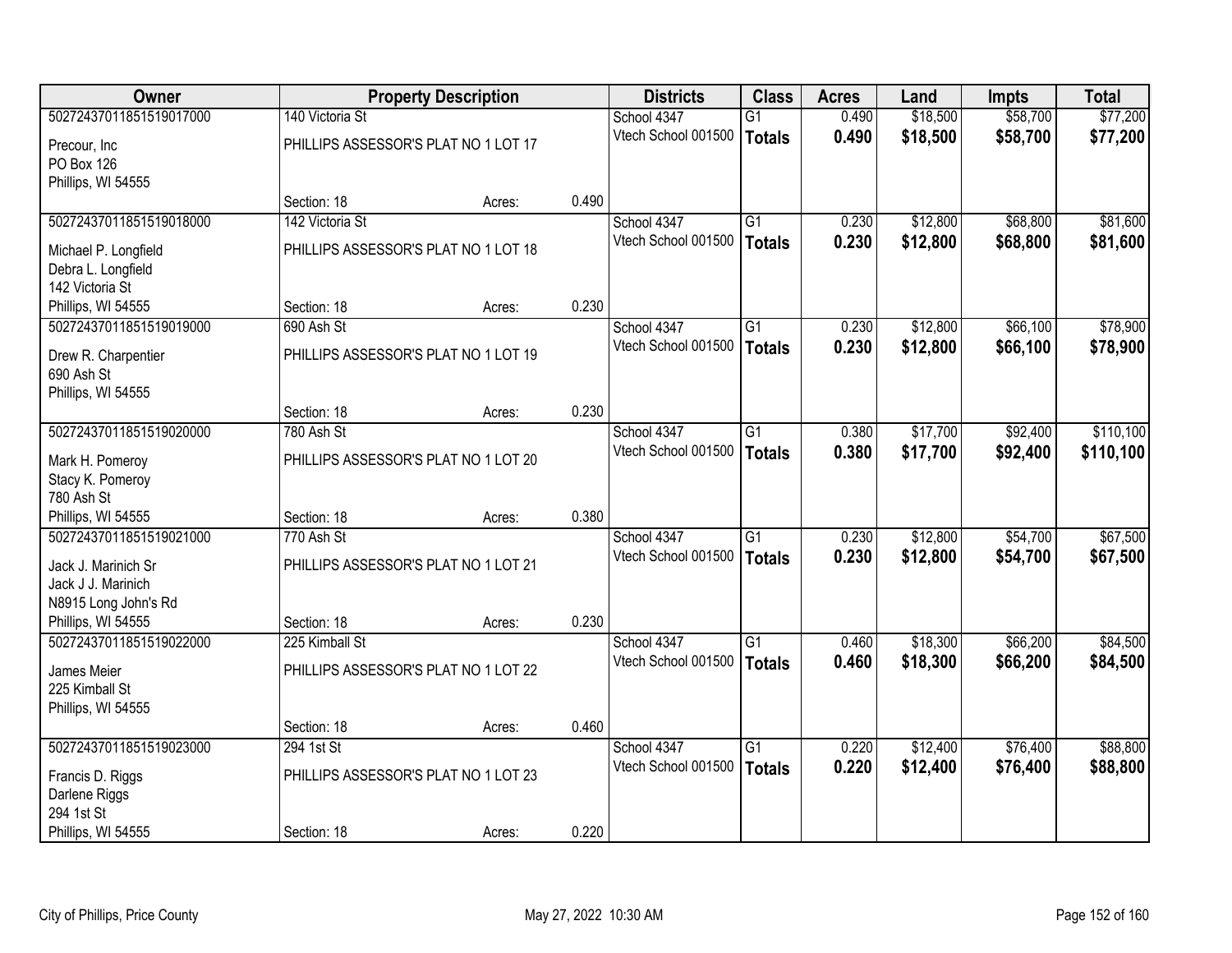| Owner                        |                                      | <b>Property Description</b> |       | <b>Districts</b>    | <b>Class</b>    | <b>Acres</b> | Land     | <b>Impts</b> | <b>Total</b> |
|------------------------------|--------------------------------------|-----------------------------|-------|---------------------|-----------------|--------------|----------|--------------|--------------|
| 50272437011851519024000      | 204 1st St                           |                             |       | School 4347         | $\overline{G1}$ | 0.230        | \$12,800 | \$59,900     | \$72,700     |
| Myron Roger Herrick          | PHILLIPS ASSESSOR'S PLAT NO 1 LOT 24 |                             |       | Vtech School 001500 | <b>Totals</b>   | 0.230        | \$12,800 | \$59,900     | \$72,700     |
| <b>Theres Herrick</b>        |                                      |                             |       |                     |                 |              |          |              |              |
| 204 1st St                   |                                      |                             |       |                     |                 |              |          |              |              |
| Phillips, WI 54555           | Section: 18                          | Acres:                      | 0.230 |                     |                 |              |          |              |              |
| 50272437011851519025000      | 205 Kimball St                       |                             |       | School 4347         | $\overline{G1}$ | 0.220        | \$12,400 | \$77,200     | \$89,600     |
| Angie M. Revak               | PHILLIPS ASSESSOR'S PLAT NO 1 LOT 25 |                             |       | Vtech School 001500 | <b>Totals</b>   | 0.220        | \$12,400 | \$77,200     | \$89,600     |
| 205 Kimball St               |                                      |                             |       |                     |                 |              |          |              |              |
| Phillips, WI 54555           |                                      |                             |       |                     |                 |              |          |              |              |
|                              | Section: 18                          | Acres:                      | 0.220 |                     |                 |              |          |              |              |
| 50272437011851519026000      | 201 Kimball St                       |                             |       | School 4347         | G1              | 0.250        | \$13,700 | \$97,200     | \$110,900    |
| <b>William Mccormick</b>     | PHILLIPS ASSESSOR'S PLAT NO 1 LOT 26 |                             |       | Vtech School 001500 | <b>Totals</b>   | 0.250        | \$13,700 | \$97,200     | \$110,900    |
| Rachel Mccormick             |                                      |                             |       |                     |                 |              |          |              |              |
| 201 Kimball St               |                                      |                             |       |                     |                 |              |          |              |              |
| Phillips, WI 54555           | Section: 18                          | Acres:                      | 0.250 |                     |                 |              |          |              |              |
| 50272437011851519027000      | 200 1st St                           |                             |       | School 4347         | G1              | 0.210        | \$12,000 | \$73,200     | \$85,200     |
| David P. Milewczyk           | PHILLIPS ASSESSOR'S PLAT NO 1 LOT 27 |                             |       | Vtech School 001500 | <b>Totals</b>   | 0.210        | \$12,000 | \$73,200     | \$85,200     |
| 200 1st St                   |                                      |                             |       |                     |                 |              |          |              |              |
| Phillips, WI 54555           |                                      |                             |       |                     |                 |              |          |              |              |
|                              | Section: 18                          | Acres:                      | 0.210 |                     |                 |              |          |              |              |
| 50272437011851519028000      | 170 1st St                           |                             |       | School 4347         | $\overline{G1}$ | 0.310        | \$16,100 | \$77,500     | \$93,600     |
| Brian D. Ulrich              | PHILLIPS ASSESSOR'S PLAT NO 1 LOT 28 |                             |       | Vtech School 001500 | <b>Totals</b>   | 0.310        | \$16,100 | \$77,500     | \$93,600     |
| 170 1st St                   |                                      |                             |       |                     |                 |              |          |              |              |
| Phillips, WI 54555           |                                      |                             |       |                     |                 |              |          |              |              |
|                              | Section: 18                          | Acres:                      | 0.310 |                     |                 |              |          |              |              |
| 50272437011851519029000      | 175 Kimball St                       |                             |       | School 4347         | $\overline{G1}$ | 0.310        | \$16,100 | \$52,200     | \$68,300     |
| John Klimowski               | PHILLIPS ASSESSOR'S PLAT NO 1 LOT 29 |                             |       | Vtech School 001500 | <b>Totals</b>   | 0.310        | \$16,100 | \$52,200     | \$68,300     |
| 175 Kimball St               |                                      |                             |       |                     |                 |              |          |              |              |
| Phillips, WI 54555           |                                      |                             |       |                     |                 |              |          |              |              |
|                              | Section: 18                          | Acres:                      | 0.310 |                     |                 |              |          |              |              |
| 50272437011851519030000      | 164 1st St                           |                             |       | School 4347         | G1              | 0.650        | \$19,600 | \$99,400     | \$119,000    |
| David P & Lorraine M Baratka | PHILLIPS ASSESSOR'S PLAT NO 1 LOT 30 |                             |       | Vtech School 001500 | <b>Totals</b>   | 0.650        | \$19,600 | \$99,400     | \$119,000    |
| Revocable Trust              |                                      |                             |       |                     |                 |              |          |              |              |
| 164 1st St                   |                                      |                             |       |                     |                 |              |          |              |              |
| Phillips, WI 54555           | Section: 18                          | Acres:                      | 0.650 |                     |                 |              |          |              |              |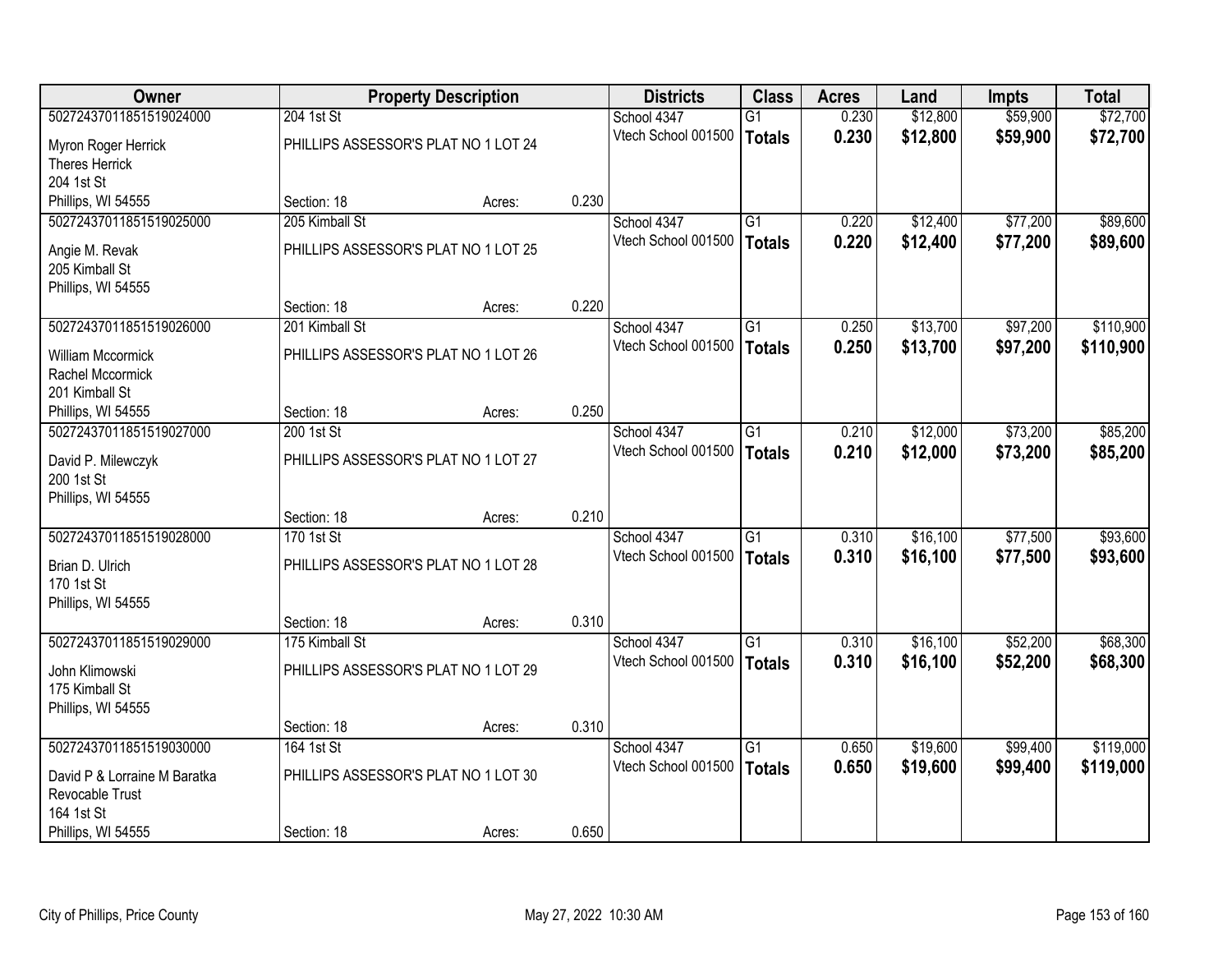| Owner                   |                                      | <b>Property Description</b> |       | <b>Districts</b>    | <b>Class</b>    | <b>Acres</b> | Land     | Impts    | <b>Total</b> |
|-------------------------|--------------------------------------|-----------------------------|-------|---------------------|-----------------|--------------|----------|----------|--------------|
| 50272437011851519031000 | 790 Flambeau Ave                     |                             |       | School 4347         | $\overline{G1}$ | 0.120        | \$7,300  | \$31,700 | \$39,000     |
| Anthony Lind            | PHILLIPS ASSESSOR'S PLAT NO 1 LOT 31 |                             |       | Vtech School 001500 | <b>Totals</b>   | 0.120        | \$7,300  | \$31,700 | \$39,000     |
| 790 Flambeau Ave        |                                      |                             |       |                     |                 |              |          |          |              |
| Phillips, WI 54555      |                                      |                             |       |                     |                 |              |          |          |              |
|                         | Section: 18                          | Acres:                      | 0.120 |                     |                 |              |          |          |              |
| 50272437011851519032000 | 780 Flambeau Ave                     |                             |       | School 4347         | $\overline{G1}$ | 0.250        | \$10,600 | \$90,500 | \$101,100    |
| <b>Brian Wright</b>     | PHILLIPS ASSESSOR'S PLAT NO 1 LOT 32 |                             |       | Vtech School 001500 | <b>Totals</b>   | 0.250        | \$10,600 | \$90,500 | \$101,100    |
| 780 Flambeau Ave        |                                      |                             |       |                     |                 |              |          |          |              |
| Phillips, WI 54555      |                                      |                             |       |                     |                 |              |          |          |              |
|                         | Section: 18                          | Acres:                      | 0.250 |                     |                 |              |          |          |              |
| 50272437011851519033000 | 714 Flambeau Ave                     |                             |       | School 4347         | G1              | 0.120        | \$7,300  | \$16,900 | \$24,200     |
| Michael Nystrom         | PHILLIPS ASSESSOR'S PLAT NO 1 LOT 33 |                             |       | Vtech School 001500 | <b>Totals</b>   | 0.120        | \$7,300  | \$16,900 | \$24,200     |
| 714 Flambeau Ave        |                                      |                             |       |                     |                 |              |          |          |              |
| Phillips, WI 54555      |                                      |                             |       |                     |                 |              |          |          |              |
|                         | Section: 18                          | Acres:                      | 0.120 |                     |                 |              |          |          |              |
| 50272437011851519034000 | 690 Flambeau Ave                     |                             |       | School 4347         | $\overline{G1}$ | 0.120        | \$7,300  | \$49,000 | \$56,300     |
| Sara L. Walker          | PHILLIPS ASSESSOR'S PLAT NO 1 LOT 34 |                             |       | Vtech School 001500 | <b>Totals</b>   | 0.120        | \$7,300  | \$49,000 | \$56,300     |
| Andre D. Walker         |                                      |                             |       |                     |                 |              |          |          |              |
| 690 Flambeau Ave        |                                      |                             |       |                     |                 |              |          |          |              |
| Phillips, WI 54555      | Section: 18                          | Acres:                      | 0.120 |                     |                 |              |          |          |              |
| 50272437011851519035000 | 664 Flambeau Ave                     |                             |       | School 4347         | $\overline{G1}$ | 0.250        | \$10,600 | \$67,200 | \$77,800     |
| Doris M. Haskins        | PHILLIPS ASSESSOR'S PLAT NO 1 LOT 35 |                             |       | Vtech School 001500 | <b>Totals</b>   | 0.250        | \$10,600 | \$67,200 | \$77,800     |
| 664 Flambeau Ave        |                                      |                             |       |                     |                 |              |          |          |              |
| Phillips, WI 54555      |                                      |                             |       |                     |                 |              |          |          |              |
|                         | Section: 18                          | Acres:                      | 0.250 |                     |                 |              |          |          |              |
| 50272437011851519036000 | 614 Flambeau Ave                     |                             |       | School 4347         | G1              | 0.120        | \$7,300  | \$34,200 | \$41,500     |
| Michelle N. Blaskowski  | PHILLIPS ASSESSOR'S PLAT NO 1 LOT 36 |                             |       | Vtech School 001500 | <b>Totals</b>   | 0.120        | \$7,300  | \$34,200 | \$41,500     |
| 614 Flambeau Ave        |                                      |                             |       |                     |                 |              |          |          |              |
| Phillips, WI 54555      |                                      |                             |       |                     |                 |              |          |          |              |
|                         | Section: 18                          | Acres:                      | 0.120 |                     |                 |              |          |          |              |
| 50272437011851519037000 | 190 Victoria St                      |                             |       | School 4347         | $\overline{G1}$ | 0.160        | \$9,800  | \$24,700 | \$34,500     |
| Todd A. Klinger         | PHILLIPS ASSESSOR'S PLAT NO 1 LOT 37 |                             |       | Vtech School 001500 | <b>Totals</b>   | 0.160        | \$9,800  | \$24,700 | \$34,500     |
| 190 Victoria St         |                                      |                             |       |                     |                 |              |          |          |              |
| Phillips, WI 54555      |                                      |                             |       |                     |                 |              |          |          |              |
|                         | Section: 18                          | Acres:                      | 0.160 |                     |                 |              |          |          |              |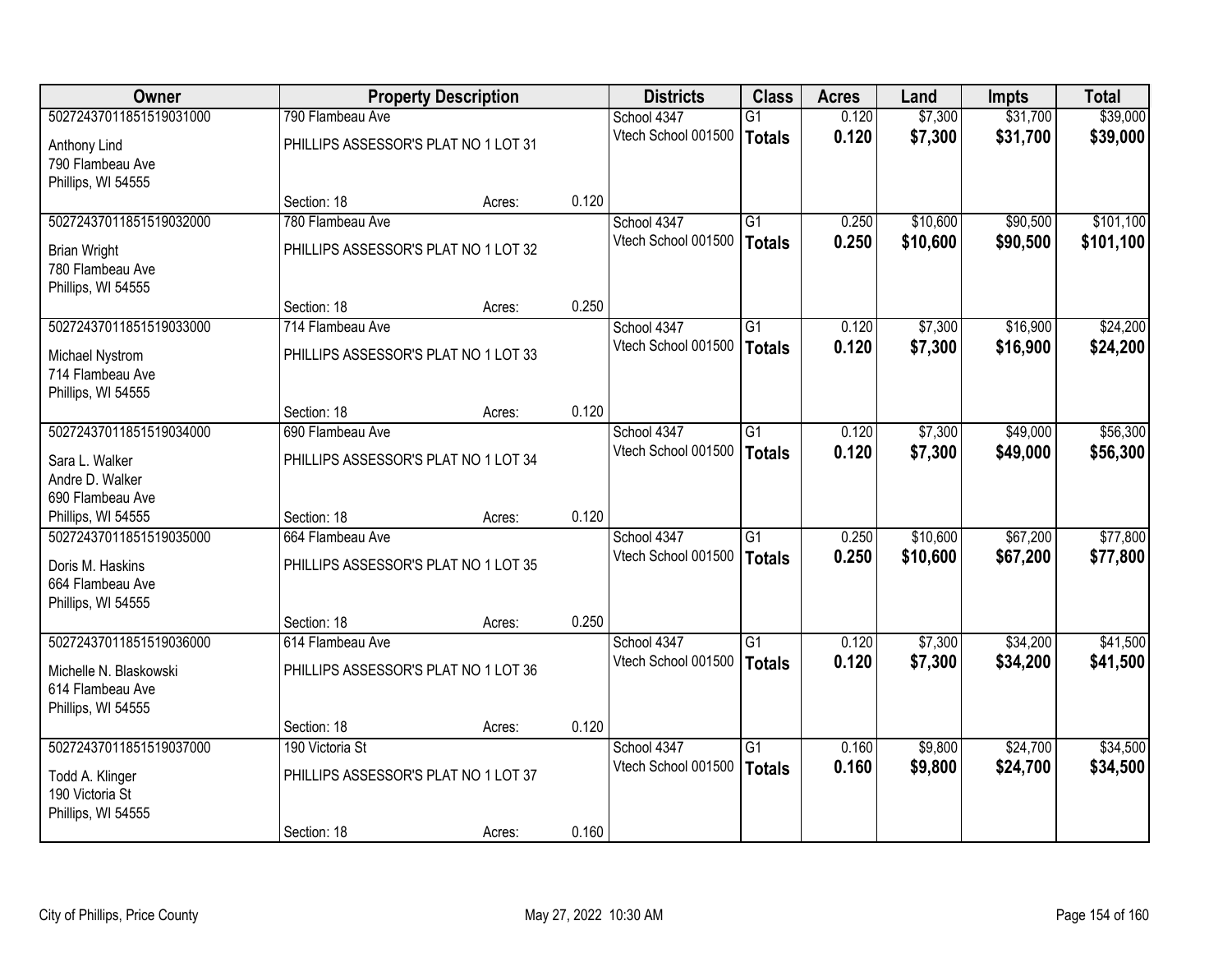| <b>Owner</b>             |                                      | <b>Property Description</b> |       | <b>Districts</b>    | <b>Class</b>    | <b>Acres</b> | Land     | Impts           | <b>Total</b> |
|--------------------------|--------------------------------------|-----------------------------|-------|---------------------|-----------------|--------------|----------|-----------------|--------------|
| 50272437011851519038000  | 186 1st St                           |                             |       | School 4347         | $\overline{G1}$ | 0.490        | \$18,500 | \$50,500        | \$69,000     |
| Joshua M. Petty          | PHILLIPS ASSESSOR'S PLAT NO 1 LOT 38 |                             |       | Vtech School 001500 | <b>Totals</b>   | 0.490        | \$18,500 | \$50,500        | \$69,000     |
| 186 1st St               |                                      |                             |       |                     |                 |              |          |                 |              |
| Phillips, WI 54555       |                                      |                             |       |                     |                 |              |          |                 |              |
|                          | Section: 18                          | Acres:                      | 0.490 |                     |                 |              |          |                 |              |
| 50272437011851519039000  | 195 1st St                           |                             |       | School 4347         | $\overline{G1}$ | 0.250        | \$13,700 | \$96,200        | \$109,900    |
| Cody L. Teller           | PHILLIPS ASSESSOR'S PLAT NO 1 LOT 39 |                             |       | Vtech School 001500 | <b>Totals</b>   | 0.250        | \$13,700 | \$96,200        | \$109,900    |
| Ashley R. Teller         |                                      |                             |       |                     |                 |              |          |                 |              |
| 195 1st St               |                                      |                             |       |                     |                 |              |          |                 |              |
| Phillips, WI 54555       | Section: 18                          | Acres:                      | 0.250 |                     |                 |              |          |                 |              |
| 50272437011851519040000  | 170 Victoria St                      |                             |       | School 4347         | $\overline{G1}$ | 0.380        | \$17,700 | \$70,100        | \$87,800     |
| Jon B. Mitchell          | PHILLIPS ASSESSOR'S PLAT NO 1 LOT 40 |                             |       | Vtech School 001500 | <b>Totals</b>   | 0.380        | \$17,700 | \$70,100        | \$87,800     |
| 170 Victoria St          |                                      |                             |       |                     |                 |              |          |                 |              |
| Phillips, WI 54555       |                                      |                             |       |                     |                 |              |          |                 |              |
|                          | Section: 18                          | Acres:                      | 0.380 |                     |                 |              |          |                 |              |
| 50272437011851519041000  | 160 Victoria St                      |                             |       | School 4347         | $\overline{G1}$ | 0.520        | \$18,700 | $\overline{50}$ | \$18,700     |
| Precour, Inc.            | PHILLIPS ASSESSOR'S PLAT NO 1 LOT 41 |                             |       | Vtech School 001500 | <b>Totals</b>   | 0.520        | \$18,700 | \$0             | \$18,700     |
| PO Box 126               |                                      |                             |       |                     |                 |              |          |                 |              |
| Phillips, WI 54555       |                                      |                             |       |                     |                 |              |          |                 |              |
|                          | Section: 18                          | Acres:                      | 0.520 |                     |                 |              |          |                 |              |
| 50272437011851519042000  | 201 1st St                           |                             |       | School 4347         | $\overline{G1}$ | 0.230        | \$12,800 | \$87,400        | \$100,200    |
| Daniel J. Ringersma      | PHILLIPS ASSESSOR'S PLAT NO 1 LOT 42 |                             |       | Vtech School 001500 | <b>Totals</b>   | 0.230        | \$12,800 | \$87,400        | \$100,200    |
| Charmaine Ringersma      |                                      |                             |       |                     |                 |              |          |                 |              |
| 201 1st St               |                                      |                             |       |                     |                 |              |          |                 |              |
| Phillips, WI 54555       | Section: 18                          | Acres:                      | 0.230 |                     |                 |              |          |                 |              |
| 50272437011851519043000  | 156 Victoria St                      |                             |       | School 4347         | G1              | 0.090        | \$5,500  | \$18,400        | \$23,900     |
| Tkk Properties, LLC      | PHILLIPS ASSESSOR'S PLAT NO 1 LOT 43 |                             |       | Vtech School 001500 | <b>Totals</b>   | 0.090        | \$5,500  | \$18,400        | \$23,900     |
| 500 Kruetzer St          |                                      |                             |       |                     |                 |              |          |                 |              |
| Athen, WI 54411          |                                      |                             |       |                     |                 |              |          |                 |              |
|                          | Section: 18                          | Acres:                      | 0.090 |                     |                 |              |          |                 |              |
| 50272437011851519044000  | 152 Victoria St                      |                             |       | School 4347         | $\overline{G1}$ | 0.110        | \$6,700  | \$14,000        | \$20,700     |
| Matthew J. Marinack      | PHILLIPS ASSESSOR'S PLAT NO 1 LOT 44 |                             |       | Vtech School 001500 | <b>Totals</b>   | 0.110        | \$6,700  | \$14,000        | \$20,700     |
| N10618 W Solberg Lake Rd |                                      |                             |       |                     |                 |              |          |                 |              |
| Phillips, WI 54555       |                                      |                             |       |                     |                 |              |          |                 |              |
|                          | Section: 18                          | Acres:                      | 0.110 |                     |                 |              |          |                 |              |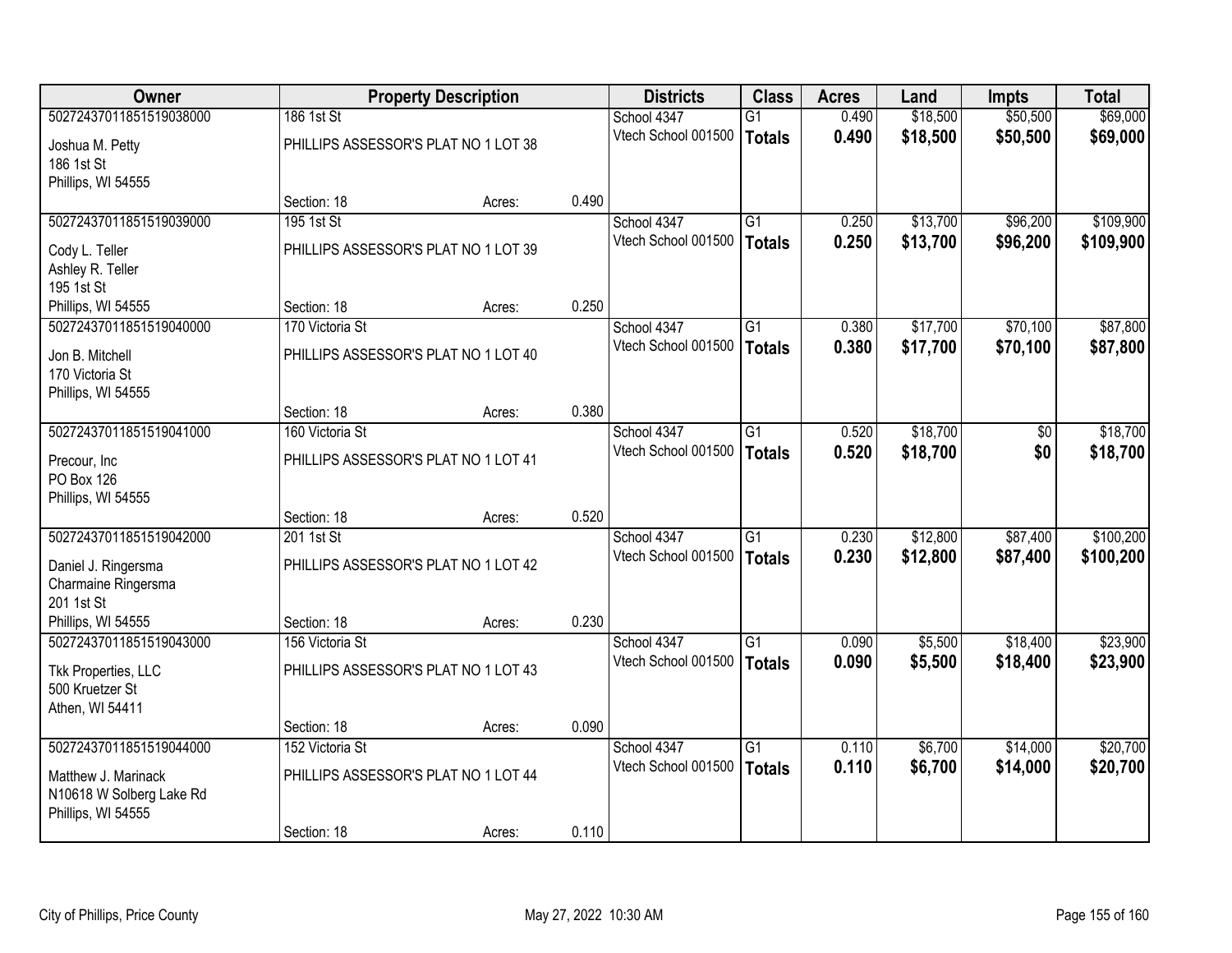| Owner                     |                                      | <b>Property Description</b> |       | <b>Districts</b>    | <b>Class</b>    | <b>Acres</b> | Land     | <b>Impts</b> | <b>Total</b> |
|---------------------------|--------------------------------------|-----------------------------|-------|---------------------|-----------------|--------------|----------|--------------|--------------|
| 50272437011851519045000   | 148 Victoria St                      |                             |       | School 4347         | $\overline{G1}$ | 0.210        | \$12,000 | \$72,600     | \$84,600     |
| Robert J. Marinack        | PHILLIPS ASSESSOR'S PLAT NO 1 LOT 45 |                             |       | Vtech School 001500 | <b>Totals</b>   | 0.210        | \$12,000 | \$72,600     | \$84,600     |
| Eliza Marinack            |                                      |                             |       |                     |                 |              |          |              |              |
| 4483 County Rd G          |                                      |                             |       |                     |                 |              |          |              |              |
| Oshkosh, WI 54904         | Section: 18                          | Acres:                      | 0.210 |                     |                 |              |          |              |              |
| 50272437011851519046000   | 215 1st St                           |                             |       | School 4347         | G1              | 0.180        | \$10,800 | \$53,700     | \$64,500     |
| Emil Chrusciel            | PHILLIPS ASSESSOR'S PLAT NO 1 LOT 46 |                             |       | Vtech School 001500 | <b>Totals</b>   | 0.180        | \$10,800 | \$53,700     | \$64,500     |
| Rose Chrusciel            |                                      |                             |       |                     |                 |              |          |              |              |
| 15127 Ramsey Blvd NW      |                                      |                             |       |                     |                 |              |          |              |              |
| Ramsey, MN 55303          | Section: 18                          | Acres:                      | 0.180 |                     |                 |              |          |              |              |
| 50272437011851519047000   | 225 1st St                           |                             |       | School 4347         | G1              | 0.230        | \$12,800 | \$87,400     | \$100,200    |
| Jolie M. Dirrigle         | PHILLIPS ASSESSOR'S PLAT NO 1 LOT 47 |                             |       | Vtech School 001500 | <b>Totals</b>   | 0.230        | \$12,800 | \$87,400     | \$100,200    |
| 225 1st St                |                                      |                             |       |                     |                 |              |          |              |              |
| Phillips, WI 54555        |                                      |                             |       |                     |                 |              |          |              |              |
|                           | Section: 18                          | Acres:                      | 0.230 |                     |                 |              |          |              |              |
| 50272437011851519048000   | 144 Victoria St                      |                             |       | School 4347         | $\overline{G1}$ | 0.230        | \$12,800 | \$81,900     | \$94,700     |
| Charles J. Peterson       | PHILLIPS ASSESSOR'S PLAT NO 1 LOT 48 |                             |       | Vtech School 001500 | <b>Totals</b>   | 0.230        | \$12,800 | \$81,900     | \$94,700     |
| Joan A. Peterson          |                                      |                             |       |                     |                 |              |          |              |              |
| 144 Victoria St           |                                      |                             |       |                     |                 |              |          |              |              |
| Phillips, WI 54555        | Section: 18                          | Acres:                      | 0.230 |                     |                 |              |          |              |              |
| 50272437011851519049000   | 300 Ashland St                       |                             |       | School 4347         | $\overline{G2}$ | 0.290        | \$15,300 | \$106,200    | \$121,500    |
| <b>Bumble Bee Rentals</b> | PHILLIPS ASSESSOR'S PLAT NO 1 LOT 49 |                             |       | Vtech School 001500 | <b>Totals</b>   | 0.290        | \$15,300 | \$106,200    | \$121,500    |
| N9791 Deer Creek Rd       |                                      |                             |       |                     |                 |              |          |              |              |
| Phillips, WI 54555        |                                      |                             |       |                     |                 |              |          |              |              |
|                           | Section: 18                          | Acres:                      | 0.290 |                     |                 |              |          |              |              |
| 50272437011851519050000   | 491 Flambeau Ave                     |                             |       | School 4347         | G1              | 0.220        | \$12,400 | \$92,800     | \$105,200    |
| <b>Bumble Bee Rentals</b> | PHILLIPS ASSESSOR'S PLAT NO 1 LOT 50 |                             |       | Vtech School 001500 | <b>Totals</b>   | 0.220        | \$12,400 | \$92,800     | \$105,200    |
| N9791 Deer Creek Rd       |                                      |                             |       |                     |                 |              |          |              |              |
| Phillips, WI 54555        |                                      |                             |       |                     |                 |              |          |              |              |
|                           | Section: 18                          | Acres:                      | 0.220 |                     |                 |              |          |              |              |
| 50272437011851519051000   | 525 Elk Ave                          |                             |       | School 4347         | $\overline{G1}$ | 0.150        | \$9,100  | \$36,300     | \$45,400     |
| <b>Bumble Bee Rentals</b> | PHILLIPS ASSESSOR'S PLAT NO 1 LOT 51 |                             |       | Vtech School 001500 | <b>Totals</b>   | 0.150        | \$9,100  | \$36,300     | \$45,400     |
| N9791 Deer Creek Rd       |                                      |                             |       |                     |                 |              |          |              |              |
| Phillips, WI 54555        |                                      |                             |       |                     |                 |              |          |              |              |
|                           | Section: 18                          | Acres:                      | 0.150 |                     |                 |              |          |              |              |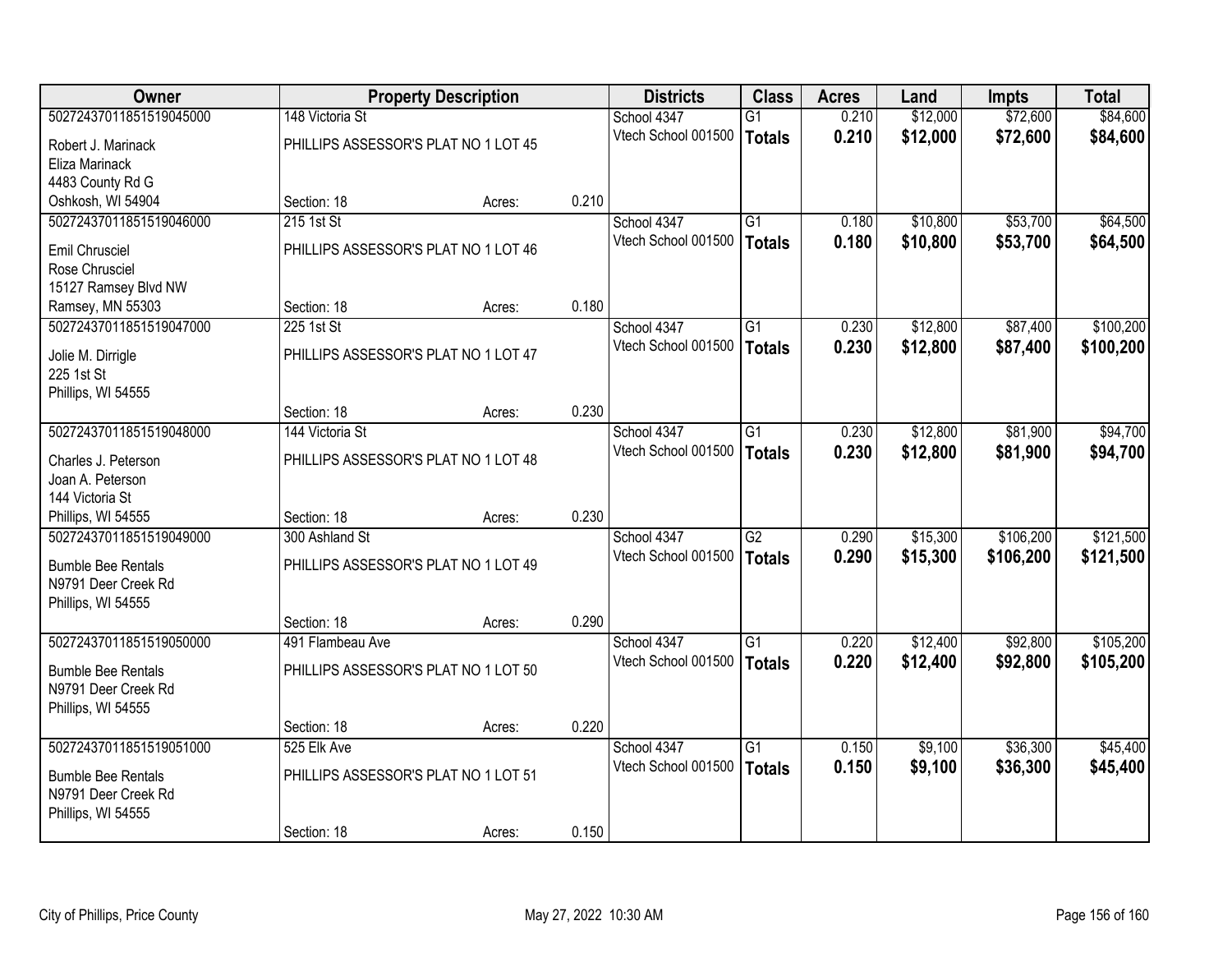| \$34,400<br>50272437011851519052000<br>505 Flambeau Ave<br>0.250<br>\$13,700<br>School 4347<br>$\overline{G1}$<br>Vtech School 001500<br>0.250<br>\$13,700<br>\$34,400<br>\$48,100<br><b>Totals</b><br>PHILLIPS ASSESSOR'S PLAT NO 1 LOT 52<br><b>Bumble Bee Rentals</b><br>N9791 Deer Creek Rd<br>Phillips, WI 54555<br>0.250<br>Section: 18<br>Acres:<br>\$13,200<br>\$19,500<br>50272437011851519053000<br>515 Flambeau Ave<br>School 4347<br>G1<br>0.240<br>Vtech School 001500<br>\$13,200<br>0.240<br>\$19,500<br><b>Totals</b><br>PHILLIPS ASSESSOR'S PLAT NO 1 LOT 53<br>Donald G. Staples<br>379 Jackson Ave<br>Phillips, WI 54555<br>0.240<br>Section: 18<br>Acres:<br>\$30,200<br>50272437011851519054000<br>541 Flambeau Ave<br>\$13,700<br>School 4347<br>G1<br>0.250<br>Vtech School 001500<br>0.250<br>\$13,700<br>\$30,200<br><b>Totals</b><br>PHILLIPS ASSESSOR'S PLAT NO 1 LOT 54<br>Jeannie M. Felix<br>541 Flambeau Ave<br>Phillips, WI 54555<br>0.250<br>Section: 18<br>Acres:<br>50272437011851519055000<br>$\overline{G1}$<br>\$14,500<br>\$35,500<br>561 Flambeau Ave<br>School 4347<br>0.270<br>Vtech School 001500<br>0.270<br>\$35,500<br><b>Totals</b><br>\$14,500<br>PHILLIPS ASSESSOR'S PLAT NO 1 LOT 55<br>Dr Da Pa Do Enterprises<br>PO Box 126<br>Phillips, WI 54555<br>0.270<br>Section: 18<br>Acres:<br>\$22,800<br>50272437011851519056000<br>\$13,200<br>581 Flambeau Ave<br>School 4347<br>$\overline{G1}$<br>0.240<br>0.240<br>Vtech School 001500<br>\$13,200<br>\$22,800<br><b>Totals</b><br>PHILLIPS ASSESSOR'S PLAT NO 1 LOT 56<br>Daniel L. Roach<br>244 Washburn<br>Deerfield, WI 53531<br>0.240<br>Section: 18<br>Acres:<br>50272437011851519057000<br>$\overline{G1}$<br>\$13,700<br>\$25,200<br>611 Flambeau Ave<br>School 4347<br>0.250<br>Vtech School 001500<br>0.250<br>\$25,200<br>\$13,700<br><b>Totals</b><br>PHILLIPS ASSESSOR'S PLAT NO 1 LOT 57<br>Dennis A. Roach<br>Maria Roach<br>2313 W lowa St<br>0.250<br>Apt 2f<br>Section: 18<br>Acres:<br>Chicago, IL 60622<br>50272437011851519058000<br>\$20,300<br>641 Flambeau Ave<br>School 4347<br>$\overline{G1}$<br>0.750<br>$\overline{50}$<br>Vtech School 001500<br>0.750<br>\$20,300<br>\$0<br><b>Totals</b><br>PHILLIPS ASSESSOR'S PLAT NO 1 LOT 58<br>Precour, Inc<br>PO Box 126<br>Phillips, WI 54555 | Owner | <b>Property Description</b> |        | <b>Districts</b> | <b>Class</b> | <b>Acres</b> | Land | <b>Impts</b> | <b>Total</b> |          |
|-------------------------------------------------------------------------------------------------------------------------------------------------------------------------------------------------------------------------------------------------------------------------------------------------------------------------------------------------------------------------------------------------------------------------------------------------------------------------------------------------------------------------------------------------------------------------------------------------------------------------------------------------------------------------------------------------------------------------------------------------------------------------------------------------------------------------------------------------------------------------------------------------------------------------------------------------------------------------------------------------------------------------------------------------------------------------------------------------------------------------------------------------------------------------------------------------------------------------------------------------------------------------------------------------------------------------------------------------------------------------------------------------------------------------------------------------------------------------------------------------------------------------------------------------------------------------------------------------------------------------------------------------------------------------------------------------------------------------------------------------------------------------------------------------------------------------------------------------------------------------------------------------------------------------------------------------------------------------------------------------------------------------------------------------------------------------------------------------------------------------------------------------------------------------------------------------------------------------------------------------------------------------------------------------------------------------|-------|-----------------------------|--------|------------------|--------------|--------------|------|--------------|--------------|----------|
|                                                                                                                                                                                                                                                                                                                                                                                                                                                                                                                                                                                                                                                                                                                                                                                                                                                                                                                                                                                                                                                                                                                                                                                                                                                                                                                                                                                                                                                                                                                                                                                                                                                                                                                                                                                                                                                                                                                                                                                                                                                                                                                                                                                                                                                                                                                         |       |                             |        |                  |              |              |      |              |              | \$48,100 |
| \$32,700<br>\$43,900<br>\$50,000<br>\$50,000<br>\$36,000<br>\$36,000<br>\$38,900<br>\$38,900<br>\$20,300<br>\$20,300                                                                                                                                                                                                                                                                                                                                                                                                                                                                                                                                                                                                                                                                                                                                                                                                                                                                                                                                                                                                                                                                                                                                                                                                                                                                                                                                                                                                                                                                                                                                                                                                                                                                                                                                                                                                                                                                                                                                                                                                                                                                                                                                                                                                    |       |                             |        |                  |              |              |      |              |              |          |
| \$32,700<br>\$43,900                                                                                                                                                                                                                                                                                                                                                                                                                                                                                                                                                                                                                                                                                                                                                                                                                                                                                                                                                                                                                                                                                                                                                                                                                                                                                                                                                                                                                                                                                                                                                                                                                                                                                                                                                                                                                                                                                                                                                                                                                                                                                                                                                                                                                                                                                                    |       |                             |        |                  |              |              |      |              |              |          |
|                                                                                                                                                                                                                                                                                                                                                                                                                                                                                                                                                                                                                                                                                                                                                                                                                                                                                                                                                                                                                                                                                                                                                                                                                                                                                                                                                                                                                                                                                                                                                                                                                                                                                                                                                                                                                                                                                                                                                                                                                                                                                                                                                                                                                                                                                                                         |       |                             |        |                  |              |              |      |              |              |          |
|                                                                                                                                                                                                                                                                                                                                                                                                                                                                                                                                                                                                                                                                                                                                                                                                                                                                                                                                                                                                                                                                                                                                                                                                                                                                                                                                                                                                                                                                                                                                                                                                                                                                                                                                                                                                                                                                                                                                                                                                                                                                                                                                                                                                                                                                                                                         |       |                             |        |                  |              |              |      |              |              |          |
|                                                                                                                                                                                                                                                                                                                                                                                                                                                                                                                                                                                                                                                                                                                                                                                                                                                                                                                                                                                                                                                                                                                                                                                                                                                                                                                                                                                                                                                                                                                                                                                                                                                                                                                                                                                                                                                                                                                                                                                                                                                                                                                                                                                                                                                                                                                         |       |                             |        |                  |              |              |      |              |              |          |
|                                                                                                                                                                                                                                                                                                                                                                                                                                                                                                                                                                                                                                                                                                                                                                                                                                                                                                                                                                                                                                                                                                                                                                                                                                                                                                                                                                                                                                                                                                                                                                                                                                                                                                                                                                                                                                                                                                                                                                                                                                                                                                                                                                                                                                                                                                                         |       |                             |        |                  |              |              |      |              |              |          |
|                                                                                                                                                                                                                                                                                                                                                                                                                                                                                                                                                                                                                                                                                                                                                                                                                                                                                                                                                                                                                                                                                                                                                                                                                                                                                                                                                                                                                                                                                                                                                                                                                                                                                                                                                                                                                                                                                                                                                                                                                                                                                                                                                                                                                                                                                                                         |       |                             |        |                  |              |              |      |              |              |          |
|                                                                                                                                                                                                                                                                                                                                                                                                                                                                                                                                                                                                                                                                                                                                                                                                                                                                                                                                                                                                                                                                                                                                                                                                                                                                                                                                                                                                                                                                                                                                                                                                                                                                                                                                                                                                                                                                                                                                                                                                                                                                                                                                                                                                                                                                                                                         |       |                             |        |                  |              |              |      |              |              |          |
|                                                                                                                                                                                                                                                                                                                                                                                                                                                                                                                                                                                                                                                                                                                                                                                                                                                                                                                                                                                                                                                                                                                                                                                                                                                                                                                                                                                                                                                                                                                                                                                                                                                                                                                                                                                                                                                                                                                                                                                                                                                                                                                                                                                                                                                                                                                         |       |                             |        |                  |              |              |      |              |              |          |
|                                                                                                                                                                                                                                                                                                                                                                                                                                                                                                                                                                                                                                                                                                                                                                                                                                                                                                                                                                                                                                                                                                                                                                                                                                                                                                                                                                                                                                                                                                                                                                                                                                                                                                                                                                                                                                                                                                                                                                                                                                                                                                                                                                                                                                                                                                                         |       |                             |        |                  |              |              |      |              |              |          |
|                                                                                                                                                                                                                                                                                                                                                                                                                                                                                                                                                                                                                                                                                                                                                                                                                                                                                                                                                                                                                                                                                                                                                                                                                                                                                                                                                                                                                                                                                                                                                                                                                                                                                                                                                                                                                                                                                                                                                                                                                                                                                                                                                                                                                                                                                                                         |       |                             |        |                  |              |              |      |              |              |          |
|                                                                                                                                                                                                                                                                                                                                                                                                                                                                                                                                                                                                                                                                                                                                                                                                                                                                                                                                                                                                                                                                                                                                                                                                                                                                                                                                                                                                                                                                                                                                                                                                                                                                                                                                                                                                                                                                                                                                                                                                                                                                                                                                                                                                                                                                                                                         |       |                             |        |                  |              |              |      |              |              |          |
|                                                                                                                                                                                                                                                                                                                                                                                                                                                                                                                                                                                                                                                                                                                                                                                                                                                                                                                                                                                                                                                                                                                                                                                                                                                                                                                                                                                                                                                                                                                                                                                                                                                                                                                                                                                                                                                                                                                                                                                                                                                                                                                                                                                                                                                                                                                         |       |                             |        |                  |              |              |      |              |              |          |
|                                                                                                                                                                                                                                                                                                                                                                                                                                                                                                                                                                                                                                                                                                                                                                                                                                                                                                                                                                                                                                                                                                                                                                                                                                                                                                                                                                                                                                                                                                                                                                                                                                                                                                                                                                                                                                                                                                                                                                                                                                                                                                                                                                                                                                                                                                                         |       |                             |        |                  |              |              |      |              |              |          |
|                                                                                                                                                                                                                                                                                                                                                                                                                                                                                                                                                                                                                                                                                                                                                                                                                                                                                                                                                                                                                                                                                                                                                                                                                                                                                                                                                                                                                                                                                                                                                                                                                                                                                                                                                                                                                                                                                                                                                                                                                                                                                                                                                                                                                                                                                                                         |       |                             |        |                  |              |              |      |              |              |          |
|                                                                                                                                                                                                                                                                                                                                                                                                                                                                                                                                                                                                                                                                                                                                                                                                                                                                                                                                                                                                                                                                                                                                                                                                                                                                                                                                                                                                                                                                                                                                                                                                                                                                                                                                                                                                                                                                                                                                                                                                                                                                                                                                                                                                                                                                                                                         |       |                             |        |                  |              |              |      |              |              |          |
|                                                                                                                                                                                                                                                                                                                                                                                                                                                                                                                                                                                                                                                                                                                                                                                                                                                                                                                                                                                                                                                                                                                                                                                                                                                                                                                                                                                                                                                                                                                                                                                                                                                                                                                                                                                                                                                                                                                                                                                                                                                                                                                                                                                                                                                                                                                         |       |                             |        |                  |              |              |      |              |              |          |
|                                                                                                                                                                                                                                                                                                                                                                                                                                                                                                                                                                                                                                                                                                                                                                                                                                                                                                                                                                                                                                                                                                                                                                                                                                                                                                                                                                                                                                                                                                                                                                                                                                                                                                                                                                                                                                                                                                                                                                                                                                                                                                                                                                                                                                                                                                                         |       |                             |        |                  |              |              |      |              |              |          |
|                                                                                                                                                                                                                                                                                                                                                                                                                                                                                                                                                                                                                                                                                                                                                                                                                                                                                                                                                                                                                                                                                                                                                                                                                                                                                                                                                                                                                                                                                                                                                                                                                                                                                                                                                                                                                                                                                                                                                                                                                                                                                                                                                                                                                                                                                                                         |       |                             |        |                  |              |              |      |              |              |          |
|                                                                                                                                                                                                                                                                                                                                                                                                                                                                                                                                                                                                                                                                                                                                                                                                                                                                                                                                                                                                                                                                                                                                                                                                                                                                                                                                                                                                                                                                                                                                                                                                                                                                                                                                                                                                                                                                                                                                                                                                                                                                                                                                                                                                                                                                                                                         |       |                             |        |                  |              |              |      |              |              |          |
|                                                                                                                                                                                                                                                                                                                                                                                                                                                                                                                                                                                                                                                                                                                                                                                                                                                                                                                                                                                                                                                                                                                                                                                                                                                                                                                                                                                                                                                                                                                                                                                                                                                                                                                                                                                                                                                                                                                                                                                                                                                                                                                                                                                                                                                                                                                         |       |                             |        |                  |              |              |      |              |              |          |
|                                                                                                                                                                                                                                                                                                                                                                                                                                                                                                                                                                                                                                                                                                                                                                                                                                                                                                                                                                                                                                                                                                                                                                                                                                                                                                                                                                                                                                                                                                                                                                                                                                                                                                                                                                                                                                                                                                                                                                                                                                                                                                                                                                                                                                                                                                                         |       |                             |        |                  |              |              |      |              |              |          |
|                                                                                                                                                                                                                                                                                                                                                                                                                                                                                                                                                                                                                                                                                                                                                                                                                                                                                                                                                                                                                                                                                                                                                                                                                                                                                                                                                                                                                                                                                                                                                                                                                                                                                                                                                                                                                                                                                                                                                                                                                                                                                                                                                                                                                                                                                                                         |       |                             |        |                  |              |              |      |              |              |          |
|                                                                                                                                                                                                                                                                                                                                                                                                                                                                                                                                                                                                                                                                                                                                                                                                                                                                                                                                                                                                                                                                                                                                                                                                                                                                                                                                                                                                                                                                                                                                                                                                                                                                                                                                                                                                                                                                                                                                                                                                                                                                                                                                                                                                                                                                                                                         |       |                             |        |                  |              |              |      |              |              |          |
|                                                                                                                                                                                                                                                                                                                                                                                                                                                                                                                                                                                                                                                                                                                                                                                                                                                                                                                                                                                                                                                                                                                                                                                                                                                                                                                                                                                                                                                                                                                                                                                                                                                                                                                                                                                                                                                                                                                                                                                                                                                                                                                                                                                                                                                                                                                         |       |                             |        |                  |              |              |      |              |              |          |
|                                                                                                                                                                                                                                                                                                                                                                                                                                                                                                                                                                                                                                                                                                                                                                                                                                                                                                                                                                                                                                                                                                                                                                                                                                                                                                                                                                                                                                                                                                                                                                                                                                                                                                                                                                                                                                                                                                                                                                                                                                                                                                                                                                                                                                                                                                                         |       |                             |        |                  |              |              |      |              |              |          |
|                                                                                                                                                                                                                                                                                                                                                                                                                                                                                                                                                                                                                                                                                                                                                                                                                                                                                                                                                                                                                                                                                                                                                                                                                                                                                                                                                                                                                                                                                                                                                                                                                                                                                                                                                                                                                                                                                                                                                                                                                                                                                                                                                                                                                                                                                                                         |       |                             |        |                  |              |              |      |              |              |          |
|                                                                                                                                                                                                                                                                                                                                                                                                                                                                                                                                                                                                                                                                                                                                                                                                                                                                                                                                                                                                                                                                                                                                                                                                                                                                                                                                                                                                                                                                                                                                                                                                                                                                                                                                                                                                                                                                                                                                                                                                                                                                                                                                                                                                                                                                                                                         |       |                             |        |                  |              |              |      |              |              |          |
|                                                                                                                                                                                                                                                                                                                                                                                                                                                                                                                                                                                                                                                                                                                                                                                                                                                                                                                                                                                                                                                                                                                                                                                                                                                                                                                                                                                                                                                                                                                                                                                                                                                                                                                                                                                                                                                                                                                                                                                                                                                                                                                                                                                                                                                                                                                         |       |                             |        |                  |              |              |      |              |              |          |
|                                                                                                                                                                                                                                                                                                                                                                                                                                                                                                                                                                                                                                                                                                                                                                                                                                                                                                                                                                                                                                                                                                                                                                                                                                                                                                                                                                                                                                                                                                                                                                                                                                                                                                                                                                                                                                                                                                                                                                                                                                                                                                                                                                                                                                                                                                                         |       |                             |        |                  |              |              |      |              |              |          |
|                                                                                                                                                                                                                                                                                                                                                                                                                                                                                                                                                                                                                                                                                                                                                                                                                                                                                                                                                                                                                                                                                                                                                                                                                                                                                                                                                                                                                                                                                                                                                                                                                                                                                                                                                                                                                                                                                                                                                                                                                                                                                                                                                                                                                                                                                                                         |       |                             |        |                  |              |              |      |              |              |          |
|                                                                                                                                                                                                                                                                                                                                                                                                                                                                                                                                                                                                                                                                                                                                                                                                                                                                                                                                                                                                                                                                                                                                                                                                                                                                                                                                                                                                                                                                                                                                                                                                                                                                                                                                                                                                                                                                                                                                                                                                                                                                                                                                                                                                                                                                                                                         |       |                             |        |                  |              |              |      |              |              |          |
|                                                                                                                                                                                                                                                                                                                                                                                                                                                                                                                                                                                                                                                                                                                                                                                                                                                                                                                                                                                                                                                                                                                                                                                                                                                                                                                                                                                                                                                                                                                                                                                                                                                                                                                                                                                                                                                                                                                                                                                                                                                                                                                                                                                                                                                                                                                         |       | Section: 18                 | Acres: | 0.750            |              |              |      |              |              |          |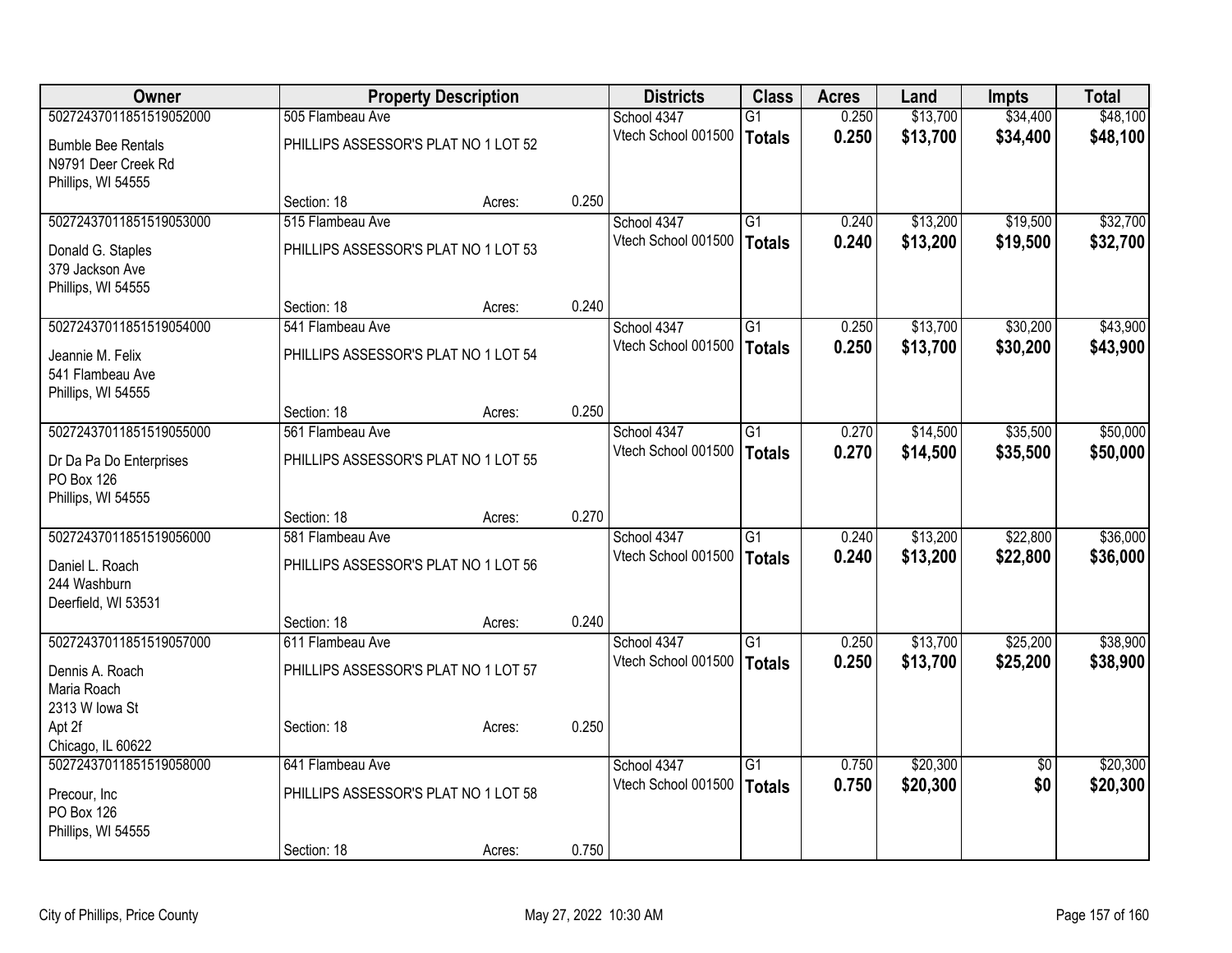| Owner                       |                                      | <b>Property Description</b> |       | <b>Districts</b>    | <b>Class</b>    | <b>Acres</b> | Land     | Impts     | <b>Total</b> |
|-----------------------------|--------------------------------------|-----------------------------|-------|---------------------|-----------------|--------------|----------|-----------|--------------|
| 50272437011851519059000     | 691 Flambeau Ave                     |                             |       | School 4347         | $\overline{G1}$ | 0.330        | \$16,900 | \$56,100  | \$73,000     |
| Kyle B. Motzer              | PHILLIPS ASSESSOR'S PLAT NO 1 LOT 59 |                             |       | Vtech School 001500 | <b>Totals</b>   | 0.330        | \$16,900 | \$56,100  | \$73,000     |
| Vicotria L. Motzer          |                                      |                             |       |                     |                 |              |          |           |              |
| 691 Flambeau Ave            |                                      |                             |       |                     |                 |              |          |           |              |
| Phillips, WI 54555          | Section: 18                          | Acres:                      | 0.330 |                     |                 |              |          |           |              |
| 50272437011851519060000     | 93 1st St                            |                             |       | School 4347         | $\overline{G2}$ | 0.290        | \$15,300 | \$143,700 | \$159,000    |
| Scott C. Hoffmann           | PHILLIPS ASSESSOR'S PLAT NO 1 LOT 60 |                             |       | Vtech School 001500 | <b>Totals</b>   | 0.290        | \$15,300 | \$143,700 | \$159,000    |
| <b>PO Box 270</b>           |                                      |                             |       |                     |                 |              |          |           |              |
| Hartford, WI 53072          |                                      |                             |       |                     |                 |              |          |           |              |
|                             | Section: 18                          | Acres:                      | 0.290 |                     |                 |              |          |           |              |
| 50272437011851519061000     | 765 Flambeau Ave                     |                             |       | School 4347         | G1              | 0.510        | \$18,600 | \$100,100 | \$118,700    |
| Patrick C. Bornhoeft        | PHILLIPS ASSESSOR'S PLAT NO 1 LOT 61 |                             |       | Vtech School 001500 | <b>Totals</b>   | 0.510        | \$18,600 | \$100,100 | \$118,700    |
| 4930 E Apache Rain Rd       |                                      |                             |       |                     |                 |              |          |           |              |
| Cave Creek, AZ 85331        |                                      |                             |       |                     |                 |              |          |           |              |
|                             | Section: 18                          | Acres:                      | 0.510 |                     |                 |              |          |           |              |
| 50272437011851519062000     | 791 Flambeau Ave                     |                             |       | School 4347         | $\overline{G1}$ | 0.260        | \$14,100 | \$31,600  | \$45,700     |
| Marcella Lepke              | PHILLIPS ASSESSOR'S PLAT NO 1 LOT 62 |                             |       | Vtech School 001500 | <b>Totals</b>   | 0.260        | \$14,100 | \$31,600  | \$45,700     |
| c/o Jamie Theis             |                                      |                             |       |                     |                 |              |          |           |              |
| 4648 Pierceville Rd         |                                      |                             |       |                     |                 |              |          |           |              |
| Cottage Grovr, WI 53527     | Section: 18                          | Acres:                      | 0.260 |                     |                 |              |          |           |              |
| 50272437011851519063000     | 815 Flambeau Ave                     |                             |       | School 4347         | $\overline{G1}$ | 0.510        | \$18,600 | \$38,200  | \$56,800     |
| Sheila J. Lueck             | PHILLIPS ASSESSOR'S PLAT NO 1 LOT 63 |                             |       | Vtech School 001500 | <b>Totals</b>   | 0.510        | \$18,600 | \$38,200  | \$56,800     |
| 815 Flambeau Ave            |                                      |                             |       |                     |                 |              |          |           |              |
| Phillips, WI 54555          |                                      |                             |       |                     |                 |              |          |           |              |
|                             | Section: 18                          | Acres:                      | 0.510 |                     |                 |              |          |           |              |
| 50272437011851519064000     | 841 Flambeau Ave                     |                             |       | School 4347         | G1              | 0.510        | \$18,600 | \$109,200 | \$127,800    |
| Rose Rental Properties, LLC | PHILLIPS ASSESSOR'S PLAT NO 1 LOT 64 |                             |       | Vtech School 001500 | <b>Totals</b>   | 0.510        | \$18,600 | \$109,200 | \$127,800    |
| W7770 Katie Ln              |                                      |                             |       |                     |                 |              |          |           |              |
| Phillips, WI 54555          |                                      |                             |       |                     |                 |              |          |           |              |
|                             | Section: 18                          | Acres:                      | 0.510 |                     |                 |              |          |           |              |
| 50272437011851519065000     | 865 Flambeau Ave                     |                             |       | School 4347         | $\overline{G1}$ | 0.570        | \$19,000 | \$27,300  | \$46,300     |
| William J. Harrington       | PHILLIPS ASSESSOR'S PLAT NO 1 LOT 65 |                             |       | Vtech School 001500 | <b>Totals</b>   | 0.570        | \$19,000 | \$27,300  | \$46,300     |
| Jennifer Harrington         |                                      |                             |       |                     |                 |              |          |           |              |
| W227 S4465 Patricia Ln      |                                      |                             |       |                     |                 |              |          |           |              |
| Waukesha, WI 53189          | Section: 18                          | Acres:                      | 0.570 |                     |                 |              |          |           |              |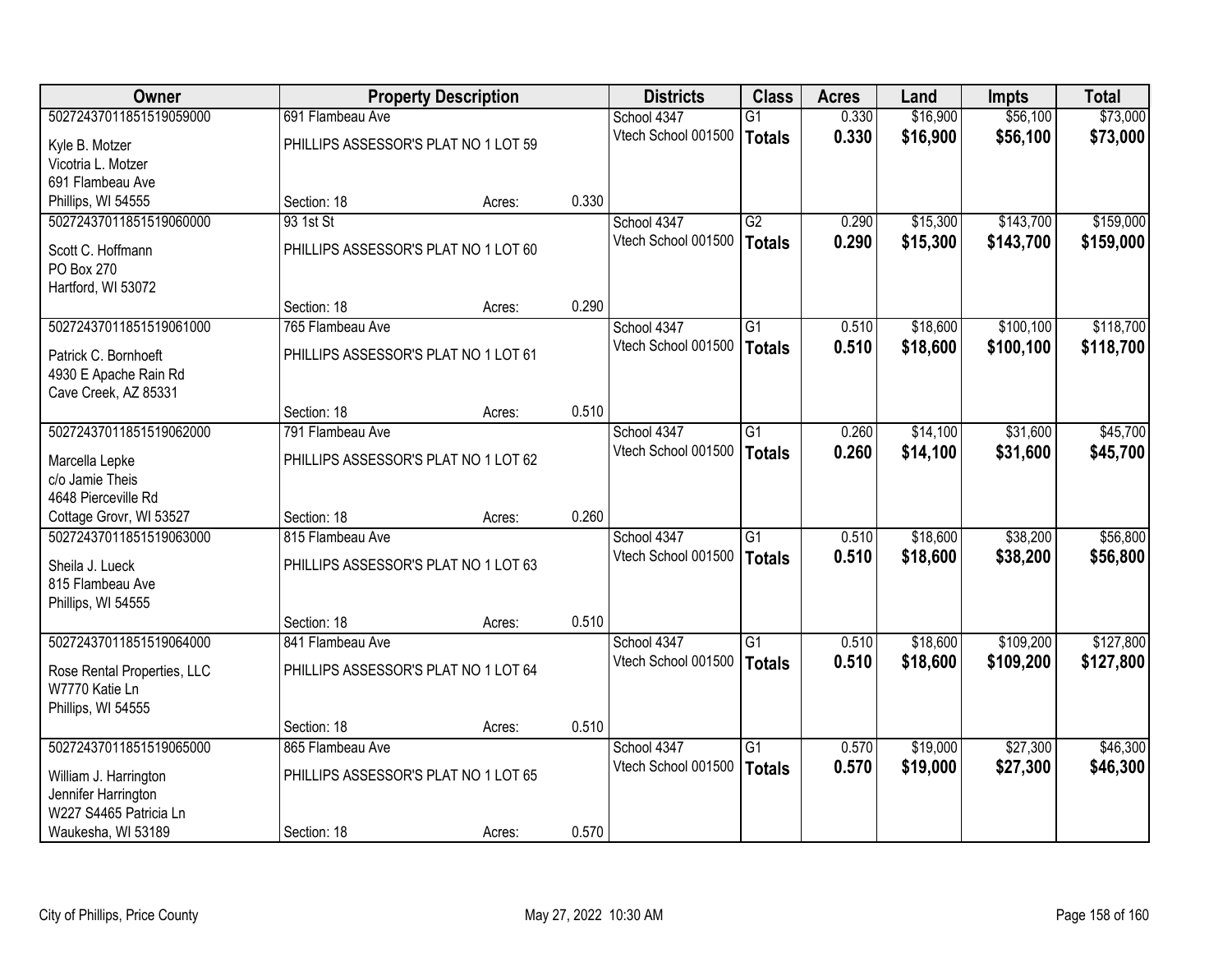| <b>Owner</b>            | <b>Property Description</b>                     |        | <b>Districts</b> | <b>Class</b>        | <b>Acres</b>    | Land  | Impts    | <b>Total</b> |           |
|-------------------------|-------------------------------------------------|--------|------------------|---------------------|-----------------|-------|----------|--------------|-----------|
| 50272437011851519066000 | 915 Flambeau Ave                                |        |                  | School 4347         | $\overline{G1}$ | 0.440 | \$18,100 | \$72,700     | \$90,800  |
| Donald R. Miller        | PHILLIPS ASSESSOR'S PLAT NO 1 LOT 66            |        |                  | Vtech School 001500 | <b>Totals</b>   | 0.440 | \$18,100 | \$72,700     | \$90,800  |
| Brenda L. Miller        |                                                 |        |                  |                     |                 |       |          |              |           |
| 167 N Lake Ave          |                                                 |        |                  |                     |                 |       |          |              |           |
| Phillips, WI 54555      | Section: 18                                     | Acres: | 0.440            |                     |                 |       |          |              |           |
| 50272437011851519067000 | 941 Flambeau Ave                                |        |                  | School 4347         | $\overline{G1}$ | 0.390 | \$17,800 | \$33,500     | \$51,300  |
| Matthew E. Weber        | PHILLIPS ASSESSOR'S PLAT NO 1 LOT 67            |        |                  | Vtech School 001500 | <b>Totals</b>   | 0.390 | \$17,800 | \$33,500     | \$51,300  |
| Lynn Weber              |                                                 |        |                  |                     |                 |       |          |              |           |
| 6721 Nicollet Ave       |                                                 |        |                  |                     |                 |       |          |              |           |
| Richfield, MN 55423     | Section: 18                                     | Acres: | 0.390            |                     |                 |       |          |              |           |
| 50272437011851519068000 | 301 Storms Rd                                   |        |                  | School 4347         | $\overline{G1}$ | 0.820 | \$10,400 | \$17,600     | \$28,000  |
| Stephen D. Willett      | PHILLIPS ASSESSOR'S PLAT NO 1 LOT 68            |        |                  | Vtech School 001500 | <b>Totals</b>   | 0.820 | \$10,400 | \$17,600     | \$28,000  |
| 300 Storms Rd           |                                                 |        |                  |                     |                 |       |          |              |           |
| Phillips, WI 54555      |                                                 |        |                  |                     |                 |       |          |              |           |
|                         | Section: 18                                     | Acres: | 0.820            |                     |                 |       |          |              |           |
| 50272437011851519069000 | 355 Storms Rd                                   |        |                  | School 4347         | $\overline{G1}$ | 0.780 | \$20,500 | \$49,300     | \$69,800  |
| Fred G. Heldt           | PHILLIPS ASSESSOR'S PLAT NO 1 LOT 69            |        |                  | Vtech School 001500 | <b>Totals</b>   | 0.780 | \$20,500 | \$49,300     | \$69,800  |
| Deborah D. Heldt        |                                                 |        |                  |                     |                 |       |          |              |           |
| W5076 Sunset Dr         |                                                 |        |                  |                     |                 |       |          |              |           |
| Merrill, WI 54452       | Section: 18                                     | Acres: | 0.780            |                     |                 |       |          |              |           |
| 50272437011851519070000 | 365 Storms Rd                                   |        |                  | School 4347         | $\overline{G1}$ | 0.430 | \$18,100 | \$100,600    | \$118,700 |
| Jeremy J. Bolton        | PHILLIPS ASSESSOR'S PLAT NO 1 LOT 70            |        |                  | Vtech School 001500 | <b>Totals</b>   | 0.430 | \$18,100 | \$100,600    | \$118,700 |
| 365 Storms Rd           |                                                 |        |                  |                     |                 |       |          |              |           |
| Phillips, WI 54555      |                                                 |        |                  |                     |                 |       |          |              |           |
|                         | Section: 18                                     | Acres: | 0.430            |                     |                 |       |          |              |           |
| 50272437011910100010000 | 706 Lake Ave S                                  |        |                  | School 4347         | G2              | 0.240 | \$18,000 | $\sqrt{6}$   | \$18,000  |
| Five Reasons, LLC       | 19-37-1E PRT OF NE-NE LOTS 1 & 2 CSM #356 VOL 2 |        |                  | Vtech School 001500 | <b>Totals</b>   | 0.240 | \$18,000 | \$0          | \$18,000  |
| N9705 Pine Isle Dr      | <b>PG 71</b>                                    |        |                  |                     |                 |       |          |              |           |
| Phillips, WI 54555      |                                                 |        |                  |                     |                 |       |          |              |           |
|                         | Section: 19                                     | Acres: | 0.240            |                     |                 |       |          |              |           |
| 50272437011910100020000 | 726 Lake Ave S                                  |        |                  | School 4347         | $\overline{G2}$ | 2.710 | \$57,100 | \$519,800    | \$576,900 |
| Pujan Enterprises LLC   | 19-37-1E PRT OF NE-NE LOT 1 CSM #872 VOL 4 PG   |        |                  | Vtech School 001500 | <b>Totals</b>   | 2.710 | \$57,100 | \$519,800    | \$576,900 |
| 726 S Lake Ave          | 311                                             |        |                  |                     |                 |       |          |              |           |
| Phillips, WI 54555      |                                                 |        |                  |                     |                 |       |          |              |           |
|                         | Section: 19                                     | Acres: | 2.710            |                     |                 |       |          |              |           |